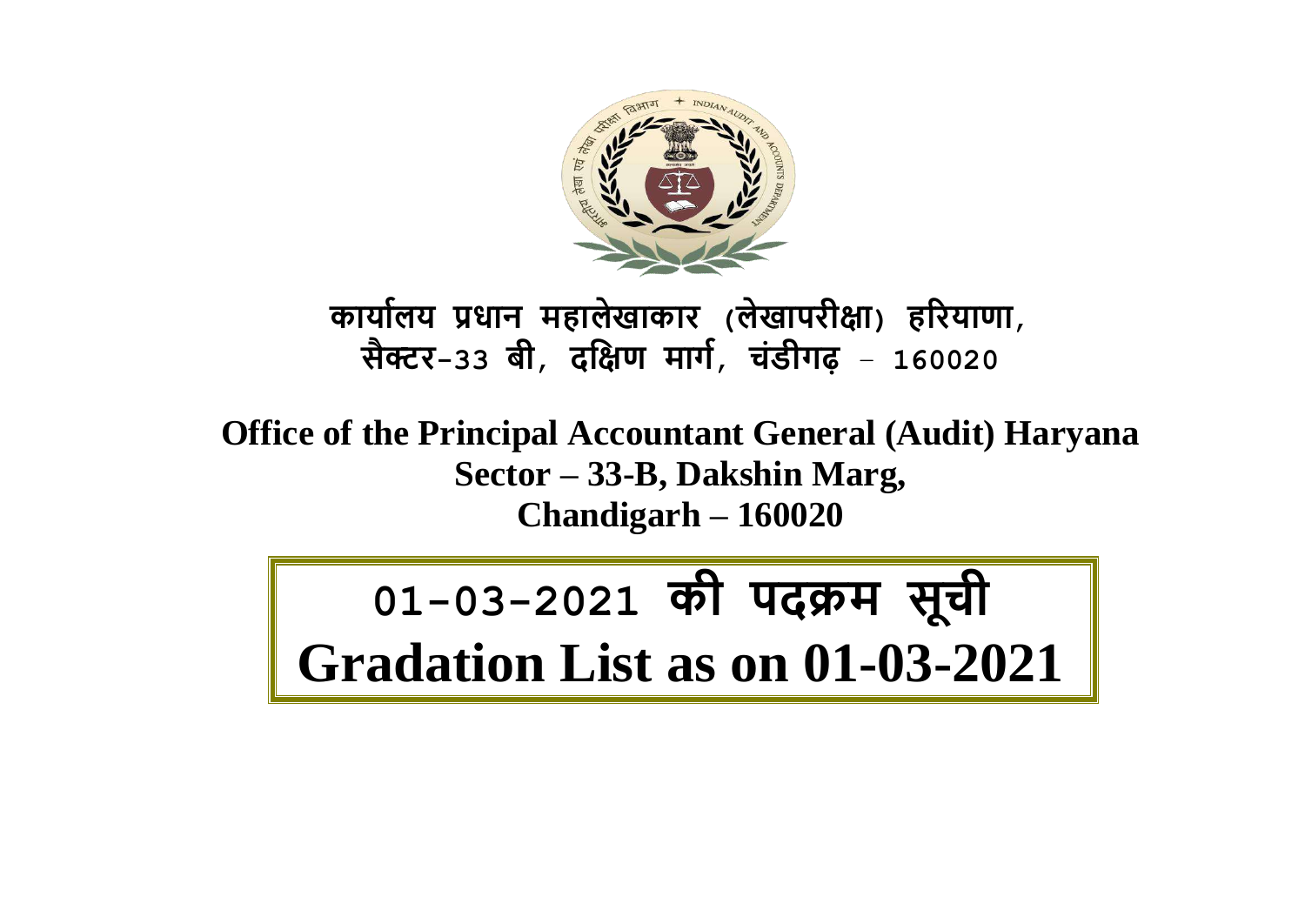# PREAMBLE

- 1.The Gradation List as on 01.03.2021 has been prepared on the basis of Service Records (Books), Personal Files, records relating to Promotion, Recruitment, Retirement etc and other such records being maintained in the Administration section of the office under authority of para 10.13.01 of CAG's Manual of Standing Orders (Administrative) Vol.I (Third Edition). Therefore, it is not the ultimate record. If any officer/official finds any deviation in this list as per his/her knowledge, the same may be brought in notice of the Administration Section along with sufficient key documents in order to examine and correct the deviation, if any.
- 2.Nothing in this list is to be taken as conveying any sanction or authority or may be held to supersede any standing rule or orders of the Central Government with which it may be at variance.

 -Sd/- Deputy Accountant General (Admn.)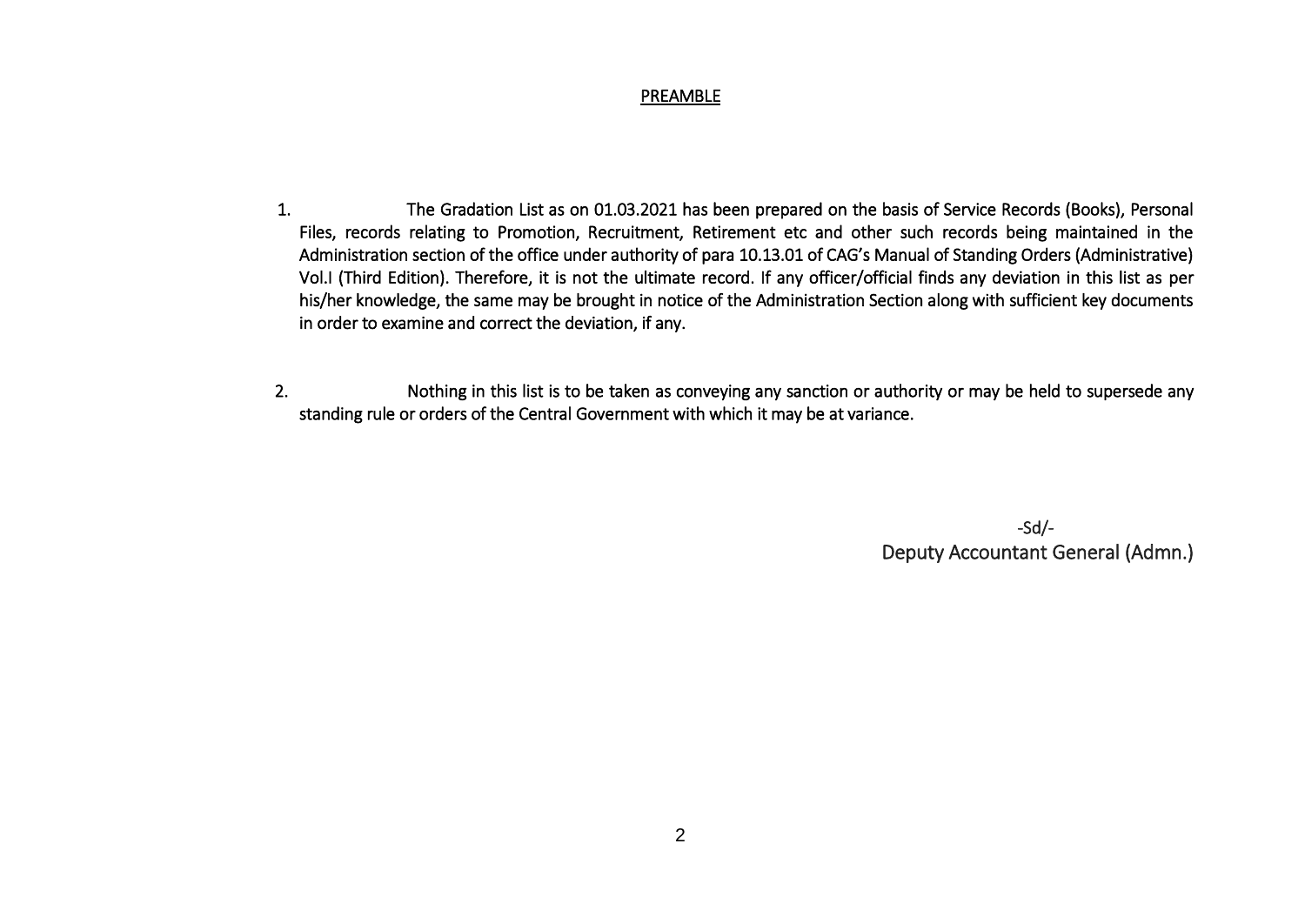|        | <b>TABLE OF CONTENTS</b>                       |                 |        |                                                            |                  |  |  |  |  |  |  |  |
|--------|------------------------------------------------|-----------------|--------|------------------------------------------------------------|------------------|--|--|--|--|--|--|--|
| S. No. | <b>CONTENTS</b>                                | Page No.        | S. No. | <b>CONTENTS</b>                                            | Page No.         |  |  |  |  |  |  |  |
| 1.     | List of Abbreviations                          | $\overline{4}$  | (iii)  | Data Entry Operators (Grade-B)                             | 83-85            |  |  |  |  |  |  |  |
|        | SECTION-I                                      | 5               | (iv)   | Data Entry Operators (Grade-A)                             | 86-92            |  |  |  |  |  |  |  |
| 2.     | Sanctioned strength of Gazetted Officers       | 6               | (v)    | Data Entry Operators (Grade-A) on deputation               | 93               |  |  |  |  |  |  |  |
| 3.     | List of Group 'A' Officers                     | 7               | (vi)   | Stenographer (Grade-II)                                    | 94               |  |  |  |  |  |  |  |
| (i)    | IA&AS Officers and Welfare Officer             | 8               | (vii)  | Clerks                                                     | 95-97            |  |  |  |  |  |  |  |
| (ii)   | Senior Audit Officers (Civil)                  | $9-17$          | (viii) | Driver (Ordinary) Grade                                    | 98               |  |  |  |  |  |  |  |
| (iii)  | Senior Audit Officers (Commercial)             | 18-20           | 7.     | List of Group 'C' Multi-Tasking Staff                      | 99               |  |  |  |  |  |  |  |
| 4.     | List of Group 'B' GOs & NGOs                   | 21              | (i)    | Multi-Tasking Staff                                        | $100 - 104$      |  |  |  |  |  |  |  |
| (i)    | <b>Assistant Audit Officers (Civil)</b>        | 22-39           |        | <b>SECTION-III</b>                                         | 105              |  |  |  |  |  |  |  |
| (ii)   | Assistant Audit Officers (Civil) on deputation | 40              | 8.     | Sanctioned strength of Canteen Staff                       | 106              |  |  |  |  |  |  |  |
| (iii)  | Assistant Audit Officers (Civil) on probation  | 41              | 9.     | <b>Canteen Staff</b>                                       |                  |  |  |  |  |  |  |  |
| (iv)   | <b>Assistant Audit Officers (Commercial)</b>   | $42 - 45$       | (i)    | List of Canteen Staff                                      | $\overline{107}$ |  |  |  |  |  |  |  |
| (v)    | Hindi Officer                                  | 46              | (ii)   | Manager Grade-II                                           | 108              |  |  |  |  |  |  |  |
| (vi)   | Senior Private Secretary                       | 47              | (iii)  | Asstt. Manager-cum-storekeeper                             | 109              |  |  |  |  |  |  |  |
| (vii)  | Supervisors                                    | 48              | (iv)   | Halwai-cum-cook                                            | 110              |  |  |  |  |  |  |  |
| (viii) | <b>Assistant Supervisors *</b>                 | 49-53           | (v)    | Asstt. Halwai-cum-Cook                                     | 111              |  |  |  |  |  |  |  |
| (ix)   | <b>Welfare Assistant</b>                       | 54              | (vi)   | Coupon Clerk                                               | 112              |  |  |  |  |  |  |  |
| (x)    | Senior Translator                              | $\overline{55}$ | (vii)  | Canteen Attendants                                         | $\overline{113}$ |  |  |  |  |  |  |  |
| (xi)   | Junior Translator                              | 56              |        | <b>SECTION-IV</b>                                          | 114              |  |  |  |  |  |  |  |
| (xii)  | Stenographer (Grade-I)                         | 57              | 10.    | List of persons on deputation to offices within department | 115              |  |  |  |  |  |  |  |
| (xiii) | <b>Senior Auditors</b>                         | 58-72           | 11.    | List of persons on deputation to offices outside IA&AD     | 116              |  |  |  |  |  |  |  |
| (xiv)  | Senior Auditors on deputation                  | 73              | 12.    | List of persons on foreign service                         | 117              |  |  |  |  |  |  |  |
| (xv)   | Data Entry Operators (Grade-D)                 | $\overline{74}$ | 13.    | List of persons posted in PDA (Central) Chandigarh         | 118-120          |  |  |  |  |  |  |  |
|        | <b>SECTION-II</b>                              | 75              | 14.    | List of SOGE passed officials awaiting promotion           | 121              |  |  |  |  |  |  |  |
| 5.     | Sanctioned strength of Group 'C' staff         | 76              | 15.    | List of persons posted from (J&K) Srinagar in this office  | 122              |  |  |  |  |  |  |  |
| 6.     | List of Group 'C' officials                    | 77              |        |                                                            |                  |  |  |  |  |  |  |  |
| (i)    | <b>Auditors</b>                                | 78-81           |        |                                                            |                  |  |  |  |  |  |  |  |
| (ii)   | Auditors on Deputation                         | 82              |        |                                                            |                  |  |  |  |  |  |  |  |

\***The seniority of newly 34 promoted officials in the cadre of Assistant Supervisor in terms of Hqrs. letter No. staff (Apptt.)/13-2019 dated 15.10.2020 was not fixed. The promoted officials (i.e. Officials who were not trained or those who could not successfully complete the training) final seniority will be fixed after completing the training in two opportunities to be provided during the year 2021 in term of Hqrs letter No. 84-Staff (Appt.)/210-2020 dated 15.02.2021.**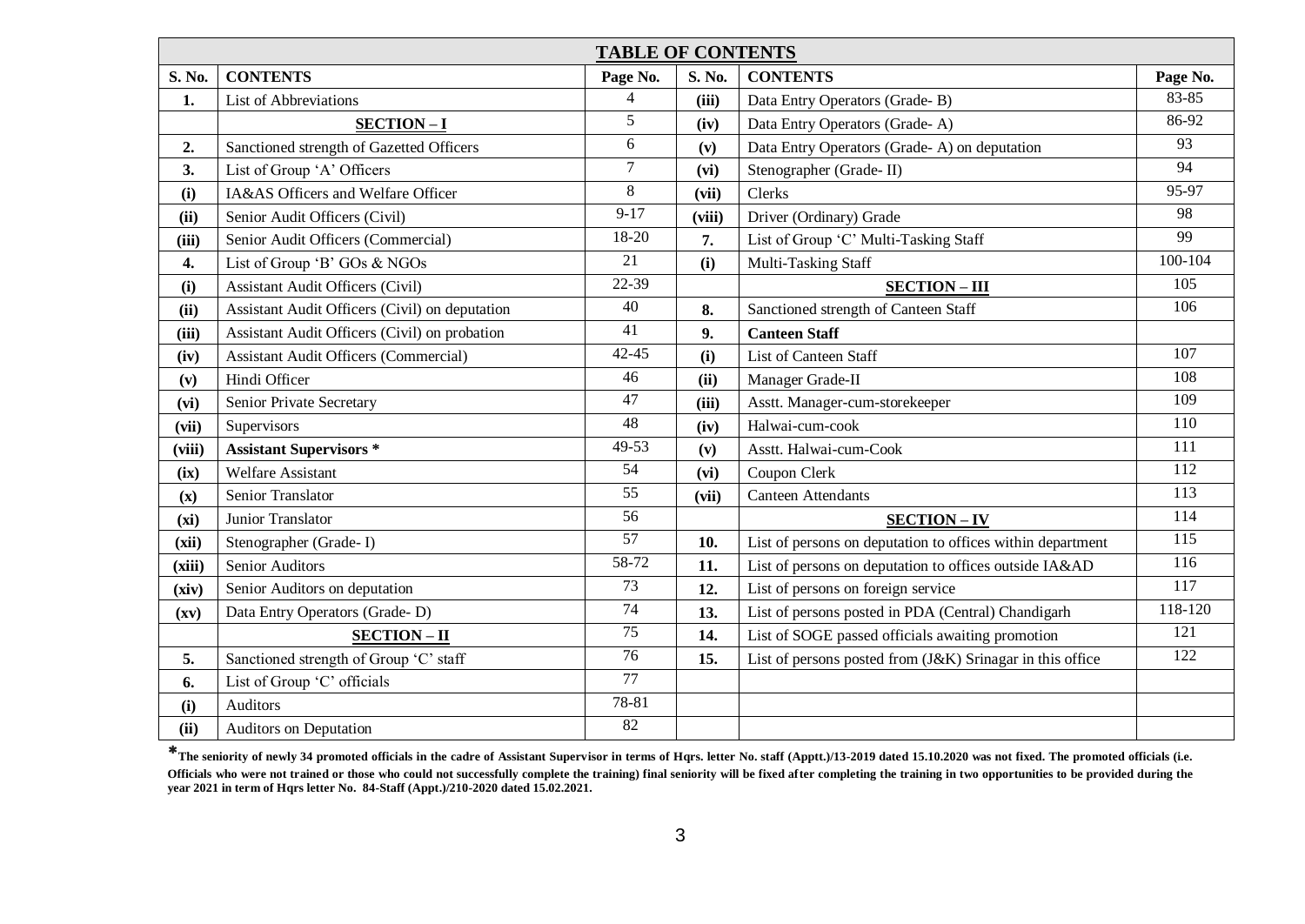|                   |                                             | List of abbreviations used in the Department |                                                         |
|-------------------|---------------------------------------------|----------------------------------------------|---------------------------------------------------------|
| IA&AD             | Indian Audit & Accounts Department          | <b>H.A.G.</b>                                | Higher Administrative Grade                             |
| IA&AS             | Indian Audit & Accounts Service             | <b>P.B.</b>                                  | Pay Band                                                |
| <b>C.A.G.</b>     | Comptroller & Auditor General of India      | <b>P.T.</b>                                  | Permanent                                               |
| <b>P.A.G.</b>     | Principal Accountant General                | <b>T.M.P.</b>                                | Temporary                                               |
| A.G.              | <b>Accountant General</b>                   | <b>C.T.</b>                                  | Casual Temporary                                        |
| Sr. D.A.G.        | Senior Deputy Accountant General            | <b>N.E./U.R.</b>                             | Neither/Unreserved                                      |
| D.A.G.            | Deputy Accountant General                   | A.C.P.                                       | <b>Assured Career Progression</b>                       |
| A.A.G.            | <b>Assistant Accountant General</b>         | <b>M.A.C.P.S.</b>                            | Modified Assured Career Progression Scheme              |
| Sr. A. O. (C)     | Senior Audit Officer (Civil)                | <b>SC/ST/OBC</b>                             | Scheduled Caste/Scheduled Tribes/Other Backward Classes |
| Sr. A.O. (Comml.) | Senior Audit Officer (Commercial)           | <b>H.S.A.M.B.</b>                            | Haryana State Agricultural Marketing Board              |
| A.O. (C)          | Audit Officer (Civil)                       | <b>ECA</b>                                   | Economic Commercial Audit                               |
| A.O. (Comml.)     | Audit Officer (Commercial)                  | E.P.W.I.                                     | Economic Public Works Inspection                        |
| A.A.O. (C)        | <b>Assistant Audit Officer (Civil)</b>      | <b>H.P.H.C.</b>                              | Haryana Police Housing Corporation                      |
| A.A.O. (Comml.)   | <b>Assistant Audit Officer (Commercial)</b> | F.P.A.                                       | Family Planning Allowance                               |
| Sr. ADR./ ADR.    | Senior Auditor/Auditor                      | <b>U. I.D. No.</b>                           | <b>Unique Identification Number</b>                     |
| D.A.              | Divisional Accountant                       | $ES-1$                                       | Economic Sector-1                                       |
| ACCTT.            | Accountant                                  | $ES-2$                                       | Economic Sector-2                                       |
| APPTT.            | Appointment                                 | <b>AS</b>                                    | <b>Administration Sector</b>                            |
| DEPTN.            | Deputation                                  | <b>SS</b>                                    | Social Sector                                           |
| <b>J.H.T.</b>     | Junior Hindi Translator                     | <b>GS</b>                                    | <b>General Sector</b>                                   |
| <b>M.T.S.</b>     | Multi Tasking Staff                         | <b>RS</b>                                    | <b>Revenue Sector</b>                                   |
| D.O.B.            | Date of birth                               | PDA(C) CHD.                                  | Principal Director of Audit (Central) Chandigarh        |
| <b>D.O.C.</b>     | Date of commencement of continuous service  | <b>MT</b>                                    | <b>Mutual Transfer</b>                                  |
| G.P.              | Grade Pay                                   | <b>PML</b>                                   | Pay Matrix Level                                        |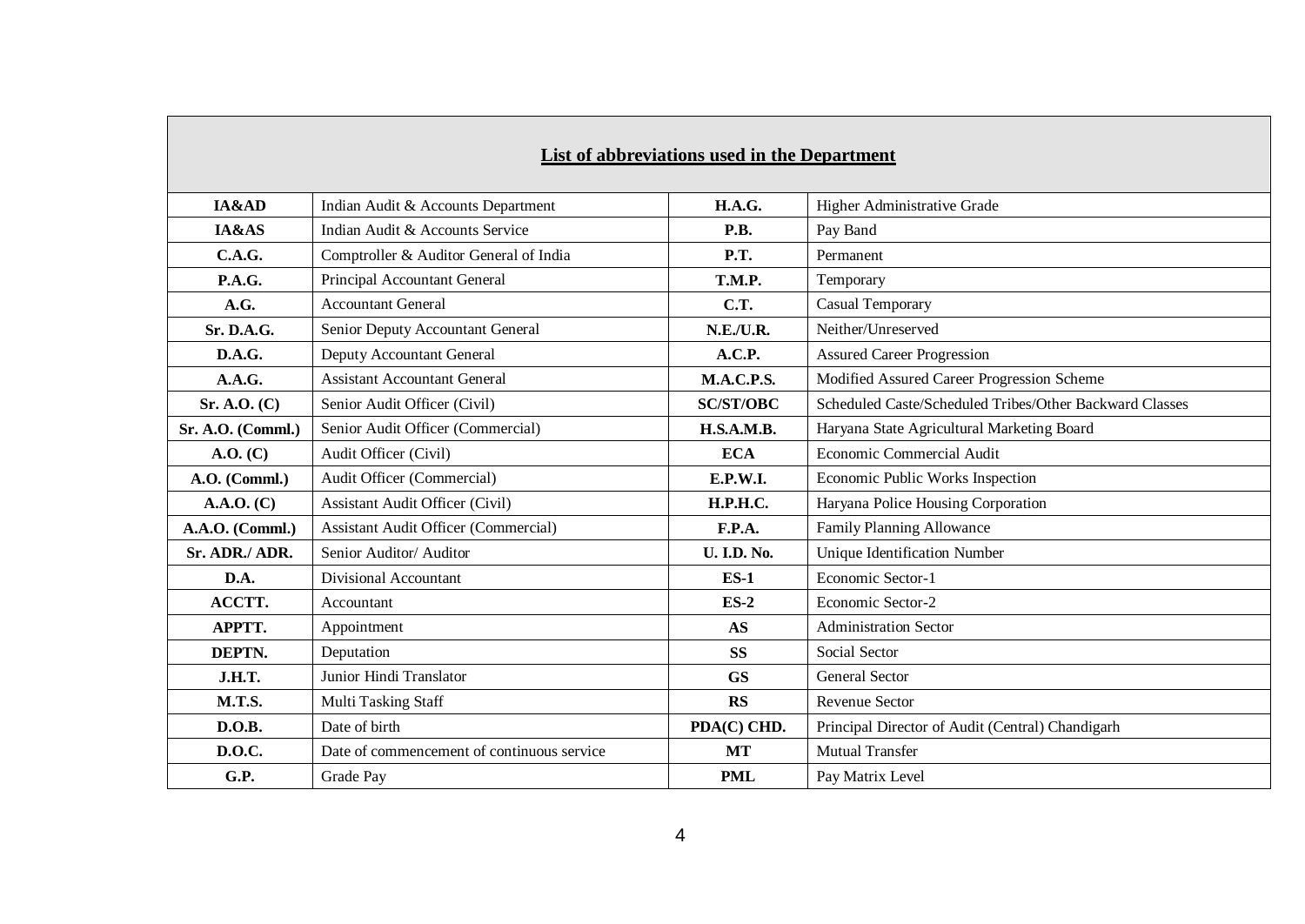# **Section - I**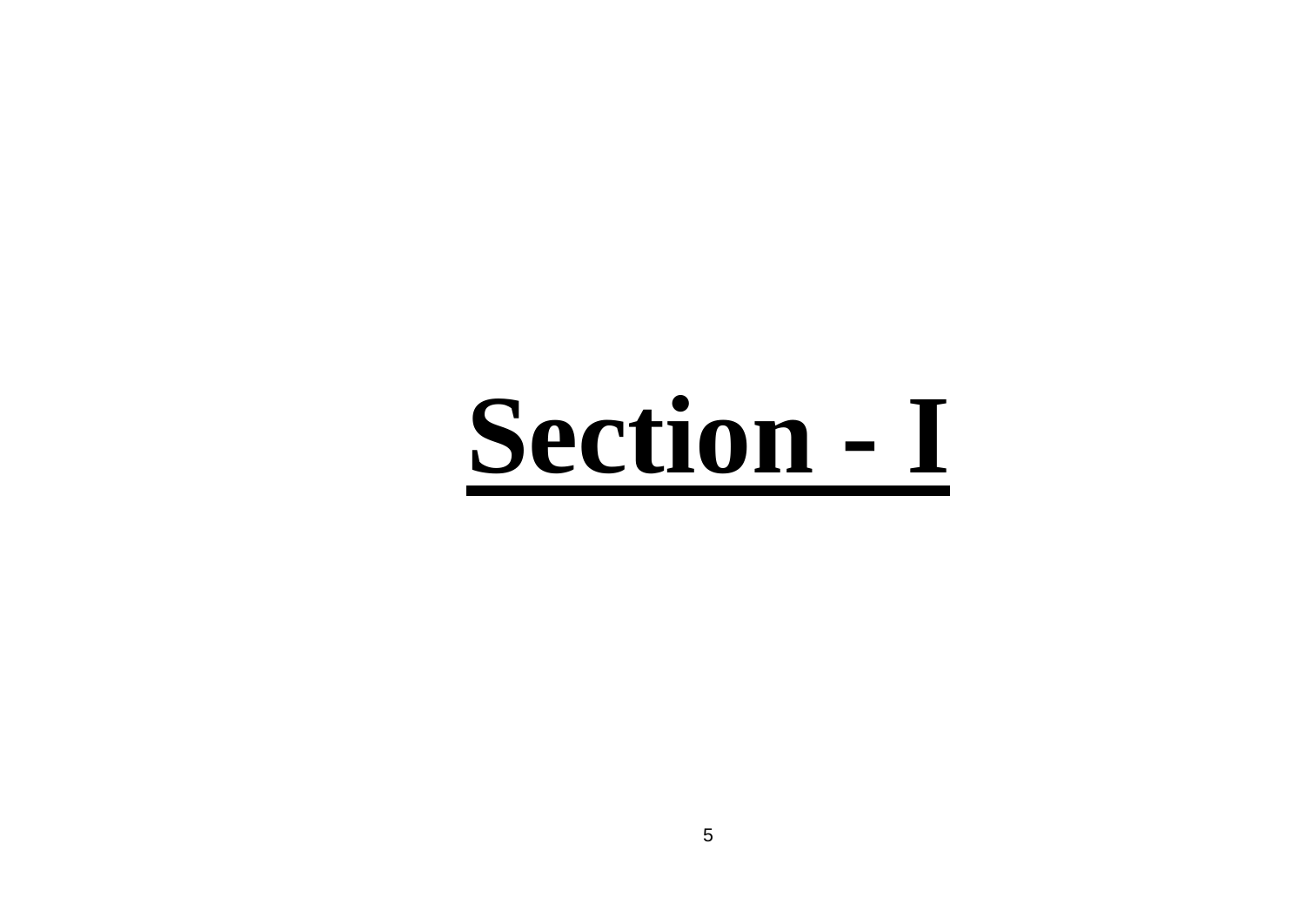|                          | Statement showing Sanctioned Strength, Men-in-Position etc. in respect of Gazetted Officers and Group 'B' Non-Gazetted Officers as on 01.03.2021 |                 |                            |                |                |                                                                                    |                            |                                   |                          |
|--------------------------|--------------------------------------------------------------------------------------------------------------------------------------------------|-----------------|----------------------------|----------------|----------------|------------------------------------------------------------------------------------|----------------------------|-----------------------------------|--------------------------|
| Sr.<br>No.               | <b>Particulars of staff</b>                                                                                                                      |                 | <b>Sanctioned strength</b> |                |                | Men-in-position                                                                    | <b>Under</b><br>suspension | On deputation/<br>foreign service | <b>Total</b>             |
|                          |                                                                                                                                                  | PT.             | TMP.                       | C.T.           | <b>Total</b>   |                                                                                    |                            |                                   |                          |
| 1.                       | Group 'A' Officers                                                                                                                               |                 |                            |                |                |                                                                                    |                            |                                   |                          |
| (i)                      | <b>IA&amp;AS</b> Officers                                                                                                                        | 6               |                            |                | 6              | 6                                                                                  | $\blacksquare$             | $\blacksquare$                    | 6                        |
| (ii)                     | <b>Welfare Officer</b>                                                                                                                           |                 |                            |                |                |                                                                                    | $\overline{\phantom{a}}$   |                                   | $\mathbf{1}$             |
| (iii)                    | Senior Audit Officers (Civil)                                                                                                                    | 77              | $\sim$                     | $1^{\#}$       | 78             | 66                                                                                 | $\blacksquare$             | $\mathbf{1}$                      | 67                       |
| (iv)                     | Senior Audit Officers (Commercial)                                                                                                               | 20              |                            |                | 20             | 19                                                                                 | $\blacksquare$             | $\blacksquare$                    | 19                       |
| 2.                       | <b>Group 'B' Officers (including Group 'B' NGE)</b>                                                                                              |                 |                            |                |                |                                                                                    |                            |                                   |                          |
| (i)                      | <b>Assistant Audit Officers (Civil)</b>                                                                                                          | $157 + 1*$      |                            | $1^{\#}$       | 158            | $133+1*+1*$                                                                        | $\blacksquare$             | 8                                 | 143                      |
| (ii)                     | Assistant Audit Officers (Civil) on deputation<br>from other offices                                                                             | $\mathbf{0}$    |                            |                | $\Omega$       | $5^\omega$                                                                         |                            |                                   | 5 <sup>5</sup>           |
| (iii)                    | Assistant Audit Officers (Civil) on probation                                                                                                    | $\mathbf{0}$    | $\sim$                     | $\sim$         | $\Omega$       | $\overline{0}$                                                                     | $\overline{\phantom{a}}$   | $\blacksquare$                    | $\Omega$                 |
| (iv)                     | <b>Assistant Audit Officers (Commercial)</b>                                                                                                     | 40              | $\overline{a}$             |                | 40             | $\overline{28}$                                                                    |                            |                                   | 28                       |
| (v)                      | Hindi Officer                                                                                                                                    |                 | $\omega$                   | $\sim$         | 1              | 1                                                                                  | $\blacksquare$             | $\blacksquare$                    | 1                        |
| (vi)                     | Senior Private Secretary                                                                                                                         | $\overline{2}$  | $\sim$                     | $\sim$         | $\overline{2}$ | $\overline{2}$                                                                     | $\overline{\phantom{a}}$   | $\blacksquare$                    | $\overline{2}$           |
| (vii)                    | Supervisors                                                                                                                                      | 12              | $\sim$                     | $\sim$         | 12             | $\tau$                                                                             | $\blacksquare$             |                                   | $\tau$                   |
| (viii)                   | <b>Assistant Supervisors</b>                                                                                                                     | 37              |                            |                | 37             | 34                                                                                 |                            | $\overline{\phantom{a}}$          | 34                       |
| (ix)                     | <b>Welfare Assistant</b>                                                                                                                         | L.              | 1                          | $\overline{a}$ | 1              | $\mathbf{1}$                                                                       | $\sim$                     | $\sim$                            | $\mathbf{1}$             |
| $(\mathbf{x})$           | Senior Hindi Translator                                                                                                                          |                 | $\omega$                   | $\sim$         | 1              |                                                                                    | $\overline{\phantom{a}}$   | $\blacksquare$                    | 1                        |
| (xi)                     | Junior Hindi Translator                                                                                                                          | 2               | $\overline{\phantom{a}}$   | $\blacksquare$ | 2              | $\mathbf{1}$                                                                       | $\overline{\phantom{a}}$   | $\overline{\phantom{a}}$          | $\mathbf{1}$             |
| (xii)                    | Stenographers (Grade-I)                                                                                                                          | $\overline{4}$  |                            |                | $\overline{4}$ | $\overline{2}$                                                                     | $\blacksquare$             | $\mathbf{1}$                      | 3                        |
| (xiii)                   | Senior Auditors                                                                                                                                  | $\overline{73}$ |                            | $1^{\#}$       | 74             | $114 + 1^{\#}$                                                                     | $\overline{\phantom{a}}$   | $\mathbf{1}$                      | 116                      |
| (xiv)                    | Senior Auditors on deputation from other offices                                                                                                 | $\mathbf{0}$    |                            |                | $\Omega$       | $8^\omega$                                                                         |                            |                                   | 8                        |
| $(\mathbf{x}\mathbf{v})$ | Data Entry Operators Grade 'D'                                                                                                                   | $\sim$          | $\overline{2}$             |                | 2              | $\sim$                                                                             | $\blacksquare$             | $\overline{\phantom{a}}$          | $\overline{\phantom{a}}$ |
|                          | *AAO (Faculty)<br><i>*</i> Casual Temporary (J&K Staff)                                                                                          |                 |                            |                |                | $\sqrt[\boxtimes]{\hspace{0.1cm}}$ On deputation in this office from other offices |                            |                                   |                          |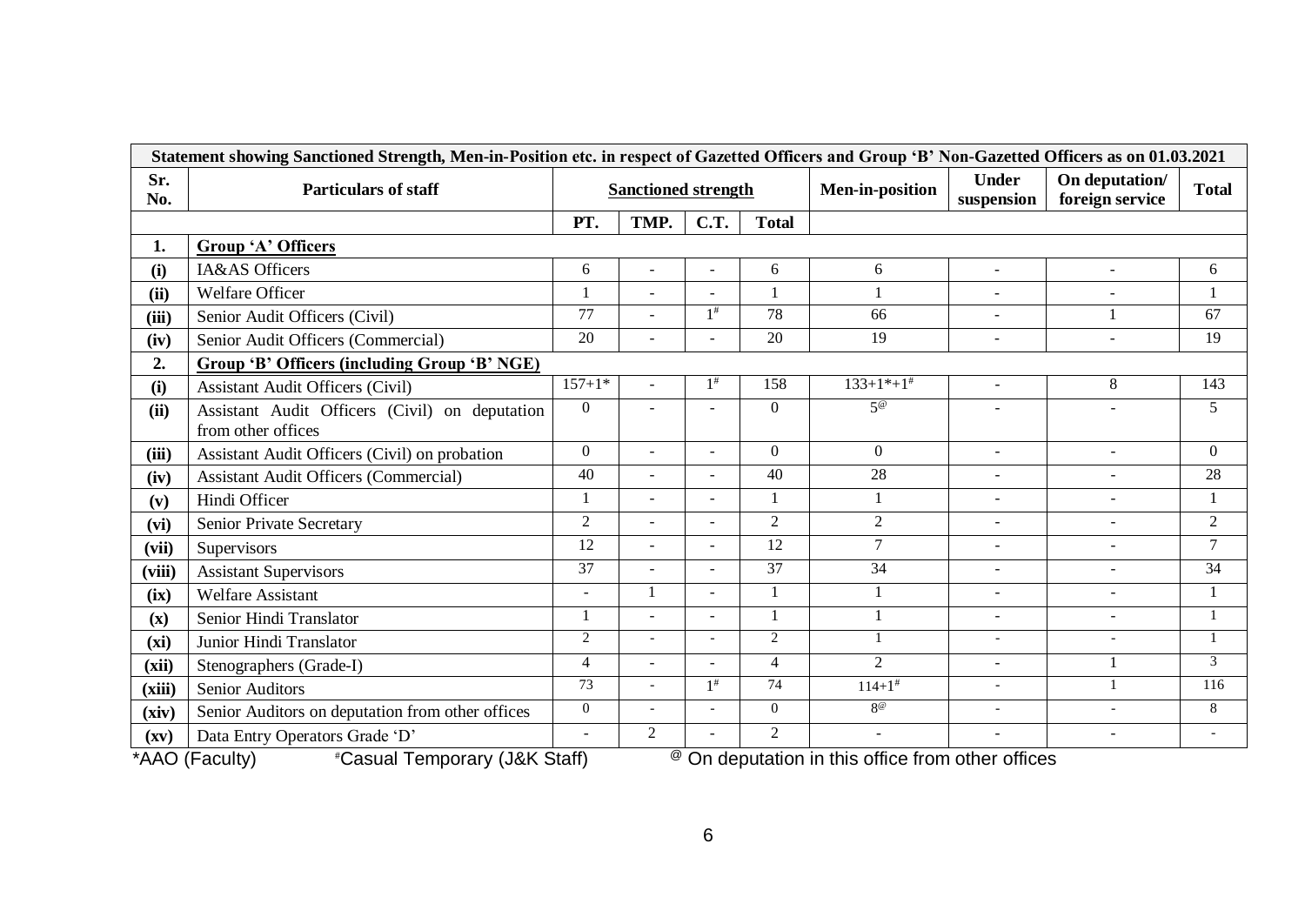# **List of Group 'A' Officers**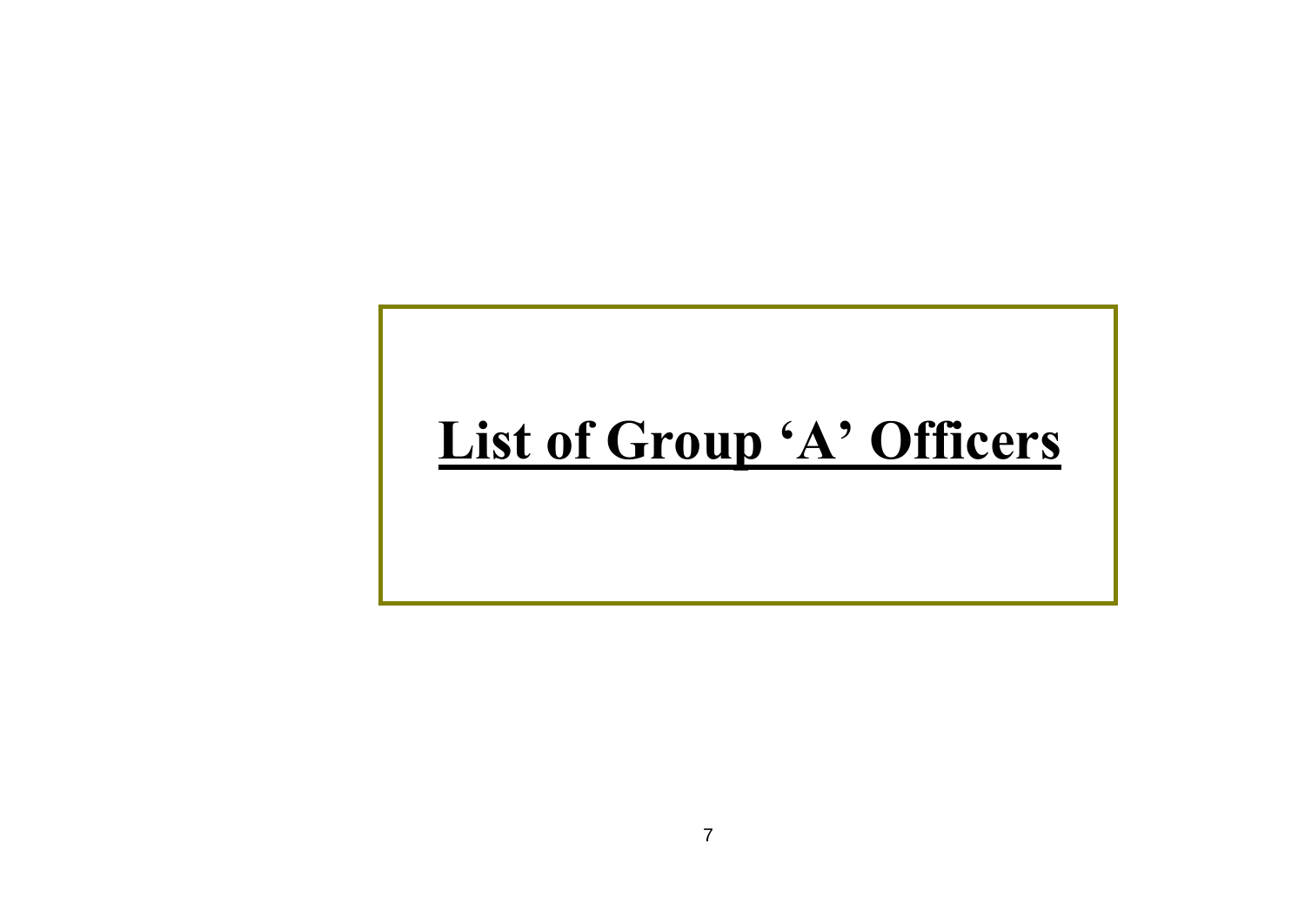|            |                             | List of Group 'A' Officers as on 01.03.2021 |                         |            |                                   |
|------------|-----------------------------|---------------------------------------------|-------------------------|------------|-----------------------------------|
| Sr.<br>No. | <b>Name</b><br>S/Shri/Ms.   | <b>Designation</b>                          | <b>Scale of Pay</b>     | D.O.B.     | Date of taking<br>over the charge |
|            |                             |                                             |                         |            |                                   |
| 1.         | <b>VISHAL BANSAL</b>        | PRINCIPAL ACCOUNTANT GENERAL                | PML-15 (₹182200-224100) | 31.01.1968 | 15.02.2021                        |
| 2.         | <b>GURPREET WALIA</b>       | SR. DEPUTY ACCOUNTANT GENERAL               | PML-12 (₹78800-209200)  | 26.05.1981 | 04.06.2018                        |
| 3.         | <b>K S NARASIMHA PRASAD</b> | DEPUTY ACCOUNTANT GENERAL                   | PML-11 (₹67700-208700)  | 19.08.1965 | 16.12.2019 AN                     |
| 4.         | SHWETA MISHRA               | DEPUTY ACCOUNTANT GENERAL                   | PML-10 (₹56100-177500)  | 06.04.1989 | 20.07.2020 AN                     |
| 5.         | <b>SAHIL SANGWAN</b>        | DEPUTY ACCOUNTANT GENERAL                   | PML-10 (₹56100-177500)  | 11.04.1993 | 20.07.2020 AN                     |
| 6.         | LAKHBINDAR SINGH CHAHAL     | DEPUTY ACCOUNTANT GENERAL                   | PML-10 (₹56100-177500)) | 30.11.1989 | 20.07.2020 AN                     |
| 7.         | YEG DUTT SHARMA             | <b>WELFARE OFFICER</b>                      | PML-11 (₹67700-208700)  | 11.11.1961 | 26.07.2019                        |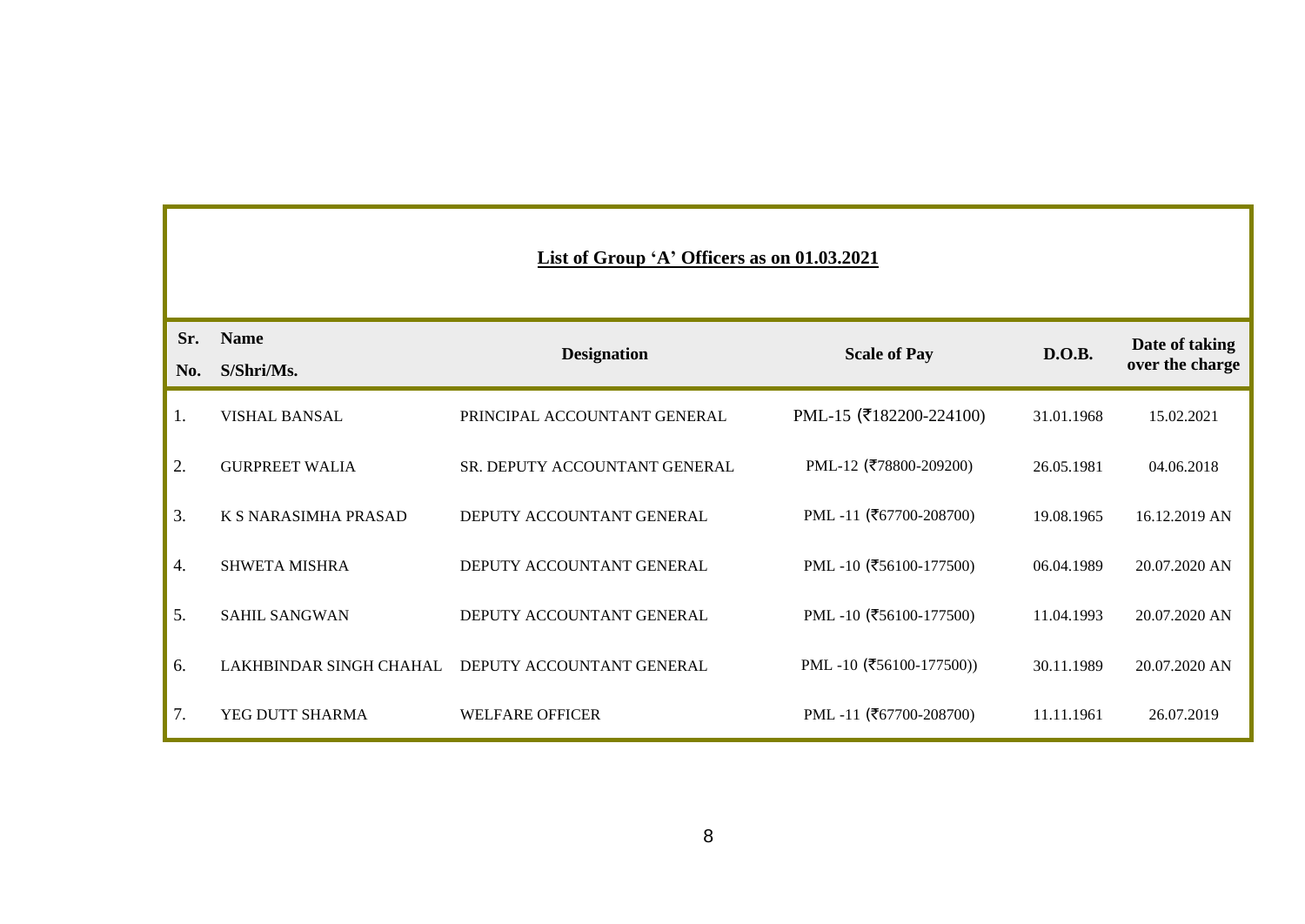# **AS ON 01-Mar-21**

| <b>SL</b><br><b>NO</b> | <b>MEN</b><br>IN<br><b>POSI</b><br><b>TION</b> | <b>NAME AND EDUCATIONAL</b><br><b>QUALIFICATION</b> | <b>UNIQUE</b><br><b>I.D. NO.</b><br><b>HRCDA</b> | <b>WHETHER</b><br><b>BELONGS</b><br>TO SC/ST/<br><b>OBC</b> | D.O.B/<br><b>D.O.C.</b>   | <b>DATE OF</b><br><b>PROMOTION Promotion</b><br><b>TO THE</b><br><b>CADRE</b><br><b>NOTIONAL/</b><br><b>ACTUAL</b> | Date of<br>as<br>SO/AAO/AO              | <b>YEAR OF</b><br><b>PASSING</b><br>SOGE/<br><b>REVENUE</b><br><b>EXAM FOR</b><br>AAOs/SOs | <b>DATE OF</b><br><b>SUCCESSFUL</b><br><b>COMPLETION</b><br><b>OF</b><br><b>PROBATION</b> | <b>POST IN</b><br><b>WHICH</b><br><b>CONFIRMED/</b><br><b>DATE OF</b><br><b>CONFIR</b><br><b>MATION</b> | <b>PAY AND LAST</b><br><b>DATE OF</b><br><b>INCREMENT</b> | <b>REMARKS</b>                                                                        |
|------------------------|------------------------------------------------|-----------------------------------------------------|--------------------------------------------------|-------------------------------------------------------------|---------------------------|--------------------------------------------------------------------------------------------------------------------|-----------------------------------------|--------------------------------------------------------------------------------------------|-------------------------------------------------------------------------------------------|---------------------------------------------------------------------------------------------------------|-----------------------------------------------------------|---------------------------------------------------------------------------------------|
| $\overline{1}$         | 1                                              | SITA RAM YADAV<br>PRE. UNIV.                        | 3050176                                          | UR                                                          | 06-May-61<br>03-Sep-83    | 01-Jan-13                                                                                                          | 05/02/1996<br>08-Feb-00<br>01-Oct-10    | 11/1989<br>11/2000                                                                         | 07-Feb-02                                                                                 | <b>CLERK</b><br>27-Sep-89                                                                               | 108800<br>01-Jan-21                                       | 2nd MACP w.e.f. 20.11.2019                                                            |
| 2                      | 2                                              | <b>MAHABIR SINGH</b><br>B.A.                        | 3050202                                          | UR                                                          | 20-Mar-64<br>27-Nov-84    | 01-Jan-15                                                                                                          | 01/04/1997<br>$01$ -Jan-03<br>03-May-12 | 11/1991                                                                                    | 01-Mar-87                                                                                 | <b>STENO</b><br>01-Mar-87                                                                               | 105600<br>01-Jan-21                                       | 2nd MACP w.e.f. 20.11.2019                                                            |
| 3                      | 3                                              | <b>SUSHMA RANI</b><br>M.A.                          | 3050205                                          | UR.                                                         | 10-Apr-64<br>18-Dec-85 AN | 01-Jan-15                                                                                                          | 12/06/1997 AN<br>01-Jan-03<br>01-Aug-12 | 11/1991                                                                                    | 14-Jun-96                                                                                 | <b>CLERK</b><br>27-Sep-89                                                                               | 102500<br>01-Jan-21                                       | 2nd MACP w.e.f. 20.11.2019                                                            |
| 4                      | 4                                              | MUNISH KUMAR LEEKHA<br>B.A.                         | 3050219                                          | UR                                                          | 19-Aug-61<br>30-Nov-84    | 01-Apr-16                                                                                                          | 25/02/1998<br>05-May-04<br>01-Jan-14    | 11/1992                                                                                    | 01-Mar-87                                                                                 | <b>STENO</b><br>01-Mar-87                                                                               | 102500<br>01-Jan-21                                       | POSTED IN DGA<br>CENTRAL, CHANDIGARH<br>2nd MACP w.e.f. 20.11.2019                    |
| 5                      | 5                                              | <b>RAMESH KUMAR</b><br>B.A.                         | 3050222                                          | UR                                                          | 23-Apr-66<br>09-Sep-87    | 01-Apr-16                                                                                                          | 25/02/1998<br>29-Jun-04<br>03-Mar-14    | 11/1992                                                                                    | 30-Oct-90                                                                                 | <b>CLERK</b><br>30-Oct-90                                                                               | 105600<br>01-Jan-21                                       | 2nd MACP w.e.f. 20.11.2019                                                            |
| 6                      | 6                                              | <b>ROHTASH</b><br>B.A.                              | 3050238                                          | SC                                                          | 10-Mar-63<br>09-Oct-89 AN | 03-Apr-17                                                                                                          | 01/01/2003<br>02-Jan-06<br>01-Oct-14    | 11/1993                                                                                    | 01-Jan-05                                                                                 | <b>AUDITOR</b><br>11-Mar-93                                                                             | 96600<br>01-Jan-21                                        | 2nd MACP w.e.f. 06.07.2020<br>SO (Ad-Hoc) w.e.f. 22.09.2000                           |
| $\overline{7}$         | 7                                              | SUBHASH CHAND MUKHIJA<br>B.A.                       | 3050242                                          | UR                                                          | 12-Dec-63<br>26-Dec-85    | 03-Apr-17                                                                                                          | 01/07/2003<br>02-Jan-07<br>01-Jan-15    | 11/1993<br>08/2011                                                                         | 14-Jun-96                                                                                 | <b>CLERK</b><br>27-Sep-89                                                                               | 108800<br>01-Jan-21                                       | SO (Ad-Hoc) w.e.f. 11.07.2000,<br>Posted in DGA Central<br>2nd MACP w.e.f. 11.07.2020 |
| 8                      | 8                                              | JITENDER KUMAR SHARMA<br>B.Com.                     | 3050250                                          | <b>UR</b>                                                   | 27-Nov-65<br>02-Sep-87 AN | 03-Apr-17                                                                                                          | 19/02/2004<br>01-Jan-08<br>01-Jan-15    | 12/1994                                                                                    | 30-Oct-90                                                                                 | <b>CLERK</b><br>30-Oct-90                                                                               | 92700<br>01-Jan-21                                        | 1st MACP w.e.f. 11.07.2010<br>SO (Ad-Hoc) w.e.f. 11.07.2000                           |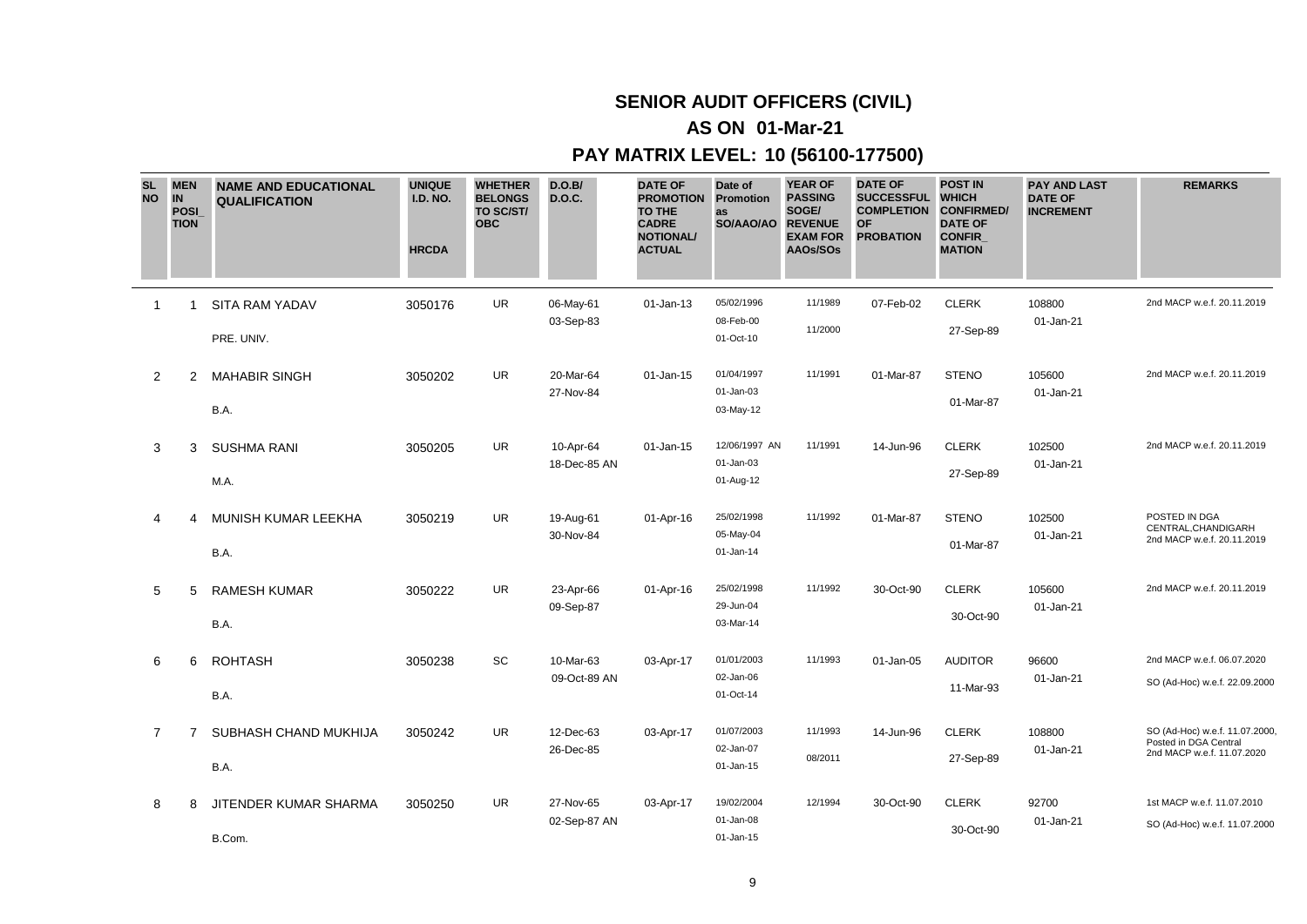# **AS ON 01-Mar-21**

| <b>SL</b><br><b>NO</b> | <b>MEN</b><br>IN<br><b>POSI</b><br><b>TION</b> | <b>NAME AND EDUCATIONAL</b><br><b>QUALIFICATION</b> | <b>UNIQUE</b><br><b>I.D. NO.</b><br><b>HRCDA</b> | <b>WHETHER</b><br><b>BELONGS</b><br>TO SC/ST/<br><b>OBC</b> | D.O.B/<br><b>D.O.C.</b>   | <b>DATE OF</b><br><b>PROMOTION</b><br>TO THE<br><b>CADRE</b><br><b>NOTIONAL/</b><br><b>ACTUAL</b> | Date of<br>Promotion<br>as<br>SO/AAO/AO | <b>YEAR OF</b><br><b>PASSING</b><br>SOGE/<br><b>REVENUE</b><br><b>EXAM FOR</b><br>AAOs/SOs | <b>DATE OF</b><br><b>SUCCESSFUL</b><br><b>COMPLETION</b><br><b>OF</b><br><b>PROBATION</b> | <b>POST IN</b><br><b>WHICH</b><br><b>CONFIRMED/</b><br><b>DATE OF</b><br><b>CONFIR</b><br><b>MATION</b> | <b>PAY AND LAST</b><br><b>DATE OF</b><br><b>INCREMENT</b> | <b>REMARKS</b>                                              |
|------------------------|------------------------------------------------|-----------------------------------------------------|--------------------------------------------------|-------------------------------------------------------------|---------------------------|---------------------------------------------------------------------------------------------------|-----------------------------------------|--------------------------------------------------------------------------------------------|-------------------------------------------------------------------------------------------|---------------------------------------------------------------------------------------------------------|-----------------------------------------------------------|-------------------------------------------------------------|
| 9                      | 9                                              | <b>SATISH KUMAR</b><br>B.A.                         | 3050252                                          | <b>UR</b>                                                   | 05-May-64<br>27-Aug-87    | 03-Apr-17                                                                                         | 19/02/2004<br>01-Jan-08<br>06-Jan-15    | 01/1996                                                                                    | 30-Oct-90                                                                                 | <b>CLERK</b><br>30-Oct-90                                                                               | 96600<br>01-Jan-21                                        | 2nd MACP w.e.f. 09.10.2020<br>SO (Ad-Hoc) w.e.f. 09.10.2000 |
| 10                     | 10                                             | <b>SATISH KUMAR</b><br>B.A.                         | 3050253                                          | SC                                                          | 02-Feb-69<br>15-Jan-91    | 03-Apr-17                                                                                         | 01/03/2004<br>01-Jan-08<br>01-Apr-15    | 01/1996                                                                                    | 29-Dec-00                                                                                 | <b>CLERK</b><br>30-Nov-93                                                                               | 93800<br>01-Jan-21                                        | 2nd MACP w.e.f. 01.01.2021<br>SO (Ad-Hoc) w.e.f. 01.01.2001 |
| 11                     | 11                                             | <b>JASWANT KUMAR</b><br>M.A.                        | 3050257                                          | SC                                                          | 09-Aug-65<br>05-Mar-90 AN | 03-Apr-17                                                                                         | 05/05/2004<br>25-Apr-08<br>01-Apr-15    | 05/2003<br>02/2014                                                                         | 05-Jan-96                                                                                 | <b>AUDITOR</b><br>11-Mar-93                                                                             | 101400<br>01-Jan-21                                       | 1st MACP w.e.f. 21.04.2014<br>SO (Ad-Hoc) w.e.f. 21.04.2004 |
| 12                     | 12                                             | RAM PAL JOHAL<br>B.A.                               | 3050258                                          | <b>UR</b>                                                   | 13-Dec-65<br>27-Aug-87 AN | 03-Apr-17                                                                                         | 02/08/2004<br>25-Apr-08<br>01-Apr-15    | 05/2003                                                                                    | 18-Mar-93                                                                                 | <b>CLERK</b><br>30-Oct-90                                                                               | 87400<br>01-Jan-21                                        | 1st MACP w.e.f. 21.04.2014<br>SO (Ad-Hoc) w.e.f. 21.04.2004 |
| 13                     | 13                                             | <b>BHUPINDER SINGH</b><br>B.Sc.                     | 3050259                                          | UR                                                          | 16-Feb-63<br>31-Aug-87    | 03-Apr-17                                                                                         | 01/09/2004<br>25-Apr-08<br>01-Apr-15    | 05/2003                                                                                    | 31-Aug-87                                                                                 | <b>CLERK</b><br>31-Aug-87                                                                               | 92700<br>01-Jan-21                                        | 1st MACP w.e.f. 21.04.2014<br>SO (Ad-Hoc) w.e.f. 21.04.2004 |
| 14                     | 14                                             | <b>REKHA RANI</b><br>M.Sc., B.Ed.                   | 3050260                                          | <b>UR</b>                                                   | 04-May-74<br>26-Feb-98 AN | 03-Apr-17                                                                                         | 03/01/2005<br>05-May-08<br>01-Apr-15    | 05/2003                                                                                    | 26-Feb-00                                                                                 | <b>AUDITOR</b><br>12-Sep-00                                                                             | 87400<br>01-Jan-21                                        | 1st MACP w.e.f. 21.04.2014<br>SO (Ad-Hoc) w.e.f. 21.04.2004 |
| 15                     | 15                                             | KULDEEP KAUSHIK<br><b>B.Sc., B.Ed.</b>              | 3050263                                          | <b>UR</b>                                                   | 28-Aug-65<br>08-Apr-92    | 02-Apr-18                                                                                         | 14/01/2005<br>27-May-08<br>01-May-15    | 05/2004                                                                                    | 07-Apr-94                                                                                 | <b>AUDITOR</b><br>08-Apr-92                                                                             | 92700<br>01-Jan-21                                        | 1st MACP w.e.f. 14.01.2015                                  |
| 16                     | 16                                             | <b>MANOJ KUMAR</b><br>B.Sc., B.Ed., PGDBM           | 3050264                                          | OBC                                                         | 23-Oct-71<br>09-Aug-95    | 02-Apr-18                                                                                         | 14/01/2005<br>27-May-08<br>01-May-15    | 05/2004                                                                                    | 08-Aug-97                                                                                 | <b>AUDITOR</b><br>06-Jan-99                                                                             | 87400<br>01-Jan-21                                        | 1st MACP w.e.f. 14.01.2015                                  |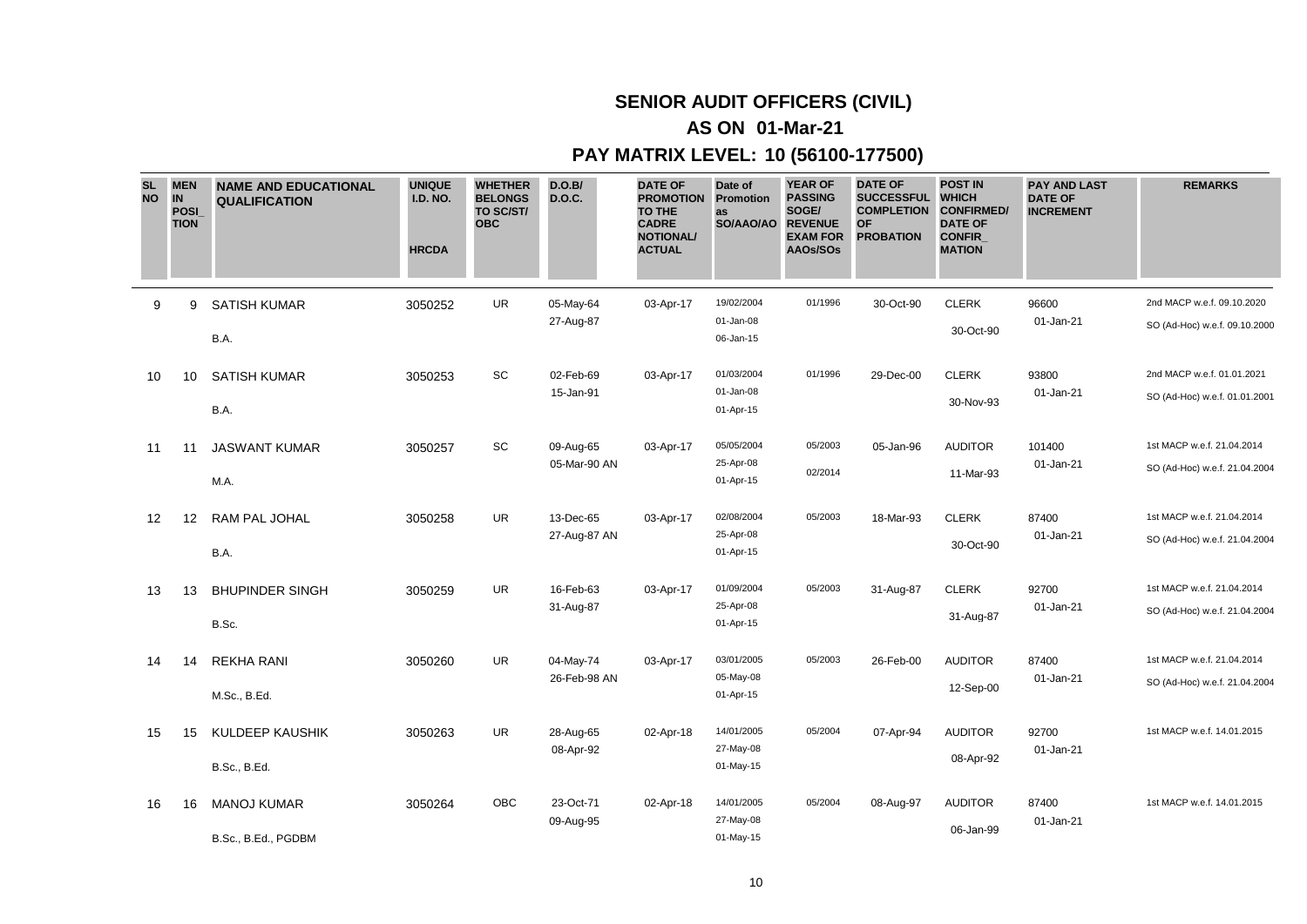# **AS ON 01-Mar-21**

| <b>SL</b><br><b>NO</b> | <b>MEN</b><br>IN<br><b>POSI</b><br><b>TION</b> | <b>NAME AND EDUCATIONAL</b><br><b>QUALIFICATION</b> | <b>UNIQUE</b><br><b>I.D. NO.</b><br><b>HRCDA</b> | <b>WHETHER</b><br><b>BELONGS</b><br>TO SC/ST/<br><b>OBC</b> | D.O.B/<br><b>D.O.C.</b>   | <b>DATE OF</b><br><b>PROMOTION</b><br>TO THE<br><b>CADRE</b><br><b>NOTIONAL/</b><br><b>ACTUAL</b> | Date of<br>Promotion<br>as<br>SO/AAO/AO | <b>YEAR OF</b><br><b>PASSING</b><br>SOGE/<br><b>REVENUE</b><br><b>EXAM FOR</b><br>AAOs/SOs | <b>DATE OF</b><br><b>SUCCESSFUL</b><br><b>COMPLETION</b><br><b>OF</b><br><b>PROBATION</b> | <b>POST IN</b><br><b>WHICH</b><br><b>CONFIRMED/</b><br><b>DATE OF</b><br><b>CONFIR</b><br><b>MATION</b> | <b>PAY AND LAST</b><br><b>DATE OF</b><br><b>INCREMENT</b> | <b>REMARKS</b>                                                                        |
|------------------------|------------------------------------------------|-----------------------------------------------------|--------------------------------------------------|-------------------------------------------------------------|---------------------------|---------------------------------------------------------------------------------------------------|-----------------------------------------|--------------------------------------------------------------------------------------------|-------------------------------------------------------------------------------------------|---------------------------------------------------------------------------------------------------------|-----------------------------------------------------------|---------------------------------------------------------------------------------------|
| 17                     | 17                                             | SANJAY KUMAR DHINGRA<br>B.Com.                      | 3050265                                          | <b>UR</b>                                                   | 04-Mar-72<br>09-Mar-93 AN | 02-Apr-18                                                                                         | 17/01/2005<br>27-May-08<br>01-Jul-15    | 05/2004                                                                                    | 09-Mar-95                                                                                 | <b>CLERK</b><br>05-Dec-95                                                                               | 90000<br>01-Jan-21                                        | 1st MACP w.e.f. 17.01.2015                                                            |
| 18                     | 18                                             | <b>SURENDRA KUMAR</b><br>B.A.                       | 3050266                                          | <b>UR</b>                                                   | 01-Oct-61<br>06-Jan-83 AN | 02-Apr-18                                                                                         | 20/06/2005<br>27-May-09<br>01-Jul-15    | 05/2003                                                                                    | 06-Jul-91                                                                                 | <b>AUDITOR</b><br>27-Sep-89                                                                             | 95500<br>01-Jan-21                                        | 1st MACP w.e.f. 20.06.2015                                                            |
| 19                     | 19                                             | <b>MEETU</b><br>B.Com.                              | 3050268                                          | <b>UR</b>                                                   | 26-Sep-75<br>20-Feb-98 AN | 02-Apr-18                                                                                         | 02/01/2006<br>27-May-09<br>03-Aug-15    | 05/2005                                                                                    | 20-Feb-00                                                                                 | <b>AUDITOR</b><br>12-Sep-00                                                                             | 90000<br>01-Jan-21                                        |                                                                                       |
| 20                     | 20                                             | <b>KAMAL ARORA</b><br>B.A., B.Ed.                   | 3050269                                          | <b>UR</b>                                                   | 25-Feb-69<br>30-Mar-93 AN | 02-Apr-18                                                                                         | 02/01/2006<br>27-May-09<br>01-Sep-15    | 05/2005                                                                                    | 30-Mar-95                                                                                 | <b>CLERK</b><br>05-Dec-95                                                                               | 90000<br>01-Jan-21                                        |                                                                                       |
| 21                     | 21                                             | <b>GURU SAROOP BANSAL</b><br>B.Com.                 | 3050270                                          | UR                                                          | 19-Apr-72<br>02-Aug-95 AN | 02-Apr-18                                                                                         | 02/01/2006<br>27-May-09<br>01-Sep-15    | 05/2005                                                                                    | 02-Aug-97                                                                                 | <b>CLERK</b><br>06-Jan-99                                                                               | 90000<br>01-Jan-21                                        |                                                                                       |
| 22                     | 22                                             | <b>SATVIR SINGH</b><br>B.A.                         | 3050678                                          | UR                                                          | 08-May-64<br>07-Feb-86    | 02-Apr-18                                                                                         | 01/09/2006<br>27-May-09<br>02-Nov-15    | 06/2004<br>11/2010                                                                         | 07-Feb-88                                                                                 | <b>CLERK</b><br>17-Feb-89                                                                               | 105600<br>01-Jul-20                                       | 2nd MACP w.e.f. 20.11.2019<br>SO (Ad-Hoc) w.e.f. 29.05.1998,<br>Posted in DGA Central |
| 23                     | 23                                             | SUKHVIR SINGH YADAV<br>B.Com.                       | 3050679                                          | UR                                                          | 01-Apr-62<br>06-Feb-86    | 02-Apr-18                                                                                         | 01/09/2006<br>27-May-09<br>02-Nov-15    | 05/2005                                                                                    | 06-Feb-88                                                                                 | <b>CLERK</b><br>05-Nov-88                                                                               | 102500<br>01-Jan-21                                       | 2nd MACP w.e.f. 20.11.2019<br>SO (Ad-Hoc) w.e.f. 27.04.1998                           |
| 24                     | 24                                             | PARVEEN KUMAR ARORA<br>B.A.                         | 3050431                                          | <b>UR</b>                                                   | 15-Dec-66<br>03-Sep-87    | 02-Apr-18                                                                                         | 08/09/2006 AN<br>27-May-09<br>01-Apr-16 | 03/2006                                                                                    | 04-Jul-97                                                                                 | <b>CLERK</b><br>30-Oct-90                                                                               | 90000<br>01-Jul-20                                        | NFU Level-9 granted on dtd<br>01.01.2016                                              |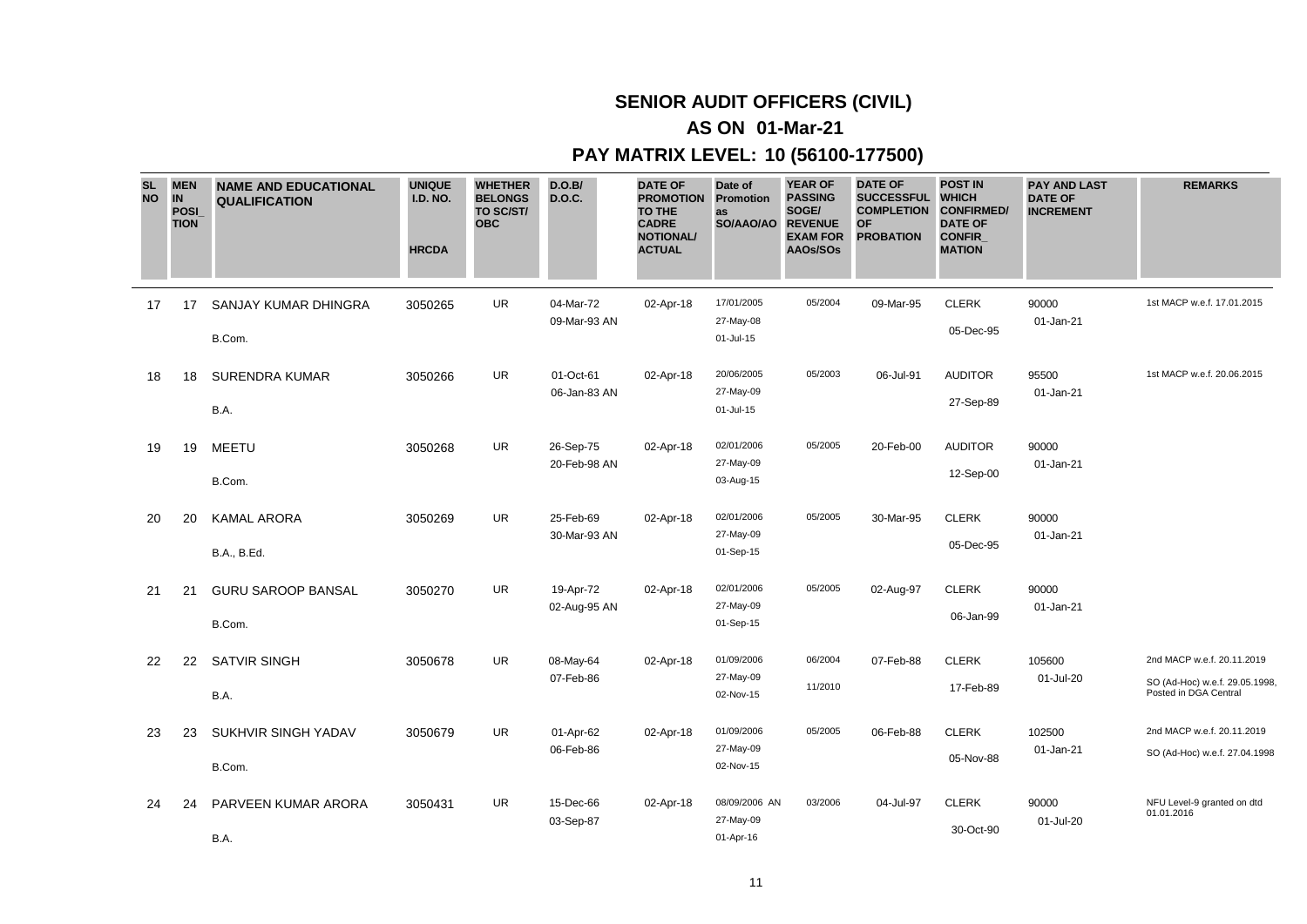# **AS ON 01-Mar-21**

| <b>SL</b><br><b>NO</b> | <b>MEN</b><br>$\overline{\mathbf{N}}$<br><b>POSI</b><br><b>TION</b> | <b>NAME AND EDUCATIONAL</b><br><b>QUALIFICATION</b> | <b>UNIQUE</b><br><b>I.D. NO.</b><br><b>HRCDA</b> | <b>WHETHER</b><br><b>BELONGS</b><br>TO SC/ST/<br><b>OBC</b> | D.O.B/<br><b>D.O.C.</b>   | <b>DATE OF</b><br><b>PROMOTION</b><br><b>TO THE</b><br><b>CADRE</b><br><b>NOTIONAL/</b><br><b>ACTUAL</b> | Date of<br><b>Promotion</b><br>as<br>SO/AAO/AO REVENUE | <b>YEAR OF</b><br><b>PASSING</b><br>SOGE/<br><b>EXAM FOR</b><br>AAOs/SOs | <b>DATE OF</b><br>SUCCESSFUL WHICH<br><b>COMPLETION CONFIRMED/</b><br><b>OF</b><br><b>PROBATION</b> | <b>POST IN</b><br><b>DATE OF</b><br><b>CONFIR</b><br><b>MATION</b> | <b>PAY AND LAST</b><br><b>DATE OF</b><br><b>INCREMENT</b> | <b>REMARKS</b>                                                                   |
|------------------------|---------------------------------------------------------------------|-----------------------------------------------------|--------------------------------------------------|-------------------------------------------------------------|---------------------------|----------------------------------------------------------------------------------------------------------|--------------------------------------------------------|--------------------------------------------------------------------------|-----------------------------------------------------------------------------------------------------|--------------------------------------------------------------------|-----------------------------------------------------------|----------------------------------------------------------------------------------|
| 25                     | 25                                                                  | <b>LOVEKESH</b><br>B.A.                             | 3050434                                          | <b>UR</b>                                                   | 22-Mar-68<br>27-Aug-87    | 02-Apr-18                                                                                                | 08/09/2006 AN<br>27-May-09<br>01-Apr-16                | 03/2006                                                                  | 31-Dec-97                                                                                           | <b>CLERK</b><br>30-Oct-90                                          | 90000<br>01-Jul-20                                        | NFU Level-9 granted on dtd<br>01.01.2016                                         |
| 26                     | 26                                                                  | <b>MAHESH KUMAR</b><br>B.Sc.                        | 3050450                                          | <b>UR</b>                                                   | 20-May-70<br>12-May-94 AN | 02-Apr-18                                                                                                | 08/09/2006 AN<br>27-May-09<br>01-Apr-16                | 03/2006<br>11/2010                                                       | 01-Jun-96                                                                                           | <b>AUDITOR</b><br>01-Jun-96                                        | 95500<br>01-Jul-20                                        | POSTED IN DGA<br>CENTRAL, CHANDIGARH<br>NFU Level-9 granted on dtd<br>01.01.2016 |
| 27                     | 27                                                                  | <b>KAILASH KUMARI</b><br>B.A.                       | 3050503                                          | UR.                                                         | 07-Mar-71<br>18-Mar-93    | 02-Apr-18                                                                                                | 11/09/2006<br>27-May-09<br>01-Apr-16                   | 03/2006                                                                  | 31-Dec-03                                                                                           | <b>CLERK</b><br>05-Dec-95                                          | 84900<br>01-Jul-20                                        | NFU Level-9 granted on dtd<br>01.01.2016                                         |
| 28                     | 28                                                                  | <b>BALWANT SINGH</b><br>B.A.                        | 3050530                                          | SC                                                          | 30-Jun-74<br>17-Aug-95 AN | 02-Apr-18                                                                                                | 08/09/2006 AN<br>27-May-09<br>01-Apr-16                | 03/2006                                                                  | 17-Aug-97                                                                                           | <b>CLERK</b><br>06-Jan-99                                          | 84900<br>01-Jul-20                                        | POSTED IN DGA<br>CENTRAL, CHANDIGARH<br>NFU Level-9 granted on dtd<br>01.01.2016 |
| 29                     | 29                                                                  | <b>BALJIT SINGH</b><br>M.A. PART-I                  | 3050680                                          | SC                                                          | 27-May-67<br>01-Sep-87    | 02-Apr-18                                                                                                | 29/09/2006 AN<br>27-May-09<br>01-Apr-16                | 05/2005                                                                  | 01-Nov-93                                                                                           | <b>CLERK</b><br>01-Oct-89                                          | 95500<br>01-Jul-20                                        | NFU Level-9 granted on dtd<br>01.01.2016                                         |
| 30                     | 30                                                                  | <b>AJAY KAPOOR</b><br>B.A.                          | 3050278                                          | UR.                                                         | 23-Mar-74<br>28-Sep-98 AN | 02-Apr-18                                                                                                | 12/10/2006 AN<br>27-May-09<br>01-Apr-16                | 03/2006                                                                  | 27-Sep-00                                                                                           | S.GR.-III<br>17-Apr-02                                             | 87400<br>01-Jul-20                                        | POSTED IN DGA<br>CENTRAL, CHANDIGARH<br>NFU Level-9 granted on dtd<br>01.01.2016 |
| 31                     | 31                                                                  | <b>KAMLESH VERMA</b><br>B.Com.                      | 3050540                                          | <b>OBC</b>                                                  | 21-Jan-74<br>20-Jul-98 AN | 02-Apr-18                                                                                                | 29/12/2006 AN<br>27-May-09<br>01-Apr-16                | 03/2006                                                                  | 20-Jul-00                                                                                           | <b>CLERK</b><br>17-Apr-02                                          | 84900<br>01-Jul-20                                        | NFU Level-9 granted on dtd<br>01.01.2016                                         |
| 32                     | 32                                                                  | <b>NAVNEET KUMAR</b><br>B.A.                        | 3050547                                          | <b>UR</b>                                                   | 08-Sep-77<br>21-Jul-98 AN | 01-Jan-19                                                                                                | 29/12/2006 AN<br>27-May-09<br>02-May-16                | 03/2006                                                                  | 21-Jul-00                                                                                           | <b>CLERK</b><br>17-Apr-02                                          | 84900<br>01-Jul-20                                        | NFU Level-9 granted on dtd<br>01.01.2016                                         |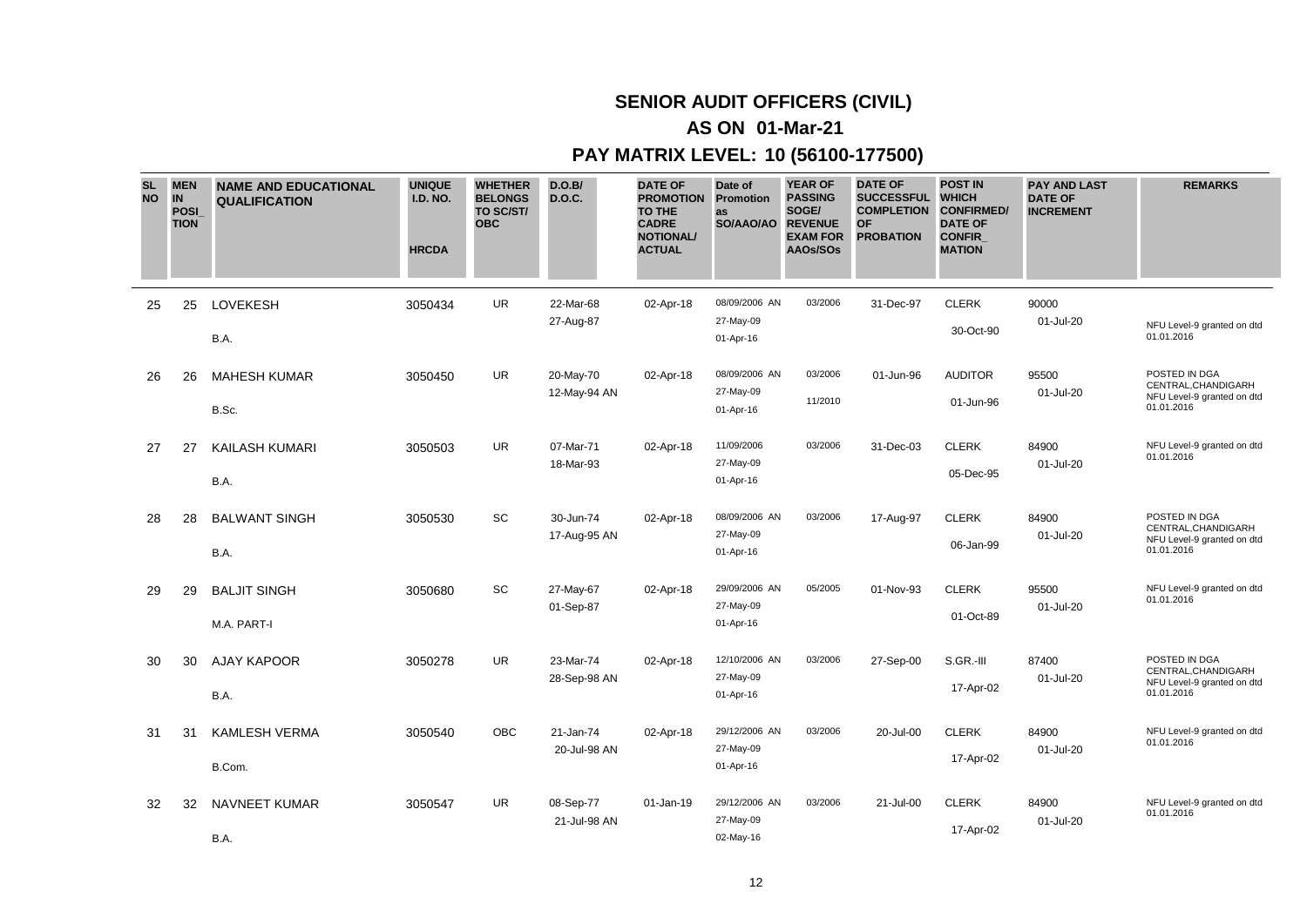# **AS ON 01-Mar-21**

| <b>SL</b><br><b>NO</b> | <b>MEN</b><br>$\overline{\mathbf{N}}$<br><b>POSI</b><br><b>TION</b> | <b>NAME AND EDUCATIONAL</b><br><b>QUALIFICATION</b> | <b>UNIQUE</b><br><b>I.D. NO.</b><br><b>HRCDA</b> | <b>WHETHER</b><br><b>BELONGS</b><br>TO SC/ST/<br><b>OBC</b> | D.O.B/<br><b>D.O.C.</b>   | <b>DATE OF</b><br><b>PROMOTION</b><br><b>TO THE</b><br><b>CADRE</b><br><b>NOTIONAL/</b><br><b>ACTUAL</b> | Date of<br><b>Promotion</b><br>as<br>SO/AAO/AO REVENUE | <b>YEAR OF</b><br><b>PASSING</b><br>SOGE/<br><b>EXAM FOR</b><br>AAOs/SOs | <b>DATE OF</b><br>SUCCESSFUL WHICH<br><b>COMPLETION CONFIRMED/</b><br><b>OF</b><br><b>PROBATION</b> | <b>POST IN</b><br><b>DATE OF</b><br><b>CONFIR</b><br><b>MATION</b> | <b>PAY AND LAST</b><br><b>DATE OF</b><br><b>INCREMENT</b> | <b>REMARKS</b>                           |
|------------------------|---------------------------------------------------------------------|-----------------------------------------------------|--------------------------------------------------|-------------------------------------------------------------|---------------------------|----------------------------------------------------------------------------------------------------------|--------------------------------------------------------|--------------------------------------------------------------------------|-----------------------------------------------------------------------------------------------------|--------------------------------------------------------------------|-----------------------------------------------------------|------------------------------------------|
| 33                     | 33                                                                  | <b>AMIT SINGH</b><br>B.Sc.                          | 3050572                                          | <b>UR</b>                                                   | 05-Aug-74<br>09-May-00 AN | 01-Jan-19                                                                                                | 29/12/2006 AN<br>27-May-09<br>02-May-16                | 03/2006<br>03/2015                                                       | 09-May-02                                                                                           | <b>CLERK</b><br>21-Feb-03                                          | 90000<br>01-Jul-20                                        | NFU Level-9 granted on dtd<br>01.01.2016 |
| 34                     | 34                                                                  | YOGENDRA SINGH<br>B.Sc.                             | 3050575                                          | <b>OBC</b>                                                  | 12-Nov-76<br>07-Jun-00 AN | 01-Jan-19                                                                                                | 29/12/2006 AN<br>27-May-09<br>02-May-16                | 03/2006<br>08/2011                                                       | 07-Jun-02                                                                                           | <b>CLERK</b><br>21-Feb-03                                          | 90000<br>01-Jul-20                                        | NFU Level-9 granted on dtd<br>01.01.2016 |
| 35                     | 35                                                                  | DHARAM VIR<br>B.Sc.                                 | 3050415                                          | <b>UR</b>                                                   | 01-Feb-67<br>12-Mar-90 AN | 20-Nov-19                                                                                                | 21/06/2007<br>27-May-09<br>03-Apr-17                   | 12/2006                                                                  | 03-Jan-96                                                                                           | <b>AUDITOR</b><br>11-Mar-93                                        | 87400<br>01-Jan-21                                        | NFU Level-9 granted on dtd<br>01.01.2016 |
| 36                     | 36                                                                  | SANJAY AGGARWAL<br>I.C.W.A.                         | 3050433                                          | <b>UR</b>                                                   | 27-Jun-67<br>24-Aug-87 AN | 20-Nov-19                                                                                                | 21/06/2007<br>27-May-09<br>03-Apr-17                   | 12/2006<br>02/2014                                                       | 30-Oct-90                                                                                           | <b>CLERK</b><br>30-Oct-90                                          | 92700<br>01-Jan-21                                        | NFU Level-9 granted on dtd<br>01.01.2016 |
| 37                     | 37                                                                  | <b>RITU SHARMA</b><br>M.A.                          | 3050444                                          | <b>UR</b>                                                   | 05-Apr-69<br>11-Jun-93 AN | 20-Nov-19                                                                                                | 21/06/2007<br>27-May-09<br>03-Apr-17                   | 12/2006                                                                  | 11-Jun-95                                                                                           | <b>AUDITOR</b><br>18-Aug-97                                        | 90000<br>01-Jan-21                                        | NFU Level-9 granted on dtd<br>01.01.2016 |
| 38                     | 38                                                                  | <b>BHUPINDER SINGH</b><br>B.A.                      | 3050454                                          | UR                                                          | 10-Oct-67<br>12-Jan-90 AN | 20-Nov-19                                                                                                | 21/06/2007<br>27-May-09<br>03-Apr-17                   | 12/2006                                                                  | 12-Jun-99                                                                                           | <b>CLERK</b><br>11-Mar-93                                          | 87400<br>01-Jan-21                                        | NFU Level-9 granted on dtd<br>01.01.2016 |
| 39                     | 39                                                                  | SATINDER PAL SINGH<br>B.A.                          | 3050465                                          | <b>UR</b>                                                   | 14-Sep-64<br>11-May-90    | 20-Nov-19                                                                                                | 21/06/2007<br>27-May-09<br>03-Apr-17                   | 12/2006                                                                  | 17-May-00                                                                                           | <b>CLERK</b><br>30-Nov-93                                          | 82400<br>01-Jan-21                                        | NFU Level-9 granted on dtd<br>01.01.2016 |
| 40                     | 40                                                                  | <b>AMRIT PAL KAUR</b><br><b>B.Sc., B.Ed.</b>        | 3050500                                          | <b>UR</b>                                                   | 07-Feb-76<br>10-Feb-98    | 20-Nov-19                                                                                                | 22/06/2007<br>27-May-09<br>03-Apr-17                   | 12/2006                                                                  | 31-Dec-03                                                                                           | <b>AUDITOR</b><br>12-Sep-00                                        | 80000<br>01-Jan-21                                        | NFU Level-9 granted on dtd<br>01.01.2016 |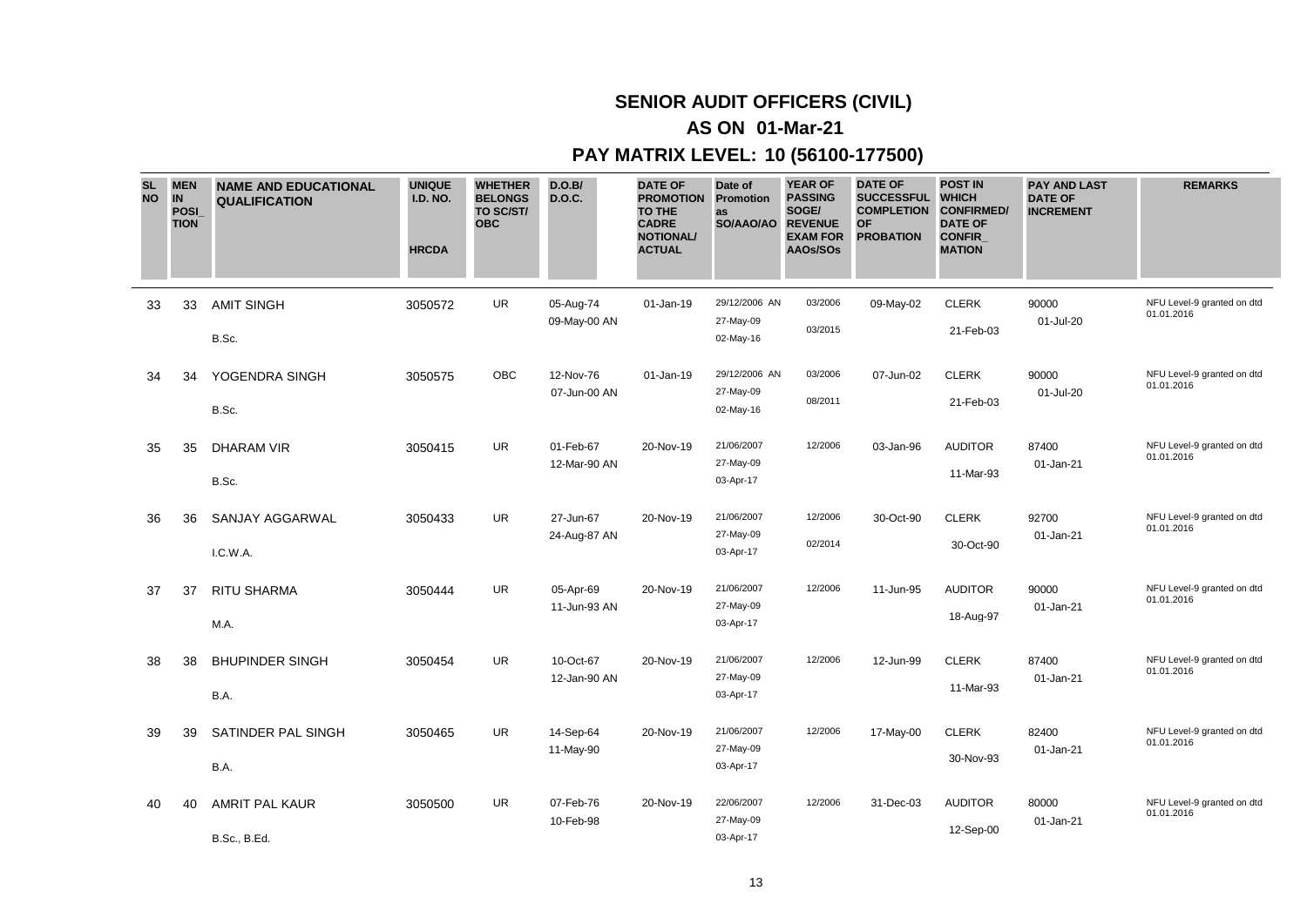# **AS ON 01-Mar-21**

| <b>SL</b><br><b>NO</b> | <b>MEN</b><br>$\overline{\mathbf{N}}$<br><b>POSI</b><br><b>TION</b> | <b>NAME AND EDUCATIONAL</b><br><b>QUALIFICATION</b> | <b>UNIQUE</b><br><b>I.D. NO.</b><br><b>HRCDA</b> | <b>WHETHER</b><br><b>BELONGS</b><br>TO SC/ST/<br><b>OBC</b> | D.O.B/<br><b>D.O.C.</b>   | <b>DATE OF</b><br><b>PROMOTION</b><br><b>TO THE</b><br><b>CADRE</b><br><b>NOTIONAL/</b><br><b>ACTUAL</b> | Date of<br><b>Promotion</b><br>as<br>SO/AAO/AO REVENUE | <b>YEAR OF</b><br><b>PASSING</b><br>SOGE/<br><b>EXAM FOR</b><br>AAOs/SOs | <b>DATE OF</b><br>SUCCESSFUL WHICH<br><b>COMPLETION CONFIRMED/</b><br><b>OF</b><br><b>PROBATION</b> | <b>POST IN</b><br><b>DATE OF</b><br><b>CONFIR</b><br><b>MATION</b> | <b>PAY AND LAST</b><br><b>DATE OF</b><br><b>INCREMENT</b> | <b>REMARKS</b>                                                                   |
|------------------------|---------------------------------------------------------------------|-----------------------------------------------------|--------------------------------------------------|-------------------------------------------------------------|---------------------------|----------------------------------------------------------------------------------------------------------|--------------------------------------------------------|--------------------------------------------------------------------------|-----------------------------------------------------------------------------------------------------|--------------------------------------------------------------------|-----------------------------------------------------------|----------------------------------------------------------------------------------|
| 41                     | 41                                                                  | <b>MAHABIR SINGH</b><br>B.A.                        | 3050504                                          | <b>UR</b>                                                   | 10-Aug-71<br>15-Mar-93 AN | 20-Nov-19                                                                                                | 21/06/2007<br>27-May-09<br>03-Apr-17                   | 12/2006                                                                  | 31-Dec-03                                                                                           | <b>CLERK</b><br>05-Dec-95                                          | 80000<br>01-Jan-21                                        | NFU Level-9 granted on dtd<br>01.01.2016                                         |
| 42                     | 42                                                                  | <b>ROHIT TALWAR</b><br>B.A.                         | 3050546                                          | UR.                                                         | 12-Mar-75<br>08-Sep-98    | 20-Nov-19                                                                                                | 21/06/2007<br>27-May-09<br>03-Apr-17                   | 12/2006<br>08/2013                                                       | 07-Sep-00                                                                                           | <b>CLERK</b><br>17-Apr-02                                          | 87400<br>01-Jan-21                                        | NFU Level-9 granted on dtd<br>01.01.2016                                         |
| 43                     | 43                                                                  | <b>SATISH KUMAR</b><br>B.A.                         | 3050555                                          | <b>UR</b>                                                   | 10-Aug-76<br>21-Jul-98 AN | 20-Nov-19                                                                                                | 21/06/2007<br>27-May-09<br>01-May-17                   | 12/2006                                                                  | 21-Jul-00                                                                                           | <b>CLERK</b><br>17-Apr-02                                          | 82400<br>01-Jan-21                                        | NFU Level-9 granted on dtd<br>01.01.2016                                         |
| 44                     | 44                                                                  | <b>RAJIV KUMAR</b><br>B.Sc. (Hons.)                 | 3050566                                          | <b>UR</b>                                                   | 15-Dec-76<br>12-May-00 AN | 20-Nov-19                                                                                                | 21/06/2007<br>27-May-09<br>01-May-17                   | 12/2006                                                                  | 12-May-02                                                                                           | <b>CLERK</b><br>21-Feb-03                                          | 80000<br>01-Jan-21                                        | NFU Level-9 granted on dtd<br>01.01.2016                                         |
| 45                     | 45                                                                  | ASHOK CHANDRA BINJOLA<br>M.Com.                     | 3050576                                          | <b>UR</b>                                                   | 13-Jan-74<br>13-Jun-00 AN | 20-Nov-19                                                                                                | 25/06/2007<br>27-May-09<br>01-May-17                   | 12/2006<br>02/2014                                                       | 29-Jul-04                                                                                           | <b>CLERK</b><br>02-Nov-04                                          | 82400<br>01-Jul-20                                        | POSTED IN DGA<br>CENTRAL, CHANDIGARH<br>NFU Level-9 granted on dtd<br>01.01.2016 |
| 46                     | 46                                                                  | S.S. KUMAR CHOWDHARY<br>B.A. (Hons.)                | 3050583                                          | UR                                                          | 05-Oct-75<br>08-Jan-01 AN | 20-Nov-19                                                                                                | 08/10/2007<br>27-May-09<br>01-Jun-17                   | 12/2006<br>09/2012                                                       | 08-Jan-03                                                                                           | <b>CLERK</b><br>29-Sep-03                                          | 84900<br>01-Jan-21                                        | POSTED IN DGA<br>CENTRAL, CHANDIGARH<br>NFU Level-9 granted on dtd<br>01.01.2016 |
| 47                     | 47                                                                  | JAGMAL SINGH RATHEE<br>B.A.                         | 3050687                                          | <b>UR</b>                                                   | 20-Jun-61<br>30-May-86    | 20-Nov-19                                                                                                | 28/09/2007<br>27-May-09<br>01-Jun-17                   | 12/2006                                                                  | 01-Oct-88                                                                                           | <b>CLERK</b><br>01-Oct-88                                          | 84900<br>01-Jul-20                                        | 1st MACP w.e.f. 30.05.2011                                                       |
| 48                     | 48                                                                  | ANIL KUMAR PRASHAR<br>B.Com., PGDCA                 | 3050688                                          | <b>UR</b>                                                   | 20-Jan-68<br>22-Mar-90    | 20-Nov-19                                                                                                | 28/09/2007<br>27-May-09<br>03-Jul-17                   | 12/2006                                                                  | 21-Mar-92                                                                                           | <b>CLERK</b><br>01-Oct-92                                          | 80000<br>01-Jan-21                                        | NFU Level-9 granted on dtd<br>01.01.2016                                         |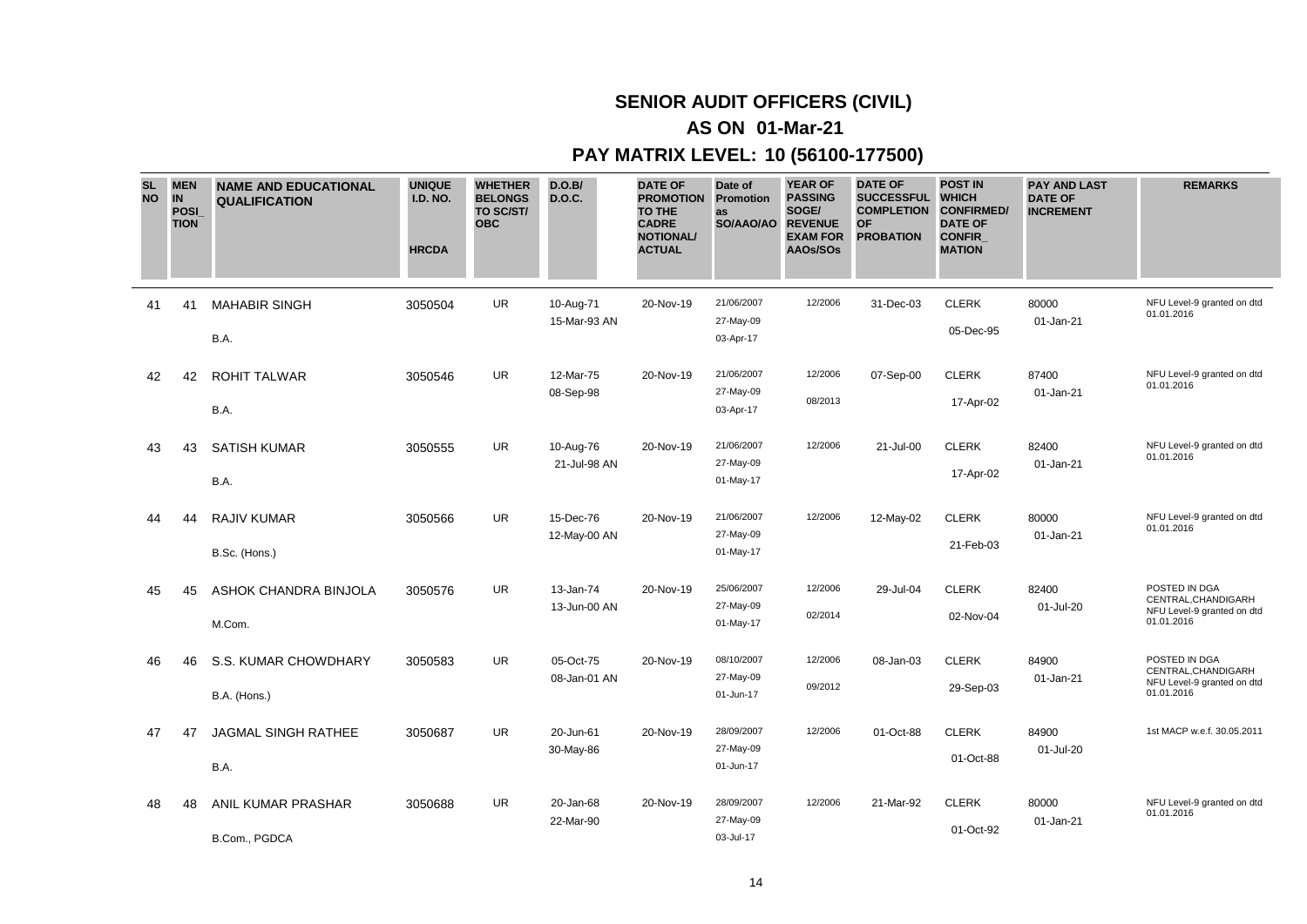# **AS ON 01-Mar-21**

| <b>SL</b><br><b>NO</b> | <b>IN</b> | <b>MEN</b><br><b>POSI</b><br><b>TION</b> | <b>NAME AND EDUCATIONAL</b><br><b>QUALIFICATION</b> | <b>UNIQUE</b><br><b>I.D. NO.</b><br><b>HRCDA</b> | <b>WHETHER</b><br><b>BELONGS</b><br>TO SC/ST/<br><b>OBC</b> | D.O.B/<br><b>D.O.C.</b>   | <b>DATE OF</b><br><b>PROMOTION</b><br><b>TO THE</b><br><b>CADRE</b><br><b>NOTIONAL/</b><br><b>ACTUAL</b> | Date of<br>Promotion<br>as<br>SO/AAO/AO REVENUE | <b>YEAR OF</b><br><b>PASSING</b><br>SOGE/<br><b>EXAM FOR</b><br>AAOs/SOs | <b>DATE OF</b><br>SUCCESSFUL WHICH<br><b>COMPLETION</b><br><b>OF</b><br><b>PROBATION</b> | <b>POST IN</b><br><b>CONFIRMED/</b><br><b>DATE OF</b><br><b>CONFIR</b><br><b>MATION</b> | <b>PAY AND LAST</b><br><b>DATE OF</b><br><b>INCREMENT</b> | <b>REMARKS</b>                                                                   |
|------------------------|-----------|------------------------------------------|-----------------------------------------------------|--------------------------------------------------|-------------------------------------------------------------|---------------------------|----------------------------------------------------------------------------------------------------------|-------------------------------------------------|--------------------------------------------------------------------------|------------------------------------------------------------------------------------------|-----------------------------------------------------------------------------------------|-----------------------------------------------------------|----------------------------------------------------------------------------------|
|                        | 49        | 49                                       | <b>VIRENDER MALIK</b><br>B.A., MBA (Finance)        | 3050689                                          | <b>UR</b>                                                   | 20-Nov-76<br>31-Jan-97 AN | 20-Nov-19                                                                                                | 28/09/2007<br>27-May-09<br>20-Mar-18            | 12/2006                                                                  | 31-Jan-99                                                                                | <b>CLERK</b><br>01-Oct-99                                                               | 80000<br>01-Jan-21                                        | NFU Level-9 granted on dtd<br>01.01.2016<br>POSTED IN DGA CENTRAL,<br>CHANDIGARH |
|                        | 50        | 50                                       | NARINDER KUMAR<br>B.Com.                            | 3050690                                          | OBC                                                         | 08-Dec-71<br>09-Sep-98 AN | 20-Nov-19                                                                                                | 28/09/2007<br>27-May-09<br>20-Mar-18            | 12/2006                                                                  | 09-Sep-00                                                                                | <b>CLERK</b><br>01-Oct-00                                                               | 82400<br>01-Jan-21                                        | 1st MACP w.e.f. 28.09.2017<br>NFU Level-9 granted on dtd<br>01.01.2016           |
|                        | 51        | 51                                       | <b>RANDHIR SINGH</b><br>B.A.                        | 3050445                                          | <b>UR</b>                                                   | 15-Nov-69<br>24-Jun-93 AN | 20-Nov-19                                                                                                | 18/12/2008<br>27-May-09<br>20-Mar-18            | 07/2008                                                                  | 01-Jun-96                                                                                | <b>AUDITOR</b><br>01-Jun-96                                                             | 87400<br>01-Jan-21                                        | 2nd MACP w.e.f. 01.09.2008<br>NFU Level-9 granted on dtd<br>01.01.2016           |
|                        | 52        | 52                                       | <b>NEETU ARORA</b><br>B.Com.                        | 3050474                                          | UR                                                          | 07-Feb-75<br>06-Dec-95    | 20-Nov-19                                                                                                | 18/12/2008<br>27-May-09<br>20-Mar-18            | 07/2008                                                                  | 05-Dec-97                                                                                | <b>AUDITOR</b><br>06-Jan-99                                                             | 84900<br>01-Jan-21                                        | NFU Level-9 granted on dtd<br>01.01.2016<br>POSTED IN DGA CENTRAL,<br>CHANDIGARH |
|                        | 53        | 53                                       | <b>HARBHAJAN SINGH</b><br>M.Com.                    | 3050512                                          | <b>UR</b>                                                   | 03-Feb-68<br>26-Mar-93 AN | 20-Nov-19                                                                                                | 18/12/2008<br>27-May-09<br>02-Apr-18            | 07/2008                                                                  | 26-Mar-95                                                                                | <b>CLERK</b><br>05-Dec-95                                                               | 75400<br>01-Jan-21                                        | NFU Level-9 granted on dtd<br>01.01.2016                                         |
|                        | 54        | 54                                       | <b>ASHOK KUMAR</b><br>B.A. (Hons.)                  | 3050574                                          | <b>OBC</b>                                                  | 24-Mar-73<br>30-May-00 AN | 20-Nov-19                                                                                                | 18/12/2008<br>27-May-09<br>02-Apr-18            | 07/2008                                                                  | 21-Feb-03                                                                                | <b>CLERK</b><br>21-Feb-03                                                               | 80000<br>01-Jan-21                                        | NFU Level-9 granted on dtd<br>01.01.2016                                         |
|                        | 55        | 55                                       | <b>DHARAMVIR SINGH</b><br>B.A.                      | 3050696                                          | UR                                                          | 14-May-62<br>11-Dec-86 AN | 20-Nov-19                                                                                                | 30/04/2009<br>27-May-09<br>02-Apr-18            | 07/2008                                                                  | 01-Oct-89                                                                                | <b>CLERK</b><br>01-Oct-89                                                               | 82400<br>01-Jul-20                                        | 2nd MACP w.e.f 19.11.2011<br>SO (Ad-Hoc) w.e.f. 19.11.2001                       |
|                        | 56        | 56                                       | <b>JUGAL KISHORE</b><br>B.Com.                      | 3050699                                          | UR                                                          | 11-Apr-67<br>25-Jan-88 AN | 20-Nov-19                                                                                                | 01/05/2009<br>27-May-09<br>05-Apr-18            | 07/2008<br>08/2011                                                       | 19-Sep-90                                                                                | <b>CLERK</b><br>19-Sep-90                                                               | 80000<br>01-Jan-21                                        | NFU Level-9 granted on dtd<br>01.01.2016                                         |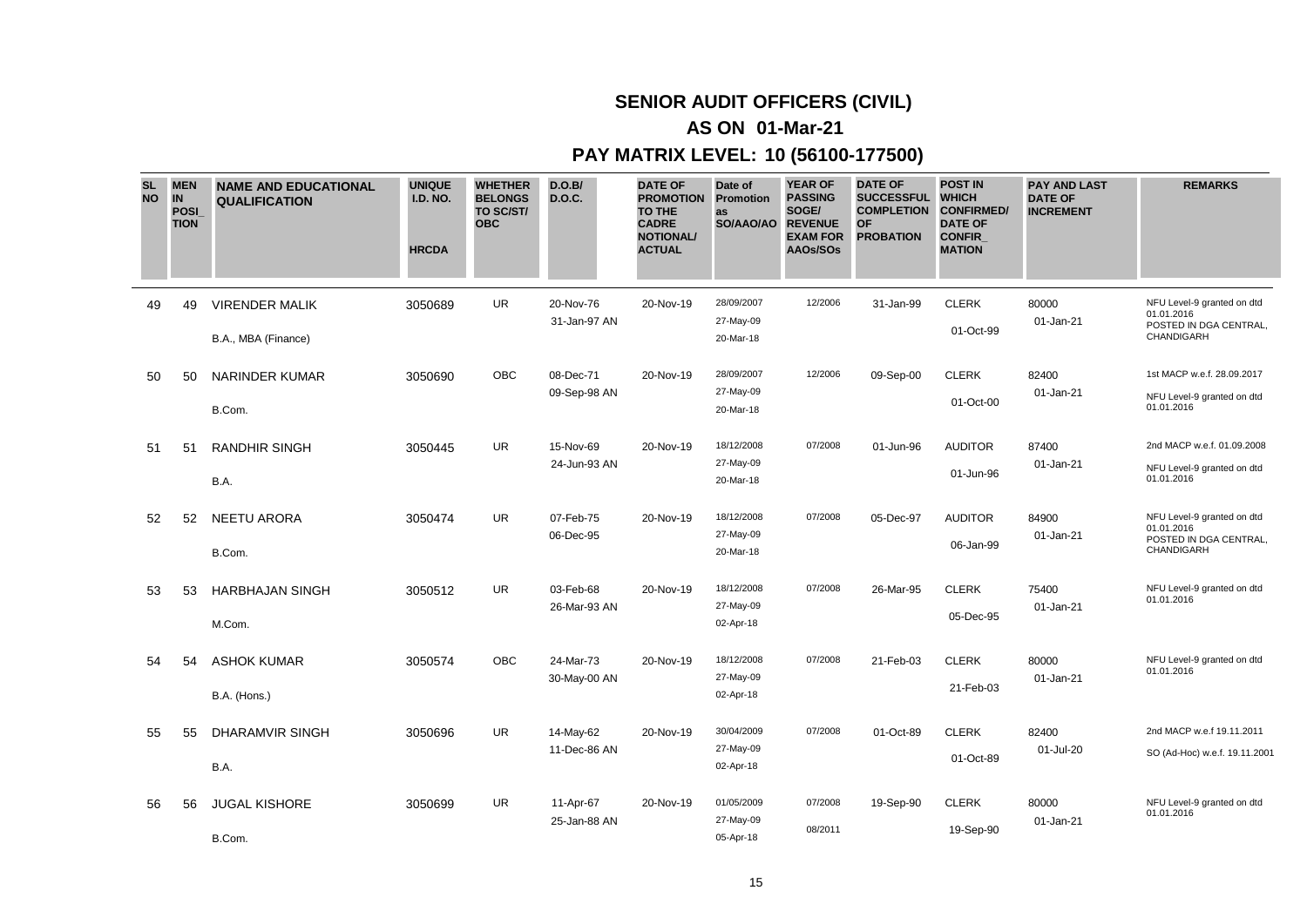# **AS ON 01-Mar-21**

| <b>SL</b><br><b>NO</b> | <b>MEN</b><br><b>IN</b><br><b>POSI</b><br><b>TION</b> | <b>NAME AND EDUCATIONAL</b><br><b>QUALIFICATION</b> | <b>UNIQUE</b><br><b>I.D. NO.</b><br><b>HRCDA</b> | <b>WHETHER</b><br><b>BELONGS</b><br>TO SC/ST/<br><b>OBC</b> | D.O.B/<br><b>D.O.C.</b>   | <b>DATE OF</b><br><b>PROMOTION</b><br>TO THE<br><b>CADRE</b><br><b>NOTIONAL/</b><br><b>ACTUAL</b> | Date of<br>Promotion<br>as<br>SO/AAO/AO REVENUE | <b>YEAR OF</b><br><b>PASSING</b><br>SOGE/<br><b>EXAM FOR</b><br>AAOs/SOs | <b>DATE OF</b><br>SUCCESSFUL WHICH<br><b>COMPLETION</b><br><b>OF</b><br><b>PROBATION</b> | <b>POST IN</b><br><b>CONFIRMED/</b><br><b>DATE OF</b><br><b>CONFIR</b><br><b>MATION</b> | <b>PAY AND LAST</b><br><b>DATE OF</b><br><b>INCREMENT</b> | <b>REMARKS</b>                                                                                    |
|------------------------|-------------------------------------------------------|-----------------------------------------------------|--------------------------------------------------|-------------------------------------------------------------|---------------------------|---------------------------------------------------------------------------------------------------|-------------------------------------------------|--------------------------------------------------------------------------|------------------------------------------------------------------------------------------|-----------------------------------------------------------------------------------------|-----------------------------------------------------------|---------------------------------------------------------------------------------------------------|
| 57                     | 57                                                    | <b>MOHINDER SINGH</b><br>10th                       | 3050697                                          | <b>UR</b>                                                   | 01-Mar-65<br>22-Feb-89    | 20-Nov-19                                                                                         | 30/04/2009<br>27-May-09<br>02-May-18            | 07/2008                                                                  | 21-Feb-91                                                                                | <b>STENO</b><br>01-Oct-91                                                               | 75400<br>$01$ -Jan-21                                     | NFU Level-9 granted on dtd<br>01.01.2016                                                          |
| 58                     | 58                                                    | <b>GULSHAN RAI</b><br>M.A.                          | 3050698                                          | <b>UR</b>                                                   | 25-Feb-73<br>02-Apr-98 AN | 20-Nov-19                                                                                         | 30/04/2009<br>27-May-09<br>$01$ -Jan-19         | 07/2008<br>11/2019                                                       | 01-Jan-00                                                                                | DIV. ACCTT.<br>01-Jan-00                                                                | 90000<br>01-Jan-21                                        | NFU Level-9 granted on dtd<br>01.01.2016                                                          |
| 59                     | 59                                                    | <b>MUNISH BHATIA</b><br>B.Com.                      | 3050701                                          | <b>UR</b>                                                   | 24-May-73<br>02-Apr-98 AN | 20-Nov-19                                                                                         | <b>NA</b><br>10-Jun-09<br>01-Jan-19             | 12/2006<br>10/2018                                                       | 01-Jan-00                                                                                | DIV. ACCTT.<br>$01$ -Jan- $00$                                                          | 90000<br>01-Jan-21                                        | NFU Level-9 granted on dtd<br>01.01.2016                                                          |
| 60                     | 60                                                    | AMRIT VISWASH KAUR<br>M.A.                          | 3050700                                          | <b>UR</b>                                                   | 20-Dec-72<br>30-Mar-98 AN | 20-Nov-19                                                                                         | 21/05/2009<br>27-May-09<br>27-Mar-19            | 11/2008<br>05/2018                                                       | 01-Jan-00                                                                                | DIV. ACCTT.<br>$01$ -Jan- $00$                                                          | 90000<br>01-Jan-21                                        | NFU Level-9 granted on dtd<br>01.01.2016                                                          |
| 61                     |                                                       | ANIL KUMAR PILANI<br>PREP.                          | 3050702                                          | <b>UR</b>                                                   | 16-Aug-64<br>18-Nov-87    | 20-Nov-19                                                                                         | <b>NA</b><br>21-Dec-09<br>27-Mar-19             | 12/2006                                                                  |                                                                                          |                                                                                         |                                                           | On Dep. with CAG Office, New<br>Delhi w.e.f. 06.09.10<br>NFU Level-9 granted on dtd<br>01.01.2016 |
| 62                     | 61                                                    | ROSHAN LAL SHARMA<br>12th                           | 3050520                                          | <b>UR</b>                                                   | 20-Mar-75<br>06-Jun-94    | 20-Nov-19                                                                                         | <b>NA</b><br>23-Dec-09<br>03-May-19             | 06/2009                                                                  | 05-Jun-96                                                                                | <b>CLERK</b><br>14-Jul-98                                                               | 77700<br>01-Jan-21                                        | NFU Level-9 granted on dtd<br>01.01.2016<br>Appointment on<br>Compassionate Grounds               |
| 63                     | 62                                                    | <b>RENU CHAWLA</b><br>B.A.                          | 3050551                                          | <b>UR</b>                                                   | 02-Aug-75<br>09-Mar-95 AN | 20-Nov-19                                                                                         | <b>NA</b><br>23-Dec-09<br>03-Jun-19             | 06/2009                                                                  | 09-Mar-97                                                                                | <b>CLERK</b><br>14-Jul-98                                                               | 75400<br>01-Jan-21                                        | NFU Level-9 granted on dtd<br>01.01.2016                                                          |
| 64                     | 63                                                    | SANJEEV KUMAR<br>B.Com.                             | 3050563                                          | UR                                                          | 11-Apr-76<br>20-Apr-00    | 20-Nov-19                                                                                         | <b>NA</b><br>23-Dec-09<br>01-Jul-19             | 06/2009                                                                  | 19-Apr-02                                                                                | <b>CLERK</b><br>21-Feb-03                                                               | 75400<br>01-Jan-21                                        | NFU Level-9 granted on dtd<br>01.01.2016<br>POSTED IN DGA CENTRAL,<br>CHANDIGARH                  |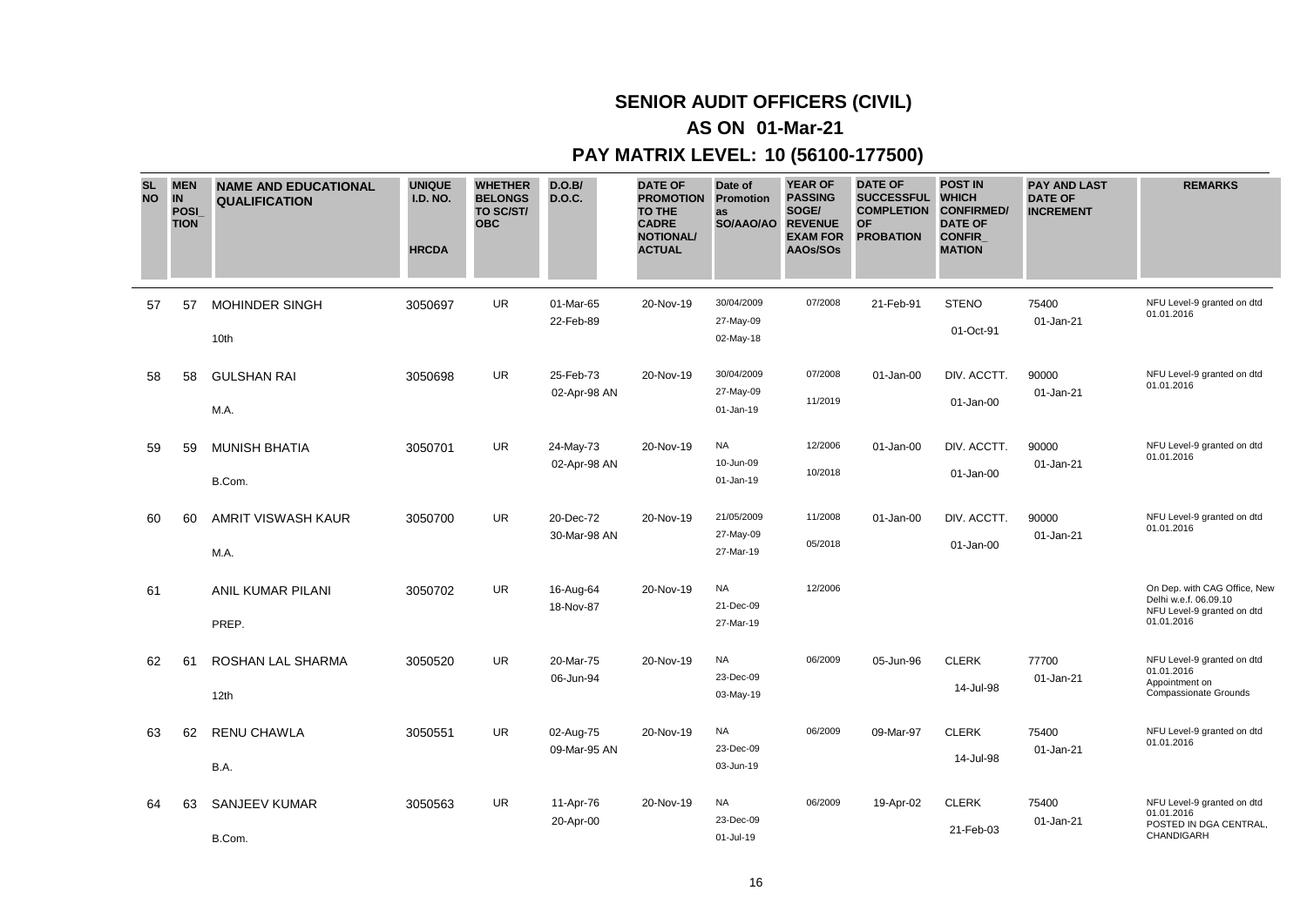# **AS ON 01-Mar-21**

| <b>SL</b><br><b>NO</b> | <b>MEN</b><br><b>IN</b><br><b>POSI</b><br><b>TION</b> | <b>NAME AND EDUCATIONAL</b><br><b>QUALIFICATION</b> | <b>UNIQUE</b><br><b>I.D. NO.</b><br><b>HRCDA</b> | <b>WHETHER</b><br><b>BELONGS</b><br>TO SC/ST/<br><b>OBC</b> | D.O.B/<br>D.O.C.          | <b>DATE OF</b><br><b>PROMOTION</b><br>TO THE<br><b>CADRE</b><br><b>NOTIONAL/</b><br><b>ACTUAL</b> | Date of<br><b>Promotion</b><br>as<br>SO/AAO/AO | <b>YEAR OF</b><br><b>PASSING</b><br>SOGE/<br><b>REVENUE</b><br><b>EXAM FOR</b><br>AAOs/SOs | <b>DATE OF</b><br><b>SUCCESSFUL</b><br><b>COMPLETION</b><br><b>OF</b><br><b>PROBATION</b> | <b>POST IN</b><br><b>WHICH</b><br><b>CONFIRMED/</b><br><b>DATE OF</b><br><b>CONFIR</b><br><b>MATION</b> | <b>PAY AND LAST</b><br><b>DATE OF</b><br><b>INCREMENT</b> | <b>REMARKS</b>                                              |
|------------------------|-------------------------------------------------------|-----------------------------------------------------|--------------------------------------------------|-------------------------------------------------------------|---------------------------|---------------------------------------------------------------------------------------------------|------------------------------------------------|--------------------------------------------------------------------------------------------|-------------------------------------------------------------------------------------------|---------------------------------------------------------------------------------------------------------|-----------------------------------------------------------|-------------------------------------------------------------|
| 65                     | 64                                                    | <b>SUNITA BATRA</b><br>B.A., M.A. (Eng), B.Ed.      | 3050721                                          | UR.                                                         | 01-Mar-71<br>09-Jan-95    | 20-Nov-19                                                                                         | NA<br>20-May-10 AN<br>01-Aug-19                | 06/2009                                                                                    | 24-Apr-97                                                                                 | <b>ACCOUNTANT</b><br>01-Oct-97                                                                          | 77700<br>01-Jan-21                                        | NFU Level-9 granted on dtd<br>01.01.2016                    |
| 66                     | 65                                                    | <b>OM PARKASH</b><br>B.A.                           | 3050722                                          | <b>UR</b>                                                   | 08-Dec-66<br>22-Jan-90 AN | 20-Nov-19                                                                                         | NA<br>20-May-10 AN<br>01-Aug-19                | 06/2009                                                                                    | 22-Jan-92                                                                                 | <b>CLERK</b><br>01-Oct-92                                                                               | 73200<br>01-Jan-21                                        | NFU Level-9 granted on dtd<br>01.01.2016                    |
| 67                     | 66                                                    | <b>SANJAY KUMAR</b><br>B.Com.                       | 3050723                                          | UR.                                                         | 10-Jun-69<br>26-Dec-90 AN | 20-Nov-19                                                                                         | <b>NA</b><br>20-May-10 AN<br>02-Sep-19         | 06/2009                                                                                    | 26-Dec-92                                                                                 | <b>CLERK</b><br>01-Oct-93                                                                               | 88400<br>01-Jan-21                                        | 3rd MACP w.e.f. 27.12.2020<br>SO (Ad-Hoc) w.e.f. 03.12.2001 |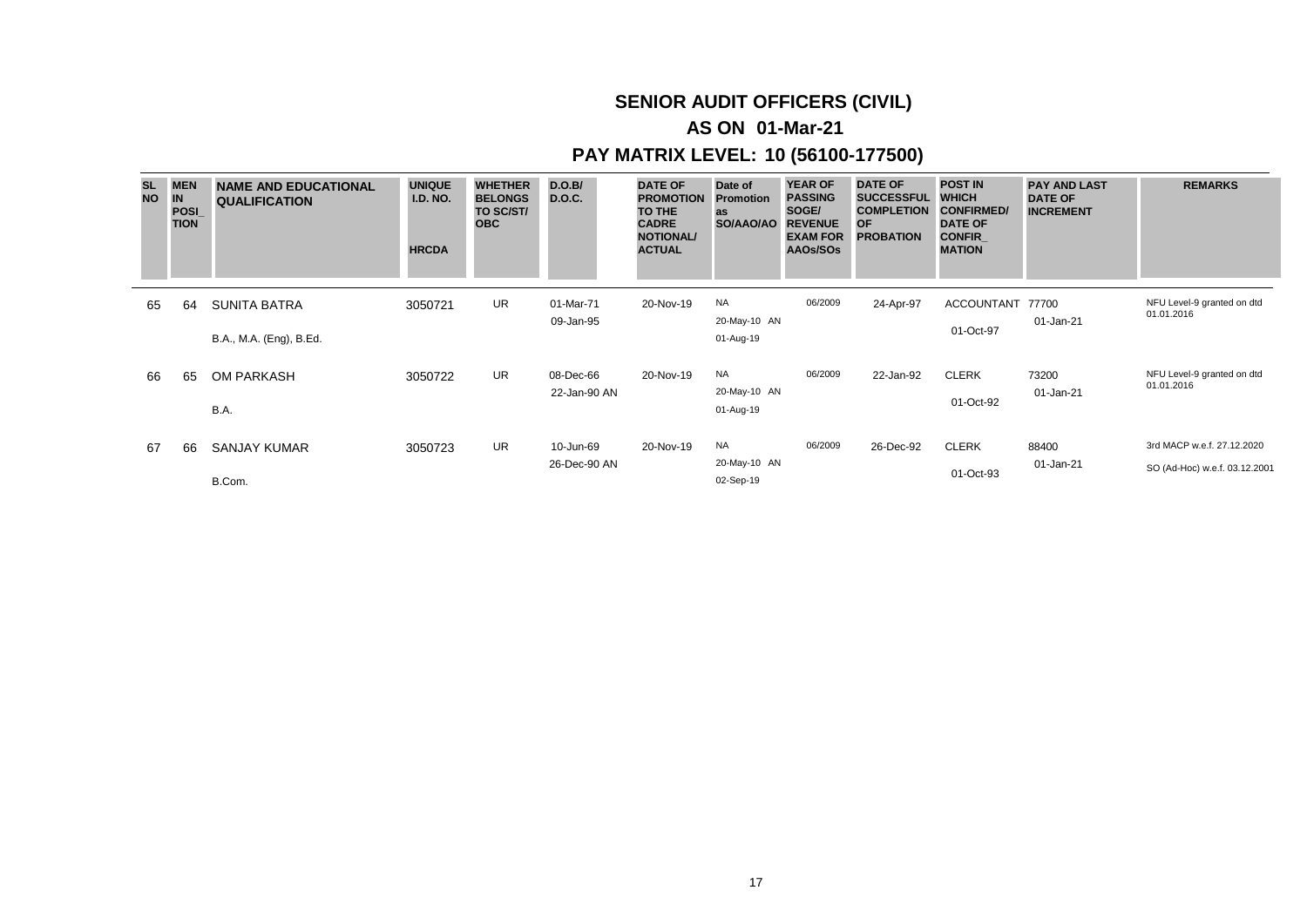# **SENIOR AUDIT OFFICERS (COMMERCIAL)**

# **AS ON 01-Mar-21**

| <b>SL</b><br><b>NO</b> | <b>MEN</b><br><b>IN</b><br>POSI_<br><b>TION</b> |                | <b>NAME AND EDUCATIONAL</b><br><b>QUALIFICATION</b> | <b>UNIQUE</b><br><b>I.D. NO.</b><br><b>HRCDA</b> | <b>WHETHER</b><br><b>BELONGS</b><br>TO SC/ST/<br><b>OBC</b> | D.O.B/<br><b>D.O.C.</b>   | <b>DATE OF</b><br><b>PROMOTION Promotion</b><br><b>TO THE</b><br><b>CADRE</b><br><b>NOTIONAL/</b><br><b>ACTUAL</b> | Date of<br>as<br>SO/AAO/AO           | <b>YEAR OF</b><br><b>PASSING</b><br>SOGE/<br><b>REVENUE</b><br><b>EXAM FOR</b><br>AAOs/SOs | <b>DATE OF</b><br><b>SUCCESSFUL</b><br><b>COMPLETION</b><br><b>OF</b><br><b>PROBATION</b> | <b>POST IN</b><br><b>WHICH</b><br><b>CONFIRMED/</b><br><b>DATE OF</b><br><b>CONFIR</b><br><b>MATION</b> | <b>PAY AND LAST</b><br><b>DATE OF</b><br><b>INCREMENT</b> | <b>REMARKS</b>                                                 |
|------------------------|-------------------------------------------------|----------------|-----------------------------------------------------|--------------------------------------------------|-------------------------------------------------------------|---------------------------|--------------------------------------------------------------------------------------------------------------------|--------------------------------------|--------------------------------------------------------------------------------------------|-------------------------------------------------------------------------------------------|---------------------------------------------------------------------------------------------------------|-----------------------------------------------------------|----------------------------------------------------------------|
| $\overline{1}$         |                                                 |                | PAWAN KUMAR<br>M.Com., ICWA                         | 5010751                                          | UR.                                                         | 07-Mar-62<br>01-Oct-87    | 02-Jan-08                                                                                                          | 01/10/1989<br>17-Mar-93<br>30-Aug-05 | 05/1988                                                                                    | 01-Oct-89                                                                                 | SO (COM)<br>01-Apr-92                                                                                   | 115500<br>01-Jan-21                                       |                                                                |
|                        | 2                                               | 2              | DEVINDER MOHAN SINGH<br>B.Com.                      | 5011121                                          | <b>UR</b>                                                   | 27-Apr-61<br>01-Oct-81    | 01-Jan-13                                                                                                          | 24/09/1996<br>22-Oct-99<br>15-Feb-10 | 01/1996                                                                                    | 15-Feb-91                                                                                 | <b>AUDITOR</b><br>27-Sep-89                                                                             | 98400<br>01-Jul-20                                        | 2nd MACP w.e.f. 20.11.2019                                     |
| 3                      |                                                 | 3              | RAJNISH JONEJA<br>B.Com., ICWA, CA (INTER)          | 5011259                                          | <b>UR</b>                                                   | 07-Jan-74<br>20-Apr-98 AN | 28-Mar-13                                                                                                          | 06/06/2000<br>28-Jan-04<br>28-Dec-10 | 12/1999<br>11/2000                                                                         | 06-Jun-00                                                                                 | SO (COM)<br>18-Oct-00                                                                                   | 101400<br>01-Jul-20                                       | 2nd MACP w.e.f. 20.11.2019                                     |
|                        | 4                                               | 4              | <b>RAVI KAUSHIK</b><br>M.Com., B.Ed.                | 5011274                                          | UR                                                          | 05-May-73<br>14-May-98    | 01-Jan-14                                                                                                          | 06/06/2000<br>28-Jan-04<br>22-Mar-11 | 12/1999<br>12/2006                                                                         | 06-Jun-00                                                                                 | SO (COM)<br>18-Oct-00                                                                                   | 98400<br>01-Jul-20                                        | 2nd MACP w.e.f. 20.11.2019                                     |
|                        | 5                                               | 5              | <b>RAVINDER SINGH</b><br>B.Com., PGDPA              | 5011324                                          | <b>UR</b>                                                   | 15-Jan-76<br>14-May-98    | 02-Jun-14                                                                                                          | 01/12/2000<br>27-Jan-04<br>29-Aug-11 | 11/2000<br>06/2004                                                                         | 01-Dec-00                                                                                 | SO (COM)<br>01-Dec-00                                                                                   | 101400<br>01-Jul-20                                       | 2nd MACP w.e.f. 20.11.2019                                     |
| 6                      |                                                 | 6              | RAJESH GUPTA<br>M.Com., C.A. (INTER), IPSAS         | 5011328                                          | UR                                                          | 08-Feb-74<br>24-Apr-98    | 02-Jun-14                                                                                                          | 01/12/2000<br>27-Jan-04<br>29-Aug-11 | 11/2000<br>06/2004                                                                         | 01-Dec-00                                                                                 | SO (COM)<br>01-Dec-00                                                                                   | 101400<br>01-Jul-20                                       | 2nd MACP w.e.f. 20.11.2019                                     |
| 7                      |                                                 | $\overline{7}$ | <b>VIJAY KUMAR</b><br>M.Com.                        | 5011396                                          | UR                                                          | 16-Nov-73<br>04-Jun-98    | 12-Jun-15 AN 06/12/2001                                                                                            | 03-Jan-05<br>13-Aug-12               | 11/2001<br>06/2004                                                                         | 06-Dec-01                                                                                 | SO (COM)<br>06-Dec-01                                                                                   | 98400<br>01-Jul-20                                        | 2nd MACP w.e.f. 20.11.2019<br>Joined this office on 13.11.2015 |
| 8                      |                                                 | 8              | <b>NARESH KUMAR</b><br>B.Com., C.A. (INTER)         | 5011413                                          | <b>OBC</b>                                                  | 12-Jan-75<br>21-May-98    | 12-Jun-15                                                                                                          | 06/12/2001<br>03-Jan-05<br>09-Nov-12 | 11/2001<br>06/2004                                                                         | 06-Dec-01                                                                                 | SO (COM)<br>06-Dec-01                                                                                   | 98400<br>01-Jul-20                                        | 2nd MACP w.e.f. 20.11.2019<br>Joined this office on 03.08.2015 |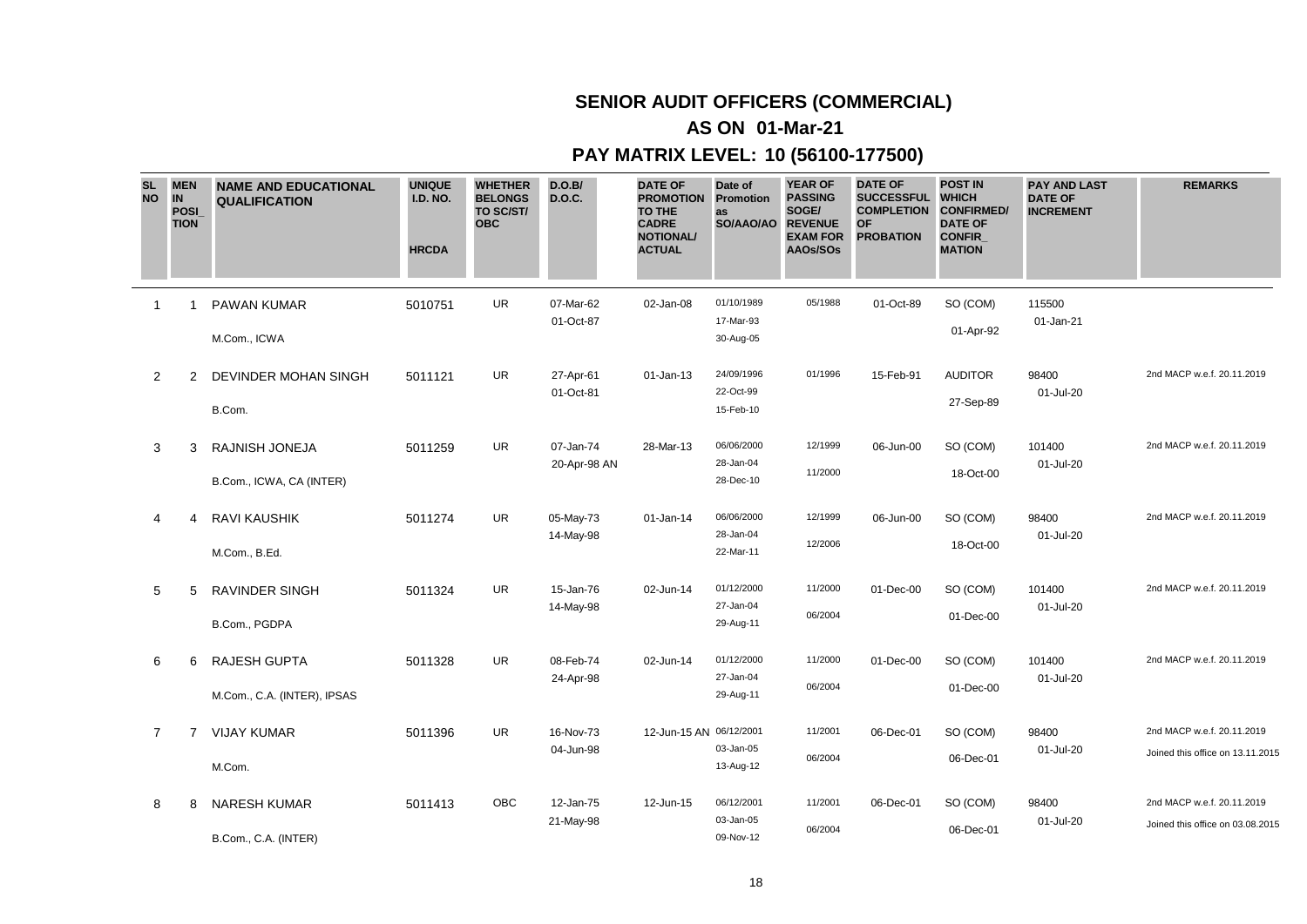# **SENIOR AUDIT OFFICERS (COMMERCIAL)**

# **AS ON 01-Mar-21**

| <b>SL</b><br><b>NO</b> | <b>MEN</b><br><b>IN</b><br><b>POSI</b><br><b>TION</b> | <b>NAME AND EDUCATIONAL</b><br><b>QUALIFICATION</b> | <b>UNIQUE</b><br><b>I.D. NO.</b><br><b>HRCDA</b> | <b>WHETHER</b><br><b>BELONGS</b><br>TO SC/ST/<br><b>OBC</b> | D.O.B/<br><b>D.O.C.</b> | <b>DATE OF</b><br><b>PROMOTION</b><br><b>TO THE</b><br><b>CADRE</b><br><b>NOTIONAL/</b><br><b>ACTUAL</b> | Date of<br>Promotion<br>as<br>SO/AAO/AO | <b>YEAR OF</b><br><b>PASSING</b><br>SOGE/<br><b>REVENUE</b><br><b>EXAM FOR</b><br>AAOs/SOs | <b>DATE OF</b><br><b>SUCCESSFUL</b><br><b>COMPLETION</b><br><b>OF</b><br><b>PROBATION</b> | <b>POST IN</b><br><b>WHICH</b><br><b>CONFIRMED/</b><br><b>DATE OF</b><br><b>CONFIR</b><br><b>MATION</b> | <b>PAY AND LAST</b><br><b>DATE OF</b><br><b>INCREMENT</b> | <b>REMARKS</b>                                                    |
|------------------------|-------------------------------------------------------|-----------------------------------------------------|--------------------------------------------------|-------------------------------------------------------------|-------------------------|----------------------------------------------------------------------------------------------------------|-----------------------------------------|--------------------------------------------------------------------------------------------|-------------------------------------------------------------------------------------------|---------------------------------------------------------------------------------------------------------|-----------------------------------------------------------|-------------------------------------------------------------------|
| 9                      | 9                                                     | <b>RAMESH SAINI</b>                                 | 5011616                                          | OBC                                                         | 16-Jul-78               | 01-Jun-17                                                                                                | 09/06/2005                              | 05/2005                                                                                    | 09-Jun-05                                                                                 | SO (COM)                                                                                                | 92700                                                     | 1st MACP w.e.f. 27.08.2012                                        |
|                        |                                                       | <b>B.Com., C.S.</b>                                 |                                                  |                                                             | 27-Aug-02               |                                                                                                          | 27-May-09<br>30-Sep-14                  | 08/2011                                                                                    |                                                                                           | 09-Jun-05                                                                                               | 01-Jan-21                                                 | Joined this office on 12.02.2016                                  |
| 10                     | 10                                                    | <b>VANDNA SHARMA</b>                                | 5011645                                          | UR.                                                         | 20-Jul-77               | 05-Jul-17                                                                                                | 24/06/2005                              | 05/2005                                                                                    | 24-Jun-05                                                                                 | SO (COM)                                                                                                | 95500                                                     |                                                                   |
|                        |                                                       | M.Com.                                              |                                                  |                                                             | 24-Jun-03               |                                                                                                          | 27-May-09<br>12-Dec-14                  | 08/2011                                                                                    |                                                                                           | 24-Jun-05                                                                                               | 01-Jan-21                                                 | Joined this office on 18.04.2016                                  |
| 11                     | 11                                                    | VISHAL KUMAR BUDHIRAJA                              | 5011839                                          | UR                                                          | 19-Feb-70<br>26-Jul-95  | 01-Sep-17                                                                                                | 29/12/2005<br>27-May-09                 | 05/2005                                                                                    | 06-Jan-99                                                                                 | <b>CLERK</b>                                                                                            | 90000<br>01-Jan-21                                        |                                                                   |
|                        |                                                       | B.Com., ICWA (INTER)                                |                                                  |                                                             |                         |                                                                                                          | 11-May-15                               | 09/2012                                                                                    |                                                                                           | 06-Jan-99                                                                                               |                                                           | Joined this office on 11.11.2016                                  |
| 12                     | 12                                                    | <b>RAKESH KUMAR</b>                                 | 5011774                                          | SC                                                          | 02-Oct-79<br>19-Aug-04  | 02-Apr-18                                                                                                | 05-Jul-08                               | 06/2008                                                                                    | 05-Jul-08                                                                                 | SO (COM)                                                                                                | 87400<br>01-Jan-21                                        | 1st MACP w.e.f. 19.08.2014                                        |
|                        |                                                       | M.Com.                                              |                                                  |                                                             |                         |                                                                                                          | 21-Sep-15                               |                                                                                            |                                                                                           | 05-Jul-08                                                                                               |                                                           |                                                                   |
| 13                     | 13                                                    | <b>RITESH KUMAR</b>                                 | 5011715                                          | UR                                                          | 26-Feb-78               | 02-Apr-18                                                                                                | <b>NA</b><br>17-Aug-06                  | 04/2006                                                                                    | 17-Aug-06                                                                                 | SO (COM)                                                                                                | 92700<br>01-Jan-21                                        | 1st MACP w.e.f. 19.08.2014                                        |
|                        |                                                       | M.Com., PGDCA, B.Ed., MBA                           |                                                  |                                                             | 19-Aug-04               |                                                                                                          | 01-Apr-16                               | 08/2011                                                                                    |                                                                                           | 17-Aug-06                                                                                               |                                                           | PHYSICALLY HANDICAPPED,<br>NFU Level-9 granted on dtd<br>01.01.16 |
| 14                     | 14                                                    | <b>DINESH SHARMA</b>                                | 5011062                                          | UR.                                                         | 05-Aug-66               | 02-Jan-12                                                                                                | 30/06/1993<br>18-Jun-96                 | 12/1992                                                                                    | 15-Sep-89                                                                                 | <b>AUDITOR</b>                                                                                          | 107500<br>01-Jul-20                                       | 2nd MACP w.e.f. 20.11.2019                                        |
|                        |                                                       | B.Com., ICWA                                        |                                                  |                                                             | 15-Sep-87               |                                                                                                          | 24-Mar-09                               | 12/1999                                                                                    |                                                                                           | 15-Sep-89                                                                                               |                                                           | Joined this office on 09.04.2018                                  |
| 15                     | 15                                                    | DEEPAK ARORA                                        | 5011401                                          | UR                                                          | 09-Oct-74               | 16-Jun-15                                                                                                | 06/12/2001                              | 11/2001                                                                                    | 06-Dec-01                                                                                 | SO (COM)                                                                                                | 95500                                                     | 2nd MACP w.e.f. 20.11.2019                                        |
|                        |                                                       | B.Com.                                              |                                                  |                                                             | 12-May-98               |                                                                                                          | 03-Jan-05<br>23-Jul-12                  |                                                                                            |                                                                                           | 17-Jun-02                                                                                               | 01-Jul-20                                                 | Joined this office on 01.02.2019                                  |
| 16                     | 16                                                    | <b>SHWETA K. BAINS</b>                              | 5012301                                          | SC                                                          | 18-Mar-84               | 20-Nov-19                                                                                                | <b>NA</b>                               | 11/2010                                                                                    | 01-Dec-10                                                                                 | AAO (COM)                                                                                               | 77700                                                     |                                                                   |
|                        |                                                       | B.Com.                                              |                                                  |                                                             | 22-Aug-08 AN            |                                                                                                          | 01-Dec-10<br>29-Dec-17                  |                                                                                            |                                                                                           | 01-Dec-10                                                                                               | 01-Jan-21                                                 | Joined this office on 09.03.2020                                  |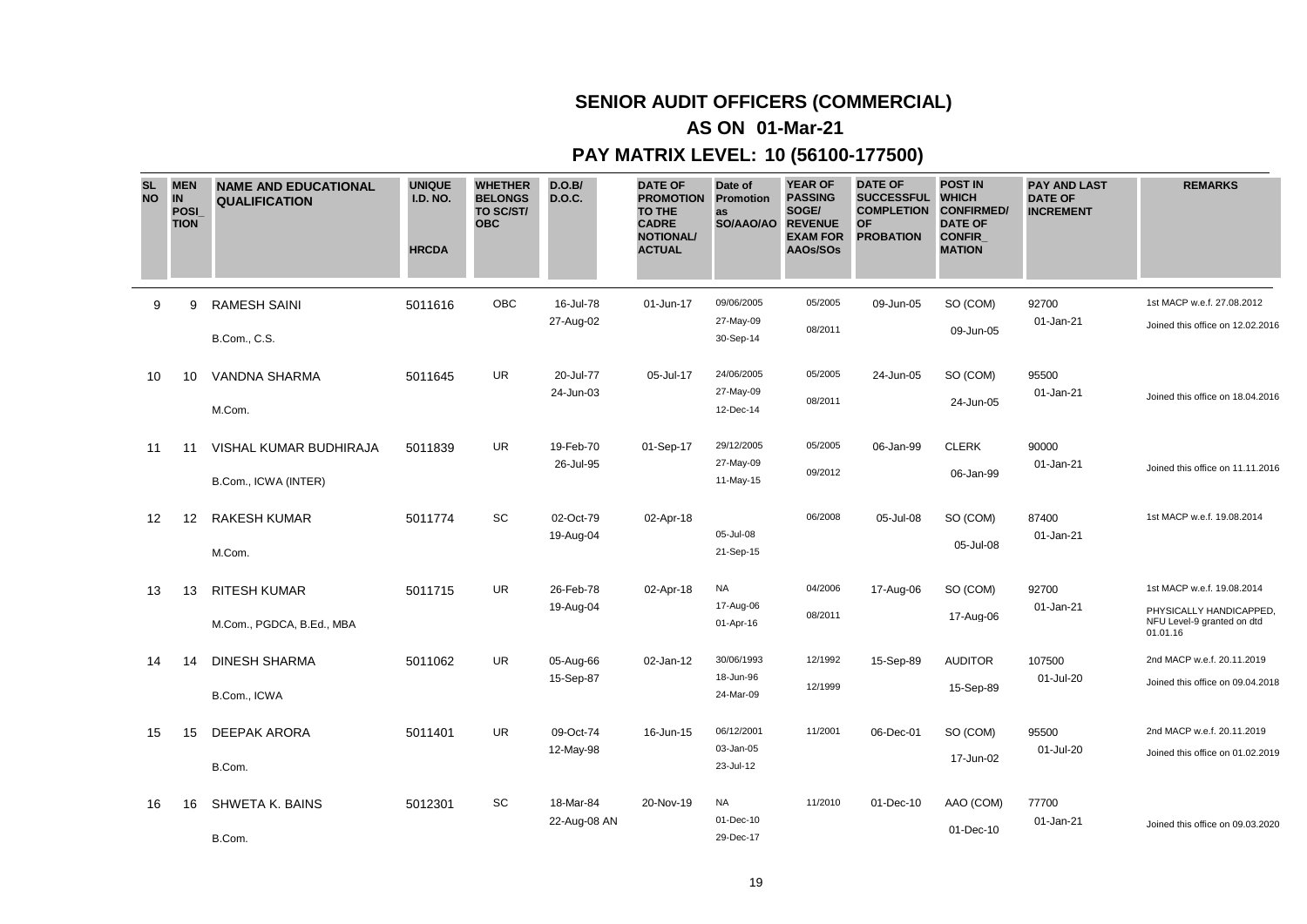# **SENIOR AUDIT OFFICERS (COMMERCIAL)**

# **AS ON 01-Mar-21**

| <b>SL</b><br><b>NO</b> | <b>MEN</b><br><b>IN</b><br><b>POSI</b><br><b>TION</b> | <b>NAME AND EDUCATIONAL</b><br><b>QUALIFICATION</b> | <b>UNIQUE</b><br><b>I.D. NO.</b><br><b>HRCDA</b> | <b>WHETHER</b><br><b>BELONGS</b><br>TO SC/ST/<br><b>OBC</b> | D.O.B/<br>D.O.C.       | <b>DATE OF</b><br><b>PROMOTION</b><br>TO THE<br><b>CADRE</b><br><b>NOTIONAL/</b><br><b>ACTUAL</b> | Date of<br><b>Promotion</b><br>as<br>SO/AAO/AO | <b>YEAR OF</b><br><b>PASSING</b><br>SOGE/<br><b>REVENUE</b><br><b>EXAM FOR</b><br>AAOs/SOs | <b>DATE OF</b><br><b>SUCCESSFUL</b><br><b>COMPLETION</b><br><b>OF</b><br><b>PROBATION</b> | <b>POST IN</b><br><b>WHICH</b><br><b>CONFIRMED/</b><br><b>DATE OF</b><br><b>CONFIR</b><br><b>MATION</b> | <b>PAY AND LAST</b><br><b>DATE OF</b><br><b>INCREMENT</b> | <b>REMARKS</b>                   |
|------------------------|-------------------------------------------------------|-----------------------------------------------------|--------------------------------------------------|-------------------------------------------------------------|------------------------|---------------------------------------------------------------------------------------------------|------------------------------------------------|--------------------------------------------------------------------------------------------|-------------------------------------------------------------------------------------------|---------------------------------------------------------------------------------------------------------|-----------------------------------------------------------|----------------------------------|
| 17                     | 17                                                    | SHEETAL GOYAL                                       | 5012222                                          | <b>UR</b>                                                   | 31-Jul-86<br>01-Sep-08 | 20-Nov-19                                                                                         | NA<br>01-Dec-10                                | 11/2010                                                                                    | 01-Dec-10                                                                                 | AAO (COM)                                                                                               | 80000<br>01-Jan-21                                        |                                  |
|                        |                                                       | B.Com.                                              |                                                  |                                                             |                        |                                                                                                   | 02-Apr-18                                      | 08/2011                                                                                    |                                                                                           | 01-Dec-10                                                                                               |                                                           | Joined this office on 31.08.2020 |
| 18                     | 18                                                    | SHIVALI RANA                                        | 5012237                                          | <b>UR</b>                                                   | 10-Oct-85              | 20-Nov-19                                                                                         | NA<br>01-Dec-10                                | 11/2010                                                                                    | 01-Dec-10                                                                                 | AAO (COM)                                                                                               | 71300                                                     |                                  |
|                        |                                                       | M.Com.                                              |                                                  |                                                             | 04-Sep-08              |                                                                                                   | 02-Apr-18                                      | 08/2011                                                                                    |                                                                                           | 01-Dec-10                                                                                               | 01-Jul-20                                                 | Joined this office on 31,08,2020 |
| 19                     | 19                                                    | ABHISHEK MEHANDIRATTA                               | 5012069                                          | <b>UR</b>                                                   | 29-Nov-85              | 20-Nov-19                                                                                         | NA                                             | 11/2010                                                                                    | 01-Dec-10                                                                                 | AAO (COM)                                                                                               | 82400                                                     |                                  |
|                        |                                                       | M.Com., CA                                          |                                                  |                                                             | 18-Dec-07              |                                                                                                   | 01-Dec-10<br>02-Apr-18                         | 08/2011                                                                                    |                                                                                           | 01-Dec-10                                                                                               | 01-Jul-20                                                 | Joined this office on 08.09.2020 |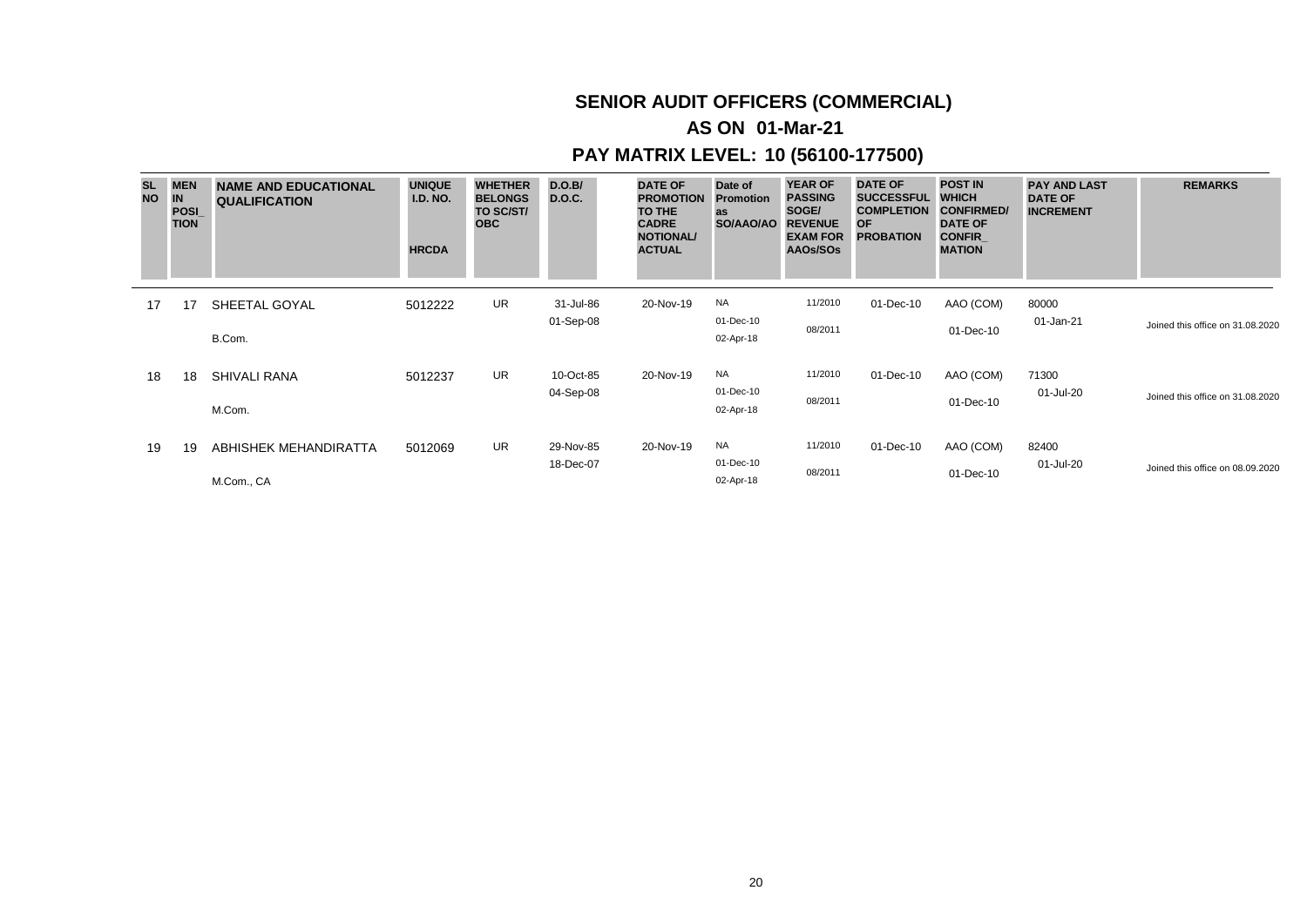# List of Group 'B' Gazetted and

**Non-Gazetted Officers**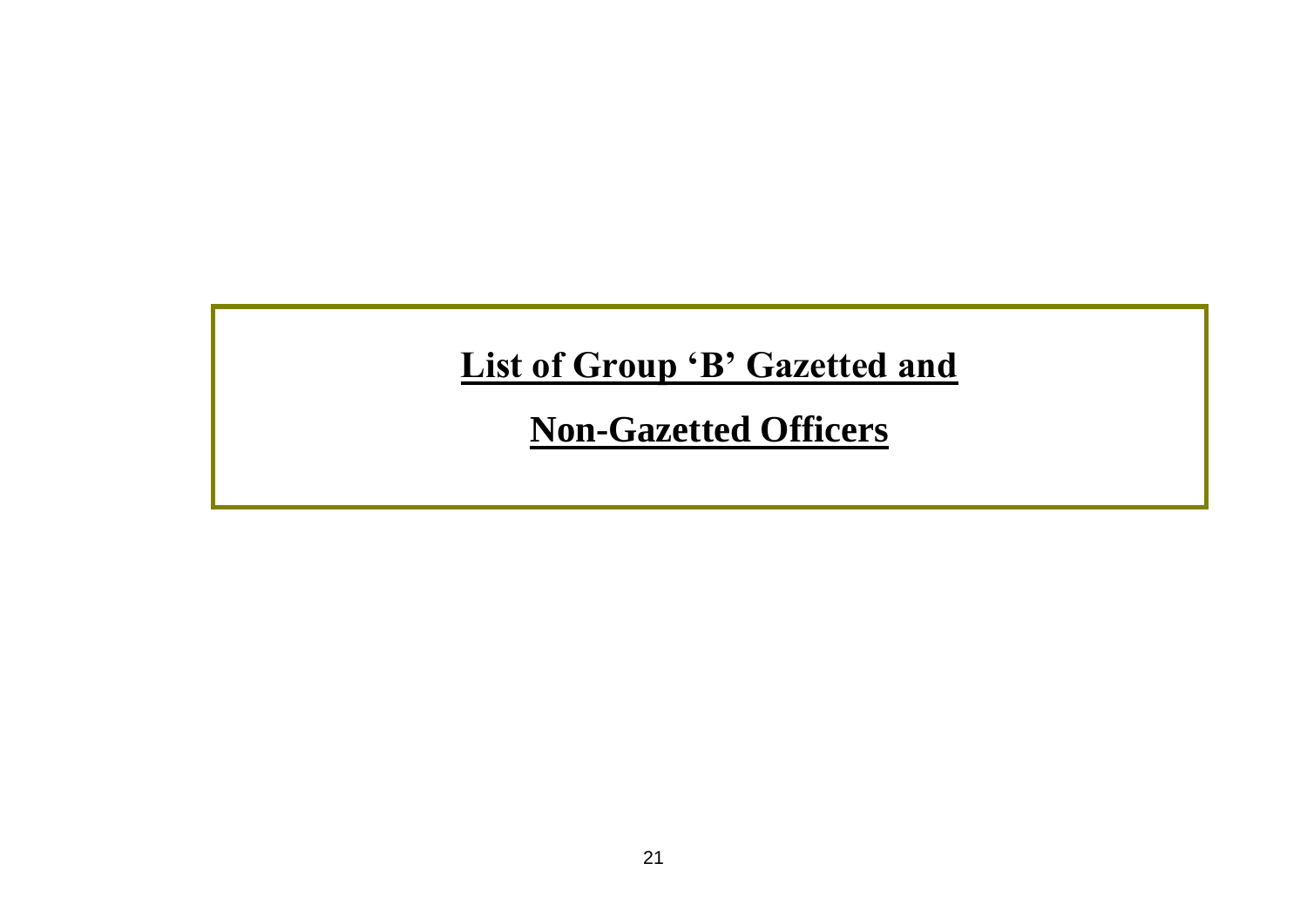# **AS ON 01-Mar-21**

| <b>SL</b><br><b>NO</b> | <b>IN</b>      | <b>MEN</b><br><b>POSI</b><br><b>TION</b> | <b>NAME AND EDUCATIONAL</b><br><b>QUALIFICATION</b> | <b>UNIQUE</b><br><b>I.D. NO.</b><br><b>HRCDA</b> | <b>WHETHER</b><br><b>BELONGS</b><br>TO SC/ST/<br><b>OBC</b> | D.O.B/<br><b>D.O.C.</b>   | <b>DATE OF</b><br><b>PROMOTION</b><br><b>TO THE</b><br><b>CADRE</b><br><b>NOTIONAL/</b><br><b>ACTUAL</b> | Date of<br><b>Promotion</b><br>as<br>SO/AAO/AO REVENUE | <b>YEAR OF</b><br><b>PASSING</b><br>SOGE/<br><b>EXAM FOR</b><br>AAOs/SOs | <b>DATE OF</b><br>SUCCESSFUL WHICH<br><b>COMPLETION</b><br><b>OF</b><br><b>PROBATION</b> | <b>POST IN</b><br><b>CONFIRMED/</b><br><b>DATE OF</b><br><b>CONFIR</b><br><b>MATION</b> | <b>PAY AND LAST</b><br><b>DATE OF</b><br><b>INCREMENT</b> | <b>REMARKS</b>                                                                                       |
|------------------------|----------------|------------------------------------------|-----------------------------------------------------|--------------------------------------------------|-------------------------------------------------------------|---------------------------|----------------------------------------------------------------------------------------------------------|--------------------------------------------------------|--------------------------------------------------------------------------|------------------------------------------------------------------------------------------|-----------------------------------------------------------------------------------------|-----------------------------------------------------------|------------------------------------------------------------------------------------------------------|
|                        | -1             |                                          | SANJEEV KUMAR SHARMA<br>B.Sc.                       | 3050508                                          | <b>UR</b>                                                   | 15-Oct-68<br>03-Oct-94 AN | 27-May-09                                                                                                | 18/12/2008<br>27-May-09                                | 07/2008                                                                  | 03-Oct-96                                                                                | <b>CLERK</b><br>14-Jul-98                                                               | 77900<br>01-Jan-21                                        | Debarred from promotion from<br>02.05.2019 to 01.05.2020<br>NFU Level-9 granted on dtd<br>01.01.2016 |
|                        | 2              | 2                                        | <b>DALJIT SINGH</b><br>B.Sc., M.Sc. (Statistics)    | 3050410                                          | <b>UR</b>                                                   | 31-Mar-63<br>29-Sep-89    | 21-Dec-10                                                                                                | <b>NA</b><br>21-Dec-10                                 | 11/2010                                                                  | 24-Jan-95                                                                                | <b>AUDITOR</b><br>11-Mar-93                                                             | 85100<br>01-Jan-21                                        | 2nd MACP w.e.f. 01.09.2008<br>NFU Level-9 granted on dtd<br>01.01.2016                               |
|                        | 3              | 3                                        | PARVEEN KUMAR JOSHI<br>B.A.                         | 3050556                                          | <b>UR</b>                                                   | 28-Dec-71<br>28-Aug-98    | 21-Dec-10                                                                                                | <b>NA</b><br>21-Dec-10                                 | 11/2010                                                                  | 28-Aug-00                                                                                | <b>CLERK</b><br>17-Apr-02                                                               | 69200<br>01-Jan-21                                        | NFU Level-9 granted on dtd<br>01.01.2016                                                             |
|                        | 4              | 4                                        | <b>RANJIT SINGH</b><br>M.A.                         | 3050571                                          | <b>UR</b>                                                   | 17-Oct-65<br>04-May-00    | 21-Dec-10                                                                                                | <b>NA</b><br>21-Dec-10                                 | 11/2010<br>08/2013                                                       | 03-May-02                                                                                | <b>CLERK</b><br>21-Feb-03                                                               | 73400<br>01-Jan-21                                        | NFU Level-9 granted on dtd<br>01.01.2016                                                             |
|                        | 5              | 5                                        | <b>RAMESH SAH</b><br>INTER, SETU & Sahitalankar     | 3050578                                          | OBC                                                         | 15-Mar-78<br>16-Jun-00    | 21-Dec-10                                                                                                | <b>NA</b><br>21-Dec-10                                 | 11/2010                                                                  | 15-Jun-02                                                                                | <b>CLERK</b><br>21-Feb-03                                                               | 71300<br>01-Jan-21                                        | NFU Level-9 granted on dtd<br>01.01.2016, Passed SETU &<br>Sahitalankar course                       |
|                        | 6              | 6                                        | <b>TILAK RAJ</b><br>B.Com.                          | 3050787                                          | <b>UR</b>                                                   | 06-Aug-63<br>20-Mar-90    | 11-May-11 AN NA                                                                                          | 11-May-11 AN                                           | 11/2010                                                                  | 19-Mar-03                                                                                | <b>CLERK</b><br>01-Oct-92                                                               | 67200<br>01-Jan-21                                        | NFU Level-9 granted on dtd<br>01.01.2016                                                             |
|                        | $\overline{7}$ | $\overline{7}$                           | RAMESH KUMAR BADHWAN<br>B.A.                        | 3050788                                          | <b>UR</b>                                                   | 20-Apr-68<br>13-May-94    | 11-May-11                                                                                                | <b>NA</b><br>11-May-11                                 | 11/2010                                                                  | 13-May-96                                                                                | <b>ACCOUNTANT</b><br>13-May-96                                                          | 69200<br>01-Jan-21                                        | POSTED IN DGA<br>CENTRAL, CHANDIGARH<br>NFU Level-9 granted on dtd<br>01.01.2016                     |
|                        | 8              | 8                                        | <b>SANGEETA KUMARI</b><br>M.A. (Sociology)          | 3050786                                          | <b>OBC</b>                                                  | 23-Dec-71<br>28-Sep-98 AN | 11-May-11 AN NA                                                                                          | 11-May-11 AN                                           | 11/2010                                                                  | 28-Sep-00                                                                                | <b>CLERK</b><br>01-Oct-00                                                               | 69200<br>01-Jan-21                                        | NFU Level-9 granted on dtd<br>01.01.2016                                                             |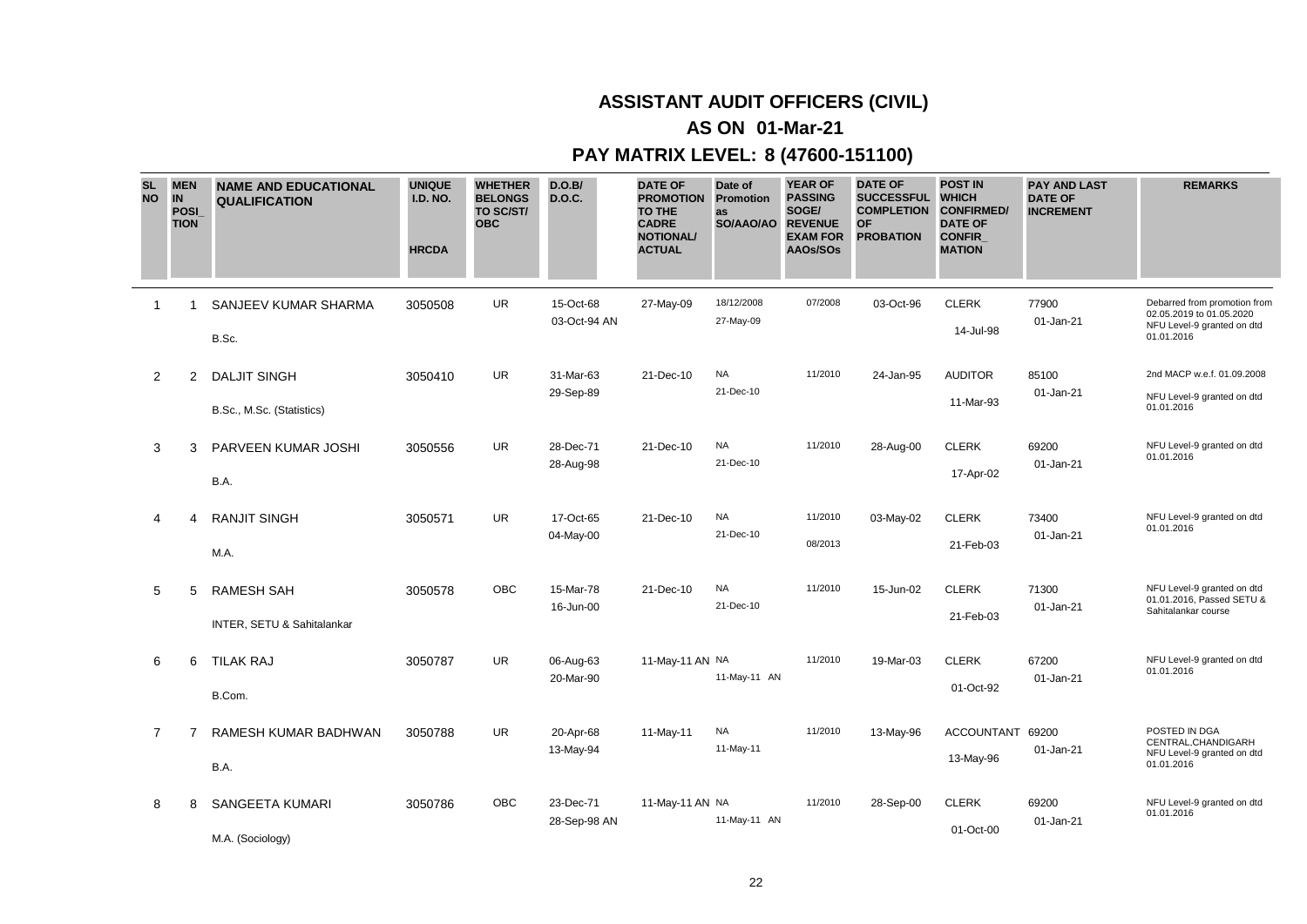# **AS ON 01-Mar-21**

| <b>SL</b><br><b>NO</b> | <b>MEN</b><br><b>IN</b><br><b>POSI</b><br><b>TION</b> | <b>NAME AND EDUCATIONAL</b><br><b>QUALIFICATION</b> | <b>UNIQUE</b><br><b>I.D. NO.</b><br><b>HRCDA</b> | <b>WHETHER</b><br><b>BELONGS</b><br>TO SC/ST/<br><b>OBC</b> | D.O.B/<br><b>D.O.C.</b>   | <b>DATE OF</b><br><b>PROMOTION</b><br><b>TO THE</b><br><b>CADRE</b><br><b>NOTIONAL/</b><br><b>ACTUAL</b> | Date of<br><b>Promotion</b><br>as<br>SO/AAO/AO REVENUE | <b>YEAR OF</b><br><b>PASSING</b><br>SOGE/<br><b>EXAM FOR</b><br>AAOs/SOs | <b>DATE OF</b><br>SUCCESSFUL WHICH<br><b>COMPLETION CONFIRMED/</b><br><b>OF</b><br><b>PROBATION</b> | <b>POST IN</b><br><b>DATE OF</b><br><b>CONFIR</b><br><b>MATION</b> | <b>PAY AND LAST</b><br><b>DATE OF</b><br><b>INCREMENT</b> | <b>REMARKS</b>                                                         |
|------------------------|-------------------------------------------------------|-----------------------------------------------------|--------------------------------------------------|-------------------------------------------------------------|---------------------------|----------------------------------------------------------------------------------------------------------|--------------------------------------------------------|--------------------------------------------------------------------------|-----------------------------------------------------------------------------------------------------|--------------------------------------------------------------------|-----------------------------------------------------------|------------------------------------------------------------------------|
| 9                      | 9                                                     | <b>BRAJENDRA KUMAR SINHA</b><br>12th                | 3050785                                          | <b>UR</b>                                                   | 06-May-72<br>24-Nov-98 AN | 11-May-11 AN NA                                                                                          | 11-May-11 AN                                           | 11/2010                                                                  | 24-Nov-00                                                                                           | <b>CLERK</b><br>01-Oct-01                                          | 69200<br>01-Jan-21                                        | 1st MACP w.e.f. 25.11.2008<br>NFU Level-9 granted on dtd<br>01.01.2016 |
| 10                     | 10                                                    | <b>KAMLESH KUMAR</b><br>M.A. (History)              | 3050733                                          | OBC                                                         | 01-Jan-81<br>23-Aug-10    | 23-Aug-10                                                                                                | <b>NA</b><br>23-Aug-10                                 | 08/2011<br>02/2014                                                       | 22-Aug-12                                                                                           | AAO<br>22-Aug-12                                                   | 73400<br>01-Jan-21                                        | DIRECT RECRUITMENT<br>NFU Level-9 granted on dtd<br>01.01.2016         |
| 11                     | 11                                                    | <b>ANIL SHARMA</b><br>B.A.                          | 3050439                                          | UR                                                          | 24-Apr-65<br>24-Aug-87 AN | 18-Nov-11                                                                                                | <b>NA</b><br>18-Nov-11                                 | 08/2011                                                                  | 11-Jan-98                                                                                           | <b>CLERK</b><br>30-Oct-90                                          | 85100<br>01-Jan-21                                        | 3rd MACP w.e.f. 01.09.2008<br>NFU Level-9 granted on dtd<br>01.01.2016 |
| 12                     | 12                                                    | <b>VINOD KUMAR</b><br>B.A.                          | 3050671                                          | <b>UR</b>                                                   | 01-Apr-69<br>24-May-94    | 18-Nov-11                                                                                                | <b>NA</b><br>18-Nov-11                                 | 08/2011<br>03/2016                                                       | 01-Jun-96                                                                                           | <b>AUDITOR</b><br>01-Jun-96                                        | 87700<br>01-Jan-21                                        | NFU Level-9 granted on dtd<br>01.01.2016<br>2nd MACP w.e.f. 01.09.2008 |
| 13                     | 13                                                    | <b>HANS RAJ</b><br>M.A.                             | 3050473                                          | SC                                                          | 05-May-66<br>06-Dec-95    | 18-Nov-11                                                                                                | <b>NA</b><br>18-Nov-11                                 | 08/2011                                                                  | 31-Dec-00                                                                                           | <b>AUDITOR</b><br>06-Jan-99                                        | 80200<br>01-Jan-21                                        | 2nd MACP w.e.f. 01.01.2009<br>NFU Level-9 granted on dtd<br>01.01.2016 |
| 14                     | 14                                                    | <b>MONU TRAR</b><br>B.Sc.                           | 3050728                                          | <b>UR</b>                                                   | 20-Jan-88<br>09-Aug-10    | 09-Aug-10                                                                                                | <b>NA</b><br>09-Aug-10                                 | 03/2012                                                                  | 08-Aug-12                                                                                           | AAO<br>08-Aug-12                                                   | 69200<br>01-Jan-21                                        | DIRECT RECRUITMENT<br>NFU Level-9 granted on dtd<br>01.01.2016         |
| 15                     | 15                                                    | <b>PRITAM SINGH</b><br>B.A., PGDBA (Fin.)           | 3050727                                          | <b>UR</b>                                                   | 21-Jun-79<br>23-Aug-10    | 23-Aug-10                                                                                                | <b>NA</b><br>23-Aug-10                                 | 03/2012<br>03/2016                                                       | 22-Aug-12                                                                                           |                                                                    | 68000<br>01-Jul-20                                        | <b>DIRECT RECRUITMENT</b><br>NFU withdrawl from dtd<br>01.11.2020      |
| 16                     | 16                                                    | <b>SUNIL YADAV</b><br>B.Sc., MCA                    | 3050732                                          | OBC                                                         | 06-Nov-80<br>23-Aug-10    | 23-Aug-10                                                                                                | <b>NA</b><br>23-Aug-10                                 | 03/2012<br>03/2017                                                       | 22-Aug-12                                                                                           | AAO<br>22-Aug-12                                                   | 73400<br>01-Jan-21                                        | <b>DIRECT RECRUITMENT</b><br>NFU Level-9 granted on dtd<br>01.01.2016  |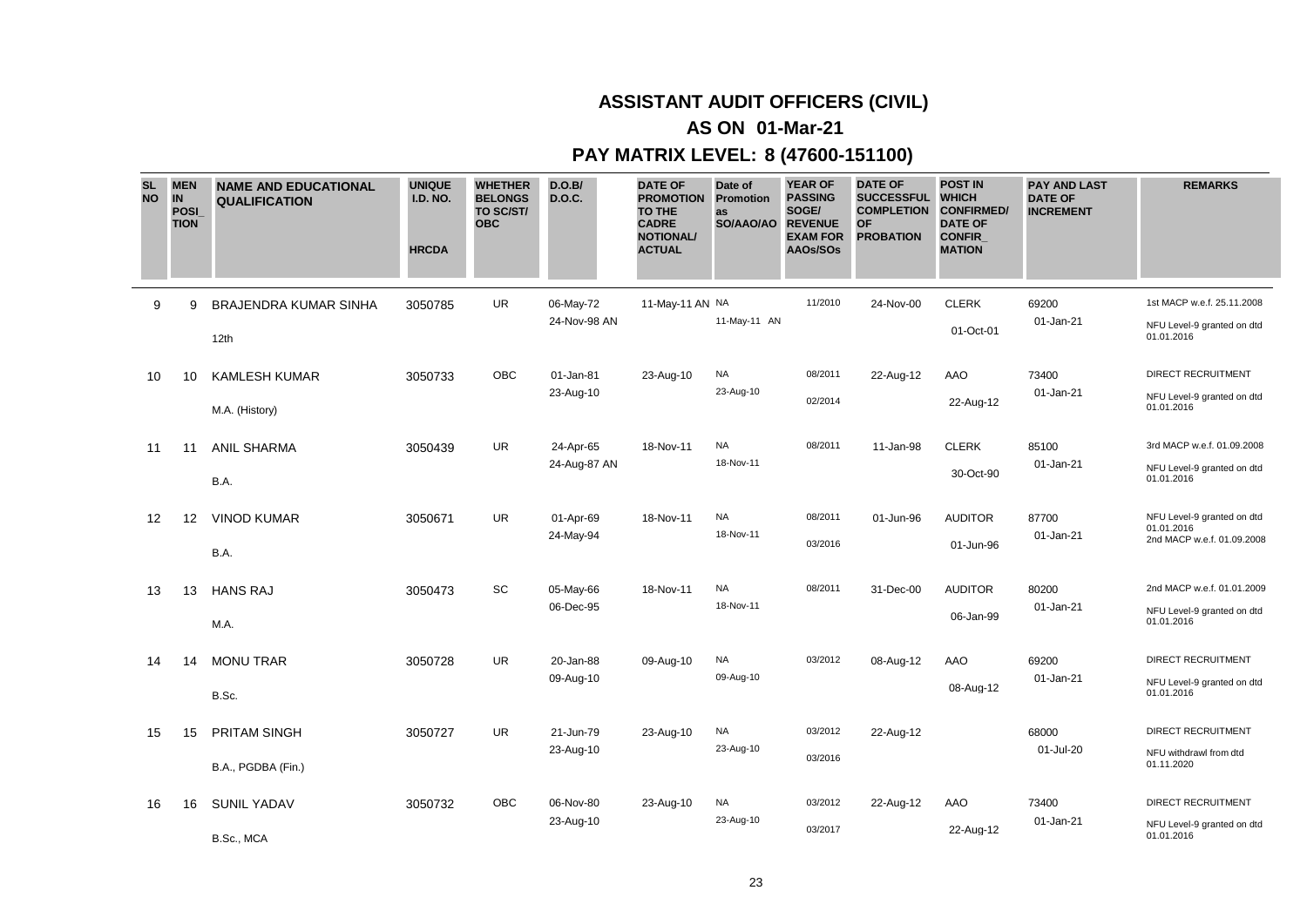# **AS ON 01-Mar-21**

# **PAY MATRIX LEVEL: 8 (47600-151100)**

| <b>SL</b><br><b>NO</b> | <b>MEN</b><br><b>IN</b><br><b>POSI</b><br><b>TION</b> | <b>NAME AND EDUCATIONAL</b><br><b>QUALIFICATION</b>                    | <b>UNIQUE</b><br><b>I.D. NO.</b><br><b>HRCDA</b> | <b>WHETHER</b><br><b>BELONGS</b><br>TO SC/ST/<br><b>OBC</b> | D.O.B/<br><b>D.O.C.</b>   | <b>DATE OF</b><br><b>PROMOTION</b><br><b>TO THE</b><br><b>CADRE</b><br><b>NOTIONAL/</b><br><b>ACTUAL</b> | Date of<br><b>Promotion</b><br>as<br>SO/AAO/AO | <b>YEAR OF</b><br><b>PASSING</b><br>SOGE/<br><b>REVENUE</b><br><b>EXAM FOR</b><br>AAOs/SOs | <b>DATE OF</b><br><b>SUCCESSFUL</b><br><b>COMPLETION</b><br><b>OF</b><br><b>PROBATION</b> | <b>POST IN</b><br><b>WHICH</b><br><b>CONFIRMED/</b><br><b>DATE OF</b><br><b>CONFIR</b><br><b>MATION</b> | <b>PAY AND LAST</b><br><b>DATE OF</b><br><b>INCREMENT</b> | <b>REMARKS</b>                                                                                                     |
|------------------------|-------------------------------------------------------|------------------------------------------------------------------------|--------------------------------------------------|-------------------------------------------------------------|---------------------------|----------------------------------------------------------------------------------------------------------|------------------------------------------------|--------------------------------------------------------------------------------------------|-------------------------------------------------------------------------------------------|---------------------------------------------------------------------------------------------------------|-----------------------------------------------------------|--------------------------------------------------------------------------------------------------------------------|
| 17                     |                                                       | ANIL KUMAR YADAV<br>M.A. (Socio.), M.A. (His.), B.Ed.,<br>NET (Socio.) | 3050734                                          | OBC                                                         | 16-Dec-80<br>20-Sep-10    | 20-Sep-10                                                                                                | <b>NA</b><br>20-Sep-10                         | 03/2012<br>12/2018                                                                         | 19-Sep-12                                                                                 | AAO<br>19-Sep-12                                                                                        |                                                           | DIRECT RECRUITMENT, On<br>Dep. With PAG Audit<br>UP w.e.f. 26.04.2019, NFU<br>Level-9 granted on dtd<br>01.01.2016 |
| 18                     | 17                                                    | <b>DUSHYANT KUMAR</b><br>B.Sc., B.Ed.                                  | 3050736                                          | SC                                                          | 24-Sep-87<br>10-Aug-10 AN | 10-Aug-10 AN NA                                                                                          | 10-Aug-10 AN                                   | 03/2012<br>03/2016                                                                         | 10-Aug-12                                                                                 |                                                                                                         | 68000<br>01-Jul-20                                        | DIRECT RECRUITMENT<br>NFU withdrawl from dtd<br>01.11.2020                                                         |
| 19                     | 18                                                    | <b>ASHOK KUMAR</b><br>M.A.                                             | 3050455                                          | <b>UR</b>                                                   | 15-Mar-70<br>19-Sep-94 AN | 24-Apr-12                                                                                                | NA<br>24-Apr-12                                | 03/2012<br>12/2018                                                                         | 19-Sep-96                                                                                 | <b>AUDITOR</b><br>14-Jul-98                                                                             | 87700<br>01-Jan-21                                        | 2nd MACP w.e.f. 01.09.2008<br>NFU Level-9 granted on dtd<br>24.04.2016                                             |
| 20                     | 19                                                    | <b>KULWINDER SINGH</b><br>B.A.                                         | 3050456                                          | <b>SC</b>                                                   | 19-Apr-69<br>09-Sep-94    | 24-Apr-12                                                                                                | <b>NA</b><br>24-Apr-12                         | 03/2012                                                                                    | 08-Sep-96                                                                                 | <b>AUDITOR</b><br>14-Mar-98                                                                             | 82600<br>01-Jan-21                                        | 2nd MACP w.e.f. 01.09.2008<br>NFU Level-9 granted on dtd<br>24.04.2016                                             |
| 21                     | 20                                                    | <b>RISHI KUMAR</b><br>B.A., LLB                                        | 3050483                                          | SC                                                          | 18-Apr-68<br>11-May-94    | 24-Apr-12                                                                                                | NA<br>24-Apr-12                                | 03/2012                                                                                    | 29-May-99                                                                                 | <b>AUDITOR</b><br>01-Jun-96                                                                             | 85100<br>01-Jan-21                                        | MUTUAL TRANSFER FROM<br>AG (AUDIT) PUNJAB<br>2nd MACP w.e.f. 01.09.2008,<br>NFU Level-9 dtd 24.04.16               |
| 22                     | 21                                                    | <b>AJIT SINGH</b><br>B.A., B.Ped., NIS                                 | 3050509                                          | UR                                                          | 10-Jan-75<br>07-Dec-98 AN | 24-Apr-12                                                                                                | <b>NA</b><br>24-Apr-12                         | 03/2012                                                                                    | 07-Dec-00                                                                                 | <b>AUDITOR</b><br>17-Apr-02                                                                             | 75600<br>01-Jan-21                                        | 2nd MACP w.e.f. 01.04.2012<br><b>SPORTS QUOTA</b><br>RECRUITMENT, NFU Level-9<br>dtd 24.04.16                      |
| 23                     | 22                                                    | <b>SHIV SHARAN</b><br>10th                                             | 3050523                                          | <b>SC</b>                                                   | 20-Oct-68<br>05-Oct-94 AN | 24-Apr-12                                                                                                | NA<br>24-Apr-12                                | 03/2012                                                                                    | 05-Oct-96                                                                                 | <b>CLERK</b><br>14-Jul-98                                                                               | 73400<br>01-Jan-21                                        | NFU Level-9 granted on dtd<br>24.04.2016                                                                           |
| 24                     | 23                                                    | NISHITH KUMAR SAXENA                                                   | 3050791                                          | <b>UR</b>                                                   | 01-Jul-70<br>21-Dec-94    | 27-Aug-12                                                                                                | NA<br>27-Aug-12                                | 11/2010                                                                                    |                                                                                           |                                                                                                         | 75600<br>01-Jan-21                                        | NFU Level-9 granted on dtd<br>27.08.2016                                                                           |

M.A.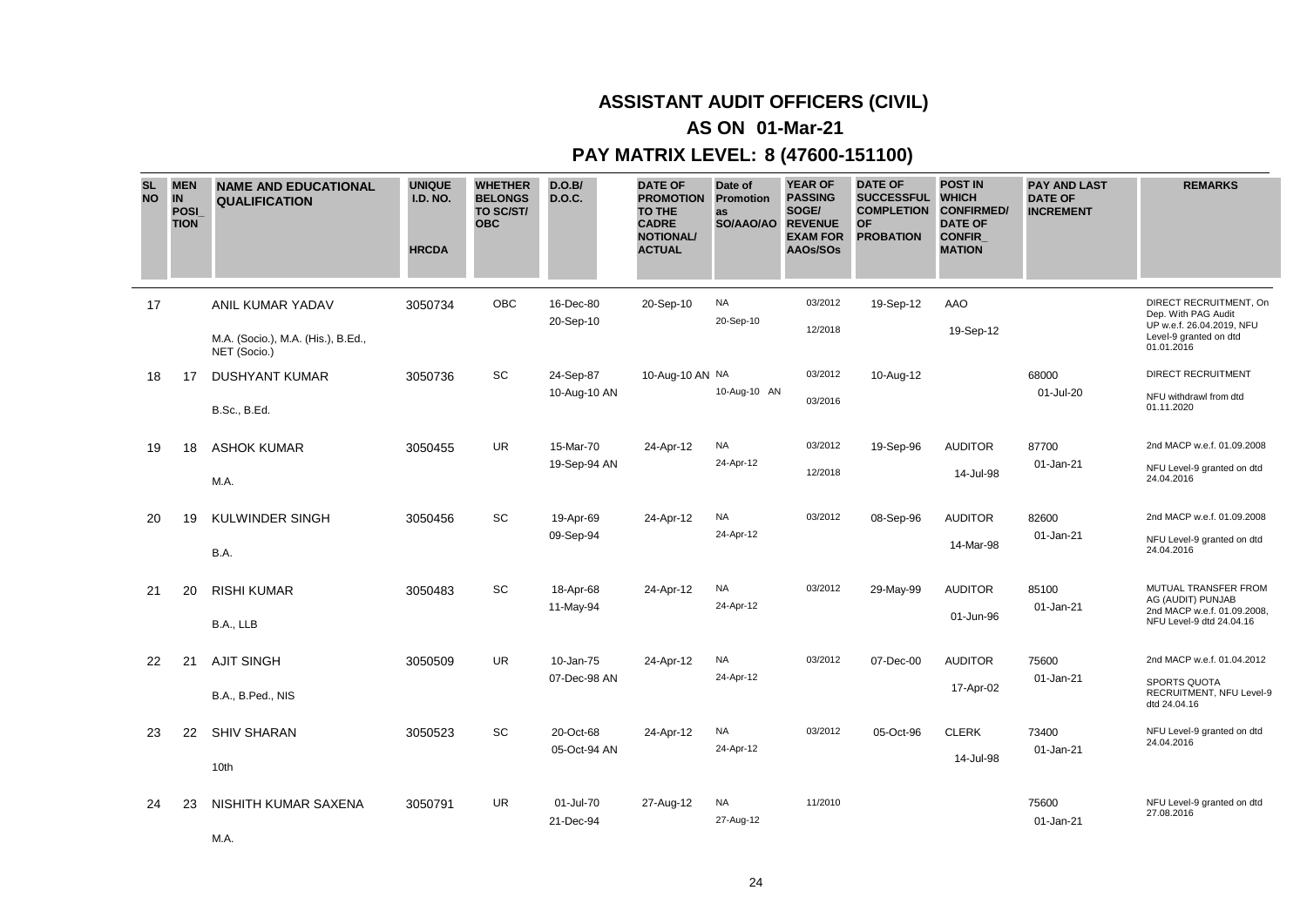# **AS ON 01-Mar-21**

| <b>SL</b><br><b>NO</b> | <b>MEN</b><br><b>IN</b><br><b>POSI</b><br><b>TION</b> | <b>NAME AND EDUCATIONAL</b><br><b>QUALIFICATION</b> | <b>UNIQUE</b><br><b>I.D. NO.</b><br><b>HRCDA</b> | <b>WHETHER</b><br><b>BELONGS</b><br>TO SC/ST/<br><b>OBC</b> | D.O.B/<br><b>D.O.C.</b>   | <b>DATE OF</b><br><b>PROMOTION</b><br><b>TO THE</b><br><b>CADRE</b><br><b>NOTIONAL/</b><br><b>ACTUAL</b> | Date of<br>Promotion<br>as<br>SO/AAO/AO | <b>YEAR OF</b><br><b>PASSING</b><br>SOGE/<br><b>REVENUE</b><br><b>EXAM FOR</b><br>AAOs/SOs | <b>DATE OF</b><br><b>SUCCESSFUL</b><br><b>COMPLETION</b><br><b>OF</b><br><b>PROBATION</b> | <b>POST IN</b><br><b>WHICH</b><br><b>CONFIRMED/</b><br><b>DATE OF</b><br><b>CONFIR</b><br><b>MATION</b> | <b>PAY AND LAST</b><br><b>DATE OF</b><br><b>INCREMENT</b> | <b>REMARKS</b>                                                                                       |
|------------------------|-------------------------------------------------------|-----------------------------------------------------|--------------------------------------------------|-------------------------------------------------------------|---------------------------|----------------------------------------------------------------------------------------------------------|-----------------------------------------|--------------------------------------------------------------------------------------------|-------------------------------------------------------------------------------------------|---------------------------------------------------------------------------------------------------------|-----------------------------------------------------------|------------------------------------------------------------------------------------------------------|
| 25                     | 24                                                    | <b>MADAN LAL</b><br>M.A., B.Ed.                     | 3050844                                          | SC                                                          | 05-May-66<br>07-Mar-90    | 24-Jul-12                                                                                                | <b>NA</b><br>24-Jul-12                  | 03/2012                                                                                    | 08-Mar-92                                                                                 | <b>ACCOUNTANT</b><br>01-Oct-92                                                                          | 85100<br>01-Jan-21                                        | NFU Level-9 granted on dtd<br>24.07.2016                                                             |
| 26                     | 25                                                    | <b>BALAK RAM GREWAL</b><br>B.A.                     | 3050842                                          | SC                                                          | 24-Feb-63<br>04-Feb-86 AN | 23-Jul-12 AN NA                                                                                          | 23-Jul-12 AN                            | 03/2012                                                                                    | 05-Jun-88                                                                                 | <b>CLERK</b><br>17-Feb-89                                                                               | 85100<br>01-Jan-21                                        | 1st MACP w.e.f. 01.09.2008<br>NFU Level-9 granted on dtd<br>24.07.2016                               |
| 27                     | 26                                                    | SUBHASH CHAND<br>B.A.                               | 3050843                                          | SC                                                          | 10-Jun-66<br>15-Apr-88    | 23-Jul-12 AN NA                                                                                          | 23-Jul-12 AN                            | 03/2012                                                                                    | 15-Apr-90                                                                                 | <b>CLERK</b><br>01-Oct-90                                                                               | 71300<br>01-Jan-21                                        | NFU Level-9 granted on dtd<br>24.07.2016                                                             |
| 28                     | 27                                                    | <b>SUBHASH THAKUR</b><br>M.A.                       | 3050829                                          | <b>UR</b>                                                   | 23-May-65<br>08-Jun-89    | 23-Jul-12 AN NA                                                                                          | 23-Jul-12 AN                            | 03/2012                                                                                    | 09-Jul-91                                                                                 | <b>CLERK</b><br>01-Oct-91                                                                               | 69200<br>01-Jan-21                                        | NFU Level-9 granted on dtd<br>24.07.2016                                                             |
| 29                     | 28                                                    | YOGESH KUMAR<br>B.Com., CA Inter Gr-I               | 3050845                                          | <b>UR</b>                                                   | 16-Jun-73<br>30-Mar-98 AN | 25-Jul-12 AN NA                                                                                          | 25-Jul-12 AN                            | 03/2012<br>03/2017                                                                         | 01-Jan-11                                                                                 |                                                                                                         | 82600<br>01-Jul-20                                        | NFU Level-9 granted on dtd<br>26.07.2016                                                             |
| 30                     | 29                                                    | <b>RAVINDER KUMAR</b><br>M.A. (Eco)-I               | 3050435                                          | <b>UR</b>                                                   | 03-Jun-68<br>01-Apr-92    | 31-Oct-12                                                                                                | <b>NA</b><br>31-Oct-12                  | 09/2012                                                                                    | 31-Dec-97                                                                                 | <b>AUDITOR</b><br>01-Nov-94                                                                             | 85100<br>01-Jan-21                                        | ON MUTUAL TRANSFER<br>FROM AG (AU) PUNJAB<br>2nd MACP w.e.f. 01.09.2008,<br>NFU Level-9 dtd 31.10.16 |
| 31                     | 30                                                    | <b>DARSHAN LAL</b><br>10th                          | 3050477                                          | SC                                                          | 05-Dec-64<br>24-Jan-91    | 31-Oct-12                                                                                                | <b>NA</b><br>31-Oct-12                  | 09/2012                                                                                    | 24-Jan-93                                                                                 | <b>CLERK</b><br>30-Nov-93                                                                               | 75600<br>01-Jul-20                                        | 3rd MACP w.e.f. 25.01.2009<br>NFU Level-9 granted on dtd<br>31.10.2016                               |
| 32                     | 31                                                    | <b>AJAY KALIA</b><br>B.Com.                         | 3050593                                          | OBC                                                         | 03-Mar-84<br>13-Dec-02 AN | 31-Oct-12                                                                                                | <b>NA</b><br>31-Oct-12                  | 09/2012                                                                                    | 14-Dec-04                                                                                 | <b>CLERK</b><br>14-Dec-04                                                                               | 63300<br>01-Jul-20                                        | APPOINTMENT ON<br><b>COMPASSIONATE GROUNDS</b><br>NFU Level-9 granted on dtd<br>31.10.2016           |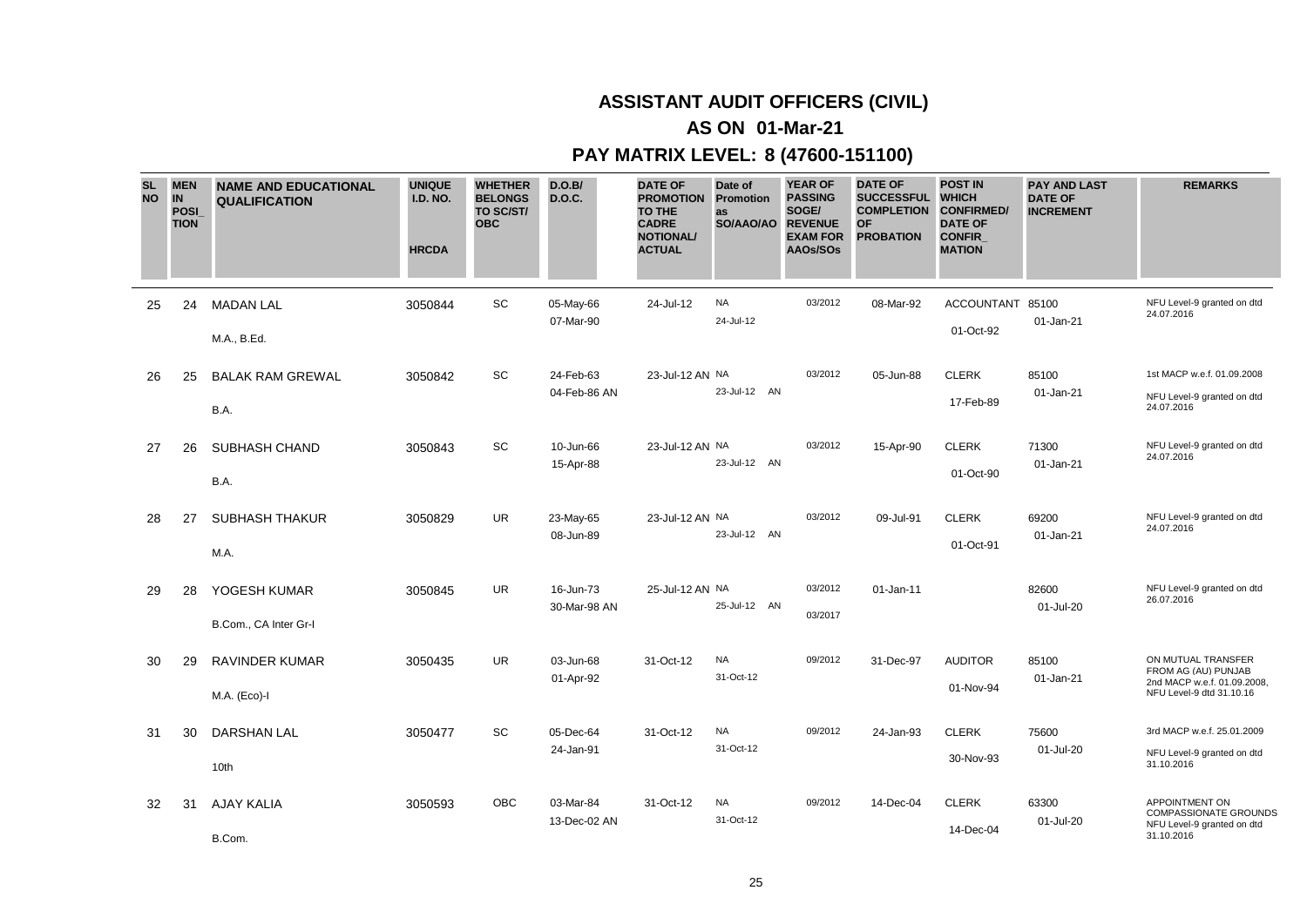# **AS ON 01-Mar-21**

| <b>SL</b><br><b>NO</b> | <b>MEN</b><br><b>IN</b><br><b>POSI</b><br><b>TION</b> | <b>NAME AND EDUCATIONAL</b><br><b>QUALIFICATION</b>      | <b>UNIQUE</b><br><b>I.D. NO.</b><br><b>HRCDA</b> | <b>WHETHER</b><br><b>BELONGS</b><br>TO SC/ST/<br><b>OBC</b> | D.O.B/<br><b>D.O.C.</b>   | <b>DATE OF</b><br><b>PROMOTION</b><br>TO THE<br><b>CADRE</b><br><b>NOTIONAL/</b><br><b>ACTUAL</b> | Date of<br>Promotion<br>as<br>SO/AAO/AO | <b>YEAR OF</b><br><b>PASSING</b><br>SOGE/<br><b>REVENUE</b><br><b>EXAM FOR</b><br>AAOs/SOs | <b>DATE OF</b><br><b>SUCCESSFUL</b><br><b>COMPLETION</b><br><b>OF</b><br><b>PROBATION</b> | <b>POST IN</b><br><b>WHICH</b><br><b>CONFIRMED/</b><br><b>DATE OF</b><br><b>CONFIR</b><br><b>MATION</b> | <b>PAY AND LAST</b><br><b>DATE OF</b><br><b>INCREMENT</b> | <b>REMARKS</b>                                                                                                            |
|------------------------|-------------------------------------------------------|----------------------------------------------------------|--------------------------------------------------|-------------------------------------------------------------|---------------------------|---------------------------------------------------------------------------------------------------|-----------------------------------------|--------------------------------------------------------------------------------------------|-------------------------------------------------------------------------------------------|---------------------------------------------------------------------------------------------------------|-----------------------------------------------------------|---------------------------------------------------------------------------------------------------------------------------|
| 33                     |                                                       | HITAKSHI SHARMA<br>B.Com., MBA                           | 3050719                                          | <b>UR</b>                                                   | 15-Nov-84<br>26-May-10    | 31-Oct-12                                                                                         | <b>NA</b><br>31-Oct-12                  | 09/2012                                                                                    | 26-May-12                                                                                 | <b>AUDITOR</b><br>26-May-12                                                                             |                                                           | On Dep. with CAG office, New<br>Delhi w.e.f. 18.03.2019<br>NFU Level-9 granted on dtd<br>31.10.2016                       |
| 34                     | 32                                                    | <b>RAJ SINGH</b><br>B.A.                                 | 3050720                                          | UR                                                          | 15-Apr-71<br>26-May-10 AN | 31-Oct-12                                                                                         | <b>NA</b><br>31-Oct-12                  | 09/2012                                                                                    | 27-May-12                                                                                 | <b>AUDITOR</b><br>27-May-12                                                                             | 65200<br>01-Jan-21                                        | NFU Level-9 granted on dtd<br>31.10.2016<br><b>EX-SERVICEMAN</b>                                                          |
| 35                     | 33                                                    | <b>RAM SHARAN</b><br>B.A.                                | 3050426                                          | SC                                                          | 01-Nov-63<br>03-Sep-87 AN | 12-Apr-13                                                                                         | <b>NA</b><br>12-Apr-13                  | 03/2013                                                                                    | 01-Feb-97                                                                                 | <b>CLERK</b><br>30-Sep-91                                                                               | 87700<br>01-Jan-21                                        | 3rd MACP w.e.f. 01.09.2008<br>NFU Level-9 granted on dtd<br>12.04.2017                                                    |
| 36                     | 34                                                    | <b>SHRI RAM</b><br>B.A.                                  | 3050430                                          | SC                                                          | 16-Feb-62<br>27-Aug-87 AN | 12-Apr-13                                                                                         | <b>NA</b><br>12-Apr-13                  | 03/2013                                                                                    | 04-Jul-97                                                                                 | <b>CLERK</b><br>30-Oct-90                                                                               | 85100<br>01-Jan-21                                        | 3rd MACP w.e.f. 01.09.2008<br>NFU Level-9 granted on dtd<br>12.04.2017                                                    |
| 37                     |                                                       | <b>AMOD DIXIT</b><br>B.A.                                | 3050492                                          | UR                                                          | 02-Feb-77<br>26-Dec-97 AN | 12-Apr-13                                                                                         | <b>NA</b><br>12-Apr-13                  | 03/2013                                                                                    | 26-Dec-99                                                                                 | <b>AUDITOR</b><br>12-Sep-00                                                                             |                                                           | On dep. with Ordiance Factory,<br>Kanpur, UP w.e.f.<br>23.03.09, SPORTS QUOTA<br>RECRUITMENT, NFU Level-9<br>dtd 12.04.17 |
| 38                     | 35                                                    | <b>SAGAR NASKAR</b><br>12th                              | 3050577                                          | SC                                                          | 08-Jul-74<br>16-Jun-00    | 12-Apr-13                                                                                         | <b>NA</b><br>12-Apr-13                  | 03/2013                                                                                    | 15-Jun-02                                                                                 | <b>CLERK</b><br>21-Feb-03                                                                               | 63300<br>01-Jan-21                                        | NFU Level-9 granted on dtd<br>12.04.2017                                                                                  |
| 39                     | 36                                                    | <b>SANJEEV KUMAR</b><br>B.A.                             | 3050588                                          | UR                                                          | 14-Dec-80<br>29-Oct-01    | 12-Apr-13                                                                                         | <b>NA</b><br>12-Apr-13                  | 03/2013                                                                                    | 28-Oct-03                                                                                 | <b>CLERK</b><br>02-Nov-04                                                                               | 63300<br>01-Jan-21                                        | <b>APPOINTMENT ON</b><br><b>COMPASSIONATE GROUNDS</b><br>NFU Level-9 granted on dtd<br>12.04.2017                         |
| 40                     | 37                                                    | <b>KRISHNA CHANDRA</b><br>PANJIYAR<br>B.Sc. (Hons.), MBA | 3050713                                          | <b>OBC</b>                                                  | 15-May-79<br>26-Mar-10    | 12-Apr-13                                                                                         | <b>NA</b><br>12-Apr-13                  | 03/2013                                                                                    | 26-Mar-12                                                                                 | <b>AUDITOR</b><br>26-Mar-12                                                                             | 65200<br>01-Jan-21                                        | NFU Level-9 granted on dtd<br>12.04.2017                                                                                  |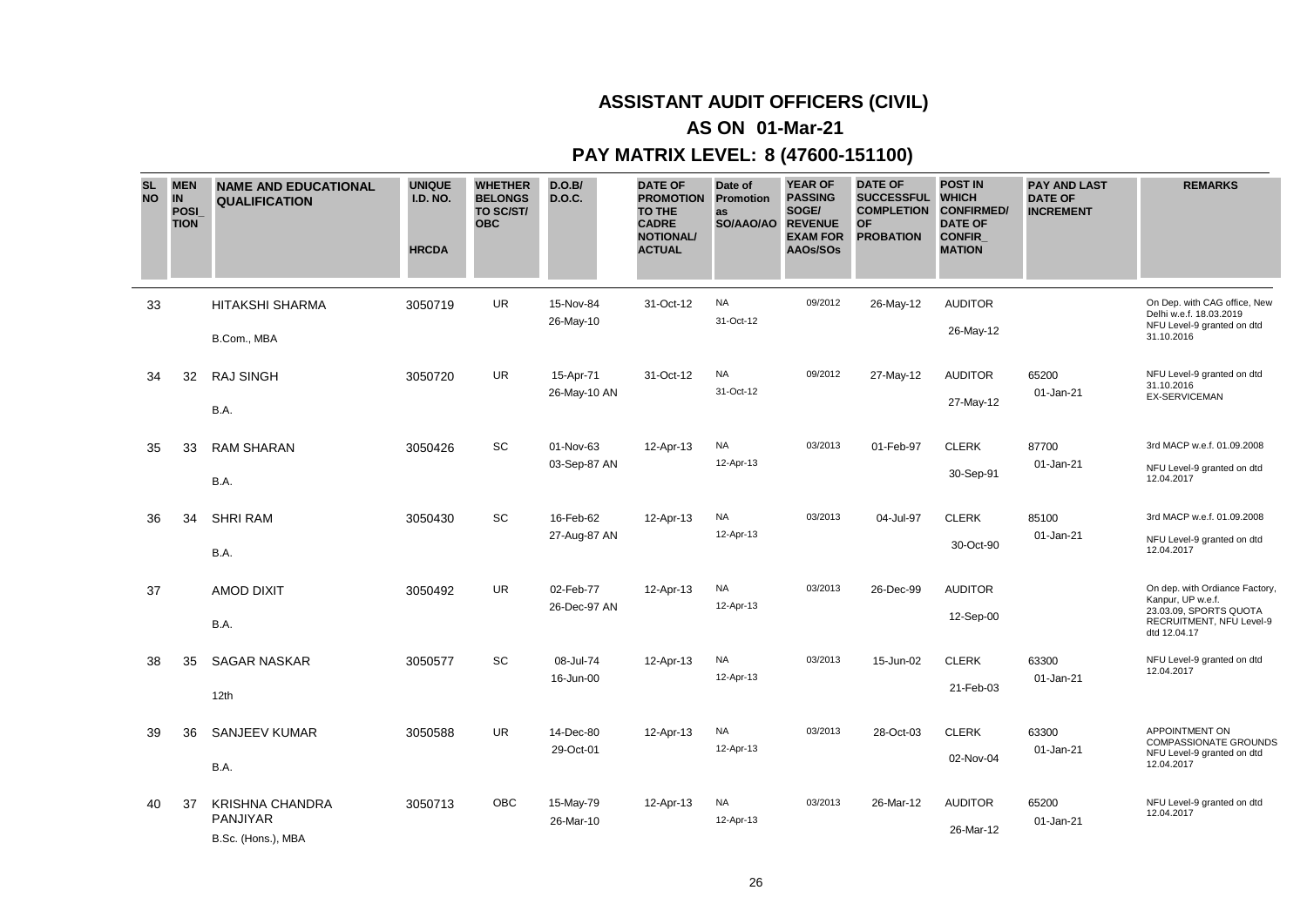# **AS ON 01-Mar-21**

| <b>SL</b><br><b>NO</b> | <b>MEN</b><br><b>IN</b><br><b>POSI</b><br><b>TION</b> | <b>NAME AND EDUCATIONAL</b><br><b>QUALIFICATION</b> | <b>UNIQUE</b><br><b>I.D. NO.</b><br><b>HRCDA</b> | <b>WHETHER</b><br><b>BELONGS</b><br>TO SC/ST/<br><b>OBC</b> | D.O.B/<br><b>D.O.C.</b>   | <b>DATE OF</b><br><b>PROMOTION</b><br><b>TO THE</b><br><b>CADRE</b><br><b>NOTIONAL/</b><br><b>ACTUAL</b> | Date of<br>Promotion<br>as<br>SO/AAO/AO | <b>YEAR OF</b><br><b>PASSING</b><br>SOGE/<br><b>REVENUE</b><br><b>EXAM FOR</b><br>AAOs/SOs | <b>DATE OF</b><br>SUCCESSFUL WHICH<br><b>COMPLETION</b><br><b>OF</b><br><b>PROBATION</b> | <b>POST IN</b><br><b>CONFIRMED/</b><br><b>DATE OF</b><br><b>CONFIR</b><br><b>MATION</b> | <b>PAY AND LAST</b><br><b>DATE OF</b><br><b>INCREMENT</b> | <b>REMARKS</b>                                                                   |
|------------------------|-------------------------------------------------------|-----------------------------------------------------|--------------------------------------------------|-------------------------------------------------------------|---------------------------|----------------------------------------------------------------------------------------------------------|-----------------------------------------|--------------------------------------------------------------------------------------------|------------------------------------------------------------------------------------------|-----------------------------------------------------------------------------------------|-----------------------------------------------------------|----------------------------------------------------------------------------------|
| 41                     | 38                                                    | <b>RAMESH KUMAR</b><br>M.A.                         | 3050718                                          | OBC                                                         | 09-Jul-77<br>11-May-10    | 12-Apr-13                                                                                                | <b>NA</b><br>12-Apr-13                  | 03/2013                                                                                    | 11-May-12                                                                                | <b>AUDITOR</b><br>11-May-12                                                             | 69200<br>01-Jan-21                                        | NFU Level-9 granted on dtd<br>12.04.2017<br>PHYSICALLY HANDICAPPED               |
| 42                     | 39                                                    | MUNISH KUMAR GUPTA<br>M.Com.                        | 3050875                                          | <b>UR</b>                                                   | 26-Jan-67<br>05-Feb-91    | 08-May-13                                                                                                | <b>NA</b><br>08-May-13                  | 03/2012                                                                                    |                                                                                          |                                                                                         | 73400<br>01-Jul-20                                        | POSTED IN DGA<br>CENTRAL, CHANDIGARH<br>NFU Level-9 granted on dtd<br>08.05.2017 |
| 43                     | 40                                                    | <b>GULSHAN KUMAR</b><br>B.Com.                      | 3050895                                          | <b>UR</b>                                                   | 26-Jan-62<br>28-Aug-87    | 02-May-13 AN NA                                                                                          | 02-May-13 AN                            | 09/2012                                                                                    | 11-Sep-89                                                                                | <b>CLERK</b><br>01-Oct-89                                                               | 75600<br>01-Jan-21                                        | NFU Level-9 granted on dtd<br>03.05.2017                                         |
| 44                     | 41                                                    | <b>DALER SINGH</b><br>12th                          | 3050868                                          | SC                                                          | 05-May-66<br>23-May-88 AN | 03-May-13 AN NA                                                                                          | 03-May-13 AN                            | 09/2012                                                                                    | 19-Sep-90                                                                                | <b>CLERK</b><br>01-Jan-91                                                               | 71300<br>01-Jan-21                                        | NFU Level-9 granted on dtd<br>04.05.2017                                         |
| 45                     | 42                                                    | <b>RAJ KUMAR</b><br>M.A.                            | 3050877                                          | SC                                                          | 10-May-68<br>12-May-94 AN | 06-May-13                                                                                                | <b>NA</b><br>06-May-13                  | 09/2012                                                                                    | 12-May-96                                                                                | <b>CLERK</b><br>12-May-96                                                               | 63300<br>01-Jan-21                                        | NFU Level-9 granted on dtd<br>06.05.2017                                         |
| 46                     | 43                                                    | PRAVED KUMAR<br>B.A.                                | 3050880                                          | <b>UR</b>                                                   | 05-Mar-81<br>23-Sep-09 AN | 16-May-13                                                                                                | <b>NA</b><br>16-May-13                  | 09/2012<br>05/2018                                                                         | 01-Nov-12                                                                                | DIV. ACCTT.<br>01-Nov-12                                                                | 67200<br>01-Jan-21                                        | NFU Level-9 granted on dtd<br>16.05.2017                                         |
| 47                     | 44                                                    | PRABHU NARAYAN YADAV<br>B.A.                        | 3050886                                          | OBC                                                         | 07-Aug-73<br>28-Apr-00    | 16-Sep-13                                                                                                | <b>NA</b><br>16-Sep-13                  | 09/2012                                                                                    |                                                                                          |                                                                                         | 69200<br>01-Jan-21                                        | NFU Level-9 granted on dtd<br>16.09.2017                                         |
| 48                     | 45                                                    | <b>RAJINDER SINGH</b><br>B.A.                       | 3050884                                          | UR.                                                         | 03-Oct-63<br>31-Aug-87    | 04-Sep-13 AN NA                                                                                          | 04-Sep-13 AN                            | 03/2013                                                                                    | 31-Aug-89                                                                                | <b>CLERK</b><br>01-Oct-89                                                               | 73400<br>01-Jan-21                                        | NFU Level-9 granted on dtd<br>05.09.2017                                         |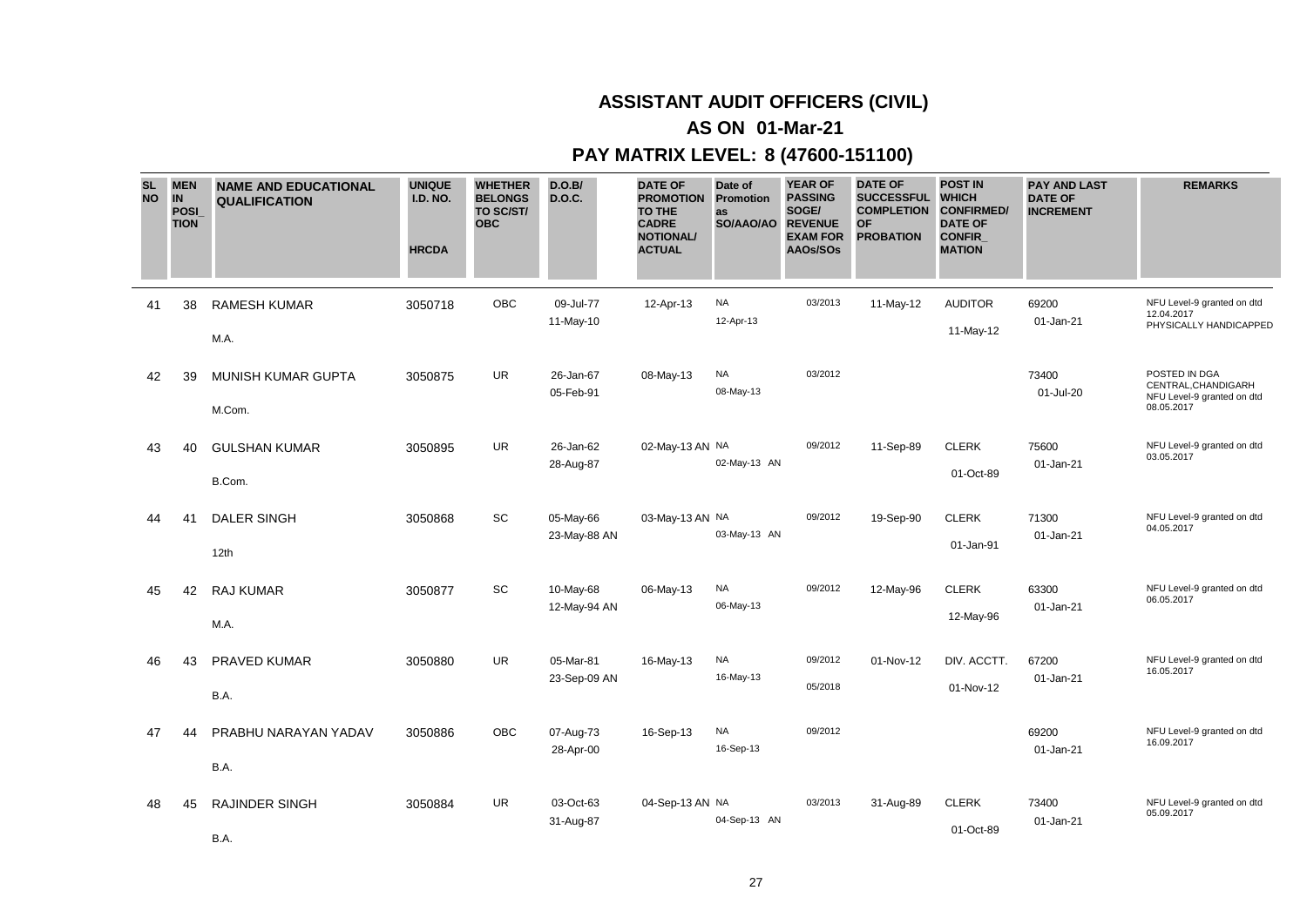# **AS ON 01-Mar-21**

| <b>SL</b><br><b>NO</b> | <b>MEN</b><br><b>IN</b><br><b>POSI</b><br><b>TION</b> | <b>NAME AND EDUCATIONAL</b><br><b>QUALIFICATION</b> | <b>UNIQUE</b><br><b>I.D. NO.</b><br><b>HRCDA</b> | <b>WHETHER</b><br><b>BELONGS</b><br>TO SC/ST/<br><b>OBC</b> | D.O.B/<br><b>D.O.C.</b> | <b>DATE OF</b><br><b>PROMOTION Promotion</b><br><b>TO THE</b><br><b>CADRE</b><br><b>NOTIONAL/</b><br><b>ACTUAL</b> | Date of<br>as<br>SO/AAO/AO | <b>YEAR OF</b><br><b>PASSING</b><br>SOGE/<br><b>REVENUE</b><br><b>EXAM FOR</b><br>AAOs/SOs | <b>DATE OF</b><br>SUCCESSFUL WHICH<br><b>COMPLETION</b><br><b>OF</b><br><b>PROBATION</b> | <b>POST IN</b><br><b>CONFIRMED/</b><br><b>DATE OF</b><br><b>CONFIR</b><br><b>MATION</b> | <b>PAY AND LAST</b><br><b>DATE OF</b><br><b>INCREMENT</b> | <b>REMARKS</b>                                                                                                     |
|------------------------|-------------------------------------------------------|-----------------------------------------------------|--------------------------------------------------|-------------------------------------------------------------|-------------------------|--------------------------------------------------------------------------------------------------------------------|----------------------------|--------------------------------------------------------------------------------------------|------------------------------------------------------------------------------------------|-----------------------------------------------------------------------------------------|-----------------------------------------------------------|--------------------------------------------------------------------------------------------------------------------|
| 49                     | 46                                                    | <b>DEEPAK SAXENA</b><br>B.A.                        | 3050887                                          | <b>UR</b>                                                   | 20-Jun-74<br>19-Dec-94  | 16-Sep-13                                                                                                          | <b>NA</b><br>16-Sep-13     | 03/2013                                                                                    | 16-Dec-96                                                                                | ACCOUNTANT 77900<br>01-Jan-98                                                           | 01-Jan-21                                                 | POSTED IN DGA<br>CENTRAL, CHANDIGARH,<br>16.09.17, 2nd MACP w.e.f.<br>09.05.13, SPORTS QUOTA<br><b>RECRUITMENT</b> |
| 50                     | 47                                                    | <b>VINOD PRAKASH</b><br>12th                        | 3050888                                          | SC                                                          | 15-Aug-80<br>28-Dec-99  | 16-Sep-13                                                                                                          | <b>NA</b><br>16-Sep-13     | 03/2013                                                                                    |                                                                                          |                                                                                         | 63300<br>01-Jul-20                                        | POSTED IN DGA<br>CENTRAL, CHANDIGARH<br>NFU Level-9 granted on dtd<br>16.09.2017                                   |
| 51                     | 48                                                    | <b>SHAILENDRA KUMAR</b><br><b>GAUTAM</b><br>12th    | 3050890                                          | UR.                                                         | 16-Jul-82<br>31-Dec-02  | 16-Sep-13                                                                                                          | <b>NA</b><br>16-Sep-13     | 03/2013                                                                                    |                                                                                          |                                                                                         | 65200<br>01-Jan-21                                        | POSTED IN DGA<br>CENTRAL, CHANDIGARH<br>NFU Level-9 granted on dtd<br>16.09.2017                                   |
| 52                     | 49                                                    | <b>BHUPENDER</b><br>B.A.                            | 3050891                                          | <b>UR</b>                                                   | 28-Aug-84<br>31-Mar-10  | 16-Sep-13                                                                                                          | <b>NA</b><br>16-Sep-13     | 03/2013                                                                                    | 31-Mar-12                                                                                | <b>ACCOUNTANT</b><br>31-Mar-12                                                          | 63300<br>01-Jan-21                                        | NFU Level-9 granted on dtd<br>16.09.2017                                                                           |
| 53                     | 50                                                    | <b>SHRIMAN ASHOK</b><br>B.Com.                      | 3050892                                          | UR                                                          | 27-Dec-82<br>07-Apr-10  | 17-Sep-13                                                                                                          | <b>NA</b><br>17-Sep-13     | 03/2013                                                                                    | 07-Apr-12                                                                                | <b>ACCOUNTANT</b><br>07-Apr-12                                                          | 63300<br>01-Jan-21                                        | NFU Level-9 granted on dtd<br>17.09.2017                                                                           |
| 54                     | 51                                                    | KAPIL DEV VERMA<br>B.A.                             | 3050573                                          | <b>UR</b>                                                   | 14-Mar-77<br>19-May-00  | 11-Oct-13 AN NA                                                                                                    | 11-Oct-13 AN               | 08/2013                                                                                    | 18-May-02                                                                                | <b>CLERK</b><br>21-Feb-03                                                               | 63300<br>01-Jan-21                                        | <b>APPOINTMENT ON</b><br>COMPASSIONATE GROUNDS<br>NFU Level-9 granted on dtd<br>12.10.2017                         |
| 55                     | 52                                                    | <b>SANTOSH KUMAR</b><br>M.A.                        | 3050710                                          | <b>OBC</b>                                                  | 12-Feb-79<br>25-Mar-10  | 11-Oct-13 AN NA                                                                                                    | 11-Oct-13 AN               | 08/2013                                                                                    | 25-Mar-12                                                                                | <b>AUDITOR</b><br>25-Mar-12                                                             | 63300<br>01-Jan-21                                        | NFU Level-9 granted on dtd<br>12.10.2017                                                                           |
| 56                     | 53                                                    | DINESH KUMAR DALAL<br>M.Sc. (Computers)             | 3050694                                          | <b>UR</b>                                                   | 14-Jun-86<br>25-Mar-09  | 11-Oct-13 AN NA                                                                                                    | 11-Oct-13 AN               | 08/2013                                                                                    | 24-Mar-11                                                                                | <b>CLERK</b><br>24-Mar-11                                                               | 63300<br>01-Jan-21                                        | APPOINTMENT ON<br><b>COMPASSIONATE GROUNDS</b><br>NFU Level-9 granted on dtd<br>12.10.2017                         |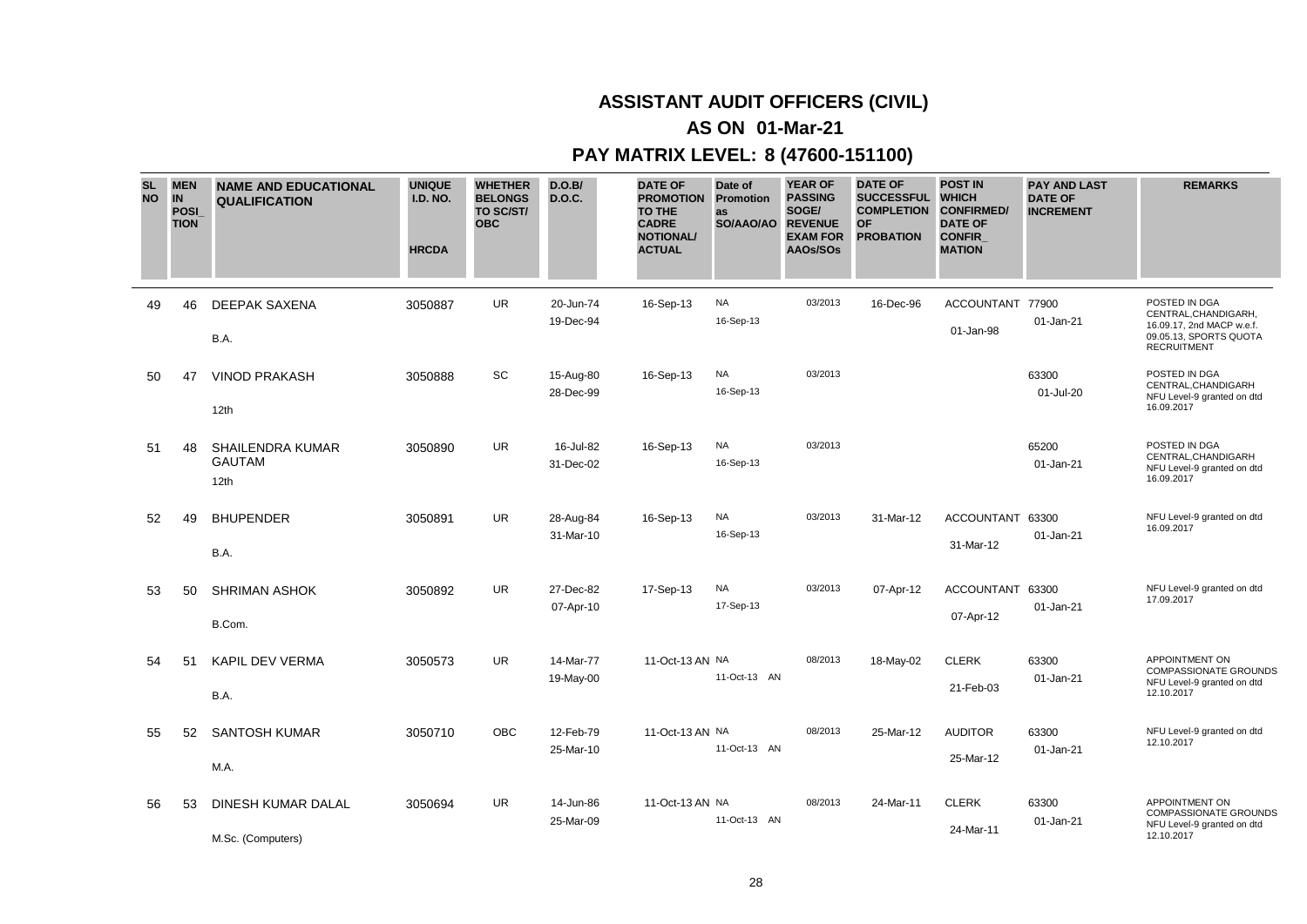# **AS ON 01-Mar-21**

| <b>SL</b><br><b>NO</b> | <b>MEN</b><br>IN<br>POSI_<br><b>TION</b> | <b>NAME AND EDUCATIONAL</b><br><b>QUALIFICATION</b> | <b>UNIQUE</b><br><b>I.D. NO.</b><br><b>HRCDA</b> | <b>WHETHER</b><br><b>BELONGS</b><br>TO SC/ST/<br><b>OBC</b> | D.O.B/<br><b>D.O.C.</b>   | <b>DATE OF</b><br><b>PROMOTION</b><br>TO THE<br><b>CADRE</b><br><b>NOTIONAL/</b><br><b>ACTUAL</b> | Date of<br>Promotion<br>as<br>SO/AAO/AO | <b>YEAR OF</b><br><b>PASSING</b><br>SOGE/<br><b>REVENUE</b><br><b>EXAM FOR</b><br>AAOs/SOs | <b>DATE OF</b><br><b>SUCCESSFUL</b><br><b>COMPLETION</b><br><b>OF</b><br><b>PROBATION</b> | <b>POST IN</b><br><b>WHICH</b><br><b>CONFIRMED/</b><br><b>DATE OF</b><br><b>CONFIR</b><br><b>MATION</b> | <b>PAY AND LAST</b><br><b>DATE OF</b><br><b>INCREMENT</b> | <b>REMARKS</b>                                                                                         |
|------------------------|------------------------------------------|-----------------------------------------------------|--------------------------------------------------|-------------------------------------------------------------|---------------------------|---------------------------------------------------------------------------------------------------|-----------------------------------------|--------------------------------------------------------------------------------------------|-------------------------------------------------------------------------------------------|---------------------------------------------------------------------------------------------------------|-----------------------------------------------------------|--------------------------------------------------------------------------------------------------------|
| 57                     | 54                                       | PRAVEEN KUMAR JHA<br>B.A.                           | 3050741                                          | <b>UR</b>                                                   | 27-Jan-86<br>15-Jul-10    | 11-Oct-13 AN NA                                                                                   | 11-Oct-13 AN                            | 08/2013                                                                                    | 15-Jul-12                                                                                 |                                                                                                         | 63300<br>01-Jan-21                                        | NFU Level-9 granted on dtd<br>12.10.2017<br>Date of joining as LDC<br>23.10.2008 in NCT, Delhi         |
| 58                     | 55                                       | <b>CHANDAN PANDEY</b><br>B.Sc. (Hons.)              | 3050715                                          | <b>UR</b>                                                   | 01-Aug-85<br>29-Mar-10    | 01-May-14                                                                                         | <b>NA</b><br>01-May-14                  | 03/2014                                                                                    | 29-Mar-12                                                                                 | <b>AUDITOR</b><br>29-Mar-12                                                                             | 63300<br>01-Jan-21                                        | NFU Level-9 granted on dtd<br>01.05.2018                                                               |
| 59                     | 56                                       | DEVENDER SINGH MEENA<br>B.A.                        | 3050716                                          | <b>ST</b>                                                   | 12-Mar-86<br>23-Apr-10    | 05-May-14                                                                                         | <b>NA</b><br>05-May-14                  | 03/2014                                                                                    | 23-Apr-12                                                                                 | <b>AUDITOR</b><br>23-Apr-12                                                                             | 59700<br>01-Jan-21                                        | NFU Level-9 granted on dtd<br>21.01.2019                                                               |
| 60                     | 57                                       | <b>BAL GOVIND TIWARI</b><br>M.Com., B.Ed.           | 3050717                                          | UR.                                                         | 06-May-76<br>03-May-10    | 15-Oct-14                                                                                         | <b>NA</b><br>15-Oct-14                  | 08/2014                                                                                    | 03-May-12                                                                                 | <b>AUDITOR</b><br>03-May-12                                                                             | 61500<br>01-Jan-21                                        | NFU Level-9 granted on dtd<br>15.10.2018                                                               |
| 61                     | 58                                       | <b>MOHAN LAL</b><br>B.A.                            | 3050748                                          | UR                                                          | 08-Aug-82<br>21-Feb-11    | 15-Oct-14                                                                                         | <b>NA</b><br>15-Oct-14                  | 08/2014                                                                                    | 21-Feb-13                                                                                 | <b>AUDITOR</b><br>21-Feb-13                                                                             | 61500<br>01-Jan-21                                        | NFU Level-9 granted on dtd<br>15.10.2018                                                               |
| 62                     | 59                                       | <b>ASHOK KUMAR</b><br>B.Sc., MA, PGDCA, PGDIT       | 3050950                                          | <b>UR</b>                                                   | 15-Jun-64<br>27-Dec-90    | 05-Nov-14 AN NA                                                                                   | 05-Nov-14 AN                            | 08/2013                                                                                    | 01-Oct-94                                                                                 | <b>CLERK</b><br>01-Oct-94                                                                               | 65200<br>01-Jan-21                                        | NFU Level-9 granted on dtd<br>06.11.2018                                                               |
| 63                     | 60                                       | <b>ASHUTOSH</b><br>B.Sc.                            | 3050955                                          | <b>UR</b>                                                   | 02-Feb-67<br>24-May-93    | 31-Mar-15                                                                                         | <b>NA</b><br>31-Mar-15                  | 08/2014                                                                                    |                                                                                           |                                                                                                         | 82600<br>01-Jul-20                                        | POSTED IN DGA<br>CENTRAL, CHANDIGARH<br>Joined this office on 31.03.15,<br>NFU Level-9 on dtd 31.03.19 |
| 64                     | 61                                       | <b>KUMOD KUMAR</b><br>B.A. (Hons.)                  | 3050957                                          | UR                                                          | 05-Feb-74<br>17-Nov-98 AN | 09-Jun-15 AN NA                                                                                   | 09-Jun-15 AN                            | 08/2014                                                                                    | 17-Nov-00                                                                                 | <b>CLERK</b><br>01-Oct-01                                                                               | 73400<br>01-Jan-21                                        | SO (Ad-Hoc) w.e.f. 25.08.2009<br>AAO Regular w.e.f. 26.03.2012,<br>NFU Level-9 on dtd 09.06.19         |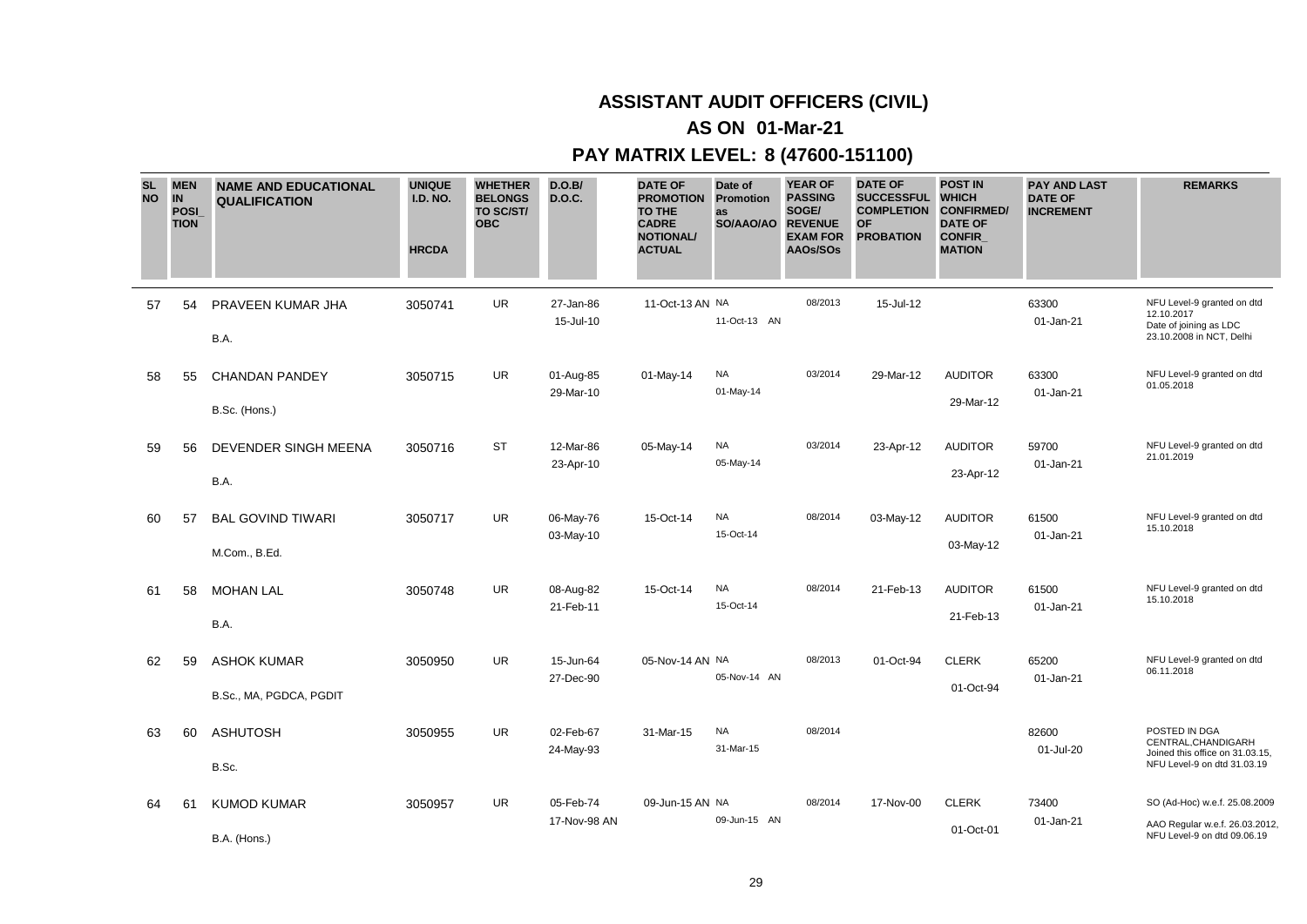# **AS ON 01-Mar-21**

| <b>SL</b><br><b>NO</b> | <b>MEN</b><br><b>IN</b><br><b>POSI</b><br><b>TION</b> | <b>NAME AND EDUCATIONAL</b><br><b>QUALIFICATION</b> | <b>UNIQUE</b><br><b>I.D. NO.</b><br><b>HRCDA</b> | <b>WHETHER</b><br><b>BELONGS</b><br>TO SC/ST/<br><b>OBC</b> | D.O.B/<br><b>D.O.C.</b>   | <b>DATE OF</b><br><b>PROMOTION</b><br>TO THE<br><b>CADRE</b><br><b>NOTIONAL/</b><br><b>ACTUAL</b> | Date of<br>Promotion<br>as<br>SO/AAO/AO | <b>YEAR OF</b><br><b>PASSING</b><br>SOGE/<br><b>REVENUE</b><br><b>EXAM FOR</b><br>AAOs/SOs | <b>DATE OF</b><br><b>SUCCESSFUL</b><br><b>COMPLETION</b><br><b>OF</b><br><b>PROBATION</b> | <b>POST IN</b><br><b>WHICH</b><br><b>CONFIRMED/</b><br><b>DATE OF</b><br>CONFIR_<br><b>MATION</b> | <b>PAY AND LAST</b><br><b>DATE OF</b><br><b>INCREMENT</b> | <b>REMARKS</b>                                                                                                      |
|------------------------|-------------------------------------------------------|-----------------------------------------------------|--------------------------------------------------|-------------------------------------------------------------|---------------------------|---------------------------------------------------------------------------------------------------|-----------------------------------------|--------------------------------------------------------------------------------------------|-------------------------------------------------------------------------------------------|---------------------------------------------------------------------------------------------------|-----------------------------------------------------------|---------------------------------------------------------------------------------------------------------------------|
| 65                     | 62                                                    | RADHA NAND YADAV<br>B.Sc. (Hons.)                   | 3050712                                          | OBC                                                         | 06-Jun-79<br>26-Mar-10    | 16-Jun-15                                                                                         | <b>NA</b><br>16-Jun-15                  | 03/2015                                                                                    | 26-Mar-12                                                                                 | <b>AUDITOR</b><br>26-Mar-12                                                                       | 59700<br>01-Jan-21                                        | NFU granted from dtd 16.06.19                                                                                       |
| 66                     | 63                                                    | <b>MANISH DEO</b><br>B.Sc. (Hons.), MBA (HR)        | 3050750                                          | <b>UR</b>                                                   | 12-Jan-79<br>01-Mar-11    | 16-Jun-15                                                                                         | <b>NA</b><br>16-Jun-15                  | 03/2015<br>06/2019                                                                         | 01-Mar-13                                                                                 | <b>AUDITOR</b><br>01-Mar-13                                                                       | 61500<br>01-Jan-21                                        | NFU granted from dtd 16.06.19                                                                                       |
| 67                     | 64                                                    | LAXMINARAIN<br>B.A., PGDBA                          | 3050872                                          | UR                                                          | 05-Mar-75<br>14-Mar-12 AN | 16-Jun-15                                                                                         | <b>NA</b><br>16-Jun-15                  | 03/2015                                                                                    | 14-Mar-14                                                                                 | DEO GR "A"<br>14-Mar-14                                                                           | 59700<br>01-Jan-21                                        | NFU granted from dtd 16.06.19<br><b>EX-SERVICEMAN</b>                                                               |
| 68                     | 65                                                    | <b>ANAND KUMAR</b><br>B.A., B.Ed., M.Sc., D.Ed.     | 3050947                                          | <b>UR</b>                                                   | 04-Jan-84<br>22-Mar-10    | 19-Mar-13                                                                                         | <b>NA</b><br>19-Mar-13                  | 03/2013                                                                                    | 22-Mar-12                                                                                 | <b>AUDITOR</b><br>22-Mar-12                                                                       | 63300<br>01-Jan-21                                        | PHYSICALLY HANDICAPPED.<br>NFU Level-9 on dtd 19.03.2017<br>Joined this office on<br>10.07.2015 on MT               |
| 69                     | 66                                                    | <b>UDAIVIR SINGH</b><br>B.A.                        | 3050958                                          | <b>UR</b>                                                   | 21-Nov-75<br>30-Dec-96    | 02-Nov-12 AN NA                                                                                   | 02-Nov-12 AN                            | 09/2012                                                                                    | 04-Aug-00                                                                                 | <b>CLERK</b><br>04-Jan-01                                                                         | 67200<br>01-Jan-21                                        | 1st MACP w.e.f. 01.09.08,<br>Posted in DGA Central<br>Joined this office on 13.07.15<br>on MT, NFU Level-9 03.11.16 |
| 70                     | 67                                                    | <b>NARENDER KUMAR</b><br>B.A.                       | 3050981                                          | SC                                                          | 13-Apr-64<br>11-Sep-87    | 15-Oct-15 AN NA                                                                                   | 15-Oct-15 AN                            | 03/2015                                                                                    |                                                                                           |                                                                                                   | 80200<br>01-Jan-21                                        | 1st MACP w.e.f. 01.09.2008,<br>NFU Level-9 16.10.19<br>Joined from A&E ofc for<br>absorption 15.10.2015 (AN)        |
| 71                     | 68                                                    | MAHAVIR SINGH ROHILLA<br>B.Com.                     | 3050502                                          | <b>UR</b>                                                   | 17-Mar-70<br>11-Mar-93 AN | 17-Nov-15 AN NA                                                                                   | 17-Nov-15 AN                            | 09/2015                                                                                    | 31-Dec-03                                                                                 | <b>CLERK</b><br>05-Dec-95                                                                         | 75600<br>01-Jan-21                                        | 3rd MACP w.e.f. 01.01.2012,<br>NFU Level-9 18.11.19<br>POSTED IN DGA<br>CENTRAL, CHANDIGARH                         |
| 72                     | 69                                                    | <b>JITENDRA KUMAR</b><br>M.Sc.                      | 3050759                                          | <b>SC</b>                                                   | 12-Jun-82<br>07-Mar-11    | 18-Nov-15                                                                                         | <b>NA</b><br>18-Nov-15                  | 09/2015<br>12/2018                                                                         | 07-Mar-13                                                                                 | <b>AUDITOR</b><br>07-Mar-13                                                                       | 61500<br>01-Jan-21                                        | NFU granted from dtd 18.11.19<br>POSTED IN DGA<br>CENTRAL, CHANDIGARH                                               |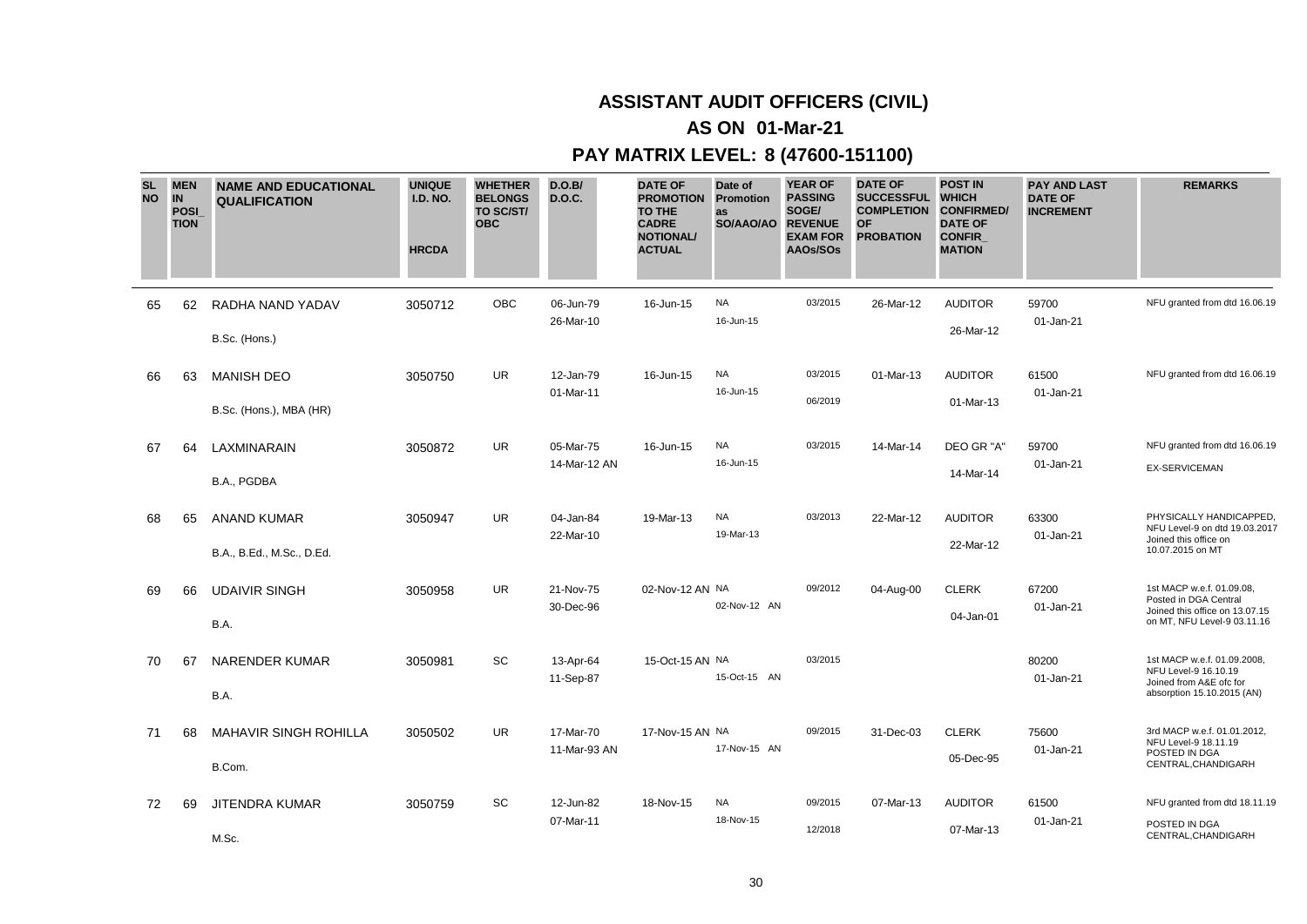# **AS ON 01-Mar-21**

| <b>SL</b><br><b>NO</b> | <b>MEN</b><br>IN<br><b>POSI</b><br><b>TION</b> | <b>NAME AND EDUCATIONAL</b><br><b>QUALIFICATION</b> | <b>UNIQUE</b><br><b>I.D. NO.</b><br><b>HRCDA</b> | <b>WHETHER</b><br><b>BELONGS</b><br>TO SC/ST/<br><b>OBC</b> | D.O.B/<br><b>D.O.C.</b>   | <b>DATE OF</b><br><b>PROMOTION</b><br>TO THE<br><b>CADRE</b><br><b>NOTIONAL/</b><br><b>ACTUAL</b> | Date of<br>Promotion<br>as<br>SO/AAO/AO | <b>YEAR OF</b><br><b>PASSING</b><br>SOGE/<br><b>REVENUE</b><br><b>EXAM FOR</b><br>AAOs/SOs | <b>DATE OF</b><br><b>SUCCESSFUL</b><br><b>COMPLETION</b><br><b>OF</b><br><b>PROBATION</b> | <b>POST IN</b><br><b>WHICH</b><br><b>CONFIRMED/</b><br><b>DATE OF</b><br><b>CONFIR</b><br><b>MATION</b> | <b>PAY AND LAST</b><br><b>DATE OF</b><br><b>INCREMENT</b> | <b>REMARKS</b>                                                                                  |
|------------------------|------------------------------------------------|-----------------------------------------------------|--------------------------------------------------|-------------------------------------------------------------|---------------------------|---------------------------------------------------------------------------------------------------|-----------------------------------------|--------------------------------------------------------------------------------------------|-------------------------------------------------------------------------------------------|---------------------------------------------------------------------------------------------------------|-----------------------------------------------------------|-------------------------------------------------------------------------------------------------|
| 73                     | 70                                             | <b>SUJATA GEHLOT</b><br>M.Sc.                       | 3050775                                          | SC                                                          | 26-Jan-85<br>08-Feb-12 AN | 18-Nov-15                                                                                         | <b>NA</b><br>18-Nov-15                  | 09/2015                                                                                    | 09-Feb-14                                                                                 | <b>AUDITOR</b><br>09-Feb-14                                                                             | 58000<br>01-Jan-21                                        | NFU granted from dtd 18.11.19                                                                   |
| 74                     | 71                                             | LAKHAN LAL MEENA<br>B.A.                            | 3050789                                          | <b>ST</b>                                                   | 05-Jun-87<br>16-Feb-12    | 17-Nov-15 AN NA                                                                                   | 17-Nov-15 AN                            | 09/2015                                                                                    | 16-Feb-14                                                                                 | <b>AUDITOR</b><br>16-Feb-14                                                                             | 59700<br>01-Jan-21                                        | NFU granted from dtd 18.11.19<br>ON MT WITH ABHAY KUMAR                                         |
| 75                     | 72                                             | <b>SURESH KUMAR</b><br>B.A.                         | 3050507                                          | <b>UR</b>                                                   | 10-May-72<br>16-Mar-93 AN | 15-Jun-16                                                                                         | <b>NA</b><br>15-Jun-16                  | 03/2016                                                                                    | 31-Dec-03                                                                                 | <b>CLERK</b><br>14-Jul-98                                                                               | 75600<br>01-Jan-21                                        | 3rd MACP w.e.f. 01.01.2012,<br>NFU granted from dtd<br>POSTED IN DGA<br>CENTRAL, CHANDIGARH     |
| 76                     |                                                | VIJAY SHANKAR PATHAK<br>B.A.                        | 3050749                                          | <b>UR</b>                                                   | 14-Feb-85<br>01-Mar-11    | 15-Jun-16                                                                                         | <b>NA</b><br>15-Jun-16                  | 03/2016                                                                                    | 01-Mar-13                                                                                 | <b>AUDITOR</b><br>01-Mar-13                                                                             |                                                           | NFU granted from dtd<br>15.06.2020<br>On deputation with CAG of<br>India w.e.f. 09.06.2017 (AN) |
| 77                     | 73                                             | JITENDRA KUMAR MEENA<br>B.A.                        | 3050757                                          | <b>ST</b>                                                   | 10-Jul-87<br>03-Mar-11    | 15-Jun-16                                                                                         | <b>NA</b><br>15-Jun-16                  | 03/2016                                                                                    | 03-Mar-13                                                                                 | <b>AUDITOR</b><br>03-Mar-13                                                                             | 58000<br>01-Jan-21                                        | NFU granted from dtd<br>15.06.2020                                                              |
| 78                     | 74                                             | <b>BRIJ PAL SINGH</b><br>B.Sc., B.Ed., MA           | 3050776                                          | <b>OBC</b>                                                  | 28-Jun-76<br>30-Jan-12    | 15-Jun-16                                                                                         | <b>NA</b><br>15-Jun-16                  | 03/2016                                                                                    | 30-Jan-14                                                                                 | <b>AUDITOR</b><br>30-Jan-14                                                                             | 58000<br>01-Jan-21                                        | NFU granted from dtd<br>15.06.2020<br>PHYSICALLY HANDICAPPED                                    |
| 79                     | 75                                             | <b>HARSHIT BATHAM</b><br>MBA (Fin.)                 | 3050805                                          | <b>OBC</b>                                                  | 19-Nov-86<br>12-Dec-12 AN | 15-Jun-16                                                                                         | <b>NA</b><br>15-Jun-16                  | 03/2016                                                                                    | 12-Dec-14                                                                                 | <b>AUDITOR</b><br>12-Dec-14                                                                             | 58000<br>01-Jul-20                                        | NFU granted from dtd<br>15.06.2020                                                              |
| 80                     | 76                                             | <b>MANOJ KUMAR GAUTAM</b><br>M.A., MBA              | 3050820                                          | UR                                                          | 30-Nov-70<br>24-Dec-12    | 15-Jun-16                                                                                         | <b>NA</b><br>15-Jun-16                  | 03/2016                                                                                    | 23-Dec-14                                                                                 | <b>AUDITOR</b><br>23-Dec-14                                                                             | 58000<br>01-Jan-21                                        | EX-SERVICEMAN, NFU<br>granted from dtd 15.06.2020<br>POSTED IN DGA<br>CENTRAL, CHANDIGARH       |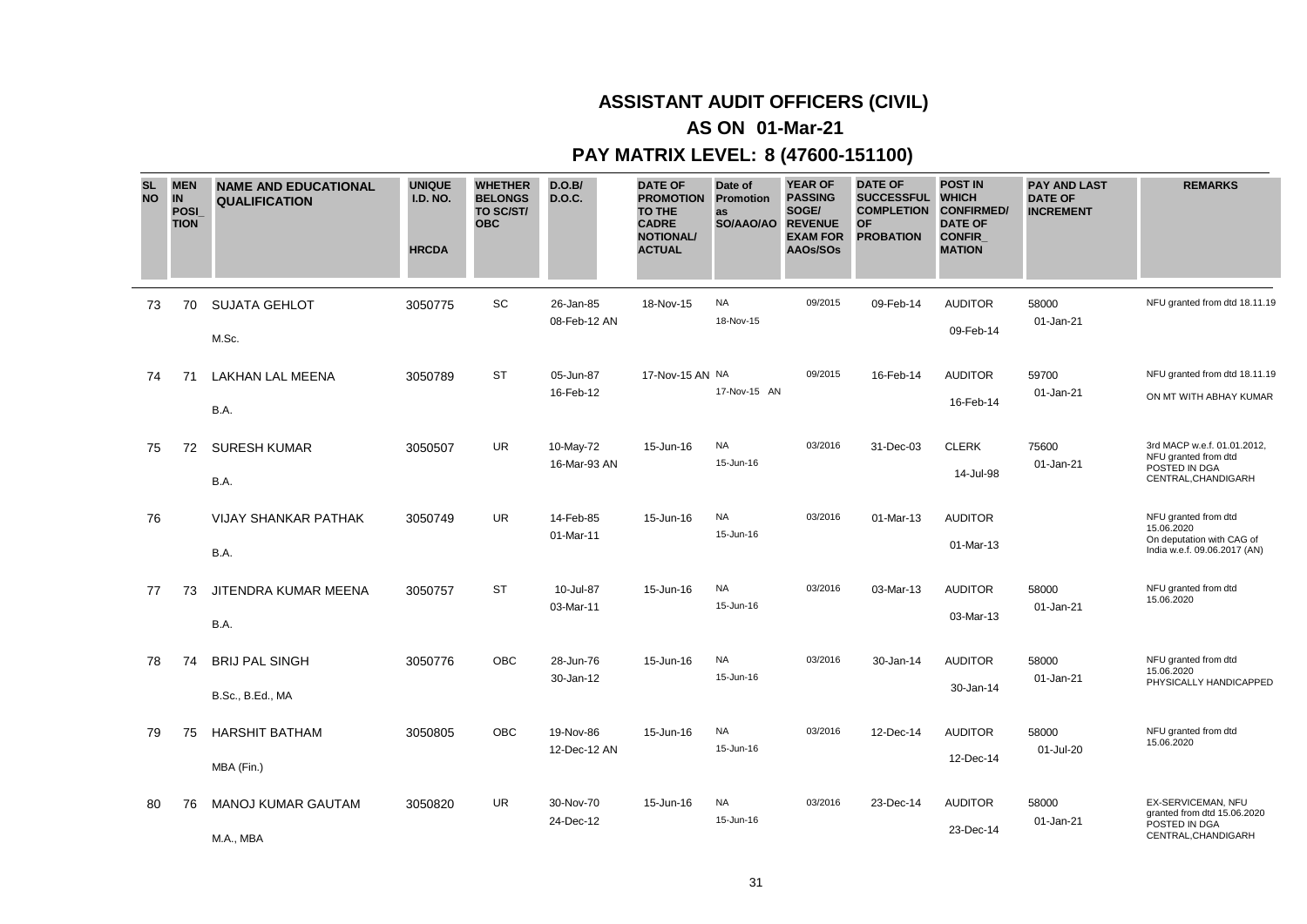# **AS ON 01-Mar-21**

| <b>SL</b><br><b>NO</b> | <b>MEN</b><br><b>IN</b><br>POSI_<br><b>TION</b> | <b>NAME AND EDUCATIONAL</b><br><b>QUALIFICATION</b> | <b>UNIQUE</b><br><b>I.D. NO.</b><br><b>HRCDA</b> | <b>WHETHER</b><br><b>BELONGS</b><br>TO SC/ST/<br><b>OBC</b> | D.O.B/<br><b>D.O.C.</b>   | <b>DATE OF</b><br><b>PROMOTION Promotion</b><br><b>TO THE</b><br><b>CADRE</b><br><b>NOTIONAL/</b><br><b>ACTUAL</b> | Date of<br>as<br>SO/AAO/AO | <b>YEAR OF</b><br><b>PASSING</b><br>SOGE/<br><b>REVENUE</b><br><b>EXAM FOR</b><br>AAOs/SOs | <b>DATE OF</b><br>SUCCESSFUL WHICH<br><b>COMPLETION</b><br><b>OF</b><br><b>PROBATION</b> | <b>POST IN</b><br><b>CONFIRMED/</b><br><b>DATE OF</b><br><b>CONFIR</b><br><b>MATION</b> | <b>PAY AND LAST</b><br><b>DATE OF</b><br><b>INCREMENT</b> | <b>REMARKS</b>                                                                                                                     |
|------------------------|-------------------------------------------------|-----------------------------------------------------|--------------------------------------------------|-------------------------------------------------------------|---------------------------|--------------------------------------------------------------------------------------------------------------------|----------------------------|--------------------------------------------------------------------------------------------|------------------------------------------------------------------------------------------|-----------------------------------------------------------------------------------------|-----------------------------------------------------------|------------------------------------------------------------------------------------------------------------------------------------|
| 81                     |                                                 | <b>BHUPENDER KUMAR</b><br>B.Com.                    | 3050740                                          | <b>SC</b>                                                   | 14-Mar-77<br>18-Jun-10    | 15-Jun-16                                                                                                          | <b>NA</b><br>15-Jun-16     | 03/2016                                                                                    | 18-Jun-12                                                                                | DEO GR "A"<br>18-Jun-12                                                                 |                                                           | Promotion under Next Below<br>Rule<br>On dept. with CAG of India<br>w.e.f. 17.06.11, NFU<br>15.06.2020                             |
| 82                     | 77                                              | <b>GIRWAR SINGH</b><br>B.Com.                       | 3050854                                          | OBC                                                         | 30-May-72<br>22-Mar-13 AN | 15-Jun-16                                                                                                          | <b>NA</b><br>15-Jun-16     | 03/2016                                                                                    | 21-Mar-15                                                                                | DEO GR "A"<br>21-Mar-15                                                                 | 58000<br>01-Jan-21                                        | <b>EX-SERVICEMAN</b><br>NFU granted from dtd<br>15.06.2020                                                                         |
| 83                     |                                                 | <b>ANJAY KUMAR</b><br>B.A.                          | 3051039                                          | <b>UR</b>                                                   | 11-Sep-64<br>22-Dec-88    | 07-Nov-16                                                                                                          | <b>NA</b><br>07-Nov-16     | 06/2009                                                                                    | 22-Dec-90                                                                                |                                                                                         |                                                           | On Dep. With RTI, Allahabad<br>as Faculty w.e.f. 15.10.2018<br>Joined from A&E, UP ofc for<br>absorption 07.11.16, NFU<br>07.11.20 |
| 84                     | 78                                              | SUDEEP CHAKRAVARTY<br>B.Com.                        | 3051040                                          | <b>UR</b>                                                   | 14-Jun-68<br>17-Mar-93    | 07-Nov-16                                                                                                          | <b>NA</b><br>07-Nov-16     | 06/2009                                                                                    | 17-Mar-95                                                                                | <b>CLERK</b><br>01-Jan-96                                                               | 58600<br>01-Jan-21                                        | 1st MACP w.e.f. 17.03.2005,<br>NFU granted from dtd<br>Joined from A&E, UP ofc for<br>absorption 07.11.2016                        |
| 85                     | 79                                              | <b>JEETENDRA KUMAR</b><br>B.Sc.                     | 3050709                                          | OBC                                                         | 01-Jan-84<br>18-Mar-10    | 16-Feb-17                                                                                                          | <b>NA</b><br>16-Feb-17     | 09/2016                                                                                    | 18-Mar-12                                                                                | <b>AUDITOR</b><br>18-Mar-12                                                             | 53600<br>01-Jan-21                                        |                                                                                                                                    |
| 86                     | 80                                              | NAVEEN KUMAR SHARMA<br>M.Sc.                        | 3050821                                          | <b>UR</b>                                                   | 01-Jul-85<br>24-Dec-12 AN | 16-Feb-17                                                                                                          | <b>NA</b><br>16-Feb-17     | 09/2016                                                                                    | 24-Dec-14                                                                                | <b>AUDITOR</b><br>24-Dec-14                                                             | 53600<br>01-Jan-21                                        |                                                                                                                                    |
| 87                     | 81                                              | <b>RITU NARWAL</b><br>B.Sc., MBA                    | 3050898                                          | <b>UR</b>                                                   | 13-May-89<br>13-Dec-13    | 16-Feb-17                                                                                                          | <b>NA</b><br>16-Feb-17     | 09/2016                                                                                    | 12-Dec-15                                                                                | <b>AUDITOR</b><br>12-Dec-15                                                             | 53600<br>01-Jan-21                                        |                                                                                                                                    |
| 88                     | 82                                              | NAVNEET KUMAR JHA<br>B.A.                           | 3050771                                          | UR.                                                         | 10-Feb-84<br>09-Mar-11    | 04-Aug-17 AN NA                                                                                                    | 04-Aug-17 AN               | 03/2017                                                                                    | 09-Mar-13                                                                                | <b>AUDITOR</b><br>09-Mar-13                                                             | 52000<br>05-Jul-20                                        | POSTED IN DGA<br>CENTRAL, CHANDIGARH                                                                                               |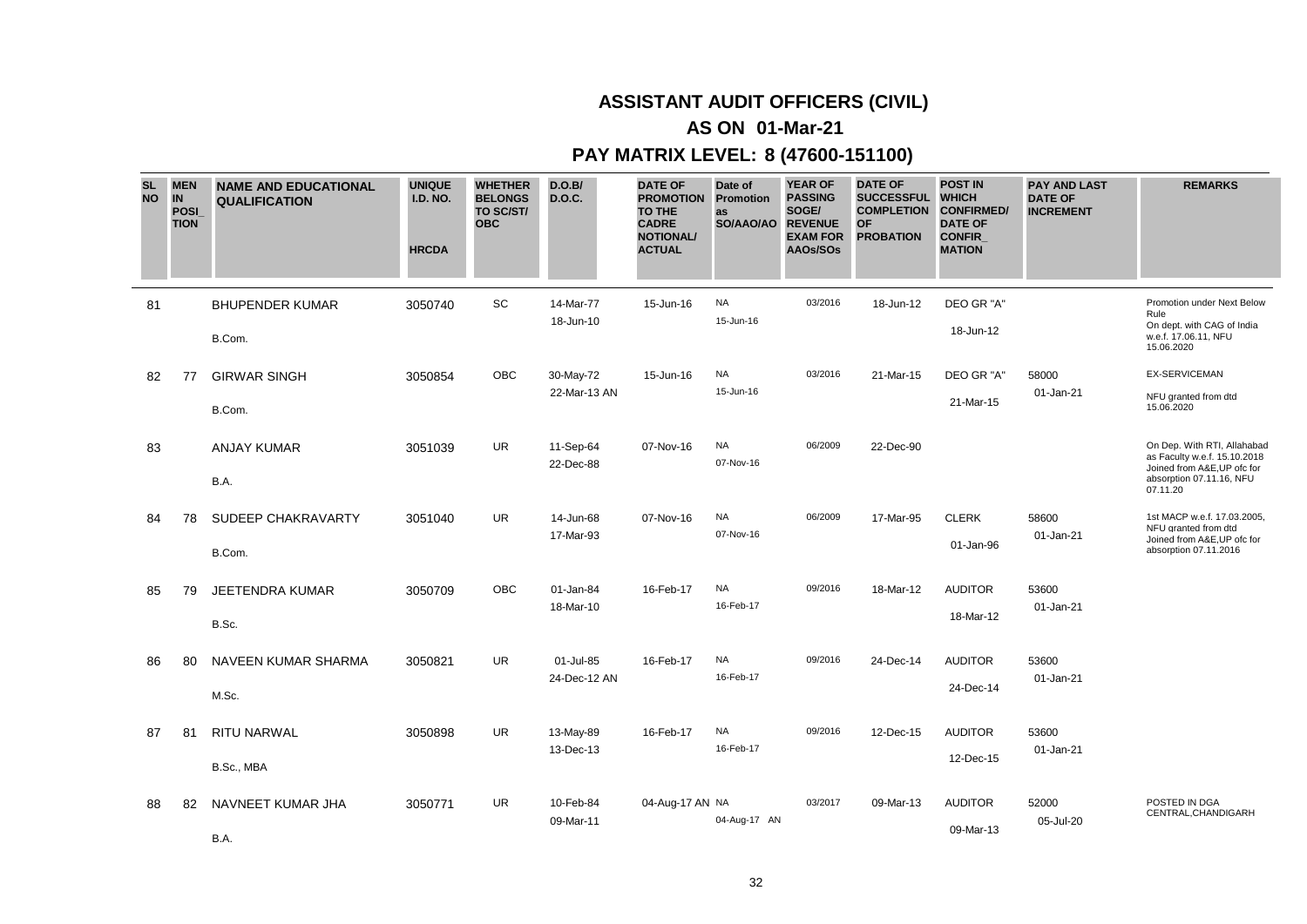# **AS ON 01-Mar-21**

| <b>SL</b><br><b>NO</b> | <b>MEN</b><br>IN<br>POSI_<br><b>TION</b> | <b>NAME AND EDUCATIONAL</b><br><b>QUALIFICATION</b> | <b>UNIQUE</b><br><b>I.D. NO.</b><br><b>HRCDA</b> | <b>WHETHER</b><br><b>BELONGS</b><br>TO SC/ST/<br><b>OBC</b> | D.O.B/<br><b>D.O.C.</b>   | <b>DATE OF</b><br><b>PROMOTION Promotion</b><br><b>TO THE</b><br><b>CADRE</b><br><b>NOTIONAL/</b><br><b>ACTUAL</b> | Date of<br>as<br>SO/AAO/AO | <b>YEAR OF</b><br><b>PASSING</b><br>SOGE/<br><b>REVENUE</b><br><b>EXAM FOR</b><br>AAOs/SOs | <b>DATE OF</b><br><b>SUCCESSFUL</b><br><b>COMPLETION</b><br><b>OF</b><br><b>PROBATION</b> | <b>POST IN</b><br><b>WHICH</b><br><b>CONFIRMED/</b><br><b>DATE OF</b><br><b>CONFIR</b><br><b>MATION</b> | <b>PAY AND LAST</b><br><b>DATE OF</b><br><b>INCREMENT</b> | <b>REMARKS</b>          |
|------------------------|------------------------------------------|-----------------------------------------------------|--------------------------------------------------|-------------------------------------------------------------|---------------------------|--------------------------------------------------------------------------------------------------------------------|----------------------------|--------------------------------------------------------------------------------------------|-------------------------------------------------------------------------------------------|---------------------------------------------------------------------------------------------------------|-----------------------------------------------------------|-------------------------|
| 89                     | 83                                       | <b>VISHAVJEET SINGH</b><br>B.Sc., MCA               | 3050793                                          | UR                                                          | 12-Aug-85<br>02-Feb-12    | 04-Aug-17 AN NA                                                                                                    | 04-Aug-17 AN               | 03/2017                                                                                    | 02-Feb-14                                                                                 | <b>AUDITOR</b><br>02-Feb-14                                                                             | 52000<br>01-Jul-20                                        | On MT WITH SUNIL TANWAR |
| 90                     | 84                                       | <b>SUNIL PANGHAL</b><br>B.A.                        | 3050800                                          | UR                                                          | 15-Jun-88<br>06-Dec-12 AN | 04-Aug-17 AN NA                                                                                                    | 04-Aug-17 AN               | 03/2017                                                                                    | 06-Dec-14                                                                                 | <b>AUDITOR</b><br>06-Dec-14                                                                             | 52000<br>01-Jul-20                                        |                         |
| 91                     | 85                                       | ASHOK KUMAR MEENA<br>B.Sc.                          | 3050867                                          | <b>ST</b>                                                   | 12-Dec-89<br>12-Mar-13 AN | 04-Aug-17 AN NA                                                                                                    | 04-Aug-17 AN               | 03/2017                                                                                    | 27-Aug-15                                                                                 | <b>AUDITOR</b><br>27-Aug-15                                                                             | 52000<br>01-Jul-20                                        |                         |
| 92                     | 86                                       | <b>RAHUL GUPTA</b><br>B.E.                          | 3050914                                          | <b>UR</b>                                                   | 06-Aug-88<br>23-Dec-13    | 04-Aug-17 AN NA                                                                                                    | 04-Aug-17 AN               | 03/2017<br>11/2019                                                                         | 22-Dec-15                                                                                 | <b>AUDITOR</b><br>22-Dec-15                                                                             | 53600<br>01-Jul-20                                        |                         |
| 93                     | 87                                       | RAJESH SHARMA<br>B.E.                               | 3050919                                          | <b>UR</b>                                                   | 22-Dec-85<br>27-Dec-13    | 04-Aug-17 AN NA                                                                                                    | 04-Aug-17 AN               | 03/2017                                                                                    | 26-Dec-15                                                                                 | <b>AUDITOR</b><br>26-Dec-15                                                                             | 52000<br>01-Jul-20                                        |                         |
| 94                     | 88                                       | <b>VIVEK KUMAR</b><br><b>MBA</b>                    | 3050900                                          | <b>UR</b>                                                   | 03-Jul-88<br>12-Dec-13 AN | 04-Aug-17 AN NA                                                                                                    | 04-Aug-17 AN               | 03/2017                                                                                    | 11-Feb-16                                                                                 | <b>AUDITOR</b><br>11-Feb-16                                                                             | 52000<br>01-Jul-20                                        |                         |
| 95                     | 89                                       | SANSAR SAGAR MALIK<br>B.A.                          | 3050916                                          | UR                                                          | 18-Dec-86<br>24-Dec-13    | 04-Aug-17 AN NA                                                                                                    | 04-Aug-17 AN               | 03/2017                                                                                    | 23-Dec-15                                                                                 | <b>AUDITOR</b><br>23-Dec-15                                                                             | 52000<br>01-Jul-20                                        |                         |
| 96                     | 90                                       | <b>SONU KUMAR</b><br>B.Tech., M.A. (Poli. Sci.)     | 3050920                                          | <b>OBC</b>                                                  | 15-Feb-89<br>$01$ -Jan-14 | 04-Aug-17 AN NA                                                                                                    | 04-Aug-17 AN               | 03/2017                                                                                    | 31-Dec-15                                                                                 | <b>AUDITOR</b><br>31-Dec-15                                                                             | 52000<br>08-Jul-20                                        |                         |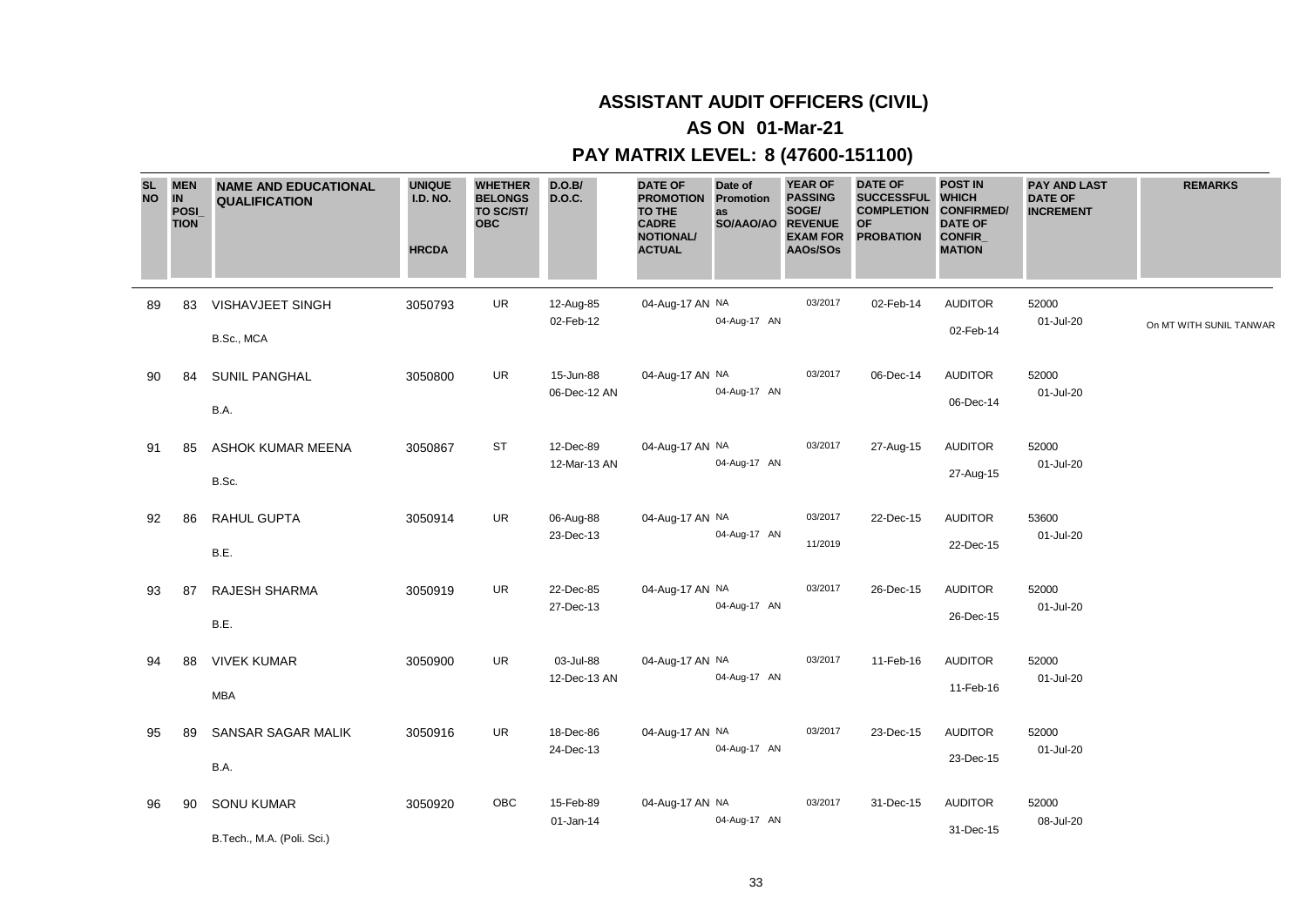# **AS ON 01-Mar-21**

| <b>SL</b><br><b>NO</b> | <b>MEN</b><br><b>IN</b><br>POSI_<br><b>TION</b> | <b>NAME AND EDUCATIONAL</b><br><b>QUALIFICATION</b> | <b>UNIQUE</b><br><b>I.D. NO.</b><br><b>HRCDA</b> | <b>WHETHER</b><br><b>BELONGS</b><br>TO SC/ST/<br><b>OBC</b> | D.O.B/<br><b>D.O.C.</b>   | <b>DATE OF</b><br><b>PROMOTION</b><br><b>TO THE</b><br><b>CADRE</b><br><b>NOTIONAL/</b><br><b>ACTUAL</b> | Date of<br>Promotion<br>as<br>SO/AAO/AO | <b>YEAR OF</b><br><b>PASSING</b><br>SOGE/<br><b>REVENUE</b><br><b>EXAM FOR</b><br>AAOs/SOs | <b>DATE OF</b><br><b>SUCCESSFUL</b><br><b>COMPLETION</b><br><b>OF</b><br><b>PROBATION</b> | <b>POST IN</b><br><b>WHICH</b><br><b>CONFIRMED/</b><br><b>DATE OF</b><br>CONFIR_<br><b>MATION</b> | <b>PAY AND LAST</b><br><b>DATE OF</b><br><b>INCREMENT</b> | <b>REMARKS</b>                                                                                              |
|------------------------|-------------------------------------------------|-----------------------------------------------------|--------------------------------------------------|-------------------------------------------------------------|---------------------------|----------------------------------------------------------------------------------------------------------|-----------------------------------------|--------------------------------------------------------------------------------------------|-------------------------------------------------------------------------------------------|---------------------------------------------------------------------------------------------------|-----------------------------------------------------------|-------------------------------------------------------------------------------------------------------------|
| 97                     |                                                 | <b>JOGINDER SINGH</b><br>MBA                        | 3050897                                          | <b>UR</b>                                                   | 08-Aug-74<br>13-Dec-13 AN | 04-Aug-17 AN NA                                                                                          | 04-Aug-17 AN                            | 03/2017                                                                                    | 13-Dec-15                                                                                 | <b>AUDITOR</b><br>13-Dec-15                                                                       |                                                           | On Dep. with O/o DGA(Post &<br>Comm.) w.e.f. 31.08.16<br>EX-SERVICEMAN, Promoted<br>Under "NEXT BELOW RULE" |
| 98                     | 91                                              | AMIT<br>B.A.                                        | 3050909                                          | UR                                                          | 03-Mar-90<br>12-Dec-13 AN | 18-Jan-18 AN NA                                                                                          | 18-Jan-18 AN                            | 10/2017                                                                                    | 12-Dec-15                                                                                 | <b>AUDITOR</b><br>12-Dec-15                                                                       | 52000<br>01-Jan-21                                        |                                                                                                             |
| 99                     | 92                                              | <b>VINIL ARORA</b><br>B.Tech.                       | 3050899                                          | <b>UR</b>                                                   | 10-Feb-90<br>06-Dec-13    | 18-Jan-18 AN NA                                                                                          | 18-Jan-18 AN                            | 10/2017                                                                                    | 05-Dec-15                                                                                 | <b>AUDITOR</b><br>05-Dec-15                                                                       | 52000<br>01-Jan-21                                        |                                                                                                             |
| 100                    | 93                                              | <b>NAVEEN KUMAR</b><br>B.Tech.                      | 3050930                                          | <b>UR</b>                                                   | 01-Jan-88<br>31-Dec-13    | 18-Jan-18 AN NA                                                                                          | 18-Jan-18 AN                            | 10/2017                                                                                    | 30-Dec-15                                                                                 | <b>AUDITOR</b><br>30-Dec-15                                                                       | 52000<br>01-Jan-21                                        | POSTED IN DGA<br>CENTRAL, CHANDIGARH                                                                        |
| 101                    | 94                                              | <b>KAPIL KUMAR</b><br><b>MBA</b>                    | 3050942                                          | OBC                                                         | 27-Dec-87<br>14-Mar-14 AN | 18-Jan-18 AN NA                                                                                          | 18-Jan-18 AN                            | 10/2017                                                                                    | 14-Mar-16                                                                                 | <b>AUDITOR</b><br>14-Mar-16                                                                       | 52000<br>01-Jan-21                                        |                                                                                                             |
| 102                    | 95                                              | <b>SANJAY YADAV</b><br>12th                         | 3050751                                          | UR                                                          | 02-Oct-74<br>31-Dec-10 AN | 18-Jan-18 AN NA                                                                                          | 18-Jan-18 AN                            | 10/2017                                                                                    | $01$ -Jan-13                                                                              | <b>CLERK</b><br>01-Jan-13                                                                         | 52000<br>01-Jan-21                                        | APPOINTMENT ON<br><b>COMPASSIONATE GROUNDS</b><br>PHYSICALLY HANDICAPPED                                    |
| 103                    | 96                                              | SATPAL<br>B.A. Dip. In Comp.                        | 3050832                                          | UR                                                          | 27-Jan-87<br>14-Jan-13    | 18-Jan-18 AN NA                                                                                          | 18-Jan-18 AN                            | 10/2017                                                                                    | 14-Jan-15                                                                                 | DEO GR "A"<br>13-Jan-15                                                                           | 52000<br>01-Jan-21                                        |                                                                                                             |
| 104                    | 97                                              | <b>NARESH KUMAR</b><br>B.C.A.                       | 3050974                                          | SC                                                          | 10-Oct-90<br>30-Jun-15 AN | 18-Jan-18 AN NA                                                                                          | 18-Jan-18 AN                            | 10/2017                                                                                    | 30-Jun-17                                                                                 | DEO GR "A"<br>30-Jun-17                                                                           | 52000<br>01-Jan-21                                        |                                                                                                             |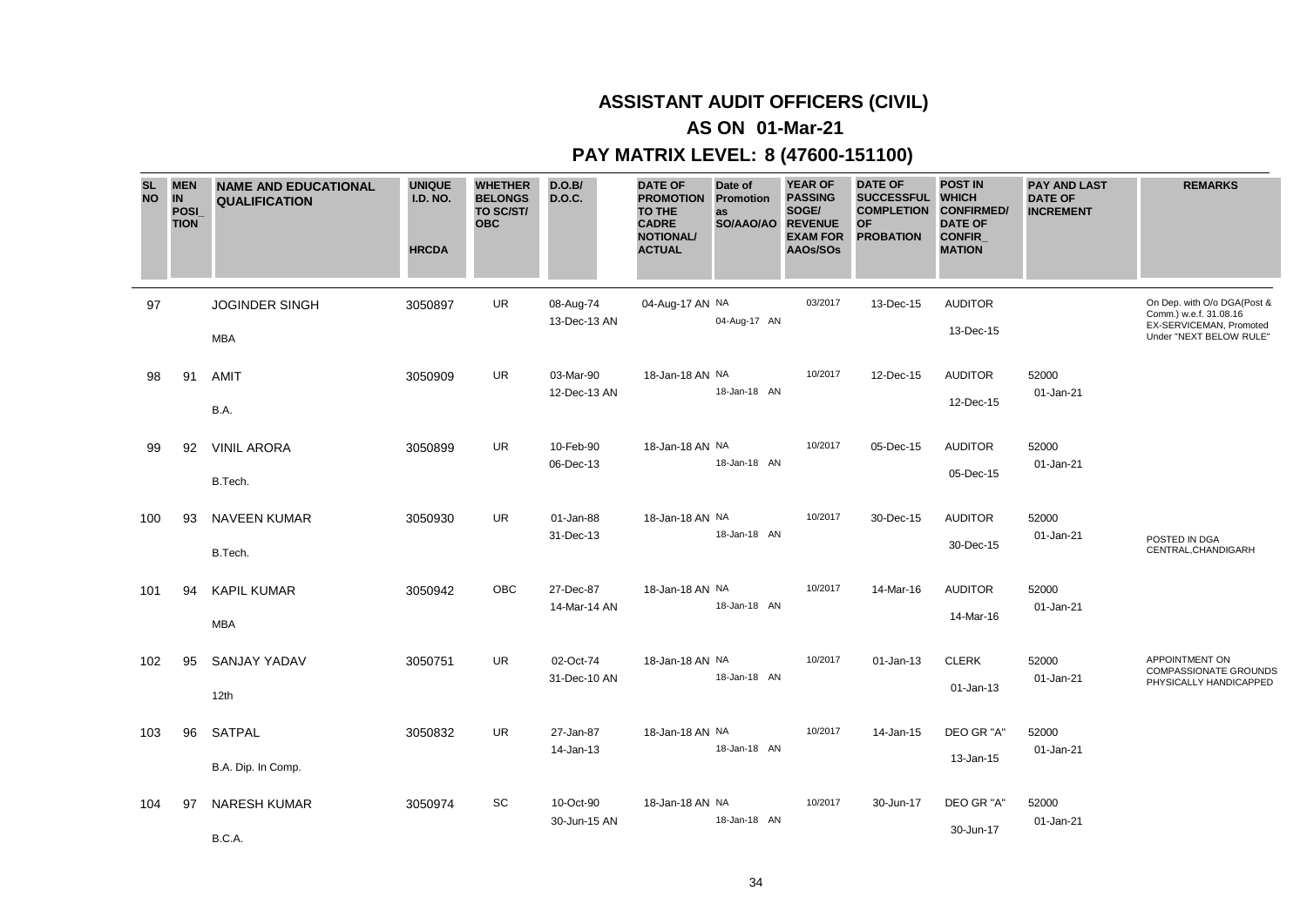# **AS ON 01-Mar-21**

| <b>SL</b><br><b>NO</b> | <b>MEN</b><br><b>IN</b><br>POSI_<br><b>TION</b> | <b>NAME AND EDUCATIONAL</b><br><b>QUALIFICATION</b>     | <b>UNIQUE</b><br><b>I.D. NO.</b><br><b>HRCDA</b> | <b>WHETHER</b><br><b>BELONGS</b><br>TO SC/ST/<br><b>OBC</b> | D.O.B/<br><b>D.O.C.</b>   | <b>DATE OF</b><br><b>PROMOTION</b><br>TO THE<br><b>CADRE</b><br><b>NOTIONAL/</b><br><b>ACTUAL</b> | Date of<br><b>Promotion</b><br>as<br>SO/AAO/AO REVENUE | <b>YEAR OF</b><br><b>PASSING</b><br>SOGE/<br><b>EXAM FOR</b><br>AAOs/SOs | <b>DATE OF</b><br>SUCCESSFUL WHICH<br><b>COMPLETION CONFIRMED/</b><br><b>OF</b><br><b>PROBATION</b> | <b>POST IN</b><br><b>DATE OF</b><br><b>CONFIR</b><br><b>MATION</b> | <b>PAY AND LAST</b><br><b>DATE OF</b><br><b>INCREMENT</b> | <b>REMARKS</b>                                                                          |
|------------------------|-------------------------------------------------|---------------------------------------------------------|--------------------------------------------------|-------------------------------------------------------------|---------------------------|---------------------------------------------------------------------------------------------------|--------------------------------------------------------|--------------------------------------------------------------------------|-----------------------------------------------------------------------------------------------------|--------------------------------------------------------------------|-----------------------------------------------------------|-----------------------------------------------------------------------------------------|
| 105                    | 98                                              | <b>AMANDEEP KAUR</b><br>M.Sc.                           | 3050798                                          | SC                                                          | 17-Dec-80<br>06-Dec-12 AN | 28-Aug-18                                                                                         | <b>NA</b><br>28-Aug-18                                 | 05/2018                                                                  | 06-Dec-14                                                                                           | <b>AUDITOR</b><br>06-Dec-14                                        | 50500<br>01-Jan-21                                        | POSTED IN DGA<br>CENTRAL, CHANDIGARH                                                    |
| 106                    | 99                                              | <b>SHIV PRAKASH</b><br>KHANDELWAL<br>B.Tech. (Computer) | 3050817                                          | SC                                                          | 04-Sep-87<br>20-Dec-12 AN | 28-Aug-18                                                                                         | <b>NA</b><br>28-Aug-18                                 | 05/2018                                                                  | 20-Dec-14                                                                                           | <b>AUDITOR</b><br>20-Dec-14                                        | 50500<br>01-Jul-20                                        |                                                                                         |
| 107                    | 100                                             | <b>BHOOR SINGH MEENA</b><br>B.Tech.                     | 3050908                                          | <b>ST</b>                                                   | 21-Jul-88<br>18-Dec-13 AN | 28-Aug-18                                                                                         | <b>NA</b><br>28-Aug-18                                 | 05/2018                                                                  | 11-Feb-16                                                                                           | <b>AUDITOR</b><br>11-Feb-16                                        | 50500<br>20-Jul-20                                        | Re-Joined this office on Lien<br>dtd 07.06.2017<br>POSTED IN DGA<br>CENTRAL, CHANDIGARH |
| 108                    | 101                                             | ANUPAMDEEP<br>B.Tech.                                   | 3050946                                          | SC                                                          | 09-Mar-90<br>23-Dec-13    | 28-Aug-18                                                                                         | <b>NA</b><br>28-Aug-18                                 | 05/2018                                                                  | 27-Apr-16                                                                                           | <b>AUDITOR</b><br>27-Apr-16                                        | 50500<br>01-Jul-20                                        | ON MUTUAL TRANSFER<br>28.04.2014                                                        |
| 109                    | 102                                             | <b>SACHIN GARG</b><br>12th                              | 3050742                                          | <b>UR</b>                                                   | 06-Apr-88<br>19-Jan-11    | 28-Aug-18                                                                                         | <b>NA</b><br>28-Aug-18                                 | 05/2018                                                                  | 19-Jan-13                                                                                           | DEO GR "A"<br>19-Jan-13                                            | 50500<br>01-Jul-20                                        |                                                                                         |
| 110                    | 103                                             | <b>RAHUL KUMAR</b><br>B.A.                              | 3050963                                          | <b>UR</b>                                                   | 15-Jul-90<br>22-Jun-15 AN | 28-Aug-18                                                                                         | <b>NA</b><br>28-Aug-18                                 | 05/2018                                                                  | 22-Jun-17                                                                                           | DEO GR "A"<br>22-Jun-17                                            | 50500<br>01-Jul-20                                        |                                                                                         |
| 111                    | 104                                             | <b>ANAND ATTRI</b><br>B.A.                              | 3050907                                          | <b>UR</b>                                                   | 12-Jan-89<br>23-Dec-13    | 16-Apr-19 AN NA                                                                                   | 16-Apr-19 AN                                           | 12/2018                                                                  | 22-Dec-15                                                                                           | <b>AUDITOR</b><br>22-Dec-15                                        | 50500<br>01-Jan-21                                        | POSTED IN DGA<br>CENTRAL, CHANDIGARH                                                    |
| 112                    | 105                                             | PANKAJ BHARDWAJ<br>B.Com.                               | 3050987                                          | UR                                                          | 22-Aug-77<br>23-Dec-15 AN | 16-Apr-19 AN NA                                                                                   | 16-Apr-19 AN                                           | 12/2018                                                                  | 23-Dec-17                                                                                           | <b>AUDITOR</b><br>23-Dec-17                                        | 50500<br>01-Jan-21                                        | <b>EX-SERVICEMAN</b>                                                                    |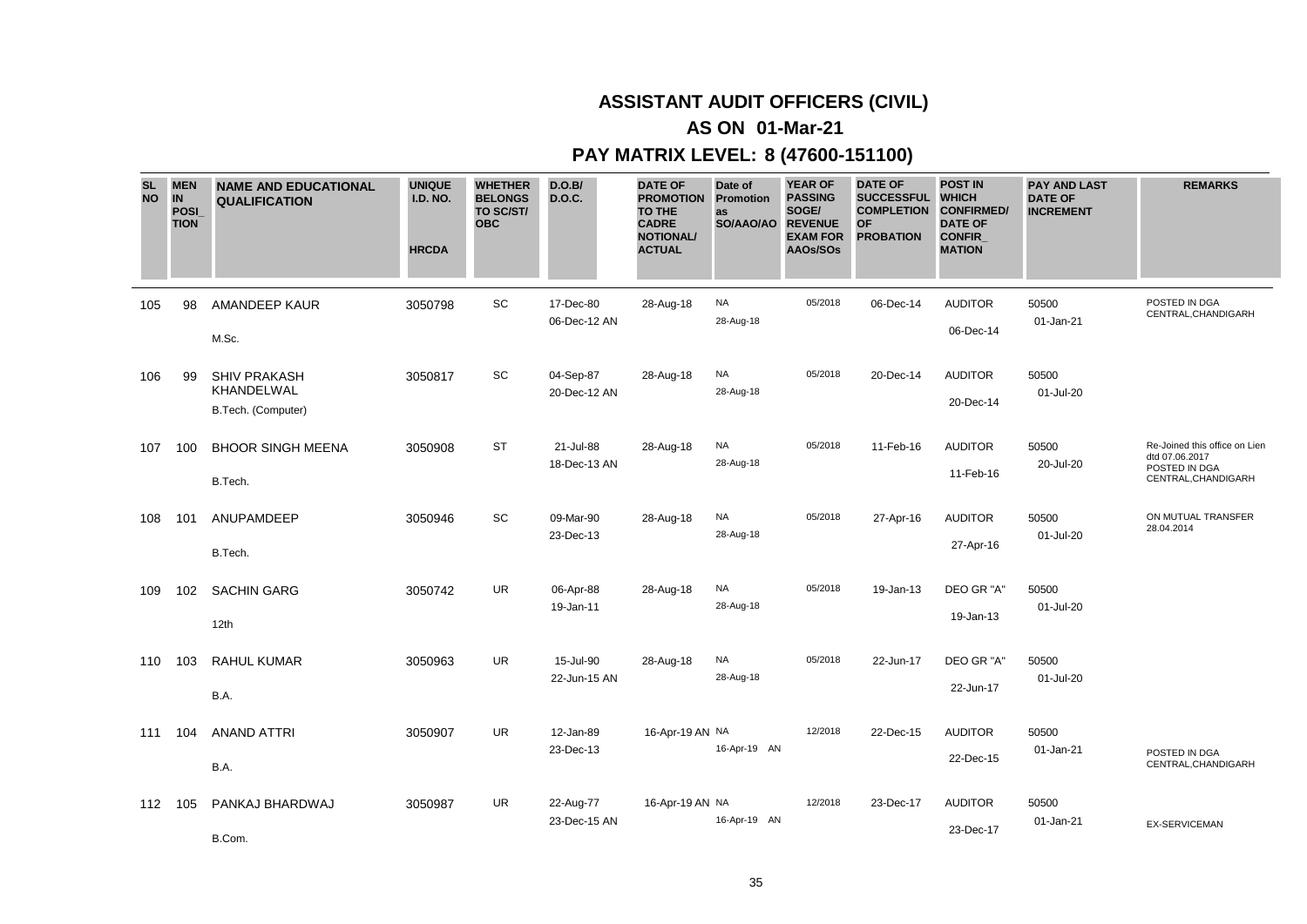# **AS ON 01-Mar-21**

| <b>SL</b><br><b>NO</b> | <b>MEN</b><br><b>IN</b><br><b>POSI</b><br><b>TION</b> | <b>NAME AND EDUCATIONAL</b><br><b>QUALIFICATION</b> | <b>UNIQUE</b><br><b>I.D. NO.</b><br><b>HRCDA</b> | <b>WHETHER</b><br><b>BELONGS</b><br>TO SC/ST/<br><b>OBC</b> | D.O.B/<br><b>D.O.C.</b>   | <b>DATE OF</b><br><b>PROMOTION</b><br>TO THE<br><b>CADRE</b><br><b>NOTIONAL/</b><br><b>ACTUAL</b> | Date of<br>Promotion<br>as<br>SO/AAO/AO REVENUE | <b>YEAR OF</b><br><b>PASSING</b><br>SOGE/<br><b>EXAM FOR</b><br>AAOs/SOs | <b>DATE OF</b><br><b>SUCCESSFUL</b><br><b>COMPLETION</b><br><b>OF</b><br><b>PROBATION</b> | <b>POST IN</b><br><b>WHICH</b><br><b>CONFIRMED/</b><br><b>DATE OF</b><br>CONFIR_<br><b>MATION</b> | <b>PAY AND LAST</b><br><b>DATE OF</b><br><b>INCREMENT</b> | <b>REMARKS</b>                                                                                                                 |
|------------------------|-------------------------------------------------------|-----------------------------------------------------|--------------------------------------------------|-------------------------------------------------------------|---------------------------|---------------------------------------------------------------------------------------------------|-------------------------------------------------|--------------------------------------------------------------------------|-------------------------------------------------------------------------------------------|---------------------------------------------------------------------------------------------------|-----------------------------------------------------------|--------------------------------------------------------------------------------------------------------------------------------|
| 113                    | 106                                                   | PRADEEP<br>B.Tech.                                  | 3051009                                          | <b>UR</b>                                                   | 08-Jan-90<br>22-Apr-16 AN | 16-Apr-19 AN NA                                                                                   | 16-Apr-19 AN                                    | 12/2018                                                                  | 01-May-18                                                                                 | <b>AUDITOR</b><br>01-May-18                                                                       | 50500<br>01-Jan-21                                        |                                                                                                                                |
| 114                    | 107                                                   | <b>MOHINI</b><br>M.Com.                             | 3050961                                          | <b>UR</b>                                                   | 05-Jan-89<br>27-Jul-15    | 16-Apr-19 AN NA                                                                                   | 16-Apr-19 AN                                    | 12/2018                                                                  | 26-Jul-17                                                                                 | DEO GR "A"<br>26-Jul-17                                                                           | 50500<br>01-Jan-21                                        |                                                                                                                                |
| 115                    | 108                                                   | <b>NAVEEN</b><br>12th                               | 3050972                                          | <b>OBC</b>                                                  | 05-Dec-90<br>15-Jul-15    | 16-Apr-19 AN NA                                                                                   | 16-Apr-19 AN                                    | 12/2018                                                                  | 14-Jul-17                                                                                 | DEO GR "A"<br>14-Jul-17                                                                           | 50500<br>01-Jan-21                                        |                                                                                                                                |
| 116                    | 109                                                   | <b>SUMIT RAWAL</b><br>B.Tech.                       | 3051028                                          | <b>OBC</b>                                                  | 02-Mar-92<br>27-Jun-16    | 18-Apr-19                                                                                         | <b>NA</b><br>18-Apr-19                          | 12/2018                                                                  | 26-Jun-18                                                                                 | DEO GR "A"<br>26-Jun-18                                                                           | 50500<br>01-Jan-21                                        |                                                                                                                                |
| 117                    | 110                                                   | PUSHPENDRA SINGH<br>M.Sc., B.Ed.                    | 3051111                                          | UR                                                          | 04-Mar-87<br>25-Oct-13    | 12-Jul-19                                                                                         | <b>NA</b><br>12-Jul-19                          | 03/2017                                                                  | 25-Oct-15                                                                                 | ACCOUNTANT<br>25-Oct-18                                                                           | 52000<br>01-Jul-20                                        | Joined ofc for absorption from<br>AG (A&E) Dehradun, AAO (Ad-<br>w.e.f. 08.09.17, Seniority fixed<br>acc. to length of service |
| 118                    | 111                                                   | <b>ANURAG MISHRA</b><br>B.Tech.                     | 3051112                                          | UR                                                          | 04-Oct-89<br>08-Nov-13    | 12-Jul-19                                                                                         | <b>NA</b><br>12-Jul-19                          | 03/2017                                                                  | 08-Nov-15                                                                                 | ACCOUNTANT 52000<br>08-Nov-15                                                                     | 01-Jul-20                                                 | Joined ofc for absorption from<br>AG (A&E) Dehradun, AAO (Ad-<br>w.e.f. 08.09.17, Seniority fixed<br>acc. to length of service |
| 119                    | 112                                                   | DIVYANSHU SRIVASTVA<br>B.Com.                       | 3051113                                          | UR                                                          | 19-May-91<br>28-Oct-13    | 12-Jul-19                                                                                         | <b>NA</b><br>12-Jul-19                          | 09/2016                                                                  | 28-Oct-15                                                                                 | <b>ACCOUNTANT</b><br>28-Oct-15                                                                    | 53600<br>01-Jan-21                                        | Joined ofc for absorption from<br>AG (A&E) Dehradun, AAO (Ad-<br>w.e.f. 16.05.17, Seniority fixed<br>acc. to length of service |
| 120                    | 113                                                   | PRAVEEN KUMAR MISHRA<br>B.Com., M.A.                | 3051114                                          | <b>UR</b>                                                   | 07-Jan-80<br>19-Nov-13    | 12-Jul-19                                                                                         | <b>NA</b><br>12-Jul-19                          | 03/2017                                                                  | 19-Nov-15                                                                                 | ACCOUNTANT 52000<br>19-Nov-15                                                                     | 01-Jul-20                                                 | Joined ofc for absorption from<br>AG (A&E) Dehradun, AAO (Ad-<br>w.e.f. 08.09.17, Seniority fixed<br>acc. to length of service |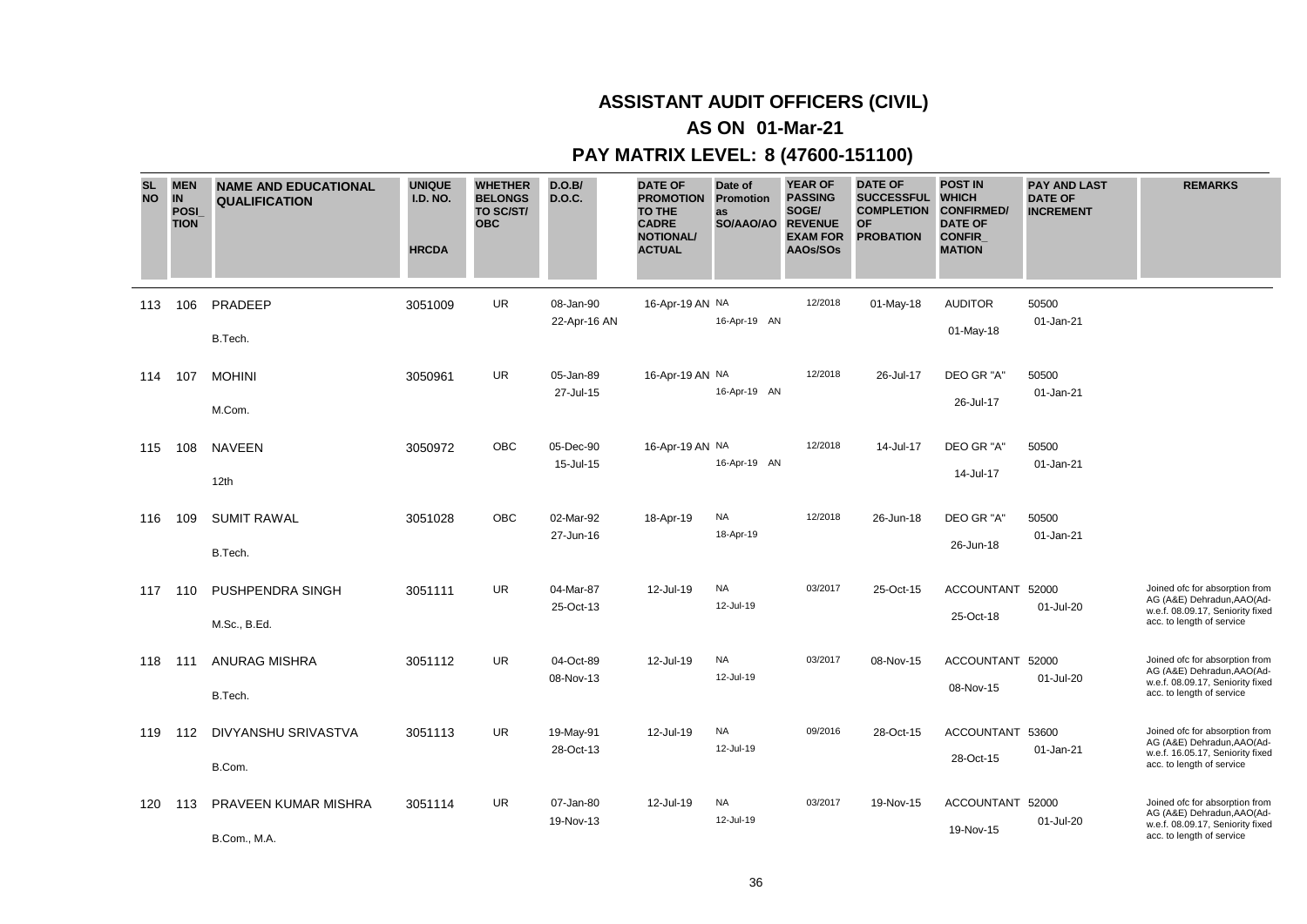## **ASSISTANT AUDIT OFFICERS (CIVIL)**

### **AS ON 01-Mar-21**

| <b>SL</b><br><b>NO</b> | <b>MEN</b><br><b>IN</b><br><b>POSI</b><br><b>TION</b> | <b>NAME AND EDUCATIONAL</b><br><b>QUALIFICATION</b> | <b>UNIQUE</b><br><b>I.D. NO.</b><br><b>HRCDA</b> | <b>WHETHER</b><br><b>BELONGS</b><br>TO SC/ST/<br><b>OBC</b> | D.O.B/<br><b>D.O.C.</b>   | <b>DATE OF</b><br><b>PROMOTION</b><br><b>TO THE</b><br><b>CADRE</b><br><b>NOTIONAL/</b><br><b>ACTUAL</b> | Date of<br>Promotion<br>as<br>SO/AAO/AO | <b>YEAR OF</b><br><b>PASSING</b><br>SOGE/<br><b>REVENUE</b><br><b>EXAM FOR</b><br>AAOs/SOs | <b>DATE OF</b><br>SUCCESSFUL WHICH<br><b>COMPLETION</b><br><b>OF</b><br><b>PROBATION</b> | <b>POST IN</b><br><b>CONFIRMED/</b><br><b>DATE OF</b><br><b>CONFIR</b><br><b>MATION</b> | <b>PAY AND LAST</b><br><b>DATE OF</b><br><b>INCREMENT</b> | <b>REMARKS</b>                                                                                                                     |
|------------------------|-------------------------------------------------------|-----------------------------------------------------|--------------------------------------------------|-------------------------------------------------------------|---------------------------|----------------------------------------------------------------------------------------------------------|-----------------------------------------|--------------------------------------------------------------------------------------------|------------------------------------------------------------------------------------------|-----------------------------------------------------------------------------------------|-----------------------------------------------------------|------------------------------------------------------------------------------------------------------------------------------------|
| 121                    | 114                                                   | <b>AMBUJ KUMAR</b><br>Inter                         | 3051119                                          | UR.                                                         | 06-Nov-86<br>19-Nov-15 AN | 22-Jul-19                                                                                                | <b>NA</b><br>22-Jul-19                  | 12/2018                                                                                    | 20-Nov-17                                                                                | <b>ACCOUNTANT</b><br>20-Nov-17                                                          | 49000<br>01-Jul-20                                        | Joined ofc for absorption from<br>AG (A&E) Rajkot, AAO(Ad-hoc)<br>w.e.f. 22.12.18, Seniority fixed<br>acc. to length of service    |
| 122                    | 115                                                   | <b>SANDEEP PAREEK</b><br>B.Tech.                    | 3051118                                          | UR                                                          | 11-Jun-87<br>27-Nov-15    | 19-Jul-19 AN NA                                                                                          | 19-Jul-19 AN                            | 12/2018                                                                                    | 01-Apr-18                                                                                | <b>ACCOUNTANT</b><br>01-Apr-18                                                          | 49000<br>01-Jul-20                                        | Joined ofc for absorption from<br>AG (A&E) Haryana, AAO (Ad-<br>w.e.f. 22.12.18, Seniority fixed<br>acc. to length of service      |
| 123                    | 116                                                   | <b>SANDEEP KUMAR</b><br>B.Sc.                       | 3051115                                          | UR.                                                         | 07-Nov-85<br>21-Feb-14    | 12-Jul-19                                                                                                | <b>NA</b><br>12-Jul-19                  | 03/2017                                                                                    | 21-Feb-16                                                                                | DEO GR "A"<br>21-Feb-16                                                                 | 52000<br>01-Jan-21                                        | Joined ofc for absorp. AG<br>(A&E) Dehradun.AAO(Ad-hoc)<br>16.5.17, Sr. fix acc. to service<br>length, Posted in DGA Cntrl         |
| 124                    | 117                                                   | <b>RAJEEV</b><br>12th                               | 3051120                                          | OBC                                                         | 13-Mar-91<br>30-Jun-15    | 19-Jul-19 AN NA                                                                                          | 19-Jul-19 AN                            | 12/2018                                                                                    | 30-Jun-17                                                                                | DEO GR "A"<br>01-Apr-18                                                                 | 49000<br>01-Jul-20                                        | Joined ofc for absorp. from AG<br>(A&E) Hry, AAO(Ad-hoc) w.e.f.<br>22.12.18 Sr. fix acc. to service<br>length, Posted in DGA Cntrl |
| 125                    | 118                                                   | <b>ANIL KUMAR</b><br>B.Ed., M.A. (Eng.)             | 3050764                                          | OBC                                                         | 04-Dec-83<br>01-Jun-11    | 23-Sep-19                                                                                                | <b>NA</b><br>23-Sep-19                  | 06/2019                                                                                    | 01-Jun-13                                                                                | <b>AUDITOR</b><br>01-Jun-13                                                             | 49000<br>01-Jul-20                                        | On MT WITH RAVINDER<br><b>KUMAR</b>                                                                                                |
| 126                    | 119                                                   | <b>SANDEEP KUMAR</b><br>M.Tech.                     | 3051003                                          | <b>UR</b>                                                   | 15-Apr-89<br>20-Jan-16    | 23-Sep-19                                                                                                | <b>NA</b><br>23-Sep-19                  | 06/2019                                                                                    | 19-Jan-18                                                                                | <b>AUDITOR</b><br>19-Jan-18                                                             | 53600<br>01-Jan-21                                        |                                                                                                                                    |
| 127                    | 120                                                   | SURENDER GOYAL<br>B.Tech.                           | 3051001                                          | <b>UR</b>                                                   | 20-Apr-88<br>21-Jan-16    | 23-Sep-19                                                                                                | <b>NA</b><br>23-Sep-19                  | 06/2019                                                                                    | 20-Jan-18                                                                                | <b>AUDITOR</b><br>20-Jan-18                                                             | 49000<br>01-Jul-20                                        |                                                                                                                                    |
| 128                    | 121                                                   | <b>ANUP SINGH</b><br>B.Com.                         | 3050988                                          | <b>OBC</b>                                                  | 20-Oct-86<br>23-Dec-15    | 23-Sep-19                                                                                                | <b>NA</b><br>23-Sep-19                  | 06/2019                                                                                    | 22-Dec-17                                                                                | <b>AUDITOR</b><br>22-Dec-17                                                             | 49000<br>01-Jul-20                                        |                                                                                                                                    |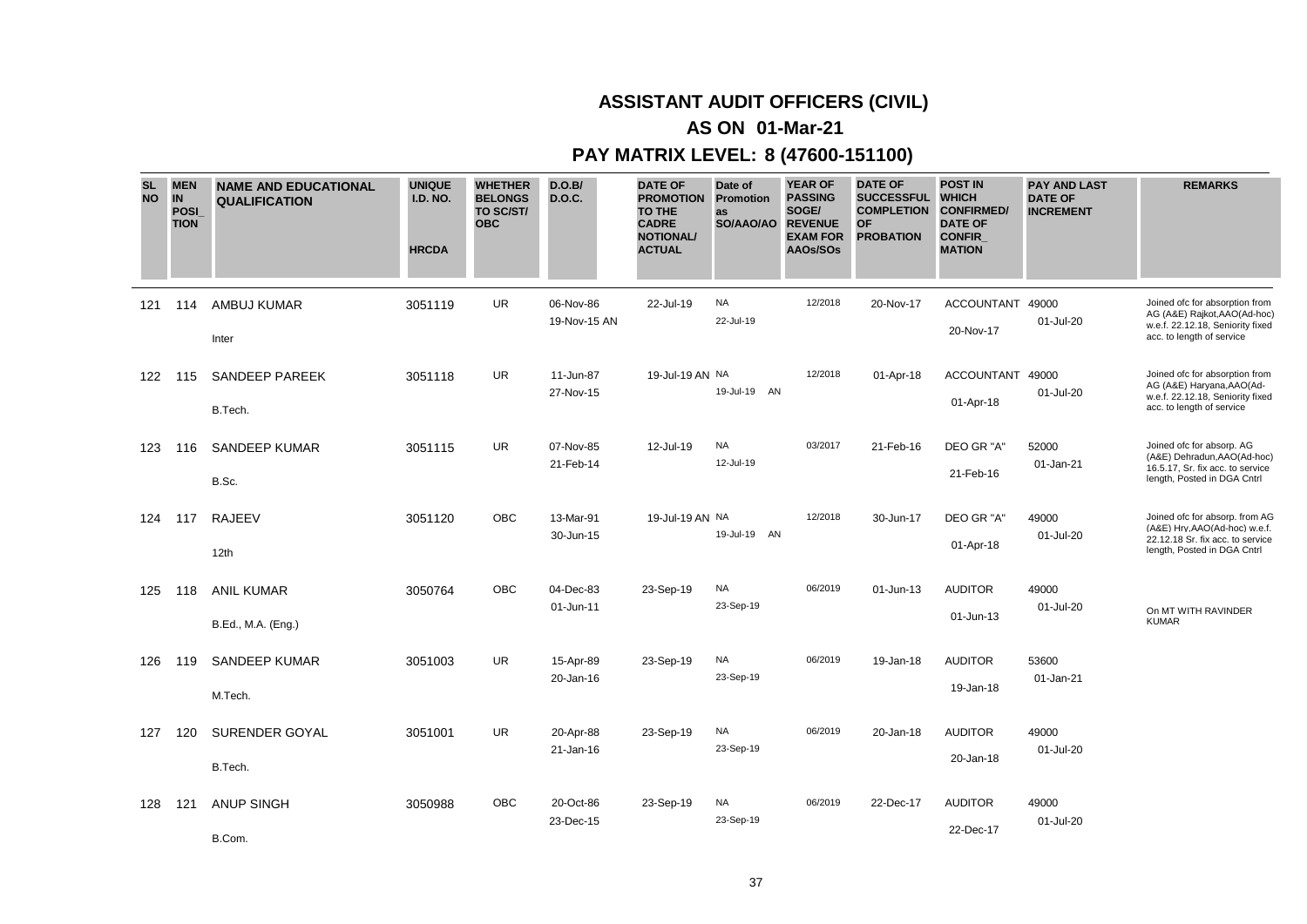## **ASSISTANT AUDIT OFFICERS (CIVIL)**

### **AS ON 01-Mar-21**

| <b>SL</b><br><b>NO</b> | <b>MEN</b><br><b>IN</b><br>POSI_<br><b>TION</b> | <b>NAME AND EDUCATIONAL</b><br><b>QUALIFICATION</b> | <b>UNIQUE</b><br><b>I.D. NO.</b><br><b>HRCDA</b> | <b>WHETHER</b><br><b>BELONGS</b><br>TO SC/ST/<br><b>OBC</b> | D.O.B/<br><b>D.O.C.</b>   | <b>DATE OF</b><br><b>PROMOTION</b><br>TO THE<br><b>CADRE</b><br><b>NOTIONAL/</b><br><b>ACTUAL</b> | Date of<br>Promotion<br>as<br>SO/AAO/AO | <b>YEAR OF</b><br><b>PASSING</b><br>SOGE/<br><b>REVENUE</b><br><b>EXAM FOR</b><br>AAOs/SOs | <b>DATE OF</b><br>SUCCESSFUL WHICH<br><b>COMPLETION</b><br><b>OF</b><br><b>PROBATION</b> | <b>POST IN</b><br><b>CONFIRMED/</b><br><b>DATE OF</b><br><b>CONFIR</b><br><b>MATION</b> | <b>PAY AND LAST</b><br><b>DATE OF</b><br><b>INCREMENT</b> | <b>REMARKS</b>                                                 |
|------------------------|-------------------------------------------------|-----------------------------------------------------|--------------------------------------------------|-------------------------------------------------------------|---------------------------|---------------------------------------------------------------------------------------------------|-----------------------------------------|--------------------------------------------------------------------------------------------|------------------------------------------------------------------------------------------|-----------------------------------------------------------------------------------------|-----------------------------------------------------------|----------------------------------------------------------------|
| 129                    |                                                 | <b>ANURAG BHARTI</b><br>B.Sc.                       | 3051027                                          | SC                                                          | 06-Oct-92<br>12-Jul-16 AN | 23-Sep-19                                                                                         | <b>NA</b><br>23-Sep-19                  | 06/2019                                                                                    | 12-Jul-18                                                                                | <b>AUDITOR</b><br>12-Jul-18                                                             |                                                           | On deputation with CAG of<br>India w.e.f. 06.07.2020           |
| 130                    | 122                                             | PRASHANT YADAV<br>B.A.                              | 3051017                                          | <b>OBC</b>                                                  | 19-Mar-92<br>03-Jun-16    | 23-Sep-19                                                                                         | NA<br>23-Sep-19                         | 06/2019                                                                                    | 02-Jun-18                                                                                | DEO GR "A"<br>02-Jun-18                                                                 | 49000<br>01-Jul-20                                        |                                                                |
| 131                    | 123                                             | <b>ASHISH SACHAN</b><br>B.A.                        | 3050813                                          | OBC                                                         | 25-Nov-86<br>19-Dec-12 AN | 14-May-20                                                                                         | <b>NA</b><br>14-May-20                  | 11/2019                                                                                    | 27-Aug-15                                                                                | <b>AUDITOR</b><br>27-Aug-15                                                             | 49000<br>01-Jan-21                                        |                                                                |
| 132                    | 124                                             | <b>VIKAS KUMAR</b><br>B.Tech.                       | 3050917                                          | <b>UR</b>                                                   | 12-Aug-85<br>30-Dec-13    | 14-May-20                                                                                         | <b>NA</b><br>14-May-20                  | 11/2019                                                                                    | 29-Dec-15                                                                                | <b>AUDITOR</b><br>29-Dec-15                                                             | 47600<br>01-Jan-21                                        |                                                                |
| 133                    | 125                                             | <b>NAVJEET</b><br>B.A., B.Ed.                       | 3050912                                          | <b>UR</b>                                                   | 26-Dec-79<br>24-Dec-13    | 13-May-20 AN NA                                                                                   | 13-May-20 AN                            | 11/2019                                                                                    | 11-Feb-16                                                                                | <b>AUDITOR</b><br>11-Feb-16                                                             | 49000<br>01-Jan-21                                        | PHYSICALLY HANDICAPPED                                         |
| 134                    | 126                                             | <b>JOGENDER</b><br>B.Tech.                          | 3050989                                          | <b>UR</b>                                                   | 25-Feb-91<br>28-Dec-15    | 13-May-20 AN NA                                                                                   | 13-May-20 AN                            | 11/2019                                                                                    | 27-Dec-17                                                                                | <b>AUDITOR</b><br>27-Dec-17                                                             | 36500<br>01-Jul-20                                        |                                                                |
| 135                    | 127                                             | <b>SATVINDER</b><br>M.Tech.                         | 3050991                                          | <b>UR</b>                                                   | 18-Oct-87<br>05-Jan-16    | 13-May-20                                                                                         | <b>NA</b><br>13-May-20                  | 11/2019                                                                                    | 04-Jan-18                                                                                | <b>AUDITOR</b><br>04-Jan-18                                                             | 49000<br>01-Jan-21                                        | POSTED IN DGA<br>CENTRAL, CHANDIGARH                           |
| 136                    | 128                                             | <b>MANU ANEJA</b><br>B.Sc., MCA                     | 3051036                                          | UR                                                          | 02-Mar-88<br>29-Sep-16    | 13-May-20 AN NA                                                                                   | 13-May-20 AN                            | 11/2019                                                                                    | 28-Sep-18                                                                                | <b>AUDITOR</b><br>28-Sep-18                                                             | 49000<br>01-Jan-21                                        | Joined as Auditor in J&K from<br>dated 18.11.13 to<br>28.09.16 |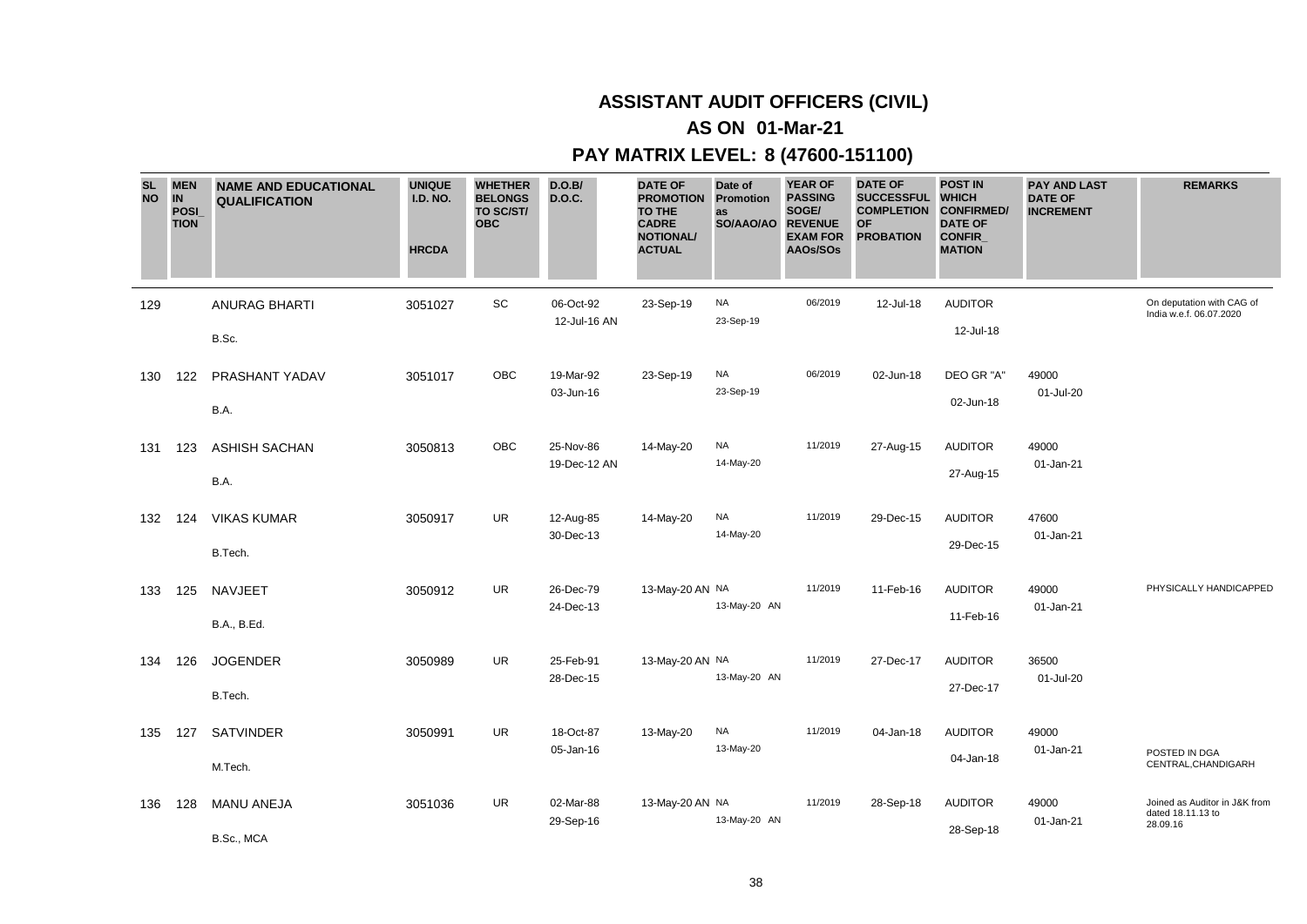# **ASSISTANT AUDIT OFFICERS (CIVIL)**

### **AS ON 01-Mar-21**

### **PAY MATRIX LEVEL: 8 (47600-151100)**

| <b>SL</b><br><b>NO</b> | <b>MEN</b><br>$\overline{\mathsf{I}}$<br>POSI_<br><b>TION</b> | <b>NAME AND EDUCATIONAL</b><br><b>QUALIFICATION</b> | <b>UNIQUE</b><br><b>I.D. NO.</b><br><b>HRCDA</b> | <b>WHETHER</b><br><b>BELONGS</b><br>TO SC/ST/<br><b>OBC</b> | D.O.B/<br><b>D.O.C.</b>   | <b>DATE OF</b><br><b>PROMOTION</b><br><b>TO THE</b><br><b>CADRE</b><br><b>NOTIONAL/</b><br><b>ACTUAL</b> | Date of<br>Promotion<br>as<br>SO/AAO/AO REVENUE | <b>YEAR OF</b><br><b>PASSING</b><br>SOGE/<br><b>EXAM FOR</b><br>AAOs/SOs | <b>DATE OF</b><br>SUCCESSFUL WHICH<br><b>COMPLETION</b><br><b>OF</b><br><b>PROBATION</b> | <b>POST IN</b><br><b>CONFIRMED</b><br><b>DATE OF</b><br><b>CONFIR</b><br><b>MATION</b> | <b>PAY AND LAST</b><br><b>DATE OF</b><br><b>INCREMENT</b> | <b>REMARKS</b>                             |
|------------------------|---------------------------------------------------------------|-----------------------------------------------------|--------------------------------------------------|-------------------------------------------------------------|---------------------------|----------------------------------------------------------------------------------------------------------|-------------------------------------------------|--------------------------------------------------------------------------|------------------------------------------------------------------------------------------|----------------------------------------------------------------------------------------|-----------------------------------------------------------|--------------------------------------------|
| 137                    | 129                                                           | <b>VISHAL KUMAR</b><br>B.Tech.                      | 3051044                                          | UR                                                          | 07-Sep-88<br>28-Dec-16 AN | 13-May-20 AN NA                                                                                          | 13-May-20 AN                                    | 11/2019                                                                  | 28-Dec-18                                                                                | <b>AUDITOR</b><br>28-Dec-18                                                            | 49000<br>01-Jan-21                                        |                                            |
| 138                    | 130                                                           | <b>ANKIT KHOKHAR</b><br>B.Phar.                     | 3051043                                          | UR                                                          | 27-Jul-92<br>22-Dec-16    | 13-May-20 AN NA                                                                                          | 13-May-20 AN                                    | 11/2019                                                                  | 21-Dec-18                                                                                | <b>AUDITOR</b><br>21-Dec-18                                                            | 49000<br>01-Jan-21                                        |                                            |
| 139                    | 131                                                           | <b>MANJEET KUMAR</b><br>B.A.                        | 3050978                                          | <b>OBC</b>                                                  | 01-Oct-79<br>24-Aug-15 AN | 13-May-20                                                                                                | <b>NA</b><br>13-May-20                          | 11/2019                                                                  | 24-Aug-17                                                                                | DEO GR "A"<br>24-Aug-17                                                                | 49000<br>01-Jan-21                                        | <b>EX-SERVICEMAN</b>                       |
| 140                    | 132                                                           | <b>SUMIT KUMAR</b><br>B.Sc.                         | 3051015                                          | <b>UR</b>                                                   | 26-Jan-88<br>19-May-16    | 13-May-20 AN NA                                                                                          | 13-May-20 AN                                    | 11/2019                                                                  | 18-May-18                                                                                | DEO GR "A"<br>18-May-18                                                                | 49000<br>01-Jan-21                                        |                                            |
| 141                    | 133                                                           | ASHU<br>12th                                        | 3051041                                          | UR                                                          | 30-Aug-92<br>04-Mar-14    | 13-May-20 AN NA                                                                                          | 13-May-20 AN                                    | 11/2019                                                                  | 03-Mar-16                                                                                | DEO GR "A"<br>03-Mar-16                                                                | 49000<br>01-Jan-21                                        | Joined this office on MT dtd<br>31.10.2016 |

39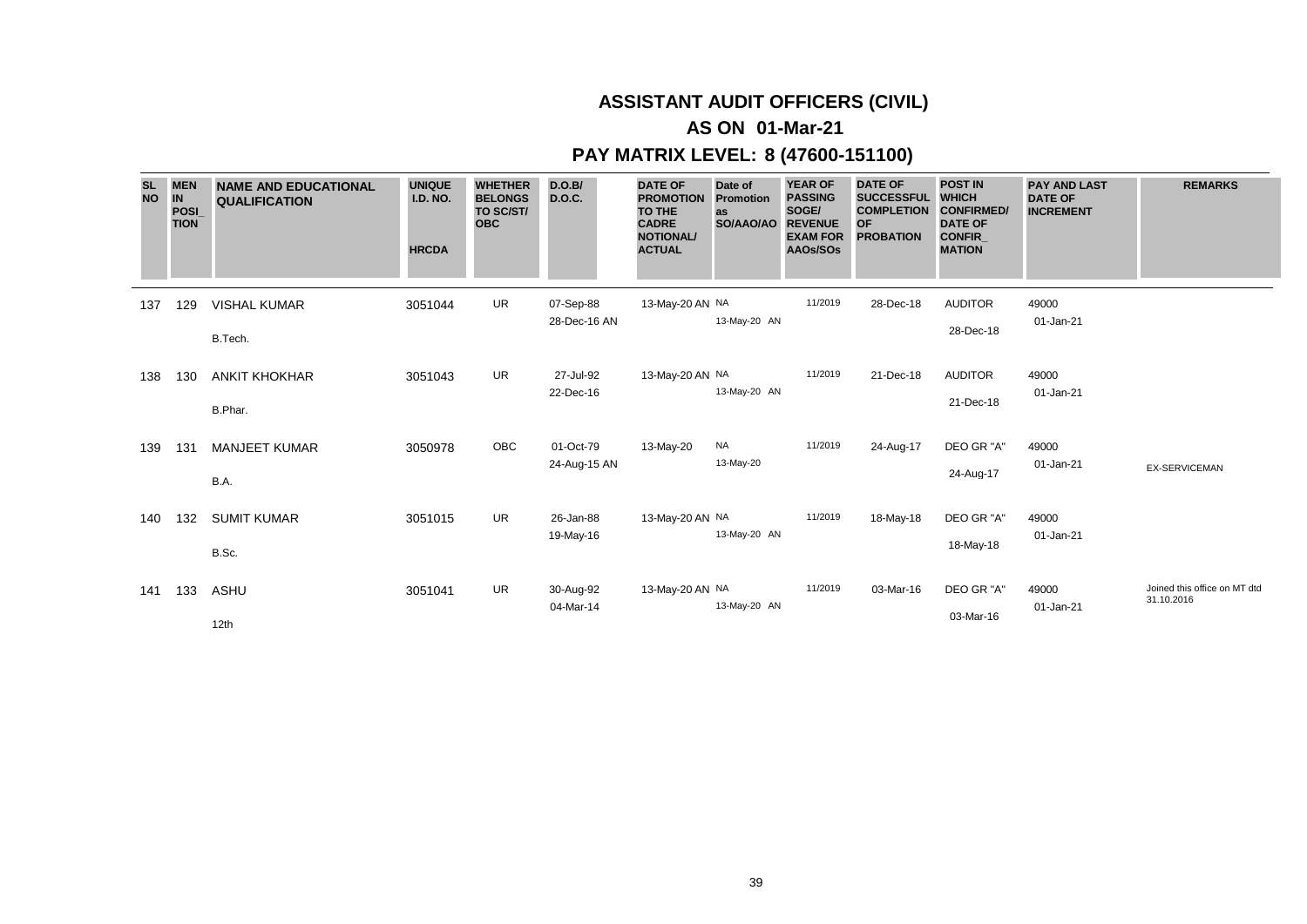# **ASSISTANT AUDIT OFFICERS (CIVIL) ON DEPUTATION**

### **AS ON 01-Mar-21**

| <b>SL</b><br><b>NO</b> | <b>MEN</b><br>IN<br><b>POSI</b><br><b>TION</b> | <b>NAME AND EDUCATIONAL</b><br><b>QUALIFICATION</b> | <b>UNIQUE</b><br><b>I.D. NO.</b><br><b>HRCDA</b> | <b>WHETHER</b><br><b>BELONGS</b><br>TO SC/ST/<br><b>OBC</b> | D.O.B/<br><b>D.O.C.</b> | <b>DATE OF</b><br><b>PROMOTION</b><br><b>TO THE</b><br><b>CADRE</b><br><b>NOTIONAL/</b><br><b>ACTUAL</b> | Date of<br>Promotion<br>as<br>SO/AAO/AO | <b>YEAR OF</b><br><b>PASSING</b><br>SOGE/<br><b>REVENUE</b><br><b>EXAM FOR</b><br>AAOs/SOs | <b>DATE OF</b><br><b>SUCCESSFUL</b><br><b>COMPLETION</b><br><b>OF</b><br><b>PROBATION</b> | <b>POST IN</b><br><b>WHICH</b><br><b>CONFIRMED/</b><br><b>DATE OF</b><br><b>CONFIR</b><br><b>MATION</b> | <b>PAY AND LAST</b><br><b>DATE OF</b><br><b>INCREMENT</b> | <b>REMARKS</b>                                                                                                         |
|------------------------|------------------------------------------------|-----------------------------------------------------|--------------------------------------------------|-------------------------------------------------------------|-------------------------|----------------------------------------------------------------------------------------------------------|-----------------------------------------|--------------------------------------------------------------------------------------------|-------------------------------------------------------------------------------------------|---------------------------------------------------------------------------------------------------------|-----------------------------------------------------------|------------------------------------------------------------------------------------------------------------------------|
| -1                     |                                                | <b>VISHAL BADJATYA</b><br>B.Phar.                   | 3051106                                          | <b>UR</b>                                                   | 15-Nov-86<br>24-Dec-12  | 17-Nov-15                                                                                                | <b>NA</b><br>17-Nov-15                  | 09/2015<br>12/2018                                                                         | 24-Dec-14                                                                                 | <b>AUDITOR</b><br>24-Dec-14                                                                             | 61500<br>01-Jan-21                                        | NFU Level-9 granted on dtd<br>17.11.2019<br>Joined from PAG(E&RSA)<br>Audit, Gujarat, Ahmedabad on<br>18.03.19         |
| $\overline{2}$         | 2                                              | <b>BHAVANA SHARMA</b><br>M.Com., MBA                | 3051117                                          | <b>UR</b>                                                   | 08-Jul-80<br>20-Dec-12  | 16-Feb-17                                                                                                | <b>NA</b><br>16-Feb-17                  |                                                                                            | 20-Dec-14                                                                                 | <b>AUDITOR</b><br>20-Dec-14                                                                             | 53600<br>01-Jan-21                                        | POSTED IN DGA<br>CENTRAL.CHANDIGARH<br>Joined from PAG (Audit),<br>Shimla, HP on 17.07.2019                            |
| 3                      | 3                                              | <b>ASHWANI SOOD</b><br>B.Com.                       | 3051127                                          | UR                                                          | 31-Oct-65<br>21-Jun-89  | 16-Jul-01                                                                                                | <b>NA</b><br>16-Jul-01                  | 06/1994                                                                                    | 24-Jun-91                                                                                 | <b>CLERK</b><br>24-Jun-91                                                                               | 90000<br>01-Jan-21                                        | Joined from PAG (Audit),<br>Punjab, Chandigarh on<br>06.11.2019                                                        |
| 4                      | 4                                              | <b>MANOJ KUMAR MEENA</b><br>M.A., B.Ed.             | 3051142                                          | <b>ST</b>                                                   | 01-Jan-88<br>13-Mar-14  | 27-Oct-20                                                                                                | <b>NA</b><br>27-Oct-20                  | 11/2019                                                                                    | 12-Mar-16                                                                                 | DEO GR "A"<br>12-Mar-16                                                                                 | 47600<br>01-Jan-21                                        | Joined from PAG (A&E),<br>Haryana, Chandigarh                                                                          |
| 5                      | 5                                              | <b>SHAILESH KUMAR MEENA</b><br>B.Sc.                | 3051143                                          | <b>ST</b>                                                   | 15-Aug-88<br>10-Dec-13  | 02-Nov-20                                                                                                | <b>NA</b><br>02-Nov-20                  | 11/2019                                                                                    | 27-May-16                                                                                 | <b>ACCOUNTANT</b><br>27-May-16                                                                          | 47600<br>02-Nov-20                                        | Joined from O/o PAG (A&E)-I<br>Maharashtra                                                                             |
| 6                      | 6                                              | SARWAN<br>B.E.                                      | 3051144                                          | <b>UR</b>                                                   | 10-Oct-88<br>23-Jul-18  | 23-Jul-18                                                                                                | <b>NA</b><br>23-Jul-18                  | 12/2018                                                                                    |                                                                                           |                                                                                                         | 50500<br>01-Jan-21                                        | Joined from O/o PAG (Audit)- II<br>Gujarat, Ahmedabad<br>on 21.12.2020, Posted as AAO<br>(Faculty) from dtd 28.01.2021 |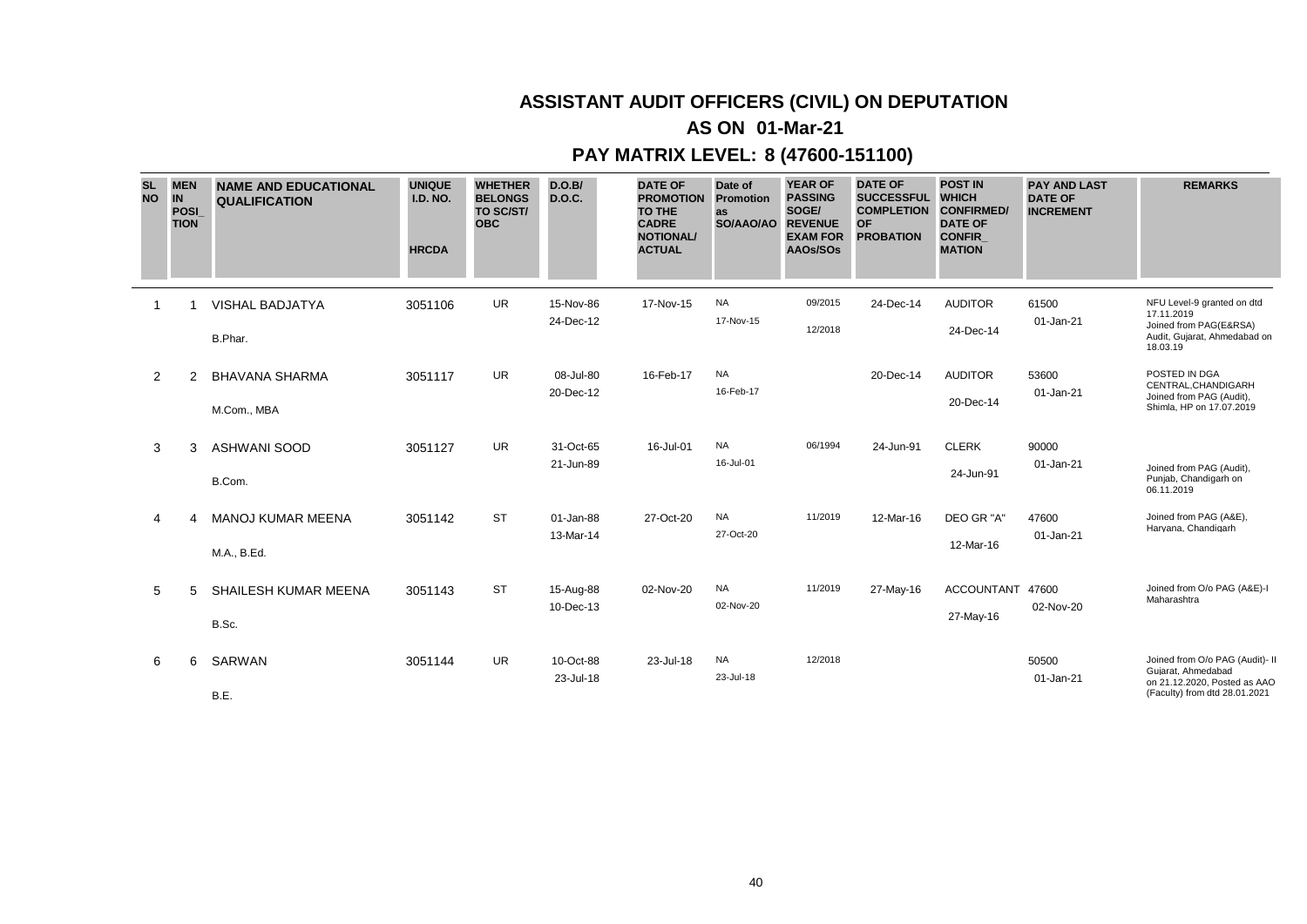# **ASSISTANT AUDIT OFFICERS (CIVIL) ON PROBATION**

### **AS ON 01-Mar-21**

### **PAY MATRIX LEVEL: 8 (47600-151100)**

| <b>SL</b><br>NO IN | <b>MEN</b><br><b>POSI</b><br><b>TION</b> | NAME AND EDUCATIONAL<br><b>QUALIFICATION</b> | <b>UNIQUE</b><br><b>I.D. NO.</b><br><b>HRCDA</b> | <b>WHETHER</b><br><b>BELONGS</b><br>TO SC/ST/<br><b>OBC</b> | D.O.B/<br><b>D.O.C.</b> | <b>DATE OF</b><br><b>PROMOTION Promotion</b><br><b>TO THE</b><br><b>CADRE</b><br><b>NOTIONAL/</b><br><b>ACTUAL</b> | Date of<br>as<br>SO/AAO/AO | <b>YEAR OF</b><br><b>PASSING</b><br>SOGE/<br><b>REVENUE</b><br><b>EXAM FOR</b><br>AAOs/SOs | <b>DATE OF</b><br>SUCCESSFUL WHICH<br><b>COMPLETION</b><br>∣OF<br><b>PROBATION</b> | <b>POST IN</b><br><b>CONFIRMED/</b><br><b>DATE OF</b><br><b>CONFIR</b><br><b>MATION</b> | <b>PAY AND LAST</b><br><b>DATE OF</b><br><b>INCREMENT</b> | <b>REMARKS</b> |
|--------------------|------------------------------------------|----------------------------------------------|--------------------------------------------------|-------------------------------------------------------------|-------------------------|--------------------------------------------------------------------------------------------------------------------|----------------------------|--------------------------------------------------------------------------------------------|------------------------------------------------------------------------------------|-----------------------------------------------------------------------------------------|-----------------------------------------------------------|----------------|
|--------------------|------------------------------------------|----------------------------------------------|--------------------------------------------------|-------------------------------------------------------------|-------------------------|--------------------------------------------------------------------------------------------------------------------|----------------------------|--------------------------------------------------------------------------------------------|------------------------------------------------------------------------------------|-----------------------------------------------------------------------------------------|-----------------------------------------------------------|----------------|

 $1$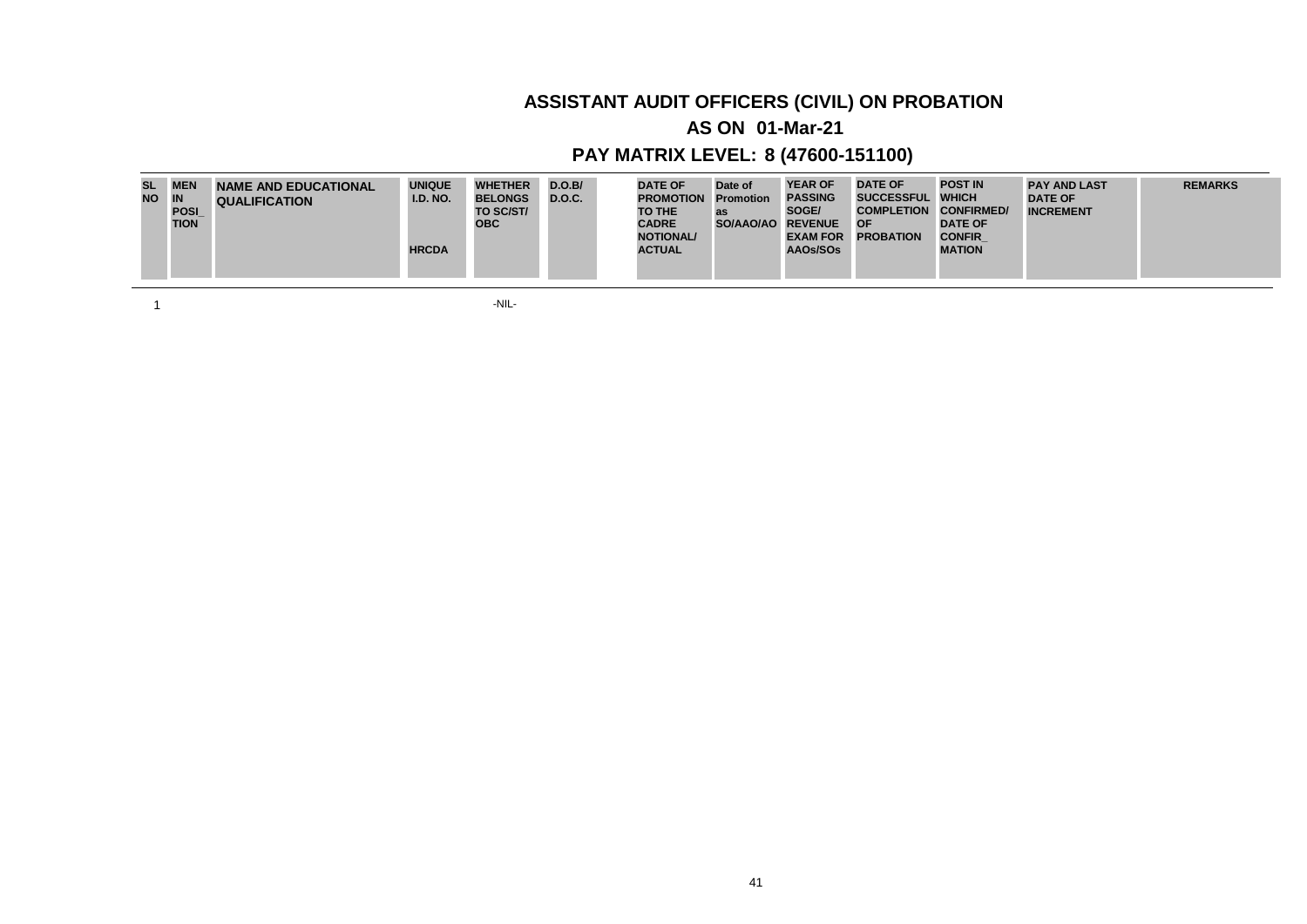### **AS ON 01-Mar-21**

| <b>SL</b><br><b>NO</b> | <b>MEN</b><br><b>IN</b><br><b>POSI</b><br><b>TION</b> | <b>NAME AND EDUCATIONAL</b><br><b>QUALIFICATION</b>  | <b>UNIQUE</b><br><b>I.D. NO.</b><br><b>HRCDA</b> | <b>WHETHER</b><br><b>BELONGS</b><br>TO SC/ST/<br><b>OBC</b> | D.O.B/<br><b>D.O.C.</b>   | <b>DATE OF</b><br><b>PROMOTION</b><br><b>TO THE</b><br><b>CADRE</b><br><b>NOTIONAL/</b><br><b>ACTUAL</b> | Date of<br>Promotion<br>as<br>SO/AAO/AO REVENUE | <b>YEAR OF</b><br><b>PASSING</b><br>SOGE/<br><b>EXAM FOR</b><br>AAOs/SOs | <b>DATE OF</b><br>SUCCESSFUL WHICH<br><b>COMPLETION CONFIRMED/</b><br><b>OF</b><br><b>PROBATION</b> | <b>POST IN</b><br><b>DATE OF</b><br><b>CONFIR</b><br><b>MATION</b> | <b>PAY AND LAST</b><br><b>DATE OF</b><br><b>INCREMENT</b> | <b>REMARKS</b>                                                         |
|------------------------|-------------------------------------------------------|------------------------------------------------------|--------------------------------------------------|-------------------------------------------------------------|---------------------------|----------------------------------------------------------------------------------------------------------|-------------------------------------------------|--------------------------------------------------------------------------|-----------------------------------------------------------------------------------------------------|--------------------------------------------------------------------|-----------------------------------------------------------|------------------------------------------------------------------------|
| $\overline{1}$         | 1                                                     | <b>JATINDER KUMAR</b><br>B.Com., C.A. (INTER)        | 5011553                                          | <b>UR</b>                                                   | 08-Apr-80<br>15-Apr-02    | 09-Jun-05                                                                                                | <b>NA</b><br>09-Jun-05                          | 05/2005<br>12/2006                                                       | 09-Jun-05                                                                                           | SO (COM)<br>09-Jun-05                                              | 87700<br>01-Jul-20                                        | 1st MACP w.e.f. 15.04.2012<br>NFU Level-9 granted on dtd<br>01.01.2016 |
| 2                      | $\overline{2}$                                        | <b>SACHI</b><br>B.Ed., M.Com.                        | 5012148                                          | <b>UR</b>                                                   | 24-Mar-81<br>02-Sep-08    | 31-Aug-11                                                                                                | <b>NA</b><br>31-Aug-11                          | 08/2011                                                                  | 31-Aug-11                                                                                           | AAO (COM)<br>31-Aug-11                                             | 71300<br>01-Jan-21                                        | NFU Level-9 granted on dtd<br>01.01.2016                               |
| 3                      | 3                                                     | <b>SHAMSHER SINGH</b><br>B.Com., MA (Eco.), LLB, LLM | 5012239                                          | <b>OBC</b>                                                  | 30-Oct-81<br>27-Aug-08 AN | 31-Aug-11                                                                                                | <b>NA</b><br>31-Aug-11                          | 08/2011<br>03/2015                                                       | 31-Aug-11                                                                                           | AAO (COM)<br>31-Aug-11                                             | 77900<br>01-Jan-21                                        | NFU Level-9 granted on dtd<br>01.01.2016                               |
| 4                      | 4                                                     | <b>MUNISH KUMAR</b><br>M.Com.                        | 5012323                                          | <b>OBC</b>                                                  | 27-Sep-78<br>08-Sep-08    | 31-Aug-11                                                                                                | <b>NA</b><br>31-Aug-11                          | 08/2011                                                                  | 31-Aug-11                                                                                           | AAO (COM)<br>31-Aug-11                                             | 73400<br>01-Jan-21                                        | NFU Level-9 granted on dtd<br>01.01.2016                               |
| 5                      | 5                                                     | <b>JASPREET KAUR</b><br>M.Com.                       | 5012284                                          | OBC                                                         | 25-Jul-85<br>25-Aug-08 AN | 18-Mar-12                                                                                                | <b>NA</b><br>18-Mar-12                          | 03/2012                                                                  | 18-Mar-12                                                                                           | AAO (COM)<br>18-Mar-12                                             | 75600<br>01-Jan-21                                        | NFU Level-9 granted on dtd<br>01.01.2016                               |
| 6                      | 6                                                     | <b>SANJAY SHARMA</b><br>M.Com.                       | 5012368                                          | <b>UR</b>                                                   | 08-Feb-86<br>18-Aug-10    | 18-Aug-12                                                                                                | <b>NA</b><br>18-Aug-12                          | 08/2011<br>08/2016                                                       | 18-Aug-12                                                                                           | AAO (COM)<br>18-Aug-12                                             | 73400<br>01-Jan-21                                        | NFU Level-9 granted on dtd<br>01.01.2016                               |
| $\overline{7}$         | $\overline{7}$                                        | <b>MEENU RANI</b><br>M.Com.                          | 5012402                                          | <b>OBC</b>                                                  | 09-Feb-85<br>06-Sep-10    | 06-Sep-12                                                                                                | <b>NA</b><br>06-Sep-12                          | 08/2011                                                                  | 06-Sep-12                                                                                           | AAO (COM)<br>06-Sep-12                                             | 71300<br>01-Jan-21                                        | NFU Level-9 granted on dtd<br>01.01.2016                               |
| 8                      | 8                                                     | <b>SATYAVIR</b><br>M.Com.                            | 5012492                                          | OBC                                                         | 06-Sep-85<br>25-Aug-10    | 25-Aug-12                                                                                                | <b>NA</b><br>25-Aug-12                          | 08/2011<br>03/2016                                                       | 25-Aug-12                                                                                           | AAO (COM)<br>25-Aug-12                                             | 73400<br>01-Feb-21                                        | NFU Level-9 granted on dtd<br>01.01.2016                               |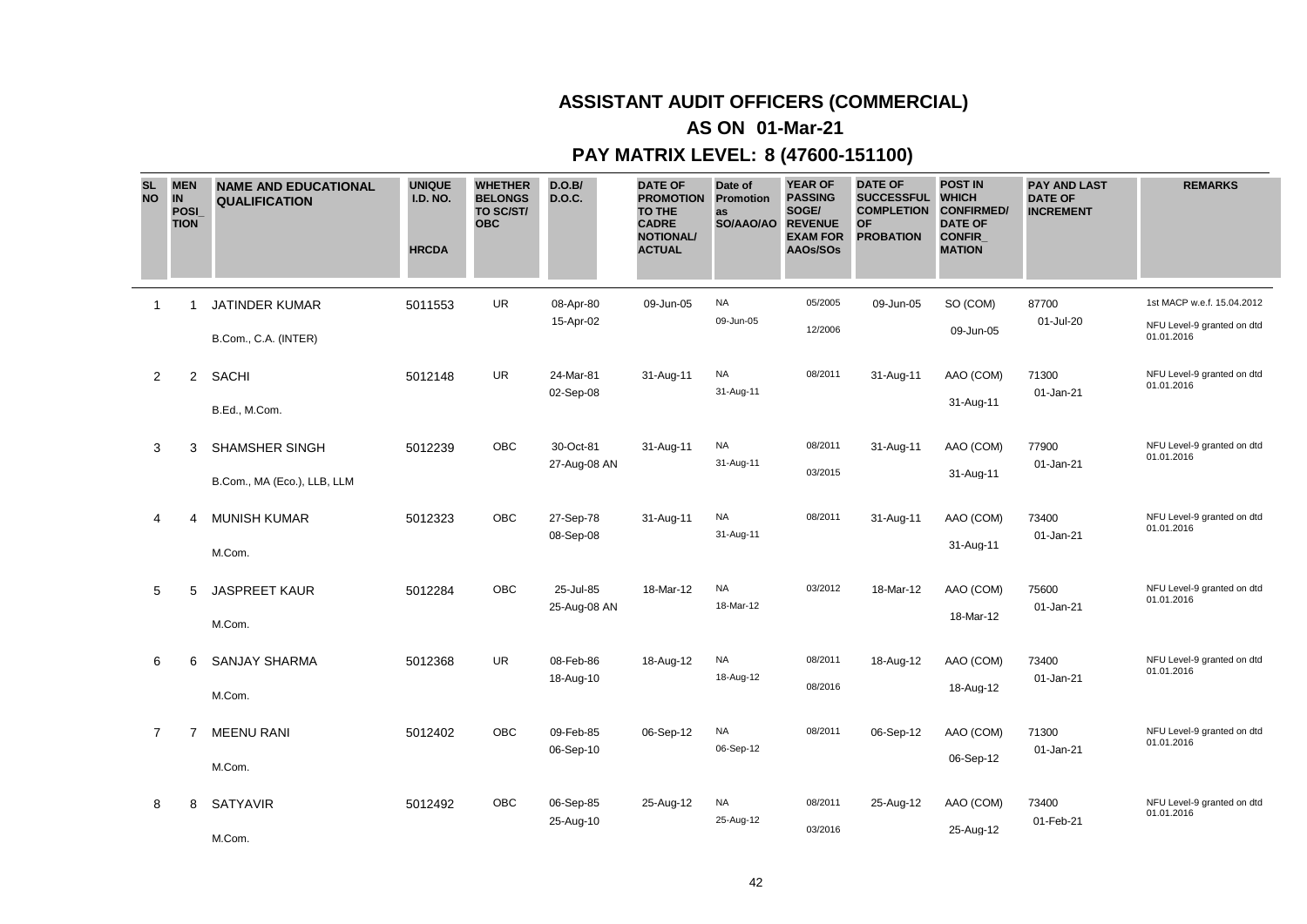### **AS ON 01-Mar-21**

| <b>SL</b><br><b>NO</b> |                   | <b>MEN</b><br><b>IN</b><br><b>POSI</b><br><b>TION</b> | <b>NAME AND EDUCATIONAL</b><br><b>QUALIFICATION</b> | <b>UNIQUE</b><br><b>I.D. NO.</b><br><b>HRCDA</b> | <b>WHETHER</b><br><b>BELONGS</b><br>TO SC/ST/<br><b>OBC</b> | D.O.B/<br><b>D.O.C.</b>   | <b>DATE OF</b><br><b>PROMOTION</b><br>TO THE<br><b>CADRE</b><br><b>NOTIONAL/</b><br><b>ACTUAL</b> | Date of<br>Promotion<br>as<br>SO/AAO/AO | <b>YEAR OF</b><br><b>PASSING</b><br>SOGE/<br><b>REVENUE</b><br><b>EXAM FOR</b><br>AAOs/SOs | <b>DATE OF</b><br>SUCCESSFUL WHICH<br><b>COMPLETION</b><br><b>OF</b><br><b>PROBATION</b> | <b>POST IN</b><br><b>CONFIRMED/</b><br><b>DATE OF</b><br><b>CONFIR</b><br><b>MATION</b> | <b>PAY AND LAST</b><br><b>DATE OF</b><br><b>INCREMENT</b> | <b>REMARKS</b>                                                     |
|------------------------|-------------------|-------------------------------------------------------|-----------------------------------------------------|--------------------------------------------------|-------------------------------------------------------------|---------------------------|---------------------------------------------------------------------------------------------------|-----------------------------------------|--------------------------------------------------------------------------------------------|------------------------------------------------------------------------------------------|-----------------------------------------------------------------------------------------|-----------------------------------------------------------|--------------------------------------------------------------------|
|                        | 9                 | 9                                                     | <b>LALIT KUMAR</b><br>B.Com.                        | 5012501                                          | UR.                                                         | 19-Nov-85<br>09-Aug-10    | 09-Aug-12                                                                                         | <b>NA</b><br>09-Aug-12                  | 08/2011<br>08/2014                                                                         | 09-Aug-12                                                                                | AAO (COM)<br>09-Aug-12                                                                  | 73400<br>01-Jan-21                                        | NFU Level-9 granted on dtd<br>01.01.2016                           |
|                        | 10                | 10                                                    | <b>ASHIM SHARMA</b><br>B.Com.                       | 5012599                                          | <b>UR</b>                                                   | 12-Nov-86<br>17-Jan-11    | 17-Jan-13                                                                                         | <b>NA</b><br>17-Jan-13                  | 08/2011<br>03/2015                                                                         | 17-Jan-13                                                                                | AAO (COM)<br>17-Jan-13                                                                  | 71300<br>01-Jan-21                                        | NFU Level-9 granted on dtd<br>01.01.2016                           |
|                        | 11                | 11                                                    | <b>TAPESH KUMAR</b><br>B.Com.                       | 5012679                                          | <b>ST</b>                                                   | 27-Dec-86<br>24-Aug-10    | 24-Aug-12                                                                                         | <b>NA</b><br>24-Aug-12                  | 08/2011<br>03/2017                                                                         | 24-Aug-12                                                                                | AAO (COM)<br>24-Aug-12                                                                  | 73400<br>01-Jan-21                                        | NFU Level-9 granted on dtd<br>01.01.2016                           |
|                        | $12 \overline{ }$ | 12                                                    | <b>AJIT SINGH</b><br>M.Com., MBA                    | 5012440                                          | SC                                                          | 15-Jun-81<br>04-Aug-10 AN | 04-Aug-12                                                                                         | <b>NA</b><br>04-Aug-12                  | 03/2012                                                                                    | 04-Aug-12                                                                                | AAO (COM)<br>04-Aug-12                                                                  | 69200<br>01-Jan-21                                        | NFU Level-9 granted on dtd<br>01.01.2016                           |
|                        | 13                | 13                                                    | PREM CHAND<br>B.Com.                                | 5012859                                          | OBC                                                         | 28-Apr-80<br>12-Aug-10    | 12-Aug-12                                                                                         | <b>NA</b><br>12-Aug-12                  | 03/2012<br>03/2017                                                                         | 12-Aug-12                                                                                | AAO (COM)<br>12-Aug-12                                                                  | 73400<br>01-Jan-21                                        | NFU Level-9 granted on dtd<br>01.01.2016                           |
|                        | 14                | 14                                                    | <b>RAMESH KUMAR</b><br>M.Com.                       | 5012296                                          | <b>UR</b>                                                   | 06-Nov-79<br>03-Sep-08    | 18-Sep-12                                                                                         | <b>NA</b><br>18-Sep-12                  | 09/2012                                                                                    | 18-Sep-12                                                                                | AAO (COM)<br>18-Sep-12                                                                  | 75600<br>01-Jan-21                                        | PHYSICALLY HANDICAPPED<br>NFU Level-9 granted on dtd<br>01.01.2016 |
|                        | 15                | 15                                                    | <b>INDERJEET TANWAR</b><br>B.Com.                   | 5012598                                          | OBC                                                         | 22-Sep-81<br>11-Aug-10    | 03-Mar-13                                                                                         | <b>NA</b><br>03-Mar-13                  | 02/2013                                                                                    | 03-Mar-13                                                                                | AAO (COM)<br>03-Mar-13                                                                  | 69200<br>01-Jan-21                                        | NFU Level-9 granted on dtd<br>01.01.2016                           |
|                        | 16                | 16                                                    | <b>DILBAG SINGH</b><br>B.Com.                       | 5013350                                          | <b>OBC</b>                                                  | 24-Oct-85<br>04-Aug-17 AN | 04-Aug-17 AN NA                                                                                   | 04-Aug-17 AN                            | 11/2019                                                                                    | 01-Dec-19                                                                                | AAO (COM)<br>01-Dec-19                                                                  | 52000<br>01-Jul-20                                        | DIRECT RECRUITMENT                                                 |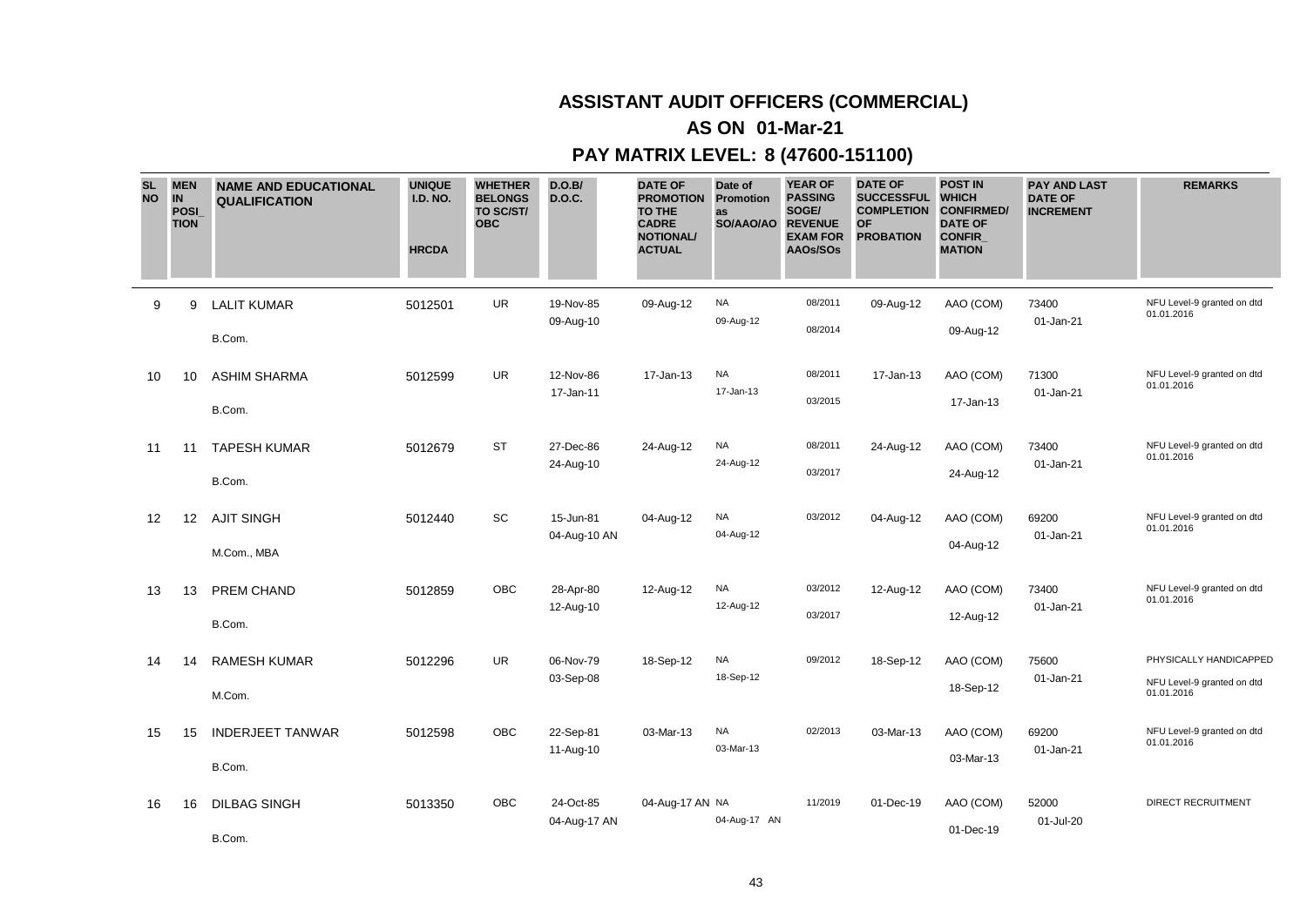### **AS ON 01-Mar-21**

| <b>SL</b><br><b>NO</b> | <b>MEN</b><br><b>IN</b><br><b>POSI</b><br><b>TION</b> | <b>NAME AND EDUCATIONAL</b><br><b>QUALIFICATION</b> | <b>UNIQUE</b><br><b>I.D. NO.</b><br><b>HRCDA</b> | <b>WHETHER</b><br><b>BELONGS</b><br>TO SC/ST/<br><b>OBC</b> | D.O.B/<br><b>D.O.C.</b>   | <b>DATE OF</b><br><b>PROMOTION</b><br><b>TO THE</b><br><b>CADRE</b><br><b>NOTIONAL/</b><br><b>ACTUAL</b> | Date of<br>Promotion<br>as<br>SO/AAO/AO | <b>YEAR OF</b><br><b>PASSING</b><br>SOGE/<br><b>REVENUE</b><br><b>EXAM FOR</b><br>AAOs/SOs | <b>DATE OF</b><br><b>SUCCESSFUL</b><br><b>COMPLETION</b><br>OF<br><b>PROBATION</b> | <b>POST IN</b><br><b>WHICH</b><br><b>CONFIRMED/</b><br><b>DATE OF</b><br><b>CONFIR</b><br><b>MATION</b> | <b>PAY AND LAST</b><br><b>DATE OF</b><br><b>INCREMENT</b> | <b>REMARKS</b>                                                                                              |
|------------------------|-------------------------------------------------------|-----------------------------------------------------|--------------------------------------------------|-------------------------------------------------------------|---------------------------|----------------------------------------------------------------------------------------------------------|-----------------------------------------|--------------------------------------------------------------------------------------------|------------------------------------------------------------------------------------|---------------------------------------------------------------------------------------------------------|-----------------------------------------------------------|-------------------------------------------------------------------------------------------------------------|
| 17                     | 17                                                    | <b>SANDEEP KUMAR</b><br>B.Sc.                       | 5013061                                          | OBC                                                         | 14-Jun-83<br>11-Dec-12    | 27-Oct-17                                                                                                | <b>NA</b><br>27-Oct-17                  | 03/2017                                                                                    | 07-Jan-16                                                                          | <b>AUDITOR</b><br>07-Jan-16                                                                             | 52000<br>01-Jul-20                                        | Promoted through SAS<br>(Commercial) Exam                                                                   |
| 18                     | 18                                                    | KAVITA<br>B.A.M.S.                                  | 5013124                                          | SC                                                          | 04-Nov-83<br>26-Dec-13    | 09-Mar-18 AN NA                                                                                          | 09-Mar-18 AN                            | 10/2017                                                                                    | 25-Dec-15                                                                          | <b>AUDITOR</b><br>12-May-16                                                                             | 52000<br>01-Jan-21                                        | Promoted through SAS<br>(Commercial) Exam                                                                   |
| 19                     | 19                                                    | PRAMOD KUMAR<br>M.Com.                              | 5013000                                          | OBC                                                         | 18-Dec-84<br>31-Aug-10    | 30-Jul-15                                                                                                | <b>NA</b><br>30-Jul-15                  | 03/2015<br>09/2016                                                                         | 30-Jul-17                                                                          | AAO (COM)<br>30-Jul-17                                                                                  | 61500<br>01-Jul-20                                        | Joined this office on 23.07.2018                                                                            |
| 20                     | 20                                                    | <b>KUMAR ABHINAV</b><br>M.Com.                      | 5012615                                          | <b>UR</b>                                                   | 19-Sep-82<br>20-Dec-10    | 20-Dec-12                                                                                                | <b>NA</b><br>20-Dec-12                  | 09/2012<br>03/2016                                                                         | 20-Dec-12                                                                          | AAO (COM)<br>20-Dec-12                                                                                  | 73400<br>01-Jan-21                                        | Joined this office on 01.08.2018                                                                            |
| 21                     | 21                                                    | <b>BHARAT KUMAR SAINI</b><br>B.Tech.                | 5013343                                          | OBC                                                         | 17-Jun-93<br>27-May-16    | 23-Oct-19                                                                                                | <b>NA</b><br>23-Oct-19                  | 06/2019                                                                                    | 26-May-18                                                                          | <b>AUDITOR</b><br>26-May-18                                                                             | 49000<br>01-Jul-20                                        | Promoted through SAS<br>(Commercial) Exam                                                                   |
| 22                     | 22                                                    | AMIT<br>B.Tech.                                     | 5013349                                          | <b>UR</b>                                                   | 02-Sep-90<br>16-Jul-15    | 28-Oct-19                                                                                                | <b>NA</b><br>28-Oct-19                  | 06/2019                                                                                    | 16-Jul-17                                                                          | DEO GR. A<br>16-Jul-17                                                                                  | 49000<br>01-Jul-20                                        | Promoted through SAS<br>(Commercial) Exam<br>Joined this office on 28.10.2019                               |
| 23                     | 23                                                    | <b>ANUJ KUMAR</b><br>B.Tech.                        | 5013099                                          | OBC                                                         | 19-Dec-86<br>14-Dec-12    | 09-Mar-18 AN NA                                                                                          | 09-Mar-18 AN                            | 10/2017                                                                                    | 13-Dec-14                                                                          | <b>AUDITOR</b><br>13-Dec-14                                                                             | 52000<br>01-Jan-21                                        | Promoted through SAS<br>(Commercial) Exam, Joined this<br>on 03.12.2019 from O/o AG<br>Audit, J&K, Srinagar |
| 24                     | 24                                                    | <b>RAKESH KUMAR</b><br>M.Sc.                        | 5013060                                          | <b>UR</b>                                                   | 23-Oct-87<br>30-Nov-12 AN | 20-Oct-17                                                                                                | <b>NA</b><br>20-Oct-17                  | 03/2017                                                                                    | 01-Dec-14                                                                          | <b>AUDITOR</b><br>01-Dec-14                                                                             | 52000<br>01-Jul-20                                        | Promoted through SAS<br>(Commercial) Exam, Joined this<br>on 03.02.2020 from O/o PAG<br>Audit, HP, Shimla   |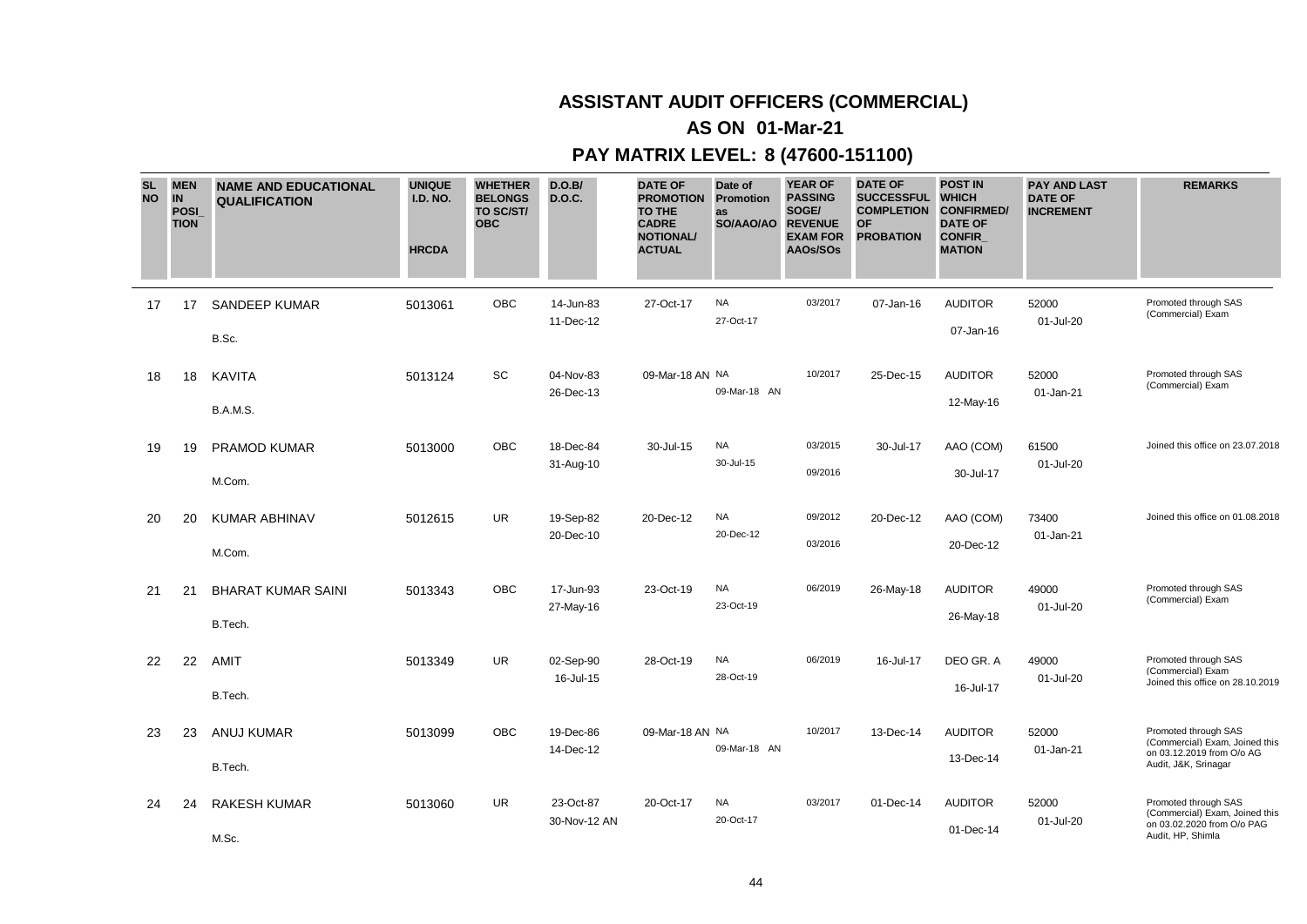### **AS ON 01-Mar-21**

| <b>SL</b><br><b>NO</b> | <b>MEN</b><br><b>IN</b><br><b>POSI</b><br><b>TION</b> | <b>NAME AND EDUCATIONAL</b><br><b>QUALIFICATION</b> | <b>UNIQUE</b><br><b>I.D. NO.</b><br><b>HRCDA</b> | <b>WHETHER</b><br><b>BELONGS</b><br>TO SC/ST/<br><b>OBC</b> | D.O.B/<br><b>D.O.C.</b> | <b>DATE OF</b><br><b>PROMOTION</b><br><b>TO THE</b><br><b>CADRE</b><br><b>NOTIONAL/</b><br><b>ACTUAL</b> | Date of<br><b>Promotion</b><br>as<br>SO/AAO/AO | <b>YEAR OF</b><br><b>PASSING</b><br>SOGE/<br><b>REVENUE</b><br><b>EXAM FOR</b><br>AAOs/SOs | <b>DATE OF</b><br><b>SUCCESSFUL</b><br><b>COMPLETION</b><br><b>OF</b><br><b>PROBATION</b> | <b>POST IN</b><br><b>WHICH</b><br><b>CONFIRMED/</b><br><b>DATE OF</b><br><b>CONFIR</b><br><b>MATION</b> | <b>PAY AND LAST</b><br><b>DATE OF</b><br><b>INCREMENT</b> | <b>REMARKS</b>                                                                                        |
|------------------------|-------------------------------------------------------|-----------------------------------------------------|--------------------------------------------------|-------------------------------------------------------------|-------------------------|----------------------------------------------------------------------------------------------------------|------------------------------------------------|--------------------------------------------------------------------------------------------|-------------------------------------------------------------------------------------------|---------------------------------------------------------------------------------------------------------|-----------------------------------------------------------|-------------------------------------------------------------------------------------------------------|
| 25                     | 25                                                    | DEEPAK KUMAR CHHIPA<br>B.Com.                       | 5013388                                          | OBC                                                         | 21-Dec-94<br>09-Jan-17  | 05-May-20                                                                                                | NA<br>05-May-20                                | 11/2019                                                                                    | 09-Jan-19                                                                                 | <b>AUDITOR</b><br>09-Jan-19                                                                             | 49000<br>01-Jan-21                                        | Promoted through SAS<br>(Commercial) Exam, Joined this<br>on 06.05.2020 from O/o PAG<br>Audit, Punjab |
| 26                     | 26                                                    | <b>RAHUL MOHANANI</b><br>B.Com.                     | 5013394                                          | <b>UR</b>                                                   | 30-Aug-95<br>16-Jun-20  | 16-Jun-20                                                                                                | <b>NA</b><br>16-Jun-20                         |                                                                                            |                                                                                           |                                                                                                         | 49000<br>01-Jan-21                                        | <b>DIRECT RECRUITMENT</b>                                                                             |
| 27                     | 27                                                    | <b>PRIYANKA</b><br><b>LLB</b>                       | 5012848                                          | <b>SC</b>                                                   | 02-Mar-80<br>08-Sep-10  | 08-Sep-12                                                                                                | <b>NA</b><br>08-Sep-12                         | 08/2011                                                                                    | 08-Sep-12                                                                                 | AAO (COM)<br>08-Sep-12                                                                                  | 71300<br>01-Jan-21                                        | Joined this office on<br>22.02.2021 from O/o DGA<br>Kolkata, Physically<br>Handicapped                |
| 28                     | 28                                                    | <b>VIKAS SHARMA</b><br>12th                         | 5013127                                          | <b>UR</b>                                                   | 25-Sep-88<br>07-Apr-14  | 14-Mar-18                                                                                                | <b>NA</b><br>14-Mar-18                         | 09/2017                                                                                    | 07-Apr-16                                                                                 | DEO GR. A<br>07-Apr-16                                                                                  | 52000<br>01-Jan-21                                        | Joined this office on<br>22.02.2021 from O/o PAG<br>Kerala, Tiruvananthapuram                         |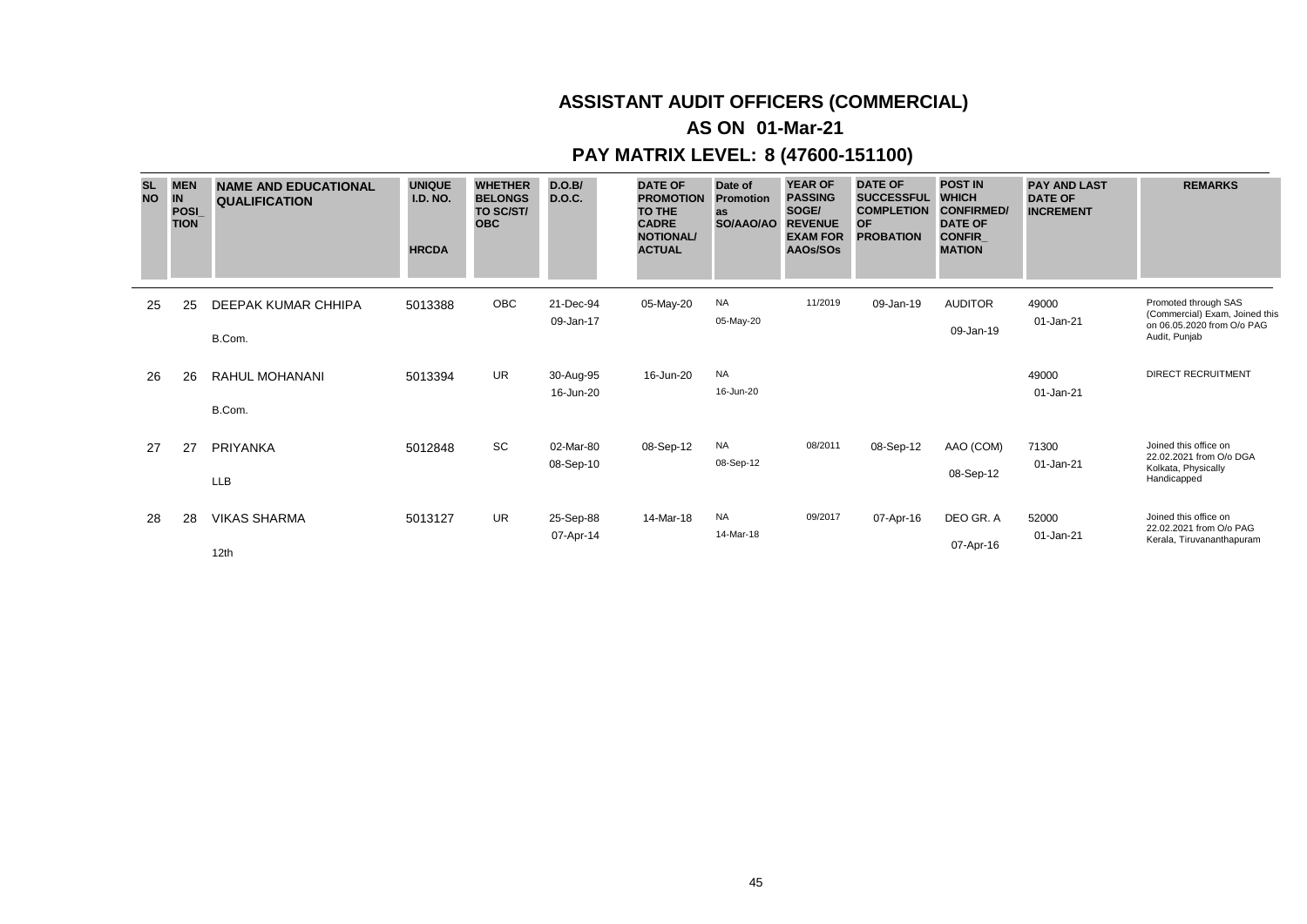## **HINDI OFFICER**

### **AS ON 01-Mar-21**

| <b>SL</b><br><b>NO</b> | <b>MEN</b><br>IN<br><b>POSI</b><br><b>TION</b> | <b>NAME AND EDUCATIONAL</b><br><b>QUALIFICATION</b> | <b>UNIQUE</b><br><b>I.D. NO.</b><br><b>HRCDA</b> | <b>WHETHER</b><br><b>BELONGS</b><br>TO SC/ST/<br><b>OBC</b> | D.O.B/<br><b>D.O.C.</b> | <b>DATE OF</b><br><b>PROMOTION</b><br><b>TO THE</b><br><b>CADRE</b><br><b>NOTIONAL/</b><br><b>ACTUAL</b> | Date of<br><b>Promotion</b><br>as<br>SO/AAO/AO | <b>YEAR OF</b><br><b>PASSING</b><br>SOGE/<br><b>REVENUE</b><br><b>EXAM FOR</b><br>AAOs/SOs | <b>DATE OF</b><br><b>SUCCESSFUL</b><br><b>COMPLETION</b><br><b>OF</b><br><b>PROBATION</b> | <b>POST IN</b><br><b>WHICH</b><br><b>CONFIRMED/</b><br><b>DATE OF</b><br><b>CONFIR</b><br><b>MATION</b> | <b>PAY AND LAST</b><br><b>DATE OF</b><br><b>INCREMENT</b> | <b>REMARKS</b>             |
|------------------------|------------------------------------------------|-----------------------------------------------------|--------------------------------------------------|-------------------------------------------------------------|-------------------------|----------------------------------------------------------------------------------------------------------|------------------------------------------------|--------------------------------------------------------------------------------------------|-------------------------------------------------------------------------------------------|---------------------------------------------------------------------------------------------------------|-----------------------------------------------------------|----------------------------|
|                        |                                                | <b>KRISHAN SINGH</b>                                | 3050548                                          | SC                                                          | 26-Aug-70               | 01-Jan-10                                                                                                | <b>NA</b>                                      |                                                                                            | 09-Jan-03                                                                                 | JHT                                                                                                     | 69200                                                     | 2nd MACP w.e.f. 01.01.2020 |
|                        |                                                | M.A.                                                |                                                  |                                                             | 10-Jan-01               |                                                                                                          |                                                | <b>NA</b>                                                                                  |                                                                                           | 27-Oct-03                                                                                               | 01-Jan-21                                                 |                            |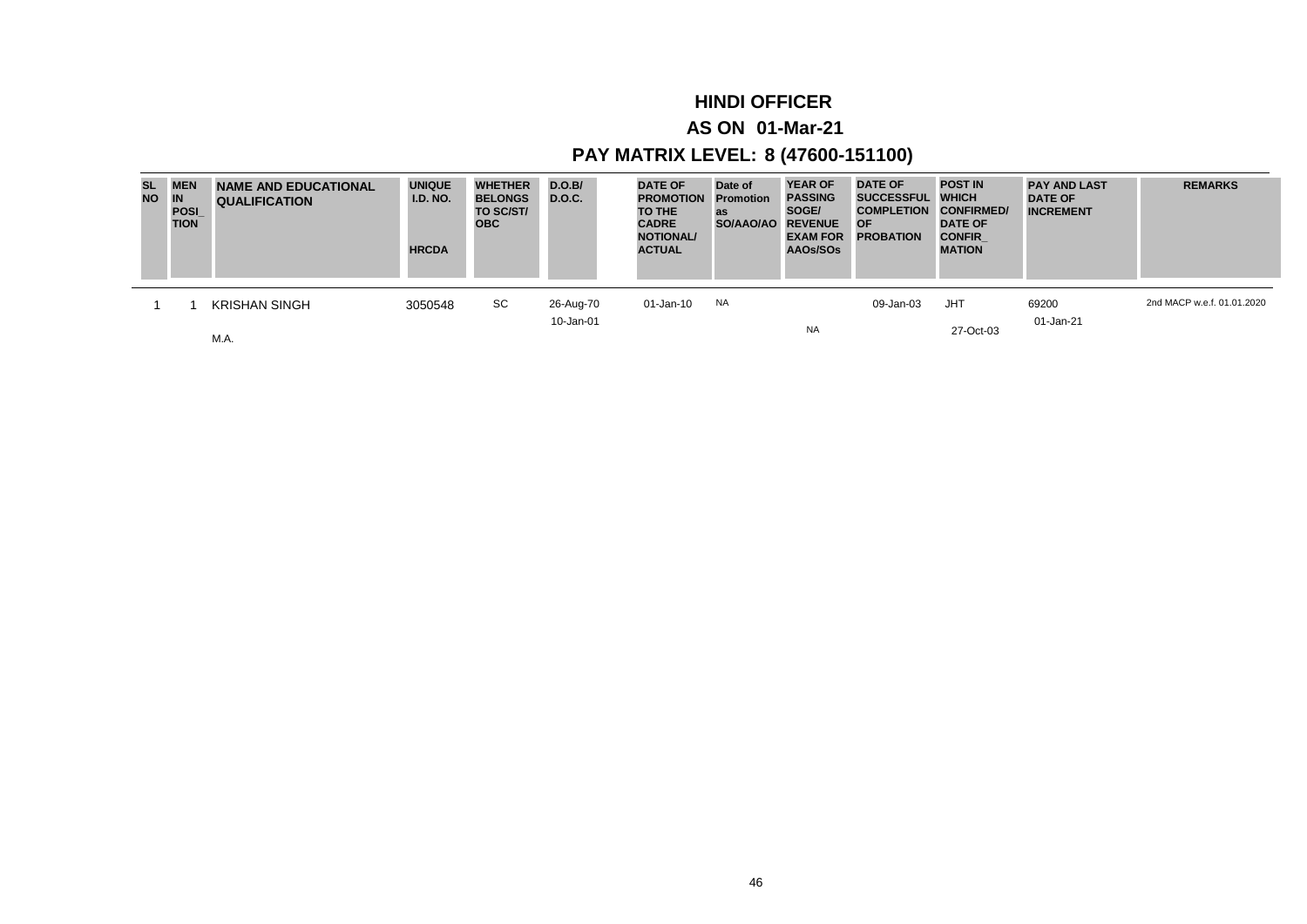## **SENIOR PRIVATE SECRETARY**

### **AS ON 01-Mar-21**

| <b>SL</b><br><b>NO</b> | <b>MEN</b><br>IN<br><b>POSI</b><br><b>TION</b> | <b>NAME AND EDUCATIONAL</b><br><b>QUALIFICATION</b> | <b>UNIQUE</b><br><b>I.D. NO.</b><br><b>HRCDA</b> | <b>WHETHER</b><br><b>BELONGS</b><br>TO SC/ST/<br><b>OBC</b> | D.O.B/<br>D.O.C. | <b>DATE OF</b><br><b>PROMOTION</b><br>TO THE<br><b>CADRE</b><br><b>NOTIONAL/</b><br><b>ACTUAL</b> | Date of<br>Promotion<br>as<br>SO/AAO/AO | <b>YEAR OF</b><br><b>PASSING</b><br>SOGE/<br><b>REVENUE</b><br><b>EXAM FOR</b><br>AAOs/SOs | <b>DATE OF</b><br><b>SUCCESSFUL</b><br><b>COMPLETION</b><br><b>OF</b><br><b>PROBATION</b> | <b>POST IN</b><br><b>WHICH</b><br><b>CONFIRMED/</b><br><b>DATE OF</b><br><b>CONFIR</b><br><b>MATION</b> | <b>PAY AND LAST</b><br><b>DATE OF</b><br><b>INCREMENT</b> | <b>REMARKS</b>                                                     |
|------------------------|------------------------------------------------|-----------------------------------------------------|--------------------------------------------------|-------------------------------------------------------------|------------------|---------------------------------------------------------------------------------------------------|-----------------------------------------|--------------------------------------------------------------------------------------------|-------------------------------------------------------------------------------------------|---------------------------------------------------------------------------------------------------------|-----------------------------------------------------------|--------------------------------------------------------------------|
|                        |                                                | ANUPAMA VAID                                        | 3050240                                          | UR.                                                         | 21-Dec-68        | 23-Dec-09                                                                                         | <b>NA</b>                               |                                                                                            | 11-Apr-95                                                                                 | <b>STENO</b>                                                                                            | 80200                                                     | Non-function GP 5400 w.e.f.<br>23.12.2013, 2nd MACP w.e.f.         |
|                        |                                                | B.A.                                                |                                                  |                                                             | 01-Dec-88        |                                                                                                   |                                         | <b>NA</b>                                                                                  |                                                                                           | 30-Sep-91                                                                                               | 01-Jul-20                                                 | 01.09.08, On Dep. with PDA<br>(London) dtd 18.12.17 to<br>24.11.19 |
| $\mathcal{P} \equiv$   |                                                | <b>MAHENDER SINGH</b>                               | 3050274                                          | <b>SC</b>                                                   | 01-May-66        | 11-Feb-14                                                                                         | <b>NA</b>                               |                                                                                            | 30-Sep-91                                                                                 | <b>STENO</b>                                                                                            | 80200                                                     | 2nd MACP w.e.f. 01.09.2008.<br>NFU Level-9 granted on              |
|                        |                                                | <b>INTER</b>                                        |                                                  |                                                             | 11-Oct-88        |                                                                                                   |                                         | <b>NA</b>                                                                                  |                                                                                           | 30-Sep-91                                                                                               | 01-Jan-21                                                 | dtd 11.02.2018, POSTED IN<br>DGA CENTRAL.CHANDIGARH                |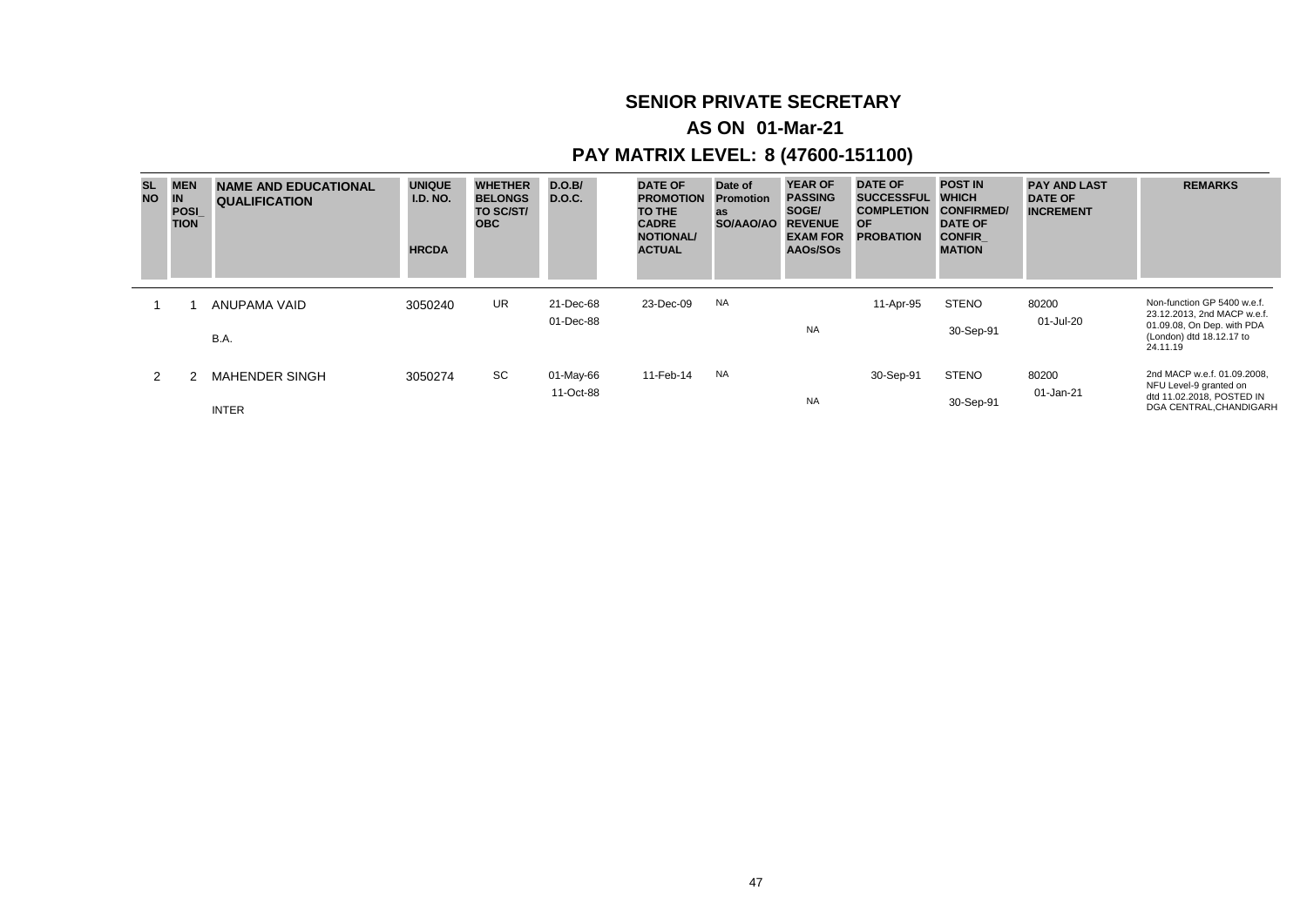## **SUPERVISORS**

### **AS ON 01-Mar-21**

| <b>SL</b><br><b>NO</b> | <b>MEN</b><br><b>IN</b><br><b>POSI</b><br><b>TION</b> | <b>NAME AND EDUCATIONAL</b><br><b>QUALIFICATION</b> | <b>UNIQUE</b><br><b>I.D. NO.</b><br><b>HRCDA</b> | <b>WHETHER</b><br><b>BELONGS</b><br>TO SC/ST/<br><b>OBC</b> | D.O.B/<br><b>D.O.C.</b>   | <b>DATE OF</b><br><b>PROMOTION</b><br><b>TO THE</b><br><b>CADRE</b><br><b>NOTIONAL/</b><br><b>ACTUAL</b> | Date of<br>Promotion<br>as<br>SO/AAO/AO REVENUE | <b>YEAR OF</b><br><b>PASSING</b><br>SOGE/<br><b>EXAM FOR</b><br>AAOs/SOs | <b>DATE OF</b><br>SUCCESSFUL WHICH<br><b>COMPLETION CONFIRMED/</b><br><b>OF</b><br><b>PROBATION</b> | <b>POST IN</b><br><b>DATE OF</b><br><b>CONFIR</b><br><b>MATION</b> | <b>PAY AND LAST</b><br><b>DATE OF</b><br><b>INCREMENT</b> | <b>REMARKS</b>                                                          |
|------------------------|-------------------------------------------------------|-----------------------------------------------------|--------------------------------------------------|-------------------------------------------------------------|---------------------------|----------------------------------------------------------------------------------------------------------|-------------------------------------------------|--------------------------------------------------------------------------|-----------------------------------------------------------------------------------------------------|--------------------------------------------------------------------|-----------------------------------------------------------|-------------------------------------------------------------------------|
| $\mathbf{1}$           | $\mathbf 1$                                           | <b>RAKESH KUMAR</b><br>B.A.                         | 3050394                                          | <b>UR</b>                                                   | 04-Mar-65<br>25-Apr-86    | 01-Jan-15                                                                                                | <b>NA</b>                                       | <b>NA</b>                                                                | 16-Oct-92                                                                                           | <b>AUDITOR</b><br>27-Sep-89                                        | 87700<br>01-Jan-21                                        | 3rd MACP w.e.f. 25.04.2016<br><b>SPORTS QUOTA</b><br><b>RECRUITMENT</b> |
| $\overline{2}$         | 2                                                     | ASHOK KUMAR SHARMA<br>10th                          | 3050402                                          | <b>UR</b>                                                   | 21-Jul-61<br>01-Sep-82 AN | 01-Jan-15                                                                                                | <b>NA</b>                                       | <b>NA</b>                                                                | 31-Dec-94                                                                                           | <b>CLERK</b><br>27-Sep-89                                          | 78800<br>01-Jul-20                                        | 3rd MACP w.e.f. 01.09.2008                                              |
| 3                      | 3                                                     | <b>HARISH KUMAR KAKKAR</b><br>B.A.                  | 3050407                                          | <b>UR</b>                                                   | 23-Jan-65<br>29-Aug-89 AN | $01$ -Jan-15                                                                                             | <b>NA</b>                                       | <b>NA</b>                                                                | 03-Jan-95                                                                                           | <b>AUDITOR</b><br>11-Mar-93                                        | 85100<br>01-Jul-20                                        | 3rd MACP w.e.f. 30.08.2019<br><b>SPORTS QUOTA</b><br><b>RECRUITMENT</b> |
| 4                      | 4                                                     | SANT PARKASH SHARMA<br>B.Com.                       | 3050412                                          | <b>UR</b>                                                   | 21-Jan-66<br>14-Feb-90    | 01-Jan-15                                                                                                | <b>NA</b>                                       | <b>NA</b>                                                                | 02-Jan-96                                                                                           | <b>AUDITOR</b><br>27-Sep-89                                        | 85100<br>01-Jan-21                                        | 3rd MACP w.e.f. 14.02.2020<br>POSTED IN DGA<br>CENTRAL, CHANDIGARH      |
| 5                      | 5                                                     | PURNIMA SOOD<br>M.A.                                | 3050414                                          | <b>UR</b>                                                   | 27-Nov-64<br>13-Dec-85 AN | 01-Jan-15                                                                                                | <b>NA</b>                                       | <b>NA</b>                                                                | 03-Jan-96                                                                                           | <b>CLERK</b><br>27-Sep-89                                          | 78800<br>01-Jul-20                                        | 3rd MACP w.e.f. 01.09.2008                                              |
| 6                      | 6                                                     | <b>SATISH KUMAR</b><br>B.Sc.                        | 3050404                                          | <b>UR</b>                                                   | 24-Sep-65<br>07-Jun-89 AN | 01-Jun-16                                                                                                | <b>NA</b>                                       | <b>NA</b>                                                                | 31-Dec-94                                                                                           | <b>AUDITOR</b><br>11-Mar-93                                        | 85100<br>01-Jan-21                                        | 3rd MACP w.e.f. 08.06.2019                                              |
| 7                      | 7                                                     | <b>NEENA DEVI</b><br>B.A.                           | 3050405                                          | SC                                                          | 11-May-62<br>18-Aug-83    | 01-Jan-21                                                                                                | <b>NA</b>                                       | <b>NA</b>                                                                | 31-Dec-94                                                                                           | <b>CLERK</b><br>27-Sep-89                                          | 78800<br>01-Jan-21                                        | 3rd MACP w.e.f. 01.09.2008                                              |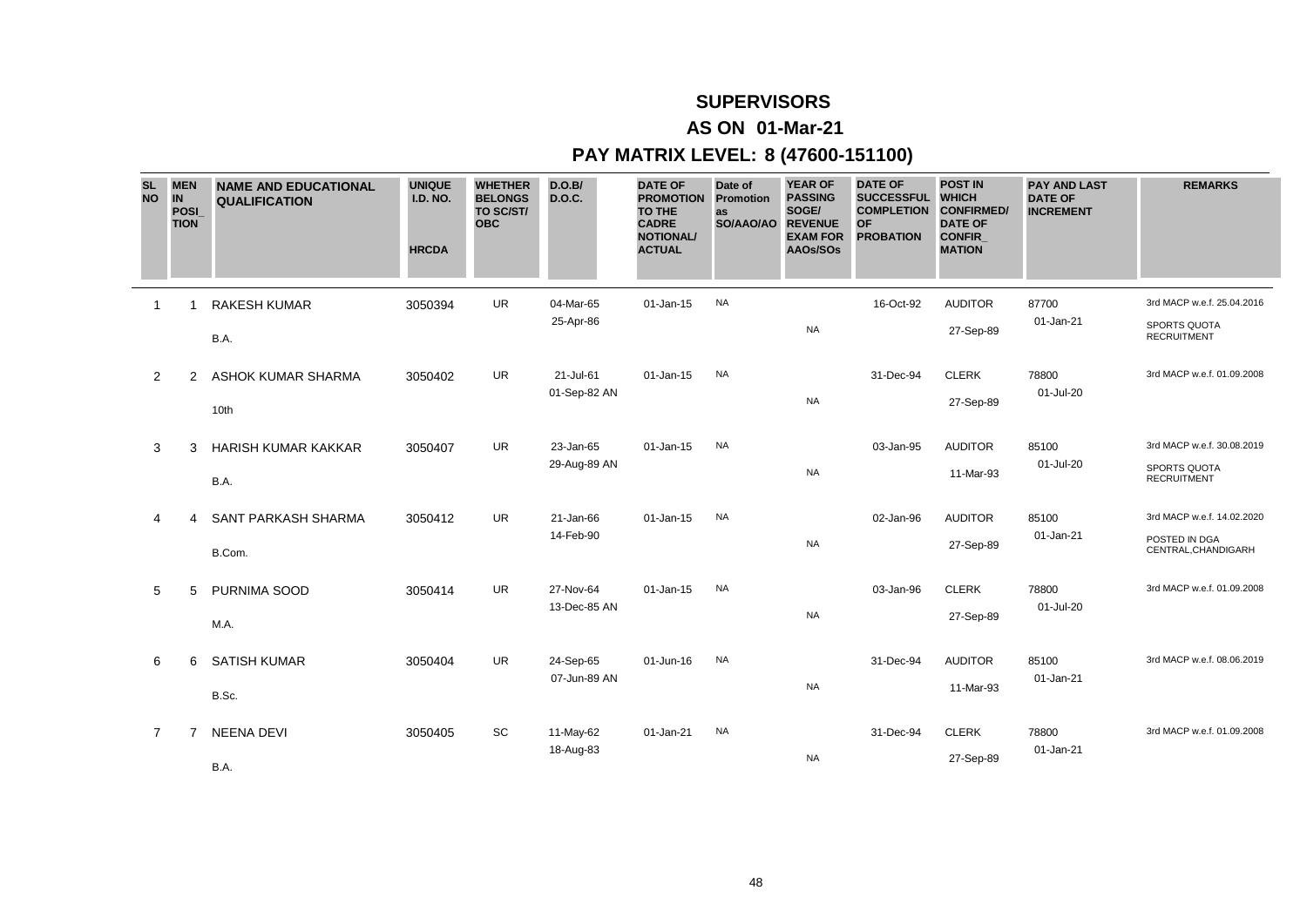### **AS ON 01-Mar-21**

| <b>SL</b><br><b>NO</b> | <b>MEN</b><br><b>IN</b><br>POSI_<br><b>TION</b> | <b>NAME AND EDUCATIONAL</b><br><b>QUALIFICATION</b> | <b>UNIQUE</b><br><b>I.D. NO.</b><br><b>HRCDA</b> | <b>WHETHER</b><br><b>BELONGS</b><br>TO SC/ST/<br><b>OBC</b> | D.O.B/<br><b>D.O.C.</b>   | <b>DATE OF</b><br><b>PROMOTION Promotion</b><br>TO THE<br><b>CADRE</b><br><b>NOTIONAL/</b><br><b>ACTUAL</b> | Date of<br>as<br>SO/AAO/AO | <b>YEAR OF</b><br><b>PASSING</b><br>SOGE/<br><b>REVENUE</b><br><b>EXAM FOR</b><br>AAOs/SOs | <b>DATE OF</b><br>SUCCESSFUL WHICH<br><b>COMPLETION</b><br><b>OF</b><br><b>PROBATION</b> | <b>POST IN</b><br><b>CONFIRMED/</b><br><b>DATE OF</b><br><b>CONFIR</b><br><b>MATION</b> | <b>PAY AND LAST</b><br><b>DATE OF</b><br><b>INCREMENT</b> | <b>REMARKS</b>                                                   |
|------------------------|-------------------------------------------------|-----------------------------------------------------|--------------------------------------------------|-------------------------------------------------------------|---------------------------|-------------------------------------------------------------------------------------------------------------|----------------------------|--------------------------------------------------------------------------------------------|------------------------------------------------------------------------------------------|-----------------------------------------------------------------------------------------|-----------------------------------------------------------|------------------------------------------------------------------|
| $\mathbf{1}$           | -1                                              | <b>SURINDER KUMAR</b><br>B.Com.                     | 3050442                                          | UR.                                                         | 11-Jan-66<br>22-Sep-87 AN | 01-Jan-21                                                                                                   | <b>NA</b>                  | <b>NA</b>                                                                                  | 29-Jan-98                                                                                | <b>CLERK</b><br>30-Oct-90                                                               | 76500<br>01-Jul-20                                        | 3rd MACP w.e.f. 01.09.2008                                       |
| $\overline{2}$         | $\overline{2}$                                  | <b>DEEPAK</b><br>B.A., D.Ped.                       | 3050448                                          | <b>UR</b>                                                   | 22-Jun-70<br>29-Dec-93 AN | 01-Jan-21                                                                                                   | <b>NA</b>                  | <b>NA</b>                                                                                  | 29-Dec-95                                                                                | <b>AUDITOR</b><br>18-Aug-97                                                             | 76500<br>01-Jul-20                                        | 2nd MACP w.e.f. 01.09.2008<br>SPORTS QUOTA<br><b>RECRUITMENT</b> |
| 3                      | 3                                               | <b>KAMAL KUMAR SINGH</b><br>10th                    | 3050460                                          | <b>UR</b>                                                   | 01-Aug-70<br>26-Oct-89    | 01-Jan-21                                                                                                   | <b>NA</b>                  | <b>NA</b>                                                                                  | 04-Jan-00                                                                                | <b>CLERK</b><br>11-Mar-93                                                               | 74300<br>01-Jul-20                                        | 3rd MACP w.e.f. 01.09.2008                                       |
| 4                      | 4                                               | <b>RAJ KUMAR TAGRA</b><br>10th                      | 3050463                                          | <b>UR</b>                                                   | 04-Jan-66<br>23-Jan-90    | 01-Jan-21                                                                                                   | <b>NA</b>                  | <b>NA</b>                                                                                  | 28-Jan-00                                                                                | <b>CLERK</b><br>11-Mar-93                                                               | 74300<br>01-Jul-20                                        | 3rd MACP w.e.f. 01.09.2008                                       |
| 5                      | 5                                               | <b>JAGDISH MALIK</b><br>B.A., B.Ed.                 | 3050467                                          | <b>UR</b>                                                   | 02-Feb-69<br>22-Aug-95    | 01-Jan-21                                                                                                   | <b>NA</b>                  | <b>NA</b>                                                                                  | 25-Aug-00                                                                                | <b>AUDITOR</b><br>06-Jan-99                                                             | 78800<br>01-Jan-21                                        | 3rd MACP w.e.f. 01.09.2018                                       |
| 6                      | 6                                               | <b>NAVEEN KUMAR</b><br>B.Sc.                        | 3050468                                          | <b>UR</b>                                                   | 30-May-70<br>14-Aug-95 AN | 01-Jan-21                                                                                                   | <b>NA</b>                  | <b>NA</b>                                                                                  | 14-Aug-97                                                                                | <b>AUDITOR</b><br>06-Jan-99                                                             | 78800<br>01-Jan-21                                        | 3rd MACP w.e.f. 01.09.2018                                       |
| $\overline{7}$         | $\overline{7}$                                  | <b>ANIL KUMAR</b><br>B.A.                           | 3050469                                          | <b>UR</b>                                                   | 31-Aug-69<br>08-Aug-95 AN | 01-Jan-21                                                                                                   | <b>NA</b>                  | <b>NA</b>                                                                                  | 08-Aug-97                                                                                | <b>AUDITOR</b><br>06-Jan-99                                                             | 78800<br>01-Jan-21                                        | 3rd MACP w.e.f. 01.09.2018                                       |
| 8                      | 8                                               | <b>SURENDER KUMAR</b><br>B.A.                       | 3050470                                          | UR                                                          | 10-May-72<br>04-Aug-95    | 01-Jan-21                                                                                                   | <b>NA</b>                  | <b>NA</b>                                                                                  | 03-Aug-97                                                                                | <b>AUDITOR</b><br>06-Jan-99                                                             | 78800<br>01-Jan-21                                        | 3rd MACP w.e.f. 01.09.2018                                       |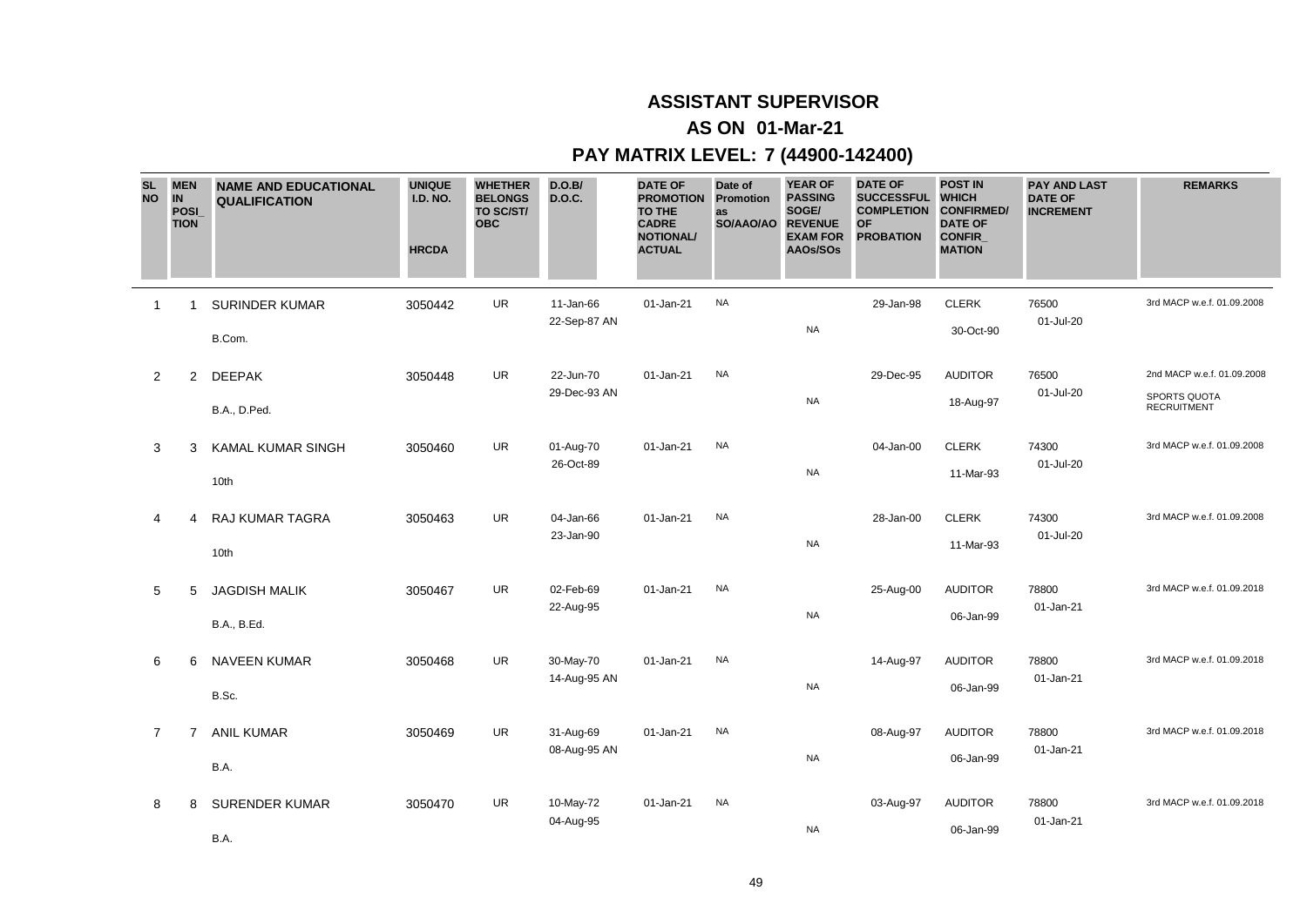### **AS ON 01-Mar-21**

| <b>SL</b><br><b>NO</b> | <b>MEN</b><br><b>IN</b><br>POSI<br><b>TION</b> | <b>NAME AND EDUCATIONAL</b><br><b>QUALIFICATION</b> | <b>UNIQUE</b><br><b>I.D. NO.</b><br><b>HRCDA</b> | <b>WHETHER</b><br><b>BELONGS</b><br>TO SC/ST/<br><b>OBC</b> | D.O.B/<br><b>D.O.C.</b>   | <b>DATE OF</b><br><b>PROMOTION</b><br>TO THE<br><b>CADRE</b><br><b>NOTIONAL/</b><br><b>ACTUAL</b> | Date of<br><b>Promotion</b><br>as<br>SO/AAO/AO | <b>YEAR OF</b><br><b>PASSING</b><br>SOGE/<br><b>REVENUE</b><br><b>EXAM FOR</b><br>AAOs/SOs | <b>DATE OF</b><br>SUCCESSFUL WHICH<br><b>COMPLETION</b><br><b>OF</b><br><b>PROBATION</b> | <b>POST IN</b><br><b>CONFIRMED/</b><br><b>DATE OF</b><br><b>CONFIR</b><br><b>MATION</b> | <b>PAY AND LAST</b><br><b>DATE OF</b><br><b>INCREMENT</b> | <b>REMARKS</b>                                                   |
|------------------------|------------------------------------------------|-----------------------------------------------------|--------------------------------------------------|-------------------------------------------------------------|---------------------------|---------------------------------------------------------------------------------------------------|------------------------------------------------|--------------------------------------------------------------------------------------------|------------------------------------------------------------------------------------------|-----------------------------------------------------------------------------------------|-----------------------------------------------------------|------------------------------------------------------------------|
| 9                      | 9                                              | <b>VIJAY KUMAR</b><br>M.A. PART-I, MBA (Fin.)       | 3050472                                          | <b>UR</b>                                                   | 12-Sep-64<br>16-Jul-90    | 01-Jan-21                                                                                         | <b>NA</b>                                      | <b>NA</b>                                                                                  | 26-Aug-00                                                                                | <b>CLERK</b><br>30-Nov-93                                                               | 74300<br>01-Jul-20                                        | 3rd MACP w.e.f. 01.09.2008                                       |
| 10                     | 10                                             | SANJEEV KUMAR<br>B.A.                               | 3050475                                          | <b>UR</b>                                                   | 26-Apr-74<br>29-Dec-95 AN | 01-Jan-21                                                                                         | <b>NA</b>                                      | <b>NA</b>                                                                                  | 29-Dec-97                                                                                | <b>AUDITOR</b><br>06-Jan-99                                                             | 78800<br>01-Jan-21                                        | 3rd MACP w.e.f. 01.01.2019<br>SPORTS QUOTA<br><b>RECRUITMENT</b> |
| 11                     | 11                                             | PARVEEN KUMAR GUPTA<br>B.Com.                       | 3050481                                          | <b>UR</b>                                                   | 19-Apr-65<br>17-Jun-88    | 01-Jan-21                                                                                         | <b>NA</b>                                      | <b>NA</b>                                                                                  | 02-Jan-02                                                                                | <b>CLERK</b><br>17-Jun-90                                                               | 72100<br>01-Jul-20                                        | 3rd MACP w.e.f. 03.01.2010                                       |
| 12                     | $12 \overline{ }$                              | SURAJ KUMAR VERMA<br>B.A.                           | 3050482                                          | <b>UR</b>                                                   | 01-Jul-70<br>24-Dec-96    | 01-Jan-21                                                                                         | <b>NA</b>                                      | <b>NA</b>                                                                                  | 23-Dec-98                                                                                | <b>AUDITOR</b><br>06-Dec-99                                                             | 76500<br>01-Jan-21                                        | 3rd MACP w.e.f. 03.01.2020<br>SPORTS QUOTA<br><b>RECRUITMENT</b> |
| 13                     | 13                                             | NISHA DHINGRA<br>B.A.                               | 3050484                                          | <b>UR</b>                                                   | 07-Sep-62<br>05-May-88    | 01-Jan-21                                                                                         | <b>NA</b>                                      | <b>NA</b>                                                                                  | 02-Jan-02                                                                                | <b>COMPUTER</b><br>27-Jul-90                                                            | 72100<br>01-Jul-20                                        | 3rd MACP w.e.f. 03.01.2010                                       |
| 14                     | 14                                             | <b>MANMOHAN KUMAR</b><br>12th                       | 3050486                                          | <b>UR</b>                                                   | 20-Mar-64<br>22-Dec-86    | 01-Jan-21                                                                                         | <b>NA</b>                                      | <b>NA</b>                                                                                  | 31-Dec-02                                                                                | <b>PEON</b><br>27-Sep-89                                                                | 66000<br>01-Jul-20                                        |                                                                  |
| 15                     | 15                                             | <b>VARINDER KANWAR</b><br>B.A.                      | 3050493                                          | <b>UR</b>                                                   | 11-Jan-75<br>26-Dec-97 AN | 01-Jan-21                                                                                         | <b>NA</b>                                      | <b>NA</b>                                                                                  | 26-Dec-99                                                                                | <b>AUDITOR</b><br>12-Sep-00                                                             | 70000<br>01-Jul-20                                        | SPORTS QUOTA<br><b>RECRUITMENT</b><br>2nd MACP w.e.f. 01.01.2011 |
| 16                     | 16                                             | <b>GUDDI DEVI</b><br>10th                           | 3050501                                          | UR                                                          | 04-Dec-72<br>16-Mar-93 AN | 01-Jan-21                                                                                         | <b>NA</b>                                      | <b>NA</b>                                                                                  | 31-Dec-03                                                                                | <b>CLERK</b><br>05-Dec-95                                                               | 68000<br>01-Jul-20                                        | 3rd MACP w.e.f. 01.01.2012                                       |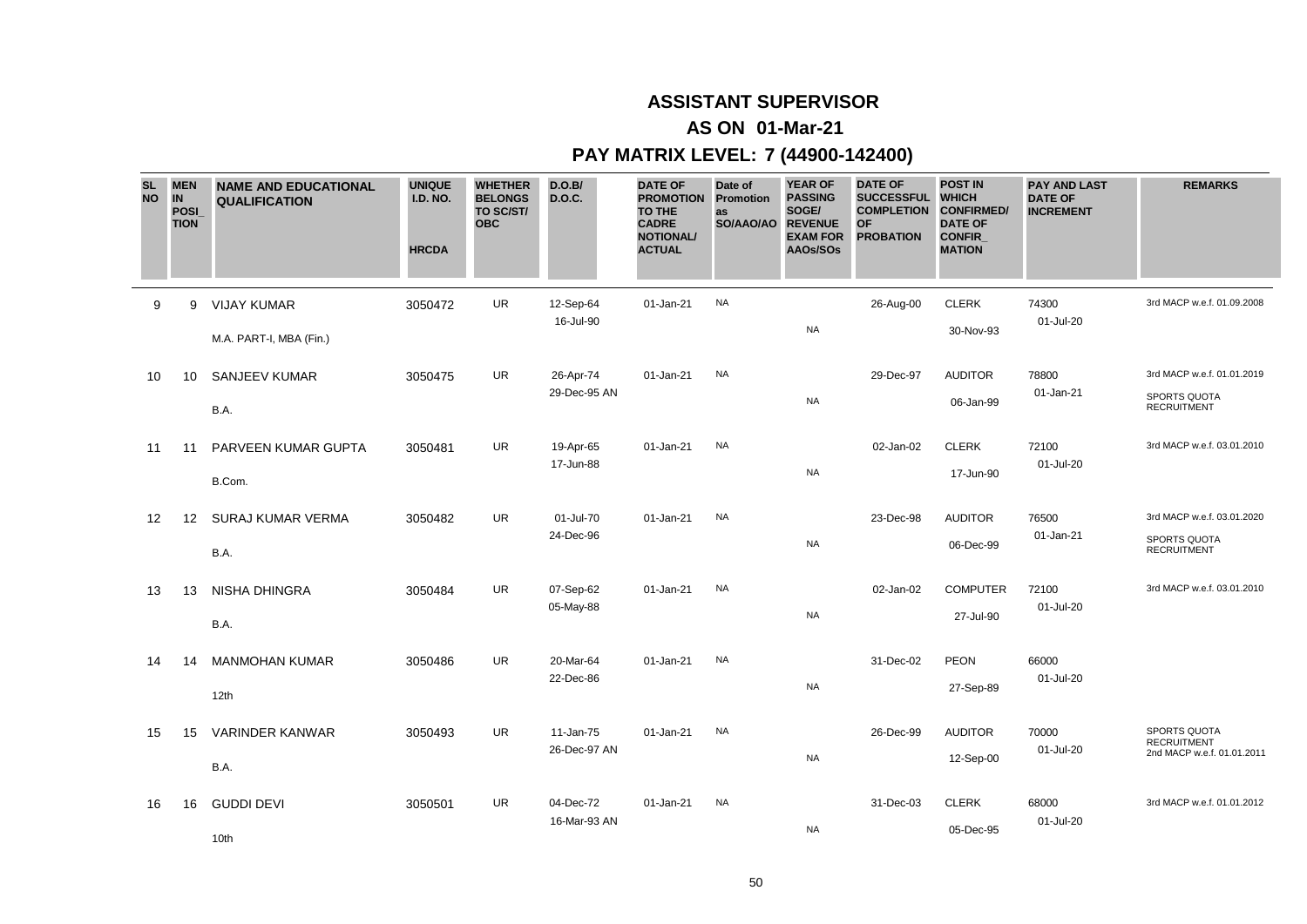### **AS ON 01-Mar-21**

| <b>SL</b><br><b>NO</b> | <b>MEN</b><br><b>IN</b><br><b>POSI</b><br><b>TION</b> | <b>NAME AND EDUCATIONAL</b><br><b>QUALIFICATION</b> | <b>UNIQUE</b><br><b>I.D. NO.</b><br><b>HRCDA</b> | <b>WHETHER</b><br><b>BELONGS</b><br>TO SC/ST/<br><b>OBC</b> | D.O.B/<br><b>D.O.C.</b>   | <b>DATE OF</b><br><b>PROMOTION Promotion</b><br>TO THE<br><b>CADRE</b><br><b>NOTIONAL/</b><br><b>ACTUAL</b> | Date of<br>as<br>SO/AAO/AO | <b>YEAR OF</b><br><b>PASSING</b><br>SOGE/<br><b>REVENUE</b><br><b>EXAM FOR</b><br>AAOs/SOs | <b>DATE OF</b><br>SUCCESSFUL WHICH<br><b>COMPLETION</b><br><b>OF</b><br><b>PROBATION</b> | <b>POST IN</b><br><b>CONFIRMED/</b><br><b>DATE OF</b><br><b>CONFIR</b><br><b>MATION</b> | <b>PAY AND LAST</b><br><b>DATE OF</b><br><b>INCREMENT</b> | <b>REMARKS</b>                                                                                                |
|------------------------|-------------------------------------------------------|-----------------------------------------------------|--------------------------------------------------|-------------------------------------------------------------|---------------------------|-------------------------------------------------------------------------------------------------------------|----------------------------|--------------------------------------------------------------------------------------------|------------------------------------------------------------------------------------------|-----------------------------------------------------------------------------------------|-----------------------------------------------------------|---------------------------------------------------------------------------------------------------------------|
| 17                     | 17                                                    | RANJANA GUPTA<br>M.Com.                             | 3050505                                          | <b>UR</b>                                                   | 13-Sep-67<br>12-Mar-93 AN | 01-Jan-21                                                                                                   | <b>NA</b>                  | <b>NA</b>                                                                                  | 31-Dec-03                                                                                | <b>CLERK</b><br>05-Dec-95                                                               | 68000<br>01-Jul-20                                        | 3rd MACP w.e.f. 01.01.2012                                                                                    |
| 18                     | 18                                                    | <b>MAHESH SHARMA</b><br>B.A.                        | 3050516                                          | <b>UR</b>                                                   | 18-Feb-73<br>13-Nov-97 AN | 01-Jan-21                                                                                                   | <b>NA</b>                  | <b>NA</b>                                                                                  | 13-Nov-99                                                                                | <b>AUDITOR</b><br>13-Nov-99                                                             | 68000<br>01-Jul-20                                        | MT FR AG (AU) H.P. VICE MS<br><b>MEENA</b><br>2nd MACP w.e.f. 01.01.13,<br>SPORTS QUOTA<br><b>RECRUITMENT</b> |
| 19                     | 19                                                    | ROHIT SHARMA<br>B.Com.                              | 3050517                                          | <b>UR</b>                                                   | 07-Sep-72<br>23-Mar-99 AN | 01-Jan-21                                                                                                   | <b>NA</b>                  | <b>NA</b>                                                                                  | 23-Mar-01                                                                                | <b>AUDITOR</b><br>17-Apr-02                                                             | 68000<br>01-Jul-20                                        | APPOINTMENT ON<br><b>COMPASSIONATE GROUNDS</b>                                                                |
| 20                     | 20                                                    | <b>DEVTA DEEN</b><br>10th                           | 3050518                                          | <b>UR</b>                                                   | 10-Jul-66<br>22-Dec-86    | 01-Jan-21                                                                                                   | <b>NA</b>                  | <b>NA</b>                                                                                  | 21-Dec-88                                                                                | PEON<br>27-Sep-89                                                                       | 64100<br>01-Jul-20                                        |                                                                                                               |
| 21                     | 21                                                    | SURENDER KUMAR GUPTA<br><b>B.A. PART-II</b>         | 3050521                                          | <b>UR</b>                                                   | 28-Aug-72<br>24-May-94 AN | 01-Jan-21                                                                                                   | <b>NA</b>                  | <b>NA</b>                                                                                  | 24-May-96                                                                                | <b>CLERK</b><br>01-Jun-96                                                               | 68000<br>01-Jan-21                                        | MT From AG (AU) Punjab.<br>Posted in DGA, Central Chd<br>3rd MACP w.e.f. 01.01.2013                           |
| 22                     | 22                                                    | <b>BALJEET SINGH</b><br>10th                        | 3050522                                          | SC                                                          | 06-Mar-70<br>05-Oct-94 AN | 01-Jan-21                                                                                                   | <b>NA</b>                  | <b>NA</b>                                                                                  | 24-Jul-98                                                                                | <b>CLERK</b><br>14-Jul-98                                                               | 66000<br>01-Jul-20                                        | 3rd MACP w.e.f. 01.01.2013                                                                                    |
| 23                     | 23                                                    | <b>DINESH SINGH</b><br><b>INTER</b>                 | 3050528                                          | <b>UR</b>                                                   | 30-Jul-64<br>09-Jul-87 AN | 01-Jan-21                                                                                                   | <b>NA</b>                  | <b>NA</b>                                                                                  | 09-Jul-89                                                                                | <b>PEON</b><br>10-Sep-90                                                                | 62200<br>01-Jul-20                                        |                                                                                                               |
| 24                     | 24                                                    | NAGINDER PARSAD<br>10th                             | 3050529                                          | UR                                                          | 15-Oct-72<br>10-Feb-95 AN | 01-Jan-21                                                                                                   | <b>NA</b>                  | <b>NA</b>                                                                                  | 10-Feb-97                                                                                | <b>CLERK</b><br>14-Jul-98                                                               | 66000<br>01-Jan-21                                        | POSTED IN DGA<br>CENTRAL, CHANDIGARH<br>3rd MACP w.e.f. 01.01.2014                                            |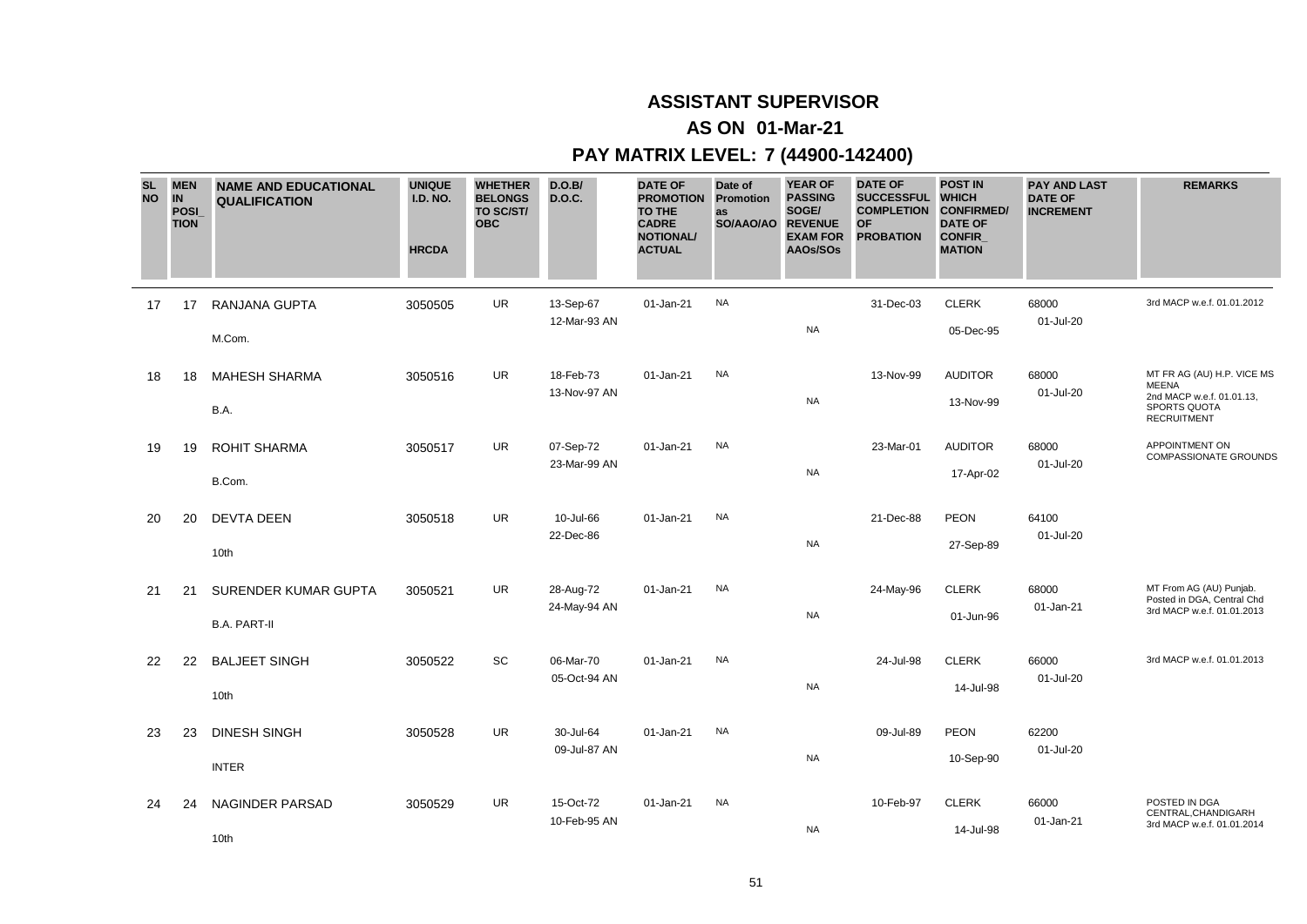### **AS ON 01-Mar-21**

| <b>SL</b><br><b>NO</b> | <b>MEN</b><br>IN<br>POSI_<br><b>TION</b> | <b>NAME AND EDUCATIONAL</b><br><b>QUALIFICATION</b> | <b>UNIQUE</b><br><b>I.D. NO.</b><br><b>HRCDA</b> | <b>WHETHER</b><br><b>BELONGS</b><br>TO SC/ST/<br><b>OBC</b> | D.O.B/<br><b>D.O.C.</b>   | <b>DATE OF</b><br><b>PROMOTION</b><br><b>TO THE</b><br><b>CADRE</b><br><b>NOTIONAL/</b><br><b>ACTUAL</b> | Date of<br>Promotion<br>as<br>SO/AAO/AO | <b>YEAR OF</b><br><b>PASSING</b><br>SOGE/<br><b>REVENUE</b><br><b>EXAM FOR</b><br>AAOs/SOs | <b>DATE OF</b><br><b>SUCCESSFUL</b><br><b>COMPLETION</b><br>OF<br><b>PROBATION</b> | <b>POST IN</b><br><b>WHICH</b><br><b>CONFIRMED/</b><br><b>DATE OF</b><br><b>CONFIR</b><br><b>MATION</b> | <b>PAY AND LAST</b><br><b>DATE OF</b><br><b>INCREMENT</b> | <b>REMARKS</b>                                                               |
|------------------------|------------------------------------------|-----------------------------------------------------|--------------------------------------------------|-------------------------------------------------------------|---------------------------|----------------------------------------------------------------------------------------------------------|-----------------------------------------|--------------------------------------------------------------------------------------------|------------------------------------------------------------------------------------|---------------------------------------------------------------------------------------------------------|-----------------------------------------------------------|------------------------------------------------------------------------------|
| 25                     | 25                                       | <b>ALPANA GUPTA</b><br>B.A.                         | 3050531                                          | <b>UR</b>                                                   | 19-May-77<br>21-Aug-95    | 01-Jan-21                                                                                                | <b>NA</b>                               | <b>NA</b>                                                                                  | 21-Aug-97                                                                          | <b>CLERK</b><br>06-Jan-99                                                                               | 66000<br>01-Jul-20                                        | APPOINTMENT ON<br><b>COMPASSIONATE GROUNDS</b><br>3rd MACP w.e.f. 01.01.2014 |
| 26                     | 26                                       | <b>SANJAY KALRA</b><br>B.A.                         | 3050532                                          | <b>UR</b>                                                   | 15-Jul-72<br>18-Jun-96    | 01-Jan-21                                                                                                | <b>NA</b>                               | <b>NA</b>                                                                                  | 31-Aug-98                                                                          | <b>CLERK</b><br>31-Aug-98                                                                               | 66000<br>01-Jul-20                                        | MUTUAL TRANSFER FROM<br>AG (AUDIT) PUNJAB<br>3rd MACP w.e.f. 01.01.2014      |
| 27                     | 27                                       | <b>HEMANT MANUJA</b><br>B.A.                        | 3050534                                          | <b>UR</b>                                                   | 27-Feb-72<br>09-Nov-01    | 01-Jan-21                                                                                                | <b>NA</b>                               | <b>NA</b>                                                                                  | 08-Nov-03                                                                          | <b>AUDITOR</b><br>02-Nov-04                                                                             | 66000<br>01-Jul-20                                        | APPOINTMENT ON<br><b>COMPASSIONATE GROUNDS</b><br>2nd MACP w.e.f. 03.01.2015 |
| 28                     | 28                                       | <b>SUNITA DHALL</b><br>M.Com.                       | 3050535                                          | <b>UR</b>                                                   | 26-Apr-68<br>04-Oct-95 AN | 01-Jan-21                                                                                                | <b>NA</b>                               | <b>NA</b>                                                                                  | 04-Oct-97                                                                          | <b>CLERK</b><br>06-Jan-99                                                                               | 66000<br>01-Jul-20                                        | <b>DIRECT RECRUITMENT</b><br>PHY. HANDI., 3rd MACP w.e.f.<br>03.01.2015      |
| 29                     | 29                                       | <b>RAJESH KUMAR</b><br>B.A.                         | 3050539                                          | SC                                                          | 12-Jul-74<br>20-Jul-98 AN | 01-Jan-21                                                                                                | <b>NA</b>                               | <b>NA</b>                                                                                  | 20-Jul-00                                                                          | <b>CLERK</b><br>17-Apr-02                                                                               | 66000<br>01-Jul-20                                        | DIRECT RECRUITMENT<br>3rd MACP w.e.f. 03.01.2015                             |
| 30                     | 30                                       | <b>NAVEEN KUMAR</b><br>12th                         | 3050544                                          | <b>UR</b>                                                   | 20-Apr-78<br>20-Feb-97 AN | 01-Jan-21                                                                                                | <b>NA</b>                               | NA                                                                                         | 20-Jan-00                                                                          | <b>CLERK</b><br>12-Sep-00                                                                               | 64100<br>01-Jul-20                                        | APPOINTMENT ON<br><b>COMPASSIONATE GROUNDS</b><br>3rd MACP w.e.f. 01.01.2016 |
| 31                     | 31                                       | <b>ANIL MAHAJAN</b><br>M.A., B.Ed.                  | 3050545                                          | UR                                                          | 18-Aug-71<br>12-Aug-98    | 01-Jan-21                                                                                                | <b>NA</b>                               | NA                                                                                         | 11-Aug-00                                                                          | <b>CLERK</b><br>17-Apr-02                                                                               | 64100<br>01-Jul-20                                        | DIRECT RECRUITMENT<br>3rd MACP w.e.f. 01.01.2016                             |
| 32                     | 32                                       | <b>DEBI DUTT JOSHI</b><br>10th                      | 3050552                                          | UR                                                          | 01-May-67<br>03-Aug-89 AN | 01-Jan-21                                                                                                | NA                                      | <b>NA</b>                                                                                  | 27-May-00                                                                          | <b>PEON</b><br>01-Mar-93                                                                                | 58600<br>01-Jul-20                                        |                                                                              |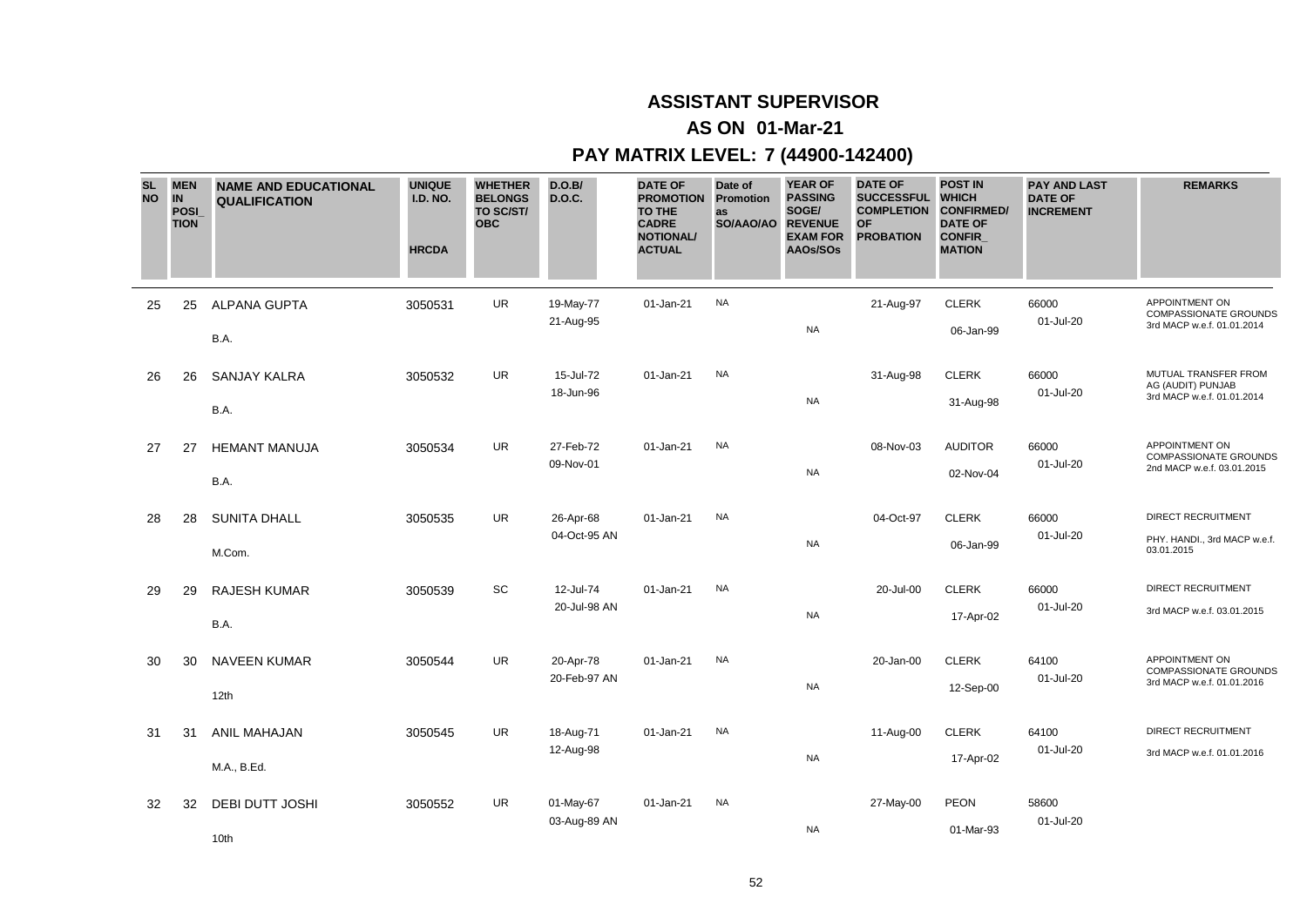### **AS ON 01-Mar-21**

| <b>SL</b><br><b>NO</b> | <b>MEN</b><br><b>IN</b><br>POSI<br><b>TION</b> | <b>NAME AND EDUCATIONAL</b><br><b>QUALIFICATION</b> | <b>UNIQUE</b><br><b>I.D. NO.</b><br><b>HRCDA</b> | <b>WHETHER</b><br><b>BELONGS</b><br>TO SC/ST/<br><b>OBC</b> | D.O.B/<br><b>D.O.C.</b> | <b>DATE OF</b><br><b>PROMOTION</b><br>TO THE<br><b>CADRE</b><br><b>NOTIONAL/</b><br><b>ACTUAL</b> | Date of<br><b>Promotion</b><br>as<br>SO/AAO/AO | <b>YEAR OF</b><br><b>PASSING</b><br>SOGE/<br><b>REVENUE</b><br><b>EXAM FOR</b><br>AAOs/SOs | <b>DATE OF</b><br><b>SUCCESSFUL</b><br><b>COMPLETION</b><br>OF.<br><b>PROBATION</b> | <b>POST IN</b><br><b>WHICH</b><br><b>CONFIRMED/</b><br><b>DATE OF</b><br><b>CONFIR</b><br><b>MATION</b> | <b>PAY AND LAST</b><br><b>DATE OF</b><br><b>INCREMENT</b> | <b>REMARKS</b> |
|------------------------|------------------------------------------------|-----------------------------------------------------|--------------------------------------------------|-------------------------------------------------------------|-------------------------|---------------------------------------------------------------------------------------------------|------------------------------------------------|--------------------------------------------------------------------------------------------|-------------------------------------------------------------------------------------|---------------------------------------------------------------------------------------------------------|-----------------------------------------------------------|----------------|
| 33                     | 33                                             | <b>JOGENDRA SINGH</b>                               | 3050582                                          | SC                                                          | 01-Jul-62               | 01-Jan-21                                                                                         | NA                                             |                                                                                            | 31-Dec-02                                                                           | <b>PEON</b>                                                                                             | 55200                                                     |                |
|                        |                                                | <b>INTER</b>                                        |                                                  |                                                             | 05-Oct-95 AN            |                                                                                                   |                                                | <b>NA</b>                                                                                  |                                                                                     | 05-Jan-99                                                                                               | 01-Jul-20                                                 |                |
| 34                     | 34                                             | <b>NAND LAL</b>                                     | 3050640                                          | SC                                                          | 04-Dec-72               | 01-Jan-21                                                                                         | NA                                             |                                                                                            | 10-Jan-02                                                                           | <b>PEON</b>                                                                                             | 49000                                                     |                |
|                        |                                                | B.A.                                                |                                                  |                                                             | 10-Jan-00 AN            |                                                                                                   |                                                | <b>NA</b>                                                                                  |                                                                                     | 16-Sep-02                                                                                               | 01-Jul-20                                                 |                |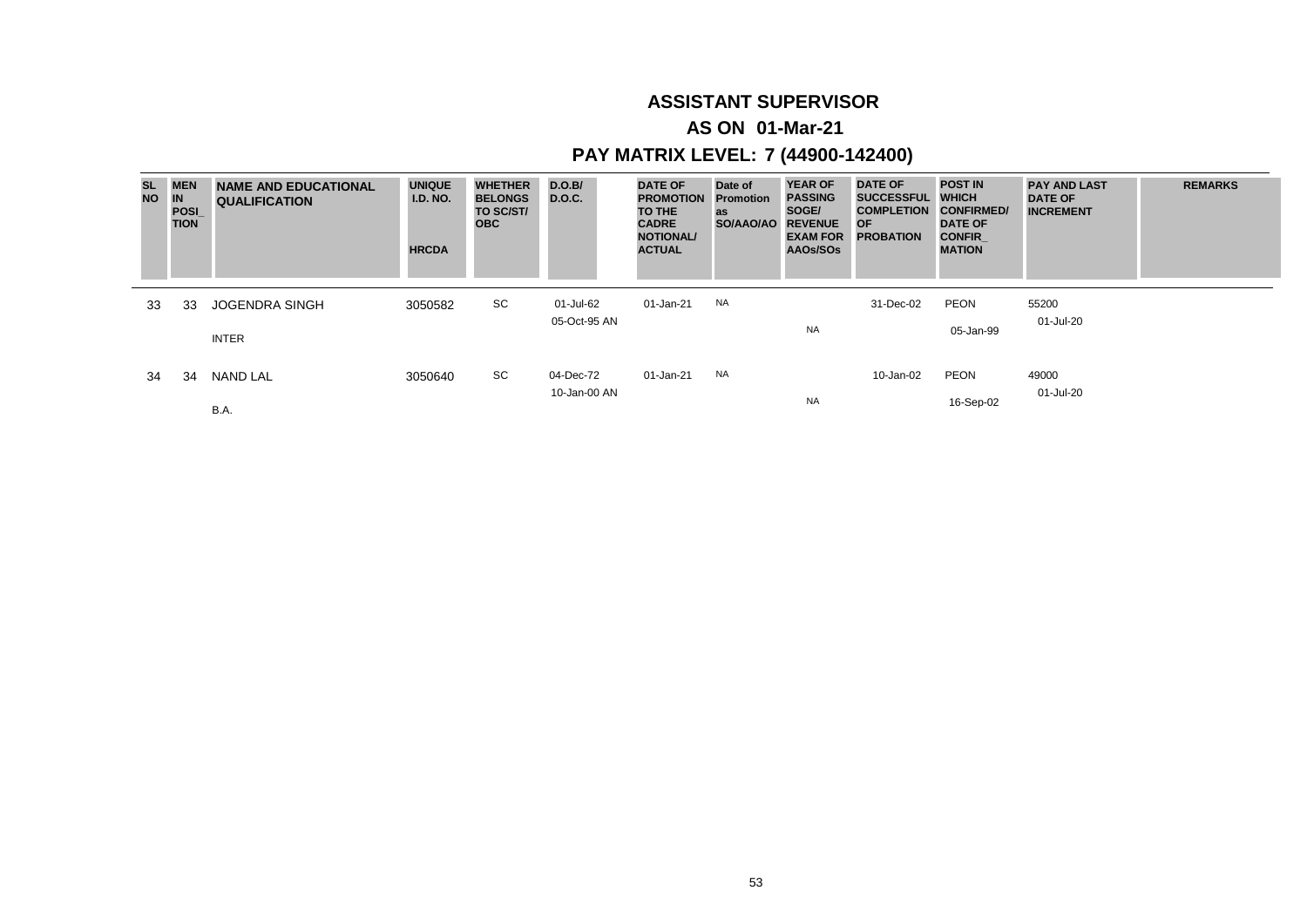## **WELFARE ASSISTANT**

### **AS ON 01-Mar-21**

| <b>SL</b><br><b>NO</b> | <b>MEN</b><br>IN<br><b>POSI</b><br><b>TION</b> | <b>NAME AND EDUCATIONAL</b><br><b>QUALIFICATION</b> | <b>UNIQUE</b><br><b>I.D. NO.</b><br><b>HRCDA</b> | <b>WHETHER</b><br><b>BELONGS</b><br>TO SC/ST/<br><b>OBC</b> | D.O.B/<br><b>D.O.C.</b> | <b>DATE OF</b><br><b>PROMOTION</b><br><b>TO THE</b><br><b>CADRE</b><br><b>NOTIONAL/</b><br><b>ACTUAL</b> | Date of<br><b>Promotion</b><br>as<br>SO/AAO/AO | <b>YEAR OF</b><br><b>PASSING</b><br>SOGE/<br><b>REVENUE</b><br><b>EXAM FOR</b><br>AAOs/SOs | <b>DATE OF</b><br>SUCCESSFUL WHICH<br><b>COMPLETION</b><br><b>OF</b><br><b>PROBATION</b> | <b>POST IN</b><br><b>CONFIRMED/</b><br><b>DATE OF</b><br><b>CONFIR</b><br><b>MATION</b> | <b>PAY AND LAST</b><br><b>DATE OF</b><br><b>INCREMENT</b> | <b>REMARKS</b>                              |
|------------------------|------------------------------------------------|-----------------------------------------------------|--------------------------------------------------|-------------------------------------------------------------|-------------------------|----------------------------------------------------------------------------------------------------------|------------------------------------------------|--------------------------------------------------------------------------------------------|------------------------------------------------------------------------------------------|-----------------------------------------------------------------------------------------|-----------------------------------------------------------|---------------------------------------------|
|                        |                                                | <b>HARJEET SINGH</b>                                | 3050591                                          | SC                                                          | 03-Apr-67               | 24-Jan-14                                                                                                | <b>NA</b>                                      |                                                                                            | 06-Jun-05                                                                                | <b>PEON</b>                                                                             | 56900                                                     | ON DEPUTATION WITHIN<br>OFFICE FOR 7TH YEAR |
|                        |                                                | 10th                                                |                                                  |                                                             | 10-Oct-95               |                                                                                                          |                                                | <b>NA</b>                                                                                  |                                                                                          | 05-Jan-99                                                                               | 01-Jul-20                                                 | FROM 25.01.2020 TO<br>24.01.2021            |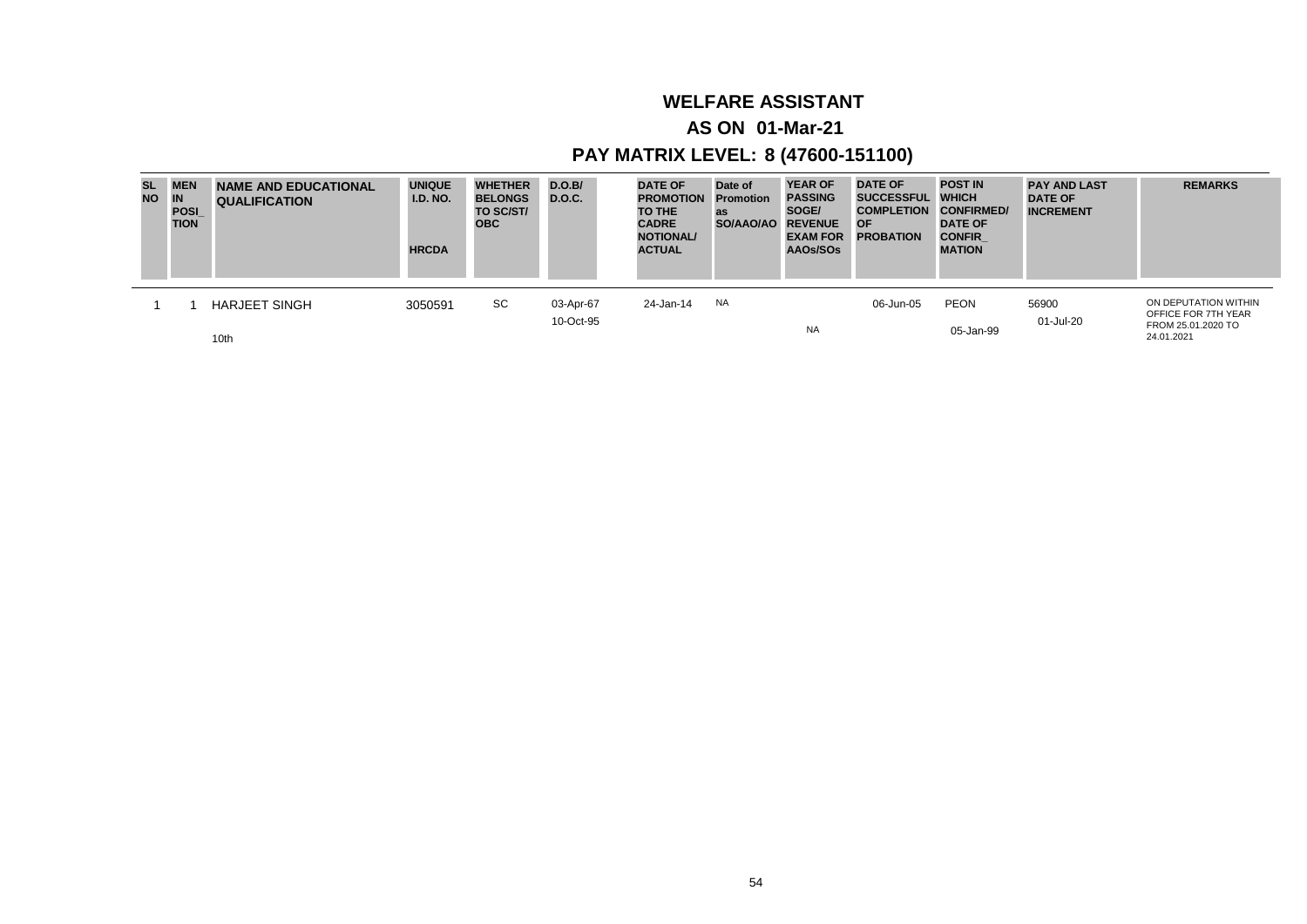## **SENIOR TRANSLATOR**

### **AS ON 01-Mar-21**

| <b>SL</b><br><b>NO</b> | <b>MEN</b><br>IN<br><b>POSI</b><br><b>TION</b> | <b>NAME AND EDUCATIONAL</b><br><b>QUALIFICATION</b> | <b>UNIQUE</b><br><b>I.D. NO.</b><br><b>HRCDA</b> | <b>WHETHER</b><br><b>BELONGS</b><br>TO SC/ST/<br><b>OBC</b> | D.O.B/<br><b>D.O.C.</b> | <b>DATE OF</b><br><b>PROMOTION</b><br><b>TO THE</b><br><b>CADRE</b><br><b>NOTIONAL/</b><br><b>ACTUAL</b> | Date of<br>Promotion<br>as<br><b>SO/AAO/AO</b> | <b>YEAR OF</b><br><b>PASSING</b><br>SOGE/<br><b>REVENUE</b><br><b>EXAM FOR</b><br>AAOs/SOs | <b>DATE OF</b><br>SUCCESSFUL WHICH<br><b>COMPLETION</b><br><b>OF</b><br><b>PROBATION</b> | <b>POST IN</b><br><b>CONFIRMED/</b><br><b>DATE OF</b><br><b>CONFIR</b><br><b>MATION</b> | <b>PAY AND LAST</b><br><b>DATE OF</b><br><b>INCREMENT</b> | <b>REMARKS</b>                                   |
|------------------------|------------------------------------------------|-----------------------------------------------------|--------------------------------------------------|-------------------------------------------------------------|-------------------------|----------------------------------------------------------------------------------------------------------|------------------------------------------------|--------------------------------------------------------------------------------------------|------------------------------------------------------------------------------------------|-----------------------------------------------------------------------------------------|-----------------------------------------------------------|--------------------------------------------------|
|                        |                                                | RAKESH RANJAN MISHRA                                | 3051129                                          | UR.                                                         | 08-Aug-80<br>24-Jun-10  | 01-Jun-18                                                                                                | NA                                             |                                                                                            | 24-Jun-12                                                                                | JR.<br>TRANSLATOR                                                                       | 50500<br>01-Jul-20                                        | Joined this office on<br>09.01.2020 from O/o PAG |
|                        |                                                | M.A., B.Ed.                                         |                                                  |                                                             |                         |                                                                                                          |                                                | <b>NA</b>                                                                                  |                                                                                          | 24-Jun-12                                                                               |                                                           | Meghalaya, Shillong                              |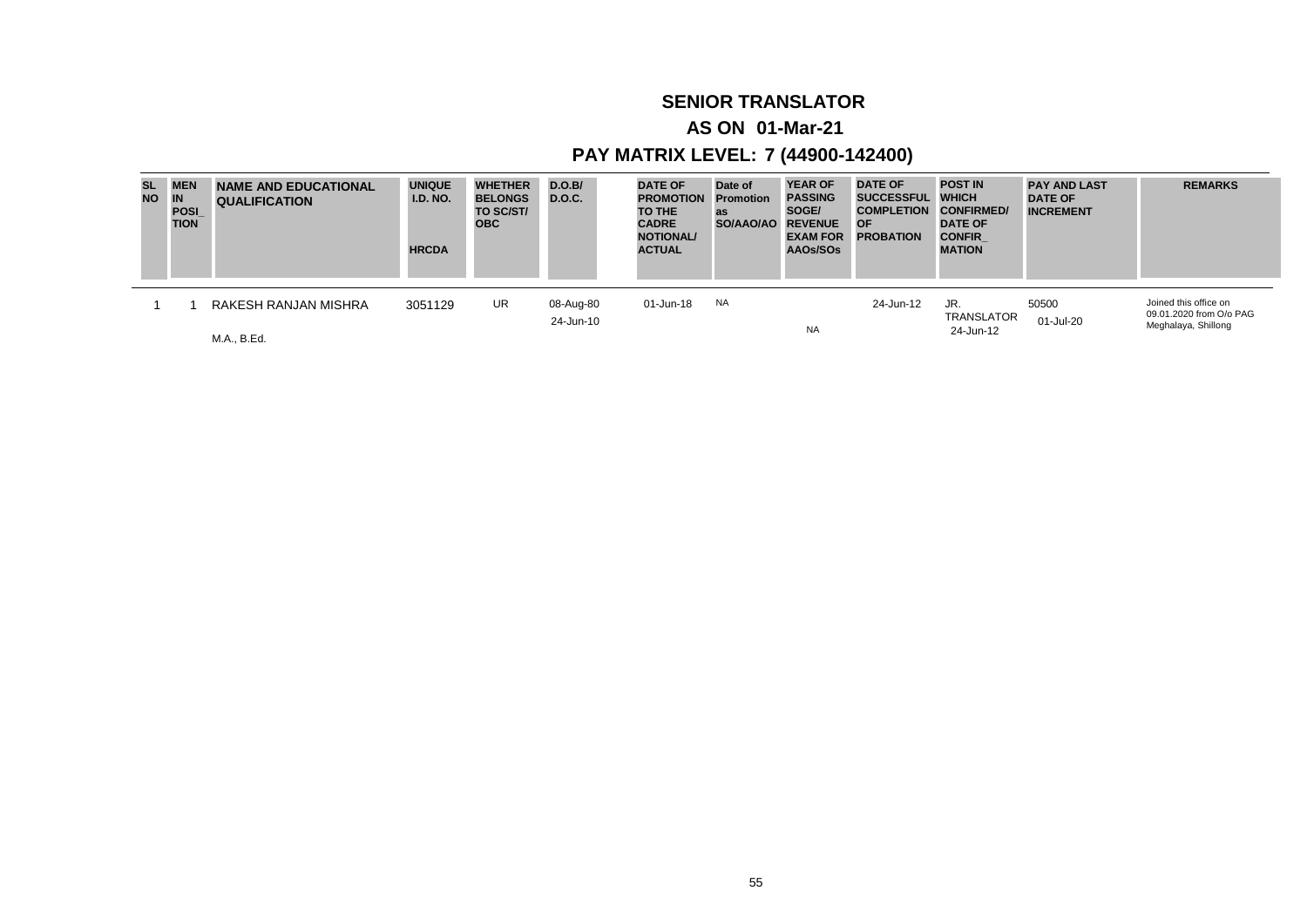## **JUNIOR TRANSLATOR**

### **AS ON 01-Mar-21**

| <b>SL</b><br><b>NO</b> | <b>MEN</b><br>IN<br><b>POSI</b><br><b>TION</b> | <b>NAME AND EDUCATIONAL</b><br><b>QUALIFICATION</b> | <b>UNIQUE</b><br><b>I.D. NO.</b><br><b>HRCDA</b> | <b>WHETHER</b><br><b>BELONGS</b><br>TO SC/ST/<br><b>OBC</b> | D.O.B/<br><b>D.O.C.</b>   | <b>DATE OF</b><br><b>PROMOTION</b><br>TO THE<br><b>CADRE</b><br><b>NOTIONAL/</b><br><b>ACTUAL</b> | Date of<br>Promotion<br>as<br>SO/AAO/AO | <b>YEAR OF</b><br><b>PASSING</b><br>SOGE/<br><b>REVENUE</b><br><b>EXAM FOR</b><br>AAOs/SOs | <b>DATE OF</b><br>SUCCESSFUL WHICH<br><b>COMPLETION</b><br><b>OF</b><br><b>PROBATION</b> | <b>POST IN</b><br><b>CONFIRMED/</b><br><b>DATE OF</b><br><b>CONFIR</b><br><b>MATION</b> | <b>PAY AND LAST</b><br><b>DATE OF</b><br><b>INCREMENT</b> | <b>REMARKS</b>            |
|------------------------|------------------------------------------------|-----------------------------------------------------|--------------------------------------------------|-------------------------------------------------------------|---------------------------|---------------------------------------------------------------------------------------------------|-----------------------------------------|--------------------------------------------------------------------------------------------|------------------------------------------------------------------------------------------|-----------------------------------------------------------------------------------------|-----------------------------------------------------------|---------------------------|
|                        |                                                | <b>SHASHANK GAURAV</b>                              | 3051141                                          | SC                                                          | 19-Oct-86<br>11-Nov-20 AN | 11-Nov-20 AN NA                                                                                   |                                         |                                                                                            |                                                                                          |                                                                                         | 35400<br>11-Nov-20                                        | <b>DIRECT RECRUITMENT</b> |
|                        |                                                | M.A.                                                |                                                  |                                                             |                           |                                                                                                   |                                         | <b>NA</b>                                                                                  |                                                                                          |                                                                                         |                                                           |                           |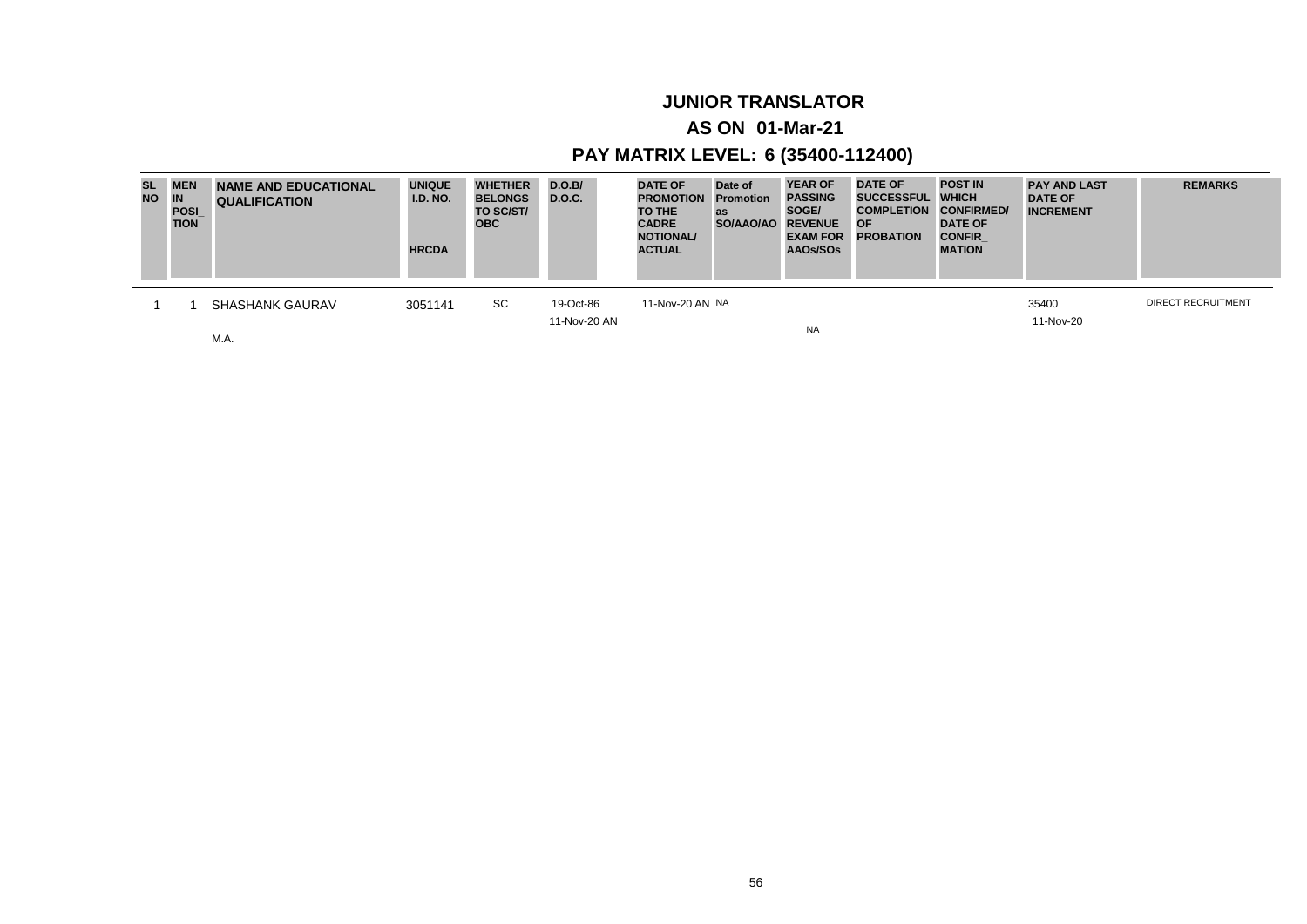## **STENOGRAPHERS (GRADE-I)**

### **AS ON 01-Mar-21**

| <b>SL</b><br><b>NO</b> | <b>MEN</b><br><b>IN</b><br><b>POSI</b><br><b>TION</b> | <b>NAME AND EDUCATIONAL</b><br><b>QUALIFICATION</b> | <b>UNIQUE</b><br><b>I.D. NO.</b><br><b>HRCDA</b> | <b>WHETHER</b><br><b>BELONGS</b><br>TO SC/ST/<br><b>OBC</b> | D.O.B/<br><b>D.O.C.</b> | <b>DATE OF</b><br><b>PROMOTION</b><br>TO THE<br><b>CADRE</b><br><b>NOTIONAL/</b><br><b>ACTUAL</b> | Date of<br><b>Promotion</b><br>as<br>SO/AAO/AO | <b>YEAR OF</b><br><b>PASSING</b><br>SOGE/<br><b>REVENUE</b><br><b>EXAM FOR</b><br>AAOs/SOs | <b>DATE OF</b><br><b>SUCCESSFUL</b><br><b>COMPLETION</b><br><b>OF</b><br><b>PROBATION</b> | <b>POST IN</b><br><b>WHICH</b><br><b>CONFIRMED/</b><br><b>DATE OF</b><br><b>CONFIR</b><br><b>MATION</b> | <b>PAY AND LAST</b><br><b>DATE OF</b><br><b>INCREMENT</b> | <b>REMARKS</b>                                                                             |
|------------------------|-------------------------------------------------------|-----------------------------------------------------|--------------------------------------------------|-------------------------------------------------------------|-------------------------|---------------------------------------------------------------------------------------------------|------------------------------------------------|--------------------------------------------------------------------------------------------|-------------------------------------------------------------------------------------------|---------------------------------------------------------------------------------------------------------|-----------------------------------------------------------|--------------------------------------------------------------------------------------------|
|                        |                                                       | <b>VEENA RANI</b>                                   | 3050277                                          | UR.                                                         | 05-Nov-63               | 01-Jan-02                                                                                         | <b>NA</b>                                      |                                                                                            | 19-Dec-86                                                                                 | <b>STENO</b>                                                                                            | 70000                                                     | 3rd MACP w.e.f. 20.12.2014                                                                 |
|                        |                                                       | B.A.                                                |                                                  |                                                             | 20-Dec-84               |                                                                                                   |                                                | <b>NA</b>                                                                                  |                                                                                           | 01-Mar-87                                                                                               | 01-Jul-20                                                 |                                                                                            |
| 2                      |                                                       | DEEPAK KUMAR                                        | 3050280                                          | UR                                                          | 05-Jun-66               | 01-Aug-05                                                                                         | NA                                             |                                                                                            | 18-Mar-93                                                                                 | <b>CLERK</b>                                                                                            |                                                           | 3rd MACP w.e.f. 01.08.2015                                                                 |
|                        |                                                       | B.A.                                                |                                                  |                                                             | 27-Aug-87               |                                                                                                   |                                                | <b>NA</b>                                                                                  |                                                                                           | 30-Oct-90                                                                                               |                                                           | On Dep. With DGA (London)<br>Office w.e.f. 30.12.14                                        |
| 3                      | 2                                                     | ANIL KUMAR KUNDU                                    | 3050275                                          | UR.                                                         | 01-Jun-67               | 01-Aug-05                                                                                         | <b>NA</b>                                      |                                                                                            | 30-Nov-93                                                                                 | <b>STENO</b>                                                                                            | 72100                                                     | 3rd MACP w.e.f. 25.11.2019,                                                                |
|                        |                                                       | M.A.                                                |                                                  |                                                             | 27-Nov-90               |                                                                                                   |                                                | <b>NA</b>                                                                                  |                                                                                           | 30-Nov-93                                                                                               | 01-Jan-21                                                 | Prom. Sr. Pr. Sec. dtd 19.01.18<br>to 25.11.19 in place of<br>Anupama Vaid (Foreign depu.) |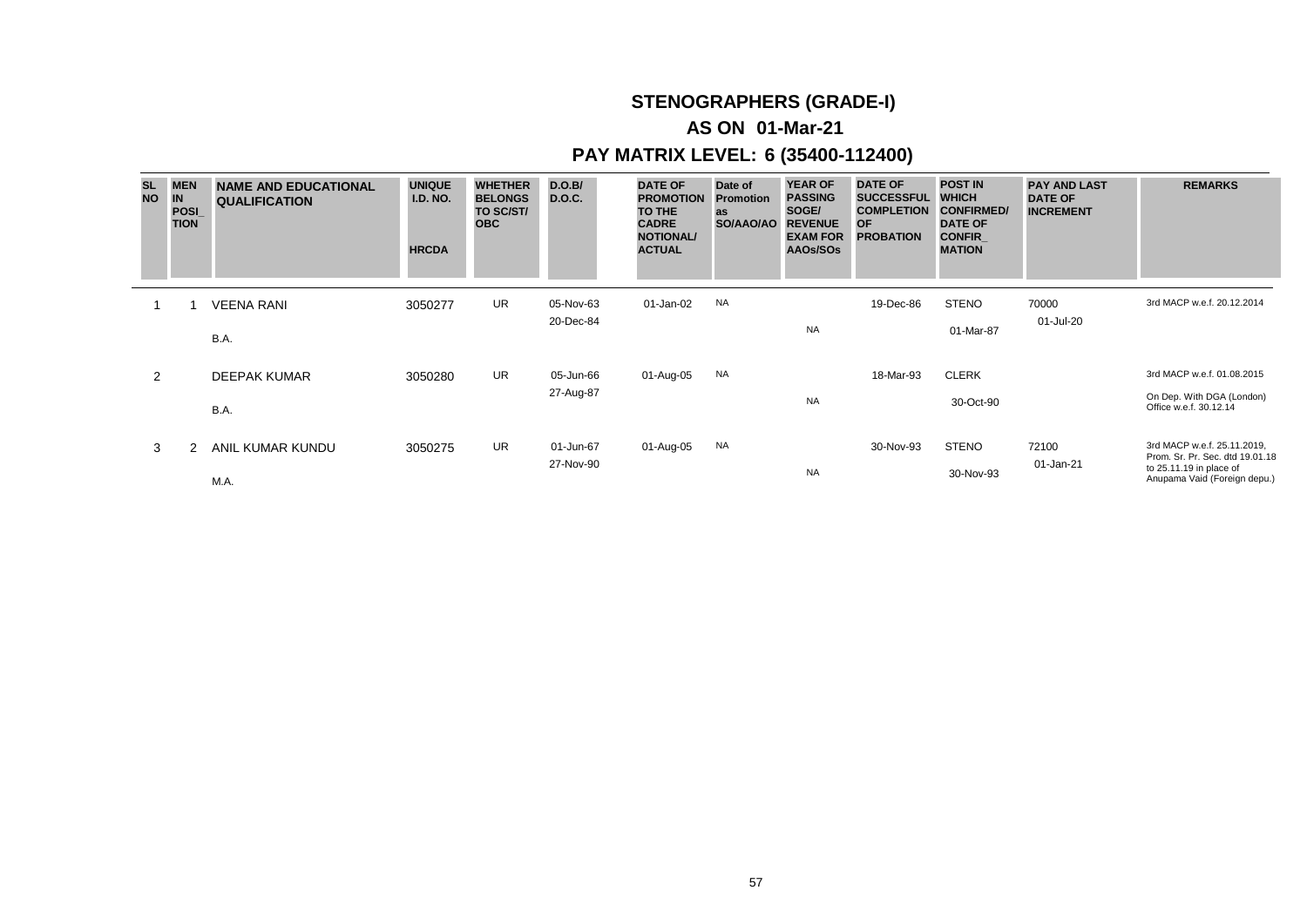### **AS ON 01-Mar-21**

| <b>SL</b><br><b>NO</b> | <b>MEN</b><br><b>IN</b><br><b>POSI</b><br><b>TION</b> | <b>NAME AND EDUCATIONAL</b><br><b>QUALIFICATION</b> | <b>UNIQUE</b><br><b>I.D. NO.</b><br><b>HRCDA</b> | <b>WHETHER</b><br><b>BELONGS</b><br>TO SC/ST/<br><b>OBC</b> | D.O.B/<br><b>D.O.C.</b>   | <b>DATE OF</b><br><b>PROMOTION Promotion</b><br>TO THE<br><b>CADRE</b><br><b>NOTIONAL/</b><br><b>ACTUAL</b> | Date of<br>as<br>SO/AAO/AO REVENUE | <b>YEAR OF</b><br><b>PASSING</b><br>SOGE/<br><b>EXAM FOR</b><br>AAOs/SOs | <b>DATE OF</b><br>SUCCESSFUL WHICH<br><b>COMPLETION</b><br><b>OF</b><br><b>PROBATION</b> | <b>POST IN</b><br><b>CONFIRMED/</b><br><b>DATE OF</b><br>CONFIR<br><b>MATION</b> | <b>PAY AND LAST</b><br><b>DATE OF</b><br><b>INCREMENT</b> | <b>REMARKS</b>                                                   |
|------------------------|-------------------------------------------------------|-----------------------------------------------------|--------------------------------------------------|-------------------------------------------------------------|---------------------------|-------------------------------------------------------------------------------------------------------------|------------------------------------|--------------------------------------------------------------------------|------------------------------------------------------------------------------------------|----------------------------------------------------------------------------------|-----------------------------------------------------------|------------------------------------------------------------------|
| $\overline{1}$         | $\mathbf 1$                                           | <b>ROHTASH</b><br>B.A.                              | 3050416                                          | SC                                                          | 02-Oct-65<br>27-Feb-90 AN | 03-Jan-94                                                                                                   | <b>NA</b>                          | <b>NA</b>                                                                | 02-Jan-96                                                                                | <b>AUDITOR</b><br>11-Mar-93                                                      | 78800<br>01-Jul-20                                        | 2nd MACP w.e.f. 01.09.2008                                       |
| 2                      | $\overline{2}$                                        | <b>KRISHAN CHANDER</b><br>B.A.                      | 3050417                                          | <b>ST</b>                                                   | 05-Mar-68<br>11-Oct-90    | 15-Jun-94                                                                                                   | <b>NA</b>                          | <b>NA</b>                                                                | 14-Jun-96                                                                                | <b>AUDITOR</b><br>30-Nov-93                                                      | 78800<br>01-Jul-20                                        | 2nd MACP w.e.f. 01.09.2008                                       |
| 3                      | 3                                                     | <b>KARMA ANGDUI</b><br>B.A.                         | 3050418                                          | <b>ST</b>                                                   | 04-Apr-64<br>06-Nov-90 AN | 20-Jun-94                                                                                                   | <b>NA</b>                          | <b>NA</b>                                                                | 14-Jun-96                                                                                | <b>AUDITOR</b><br>30-Nov-93                                                      | 78800<br>01-Jul-20                                        | 2nd MACP w.e.f. 01.09.2008                                       |
| 4                      | 4                                                     | <b>DALEEP KUMAR</b><br>B.Com.                       | 3050420                                          | <b>UR</b>                                                   | 28-Dec-68<br>12-Jun-85    | 15-Jun-94                                                                                                   | <b>NA</b>                          | <b>NA</b>                                                                | 14-Jun-96                                                                                | <b>CLERK</b><br>27-Sep-89                                                        | 78800<br>01-Jul-20                                        | 3rd MACP w.e.f. 01.09.2008                                       |
| 5                      | 5                                                     | PARVEEN KUMAR ARORA<br>B.Com.                       | 3050437                                          | <b>UR</b>                                                   | 01-Mar-66<br>09-Sep-87    | 02-Jan-96                                                                                                   | <b>NA</b>                          | <b>NA</b>                                                                | 01-Jan-98                                                                                | <b>CLERK</b><br>30-Oct-90                                                        | 78800<br>01-Jul-20                                        | 3rd MACP w.e.f. 01.09.2008                                       |
| 6                      | 6                                                     | PAWAN KUMAR<br>B.Com.                               | 3050438                                          | UR                                                          | 25-Oct-66<br>26-Aug-87    | 12-Jan-96                                                                                                   | <b>NA</b>                          | <b>NA</b>                                                                | 11-Jan-98                                                                                | <b>CLERK</b><br>30-Oct-90                                                        | 78800<br>01-Jul-20                                        | 3rd MACP w.e.f. 01.09.2008                                       |
| $\overline{7}$         | $\overline{7}$                                        | <b>VINEET KUMAR MUNJAL</b><br>B.A.                  | 3050440                                          | UR                                                          | 24-May-64<br>28-Aug-87 AN | 12-Jan-96                                                                                                   | <b>NA</b>                          | <b>NA</b>                                                                | 11-Jan-98                                                                                | <b>CLERK</b><br>30-Oct-90                                                        | 76500<br>01-Jul-20                                        | 3rd MACP w.e.f. 01.09.2008                                       |
| 8                      | 8                                                     | KULWINDER SINGH GILL<br><b>B.A. PART-I</b>          | 3050449                                          | <b>UR</b>                                                   | 30-Jan-65<br>25-Nov-87    | 03-Jan-97                                                                                                   | <b>NA</b>                          | <b>NA</b>                                                                | 02-Jan-99                                                                                | <b>CLERK</b><br>30-Oct-90                                                        | 76500<br>01-Jul-20                                        | 3rd MACP w.e.f. 01.09.2008<br>SPORTS QUOTA<br><b>RECRUITMENT</b> |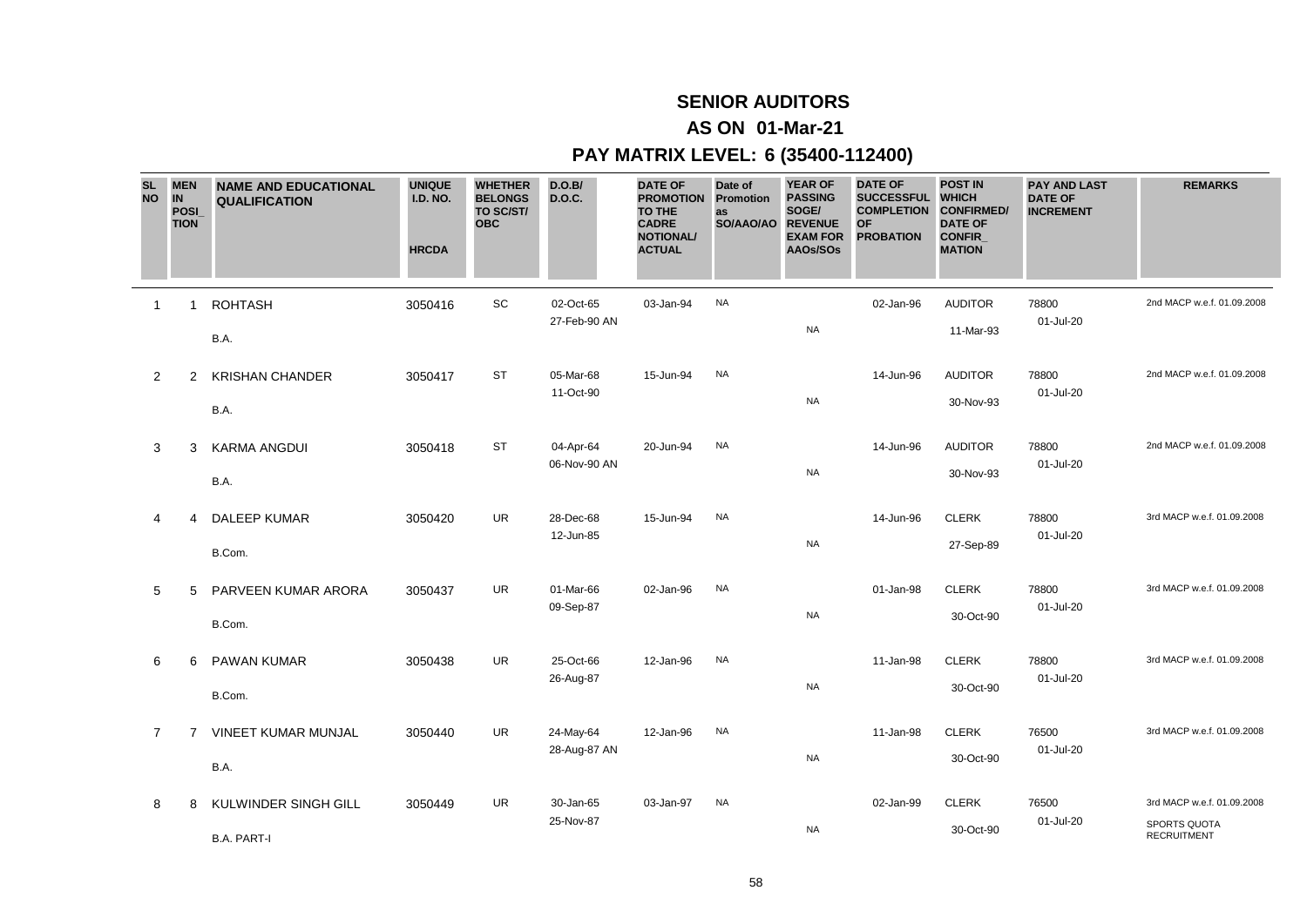### **AS ON 01-Mar-21**

| <b>SL</b><br><b>NO</b> | <b>IN</b> | <b>MEN</b><br>POSI<br><b>TION</b> | <b>NAME AND EDUCATIONAL</b><br><b>QUALIFICATION</b> | <b>UNIQUE</b><br><b>I.D. NO.</b><br><b>HRCDA</b> | <b>WHETHER</b><br><b>BELONGS</b><br>TO SC/ST/<br><b>OBC</b> | D.O.B/<br><b>D.O.C.</b>   | <b>DATE OF</b><br><b>PROMOTION</b><br>TO THE<br><b>CADRE</b><br><b>NOTIONAL/</b><br><b>ACTUAL</b> | Date of<br>Promotion<br>as<br>SO/AAO/AO REVENUE | <b>YEAR OF</b><br><b>PASSING</b><br>SOGE/<br><b>EXAM FOR</b><br>AAOs/SOs | <b>DATE OF</b><br>SUCCESSFUL WHICH<br><b>COMPLETION</b><br><b>OF</b><br><b>PROBATION</b> | <b>POST IN</b><br><b>CONFIRMED/</b><br><b>DATE OF</b><br><b>CONFIR</b><br><b>MATION</b> | <b>PAY AND LAST</b><br><b>DATE OF</b><br><b>INCREMENT</b> | <b>REMARKS</b>                                                                                |
|------------------------|-----------|-----------------------------------|-----------------------------------------------------|--------------------------------------------------|-------------------------------------------------------------|---------------------------|---------------------------------------------------------------------------------------------------|-------------------------------------------------|--------------------------------------------------------------------------|------------------------------------------------------------------------------------------|-----------------------------------------------------------------------------------------|-----------------------------------------------------------|-----------------------------------------------------------------------------------------------|
|                        | 9         | 9                                 | RAJESH SHARMA<br>12th                               | 3050453                                          | <b>UR</b>                                                   | 15-Dec-68<br>22-Aug-88 AN | 13-Jun-97                                                                                         | <b>NA</b>                                       | <b>NA</b>                                                                | 12-Jun-99                                                                                | <b>CLERK</b><br>30-Oct-90                                                               | 76500<br>01-Jul-20                                        | 3rd MACP w.e.f. 01.09.2008<br>SPORTS QUOTA<br><b>RECRUITMENT</b>                              |
|                        | 10        | 10                                | PREM GROVER<br><b>INTER</b>                         | 3050464                                          | <b>UR</b>                                                   | 04-Jun-66<br>16-Jan-90 AN | 21-May-99 AN NA                                                                                   |                                                 | <b>NA</b>                                                                | 20-May-01                                                                                | <b>CLERK</b><br>11-Mar-93                                                               | 74300<br>01-Jul-20                                        | 3rd MACP w.e.f.<br>01.09.2008/21.05.2009<br>Promoted on notional basis<br>from dtd 18.05.1998 |
|                        | 11        | 11                                | <b>DASRATH</b><br>10th                              | 3050466                                          | <b>UR</b>                                                   | 04-Apr-64<br>15-May-90    | 25-May-98                                                                                         | <b>NA</b>                                       | <b>NA</b>                                                                | 24-May-00                                                                                | <b>CLERK</b><br>30-Nov-93                                                               | 74300<br>01-Jul-20                                        | 3rd MACP w.e.f. 01.09.2008                                                                    |
|                        | 12        | 12                                | <b>BALRAJ</b><br>B.A.                               | 3050471                                          | <b>UR</b>                                                   | 06-Apr-70<br>11-Aug-95    | 26-Aug-98                                                                                         | <b>NA</b>                                       | <b>NA</b>                                                                | 10-Aug-97                                                                                | <b>AUDITOR</b><br>06-Jan-99                                                             | 78800<br>01-Jan-21                                        | 3rd MACP w.e.f. 01.09.2018                                                                    |
|                        | 13        | 13                                | <b>CHUNNI LAL</b><br>10th                           | 3050480                                          | <b>UR</b>                                                   | 01-May-63<br>25-Jun-86 AN | 26-Apr-99                                                                                         | <b>NA</b>                                       | <b>NA</b>                                                                | 25-Apr-01                                                                                | <b>PEON</b><br>27-Sep-89                                                                | 70000<br>01-Jul-20                                        |                                                                                               |
|                        | 14        | 14                                | <b>ASHA RANI</b><br>B.A.                            | 3050485                                          | <b>UR</b>                                                   | 23-May-63<br>05-May-88    | 03-Jan-00                                                                                         | <b>NA</b>                                       | <b>NA</b>                                                                | 02-Jan-02                                                                                | <b>COMPUTER</b><br>27-Jul-90                                                            | 72100<br>01-Jul-20                                        | 3rd MACP w.e.f. 03.01.2010                                                                    |
|                        | 15        | 15                                | <b>SUNIL KUMAR</b><br>10th                          | 3050487                                          | SC                                                          | 14-Sep-73<br>18-Feb-92    | 01-Jan-01                                                                                         | <b>NA</b>                                       | <b>NA</b>                                                                | 31-Dec-02                                                                                | <b>CLERK</b><br>05-Dec-95                                                               | 70000<br>01-Jul-20                                        | 3rd MACP w.e.f. 01.01.2011                                                                    |
|                        | 16        | 16                                | <b>KRISHAN KUMAR</b><br>B.A.                        | 3050491                                          | SC                                                          | 10-Jan-63<br>12-Mar-93 AN | 01-Jan-01                                                                                         | <b>NA</b>                                       | <b>NA</b>                                                                | 31-Dec-02                                                                                | <b>CLERK</b><br>05-Dec-95                                                               | 70000<br>01-Jul-20                                        | 3rd MACP w.e.f. 01.01.2011                                                                    |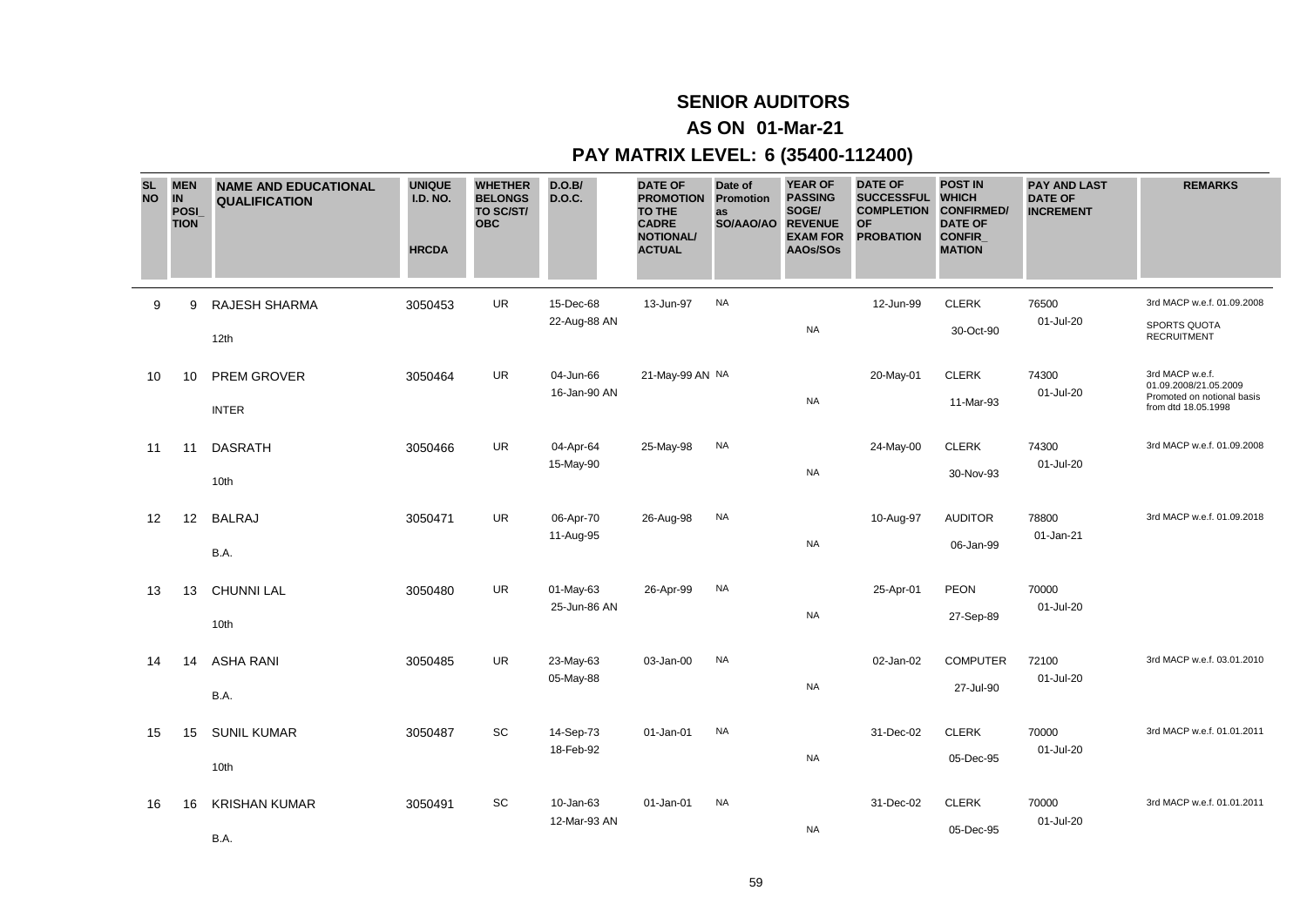### **AS ON 01-Mar-21**

| <b>SL</b><br><b>NO</b> | <b>MEN</b><br><b>IN</b><br>POSI<br><b>TION</b> | <b>NAME AND EDUCATIONAL</b><br><b>QUALIFICATION</b>    | <b>UNIQUE</b><br><b>I.D. NO.</b><br><b>HRCDA</b> | <b>WHETHER</b><br><b>BELONGS</b><br>TO SC/ST/<br><b>OBC</b> | D.O.B/<br><b>D.O.C.</b>   | <b>DATE OF</b><br><b>PROMOTION</b><br>TO THE<br><b>CADRE</b><br><b>NOTIONAL/</b><br><b>ACTUAL</b> | Date of<br>Promotion<br>as<br>SO/AAO/AO | <b>YEAR OF</b><br><b>PASSING</b><br>SOGE/<br><b>REVENUE</b><br><b>EXAM FOR</b><br>AAOs/SOs | <b>DATE OF</b><br><b>SUCCESSFUL</b><br><b>COMPLETION</b><br><b>OF</b><br><b>PROBATION</b> | <b>POST IN</b><br><b>WHICH</b><br><b>CONFIRMED/</b><br><b>DATE OF</b><br>CONFIR<br><b>MATION</b> | <b>PAY AND LAST</b><br><b>DATE OF</b><br><b>INCREMENT</b> | <b>REMARKS</b>                                                               |
|------------------------|------------------------------------------------|--------------------------------------------------------|--------------------------------------------------|-------------------------------------------------------------|---------------------------|---------------------------------------------------------------------------------------------------|-----------------------------------------|--------------------------------------------------------------------------------------------|-------------------------------------------------------------------------------------------|--------------------------------------------------------------------------------------------------|-----------------------------------------------------------|------------------------------------------------------------------------------|
| 17                     | 17                                             | <b>SHIV ONKAR</b><br>10th                              | 3050494                                          | <b>UR</b>                                                   | 02-Apr-72<br>19-Oct-92 AN | 01-Jan-02                                                                                         | <b>NA</b>                               | <b>NA</b>                                                                                  | 31-Dec-03                                                                                 | <b>CLERK</b><br>05-Dec-95                                                                        | 70000<br>01-Jul-20                                        | 3rd MACP w.e.f. 01.01.2012<br><b>SPORTS QUOTA</b><br><b>RECRUITMENT</b>      |
| 18                     | 18                                             | NARENDER SINGH MEHTA<br>10th                           | 3050495                                          | <b>UR</b>                                                   | 12-Jun-62<br>22-Dec-86    | 01-Jan-02                                                                                         | <b>NA</b>                               | <b>NA</b>                                                                                  | 31-Dec-03                                                                                 | <b>PEON</b><br>27-Sep-89                                                                         | 66000<br>01-Jul-20                                        |                                                                              |
| 19                     | 19                                             | <b>GOVIND SINGH</b><br><b>INTER</b>                    | 3050496                                          | <b>UR</b>                                                   | 28-Jul-63<br>22-Dec-86    | 01-Jan-02                                                                                         | <b>NA</b>                               | <b>NA</b>                                                                                  | 31-Dec-03                                                                                 | PEON<br>27-Sep-89                                                                                | 64100<br>01-Jul-20                                        |                                                                              |
| 20                     | 20                                             | <b>AMIT SOOD</b><br>B.Com., INT.DIP. (FRENCH<br>LANG.) | 3050506                                          | <b>UR</b>                                                   | 22-Jul-72<br>15-May-91    | 01-Jan-02                                                                                         | <b>NA</b>                               | <b>NA</b>                                                                                  | 31-Dec-03                                                                                 | <b>CLERK</b><br>05-Dec-95                                                                        | 68000<br>01-Jul-20                                        | UNILATERAL TFR FR MIN OF<br>LABOR, NEW DELHI<br>3rd MACP w.e.f. 01.01.2012   |
| 21                     | 21                                             | SANJEEV KUMAR DEOPA<br>10th                            | 3050510                                          | UR                                                          | 01-Jan-70<br>02-Nov-92 AN | 13-Apr-02                                                                                         | <b>NA</b>                               | <b>NA</b>                                                                                  | 22-Apr-98                                                                                 | <b>CLERK</b><br>14-Jul-98                                                                        | 68000<br>01-Jul-20                                        | 3rd MACP w.e.f. 13.04.2012<br>SPORTS QUOTA<br><b>RECRUITMENT</b>             |
| 22                     | 22                                             | <b>JAGMOHAN SINGH</b><br>10th                          | 3050515                                          | <b>UR</b>                                                   | 06-Jan-65<br>22-Dec-86    | 01-Jan-03                                                                                         | <b>NA</b>                               | <b>NA</b>                                                                                  | 02-Jan-96                                                                                 | <b>PEON</b><br>27-Sep-89                                                                         | 64100<br>01-Jul-20                                        |                                                                              |
| 23                     | 23                                             | <b>AMAN KHANNA</b><br>B.A.                             | 3050524                                          | <b>UR</b>                                                   | 18-Sep-74<br>17-May-00 AN | 01-Jan-04                                                                                         | <b>NA</b>                               | <b>NA</b>                                                                                  | 17-May-02                                                                                 | <b>AUDITOR</b><br>21-Feb-03                                                                      | 66000<br>01-Jul-20                                        | APPOINTMENT ON<br><b>COMPASSIONATE GROUNDS</b><br>2nd MACP w.e.f. 01.01.2014 |
| 24                     | 24                                             | PITAMBER DUTT<br>10th                                  | 3050526                                          | UR                                                          | 28-Oct-62<br>22-Dec-86    | 01-Jan-04                                                                                         | <b>NA</b>                               | <b>NA</b>                                                                                  | 21-Dec-88                                                                                 | <b>PEON</b><br>27-Sep-89                                                                         | 64100<br>01-Jul-20                                        |                                                                              |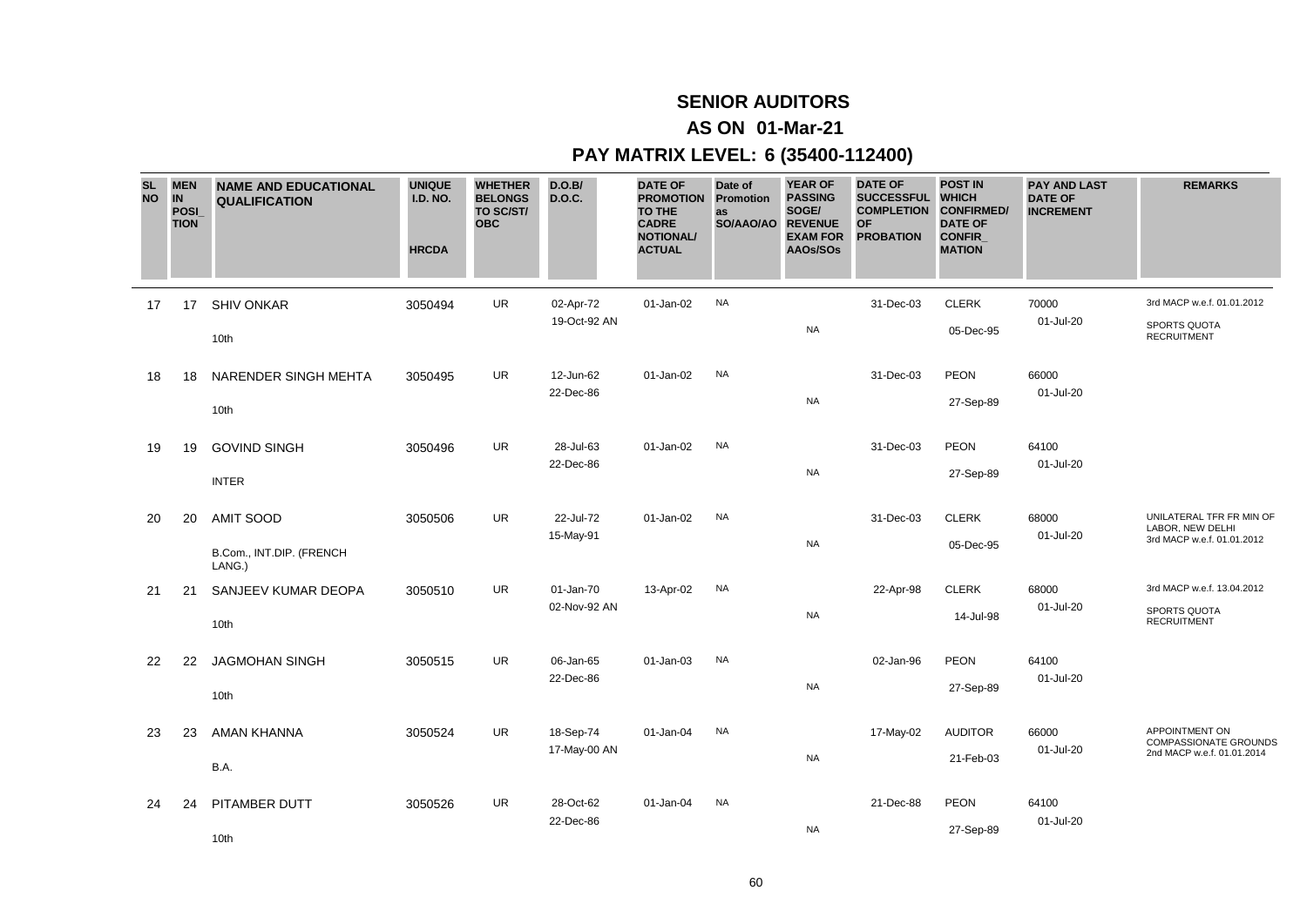### **AS ON 01-Mar-21**

| <b>SL</b><br><b>NO</b> | <b>MEN</b><br><b>IN</b><br>POSI_<br><b>TION</b> | <b>NAME AND EDUCATIONAL</b><br><b>QUALIFICATION</b> | <b>UNIQUE</b><br><b>I.D. NO.</b><br><b>HRCDA</b> | <b>WHETHER</b><br><b>BELONGS</b><br>TO SC/ST/<br><b>OBC</b> | D.O.B/<br><b>D.O.C.</b>   | <b>DATE OF</b><br><b>PROMOTION</b><br><b>TO THE</b><br><b>CADRE</b><br><b>NOTIONAL/</b><br><b>ACTUAL</b> | Date of<br>Promotion<br>as<br>SO/AAO/AO | <b>YEAR OF</b><br><b>PASSING</b><br>SOGE/<br><b>REVENUE</b><br><b>EXAM FOR</b><br>AAOs/SOs | <b>DATE OF</b><br><b>SUCCESSFUL</b><br><b>COMPLETION</b><br><b>OF</b><br><b>PROBATION</b> | <b>POST IN</b><br><b>WHICH</b><br><b>CONFIRMED/</b><br><b>DATE OF</b><br>CONFIR_<br><b>MATION</b> | <b>PAY AND LAST</b><br><b>DATE OF</b><br><b>INCREMENT</b> | <b>REMARKS</b>                                                               |
|------------------------|-------------------------------------------------|-----------------------------------------------------|--------------------------------------------------|-------------------------------------------------------------|---------------------------|----------------------------------------------------------------------------------------------------------|-----------------------------------------|--------------------------------------------------------------------------------------------|-------------------------------------------------------------------------------------------|---------------------------------------------------------------------------------------------------|-----------------------------------------------------------|------------------------------------------------------------------------------|
| 25                     | 25                                              | <b>SHIKHA</b><br>B.A.                               | 3050533                                          | <b>UR</b>                                                   | 07-Jul-79<br>17-Jan-01    | 03-Jan-05                                                                                                | <b>NA</b>                               | <b>NA</b>                                                                                  | 16-Jan-03                                                                                 | <b>AUDITOR</b><br>29-Sep-03                                                                       | 64100<br>01-Jul-20                                        | <b>SPORTS QUOTA</b><br><b>RECRUITMENT</b><br>2nd MACP w.e.f. 03.01.2015      |
| 26                     | 26                                              | <b>RAM CHANDER</b><br>10th                          | 3050537                                          | SC                                                          | 15-Dec-68<br>22-Dec-86    | 03-Jan-05                                                                                                | <b>NA</b>                               | <b>NA</b>                                                                                  | 21-Dec-88                                                                                 | <b>PEON</b><br>27-Sep-89                                                                          | 62200<br>01-Jul-20                                        |                                                                              |
| 27                     | 27                                              | <b>MINAXI BHAGAT</b><br>B.Com.                      | 3050543                                          | SC                                                          | 30-Nov-79<br>12-Dec-02 AN | 02-Jan-06                                                                                                | <b>NA</b>                               | <b>NA</b>                                                                                  | 12-Dec-04                                                                                 | <b>AUDITOR</b><br>12-Dec-04                                                                       | 64100<br>01-Jan-21                                        | APPOINTMENT ON<br><b>COMPASSIONATE GROUNDS</b><br>2nd MACP w.e.f. 01.02.2016 |
| 28                     | 28                                              | SURINDER SINGH NEGI<br>B.A.                         | 3050549                                          | <b>UR</b>                                                   | 20-Sep-78<br>17-Nov-03 AN | 02-Jan-07                                                                                                | <b>NA</b>                               | <b>NA</b>                                                                                  | 17-Nov-05                                                                                 | <b>AUDITOR</b><br>07-Nov-06                                                                       | 62200<br>01-Jan-21                                        | APPOINTMENT ON<br><b>COMPASSIONATE GROUNDS</b><br>2nd MACP w.e.f. 02.01.2017 |
| 29                     | 29                                              | <b>BALWINDER SINGH</b><br>10th                      | 3050553                                          | <b>UR</b>                                                   | 01-Feb-68<br>19-Feb-90 AN | 02-Jan-07                                                                                                | <b>NA</b>                               | <b>NA</b>                                                                                  | 16-Oct-01                                                                                 | <b>PEON</b><br>01-Mar-93                                                                          | 58600<br>01-Jul-20                                        |                                                                              |
| 30                     | 30                                              | <b>DURGA SINGH</b><br>10th                          | 3050554                                          | UR                                                          | 06-Oct-68<br>19-Feb-90 AN | 02-Jan-07                                                                                                | <b>NA</b>                               | <b>NA</b>                                                                                  | 22-Jan-02                                                                                 | PEON<br>01-Mar-93                                                                                 | 58600<br>01-Jul-20                                        |                                                                              |
| 31                     | 31                                              | <b>UTPAL SAHA</b><br>12th                           | 3050557                                          | SC                                                          | 20-Apr-70<br>23-Sep-98    | 02-Jan-07                                                                                                | <b>NA</b>                               | <b>NA</b>                                                                                  | 22-Sep-00                                                                                 | <b>CLERK</b><br>17-Apr-02                                                                         | 62200<br>01-Jan-21                                        | 3rd MACP w.e.f. 02.01.2017                                                   |
| 32                     | 32                                              | <b>MOHINDER SINGH</b><br>10th                       | 3050559                                          | UR                                                          | 29-Jul-64<br>20-Feb-90 AN | 02-Jan-07                                                                                                | <b>NA</b>                               | <b>NA</b>                                                                                  | 31-Dec-00                                                                                 | <b>PEON</b><br>01-Mar-93                                                                          | 58600<br>01-Jul-20                                        |                                                                              |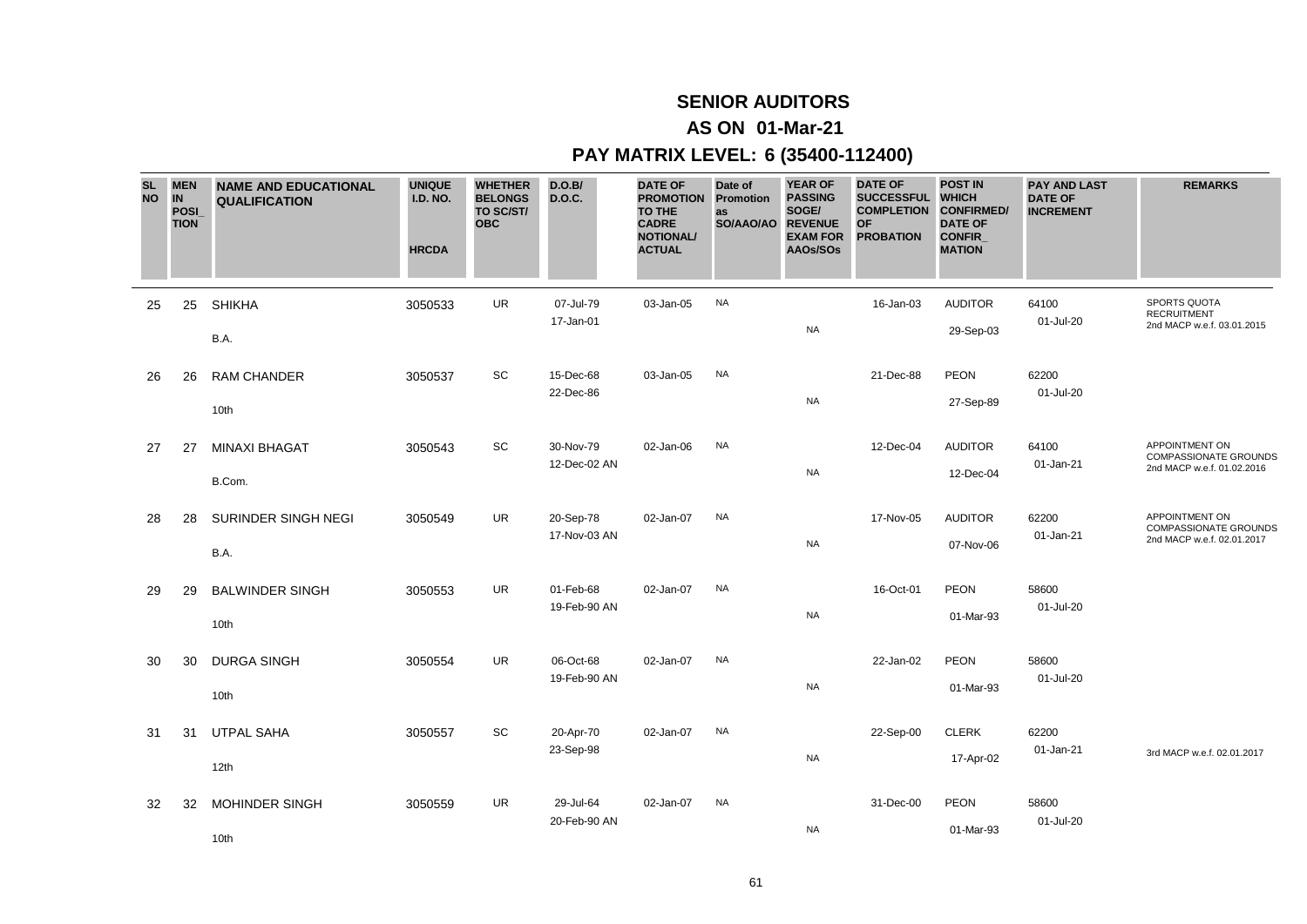### **AS ON 01-Mar-21**

| <b>SL</b><br><b>NO</b> | <b>MEN</b><br><b>IN</b><br>POSI<br><b>TION</b> | <b>NAME AND EDUCATIONAL</b><br><b>QUALIFICATION</b> | <b>UNIQUE</b><br><b>I.D. NO.</b><br><b>HRCDA</b> | <b>WHETHER</b><br><b>BELONGS</b><br>TO SC/ST/<br><b>OBC</b> | D.O.B/<br><b>D.O.C.</b>   | <b>DATE OF</b><br><b>PROMOTION Promotion</b><br>TO THE<br><b>CADRE</b><br><b>NOTIONAL/</b><br><b>ACTUAL</b> | Date of<br>as<br>SO/AAO/AO | <b>YEAR OF</b><br><b>PASSING</b><br>SOGE/<br><b>REVENUE</b><br><b>EXAM FOR</b><br>AAOs/SOs | <b>DATE OF</b><br><b>SUCCESSFUL</b><br><b>COMPLETION</b><br><b>OF</b><br><b>PROBATION</b> | <b>POST IN</b><br><b>WHICH</b><br><b>CONFIRMED/</b><br><b>DATE OF</b><br>CONFIR_<br><b>MATION</b> | <b>PAY AND LAST</b><br><b>DATE OF</b><br><b>INCREMENT</b> | <b>REMARKS</b>                                                                                                        |
|------------------------|------------------------------------------------|-----------------------------------------------------|--------------------------------------------------|-------------------------------------------------------------|---------------------------|-------------------------------------------------------------------------------------------------------------|----------------------------|--------------------------------------------------------------------------------------------|-------------------------------------------------------------------------------------------|---------------------------------------------------------------------------------------------------|-----------------------------------------------------------|-----------------------------------------------------------------------------------------------------------------------|
| 33                     | 33                                             | <b>SUNIL KUMAR</b><br>10th                          | 3050560                                          | SC                                                          | 18-Jun-68<br>09-Feb-93 AN | 02-Jan-07                                                                                                   | <b>NA</b>                  | <b>NA</b>                                                                                  | 31-Dec-00                                                                                 | <b>PEON</b><br>06-Dec-95                                                                          | 58600<br>01-Jul-20                                        |                                                                                                                       |
| 34                     | 34                                             | <b>NEHA TYAGI</b><br>B.A.                           | 3050561                                          | <b>UR</b>                                                   | 17-Sep-77<br>21-Apr-99    | 02-Jan-07                                                                                                   | <b>NA</b>                  | <b>NA</b>                                                                                  | 20-Apr-01                                                                                 | <b>CLERK</b><br>17-Apr-02                                                                         | 62200<br>01-Jan-21                                        | APPOINTMENT ON<br><b>COMPASSIONATE GROUNDS</b><br>3rd MACP w.e.f. 02.01.2017                                          |
| 35                     | 35                                             | <b>AMRIT KUMAR</b><br>B.A.                          | 3050562                                          | OBC                                                         | 11-Aug-72<br>11-Nov-99 AN | 02-Jan-07                                                                                                   | <b>NA</b>                  | <b>NA</b>                                                                                  | 22-Oct-02                                                                                 | <b>CLERK</b><br>21-Feb-03                                                                         | 62200<br>01-Jan-21                                        | SPORTS QUOTA<br><b>RECRUITMENT</b><br>3rd MACP w.e.f. 02.01.2017                                                      |
| 36                     | 36                                             | SANJEEV KUMAR MARIA<br><b>B.A.</b>                  | 3050568                                          | <b>UR</b>                                                   | 02-Sep-80<br>11-Nov-99 AN | 01-Jan-09                                                                                                   | <b>NA</b>                  | <b>NA</b>                                                                                  | 11-Nov-01                                                                                 | <b>CLERK</b><br>21-Feb-03                                                                         | 58600<br>01-Jan-21                                        | SPORTS QUOTA<br><b>RECRUITMENT</b><br>3rd MACP w.e.f. 01.01.2019                                                      |
| 37                     | 37                                             | <b>GAURAV CHAHAL</b><br>B.A.                        | 3050569                                          | UR                                                          | 09-Feb-86<br>16-Nov-05    | 01-Jan-09                                                                                                   | <b>NA</b>                  | <b>NA</b>                                                                                  | 15-Nov-07                                                                                 | <b>AUDITOR</b><br>16-Nov-07                                                                       | 56900<br>01-Jul-20                                        | APPOINTMENT ON<br><b>COMPASSIONATE GROUNDS</b><br>2nd MACP w.e.f. 01.01.2019,<br>POSTED IN DGA<br>CENTRAL, CHANDIGARH |
| 38                     | 38                                             | <b>RAJBIR SINGH</b><br>10th                         | 3050570                                          | SC                                                          | 04-May-65<br>09-Feb-93 AN | 01-Jan-09                                                                                                   | <b>NA</b>                  | <b>NA</b>                                                                                  | 09-Feb-95                                                                                 | <b>PEON</b><br>06-Dec-95                                                                          | 53600<br>01-Jul-20                                        |                                                                                                                       |
| 39                     | 39                                             | <b>BISHAMBER DATT</b><br><b>GHANSELA</b><br>10th    | 3050580                                          | <b>UR</b>                                                   | 22-Sep-68<br>05-Oct-95 AN | 01-Jan-09                                                                                                   | <b>NA</b>                  | NA                                                                                         | 05-Oct-97                                                                                 | <b>PEON</b><br>05-Jan-99                                                                          | 55200<br>01-Jul-20                                        | POSTED IN DGA<br>CENTRAL, CHANDIGARH                                                                                  |
| 40                     | 40                                             | <b>RAM AVTAR</b><br>10th                            | 3050581                                          | SC                                                          | 12-Feb-70<br>05-Oct-95 AN | 01-Jan-09                                                                                                   | <b>NA</b>                  | <b>NA</b>                                                                                  | 31-Dec-02                                                                                 | <b>PEON</b><br>05-Jan-99                                                                          | 55200<br>01-Jul-20                                        |                                                                                                                       |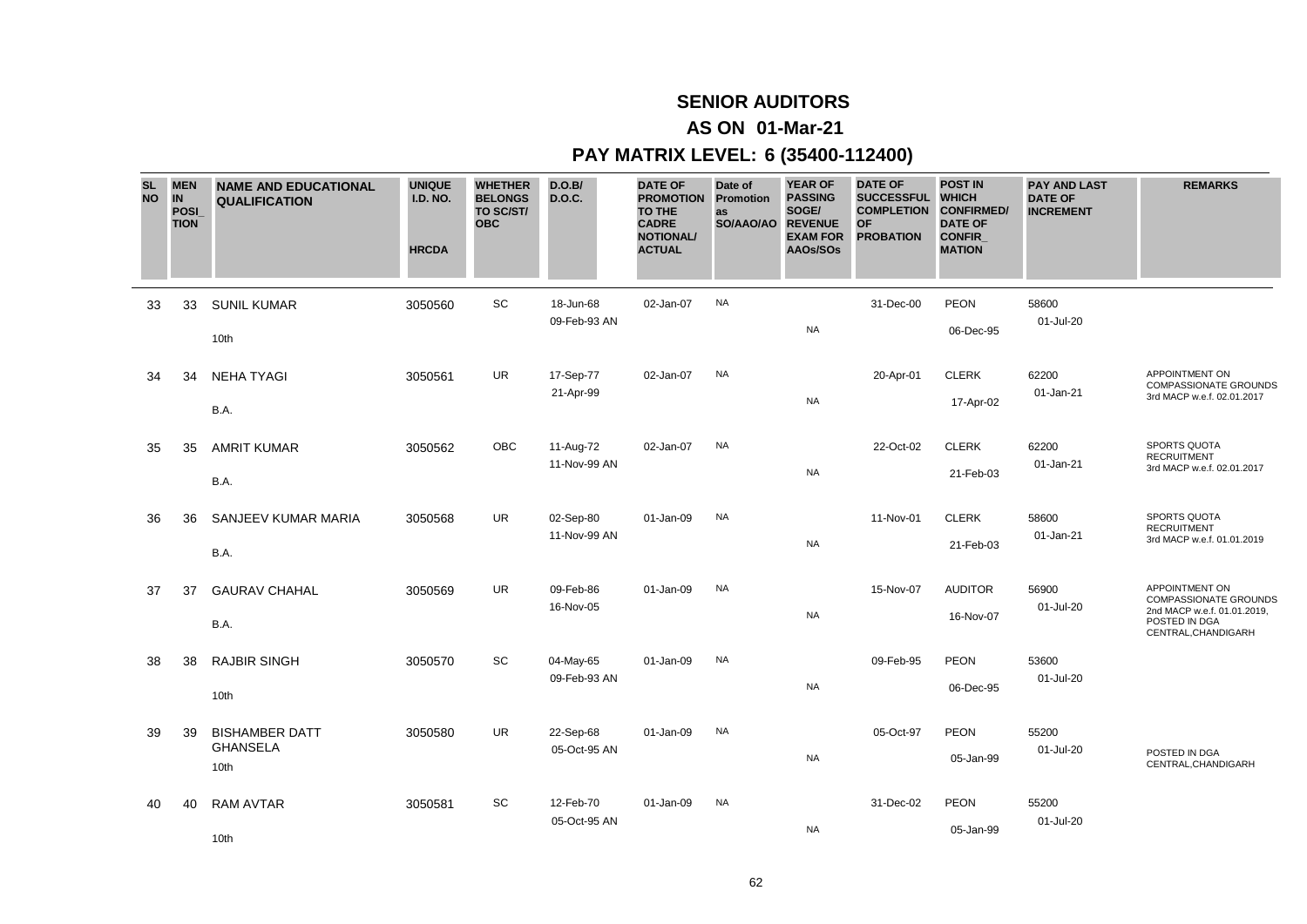### **AS ON 01-Mar-21**

| <b>SL</b><br><b>NO</b> | <b>MEN</b><br><b>IN</b><br>POSI<br><b>TION</b> | <b>NAME AND EDUCATIONAL</b><br><b>QUALIFICATION</b> | <b>UNIQUE</b><br><b>I.D. NO.</b><br><b>HRCDA</b> | <b>WHETHER</b><br><b>BELONGS</b><br>TO SC/ST/<br><b>OBC</b> | D.O.B/<br><b>D.O.C.</b>   | <b>DATE OF</b><br><b>PROMOTION Promotion</b><br>TO THE<br><b>CADRE</b><br><b>NOTIONAL/</b><br><b>ACTUAL</b> | Date of<br>as<br>SO/AAO/AO | <b>YEAR OF</b><br><b>PASSING</b><br>SOGE/<br><b>REVENUE</b><br><b>EXAM FOR</b><br>AAOs/SOs | <b>DATE OF</b><br><b>SUCCESSFUL</b><br><b>COMPLETION</b><br><b>OF</b><br><b>PROBATION</b> | <b>POST IN</b><br><b>WHICH</b><br><b>CONFIRMED/</b><br><b>DATE OF</b><br><b>CONFIR</b><br><b>MATION</b> | <b>PAY AND LAST</b><br><b>DATE OF</b><br><b>INCREMENT</b> | <b>REMARKS</b>                                                               |
|------------------------|------------------------------------------------|-----------------------------------------------------|--------------------------------------------------|-------------------------------------------------------------|---------------------------|-------------------------------------------------------------------------------------------------------------|----------------------------|--------------------------------------------------------------------------------------------|-------------------------------------------------------------------------------------------|---------------------------------------------------------------------------------------------------------|-----------------------------------------------------------|------------------------------------------------------------------------------|
| 41                     | 41                                             | <b>DEEPAK KUMAR</b><br>B.A.                         | 3050584                                          | <b>OBC</b>                                                  | 10-Jun-72<br>28-Jul-00    | 01-Jan-09                                                                                                   | <b>NA</b>                  | <b>NA</b>                                                                                  | 27-Jul-02                                                                                 | <b>PEON</b><br>16-Sep-02                                                                                | 58600<br>01-Jan-21                                        | 3rd MACP w.e.f. 01.01.2019                                                   |
| 42                     | 42                                             | <b>ANIL KUMAR</b><br>B.A.                           | 3050672                                          | OBC                                                         | 21-Mar-81<br>08-Aug-06    | 01-Jan-10                                                                                                   | <b>NA</b>                  | <b>NA</b>                                                                                  | 07-Aug-08                                                                                 | <b>AUDITOR</b><br>08-Aug-08                                                                             | 56900<br>01-Jan-21                                        | APPOINTMENT ON<br><b>COMPASSIONATE GROUNDS</b><br>2nd MACP w.e.f. 01.01.2020 |
| 43                     | 43                                             | <b>GURTEJ SINGH SRAN</b><br>B.A.                    | 3050587                                          | <b>UR</b>                                                   | 02-May-72<br>09-Jan-01 AN | 01-Jan-10                                                                                                   | <b>NA</b>                  | <b>NA</b>                                                                                  | 04-Apr-05                                                                                 | <b>CLERK</b><br>04-Apr-05                                                                               | 56900<br>01-Jan-21                                        | <b>SPORTS QUOTA</b><br><b>RECRUITMENT</b><br>3rd MACP w.e.f. 01.01.2020      |
| 44                     | 44                                             | <b>HARVINDER PAL</b><br>10th                        | 3050589                                          | <b>UR</b>                                                   | 27-Dec-79<br>03-Dec-01 AN | 01-Jan-10                                                                                                   | <b>NA</b>                  | <b>NA</b>                                                                                  | 17-Apr-06                                                                                 | <b>CLERK</b><br>17-Apr-06                                                                               | 55200<br>01-Jan-21                                        | <b>SPORTS QUOTA</b><br><b>RECRUITMENT</b><br>3rd MACP w.e.f. 01.01.2020      |
| 45                     | 45                                             | <b>DEEPAK GURUNG</b><br>10th                        | 3050590                                          | <b>UR</b>                                                   | 15-Jun-76<br>06-Dec-01    | 01-Jan-10                                                                                                   | <b>NA</b>                  | <b>NA</b>                                                                                  | 05-Dec-03                                                                                 | <b>CLERK</b><br>02-Nov-04                                                                               | 56900<br>01-Jul-20                                        | <b>SPORTS QUOTA</b><br><b>RECRUITMENT</b><br>3rd MACP w.e.f. 01.01.2020      |
| 46                     |                                                | <b>HARJEET SINGH</b><br>10th                        | 3050591                                          | SC                                                          | 03-Apr-67<br>10-Oct-95    | 01-Jan-10                                                                                                   | <b>NA</b>                  | <b>NA</b>                                                                                  | 09-Oct-97                                                                                 | <b>PEON</b><br>05-Jan-99                                                                                | 56900<br>01-Jul-20                                        | On Deputation as Welfare<br>Assistant in the Office<br>w.e.f. 24.01.2014     |
| 47                     | 46                                             | <b>MILAP CHAND</b><br>10th                          | 3050592                                          | OBC                                                         | 16-Apr-69<br>26-Oct-95 AN | 01-Jan-10                                                                                                   | <b>NA</b>                  | <b>NA</b>                                                                                  | 26-Oct-97                                                                                 | <b>PEON</b><br>05-Jan-99                                                                                | 53600<br>01-Jul-20                                        |                                                                              |
| 48                     | 47                                             | <b>KAMAL KISHORE</b><br>10th                        | 3050585                                          | UR                                                          | 22-Feb-62<br>08-Sep-80    | 03-Jan-11                                                                                                   | <b>NA</b>                  | <b>NA</b>                                                                                  | 19-Jul-95                                                                                 | <b>PEON</b><br>27-Sep-89                                                                                | 50500<br>01-Jul-20                                        |                                                                              |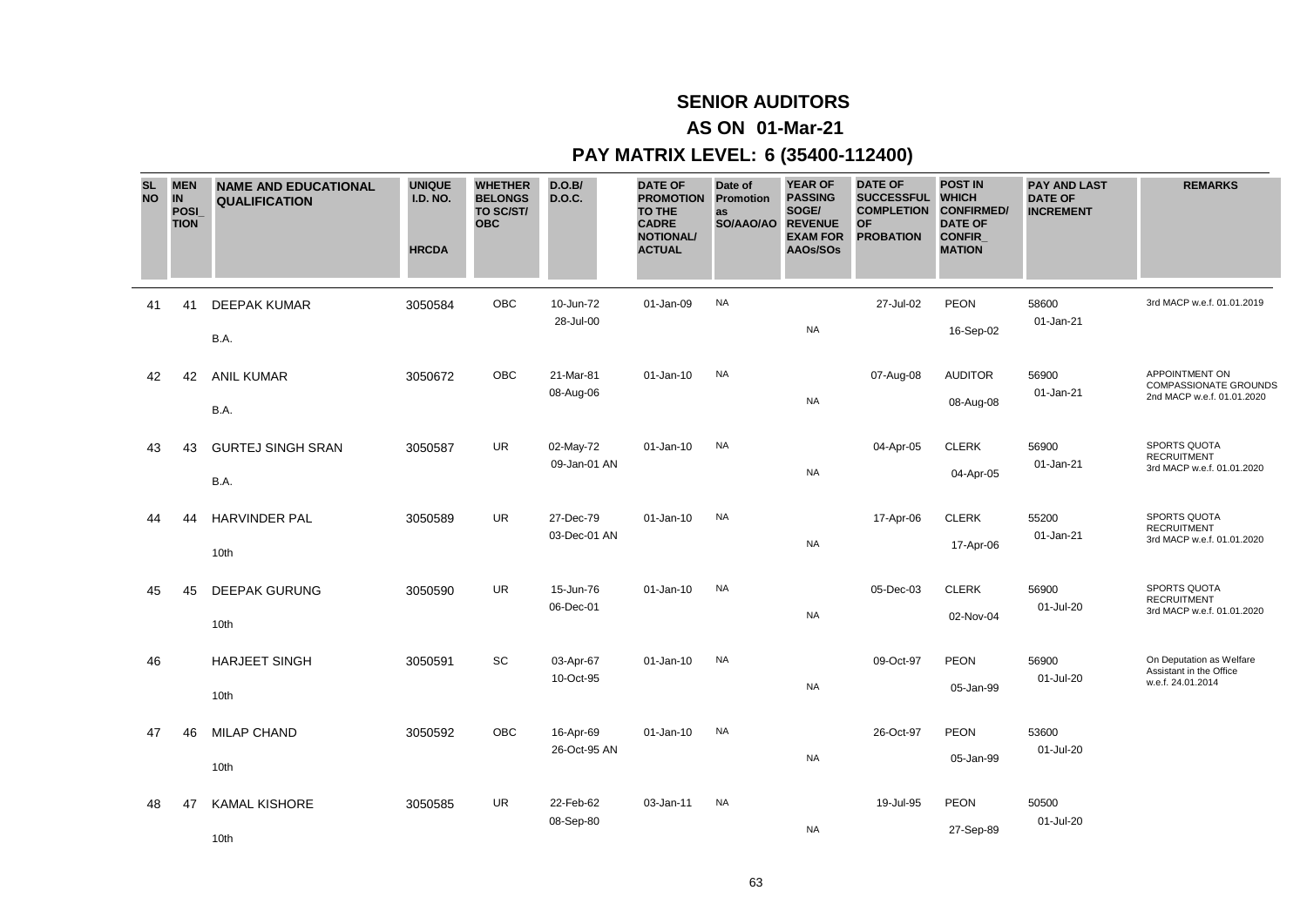### **AS ON 01-Mar-21**

| <b>SL</b><br><b>NO</b> | <b>MEN</b><br>IN<br>POSI_<br><b>TION</b> | <b>NAME AND EDUCATIONAL</b><br><b>QUALIFICATION</b> | <b>UNIQUE</b><br><b>I.D. NO.</b><br><b>HRCDA</b> | <b>WHETHER</b><br><b>BELONGS</b><br>TO SC/ST/<br><b>OBC</b> | D.O.B/<br><b>D.O.C.</b>   | <b>DATE OF</b><br><b>PROMOTION</b><br>TO THE<br><b>CADRE</b><br><b>NOTIONAL/</b><br><b>ACTUAL</b> | Date of<br>Promotion<br>as<br>SO/AAO/AO | <b>YEAR OF</b><br><b>PASSING</b><br>SOGE/<br><b>REVENUE</b><br><b>EXAM FOR</b><br>AAOs/SOs | <b>DATE OF</b><br><b>SUCCESSFUL</b><br><b>COMPLETION</b><br>OF<br><b>PROBATION</b> | <b>POST IN</b><br><b>WHICH</b><br><b>CONFIRMED/</b><br><b>DATE OF</b><br><b>CONFIR</b><br><b>MATION</b> | <b>PAY AND LAST</b><br><b>DATE OF</b><br><b>INCREMENT</b> | <b>REMARKS</b>                                                               |
|------------------------|------------------------------------------|-----------------------------------------------------|--------------------------------------------------|-------------------------------------------------------------|---------------------------|---------------------------------------------------------------------------------------------------|-----------------------------------------|--------------------------------------------------------------------------------------------|------------------------------------------------------------------------------------|---------------------------------------------------------------------------------------------------------|-----------------------------------------------------------|------------------------------------------------------------------------------|
| 49                     | 48                                       | <b>RAJ KUMARI</b><br>B.Com.                         | 3050682                                          | UR                                                          | 27-Jan-73<br>13-Sep-07 AN | 03-Jan-11                                                                                         | <b>NA</b>                               | <b>NA</b>                                                                                  | 12-Sep-09                                                                          | <b>AUDITOR</b><br>12-Sep-09                                                                             | 52000<br>01-Jan-20                                        | APPOINTMENT ON<br><b>COMPASSIONATE GROUNDS</b><br>2nd MACP w.e.f. 03.01.2021 |
| 50                     | 49                                       | HARKIRAT KAUR MARWAHA<br>B.A.                       | 3050594                                          | UR                                                          | 17-Aug-84<br>19-Nov-03 AN | 03-Jan-11                                                                                         | <b>NA</b>                               | <b>NA</b>                                                                                  | 19-Nov-05                                                                          | <b>CLERK</b><br>07-Nov-06                                                                               | 52000<br>01-Jul-20                                        | APPOINTMENT ON<br><b>COMPASSIONATE GROUNDS</b><br>3rd MACP w.e.f. 03.01.2021 |
| 51                     | 50                                       | <b>VIJAY KUMAR</b><br>B.A.                          | 3050643                                          | OBC                                                         | 01-Oct-77<br>24-Oct-01 AN | 02-Jan-12                                                                                         | <b>NA</b>                               | <b>NA</b>                                                                                  | 01-Jan-11                                                                          | PEON<br>14-Sep-04                                                                                       | 50500<br>01-Jul-20                                        |                                                                              |
| 52                     | 51                                       | <b>JASBIR SINGH</b><br>Grad. From Armed Crops.      | 3050655                                          | <b>UR</b>                                                   | 13-Mar-64<br>19-Aug-03 AN | 02-Jan-12                                                                                         | <b>NA</b>                               | <b>NA</b>                                                                                  | 19-Aug-05                                                                          | PEON<br>19-Aug-05                                                                                       | 50500<br>01-Jul-20                                        | EX-SERVICEMAN                                                                |
| 53                     | 52                                       | <b>MANMEET KAUR</b><br>B.A.                         | 3050596                                          | <b>UR</b>                                                   | 06-Oct-66<br>22-Nov-05    | 01-Jan-13                                                                                         | <b>NA</b>                               | <b>NA</b>                                                                                  | 04-Feb-08                                                                          | <b>CLERK</b><br>04-Feb-08                                                                               | 47600<br>01-Jul-20                                        | APPOINTMENT ON<br><b>COMPASSIONATE GROUNDS</b>                               |
| 54                     | 53                                       | RAM GOPAL<br>B.A.                                   | 3050770                                          | <b>UR</b>                                                   | 05-Apr-75<br>11-Jan-01    | 01-Jan-14                                                                                         | <b>NA</b>                               | NA                                                                                         | 11-Jan-03                                                                          | <b>PEON</b>                                                                                             | 47600<br>01-Jul-20                                        | ON MT WITH SURINDER<br><b>KUMAR MEENA</b>                                    |
| 55                     | 54                                       | KARTIK BHARDWAJ<br>B.A.                             | 3050743                                          | UR                                                          | 01-Dec-83<br>29-Dec-10    | 01-Jan-14                                                                                         | <b>NA</b>                               | NA                                                                                         | 29-Dec-12                                                                          | <b>AUDITOR</b><br>29-Dec-12                                                                             | 46200<br>01-Jul-20                                        | <b>SPORTS QUOTA</b><br><b>RECRUITMENT</b>                                    |
| 56                     | 55                                       | <b>HARMINDER SINGH</b><br>B.A.                      | 3050744                                          | UR                                                          | 02-Mar-88<br>29-Dec-10    | 01-Jan-14                                                                                         | <b>NA</b>                               | <b>NA</b>                                                                                  | 29-Dec-12                                                                          | <b>AUDITOR</b><br>29-Dec-12                                                                             | 47600<br>01-Jul-20                                        | SPORTS QUOTA<br><b>RECRUITMENT</b>                                           |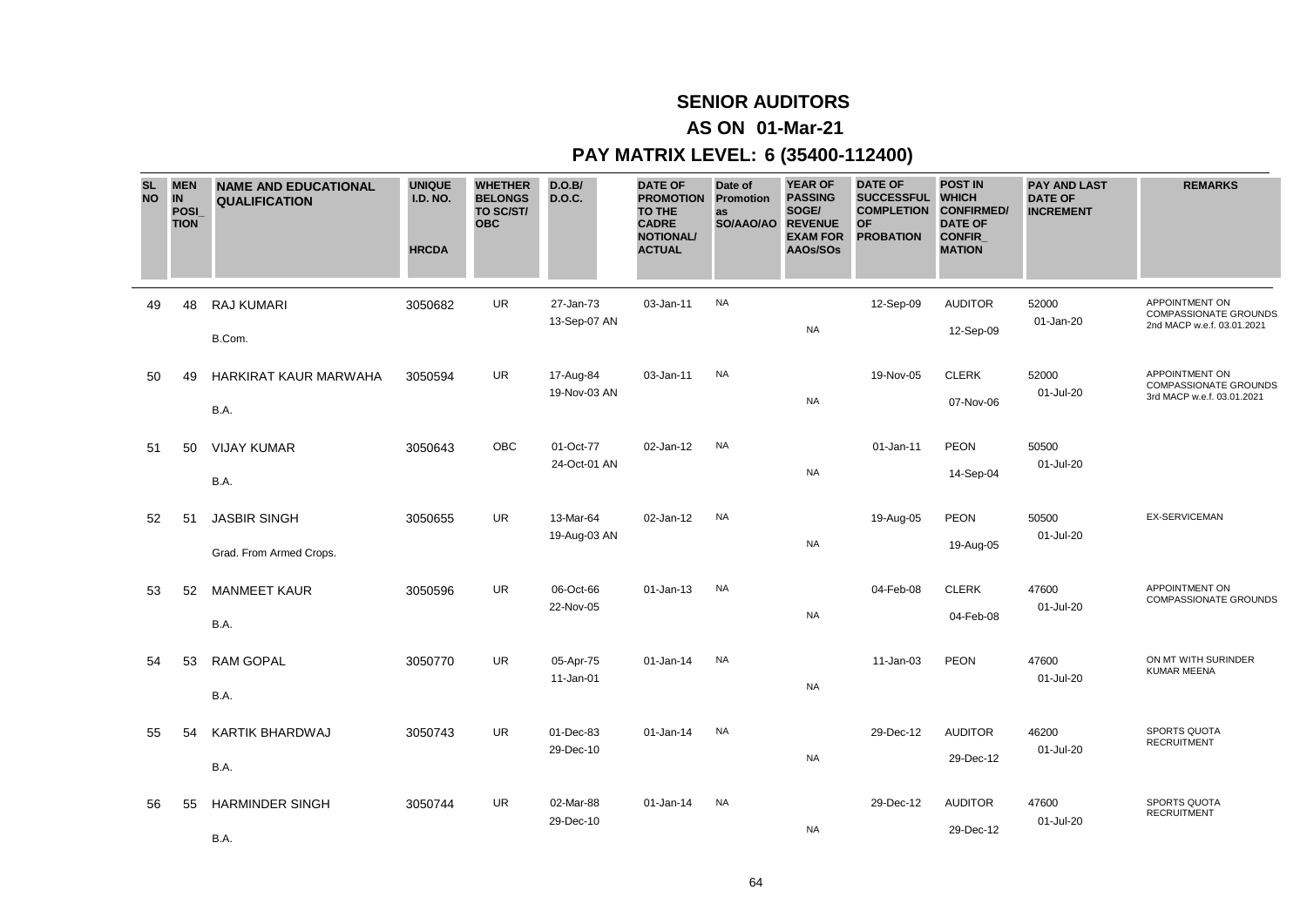### **AS ON 01-Mar-21**

| <b>SL</b><br><b>NO</b> | <b>IN</b> | <b>MEN</b><br>POSI<br><b>TION</b> | <b>NAME AND EDUCATIONAL</b><br><b>QUALIFICATION</b> | <b>UNIQUE</b><br><b>I.D. NO.</b><br><b>HRCDA</b> | <b>WHETHER</b><br><b>BELONGS</b><br>TO SC/ST/<br><b>OBC</b> | D.O.B/<br><b>D.O.C.</b>   | <b>DATE OF</b><br><b>PROMOTION Promotion</b><br>TO THE<br><b>CADRE</b><br><b>NOTIONAL/</b><br><b>ACTUAL</b> | Date of<br>as<br>SO/AAO/AO | <b>YEAR OF</b><br><b>PASSING</b><br>SOGE/<br><b>REVENUE</b><br><b>EXAM FOR</b><br>AAOs/SOs | <b>DATE OF</b><br><b>SUCCESSFUL</b><br><b>COMPLETION</b><br><b>OF</b><br><b>PROBATION</b> | <b>POST IN</b><br><b>WHICH</b><br><b>CONFIRMED/</b><br><b>DATE OF</b><br>CONFIR_<br><b>MATION</b> | <b>PAY AND LAST</b><br><b>DATE OF</b><br><b>INCREMENT</b> | <b>REMARKS</b>                                                                     |
|------------------------|-----------|-----------------------------------|-----------------------------------------------------|--------------------------------------------------|-------------------------------------------------------------|---------------------------|-------------------------------------------------------------------------------------------------------------|----------------------------|--------------------------------------------------------------------------------------------|-------------------------------------------------------------------------------------------|---------------------------------------------------------------------------------------------------|-----------------------------------------------------------|------------------------------------------------------------------------------------|
|                        | 57        | 56                                | <b>NARESH SINGH</b><br>B.Sc.                        | 3050746                                          | UR.                                                         | 30-Dec-88<br>29-Dec-10    | 01-Jan-14                                                                                                   | <b>NA</b>                  | <b>NA</b>                                                                                  | 29-Dec-12                                                                                 | <b>AUDITOR</b><br>29-Dec-12                                                                       | 46200<br>01-Jul-20                                        | SPORTS QUOTA<br><b>RECRUITMENT</b>                                                 |
|                        | 58        | 57                                | PYUSH PUJARA<br>B.Com., PGDBA                       | 3050745                                          | <b>UR</b>                                                   | 19-Apr-89<br>29-Dec-10    | 01-Jan-14                                                                                                   | <b>NA</b>                  | <b>NA</b>                                                                                  | 29-Dec-12                                                                                 | <b>AUDITOR</b><br>29-Dec-12                                                                       | 47600<br>01-Jul-20                                        | SPORTS QUOTA<br><b>RECRUITMENT</b>                                                 |
|                        | 59        | 58                                | <b>RAJE SINGH</b><br>10th                           | 3050595                                          | <b>UR</b>                                                   | 24-Feb-62<br>22-Dec-86 AN | 01-Jan-14                                                                                                   | <b>NA</b>                  | <b>NA</b>                                                                                  | 29-Dec-88                                                                                 | <b>PEON</b><br>27-Sep-89                                                                          | 46200<br>01-Jul-20                                        | 2nd MACP w.e.f. 01.09.2008                                                         |
|                        | 60        | 59                                | <b>PRANAV KUMAR</b><br>M.A.                         | 3050772                                          | <b>UR</b>                                                   | 11-Jan-85<br>10-Mar-11    | 01-Jan-15                                                                                                   | <b>NA</b>                  | <b>NA</b>                                                                                  | 10-Mar-13                                                                                 | <b>AUDITOR</b><br>10-Mar-13                                                                       | 44900<br>01-Jul-20                                        | <b>DIRECT RECRUITMENT</b>                                                          |
|                        | 61        | 60                                | PANKAJ NAITHANI<br>B.A.                             | 3050894                                          | <b>UR</b>                                                   | 06-May-84<br>08-Feb-11    | 01-Jan-15                                                                                                   | <b>NA</b>                  | <b>NA</b>                                                                                  | 31-Jul-12                                                                                 | <b>AUDITOR</b><br>31-Jul-12                                                                       | 49600<br>01-Jul-20                                        | ON MT WITH SHRI<br>GAJENDRA KUMAR, AUDITOR<br>POSTED IN DGA<br>CENTRAL, CHANDIGARH |
|                        | 62        | 61                                | <b>JAGDISH CHAND</b><br>10th                        | 3050612                                          | <b>UR</b>                                                   | 23-Aug-66<br>22-Dec-86    | 01-Jan-15                                                                                                   | <b>NA</b>                  | <b>NA</b>                                                                                  | 27-Sep-89                                                                                 | PEON<br>27-Sep-89                                                                                 | 46200<br>01-Jul-20                                        | 2nd MACP w.e.f. 01.09.2008                                                         |
|                        | 63        | 62                                | <b>JAI PARKASH</b><br>10th                          | 3050632                                          | <b>UR</b>                                                   | 08-Sep-71<br>26-Oct-95 AN | 01-Jan-15                                                                                                   | <b>NA</b>                  | <b>NA</b>                                                                                  | 26-Oct-97                                                                                 | <b>PEON</b><br>05-Jan-99                                                                          | 44900<br>01-Jul-20                                        | POSTED IN DGA<br>CENTRAL, CHANDIGARH                                               |
|                        | 64        | 63                                | RAJ KUMAR YADAV<br>10th                             | 3050641                                          | <b>OBC</b>                                                  | 28-Sep-77<br>26-May-00 AN | 01-Jan-15                                                                                                   | <b>NA</b>                  | <b>NA</b>                                                                                  | 26-May-02                                                                                 | <b>PEON</b><br>16-Sep-02                                                                          | 44900<br>01-Jul-20                                        |                                                                                    |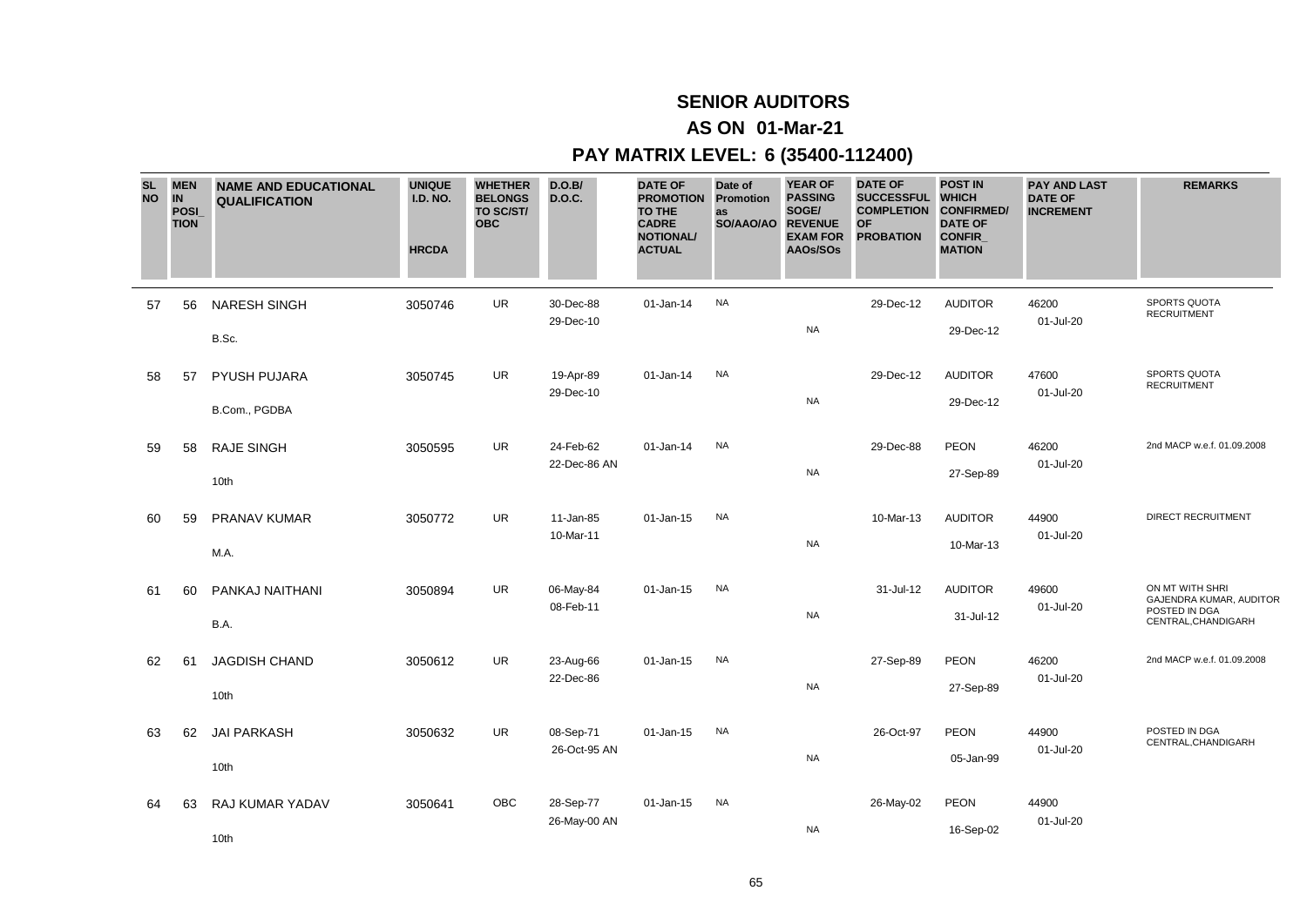### **AS ON 01-Mar-21**

| <b>SL</b><br><b>NO</b> | <b>MEN</b><br><b>IN</b><br>POSI_<br><b>TION</b> | <b>NAME AND EDUCATIONAL</b><br><b>QUALIFICATION</b> | <b>UNIQUE</b><br><b>I.D. NO.</b><br><b>HRCDA</b> | <b>WHETHER</b><br><b>BELONGS</b><br>TO SC/ST/<br><b>OBC</b> | D.O.B/<br><b>D.O.C.</b>   | <b>DATE OF</b><br><b>PROMOTION</b><br><b>TO THE</b><br><b>CADRE</b><br><b>NOTIONAL/</b><br><b>ACTUAL</b> | Date of<br>Promotion<br>as<br>SO/AAO/AO | <b>YEAR OF</b><br><b>PASSING</b><br>SOGE/<br><b>REVENUE</b><br><b>EXAM FOR</b><br>AAOs/SOs | <b>DATE OF</b><br><b>SUCCESSFUL</b><br><b>COMPLETION</b><br><b>OF</b><br><b>PROBATION</b> | <b>POST IN</b><br><b>WHICH</b><br><b>CONFIRMED/</b><br><b>DATE OF</b><br>CONFIR_<br><b>MATION</b> | <b>PAY AND LAST</b><br><b>DATE OF</b><br><b>INCREMENT</b> | <b>REMARKS</b>                                                                  |
|------------------------|-------------------------------------------------|-----------------------------------------------------|--------------------------------------------------|-------------------------------------------------------------|---------------------------|----------------------------------------------------------------------------------------------------------|-----------------------------------------|--------------------------------------------------------------------------------------------|-------------------------------------------------------------------------------------------|---------------------------------------------------------------------------------------------------|-----------------------------------------------------------|---------------------------------------------------------------------------------|
| 65                     | 64                                              | <b>RAJESH KUMAR</b><br>12th                         | 3050645                                          | <b>UR</b>                                                   | 06-Dec-76<br>24-Oct-01 AN | 01-Jan-15                                                                                                | <b>NA</b>                               | <b>NA</b>                                                                                  | 24-Oct-03                                                                                 | <b>PEON</b><br>14-Sep-04                                                                          | 44900<br>01-Jul-20                                        | Working as CASHIER in Cash<br>Branch<br>w.e.f. 01.04.2019                       |
| 66                     | 65                                              | KULDEEP SINGH<br>B.A., LLB                          | 3050683                                          | OBC                                                         | 28-Mar-69<br>28-Sep-07    | 06-Jan-15                                                                                                | <b>NA</b>                               | <b>NA</b>                                                                                  | 27-Sep-09                                                                                 | <b>CLERK</b><br>27-Sep-09                                                                         | 44900<br>01-Jul-20                                        | APPOINTMENT ON<br><b>COMPASSIONATE GROUNDS</b><br>PHYSICALLY HANDICAPPED        |
| 67                     | 66                                              | <b>MANISH VERMA</b><br>B.E. (Elect. & Comm.)        | 3050774                                          | <b>UR</b>                                                   | 10-Oct-85<br>31-Jan-12    | 01-Apr-15                                                                                                | <b>NA</b>                               | <b>NA</b>                                                                                  | 31-Jan-14                                                                                 | <b>AUDITOR</b><br>31-Jan-14                                                                       | 44900<br>01-Jul-20                                        | <b>DIRECT RECRUITMENT</b>                                                       |
| 68                     |                                                 | RAJESH KUMAR MEENA<br><b>B.Sc., B.Ed.</b>           | 3050794                                          | <b>ST</b>                                                   | 20-Sep-87<br>18-Apr-12 AN | 01-Apr-16                                                                                                | <b>NA</b>                               | <b>NA</b>                                                                                  | 12-Jul-14                                                                                 | <b>AUDITOR</b><br>12-Jul-14                                                                       |                                                           | <b>DIRECT RECRUITMENT</b><br>On Deputation at iCED, Jaipur<br>w.e.f. 15.07.2016 |
| 69                     | 67                                              | <b>VIKAS</b><br>B.Com., PGDBM                       | 3050811                                          | UR                                                          | 16-Apr-85<br>14-Dec-12 AN | 01-Apr-16                                                                                                | <b>NA</b>                               | <b>NA</b>                                                                                  | 11-Feb-16                                                                                 | <b>AUDITOR</b><br>11-Feb-16                                                                       | 43600<br>01-Jan-21                                        | <b>DIRECT RECRUITMENT</b>                                                       |
| 70                     | 68                                              | <b>TARUN SHREE</b><br>M.A. (Eco.)                   | 3050808                                          | <b>UR</b>                                                   | 03-Aug-85<br>12-Dec-12 AN | 01-Apr-16                                                                                                | <b>NA</b>                               | <b>NA</b>                                                                                  | 23-Aug-15                                                                                 | <b>AUDITOR</b><br>23-Aug-15                                                                       | 44900<br>01-Jan-21                                        | DIRECT RECRUITMENT                                                              |
| 71                     | 69                                              | <b>VIVEK</b><br>B.Sc., M.A., LLB, LLM               | 3050823                                          | <b>UR</b>                                                   | 29-Jun-85<br>24-Dec-12 AN | 01-Apr-16                                                                                                | <b>NA</b>                               | <b>NA</b>                                                                                  | 24-Dec-14                                                                                 | <b>AUDITOR</b><br>24-Dec-14                                                                       | 44900<br>01-Jan-21                                        | DIRECT RECRUITMENT                                                              |
| 72                     | 70                                              | <b>SUMIT KUMAR</b><br>B.A.                          | 3050807                                          | <b>UR</b>                                                   | 29-Oct-85<br>12-Dec-12 AN | 06-Apr-16                                                                                                | <b>NA</b>                               | <b>NA</b>                                                                                  | 06-Feb-15                                                                                 | <b>AUDITOR</b><br>06-Feb-15                                                                       | 39900<br>01-Jan-18                                        | DIRECT RECRUITMENT                                                              |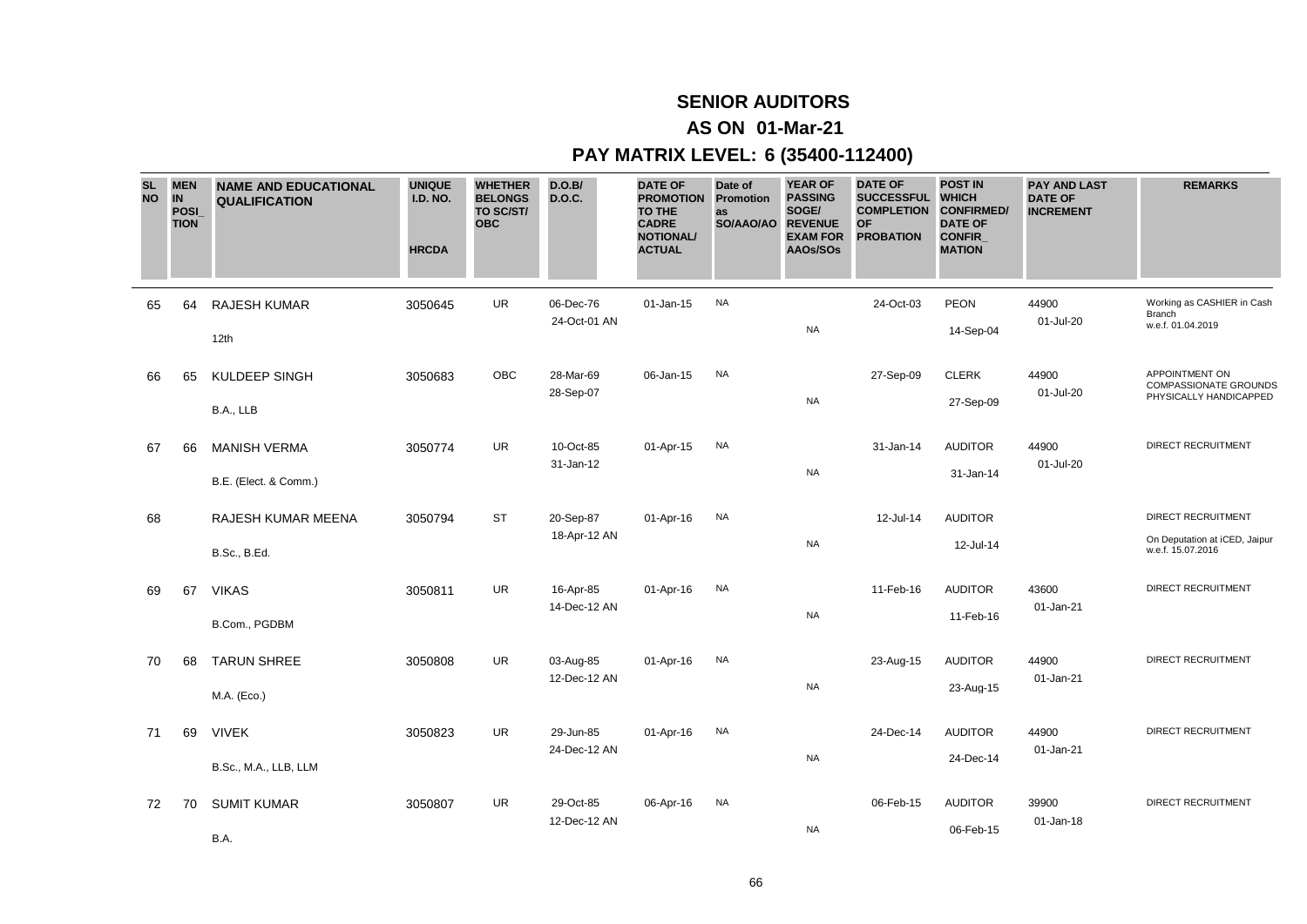### **AS ON 01-Mar-21**

| <b>SL</b><br><b>NO</b> | <b>MEN</b><br><b>IN</b><br>POSI_<br><b>TION</b> | <b>NAME AND EDUCATIONAL</b><br><b>QUALIFICATION</b> | <b>UNIQUE</b><br><b>I.D. NO.</b><br><b>HRCDA</b> | <b>WHETHER</b><br><b>BELONGS</b><br>TO SC/ST/<br><b>OBC</b> | D.O.B/<br><b>D.O.C.</b>   | <b>DATE OF</b><br><b>PROMOTION Promotion</b><br><b>TO THE</b><br><b>CADRE</b><br><b>NOTIONAL/</b><br><b>ACTUAL</b> | Date of<br>as<br>SO/AAO/AO | <b>YEAR OF</b><br><b>PASSING</b><br>SOGE/<br><b>REVENUE</b><br><b>EXAM FOR</b><br>AAOs/SOs | <b>DATE OF</b><br><b>SUCCESSFUL</b><br><b>COMPLETION</b><br><b>OF</b><br><b>PROBATION</b> | <b>POST IN</b><br><b>WHICH</b><br><b>CONFIRMED/</b><br><b>DATE OF</b><br><b>CONFIR</b><br><b>MATION</b> | <b>PAY AND LAST</b><br><b>DATE OF</b><br><b>INCREMENT</b> | <b>REMARKS</b>                                 |
|------------------------|-------------------------------------------------|-----------------------------------------------------|--------------------------------------------------|-------------------------------------------------------------|---------------------------|--------------------------------------------------------------------------------------------------------------------|----------------------------|--------------------------------------------------------------------------------------------|-------------------------------------------------------------------------------------------|---------------------------------------------------------------------------------------------------------|-----------------------------------------------------------|------------------------------------------------|
| 73                     | 71                                              | <b>BHANU PRATAP SINGH</b><br><b>THOLIA</b><br>B.A.  | 3050804                                          | SC                                                          | 05-Mar-87<br>12-Dec-12    | 01-Apr-16                                                                                                          | <b>NA</b>                  | <b>NA</b>                                                                                  | 11-Dec-14                                                                                 | <b>AUDITOR</b><br>11-Dec-14                                                                             | 41100<br>01-Jan-21                                        | <b>DIRECT RECRUITMENT</b>                      |
| 74                     | 72                                              | <b>SIKANDAR</b><br>12th                             | 3050675                                          | SC                                                          | 10-Jul-83<br>10-Jan-07    | 01-Apr-16                                                                                                          | <b>NA</b>                  | <b>NA</b>                                                                                  | 09-Jan-09                                                                                 | <b>CLERK</b><br>10-Jan-09                                                                               | 43600<br>01-Jan-21                                        | APPOINTMENT ON<br><b>COMPASSIONATE GROUNDS</b> |
| 75                     | 73                                              | <b>RAHUL</b><br>B.A.                                | 3050685                                          | SC                                                          | 25-Feb-89<br>26-Mar-07 AN | 01-Apr-16                                                                                                          | <b>NA</b>                  | <b>NA</b>                                                                                  | 25-Mar-09                                                                                 | <b>CLERK</b><br>26-Mar-09                                                                               | 42300<br>01-Jan-21                                        | APPOINTMENT ON<br><b>COMPASSIONATE GROUNDS</b> |
| 76                     | 74                                              | <b>RAMESH SINGH</b><br>10th                         | 3050630                                          | <b>UR</b>                                                   | 09-Nov-71<br>05-Oct-95 AN | 01-Apr-16                                                                                                          | <b>NA</b>                  | <b>NA</b>                                                                                  | 05-Oct-97                                                                                 | PEON<br>05-Jan-99                                                                                       | 41100<br>01-Jan-21                                        | 1st MACP w.e.f. 06.10.2007                     |
| 77                     | 75                                              | RASHPAL SINGH<br>B.E. (Mech. Engg.)                 | 3050848                                          | SC                                                          | 22-Jan-84<br>05-Feb-13 AN | 01-Apr-16                                                                                                          | <b>NA</b>                  | <b>NA</b>                                                                                  | 06-Feb-15                                                                                 | <b>AUDITOR</b><br>06-Feb-15                                                                             | 42300<br>01-Jan-21                                        | POSTED IN DGA<br>CENTRAL, CHANDIGARH           |
| 78                     | 76                                              | <b>AMANDEEP BATRA</b><br>B.A.                       | 3050864                                          | <b>UR</b>                                                   | 18-Sep-86<br>25-Mar-13    | 01-Apr-16                                                                                                          | <b>NA</b>                  | <b>NA</b>                                                                                  | 24-Mar-15                                                                                 | <b>AUDITOR</b><br>24-Mar-15                                                                             | 42300<br>01-Jan-21                                        | SPORTS QUOTA<br><b>RECRUITMENT</b>             |
| 79                     | 77                                              | SAURAV<br>B.Com.                                    | 3050879                                          | UR                                                          | 29-Mar-91<br>21-Mar-13    | 01-Apr-16                                                                                                          | <b>NA</b>                  | <b>NA</b>                                                                                  | 21-Mar-15                                                                                 | <b>AUDITOR</b><br>21-Mar-15                                                                             | 43600<br>01-Jan-21                                        | SPORTS QUOTA<br><b>RECRUITMENT</b>             |
| 80                     | 78                                              | <b>MANPREET SINGH</b><br>B.Com.                     | 3050866                                          | UR                                                          | 03-Dec-91<br>25-Mar-13    | 01-Apr-16                                                                                                          | <b>NA</b>                  | <b>NA</b>                                                                                  | 24-Mar-15                                                                                 | <b>AUDITOR</b><br>24-Mar-15                                                                             | 42300<br>01-Jan-21                                        | SPORTS QUOTA<br><b>RECRUITMENT</b>             |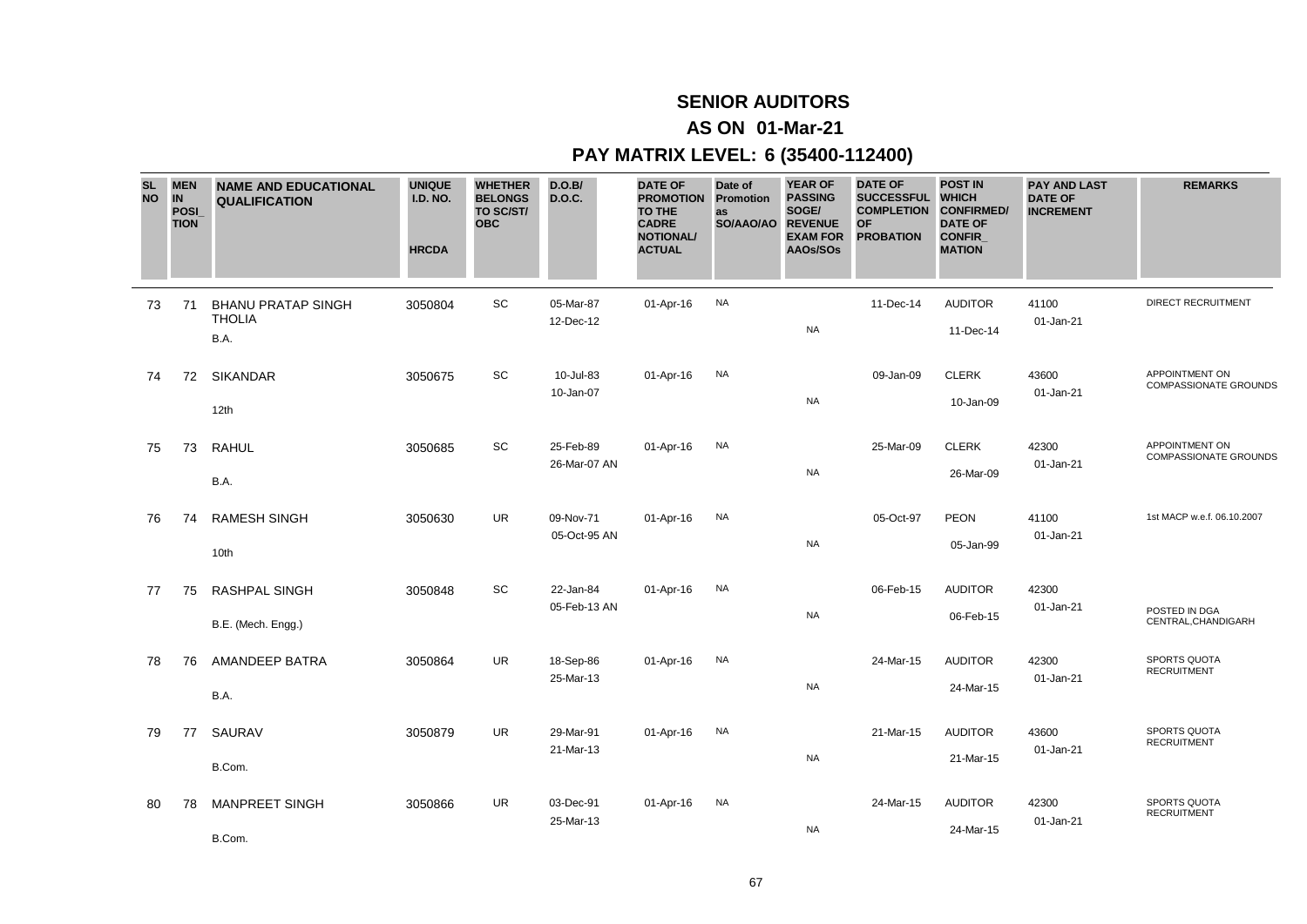### **AS ON 01-Mar-21**

| <b>SL</b><br><b>NO</b> | <b>MEN</b><br>IN<br><b>POSI</b><br><b>TION</b> | <b>NAME AND EDUCATIONAL</b><br><b>QUALIFICATION</b> | <b>UNIQUE</b><br><b>I.D. NO.</b><br><b>HRCDA</b> | <b>WHETHER</b><br><b>BELONGS</b><br>TO SC/ST/<br><b>OBC</b> | D.O.B/<br><b>D.O.C.</b>   | <b>DATE OF</b><br><b>PROMOTION Promotion</b><br><b>TO THE</b><br><b>CADRE</b><br><b>NOTIONAL/</b><br><b>ACTUAL</b> | Date of<br>as<br>SO/AAO/AO | <b>YEAR OF</b><br><b>PASSING</b><br>SOGE/<br><b>REVENUE</b><br><b>EXAM FOR</b><br>AAOs/SOs | <b>DATE OF</b><br>SUCCESSFUL WHICH<br><b>COMPLETION</b><br><b>OF</b><br><b>PROBATION</b> | <b>POST IN</b><br><b>CONFIRMED/</b><br><b>DATE OF</b><br><b>CONFIR</b><br><b>MATION</b> | <b>PAY AND LAST</b><br><b>DATE OF</b><br><b>INCREMENT</b> | <b>REMARKS</b>                                                                                                               |
|------------------------|------------------------------------------------|-----------------------------------------------------|--------------------------------------------------|-------------------------------------------------------------|---------------------------|--------------------------------------------------------------------------------------------------------------------|----------------------------|--------------------------------------------------------------------------------------------|------------------------------------------------------------------------------------------|-----------------------------------------------------------------------------------------|-----------------------------------------------------------|------------------------------------------------------------------------------------------------------------------------------|
| 81                     | 79                                             | <b>AMIT LATHER</b><br>B.E.                          | 3051037                                          | <b>UR</b>                                                   | 15-Sep-84<br>01-Jan-13    | 01-Apr-16                                                                                                          | <b>NA</b>                  | <b>NA</b>                                                                                  | 01-Jan-15                                                                                | <b>AUDITOR</b><br>01-Jan-15                                                             | 44900<br>$01$ -Jan-21                                     | Joined this office on MT dtd<br>03.10.2016                                                                                   |
| 82                     | 80                                             | OZA DEVAL DEVESH<br><b>KUMAR</b><br>B.Com.          | 3050865                                          | <b>UR</b>                                                   | 09-Aug-92<br>03-Apr-13 AN | 03-Apr-17                                                                                                          | <b>NA</b>                  | <b>NA</b>                                                                                  | 02-Apr-15                                                                                | <b>AUDITOR</b><br>02-Apr-15                                                             | 39900<br>01-Jan-21                                        | SPORTS QUOTA<br><b>RECRUITMENT</b>                                                                                           |
| 83                     | 81                                             | RAHUL NANDAL<br>B.Sc.                               | 3050906                                          | <b>UR</b>                                                   | 28-Oct-87<br>11-Dec-13 AN | 05-Apr-17                                                                                                          | <b>NA</b>                  | <b>NA</b>                                                                                  | 18-Dec-15                                                                                | <b>AUDITOR</b><br>18-Dec-15                                                             | 39900<br>01-Jan-21                                        | <b>DIRECT RECRUITMENT</b>                                                                                                    |
| 84                     | 82                                             | AAKIB JAVED<br>B.A.                                 | 3050918                                          | UR                                                          | 02-Apr-90<br>30-Dec-13    | 03-Apr-17                                                                                                          | <b>NA</b>                  | <b>NA</b>                                                                                  | 11-Feb-16                                                                                | <b>AUDITOR</b><br>11-Feb-16                                                             | 39900<br>01-Jan-21                                        | SPORTS QUOTA<br><b>RECRUITMENT</b>                                                                                           |
| 85                     | 83                                             | <b>RAJ KUMAR</b><br>B.A.                            | 3050923                                          | <b>UR</b>                                                   | 30-Sep-84<br>$01$ -Jan-14 | 03-Apr-17                                                                                                          | <b>NA</b>                  | <b>NA</b>                                                                                  | 31-Dec-15                                                                                | <b>AUDITOR</b><br>31-Dec-15                                                             | 39900<br>01-Jan-21                                        | <b>SPORTS QUOTA</b><br><b>RECRUITMENT</b>                                                                                    |
| 86                     | 84                                             | <b>JAGDEEP SINGH</b><br>B.A.                        | 3050924                                          | UR                                                          | 02-May-90<br>01-Jan-14    | 03-Apr-17                                                                                                          | <b>NA</b>                  | <b>NA</b>                                                                                  | 11-Feb-16                                                                                | <b>AUDITOR</b><br>11-Feb-16                                                             | 39900<br>01-Jan-21                                        | SPORTS QUOTA<br><b>RECRUITMENT</b>                                                                                           |
| 87                     | 85                                             | AMARDEEP SINGH<br>M.Sc.                             | 3050931                                          | SC                                                          | 03-Oct-89<br>24-Jan-14    | 03-Apr-17                                                                                                          | <b>NA</b>                  | <b>NA</b>                                                                                  | 24-Aug-16                                                                                | <b>AUDITOR</b><br>24-Aug-16                                                             | 41100<br>01-Jan-21                                        | <b>DIRECT RECRUITMENT</b>                                                                                                    |
| 88                     | 86                                             | <b>NIKITA</b><br>B.Com.                             | 3051059                                          | <b>UR</b>                                                   | 28-Sep-84<br>27-Dec-06    | 01-Jan-10                                                                                                          | <b>NA</b>                  | <b>NA</b>                                                                                  | 27-Dec-08                                                                                | <b>AUDITOR</b><br>27-Dec-08                                                             | 55200<br>01-Jan-21                                        | Joined this office on MT dtd<br>24.07.2017, 2nd MACP w.e.f.<br>01.01.2020, APPOINTMENT<br>ON COMPASSIONATE<br><b>GROUNDS</b> |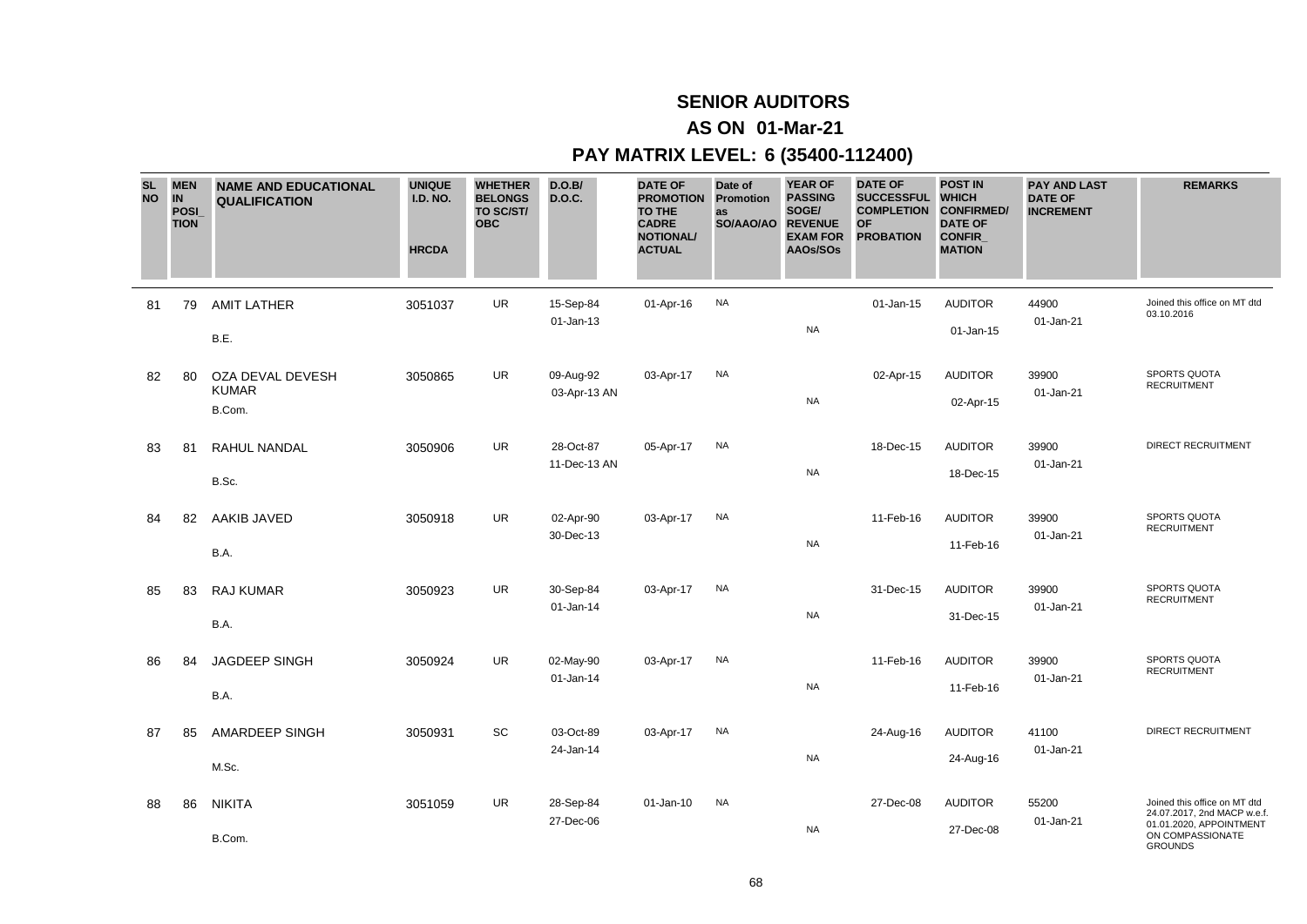### **AS ON 01-Mar-21**

| <b>SL</b><br><b>NO</b> | <b>MEN</b><br><b>IN</b><br>POSI_<br><b>TION</b> | <b>NAME AND EDUCATIONAL</b><br><b>QUALIFICATION</b> | <b>UNIQUE</b><br><b>I.D. NO.</b><br><b>HRCDA</b> | <b>WHETHER</b><br><b>BELONGS</b><br>TO SC/ST/<br><b>OBC</b> | D.O.B/<br><b>D.O.C.</b>   | <b>DATE OF</b><br><b>PROMOTION Promotion</b><br>TO THE<br><b>CADRE</b><br><b>NOTIONAL/</b><br><b>ACTUAL</b> | Date of<br>as<br>SO/AAO/AO | <b>YEAR OF</b><br><b>PASSING</b><br>SOGE/<br><b>REVENUE</b><br><b>EXAM FOR</b><br>AAOs/SOs | <b>DATE OF</b><br><b>SUCCESSFUL</b><br><b>COMPLETION</b><br><b>OF</b><br><b>PROBATION</b> | <b>POST IN</b><br><b>WHICH</b><br><b>CONFIRMED/</b><br><b>DATE OF</b><br>CONFIR_<br><b>MATION</b> | <b>PAY AND LAST</b><br><b>DATE OF</b><br><b>INCREMENT</b> | <b>REMARKS</b>                                                |
|------------------------|-------------------------------------------------|-----------------------------------------------------|--------------------------------------------------|-------------------------------------------------------------|---------------------------|-------------------------------------------------------------------------------------------------------------|----------------------------|--------------------------------------------------------------------------------------------|-------------------------------------------------------------------------------------------|---------------------------------------------------------------------------------------------------|-----------------------------------------------------------|---------------------------------------------------------------|
| 89                     | 87                                              | <b>NAVEEN KUMAR</b><br><b>MCA</b>                   | 3051069                                          | <b>UR</b>                                                   | 20-Dec-85<br>10-Jan-13    | 01-Apr-16                                                                                                   | <b>NA</b>                  | <b>NA</b>                                                                                  | 02-Mar-16                                                                                 | <b>AUDITOR</b><br>02-Mar-16                                                                       | 42300<br>01-Jan-20                                        | Joined this office on MT with<br>Annu Sehrawat dtd 08.01.2018 |
| 90                     | 88                                              | <b>SUKHDEV SINGH</b><br><b>MBA</b>                  | 3050949                                          | OBC                                                         | 07-Jun-84<br>21-Feb-13    | 02-Apr-18                                                                                                   | <b>NA</b>                  | <b>NA</b>                                                                                  | 16-Oct-16                                                                                 | <b>AUDITOR</b><br>16-Oct-16                                                                       | 39900<br>01-Jan-21                                        | ON MUTUAL TRANSFER<br>17.10.2014                              |
| 91                     | 89                                              | <b>LAXMI NARAIN SINGH</b><br>PRE. UNIV.             | 3050661                                          | UR                                                          | 01-Jun-68<br>03-Aug-89    | 02-Apr-18                                                                                                   | <b>NA</b>                  | <b>NA</b>                                                                                  | 09-Feb-94                                                                                 | <b>WASH BOY</b><br>09-Feb-94                                                                      | 42300<br>01-Jan-21                                        | 2nd MACP w.e.f. 01.01.2009 on<br><b>Notional Basis</b>        |
| 92                     | 90                                              | <b>BALBIR</b><br>10th                               | 3050651                                          | OBC                                                         | 17-Feb-72<br>25-Feb-00    | 02-Apr-18                                                                                                   | <b>NA</b>                  | <b>NA</b>                                                                                  | 24-Feb-02                                                                                 | G. KEEPER<br>16-Sep-02                                                                            | 38700<br>01-Jan-21                                        |                                                               |
| 93                     | 91                                              | <b>SHIV KUMAR</b><br>10th                           | 3050692                                          | UR                                                          | 23-Jun-83<br>18-Mar-09    | 02-Apr-18                                                                                                   | <b>NA</b>                  | <b>NA</b>                                                                                  | 17-Mar-11                                                                                 | <b>CLERK</b><br>17-Mar-11                                                                         | 38700<br>01-Jan-21                                        | APPOINTMENT ON<br><b>COMPASSIONATE GROUNDS</b>                |
| 94                     | 92                                              | <b>ANAND TIWARI</b><br>B.A.                         | 3050956                                          | UR                                                          | 15-Nov-92<br>31-Mar-15 AN | 02-Apr-18                                                                                                   | <b>NA</b>                  | <b>NA</b>                                                                                  | 31-Mar-17                                                                                 | <b>AUDITOR</b><br>31-Mar-17                                                                       | 38700<br>01-Jan-21                                        | <b>SPORTS QUOTA</b><br><b>RECRUITMENT</b>                     |
| 95                     | 93                                              | TUSHAR BADECHHA<br>B.E.                             | 3050953                                          | <b>UR</b>                                                   | 21-Sep-91<br>11-Mar-15 AN | 02-Apr-18                                                                                                   | <b>NA</b>                  | <b>NA</b>                                                                                  | 11-Mar-17                                                                                 | <b>AUDITOR</b><br>11-Mar-17                                                                       | 39900<br>01-Jan-21                                        | <b>SPORTS QUOTA</b><br>RECRUITMENT                            |
| 96                     | 94                                              | <b>NIKHIL PRASHAR</b><br>B.Com.                     | 3050951                                          | UR                                                          | 26-Mar-91<br>04-Mar-15 AN | 02-Apr-18                                                                                                   | <b>NA</b>                  | <b>NA</b>                                                                                  | 04-Mar-17                                                                                 | <b>AUDITOR</b><br>04-Mar-17                                                                       | 39900<br>01-Jan-21                                        | SPORTS QUOTA<br><b>RECRUITMENT</b>                            |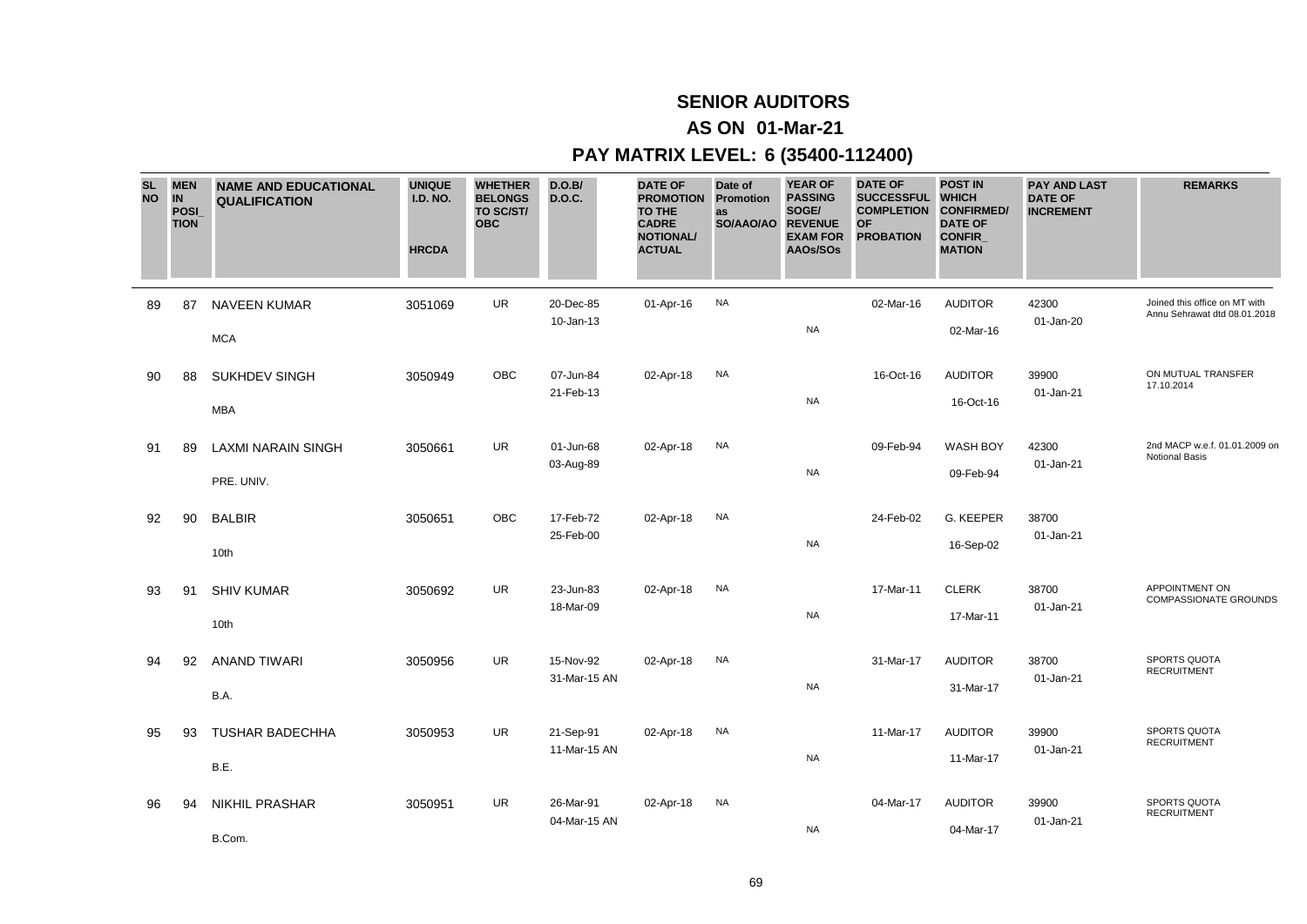### **AS ON 01-Mar-21**

| <b>SL</b><br><b>NO</b> | <b>MEN</b><br><b>IN</b><br>POSI_<br><b>TION</b> | <b>NAME AND EDUCATIONAL</b><br><b>QUALIFICATION</b> | <b>UNIQUE</b><br><b>I.D. NO.</b><br><b>HRCDA</b> | <b>WHETHER</b><br><b>BELONGS</b><br>TO SC/ST/<br><b>OBC</b> | D.O.B/<br><b>D.O.C.</b>   | <b>DATE OF</b><br><b>PROMOTION</b><br><b>TO THE</b><br><b>CADRE</b><br><b>NOTIONAL/</b><br><b>ACTUAL</b> | Date of<br>Promotion<br>as<br>SO/AAO/AO | <b>YEAR OF</b><br><b>PASSING</b><br>SOGE/<br><b>REVENUE</b><br><b>EXAM FOR</b><br>AAOs/SOs | <b>DATE OF</b><br>SUCCESSFUL WHICH<br><b>COMPLETION</b><br><b>OF</b><br><b>PROBATION</b> | <b>POST IN</b><br><b>CONFIRMED/</b><br><b>DATE OF</b><br><b>CONFIR</b><br><b>MATION</b> | <b>PAY AND LAST</b><br><b>DATE OF</b><br><b>INCREMENT</b> | <b>REMARKS</b>                                                            |
|------------------------|-------------------------------------------------|-----------------------------------------------------|--------------------------------------------------|-------------------------------------------------------------|---------------------------|----------------------------------------------------------------------------------------------------------|-----------------------------------------|--------------------------------------------------------------------------------------------|------------------------------------------------------------------------------------------|-----------------------------------------------------------------------------------------|-----------------------------------------------------------|---------------------------------------------------------------------------|
| 97                     | 95                                              | <b>AFFTABVIR SINGH</b><br>MA (Punjabi)              | 3050954                                          | UR.                                                         | 09-Dec-89<br>17-Mar-15 AN | 02-Apr-18                                                                                                | <b>NA</b>                               | <b>NA</b>                                                                                  | 17-Mar-17                                                                                | <b>AUDITOR</b><br>17-Mar-17                                                             | 38700<br>01-Jan-21                                        | <b>SPORTS QUOTA</b><br><b>RECRUITMENT</b>                                 |
| 98                     | 96                                              | PANKAJ KUMAR<br>B.Ed., M.A. (Economics)             | 3050986                                          | SC                                                          | 21-Dec-82<br>18-Dec-15    | 01-Jan-19                                                                                                | <b>NA</b>                               | <b>NA</b>                                                                                  | 17-Dec-17                                                                                | <b>AUDITOR</b><br>17-Dec-17                                                             | 37600<br>01-Jul-20                                        | DIRECT RECRUITMENT<br>DCT passed in Aug. 2017                             |
| 99                     | 97                                              | NITESH KUMAR SINGH<br>B.Tech.                       | 3051000                                          | SC                                                          | 30-Sep-90<br>15-Jan-16    | 01-Jan-19                                                                                                | <b>NA</b>                               | <b>NA</b>                                                                                  | 14-Jan-18                                                                                | <b>AUDITOR</b><br>14-Jan-18                                                             | 37600<br>01-Jul-20                                        | <b>DIRECT RECRUITMENT</b><br>DCT passed in Feb. 2017                      |
| 100                    | 98                                              | <b>KULDEEP SINGH</b><br>B.A.                        | 3051008                                          | <b>UR</b>                                                   | 10-Dec-87<br>23-Mar-16    | 01-Jan-20                                                                                                | <b>NA</b>                               | <b>NA</b>                                                                                  | 22-Mar-18                                                                                | <b>AUDITOR</b><br>22-Mar-18                                                             | 38700<br>01-Jan-21                                        | <b>DIRECT RECRUITMENT</b>                                                 |
| 101                    | 99                                              | <b>REENA</b><br>B.A.                                | 3050765                                          | UR                                                          | 28-Aug-86<br>05-Jan-12    | 01-Jan-20                                                                                                | <b>NA</b>                               | <b>NA</b>                                                                                  | 05-Jan-14                                                                                | <b>CLERK</b><br>05-Jan-14                                                               | 36500<br>01-Jul-20                                        | APPOINTMENT ON<br>COMPASSIONATE GROUNDS<br>DCT passed in Feb. 2015        |
| 102                    | 100                                             | <b>NITIN GOSWAMI</b><br>B.A., MBA                   | 3050769                                          | <b>UR</b>                                                   | 10-Dec-77<br>17-Jan-12    | 01-Jan-20                                                                                                | <b>NA</b>                               | <b>NA</b>                                                                                  | 17-Jan-14                                                                                | <b>CLERK</b><br>17-Jan-14                                                               | 36500<br>01-Jul-20                                        | APPOINTMENT ON<br>COMPASSIONATE GROUNDS<br>DCT passed in Aug. 2015        |
| 103                    | 101                                             | PRIYANKA<br>12th                                    | 3050767                                          | <b>UR</b>                                                   | 14-Jul-93<br>05-Jan-12    | 01-Jan-20                                                                                                | <b>NA</b>                               | <b>NA</b>                                                                                  | 05-Jan-14                                                                                | <b>CLERK</b><br>05-Jan-14                                                               | 36500<br>01-Jul-20                                        | APPOINTMENT ON<br><b>COMPASSIONATE GROUNDS</b><br>DCT passed in Aug. 2015 |
| 104                    | 102                                             | <b>SUSHMA</b><br>M.A.                               | 3050827                                          | SC                                                          | 26-Jun-79<br>26-Dec-12 AN | 01-Jan-20                                                                                                | <b>NA</b>                               | <b>NA</b>                                                                                  | 26-Dec-14                                                                                | <b>CLERK</b><br>26-Dec-14                                                               | 36500<br>01-Jul-20                                        | APPOINTMENT ON<br><b>COMPASSIONATE GROUNDS</b><br>DCT passed in Feb. 2016 |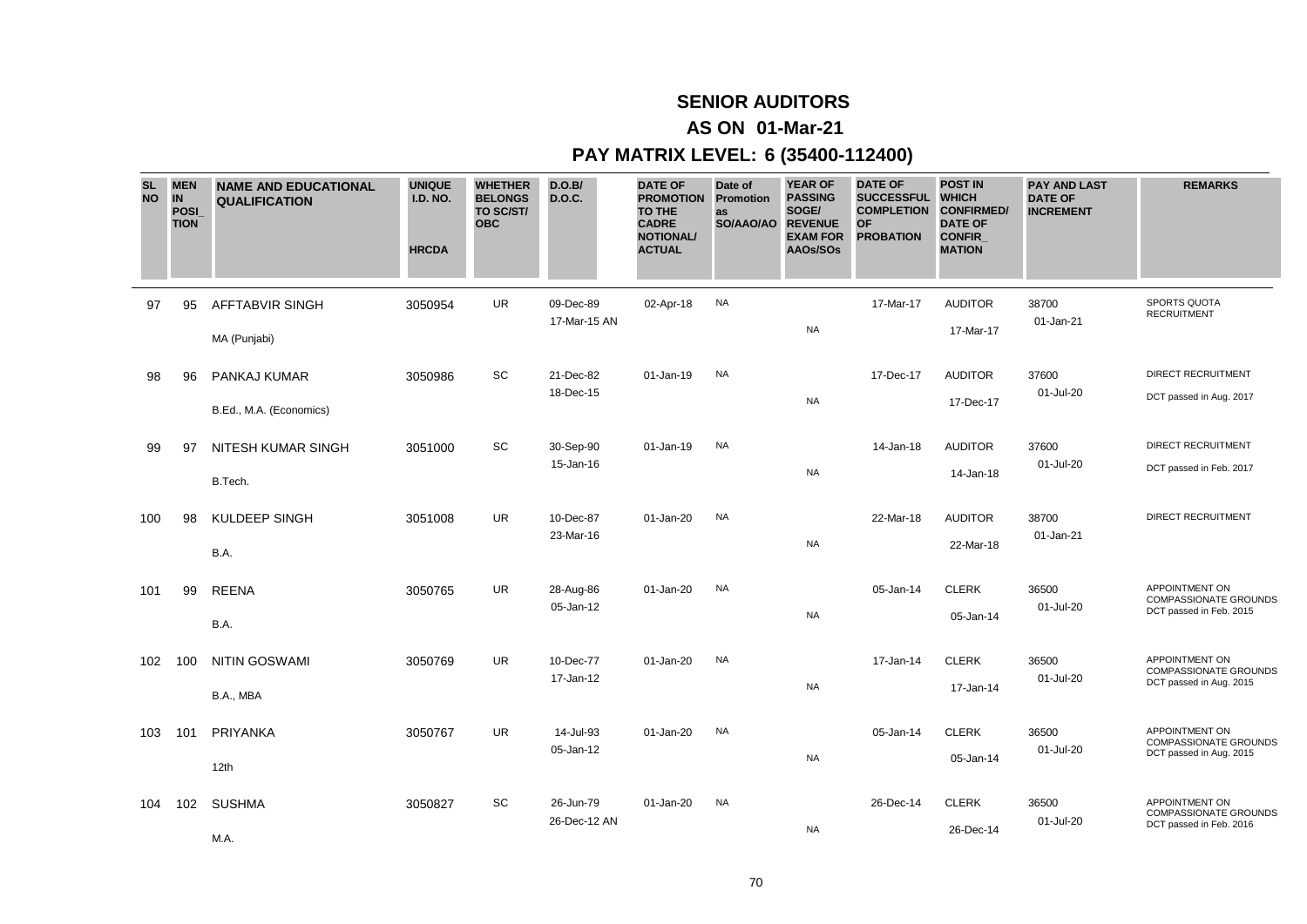### **AS ON 01-Mar-21**

| <b>SL</b><br><b>NO</b> | <b>MEN</b><br><b>IN</b><br>POSI_<br><b>TION</b> | <b>NAME AND EDUCATIONAL</b><br><b>QUALIFICATION</b> | <b>UNIQUE</b><br><b>I.D. NO.</b><br><b>HRCDA</b> | <b>WHETHER</b><br><b>BELONGS</b><br>TO SC/ST/<br><b>OBC</b> | D.O.B/<br><b>D.O.C.</b>   | <b>DATE OF</b><br><b>PROMOTION</b><br>TO THE<br><b>CADRE</b><br><b>NOTIONAL/</b><br><b>ACTUAL</b> | Date of<br>Promotion<br>as<br>SO/AAO/AO REVENUE | <b>YEAR OF</b><br><b>PASSING</b><br>SOGE/<br><b>EXAM FOR</b><br>AAOs/SOs | <b>DATE OF</b><br>SUCCESSFUL WHICH<br><b>COMPLETION CONFIRMED/</b><br><b>OF</b><br><b>PROBATION</b> | <b>POST IN</b><br><b>DATE OF</b><br><b>CONFIR</b><br><b>MATION</b> | <b>PAY AND LAST</b><br><b>DATE OF</b><br><b>INCREMENT</b> | <b>REMARKS</b>                                                           |
|------------------------|-------------------------------------------------|-----------------------------------------------------|--------------------------------------------------|-------------------------------------------------------------|---------------------------|---------------------------------------------------------------------------------------------------|-------------------------------------------------|--------------------------------------------------------------------------|-----------------------------------------------------------------------------------------------------|--------------------------------------------------------------------|-----------------------------------------------------------|--------------------------------------------------------------------------|
| 105                    | 103                                             | <b>SANT LAL</b><br>B.A.                             | 3050833                                          | SC                                                          | 19-Dec-79<br>21-Feb-13 AN | 01-Jan-20                                                                                         | <b>NA</b>                                       | <b>NA</b>                                                                | 21-Feb-15                                                                                           | <b>MTS</b><br>21-Feb-15                                            | 36500<br>01-Jul-20                                        | DCT passed in Feb. 2016                                                  |
| 106                    | 104                                             | NEERAJ KUMAR MEENA<br>B.Tech.                       | 3051010                                          | <b>ST</b>                                                   | 13-Oct-91<br>18-Apr-16    | 06-Jan-20                                                                                         | <b>NA</b>                                       | <b>NA</b>                                                                | 17-Apr-18                                                                                           | <b>AUDITOR</b><br>17-Apr-18                                        | 36500<br>01-Jan-21                                        | DIRECT RECRUITMENT<br>DCT passed in Aug. 2017                            |
| 107                    | 105                                             | <b>DEVINDER SINGH</b><br>M.Sc.                      | 3051035                                          | OBC                                                         | 21-Jan-87<br>01-Sep-16 AN | 01-Jan-20                                                                                         | <b>NA</b>                                       | <b>NA</b>                                                                | 01-Sep-18                                                                                           | <b>AUDITOR</b><br>01-Sep-18                                        | 36500<br>01-Jul-20                                        | <b>DIRECT RECRUITMENT</b><br>DCT passed in Aug. 2017                     |
| 108                    | 106                                             | <b>RAJESH KUMAR</b><br>B.A. (Hons.)                 | 3051011                                          | <b>UR</b>                                                   | 05-May-89<br>05-May-16    | 01-Jan-20                                                                                         | <b>NA</b>                                       | <b>NA</b>                                                                | 04-May-18                                                                                           | <b>AUDITOR</b><br>04-May-18                                        | 36500<br>01-Jul-20                                        | DIRECT RECRUITMENT,<br>PHYSICALLY HANDICAPPED<br>DCT passed in Aug. 2017 |
| 109                    | 107                                             | <b>SHIV RAM</b><br>B.A.                             | 3050852                                          | OBC                                                         | 24-Aug-83<br>26-Feb-13 AN | 01-Jan-20                                                                                         | <b>NA</b>                                       | <b>NA</b>                                                                | 26-Feb-15                                                                                           | <b>MTS</b><br>26-Feb-15                                            | 36500<br>01-Jul-20                                        | DCT passed in Feb. 2016                                                  |
| 110                    | 108                                             | SADIQ<br>B.A.                                       | 3050858                                          | OBC                                                         | 16-Aug-83<br>14-Mar-13 AN | 01-Jan-20                                                                                         | <b>NA</b>                                       | <b>NA</b>                                                                | 14-Mar-15                                                                                           | <b>MTS</b><br>14-Mar-15                                            | 36500<br>01-Jul-20                                        | DCT passed in Feb. 2016                                                  |
| 111                    | 109                                             | PHOOL CHANDRA<br>PRAJAPATI<br>B.A., M.A., PGDCA     | 3050861                                          | OBC                                                         | 12-Jun-86<br>20-Mar-13 AN | 01-Jan-20                                                                                         | <b>NA</b>                                       | <b>NA</b>                                                                | 20-Mar-15                                                                                           | <b>MTS</b><br>20-Mar-15                                            | 36500<br>01-Jul-20                                        | DCT passed in Feb. 2016                                                  |
| 112                    | 110                                             | <b>ASHOK KUMAR</b><br>B.A.                          | 3050857                                          | <b>OBC</b>                                                  | 06-Jul-74<br>12-Mar-13    | 01-Jan-20                                                                                         | <b>NA</b>                                       | <b>NA</b>                                                                | 11-Mar-15                                                                                           | <b>MTS</b><br>11-Mar-15                                            | 36500<br>01-Jul-20                                        | DCT passed in Feb. 2016<br><b>EX-SERVICEMAN</b>                          |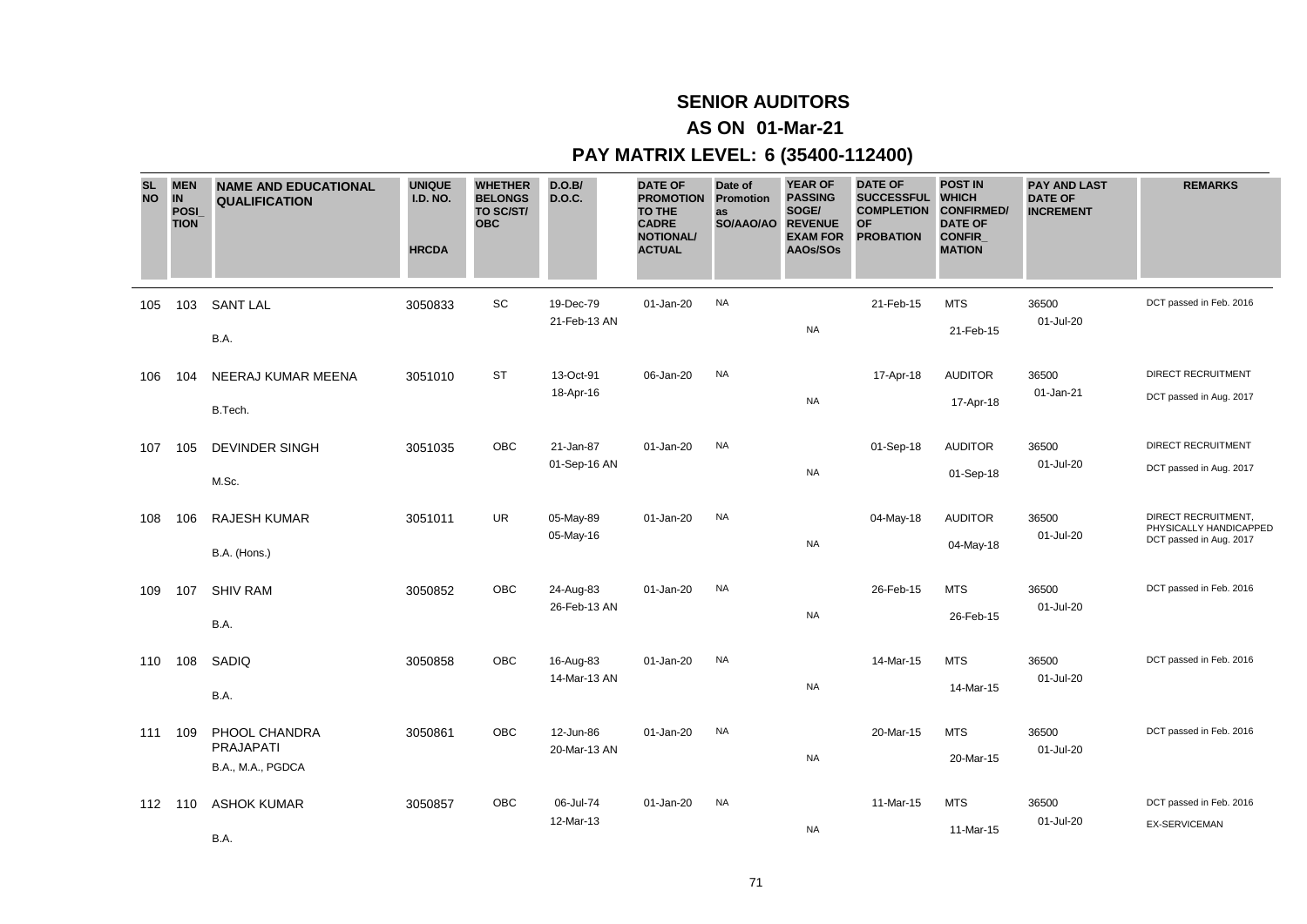### **AS ON 01-Mar-21**

### **PAY MATRIX LEVEL: 6 (35400-112400)**

| <b>SL</b><br><b>NO</b> | <b>MEN</b><br>$\overline{\mathbf{N}}$<br><b>POSI</b><br><b>TION</b> | <b>NAME AND EDUCATIONAL</b><br><b>QUALIFICATION</b> | <b>UNIQUE</b><br><b>I.D. NO.</b><br><b>HRCDA</b> | <b>WHETHER</b><br><b>BELONGS</b><br>TO SC/ST/<br><b>OBC</b> | D.O.B/<br><b>D.O.C.</b> | <b>DATE OF</b><br><b>PROMOTION</b><br><b>TO THE</b><br><b>CADRE</b><br><b>NOTIONAL/</b><br><b>ACTUAL</b> | Date of<br>Promotion<br>as<br>SO/AAO/AO | <b>YEAR OF</b><br><b>PASSING</b><br>SOGE/<br><b>REVENUE</b><br><b>EXAM FOR</b><br>AAOs/SOs | <b>DATE OF</b><br><b>SUCCESSFUL</b><br><b>COMPLETION</b><br><b>OF</b><br><b>PROBATION</b> | <b>POST IN</b><br><b>WHICH</b><br><b>CONFIRMED/</b><br><b>DATE OF</b><br><b>CONFIR</b><br><b>MATION</b> | <b>PAY AND LAST</b><br><b>DATE OF</b><br><b>INCREMENT</b> | <b>REMARKS</b>                                                                                                    |
|------------------------|---------------------------------------------------------------------|-----------------------------------------------------|--------------------------------------------------|-------------------------------------------------------------|-------------------------|----------------------------------------------------------------------------------------------------------|-----------------------------------------|--------------------------------------------------------------------------------------------|-------------------------------------------------------------------------------------------|---------------------------------------------------------------------------------------------------------|-----------------------------------------------------------|-------------------------------------------------------------------------------------------------------------------|
| 113                    | 111                                                                 | DR. LAKHA RAM<br>B.A., M.A., B.Ed., M.Phil., PhD.   | 3050859                                          | OBC                                                         | 02-Mar-82<br>18-Mar-13  | 01-Jan-20                                                                                                | <b>NA</b>                               | <b>NA</b>                                                                                  | 17-Mar-15                                                                                 | <b>MTS</b><br>17-Mar-15                                                                                 | 36500<br>01-Jul-20                                        | DCT passed in Feb. 2016<br>HINDI TYPE TEST PASSED IN<br>JULY'19                                                   |
| 114                    | 112                                                                 | <b>MAHENDRA KUMAR YADAV</b><br>B.A.                 | 3050853                                          | OBC                                                         | 05-Oct-82<br>08-Mar-13  | 01-Jan-20                                                                                                | <b>NA</b>                               | <b>NA</b>                                                                                  | 07-Mar-15                                                                                 | <b>MTS</b><br>07-Mar-15                                                                                 | 36500<br>01-Jul-20                                        | DCT passed in Feb. 2016                                                                                           |
| 115                    | 113                                                                 | YOGENDER KUMAR<br><b>NARWAL</b><br>B.Sc.            | 3051050                                          | <b>UR</b>                                                   | 23-Jan-91<br>11-Jan-17  | 01-Jan-20                                                                                                | <b>NA</b>                               | <b>NA</b>                                                                                  | 10-Jan-19                                                                                 | <b>AUDITOR</b><br>10-Jan-19                                                                             | 36500<br>01-Jul-20                                        | Joined as Auditor in J&K from<br>dated 23.05.16 to<br>10.01.17, DIRECT<br>RECRUITMENT, DCT passed<br>in Feb. 2018 |
| 116                    | 114                                                                 | <b>ANKUSH GOYAL</b><br>B.Tech.                      | 3051047                                          | UR.                                                         | 05-Feb-90<br>30-Dec-16  | 01-Jan-20                                                                                                | <b>NA</b>                               | <b>NA</b>                                                                                  | 29-Dec-18                                                                                 | <b>AUDITOR</b><br>29-Dec-18                                                                             | 36500<br>01-Jul-20                                        | <b>DIRECT RECRUITMENT</b><br>DCT passed in Feb. 2018                                                              |
| 117                    | 115                                                                 | SANJAY<br>D <sub>D</sub>                            | 3051046                                          | OBC                                                         | 20-Feb-92<br>22-Dec-16  | 01-Jan-20                                                                                                | <b>NA</b>                               | <b>NA</b>                                                                                  | 21-Dec-18                                                                                 | <b>AUDITOR</b><br>21-Dec-18                                                                             | 36500<br>01-Jul-20                                        | <b>DIRECT RECRUITMENT</b><br>DCT passed in Aug. 2018                                                              |

B.Sc.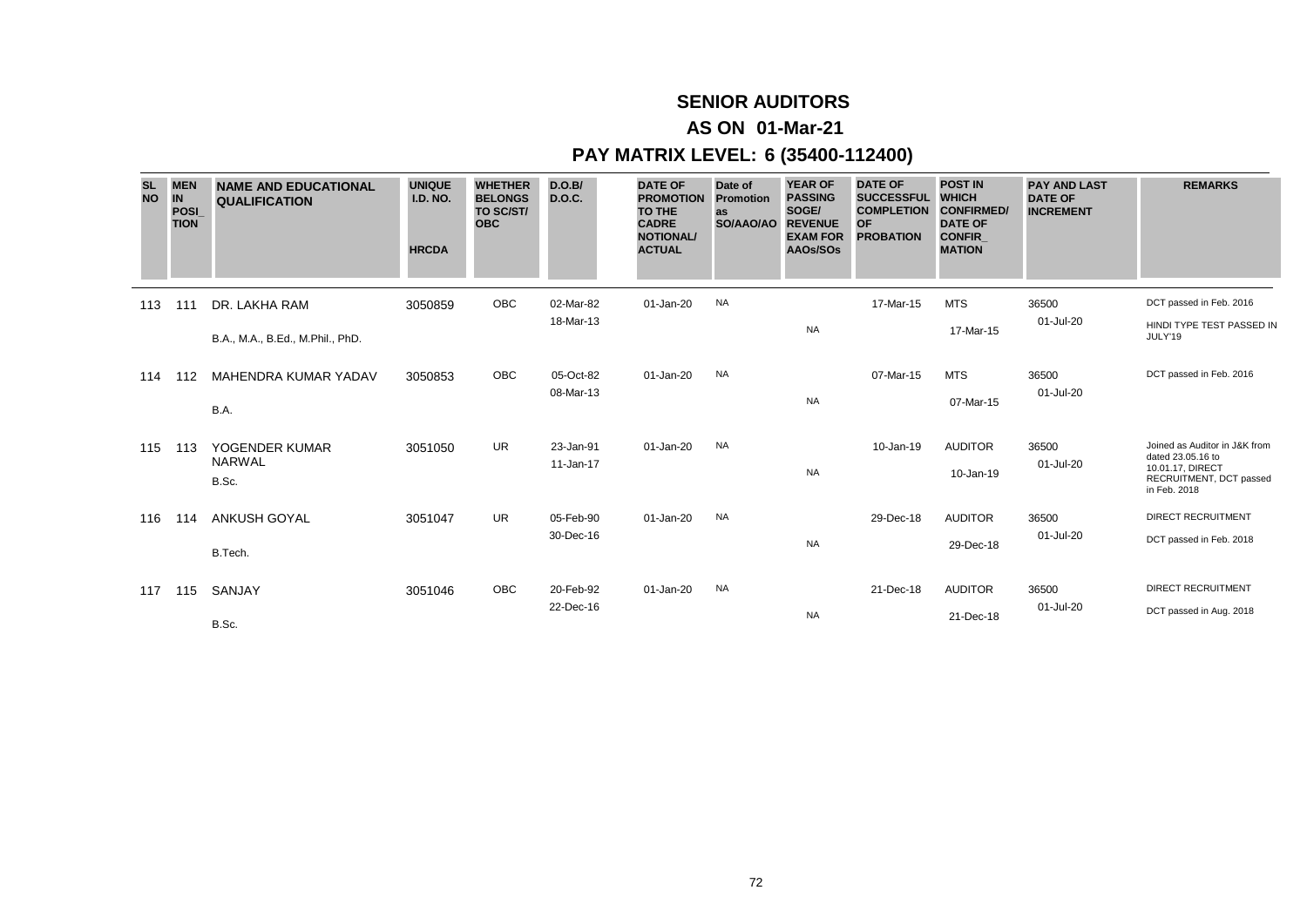# **SENIOR AUDITORS ON DEPUTATION**

### **AS ON 01-Mar-21**

### **PAY MATRIX LEVEL: 6 (35400-112400)**

| <b>SL</b><br><b>NO</b> | <b>MEN</b><br>IN<br>POSI_<br><b>TION</b> | <b>NAME AND EDUCATIONAL</b><br><b>QUALIFICATION</b> | <b>UNIQUE</b><br><b>I.D. NO.</b><br><b>HRCDA</b> | <b>WHETHER</b><br><b>BELONGS</b><br>TO SC/ST/<br><b>OBC</b> | D.O.B/<br><b>D.O.C.</b> | <b>DATE OF</b><br><b>PROMOTION Promotion</b><br><b>TO THE</b><br><b>CADRE</b><br><b>NOTIONAL/</b><br><b>ACTUAL</b> | Date of<br>as<br>SO/AAO/AO | <b>YEAR OF</b><br><b>PASSING</b><br>SOGE/<br><b>REVENUE</b><br><b>EXAM FOR</b><br>AAOs/SOs | <b>DATE OF</b><br><b>SUCCESSFUL</b><br><b>COMPLETION</b><br><b>OF</b><br><b>PROBATION</b> | <b>POST IN</b><br><b>WHICH</b><br><b>CONFIRMED/</b><br><b>DATE OF</b><br><b>CONFIR</b><br><b>MATION</b> | <b>PAY AND LAST</b><br><b>DATE OF</b><br><b>INCREMENT</b> | <b>REMARKS</b>                                                                                           |
|------------------------|------------------------------------------|-----------------------------------------------------|--------------------------------------------------|-------------------------------------------------------------|-------------------------|--------------------------------------------------------------------------------------------------------------------|----------------------------|--------------------------------------------------------------------------------------------|-------------------------------------------------------------------------------------------|---------------------------------------------------------------------------------------------------------|-----------------------------------------------------------|----------------------------------------------------------------------------------------------------------|
| -1                     | 1                                        | <b>JOGINDER</b><br>B.Sc.                            | 3051045                                          | UR                                                          | 10-Apr-86<br>06-Mar-14  | 02-Apr-18                                                                                                          | <b>NA</b>                  | <b>NA</b>                                                                                  |                                                                                           |                                                                                                         | 39900<br>01-Jan-21                                        | Joined on deputation on dtd<br>22.08.2016<br>From O/o AG (G&SSA) Gujarat                                 |
| $\overline{2}$         | 2                                        | <b>VINOD KUMAR</b><br>B.A.                          | 3051103                                          | <b>UR</b>                                                   | 17-Dec-89<br>20-Jun-11  | 01-Feb-18                                                                                                          | <b>NA</b>                  | <b>NA</b>                                                                                  | 19-Jun-13                                                                                 | <b>AUDITOR</b><br>19-Jun-13                                                                             | 42300<br>01-Jul-20                                        | Joined on deputation on dtd<br>04.10.2018<br>From O/o CAG, New Delhi                                     |
| 3                      | 3                                        | <b>HANISH PATIAL</b><br>B.A.                        | 3051107                                          | UR                                                          | 10-Mar-87<br>16-Jul-15  | 01-Jan-19                                                                                                          | <b>NA</b>                  | <b>NA</b>                                                                                  |                                                                                           |                                                                                                         | 37600<br>01-Jul-20                                        | Joined on deputation on dtd<br>01.04.2019<br>From O/o PAG (Audit)<br>Jharkhand                           |
| 4                      | 4                                        | SUNDAR SINGH<br>B.A.                                | 3051110                                          | UR                                                          | 02-Dec-86<br>26-Jul-11  | 01-Jan-15                                                                                                          | <b>NA</b>                  | <b>NA</b>                                                                                  | 26-Jul-13                                                                                 | <b>AUDITOR</b><br>26-Jul-13                                                                             | 44900<br>01-Jul-20                                        | Joined on deputation on dtd<br>01.07.19<br>From O/o DGA Kolkata                                          |
| 5                      | 5                                        | SANDEEP<br>B.H.M.                                   | 3051121                                          | UR.                                                         | 07-Jul-89<br>31-Dec-15  | 01-Jan-19                                                                                                          | <b>NA</b>                  | <b>NA</b>                                                                                  | 30-Dec-17                                                                                 | <b>AUDITOR</b><br>30-Dec-17                                                                             | 37600<br>01-Jul-20                                        | Joined on deputation on dtd<br>01.08.19<br>From O/o PAG (Audit) Shimla                                   |
| 6                      | 6                                        | RAVINDER SINGH<br>B.A.                              | 3051126                                          | <b>UR</b>                                                   | 17-Dec-91<br>18-Mar-14  | 31-May-17                                                                                                          | <b>NA</b>                  | <b>NA</b>                                                                                  | 14-Dec-16                                                                                 | <b>AUDITOR</b><br>15-Dec-16                                                                             | 39900<br>01-Jan-21                                        | Joined on deputation on dtd<br>14.10.19<br>From O/o PAG (G&SSA, Audit)<br>Karnataka, Bangalore           |
| $\overline{7}$         | $\overline{7}$                           | <b>ANOOP KUMAR</b><br>PGDM (HR)                     | 3051124                                          | SC                                                          | 11-Jan-85<br>21-Nov-16  | 01-Jan-20                                                                                                          | <b>NA</b>                  | <b>NA</b>                                                                                  | 25-Nov-18                                                                                 | <b>AUDITOR</b><br>25-Nov-18                                                                             | 35400<br>01-Jul-20                                        | Joined on deputation on dtd<br>27.09.2019<br>From O/o PAG (Audit)<br>Telangana, Hyderabad                |
| 8                      | 8                                        | <b>VIKAS CHAHAL</b><br>B.Tech.                      | 3051140                                          | UR                                                          | 04-Apr-86<br>18-Jan-16  | 10-May-19                                                                                                          | <b>NA</b>                  | <b>NA</b>                                                                                  | 18-Jan-18                                                                                 | <b>AUDITOR</b><br>18-Jan-18                                                                             | 37600<br>01-Jan-21                                        | Joined on deputation on dtd<br>04.09.2020<br>From O/o Director Audit (Home,<br>Edu. & Skill Dev.), Delhi |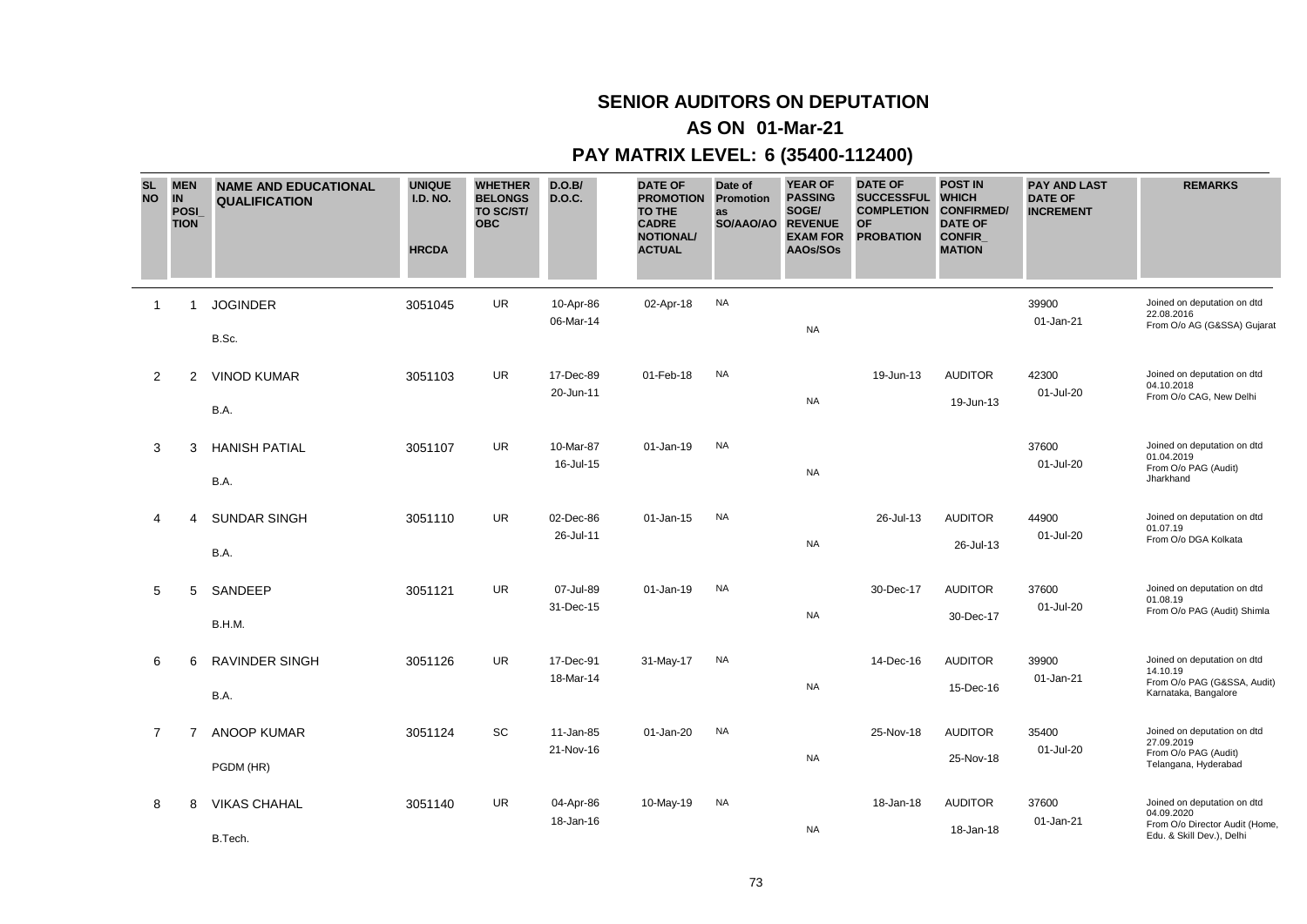### **AS ON 01-Mar-21**

### **PAY MATRIX LEVEL: 6 (35400-112400)**

| <b>SL</b><br>NO IN | <b>MEN</b><br><b>POSI</b><br><b>TION</b> | <b>NAME AND EDUCATIONAL</b><br><b>QUALIFICATION</b> | <b>UNIQUE</b><br><b>I.D. NO.</b><br><b>HRCDA</b> | <b>WHETHER</b><br><b>BELONGS</b><br>TO SC/ST/<br><b>OBC</b> | D.O.B/<br><b>D.O.C.</b> | <b>DATE OF</b><br><b>PROMOTION Promotion</b><br><b>TO THE</b><br><b>CADRE</b><br><b>NOTIONAL/</b><br><b>ACTUAL</b> | Date of<br>as<br>SO/AAO/AO | <b>YEAR OF</b><br><b>PASSING</b><br>SOGE/<br><b>REVENUE</b><br><b>EXAM FOR</b><br>AAOs/SOs | <b>DATE OF</b><br>SUCCESSFUL WHICH<br><b>COMPLETION</b><br><b>OF</b><br><b>PROBATION</b> | <b>POST IN</b><br><b>CONFIRMED/</b><br><b>DATE OF</b><br><b>CONFIR</b><br><b>MATION</b> | <b>PAY AND LAST</b><br><b>DATE OF</b><br><b>INCREMENT</b> | <b>REMARKS</b> |
|--------------------|------------------------------------------|-----------------------------------------------------|--------------------------------------------------|-------------------------------------------------------------|-------------------------|--------------------------------------------------------------------------------------------------------------------|----------------------------|--------------------------------------------------------------------------------------------|------------------------------------------------------------------------------------------|-----------------------------------------------------------------------------------------|-----------------------------------------------------------|----------------|
|--------------------|------------------------------------------|-----------------------------------------------------|--------------------------------------------------|-------------------------------------------------------------|-------------------------|--------------------------------------------------------------------------------------------------------------------|----------------------------|--------------------------------------------------------------------------------------------|------------------------------------------------------------------------------------------|-----------------------------------------------------------------------------------------|-----------------------------------------------------------|----------------|

 $1$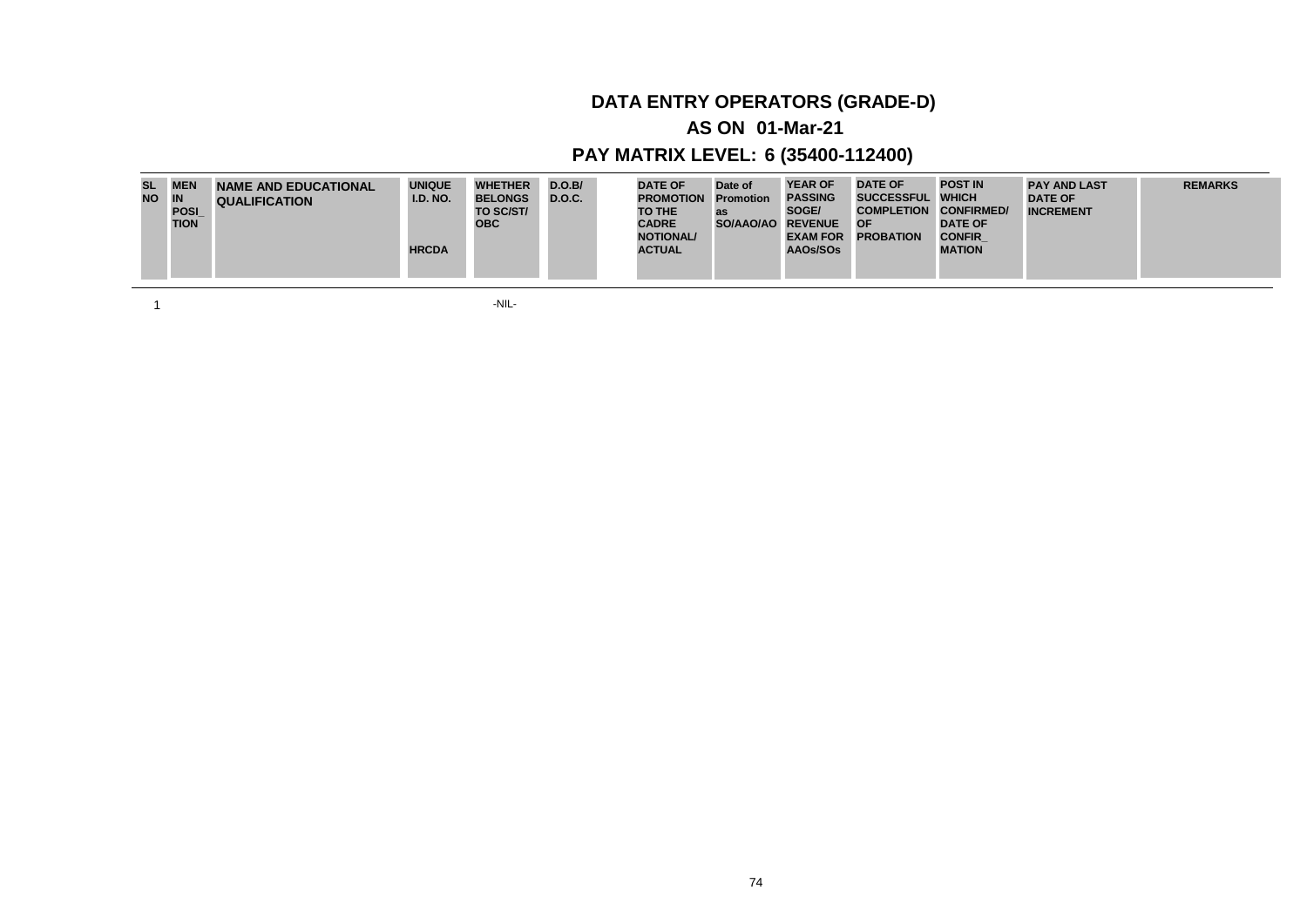# **Section - II**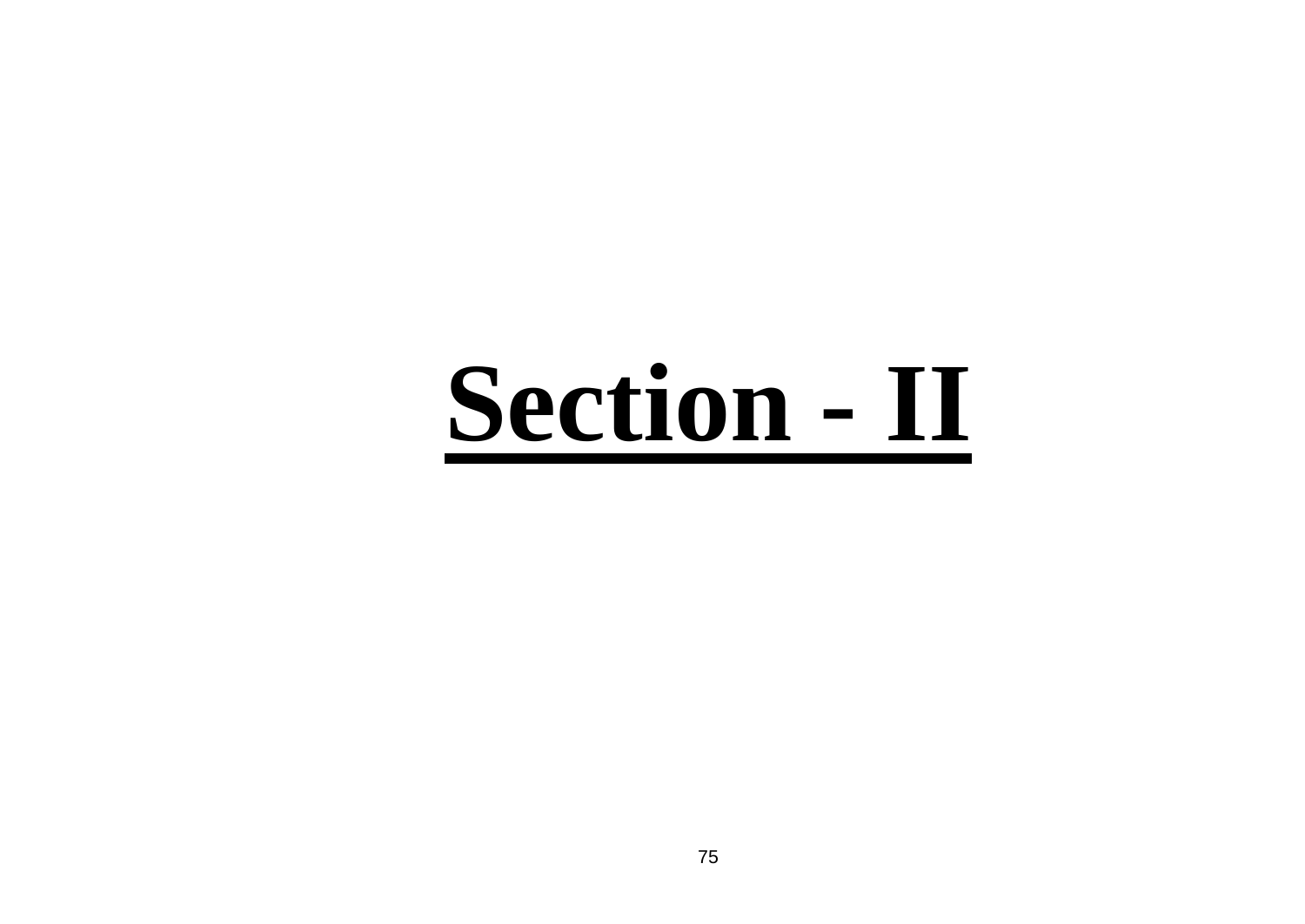|            | Statement showing Sanctioned Strength, Men-in-Position etc. in respect of Group 'C' Staff as on 01.03.2021 |                                                      |                            |                          |                          |                          |                            |                                                |              |
|------------|------------------------------------------------------------------------------------------------------------|------------------------------------------------------|----------------------------|--------------------------|--------------------------|--------------------------|----------------------------|------------------------------------------------|--------------|
| Sr.<br>No. | <b>Particulars of Staff</b>                                                                                |                                                      | <b>Sanctioned Strength</b> |                          |                          | Men-in-<br>position      | <b>Under</b><br>suspension | On<br>deputation/<br>Foreign<br><b>Service</b> | <b>Total</b> |
|            |                                                                                                            | PT.                                                  | TMP.                       | <b>C.T.</b>              | <b>Total</b>             |                          |                            |                                                |              |
| 1.         | <b>Auditors</b>                                                                                            | 121                                                  | $\overline{a}$             | $\overline{\phantom{a}}$ | 121                      | 25                       | $\overline{a}$             | $\overline{\phantom{0}}$                       | 25           |
| 2.         | Auditors on deputation from other<br>offices                                                               | $\Omega$                                             | $\Omega$                   |                          | $\Omega$                 | $2^\omega$               |                            |                                                | 2            |
| 3.         | Data Entry Operators Grade 'B'                                                                             | $\overline{\phantom{a}}$                             | 18                         | $\overline{\phantom{a}}$ | 18                       | 17                       | $\overline{\phantom{a}}$   |                                                | 18           |
| 4.         | Data Entry Operators Grade 'A'                                                                             | $\overline{c}$                                       | 67                         |                          | 69                       | 48                       |                            |                                                | 49           |
| 5.         | Data Entry Operators Grade 'A' on<br>deputation from other offices                                         | $\Omega$                                             | $\Omega$                   |                          | $\Omega$                 | $6^\circ$                |                            |                                                | 6            |
| 6.         | Stenographers (Grade-II)                                                                                   | 6                                                    |                            |                          | 6                        | $\overline{c}$           |                            |                                                | 3            |
| 7.         | Clerks/Typists                                                                                             | 51                                                   |                            | $\overline{\phantom{a}}$ | 52                       | 19                       | $\overline{\phantom{a}}$   |                                                | 19           |
| 8.         | Driver (Ordinary) Grade                                                                                    | $\overline{\phantom{0}}$<br>$\overline{\phantom{0}}$ |                            | $\Omega$                 | $\overline{\phantom{a}}$ | $\overline{\phantom{a}}$ | $\mathbf{0}$               |                                                |              |
| 9.         | Multi-Tasking Staff                                                                                        | 69                                                   |                            |                          | 69                       | 38                       |                            |                                                | 38           |

@ On Deputation in this Office from other Offices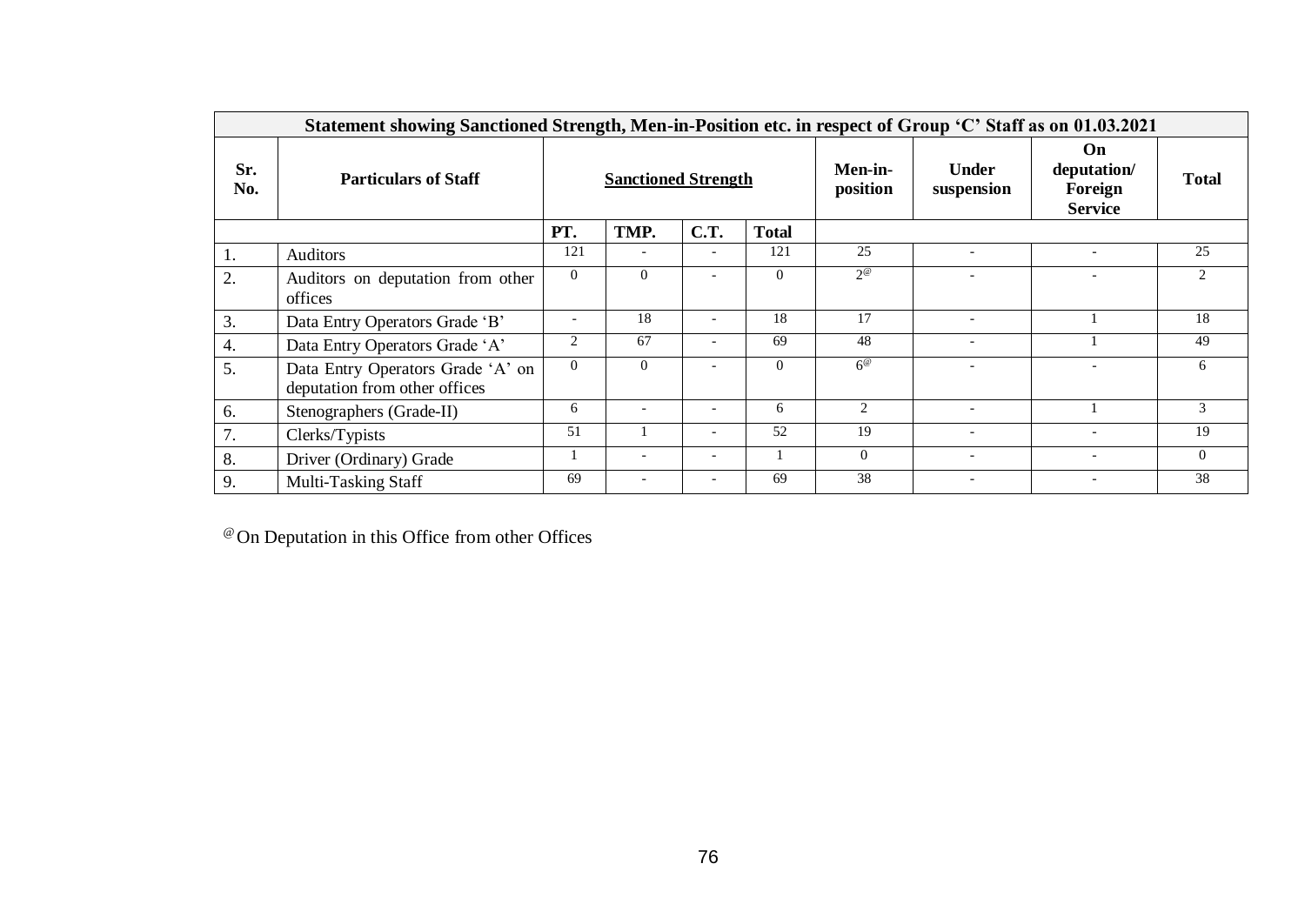# **List of Group 'C' Officials**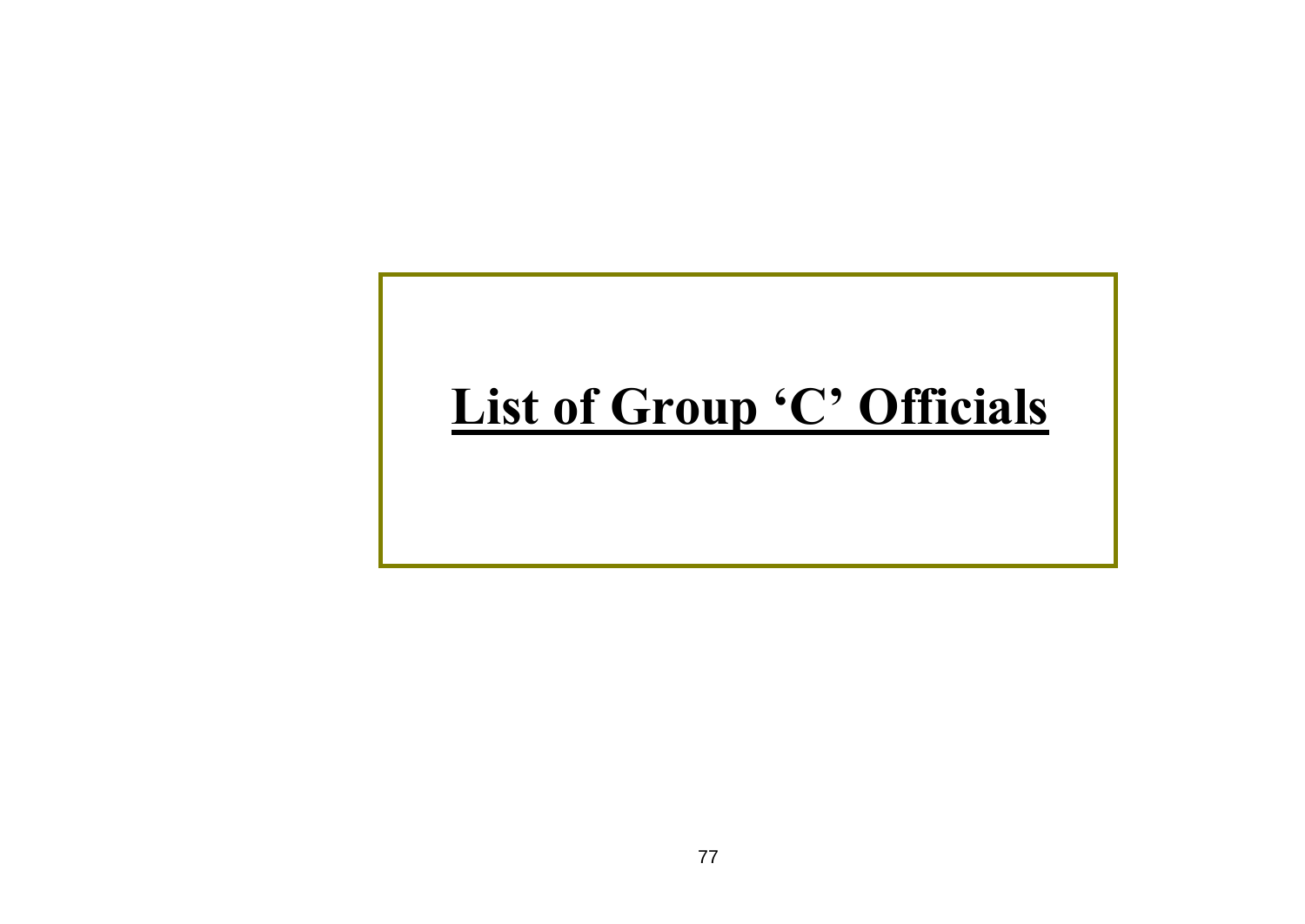### **AS ON 01-Mar-21**

| <b>SL</b><br><b>NO</b> | <b>MEN</b><br><b>IN</b><br>POSI_<br><b>TION</b> | <b>NAME AND EDUCATIONAL</b><br><b>QUALIFICATION</b> | <b>UNIQUE</b><br><b>I.D. NO.</b><br><b>HRCDA</b> | <b>WHETHER</b><br><b>BELONGS</b><br>TO SC/ST/<br><b>OBC</b> | D.O.B/<br><b>D.O.C.</b>   | <b>DATE OF</b><br><b>PROMOTION Promotion</b><br><b>TO THE</b><br><b>CADRE</b><br><b>NOTIONAL/</b><br><b>ACTUAL</b> | Date of<br>as<br>SO/AAO/AO | <b>YEAR OF</b><br><b>PASSING</b><br>SOGE/<br><b>REVENUE</b><br><b>EXAM FOR</b><br>AAOs/SOs | <b>DATE OF</b><br><b>SUCCESSFUL</b><br><b>COMPLETION</b><br><b>OF</b><br><b>PROBATION</b> | <b>POST IN</b><br><b>WHICH</b><br><b>CONFIRMED/</b><br><b>DATE OF</b><br>CONFIR<br><b>MATION</b> | <b>PAY AND LAST</b><br><b>DATE OF</b><br><b>INCREMENT</b> | <b>REMARKS</b>                                                                                           |
|------------------------|-------------------------------------------------|-----------------------------------------------------|--------------------------------------------------|-------------------------------------------------------------|---------------------------|--------------------------------------------------------------------------------------------------------------------|----------------------------|--------------------------------------------------------------------------------------------|-------------------------------------------------------------------------------------------|--------------------------------------------------------------------------------------------------|-----------------------------------------------------------|----------------------------------------------------------------------------------------------------------|
| $\overline{1}$         | -1                                              | YOGESH KUMAR<br>B.A.                                | 3051051                                          | <b>SC</b>                                                   | 04-May-91<br>11-Jan-17    |                                                                                                                    | <b>NA</b>                  | <b>NA</b>                                                                                  | 10-Jan-19                                                                                 | <b>AUDITOR</b><br>10-Jan-19                                                                      | 32900<br>01-Jan-21                                        | <b>DIRECT RECRUITMENT</b><br>DCT passed in Feb. 2018                                                     |
| $\overline{2}$         | 2                                               | <b>DEEPAK KUMAR</b><br>Grad. Equivalent Certi.      | 3051049                                          | OBC                                                         | 12-Oct-82<br>06-Jan-17    |                                                                                                                    | <b>NA</b>                  | <b>NA</b>                                                                                  | 05-Jan-19                                                                                 | <b>AUDITOR</b><br>05-Jan-19                                                                      | 32900<br>01-Jan-21                                        | <b>DIRECT RECRUITMENT</b><br>EX-SERVICEMAN, DCT<br>passed in Feb. 2018                                   |
| 3                      | 3                                               | LEKHA RAJ MEENA<br>B.A.                             | 3051052                                          | <b>ST</b>                                                   | 01-Jul-92<br>27-Jan-17    |                                                                                                                    | <b>NA</b>                  | <b>NA</b>                                                                                  | 09-Nov-19                                                                                 | <b>AUDITOR</b><br>09-Nov-19                                                                      | 32900<br>01-Jan-21                                        | <b>DIRECT RECRUITMENT</b><br>DCT passed in Aug. 2018                                                     |
| 4                      | 4                                               | <b>KARAM VIR SINGH</b><br>10th                      | 3050623                                          | SC                                                          | 02-Mar-71<br>19-Feb-90 AN | 03-Apr-17                                                                                                          | <b>NA</b>                  | <b>NA</b>                                                                                  | 01-Jan-14                                                                                 | <b>PEON</b><br>01-Mar-93                                                                         | 37000<br>01-Jul-20                                        | 2nd MACP w.e.f. 20.02.2010<br>DCT passed in Aug. 2019                                                    |
| 5                      | 5                                               | <b>KULDEEP SINGH</b><br><b>B.A. PART-II</b>         | 3050768                                          | <b>UR</b>                                                   | 26-Jan-87<br>10-Jan-12    | 03-Apr-17                                                                                                          | <b>NA</b>                  | <b>NA</b>                                                                                  | 10-Jan-14                                                                                 | <b>CLERK</b><br>10-Jan-14                                                                        | 33900<br>01-Jan-21                                        | APPOINTMENT ON<br><b>COMPASSIONATE GROUNDS</b><br>DCT passed in Aug. 2017                                |
| 6                      | 6                                               | <b>NITIN</b><br>B.Sc.                               | 3050766                                          | SC                                                          | 22-Sep-82<br>05-Jan-12    | 03-Apr-17                                                                                                          | <b>NA</b>                  | <b>NA</b>                                                                                  | 05-Jan-14                                                                                 | <b>CLERK</b><br>05-Jan-14                                                                        | 32900<br>01-Jan-21                                        | APPOINTMENT ON<br><b>COMPASSIONATE GROUNDS</b><br>POSTED IN DGA<br>CENTRAL, CHD, DCT PASSED<br>IN AUG'16 |
| $\overline{7}$         | $\overline{7}$                                  | SANDEEP<br>B.A.                                     | 3051058                                          | UR                                                          | 07-Jul-89<br>05-Oct-16    |                                                                                                                    | <b>NA</b>                  | <b>NA</b>                                                                                  | 18-Jun-19                                                                                 |                                                                                                  | 32900<br>01-Jul-20                                        | ON MUTUAL TRANSFER<br>19.06.2017<br>DCT passed in Aug. 2018                                              |
| 8                      | 8                                               | <b>KARAN SINGH</b><br>B.A.                          | 3050826                                          | UR                                                          | 19-Jul-87<br>24-Dec-12 AN | 02-Apr-18                                                                                                          | <b>NA</b>                  | <b>NA</b>                                                                                  | 24-Dec-14                                                                                 | <b>CLERK</b><br>24-Dec-14                                                                        | 31900<br>01-Jan-21                                        | APPOINTMENT ON<br><b>COMPASSIONATE GROUNDS</b><br>DCT passed in Aug. 2017                                |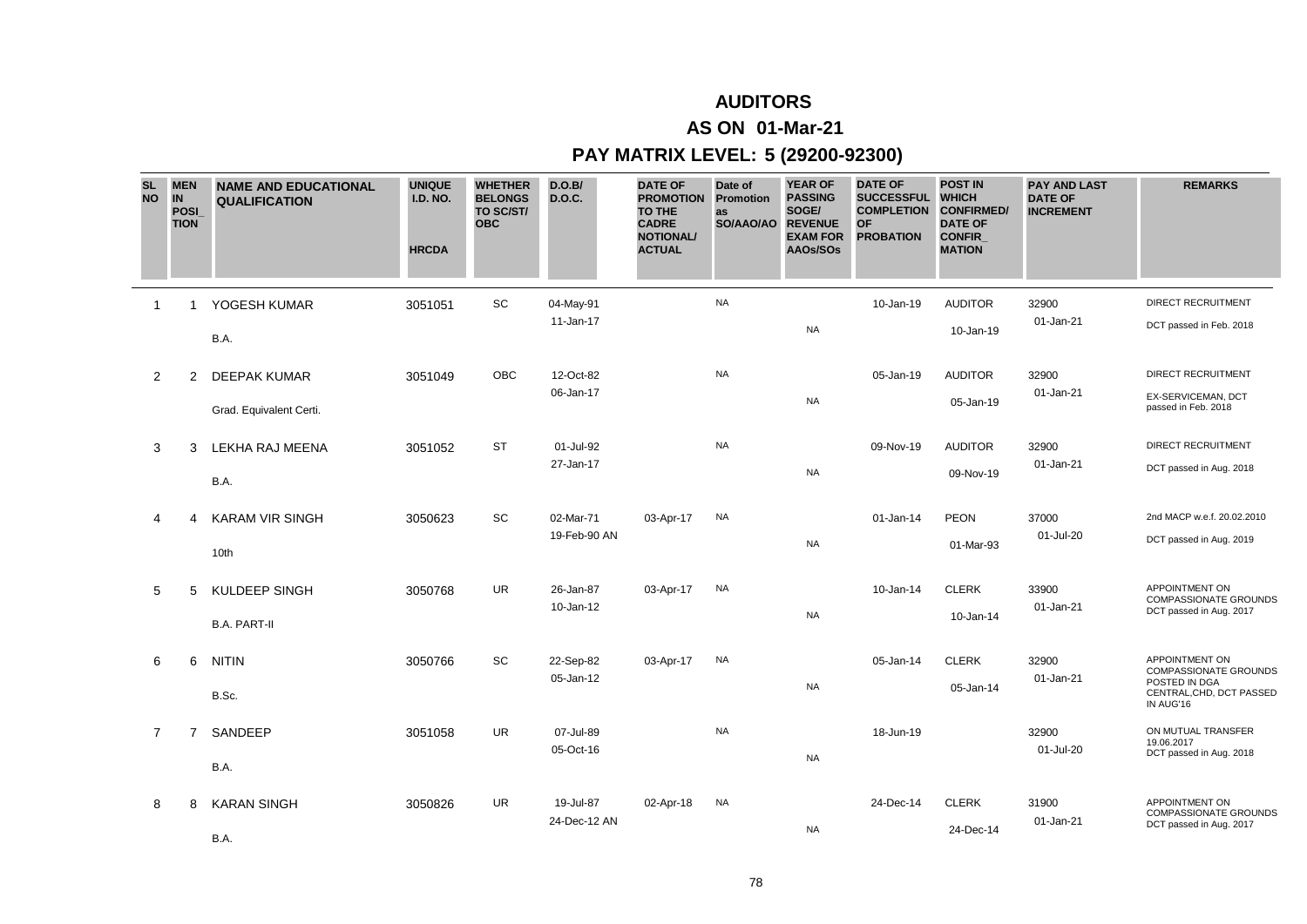### **AS ON 01-Mar-21**

| <b>SL</b><br><b>NO</b> | <b>MEN</b><br><b>IN</b><br><b>POSI</b><br><b>TION</b> | <b>NAME AND EDUCATIONAL</b><br><b>QUALIFICATION</b>                | <b>UNIQUE</b><br><b>I.D. NO.</b><br><b>HRCDA</b> | <b>WHETHER</b><br><b>BELONGS</b><br>TO SC/ST/<br><b>OBC</b> | D.O.B/<br><b>D.O.C.</b>   | <b>DATE OF</b><br><b>PROMOTION</b><br><b>TO THE</b><br><b>CADRE</b><br><b>NOTIONAL/</b><br><b>ACTUAL</b> | Date of<br>Promotion<br>as<br>SO/AAO/AO | <b>YEAR OF</b><br><b>PASSING</b><br>SOGE/<br><b>REVENUE</b><br><b>EXAM FOR</b><br>AAOs/SOs | <b>DATE OF</b><br><b>SUCCESSFUL</b><br><b>COMPLETION</b><br><b>OF</b><br><b>PROBATION</b> | <b>POST IN</b><br><b>WHICH</b><br><b>CONFIRMED/</b><br><b>DATE OF</b><br><b>CONFIR</b><br><b>MATION</b> | <b>PAY AND LAST</b><br><b>DATE OF</b><br><b>INCREMENT</b> | <b>REMARKS</b>                                                            |
|------------------------|-------------------------------------------------------|--------------------------------------------------------------------|--------------------------------------------------|-------------------------------------------------------------|---------------------------|----------------------------------------------------------------------------------------------------------|-----------------------------------------|--------------------------------------------------------------------------------------------|-------------------------------------------------------------------------------------------|---------------------------------------------------------------------------------------------------------|-----------------------------------------------------------|---------------------------------------------------------------------------|
| 9                      | 9                                                     | <b>ROHAN SINGH</b><br><b>B.A., M.A.</b>                            | 3050862                                          | <b>OBC</b>                                                  | 23-Feb-83<br>18-Mar-13    | 01-Jan-19                                                                                                | <b>NA</b>                               | <b>NA</b>                                                                                  | 17-Mar-15                                                                                 | <b>MTS</b><br>17-Mar-15                                                                                 | 31000<br>01-Jul-20                                        | Posted in DGA Central, Chd.<br>DCT passed in Feb. 2016                    |
| 10                     | 10                                                    | <b>SWARANJEET KAUR</b><br>B.A.                                     | 3050850                                          | OBC                                                         | 15-Jul-83<br>06-Mar-13    | 01-Jan-19                                                                                                | <b>NA</b>                               | <b>NA</b>                                                                                  | 05-Mar-15                                                                                 | <b>MTS</b><br>05-Mar-15                                                                                 | 31000<br>01-Jul-20                                        | DCT passed in Feb. 2016                                                   |
| 11                     | 11                                                    | <b>RAKESH KUMAR</b><br>B.A.                                        | 3050846                                          | OBC                                                         | 07-Jan-85<br>04-Mar-13    | 01-Jan-19                                                                                                | <b>NA</b>                               | <b>NA</b>                                                                                  | 03-Mar-15                                                                                 | <b>MTS</b><br>03-Mar-15                                                                                 | 31000<br>01-Jul-20                                        | DCT passed in Feb. 2016                                                   |
| 12                     | $12 \overline{ }$                                     | AMARDEEP<br>B.A.                                                   | 3050882                                          | OBC                                                         | 06-Aug-85<br>05-Mar-13    | 29-May-19 AN NA                                                                                          |                                         | <b>NA</b>                                                                                  | 04-Mar-15                                                                                 | <b>MTS</b><br>04-Mar-15                                                                                 | 31000<br>01-Jan-21                                        | DCT passed in Feb. 2016                                                   |
| 13                     | 13                                                    | <b>HEERA SINGH</b><br>B.A.                                         | 3050834                                          | UR                                                          | 06-Jun-76<br>21-Feb-13 AN | 31-May-19                                                                                                | <b>NA</b>                               | <b>NA</b>                                                                                  | 21-Feb-15                                                                                 | <b>MTS</b><br>21-Feb-15                                                                                 | 31000<br>01-Jan-21                                        | DCT passed in Aug. 2016,<br>PHYSICALLY HANDICAPPED                        |
| 14                     | 14                                                    | <b>KUSAM LATA</b><br>B.A., B.Ed., M.Ed., PG Dip. In<br>Translation | 3050860                                          | OBC                                                         | 02-Apr-83<br>14-Mar-13 AN | 01-Jan-20                                                                                                | <b>NA</b>                               | <b>NA</b>                                                                                  | 14-Mar-15                                                                                 | <b>MTS</b><br>14-Mar-15                                                                                 | 30100<br>01-Jul-20                                        | DIRECT RECRUITMENT<br>DCT passed in Aug. 2016                             |
| 15                     | 15                                                    | <b>HARINDER SINGH</b><br>B.Com.                                    | 3050881                                          | OBC                                                         | 25-Aug-84<br>12-Apr-13    | 01-Jan-20                                                                                                | <b>NA</b>                               | <b>NA</b>                                                                                  | 11-Apr-15                                                                                 | <b>MTS</b><br>11-Apr-15                                                                                 | 30100<br>01-Jul-20                                        | DIRECT RECRUITMENT<br>DCT passed in Aug. 2016                             |
| 16                     | 16                                                    | <b>NIKHIL GUPTA</b><br>B.Com.                                      | 3050784                                          | UR                                                          | 20-Jan-94<br>01-Feb-12    | 01-Jan-20                                                                                                | <b>NA</b>                               | <b>NA</b>                                                                                  | 01-Feb-14                                                                                 | <b>MTS</b><br>01-Feb-14                                                                                 | 30100<br>01-Jul-20                                        | APPOINTMENT ON<br><b>COMPASSIONATE GROUNDS</b><br>DCT passed in Feb. 2018 |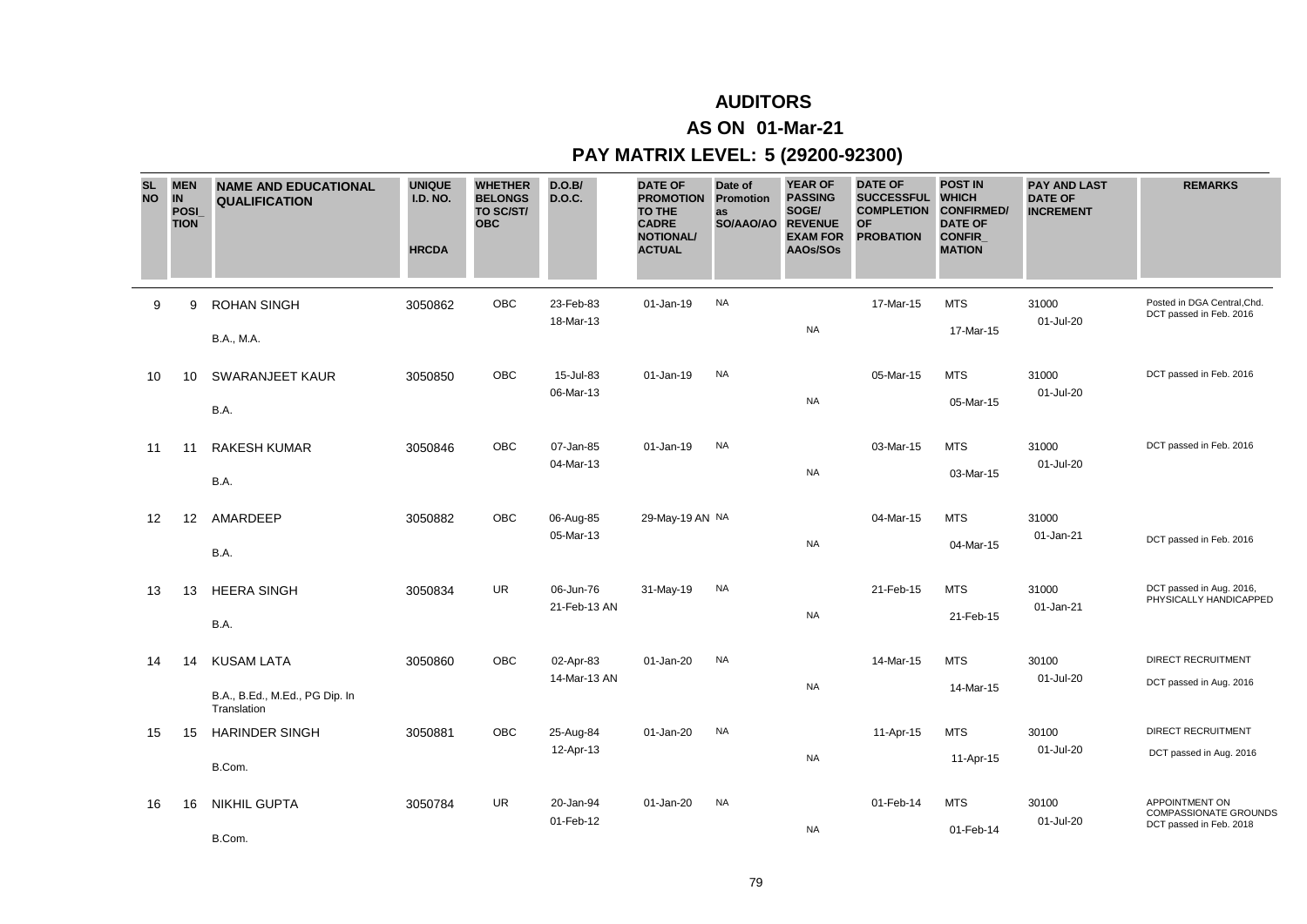### **AS ON 01-Mar-21**

| <b>SL</b><br><b>NO</b> | <b>MEN</b><br><b>IN</b><br>POSI<br><b>TION</b> | <b>NAME AND EDUCATIONAL</b><br><b>QUALIFICATION</b> | <b>UNIQUE</b><br><b>I.D. NO.</b><br><b>HRCDA</b> | <b>WHETHER</b><br><b>BELONGS</b><br>TO SC/ST/<br><b>OBC</b> | D.O.B/<br><b>D.O.C.</b>   | <b>DATE OF</b><br><b>PROMOTION Promotion</b><br><b>TO THE</b><br><b>CADRE</b><br><b>NOTIONAL/</b><br><b>ACTUAL</b> | Date of<br>as<br>SO/AAO/AO | <b>YEAR OF</b><br><b>PASSING</b><br>SOGE/<br><b>REVENUE</b><br><b>EXAM FOR</b><br>AAOs/SOs | <b>DATE OF</b><br><b>SUCCESSFUL</b><br><b>COMPLETION</b><br><b>OF</b><br><b>PROBATION</b> | <b>POST IN</b><br><b>WHICH</b><br><b>CONFIRMED/</b><br><b>DATE OF</b><br>CONFIR_<br><b>MATION</b> | <b>PAY AND LAST</b><br><b>DATE OF</b><br><b>INCREMENT</b> | <b>REMARKS</b>                                                            |
|------------------------|------------------------------------------------|-----------------------------------------------------|--------------------------------------------------|-------------------------------------------------------------|---------------------------|--------------------------------------------------------------------------------------------------------------------|----------------------------|--------------------------------------------------------------------------------------------|-------------------------------------------------------------------------------------------|---------------------------------------------------------------------------------------------------|-----------------------------------------------------------|---------------------------------------------------------------------------|
| 17                     | 17                                             | PUSHPINDER SINGH<br>B.A.                            | 3050855                                          | SC                                                          | 31-May-73<br>12-Mar-13 AN | 01-Jan-20                                                                                                          | <b>NA</b>                  | <b>NA</b>                                                                                  | 12-Mar-15                                                                                 | <b>MTS</b><br>12-Mar-15                                                                           | 30100<br>01-Jul-20                                        | DIRECT RECRUITMENT, EX-<br><b>SERVICEMAN</b><br>DCT passed in Feb. 2018   |
| 18                     | 18                                             | <b>MANPREET SINGH</b><br>B.A.                       | 3050960                                          | OBC                                                         | 13-Jul-94<br>31-Jul-15 AN | 01-Jan-20                                                                                                          | <b>NA</b>                  | <b>NA</b>                                                                                  | 31-Jul-17                                                                                 | <b>CLERK</b><br>31-Jul-17                                                                         | 30100<br>01-Jul-20                                        | APPOINTMENT ON<br><b>COMPASSIONATE GROUNDS</b><br>DCT passed in Aug. 2019 |
| 19                     | 19                                             | <b>ROHIT BAMAL</b><br>M.Tech.                       | 3051137                                          | <b>UR</b>                                                   | 05-Feb-91<br>12-Jun-20    |                                                                                                                    | <b>NA</b>                  | <b>NA</b>                                                                                  |                                                                                           |                                                                                                   | 30100<br>01-Jan-21                                        | <b>DIRECT RECRUITMENT</b>                                                 |
| 20                     | 20                                             | <b>ARPIT</b><br>B.Tech.                             | 3051135                                          | <b>UR</b>                                                   | 28-Aug-93<br>09-Jun-20    |                                                                                                                    | <b>NA</b>                  | <b>NA</b>                                                                                  |                                                                                           |                                                                                                   | 30100<br>01-Jan-21                                        | <b>DIRECT RECRUITMENT</b>                                                 |
| 21                     | 21                                             | <b>KAVITA</b><br>M.Sc.                              | 3051132                                          | OBC                                                         | 05-Nov-92<br>18-May-20    |                                                                                                                    | <b>NA</b>                  | <b>NA</b>                                                                                  |                                                                                           |                                                                                                   | 30100<br>01-Jan-21                                        | <b>DIRECT RECRUITMENT</b>                                                 |
| 22                     | 22                                             | <b>PUNEET</b><br>M.Tech.                            | 3051136                                          | SC                                                          | 04-Mar-91<br>16-Jun-20    |                                                                                                                    | <b>NA</b>                  | <b>NA</b>                                                                                  |                                                                                           |                                                                                                   | 30100<br>01-Jan-21                                        | DIRECT RECRUITMENT                                                        |
| 23                     | 23                                             | ARSHDEEP SINGH<br>12th                              | 3050952                                          | SC                                                          | 24-Dec-93<br>05-Mar-15    | 01-Jan-21                                                                                                          | <b>NA</b>                  | <b>NA</b>                                                                                  | 29-Jan-19                                                                                 | <b>CLERK</b><br>29-Jan-19                                                                         | 29200<br>01-Jul-20                                        | APPOINTMENT ON<br><b>COMPASSIONATE GROUNDS</b>                            |
| 24                     | 24                                             | PANKAJ SINGH<br>B.A.                                | 3051057                                          | UR                                                          | 24-Jan-94<br>30-Mar-17 AN | 01-Jan-21                                                                                                          | <b>NA</b>                  | <b>NA</b>                                                                                  | 30-Mar-19                                                                                 | <b>CLERK</b><br>30-Mar-19                                                                         | 21700<br>01-Jul-20                                        | APPOINTMENT ON<br><b>COMPASSIONATE GROUNDS</b><br>DCT passed in Feb. 2020 |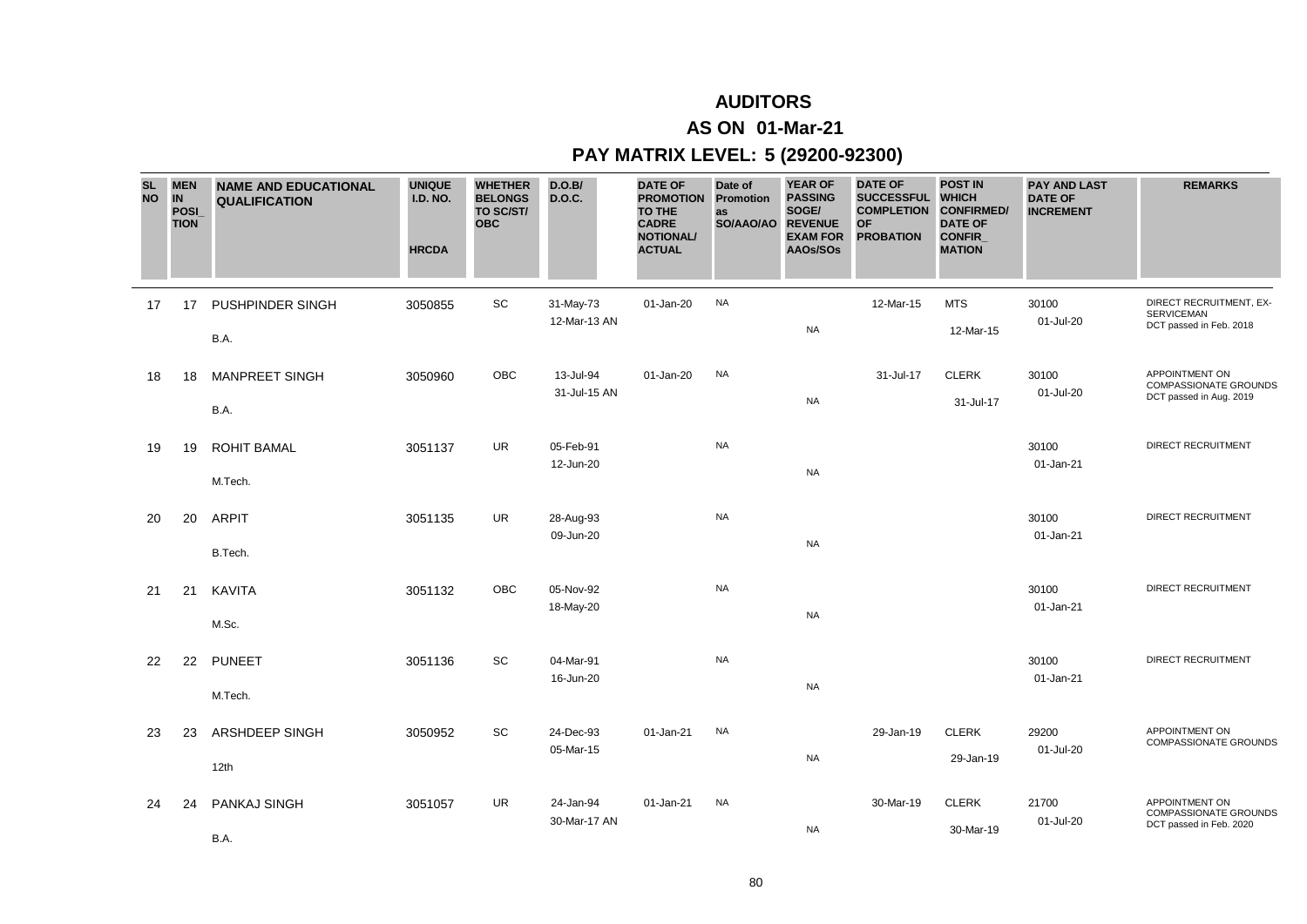### **AS ON 01-Mar-21**

| SL.<br><b>NO</b> | <b>MEN</b><br><b>IN</b><br><b>POSI</b><br><b>TION</b> | <b>NAME AND EDUCATIONAL</b><br><b>QUALIFICATION</b> | <b>UNIQUE</b><br><b>I.D. NO.</b><br><b>HRCDA</b> | <b>WHETHER</b><br><b>BELONGS</b><br>TO SC/ST/<br><b>OBC</b> | D.O.B/<br><b>D.O.C.</b> | <b>DATE OF</b><br><b>PROMOTION</b><br>TO THE<br><b>CADRE</b><br><b>NOTIONAL/</b><br><b>ACTUAL</b> | Date of<br><b>Promotion</b><br>as<br>SO/AAO/AO | <b>YEAR OF</b><br><b>PASSING</b><br>SOGE/<br><b>REVENUE</b><br><b>EXAM FOR</b><br>AAOs/SOs | <b>DATE OF</b><br><b>SUCCESSFUL</b><br><b>COMPLETION</b><br><b>OF</b><br><b>PROBATION</b> | <b>POST IN</b><br><b>WHICH</b><br><b>CONFIRMED/</b><br><b>DATE OF</b><br><b>CONFIR</b><br><b>MATION</b> | <b>PAY AND LAST</b><br><b>DATE OF</b><br><b>INCREMENT</b> | <b>REMARKS</b>            |
|------------------|-------------------------------------------------------|-----------------------------------------------------|--------------------------------------------------|-------------------------------------------------------------|-------------------------|---------------------------------------------------------------------------------------------------|------------------------------------------------|--------------------------------------------------------------------------------------------|-------------------------------------------------------------------------------------------|---------------------------------------------------------------------------------------------------------|-----------------------------------------------------------|---------------------------|
| 25               | 25                                                    | RAJINDER KUMAR                                      | 3050841                                          | <b>OBC</b>                                                  | 02-Mar-78               | 01-Jan-21                                                                                         | NA                                             |                                                                                            | 21-Feb-15                                                                                 | <b>MTS</b>                                                                                              | 29200                                                     | DCT passed in August 2020 |
|                  |                                                       | B.A.                                                |                                                  |                                                             | 21-Feb-13 AN            |                                                                                                   |                                                | <b>NA</b>                                                                                  |                                                                                           | 21-Feb-15                                                                                               | 01-Jul-20                                                 |                           |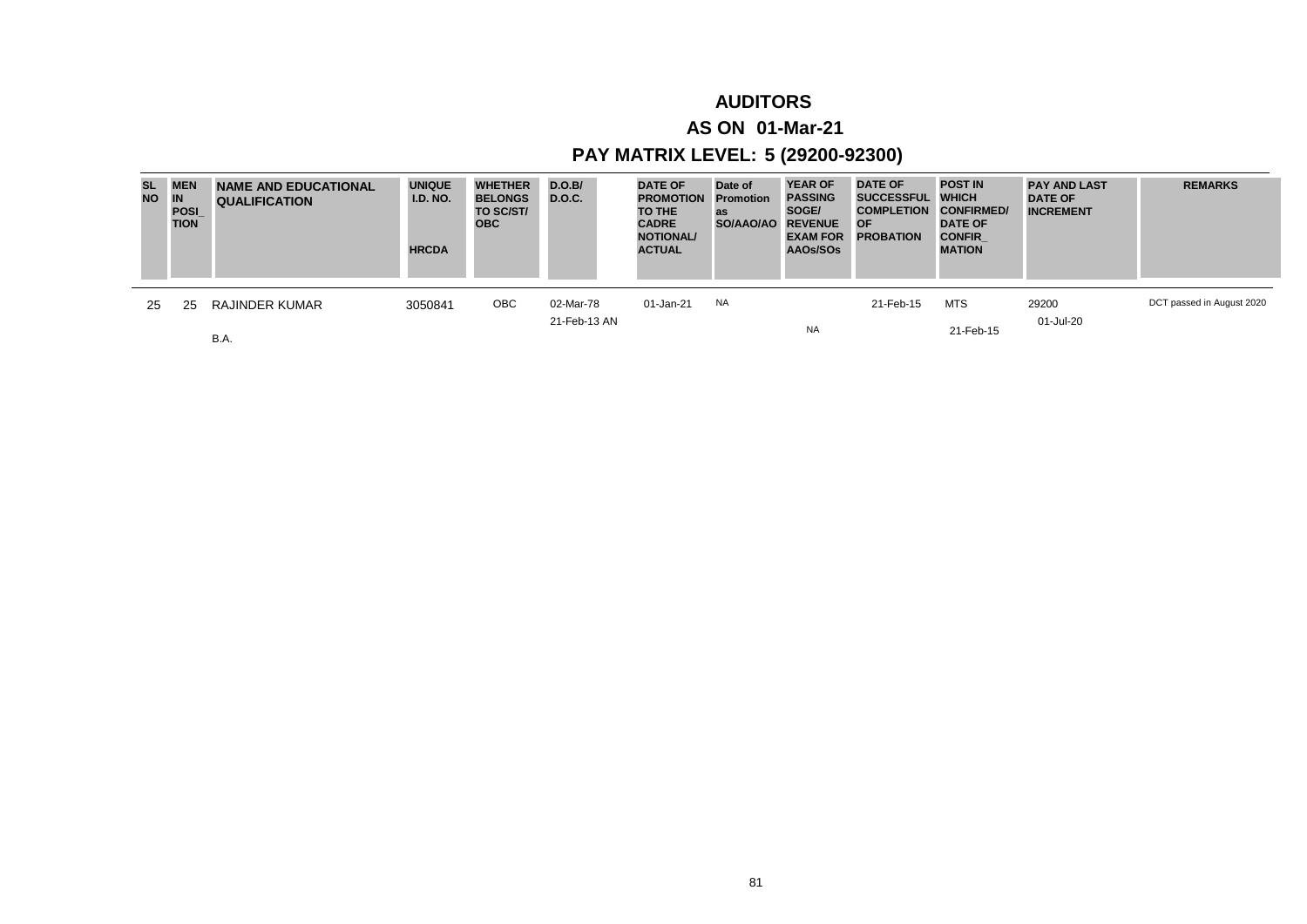# **AUDITORS ON DEPUTATION**

### **AS ON 01-Mar-21**

| <b>SL</b><br><b>NO</b> | <b>MEN</b><br><b>IN</b><br>POSI<br><b>TION</b> | <b>NAME AND EDUCATIONAL</b><br><b>QUALIFICATION</b> | <b>UNIQUE</b><br><b>I.D. NO.</b><br><b>HRCDA</b> | <b>WHETHER</b><br><b>BELONGS</b><br>TO SC/ST/<br><b>OBC</b> | D.O.B/<br>D.O.C. | <b>DATE OF</b><br><b>PROMOTION</b><br>TO THE<br><b>CADRE</b><br><b>NOTIONAL/</b><br><b>ACTUAL</b> | Date of<br><b>Promotion</b><br>as<br>SO/AAO/AO | <b>YEAR OF</b><br><b>PASSING</b><br>SOGE/<br><b>REVENUE</b><br><b>EXAM FOR</b><br>AAOs/SOs | <b>DATE OF</b><br><b>SUCCESSFUL</b><br><b>COMPLETION</b><br><b>OF</b><br><b>PROBATION</b> | <b>POST IN</b><br><b>WHICH</b><br><b>CONFIRMED/</b><br><b>DATE OF</b><br><b>CONFIR</b><br><b>MATION</b> | <b>PAY AND LAST</b><br><b>DATE OF</b><br><b>INCREMENT</b> | <b>REMARKS</b>                            |
|------------------------|------------------------------------------------|-----------------------------------------------------|--------------------------------------------------|-------------------------------------------------------------|------------------|---------------------------------------------------------------------------------------------------|------------------------------------------------|--------------------------------------------------------------------------------------------|-------------------------------------------------------------------------------------------|---------------------------------------------------------------------------------------------------------|-----------------------------------------------------------|-------------------------------------------|
|                        |                                                | <b>KRISHAN KUMAR</b>                                | 3051101                                          | <b>UR</b>                                                   | 23-Jan-90        |                                                                                                   | <b>NA</b>                                      |                                                                                            | 23-Dec-17                                                                                 | <b>AUDITOR</b>                                                                                          | 33900                                                     | Joined on deputation on dtd<br>10.09.2018 |
|                        |                                                | B.Tech                                              |                                                  |                                                             | 23-Dec-15        |                                                                                                   |                                                | <b>NA</b>                                                                                  |                                                                                           | 23-Dec-17                                                                                               | 01-Jul-20                                                 | From O/o AG (Audit)-II Nagpur             |
| 2                      |                                                | <b>JAGDEEP SINGH</b>                                | 3051133                                          | UR.                                                         | 16-Nov-88        |                                                                                                   | <b>NA</b>                                      |                                                                                            |                                                                                           |                                                                                                         | 33900                                                     | Joined on deputation on dtd<br>01.06.2020 |
|                        |                                                | B.E.                                                |                                                  |                                                             | 05-Apr-17        |                                                                                                   |                                                | <b>NA</b>                                                                                  |                                                                                           |                                                                                                         | 01-Jan-21                                                 | From O/o PAG (Audit)-I<br>Allahabad, UP   |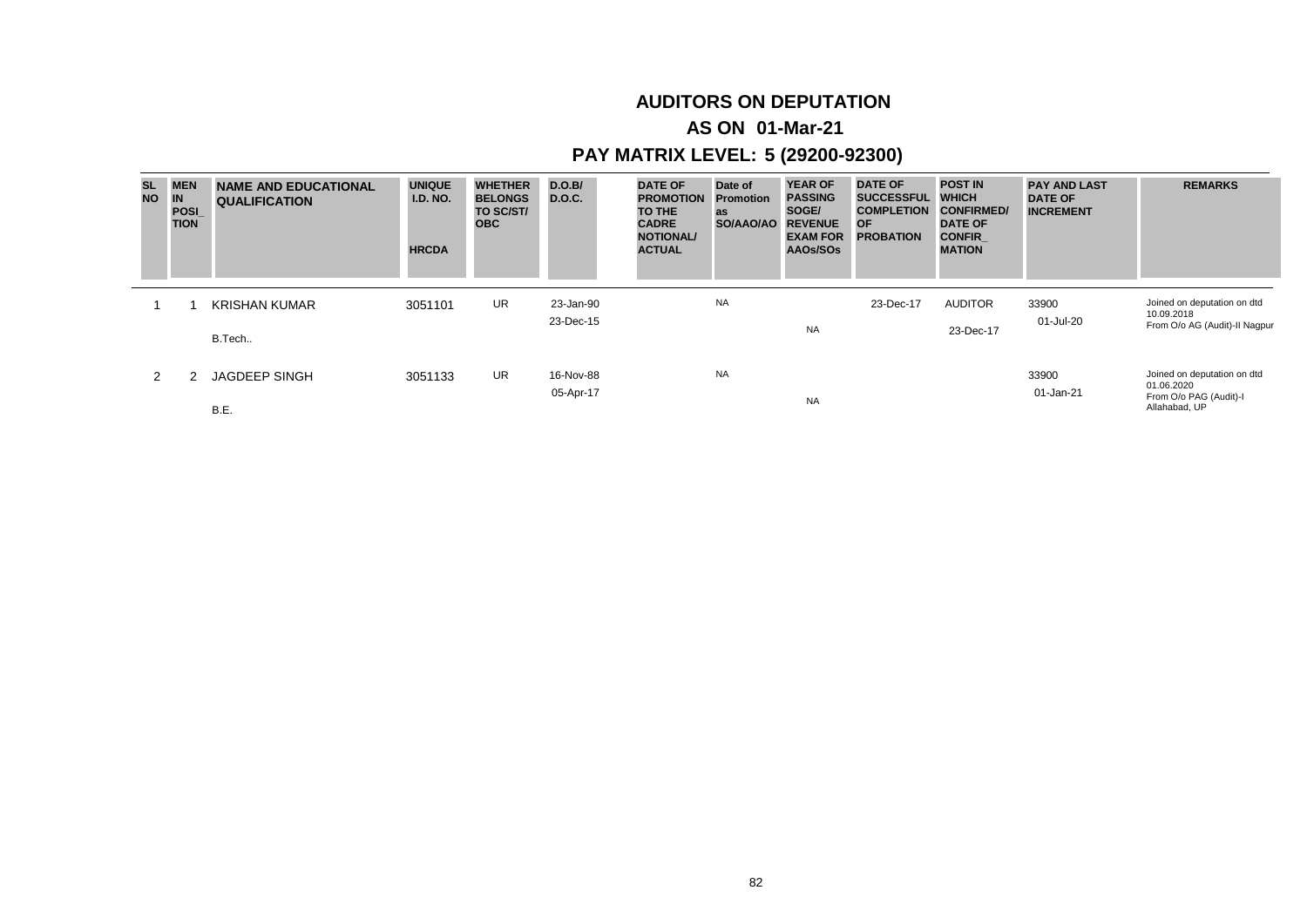### **AS ON 01-Mar-21**

| <b>SL</b><br><b>NO</b> | <b>MEN</b><br>IN<br>POSI_<br><b>TION</b> | <b>NAME AND EDUCATIONAL</b><br><b>QUALIFICATION</b> | <b>UNIQUE</b><br><b>I.D. NO.</b><br><b>HRCDA</b> | <b>WHETHER</b><br><b>BELONGS</b><br>TO SC/ST/<br><b>OBC</b> | D.O.B/<br><b>D.O.C.</b>   | <b>DATE OF</b><br><b>PROMOTION</b><br><b>TO THE</b><br><b>CADRE</b><br><b>NOTIONAL/</b><br><b>ACTUAL</b> | Date of<br>Promotion<br>as<br>SO/AAO/AO REVENUE | <b>YEAR OF</b><br><b>PASSING</b><br>SOGE/<br><b>EXAM FOR</b><br>AAOs/SOs | <b>DATE OF</b><br><b>SUCCESSFUL</b><br><b>COMPLETION</b><br><b>OF</b><br><b>PROBATION</b> | <b>POST IN</b><br><b>WHICH</b><br><b>CONFIRMED/</b><br><b>DATE OF</b><br><b>CONFIR</b><br><b>MATION</b> | <b>PAY AND LAST</b><br><b>DATE OF</b><br><b>INCREMENT</b> | <b>REMARKS</b>                                                                    |
|------------------------|------------------------------------------|-----------------------------------------------------|--------------------------------------------------|-------------------------------------------------------------|---------------------------|----------------------------------------------------------------------------------------------------------|-------------------------------------------------|--------------------------------------------------------------------------|-------------------------------------------------------------------------------------------|---------------------------------------------------------------------------------------------------------|-----------------------------------------------------------|-----------------------------------------------------------------------------------|
| -1                     | 1                                        | <b>VIRENDER KUMAR</b>                               | 3050739                                          | SC                                                          | 30-Oct-80                 | 01-Apr-16                                                                                                | <b>NA</b>                                       |                                                                          | 27-May-12                                                                                 | DEO GR "A"                                                                                              | 37000                                                     | <b>DIRECT RECRUITMENT</b>                                                         |
|                        |                                          | 12th                                                |                                                  |                                                             | 26-May-10 AN              |                                                                                                          |                                                 | <b>NA</b>                                                                |                                                                                           | 27-May-12                                                                                               | 01-Jan-21                                                 | Passed DEO Gr "B"<br>Promotional Exam in March<br>2016                            |
| 2                      | 2                                        | <b>RAVI MANN</b>                                    | 3050777                                          | UR.                                                         | 08-Mar-89                 | 03-Apr-17                                                                                                | NA                                              |                                                                          | 09-Feb-14                                                                                 | DEO GR "A"                                                                                              | 34900                                                     | <b>DIRECT RECRUITMENT</b>                                                         |
|                        |                                          | B.A.                                                |                                                  |                                                             | 08-Feb-12 AN              |                                                                                                          |                                                 | <b>NA</b>                                                                |                                                                                           | 09-Feb-14                                                                                               | 01-Jan-21                                                 | Passed DEO Gr "B"<br>Promotional Exam in March<br>2017                            |
| 3                      | 3                                        | <b>ARVIND MANN</b>                                  | 3050869                                          | <b>UR</b>                                                   | 01-Mar-86                 | 02-Apr-18                                                                                                | <b>NA</b>                                       |                                                                          | 16-Jan-15                                                                                 | DEO GR "A"                                                                                              | 33900                                                     | <b>DIRECT RECRUITMENT</b>                                                         |
|                        |                                          | B.A., BPA                                           |                                                  |                                                             | 16-Jan-13 AN              |                                                                                                          |                                                 | <b>NA</b>                                                                |                                                                                           | 16-Jan-15                                                                                               | 01-Jan-21                                                 | Passed DEO Gr "B"<br>Promotional Exam in March<br>2018                            |
| 4                      | 4                                        | <b>GAUTAM KUMAR</b>                                 | 3050781                                          | OBC                                                         | 16-Nov-83                 | 01-Jan-19                                                                                                | <b>NA</b>                                       |                                                                          | 16-Feb-14                                                                                 | DEO GR "A"                                                                                              | 34900                                                     | DIRECT RECRUITMENT                                                                |
|                        |                                          | B.A.                                                |                                                  |                                                             | 15-Feb-12 AN              |                                                                                                          |                                                 | <b>NA</b>                                                                |                                                                                           | 16-Feb-14                                                                                               | 01-Jan-21                                                 | Passed DEO Gr "B"<br>Promotional Exam in December<br>2018                         |
| 5                      | 5                                        | <b>GAURAV KUMAR</b>                                 | 3050856                                          | OBC                                                         | 15-Nov-91                 | 01-Jan-19                                                                                                | <b>NA</b>                                       |                                                                          | 21-Jan-15                                                                                 | DEO GR "A"                                                                                              | 33900                                                     | <b>DIRECT RECRUITMENT</b>                                                         |
|                        |                                          | B.A.                                                |                                                  |                                                             | 21-Jan-13                 |                                                                                                          |                                                 | <b>NA</b>                                                                |                                                                                           | 20-Jan-15                                                                                               | 01-Jan-21                                                 | Passed DEO Gr "B"<br>Promotional Exam in December<br>2018                         |
| 6                      | 6                                        | <b>RAJEET KUMAR</b>                                 | 3050830                                          | OBC                                                         | 03-Sep-84                 | 01-Jan-19                                                                                                | <b>NA</b>                                       |                                                                          | 17-Jan-15                                                                                 | DEO GR "A"                                                                                              | 32900                                                     | DIRECT RECRUITMENT                                                                |
|                        |                                          | B.A.                                                |                                                  |                                                             | 17-Jan-13 AN              |                                                                                                          |                                                 | <b>NA</b>                                                                |                                                                                           | 17-Jan-15                                                                                               | 01-Jul-20                                                 | Passed DEO Gr "B"<br>Promotional Exam in December<br>2018                         |
| $\overline{7}$         | 7                                        | NEERAJ KUMAR                                        | 3050941                                          | UR                                                          | 21-Oct-88                 | 01-Jan-20                                                                                                | <b>NA</b>                                       |                                                                          | 03-Mar-16                                                                                 | DEO GR "A"                                                                                              | 32900                                                     | DIRECT RECRUITMENT                                                                |
|                        |                                          | B.A.                                                |                                                  |                                                             | 04-Mar-14                 |                                                                                                          |                                                 | <b>NA</b>                                                                |                                                                                           | 03-Mar-16                                                                                               | 01-Jan-21                                                 | HINDI TYPE TEST PASSED IN<br>JAN'16, DEO Gr "B" Exam in<br>Dec'18                 |
| 8                      |                                          | <b>NIKESH VASHIST</b>                               | 3050932                                          | UR                                                          | 04-May-92<br>17-Feb-14 AN | 01-Jan-20                                                                                                | <b>NA</b>                                       |                                                                          | 17-Feb-16                                                                                 | DEO GR "A"                                                                                              |                                                           | On Dep. With CAG Office, New<br>Delhi w.e.f.28.10.16<br>HINDI TYPE TEST PASSED IN |
|                        |                                          | 12th                                                |                                                  |                                                             |                           |                                                                                                          |                                                 | <b>NA</b>                                                                |                                                                                           | 17-Feb-16                                                                                               |                                                           | JAN'15, DEO Gr "B" Exam in<br>Mar'18                                              |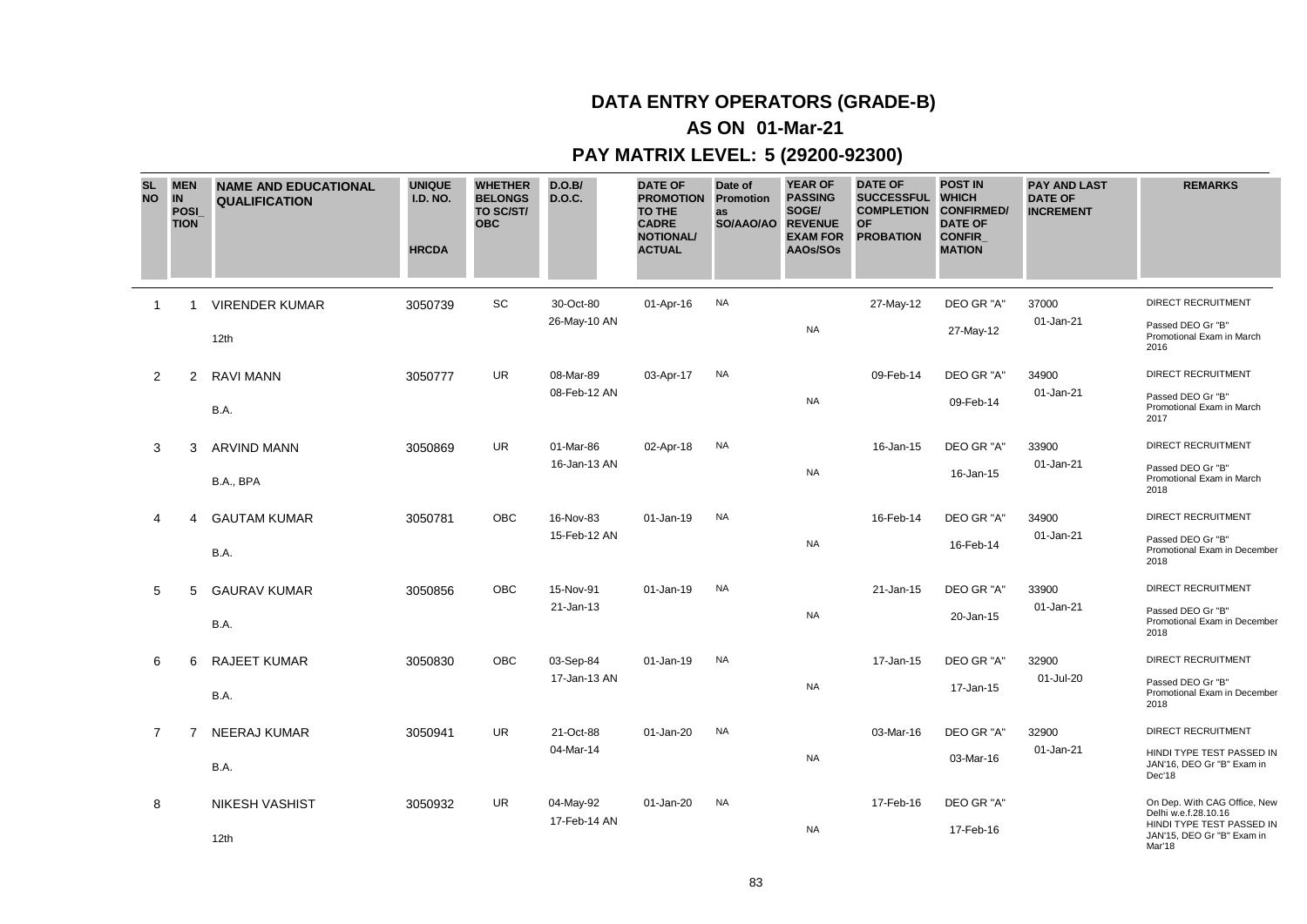### **AS ON 01-Mar-21**

| <b>SL</b><br><b>NO</b> | <b>MEN</b><br>IN<br><b>POSI</b><br><b>TION</b> | <b>NAME AND EDUCATIONAL</b><br><b>QUALIFICATION</b> | <b>UNIQUE</b><br><b>I.D. NO.</b><br><b>HRCDA</b> | <b>WHETHER</b><br><b>BELONGS</b><br>TO SC/ST/<br><b>OBC</b> | D.O.B/<br><b>D.O.C.</b> | <b>DATE OF</b><br><b>PROMOTION Promotion</b><br>TO THE<br><b>CADRE</b><br><b>NOTIONAL/</b><br><b>ACTUAL</b> | Date of<br>as<br>SO/AAO/AO | <b>YEAR OF</b><br><b>PASSING</b><br>SOGE/<br><b>REVENUE</b><br><b>EXAM FOR</b><br>AAOs/SOs | <b>DATE OF</b><br><b>SUCCESSFUL</b><br><b>COMPLETION</b><br>OF<br><b>PROBATION</b> | <b>POST IN</b><br><b>WHICH</b><br><b>CONFIRMED/</b><br><b>DATE OF</b><br><b>CONFIR</b><br><b>MATION</b> | <b>PAY AND LAST</b><br><b>DATE OF</b><br><b>INCREMENT</b> | <b>REMARKS</b>                                                    |
|------------------------|------------------------------------------------|-----------------------------------------------------|--------------------------------------------------|-------------------------------------------------------------|-------------------------|-------------------------------------------------------------------------------------------------------------|----------------------------|--------------------------------------------------------------------------------------------|------------------------------------------------------------------------------------|---------------------------------------------------------------------------------------------------------|-----------------------------------------------------------|-------------------------------------------------------------------|
| 9                      | 8                                              | <b>NEERAJ KUMAR</b>                                 | 3050937                                          | <b>UR</b>                                                   | 25-Nov-86               | 01-Jan-20                                                                                                   | <b>NA</b>                  |                                                                                            | 19-Feb-16                                                                          | DEO GR "A"                                                                                              | 32900                                                     | DIRECT RECRUITMENT                                                |
|                        |                                                | B.A.                                                |                                                  |                                                             | 20-Feb-14               |                                                                                                             |                            | <b>NA</b>                                                                                  |                                                                                    | 19-Feb-16                                                                                               | 01-Jan-21                                                 | HINDI TYPE TEST PASSED IN<br>JAN'16, DEO Gr "B" Exam in<br>Dec'18 |
| 10                     | 9                                              | SONU                                                | 3050934                                          | SC                                                          | 15-Dec-84               | 01-Jan-20                                                                                                   | <b>NA</b>                  |                                                                                            | 17-Feb-16                                                                          | DEO GR "A"                                                                                              | 32900                                                     | DIRECT RECRUITMENT                                                |
|                        |                                                | B.A.                                                |                                                  |                                                             | 18-Feb-14               |                                                                                                             |                            | <b>NA</b>                                                                                  |                                                                                    | 17-Feb-16                                                                                               | 01-Jan-21                                                 | HINDI TYPE TEST PASSED IN<br>JAN'15, DEO Gr "B" Exam in<br>Dec'18 |
| 11                     | 10                                             | <b>KESHAV KUMAR BHARTI</b>                          | 3050779                                          | OBC                                                         | 10-Jan-91               | 20-May-20                                                                                                   | <b>NA</b>                  |                                                                                            | 11-Feb-14                                                                          | DEO GR "A"                                                                                              | 34900                                                     | DIRECT RECRUITMENT,<br>POSTED IN DGA                              |
|                        |                                                | B.A. (Hons.)                                        |                                                  |                                                             | 10-Feb-12 AN            |                                                                                                             |                            | <b>NA</b>                                                                                  |                                                                                    | 11-Feb-14                                                                                               | 01-Jan-21                                                 | Passed DEO Gr "B"<br>Promotional Exam in December<br>2019         |
| 12                     | 11                                             | PARVEEN KUMAR                                       | 3050936                                          | UR                                                          | 08-Dec-88               | 14-May-20                                                                                                   | <b>NA</b>                  |                                                                                            | 20-Feb-16                                                                          | DEO GR "A"                                                                                              | 32900                                                     | DIRECT RECRUITMENT, Hindi<br>Type test passed Jan'15              |
|                        |                                                | 12th                                                |                                                  |                                                             | 21-Feb-14               |                                                                                                             |                            | <b>NA</b>                                                                                  |                                                                                    | 20-Feb-16                                                                                               | 01-Jan-21                                                 | Passed DEO Gr "B"<br>Promotional Exam in December<br>2019         |
| 13                     | 12                                             | <b>KARTAR SINGH</b>                                 | 3050939                                          | SC                                                          | 15-Feb-94               | 14-May-20                                                                                                   | <b>NA</b>                  |                                                                                            | 04-Mar-16                                                                          | DEO GR "A"                                                                                              | 32900                                                     | DIRECT RECRUITMENT, Hindi<br>Type Test passed in Jan'15           |
|                        |                                                | 12th                                                |                                                  |                                                             | 05-Mar-14               |                                                                                                             |                            | <b>NA</b>                                                                                  |                                                                                    | 04-Mar-16                                                                                               | 01-Jan-21                                                 | Passed DEO Gr "B"<br>Promotional Exam in December<br>2019         |
| 14                     | 13                                             | <b>BHARAT BHUSHAN</b>                               | 3050831                                          | <b>OBC</b>                                                  | 23-Jul-83               | 01-Jan-21                                                                                                   | <b>NA</b>                  |                                                                                            | 11-Jan-15                                                                          | DEO GR "A"                                                                                              | 32900                                                     | DIRECT RECRUITMENT                                                |
|                        |                                                | 12th                                                |                                                  |                                                             | 11-Jan-13 AN            |                                                                                                             |                            | <b>NA</b>                                                                                  |                                                                                    | 11-Jan-15                                                                                               | 01-Jan-21                                                 | Passed DEO Gr "B"<br>Promotional Exam in October<br>2020          |
| 15                     | 14                                             | <b>MANJEET SINGH</b>                                | 3050962                                          | UR                                                          | 15-Aug-89               | 01-Jan-21                                                                                                   | <b>NA</b>                  |                                                                                            | 29-Jun-17                                                                          | DEO GR "A"                                                                                              | 31000                                                     | DIRECT RECRUITMENT,<br>Passed DEO Gr "B"                          |
|                        |                                                | B.A.                                                |                                                  |                                                             | 30-Jun-15               |                                                                                                             |                            | <b>NA</b>                                                                                  |                                                                                    | 29-Jun-17                                                                                               | 01-Jul-20                                                 | in October 2020. PASSED<br>HINDI TYPE TEST IN JULY<br>2016        |
| 16                     | 15                                             | <b>KULDEEP SINGH</b>                                | 3050964                                          | UR                                                          | 28-Dec-90               | 01-Jan-21                                                                                                   | <b>NA</b>                  |                                                                                            | 22-Jun-17                                                                          | DEO GR "A"                                                                                              | 31000                                                     | <b>DIRECT RECRUITMENT</b>                                         |
|                        |                                                | B.A.                                                |                                                  |                                                             | 23-Jun-15               |                                                                                                             |                            | <b>NA</b>                                                                                  |                                                                                    | 23-Jun-17                                                                                               | 01-Jan-21                                                 | Passed DEO Gr "B"<br>Promotional Exam in December<br>2018         |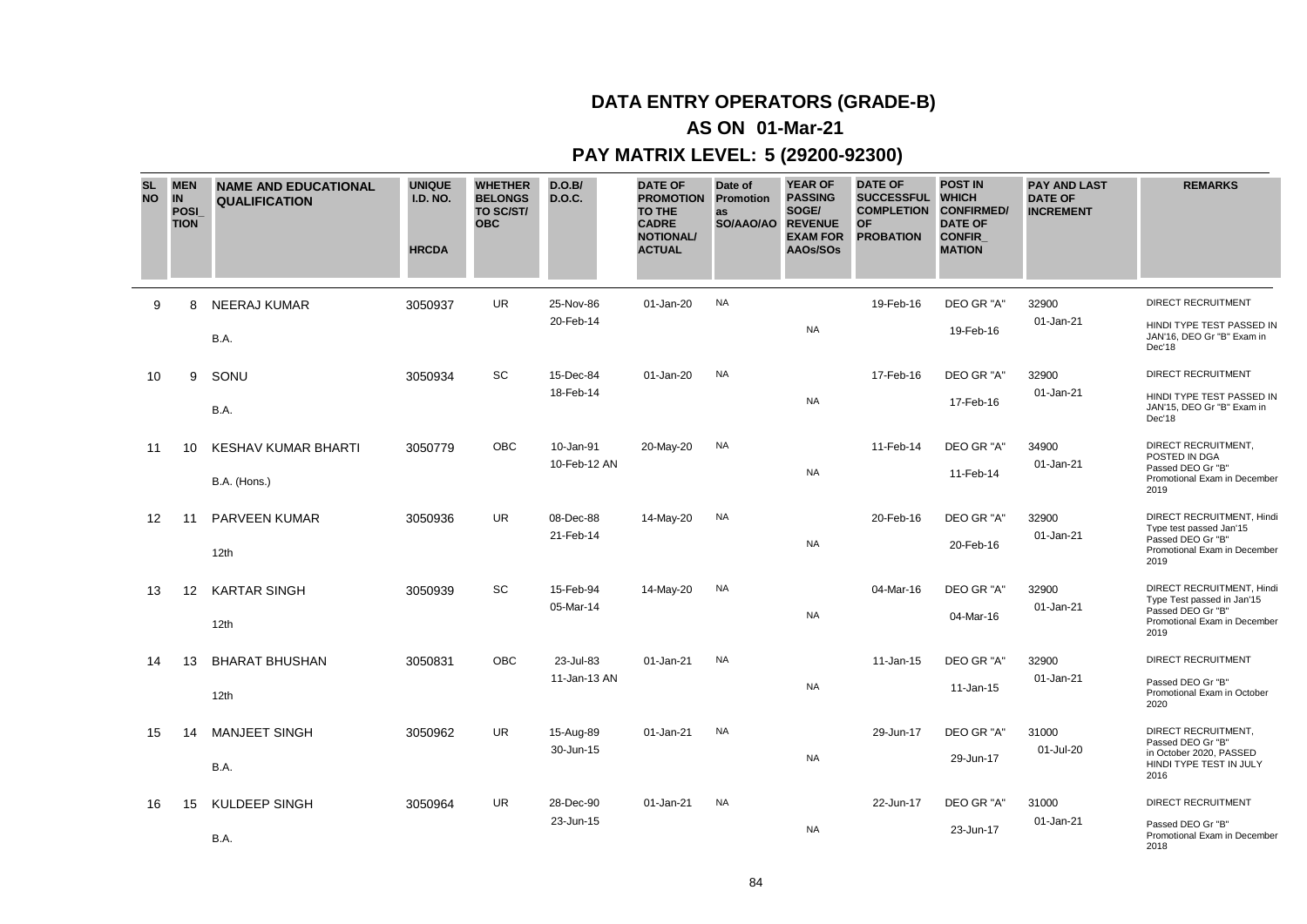### **AS ON 01-Mar-21**

| SL<br><b>NO</b> | <b>MEN</b><br><b>IN</b><br><b>POSI</b><br><b>TION</b> | <b>NAME AND EDUCATIONAL</b><br><b>QUALIFICATION</b> | <b>UNIQUE</b><br><b>I.D. NO.</b><br><b>HRCDA</b> | <b>WHETHER</b><br><b>BELONGS</b><br>TO SC/ST/<br><b>OBC</b> | D.O.B/<br><b>D.O.C.</b> | <b>DATE OF</b><br><b>PROMOTION</b><br><b>TO THE</b><br><b>CADRE</b><br><b>NOTIONAL/</b><br><b>ACTUAL</b> | Date of<br><b>Promotion</b><br>as<br>SO/AAO/AO | <b>YEAR OF</b><br><b>PASSING</b><br>SOGE/<br><b>REVENUE</b><br><b>EXAM FOR</b><br>AAOs/SOs | <b>DATE OF</b><br><b>SUCCESSFUL</b><br><b>COMPLETION</b><br><b>OF</b><br><b>PROBATION</b> | <b>POST IN</b><br><b>WHICH</b><br><b>CONFIRMED/</b><br><b>DATE OF</b><br><b>CONFIR</b><br><b>MATION</b> | <b>PAY AND LAST</b><br><b>DATE OF</b><br><b>INCREMENT</b> | <b>REMARKS</b>                                            |
|-----------------|-------------------------------------------------------|-----------------------------------------------------|--------------------------------------------------|-------------------------------------------------------------|-------------------------|----------------------------------------------------------------------------------------------------------|------------------------------------------------|--------------------------------------------------------------------------------------------|-------------------------------------------------------------------------------------------|---------------------------------------------------------------------------------------------------------|-----------------------------------------------------------|-----------------------------------------------------------|
| 17              | 16                                                    | <b>MANOJ KUMAR</b>                                  | 3050965                                          | UR                                                          | 05-May-88               | 01-Jan-21                                                                                                | <b>NA</b>                                      |                                                                                            | 22-Jun-17                                                                                 | DEO GR "A"                                                                                              | 30100                                                     | <b>DIRECT RECRUITMENT</b>                                 |
|                 |                                                       | B.A.                                                |                                                  |                                                             | 23-Jun-15               |                                                                                                          |                                                | <b>NA</b>                                                                                  |                                                                                           | 22-Jun-17                                                                                               | 01-Jul-20                                                 | Passed DEO Gr "B"<br>Promotional Exam in December<br>2018 |
| 18              | 17                                                    | <b>SACHIN</b>                                       | 3050966                                          | <b>UR</b>                                                   | 06-Dec-90               | 01-Jan-21                                                                                                | <b>NA</b>                                      |                                                                                            | 01-Jun-17                                                                                 | DEO GR "A"                                                                                              | 31000                                                     | <b>DIRECT RECRUITMENT</b>                                 |
|                 |                                                       | B.Com.                                              |                                                  |                                                             | 02-Jun-15               |                                                                                                          |                                                | <b>NA</b>                                                                                  |                                                                                           | 01-Jun-17                                                                                               | 01-Jan-21                                                 | Passed DEO Gr "B"<br>Promotional Exam in December<br>2018 |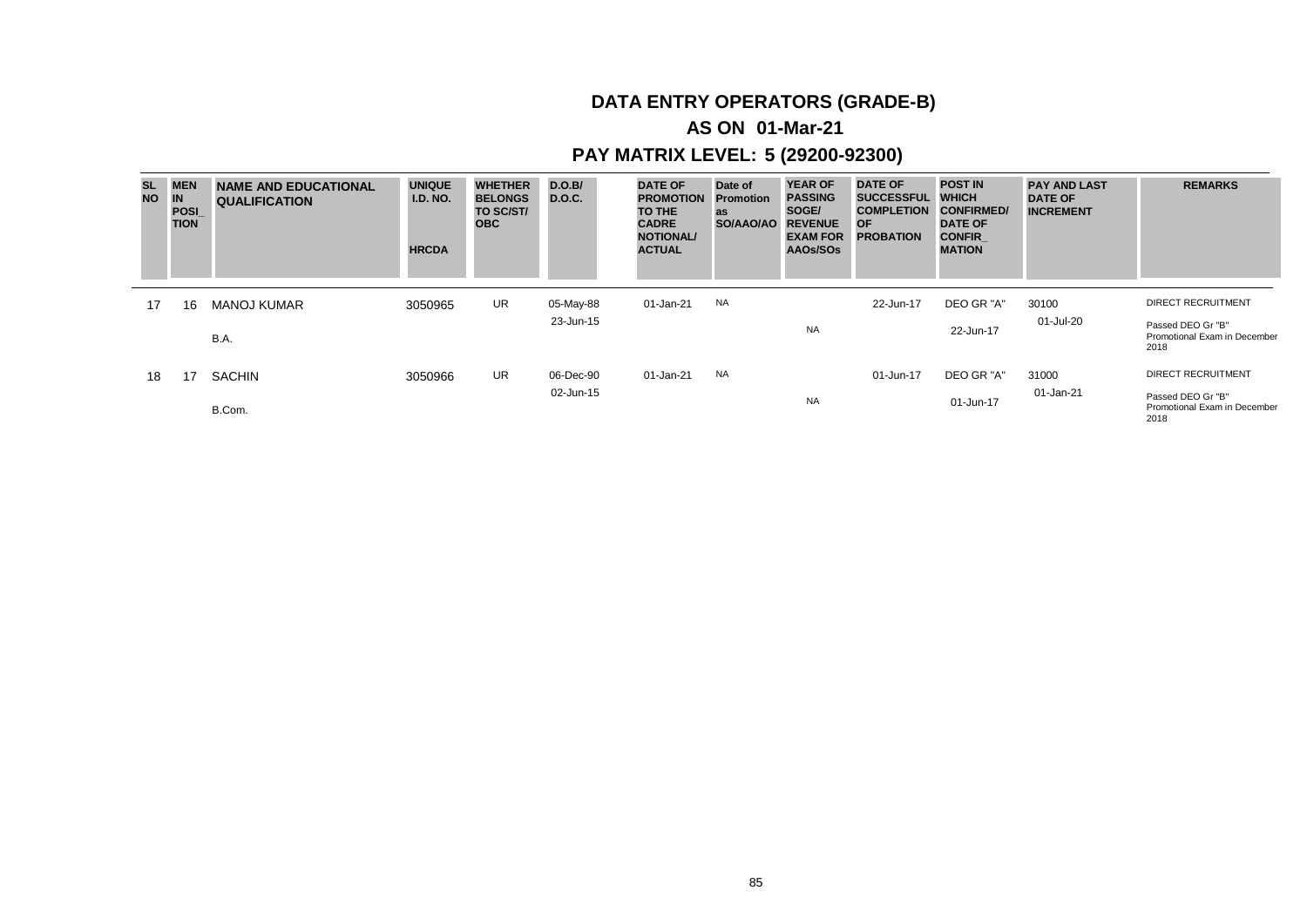### **AS ON 01-Mar-21**

| <b>SL</b><br><b>NO</b> | <b>MEN</b><br>IN<br><b>POSI</b><br><b>TION</b> | <b>NAME AND EDUCATIONAL</b><br><b>QUALIFICATION</b> | <b>UNIQUE</b><br><b>I.D. NO.</b><br><b>HRCDA</b> | <b>WHETHER</b><br><b>BELONGS</b><br>TO SC/ST/<br><b>OBC</b> | D.O.B/<br><b>D.O.C.</b>   | <b>DATE OF</b><br><b>PROMOTION</b><br><b>TO THE</b><br><b>CADRE</b><br><b>NOTIONAL/</b><br><b>ACTUAL</b> | Date of<br>Promotion<br>as<br>SO/AAO/AO | <b>YEAR OF</b><br><b>PASSING</b><br>SOGE/<br><b>REVENUE</b><br><b>EXAM FOR</b><br>AAOs/SOs | <b>DATE OF</b><br><b>SUCCESSFUL</b><br><b>COMPLETION</b><br><b>OF</b><br><b>PROBATION</b> | <b>POST IN</b><br><b>WHICH</b><br><b>CONFIRMED/</b><br><b>DATE OF</b><br><b>CONFIR</b><br><b>MATION</b> | <b>PAY AND LAST</b><br><b>DATE OF</b><br><b>INCREMENT</b> | <b>REMARKS</b>                                                                                               |
|------------------------|------------------------------------------------|-----------------------------------------------------|--------------------------------------------------|-------------------------------------------------------------|---------------------------|----------------------------------------------------------------------------------------------------------|-----------------------------------------|--------------------------------------------------------------------------------------------|-------------------------------------------------------------------------------------------|---------------------------------------------------------------------------------------------------------|-----------------------------------------------------------|--------------------------------------------------------------------------------------------------------------|
| $\overline{1}$         |                                                | <b>SUNNY KUMAR</b><br>B.A. (Hons.)                  | 3050783                                          | SC                                                          | 18-Feb-90<br>15-Feb-12    |                                                                                                          | <b>NA</b>                               | <b>NA</b>                                                                                  | 16-Feb-14                                                                                 | DEO GR "A"<br>16-Feb-14                                                                                 |                                                           | DIRECT RECRUITMENT, On<br>Deputation with<br>AG (A&E) Bihar, Patna w.e.f.<br>06.09.2019 (AN)                 |
| 2                      |                                                | <b>HARI KISHAN</b><br>12th                          | 3050938                                          | OBC                                                         | 25-Feb-91<br>25-Feb-14 AN |                                                                                                          | <b>NA</b>                               | <b>NA</b>                                                                                  | 25-Feb-16                                                                                 | DEO GR "A"<br>25-Feb-16                                                                                 | 30500<br>01-Jul-20                                        | <b>DIRECT RECRUITMENT</b>                                                                                    |
| 3                      | 2                                              | <b>PARVEEN KUMAR</b><br>12th                        | 3050967                                          | <b>UR</b>                                                   | 20-Dec-92<br>09-Jun-15 AN |                                                                                                          | <b>NA</b>                               | <b>NA</b>                                                                                  | 09-Jun-17                                                                                 | DEO GR "A"<br>09-Jun-17                                                                                 | 29600<br>01-Jul-20                                        | DIRECT RECRUITMENT, Hindi<br>Type Test passed in Jan'16<br>Passed DEO Gr "B"<br>Promotional Exam in December |
| 4                      | 3                                              | <b>RAJESH KUMAR</b><br>B.A.                         | 3050968                                          | <b>UR</b>                                                   | 04-Jul-89<br>10-Jun-15 AN |                                                                                                          | <b>NA</b>                               | <b>NA</b>                                                                                  | 10-Jun-17                                                                                 | DEO GR "A"<br>10-Jun-17                                                                                 | 29600<br>01-Jul-20                                        | 2019<br>DIRECT RECRUITMENT,<br>Passed DEO Gr "B"<br>in October 2020, HINDI TYPE<br>TEST PASSED IN JAN'16     |
| 5                      | 4                                              | SALIL CHAUDHARY<br>B.A.                             | 3050969                                          | UR                                                          | 11-Jul-88<br>17-Jul-15    |                                                                                                          | <b>NA</b>                               | <b>NA</b>                                                                                  | 16-Jul-17                                                                                 | DEO GR "A"<br>16-Jul-17                                                                                 | 29600<br>01-Jul-20                                        | <b>DIRECT RECRUITMENT</b><br>POSTED IN DGA<br>CENTRAL, CHANDIGARH                                            |
| 6                      | 5                                              | <b>RAJAN KUMAR</b><br><b>MBA</b>                    | 3050982                                          | OBC                                                         | 05-Jan-86<br>02-Nov-15    |                                                                                                          | <b>NA</b>                               | <b>NA</b>                                                                                  | 01-Nov-17                                                                                 | DEO GR "A"<br>01-Nov-17                                                                                 | 29600<br>01-Jul-20                                        | DIRECT RECRUITMENT<br>Passed DEO Gr "B"<br>Promotional Exam in December<br>2019                              |
| 7                      | 6                                              | OMBIR SINGH YADAV<br>12th                           | 3050970                                          | <b>OBC</b>                                                  | 24-Jan-85<br>27-Jul-15    |                                                                                                          | <b>NA</b>                               | <b>NA</b>                                                                                  | 26-Jul-17                                                                                 | DEO GR "A"<br>26-Jul-17                                                                                 | 29600<br>01-Jul-20                                        | <b>DIRECT RECRUITMENT</b><br>Passed DEO Gr "B"<br>Promotional Exam in December<br>2018                       |
| 8                      | $\overline{7}$                                 | <b>SHAMSHER</b><br>12th                             | 3050971                                          | OBC                                                         | 10-Mar-89<br>15-Jul-15 AN |                                                                                                          | <b>NA</b>                               | <b>NA</b>                                                                                  | 15-Jul-17                                                                                 | DEO GR "A"<br>15-Jul-17                                                                                 | 29600<br>01-Jul-20                                        | <b>DIRECT RECRUITMENT</b><br>Passed DEO Gr "B"<br>Promotional Exam in December<br>2018                       |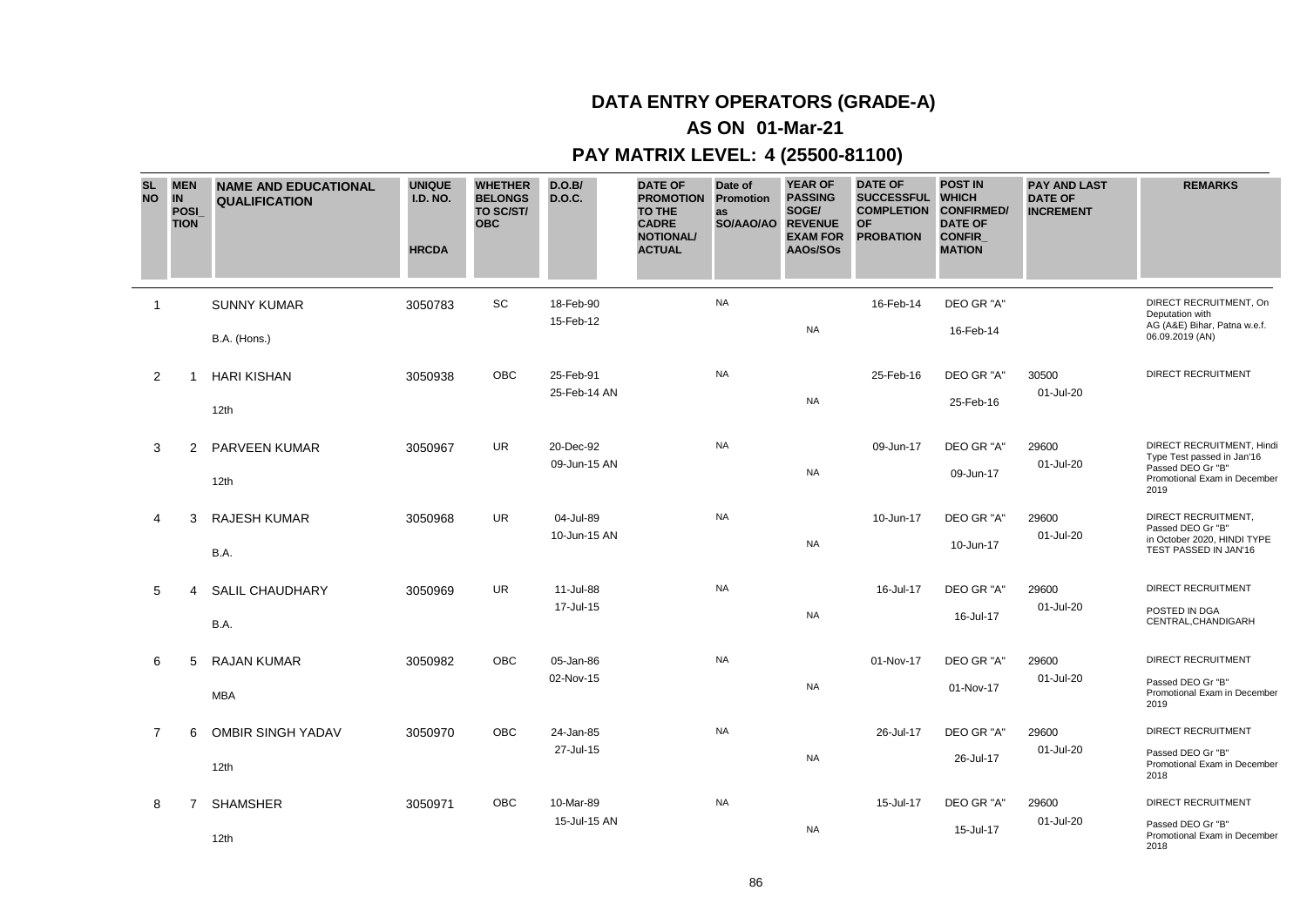### **AS ON 01-Mar-21**

| <b>SL</b><br><b>NO</b> | <b>MEN</b><br><b>IN</b><br><b>POSI</b><br><b>TION</b> | <b>NAME AND EDUCATIONAL</b><br><b>QUALIFICATION</b> | <b>UNIQUE</b><br><b>I.D. NO.</b><br><b>HRCDA</b> | <b>WHETHER</b><br><b>BELONGS</b><br>TO SC/ST/<br><b>OBC</b> | D.O.B/<br><b>D.O.C.</b> | <b>DATE OF</b><br><b>PROMOTION</b><br>TO THE<br><b>CADRE</b><br><b>NOTIONAL/</b><br><b>ACTUAL</b> | Date of<br>Promotion<br>as<br>SO/AAO/AO | <b>YEAR OF</b><br><b>PASSING</b><br>SOGE/<br><b>REVENUE</b><br><b>EXAM FOR</b><br>AAOs/SOs | <b>DATE OF</b><br><b>SUCCESSFUL</b><br><b>COMPLETION</b><br><b>OF</b><br><b>PROBATION</b> | <b>POST IN</b><br><b>WHICH</b><br><b>CONFIRMED/</b><br><b>DATE OF</b><br><b>CONFIR</b><br><b>MATION</b> | <b>PAY AND LAST</b><br><b>DATE OF</b><br><b>INCREMENT</b> | <b>REMARKS</b>                                                                      |
|------------------------|-------------------------------------------------------|-----------------------------------------------------|--------------------------------------------------|-------------------------------------------------------------|-------------------------|---------------------------------------------------------------------------------------------------|-----------------------------------------|--------------------------------------------------------------------------------------------|-------------------------------------------------------------------------------------------|---------------------------------------------------------------------------------------------------------|-----------------------------------------------------------|-------------------------------------------------------------------------------------|
| 9                      | 8                                                     | <b>VIKASH KUMAR</b>                                 | 3050975                                          | SC                                                          | 12-Aug-93               |                                                                                                   | <b>NA</b>                               |                                                                                            | 09-Aug-17                                                                                 | DEO GR "A"                                                                                              | 29600                                                     | <b>DIRECT RECRUITMENT</b>                                                           |
|                        |                                                       | 12th                                                |                                                  |                                                             | 10-Aug-15               |                                                                                                   |                                         | <b>NA</b>                                                                                  |                                                                                           | 09-Aug-17                                                                                               | 01-Jul-20                                                 | Passed DEO Gr "B"<br>Promotional Exam in October<br>2020                            |
| 10                     | 9                                                     | KARAMPAL                                            | 3050976                                          | SC                                                          | 30-Dec-92               |                                                                                                   | <b>NA</b>                               |                                                                                            | 02-Jul-17                                                                                 | DEO GR "A"                                                                                              | 29600                                                     | DIRECT RECRUITMENT,                                                                 |
|                        |                                                       | 12th                                                |                                                  |                                                             | 03-Jul-15               |                                                                                                   |                                         | <b>NA</b>                                                                                  |                                                                                           | 02-Jul-17                                                                                               | 01-Jul-20                                                 | POSTED IN DGA<br>Passed DEO Gr "B"<br>Promotional Exam in December<br>2019          |
| 11                     | 10                                                    | <b>JAIDEEP</b>                                      | 3050977                                          | <b>UR</b>                                                   | 20-Oct-90               |                                                                                                   | <b>NA</b>                               |                                                                                            | 16-Jun-17                                                                                 | DEO GR "A"                                                                                              | 29600                                                     | DIRECT RECRUITMENT,                                                                 |
|                        |                                                       | B.B.A.                                              |                                                  |                                                             | 17-Jun-15               |                                                                                                   |                                         | <b>NA</b>                                                                                  |                                                                                           | 16-Jun-17                                                                                               | 01-Mar-20                                                 | PHYSICALLY HANDICAPPED<br>Passed DEO Gr "B"<br>Promotional Exam in December<br>2019 |
| $12 \overline{ }$      | 11                                                    | <b>SATPAL SINGH</b>                                 | 3050979                                          | <b>UR</b>                                                   | 28-May-74               |                                                                                                   | <b>NA</b>                               |                                                                                            | 22-Jul-17                                                                                 | DEO GR "A"                                                                                              | 29600                                                     | <b>DIRECT RECRUITMENT</b>                                                           |
|                        |                                                       | B.A.                                                |                                                  |                                                             | 23-Jul-15               |                                                                                                   |                                         | <b>NA</b>                                                                                  |                                                                                           | 22-Jul-17                                                                                               | 01-Jul-20                                                 | <b>EX-SERVICEMAN</b>                                                                |
| 13                     | 12                                                    | <b>VIKAS</b>                                        | 3050998                                          | <b>UR</b>                                                   | 05-Jan-94               |                                                                                                   | <b>NA</b>                               |                                                                                            | 24-Jan-18                                                                                 | DEO GR "A"                                                                                              | 30500                                                     | Hindi Type test passed July'19,                                                     |
|                        |                                                       | 12th                                                |                                                  |                                                             | 03-Mar-14               |                                                                                                   |                                         | <b>NA</b>                                                                                  |                                                                                           | 24-Jan-18                                                                                               | 01-Jul-20                                                 | Joined on MT 25.01.16<br>Passed DEO Gr "B"<br>Promotional Exam in December<br>2019  |
| 14                     | 13                                                    | <b>JASBIR YADAV</b>                                 | 3050997                                          | <b>OBC</b>                                                  | 09-Nov-92               |                                                                                                   | <b>NA</b>                               |                                                                                            | 24-Jan-18                                                                                 | DEO GR "A"                                                                                              | 30500                                                     |                                                                                     |
|                        |                                                       | B.Com.                                              |                                                  |                                                             | 05-Mar-14               |                                                                                                   |                                         | <b>NA</b>                                                                                  |                                                                                           | 24-Jan-18                                                                                               | 01-Jul-20                                                 | Joined this office on MT<br>25.01.2016                                              |
| 15                     | 14                                                    | <b>RAHUL</b>                                        | 3051005                                          | OBC                                                         | 07-Aug-90               |                                                                                                   | <b>NA</b>                               |                                                                                            | 31-Jan-18                                                                                 | DEO GR "A"                                                                                              | 29600                                                     | <b>DIRECT RECRUITMENT</b>                                                           |
|                        |                                                       | B.A.                                                |                                                  |                                                             | 01-Feb-16               |                                                                                                   |                                         | <b>NA</b>                                                                                  |                                                                                           | 31-Jan-18                                                                                               | 01-Jan-21                                                 | Passed DEO Gr "B"<br>Promotional Exam in December<br>2019                           |
| 16                     | 15                                                    | PANKAJ MALIK                                        | 3051022                                          | <b>UR</b>                                                   | 06-Nov-91               |                                                                                                   | <b>NA</b>                               |                                                                                            | 06-Jun-18                                                                                 | DEO GR "A"                                                                                              | 2960                                                      | DIRECT RECRUITMENT                                                                  |
|                        |                                                       | B.tech. (IT)                                        |                                                  |                                                             | 07-Jun-16               |                                                                                                   |                                         | <b>NA</b>                                                                                  |                                                                                           | 06-Jun-18                                                                                               | 01-Jan-21                                                 | Passed DEO Gr "B"<br>Promotional Exam in December<br>2019                           |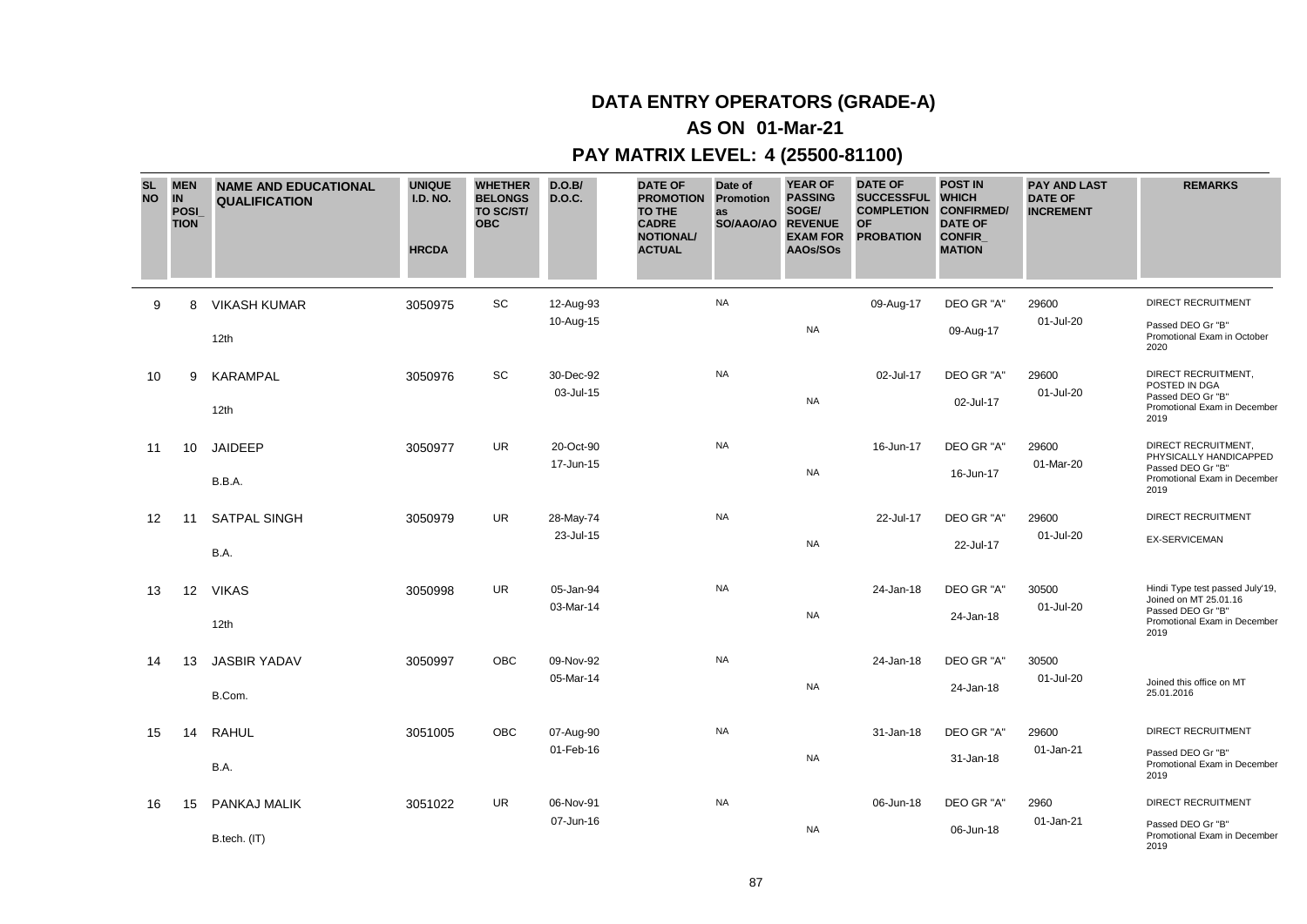### **AS ON 01-Mar-21**

| <b>SL</b><br><b>NO</b> | <b>MEN</b><br><b>IN</b><br><b>POSI</b><br><b>TION</b> | <b>NAME AND EDUCATIONAL</b><br><b>QUALIFICATION</b> | <b>UNIQUE</b><br><b>I.D. NO.</b><br><b>HRCDA</b> | <b>WHETHER</b><br><b>BELONGS</b><br>TO SC/ST/<br><b>OBC</b> | D.O.B/<br><b>D.O.C.</b> | <b>DATE OF</b><br><b>PROMOTION</b><br>TO THE<br><b>CADRE</b><br><b>NOTIONAL/</b><br><b>ACTUAL</b> | Date of<br>Promotion<br>as<br>SO/AAO/AO | <b>YEAR OF</b><br><b>PASSING</b><br>SOGE/<br><b>REVENUE</b><br><b>EXAM FOR</b><br>AAOs/SOs | <b>DATE OF</b><br><b>SUCCESSFUL</b><br><b>COMPLETION</b><br><b>OF</b><br><b>PROBATION</b> | <b>POST IN</b><br><b>WHICH</b><br><b>CONFIRMED/</b><br><b>DATE OF</b><br><b>CONFIR</b><br><b>MATION</b> | <b>PAY AND LAST</b><br><b>DATE OF</b><br><b>INCREMENT</b> | <b>REMARKS</b>                                            |
|------------------------|-------------------------------------------------------|-----------------------------------------------------|--------------------------------------------------|-------------------------------------------------------------|-------------------------|---------------------------------------------------------------------------------------------------|-----------------------------------------|--------------------------------------------------------------------------------------------|-------------------------------------------------------------------------------------------|---------------------------------------------------------------------------------------------------------|-----------------------------------------------------------|-----------------------------------------------------------|
| 17                     | 16                                                    | <b>MANJU RANI</b>                                   | 3051031                                          | OBC                                                         | 05-Feb-93               |                                                                                                   | <b>NA</b>                               |                                                                                            | 19-Jul-18                                                                                 | DEO GR "A"                                                                                              | 28700                                                     | <b>DIRECT RECRUITMENT</b>                                 |
|                        |                                                       | 12th                                                |                                                  |                                                             | 19-Jul-16 AN            |                                                                                                   |                                         | <b>NA</b>                                                                                  |                                                                                           | 19-Jul-18                                                                                               | 01-Jul-20                                                 |                                                           |
| 18                     | 17                                                    | <b>RONAK</b>                                        | 3051013                                          | UR                                                          | 30-Jan-90               |                                                                                                   | <b>NA</b>                               |                                                                                            | 19-May-18                                                                                 | DEO GR "A"                                                                                              | 29600                                                     | <b>DIRECT RECRUITMENT</b>                                 |
|                        |                                                       | B.Tech.                                             |                                                  |                                                             | 20-May-16               |                                                                                                   |                                         | <b>NA</b>                                                                                  |                                                                                           | 19-May-18                                                                                               | 01-Jan-21                                                 | Passed DEO Gr "B"<br>Promotional Exam in December<br>2018 |
| 19                     | 18                                                    | <b>TUSHAR MALIK</b>                                 | 3051014                                          | UR                                                          | 12-Jun-93               |                                                                                                   | <b>NA</b>                               |                                                                                            | 12-May-18                                                                                 | DEO GR "A"                                                                                              | 29600                                                     | DIRECT RECRUITMENT                                        |
|                        |                                                       | B.Sc.                                               |                                                  |                                                             | 12-May-16 AN            |                                                                                                   |                                         | <b>NA</b>                                                                                  |                                                                                           | 12-May-18                                                                                               | 01-Jan-21                                                 | Passed DEO Gr "B"<br>Promotional Exam in December<br>2018 |
| 20                     | 19                                                    | <b>GOBIND KUMAR</b>                                 | 3051021                                          | OBC                                                         | 27-Apr-91               |                                                                                                   | <b>NA</b>                               |                                                                                            | 12-Jun-18                                                                                 | DEO GR "A"                                                                                              | 29600                                                     | DIRECT RECRUITMENT                                        |
|                        |                                                       | B.A. (Hons.)                                        |                                                  |                                                             | 13-Jun-16               |                                                                                                   |                                         | <b>NA</b>                                                                                  |                                                                                           | 12-Jun-18                                                                                               | 01-Jan-21                                                 | Passed DEO Gr "B"<br>Promotional Exam in December<br>2019 |
| 21                     | 20                                                    | <b>RAJESH</b>                                       | 3051029                                          | <b>UR</b>                                                   | 12-Jul-94               |                                                                                                   | <b>NA</b>                               |                                                                                            | 22-Jun-18                                                                                 | DEO GR "A"                                                                                              | 29600                                                     | DIRECT RECRUITMENT,<br>POSTED IN DGA                      |
|                        |                                                       | <b>B.A. PART-I</b>                                  |                                                  |                                                             | 23-Jun-16               |                                                                                                   |                                         | <b>NA</b>                                                                                  |                                                                                           | 22-Jun-18                                                                                               | 01-Jan-21                                                 | Passed DEO Gr "B"<br>Promotional Exam in December<br>2019 |
| 22                     | 21                                                    | <b>DEEPAK</b>                                       | 3051012                                          | <b>UR</b>                                                   | 23-Oct-92               |                                                                                                   | <b>NA</b>                               |                                                                                            | 11-May-18                                                                                 | DEO GR "A"                                                                                              | 29600                                                     | DIRECT RECRUITMENT                                        |
|                        |                                                       | B.Tech.                                             |                                                  |                                                             | 12-May-16               |                                                                                                   |                                         | <b>NA</b>                                                                                  |                                                                                           | $11-May-18$                                                                                             | 01-Jan-21                                                 | Passed DEO Gr "B"<br>Promotional Exam in December<br>2018 |
| 23                     | 22                                                    | <b>ASWANI TOMER</b>                                 | 3051020                                          | <b>UR</b>                                                   | 01-Jul-95               |                                                                                                   | <b>NA</b>                               |                                                                                            | 29-May-18                                                                                 | DEO GR "A"                                                                                              | 29600                                                     | <b>DIRECT RECRUITMENT</b>                                 |
|                        |                                                       | 12th                                                |                                                  |                                                             | 30-May-16               |                                                                                                   |                                         | <b>NA</b>                                                                                  |                                                                                           | 29-May-18                                                                                               | 01-Jan-21                                                 |                                                           |
| 24                     | 23                                                    | <b>RITU</b>                                         | 3051030                                          | SC                                                          | 03-Nov-86               |                                                                                                   | <b>NA</b>                               |                                                                                            | 19-Jul-18                                                                                 | DEO GR "A"                                                                                              | 28700                                                     | DIRECT RECRUITMENT                                        |
|                        |                                                       | M.A.                                                |                                                  |                                                             | 19-Jul-16 AN            |                                                                                                   |                                         | <b>NA</b>                                                                                  |                                                                                           | 19-Jul-18                                                                                               | 01-Jul-20                                                 | Passed DEO Gr "B"<br>Promotional Exam in December<br>2018 |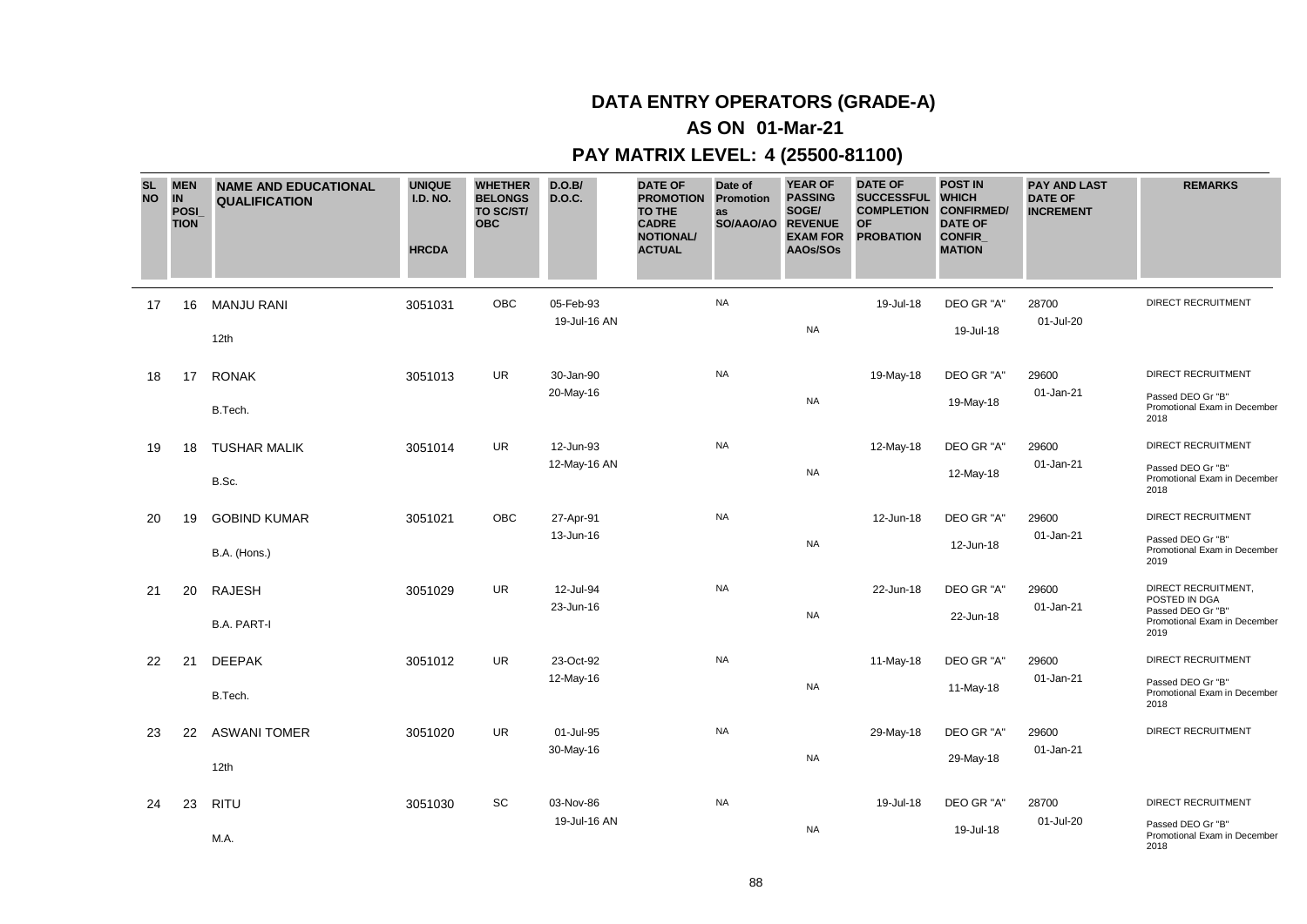### **AS ON 01-Mar-21**

| <b>SL</b><br><b>NO</b> | <b>MEN</b><br><b>IN</b><br><b>POSI</b><br><b>TION</b> | <b>NAME AND EDUCATIONAL</b><br><b>QUALIFICATION</b> | <b>UNIQUE</b><br><b>I.D. NO.</b><br><b>HRCDA</b> | <b>WHETHER</b><br><b>BELONGS</b><br>TO SC/ST/<br><b>OBC</b> | D.O.B/<br><b>D.O.C.</b> | <b>DATE OF</b><br><b>PROMOTION</b><br><b>TO THE</b><br><b>CADRE</b><br><b>NOTIONAL/</b><br><b>ACTUAL</b> | Date of<br>Promotion<br>as<br>SO/AAO/AO | <b>YEAR OF</b><br><b>PASSING</b><br>SOGE/<br><b>REVENUE</b><br><b>EXAM FOR</b><br>AAOs/SOs | <b>DATE OF</b><br><b>SUCCESSFUL</b><br><b>COMPLETION</b><br><b>OF</b><br><b>PROBATION</b> | <b>POST IN</b><br><b>WHICH</b><br><b>CONFIRMED/</b><br><b>DATE OF</b><br><b>CONFIR</b><br><b>MATION</b> | <b>PAY AND LAST</b><br><b>DATE OF</b><br><b>INCREMENT</b> | <b>REMARKS</b>                                                           |
|------------------------|-------------------------------------------------------|-----------------------------------------------------|--------------------------------------------------|-------------------------------------------------------------|-------------------------|----------------------------------------------------------------------------------------------------------|-----------------------------------------|--------------------------------------------------------------------------------------------|-------------------------------------------------------------------------------------------|---------------------------------------------------------------------------------------------------------|-----------------------------------------------------------|--------------------------------------------------------------------------|
| 25                     | 24                                                    | <b>GAURAV KUMAR</b>                                 | 3051018                                          | SC                                                          | 10-Dec-94               |                                                                                                          | <b>NA</b>                               |                                                                                            | 05-Aug-18                                                                                 | DEO GR "A"                                                                                              | 29600                                                     | DIRECT RECRUITMENT                                                       |
|                        |                                                       | <b>B.A. PART-I</b>                                  |                                                  |                                                             | 06-Jun-16               |                                                                                                          |                                         | <b>NA</b>                                                                                  |                                                                                           | 05-Aug-18                                                                                               | 01-Jan-21                                                 | POSTED IN DGA<br>CENTRAL, CHANDIGARH                                     |
| 26                     | 25                                                    | <b>DESHRAJ</b>                                      | 3051026                                          | SC                                                          | 06-May-91<br>21-Jun-16  |                                                                                                          | <b>NA</b>                               |                                                                                            | 20-Jun-18                                                                                 | DEO GR "A"                                                                                              | 29600<br>01-Jan-21                                        | DIRECT RECRUITMENT                                                       |
|                        |                                                       | <b>B.A. PART-I</b>                                  |                                                  |                                                             |                         |                                                                                                          |                                         | <b>NA</b>                                                                                  |                                                                                           | 20-Jun-18                                                                                               |                                                           |                                                                          |
| 27                     | 26                                                    | <b>RAM KUMAR</b>                                    | 3051032                                          | UR.                                                         | 20-Feb-75               |                                                                                                          | <b>NA</b>                               |                                                                                            | 30-Jun-18                                                                                 | DEO GR "A"                                                                                              | 29600                                                     | <b>DIRECT RECRUITMENT</b>                                                |
|                        |                                                       | <b>MBA</b>                                          |                                                  |                                                             | 01-Jul-16               |                                                                                                          |                                         | <b>NA</b>                                                                                  |                                                                                           | 30-Jun-18                                                                                               | 01-Jan-21                                                 | <b>EX-SERVICEMAN</b>                                                     |
| 28                     | 27                                                    | <b>BABITA</b>                                       | 3051033                                          | UR.                                                         | 01-Apr-90               |                                                                                                          | <b>NA</b>                               |                                                                                            | 03-Jul-18                                                                                 | DEO GR "A"                                                                                              | 29600                                                     | Hindi Type Test passed<br>July'18, Joined on MT 04.07.16                 |
|                        |                                                       | Inter                                               |                                                  |                                                             | 12-Feb-15 AN            |                                                                                                          |                                         | <b>NA</b>                                                                                  |                                                                                           | 03-Jul-18                                                                                               | 01-Jul-20                                                 | Passed DEO Gr "B"<br>Promotional Exam in December<br>2019                |
| 29                     | 28                                                    | <b>MANJEET</b>                                      | 3051048                                          | <b>UR</b>                                                   | 02-Jul-88               |                                                                                                          | <b>NA</b>                               |                                                                                            | 18-Dec-18                                                                                 | DEO GR "A"                                                                                              | 29600                                                     | Joined this office on MT dtd<br>19.12.2016                               |
|                        |                                                       | 12th                                                |                                                  |                                                             | 24-Aug-15               |                                                                                                          |                                         | <b>NA</b>                                                                                  |                                                                                           | 18-Dec-18                                                                                               | 01-Jul-20                                                 | Passed DEO Gr "B"<br>Promotional Exam in December<br>2019                |
| 30                     | 29                                                    | <b>LALIT KUMAR</b>                                  | 3051061                                          | <b>OBC</b>                                                  | 10-Dec-91               |                                                                                                          | <b>NA</b>                               |                                                                                            | 05-Sep-19                                                                                 | DEO GR "A"                                                                                              | 27900                                                     | <b>DIRECT RECRUITMENT</b>                                                |
|                        |                                                       | B.A.                                                |                                                  |                                                             | 06-Sep-17               |                                                                                                          |                                         | <b>NA</b>                                                                                  |                                                                                           | 05-Sep-19                                                                                               | 01-Jul-20                                                 | Passed DEO Gr "B"<br>Promotional Exam in December<br>2019                |
| 31                     | 30                                                    | <b>SUMIT</b>                                        | 3051062                                          | OBC                                                         | 06-Jul-90               |                                                                                                          | <b>NA</b>                               |                                                                                            | 01-May-16                                                                                 | DEO GR "A"                                                                                              | 30500                                                     | Joined this office on MT dtd<br>16.10.2017                               |
|                        |                                                       | 12th                                                |                                                  |                                                             | 01-May-14               |                                                                                                          |                                         | <b>NA</b>                                                                                  |                                                                                           | 02-May-16                                                                                               | 01-Jul-20                                                 | Passed DEO Gr "B"<br>Promotional Exam in December<br>2019                |
| 32                     | 31                                                    | <b>RISHI MALIK</b>                                  | 3051084                                          | <b>UR</b>                                                   | 13-Dec-91               |                                                                                                          | <b>NA</b>                               |                                                                                            | 12-Aug-20                                                                                 | DEO GR "A"                                                                                              | 27900                                                     | Joined as Assistant in O/o<br>Comm., CGST & Central                      |
|                        |                                                       | M.Com.                                              |                                                  |                                                             | 22-Mar-18               |                                                                                                          |                                         | <b>NA</b>                                                                                  |                                                                                           | 12-Aug-20                                                                                               | 01-Jul-20                                                 | Ahmedabad from dtd 17.07.17<br>to 19.03.18, DIRECT<br><b>RECRUITMENT</b> |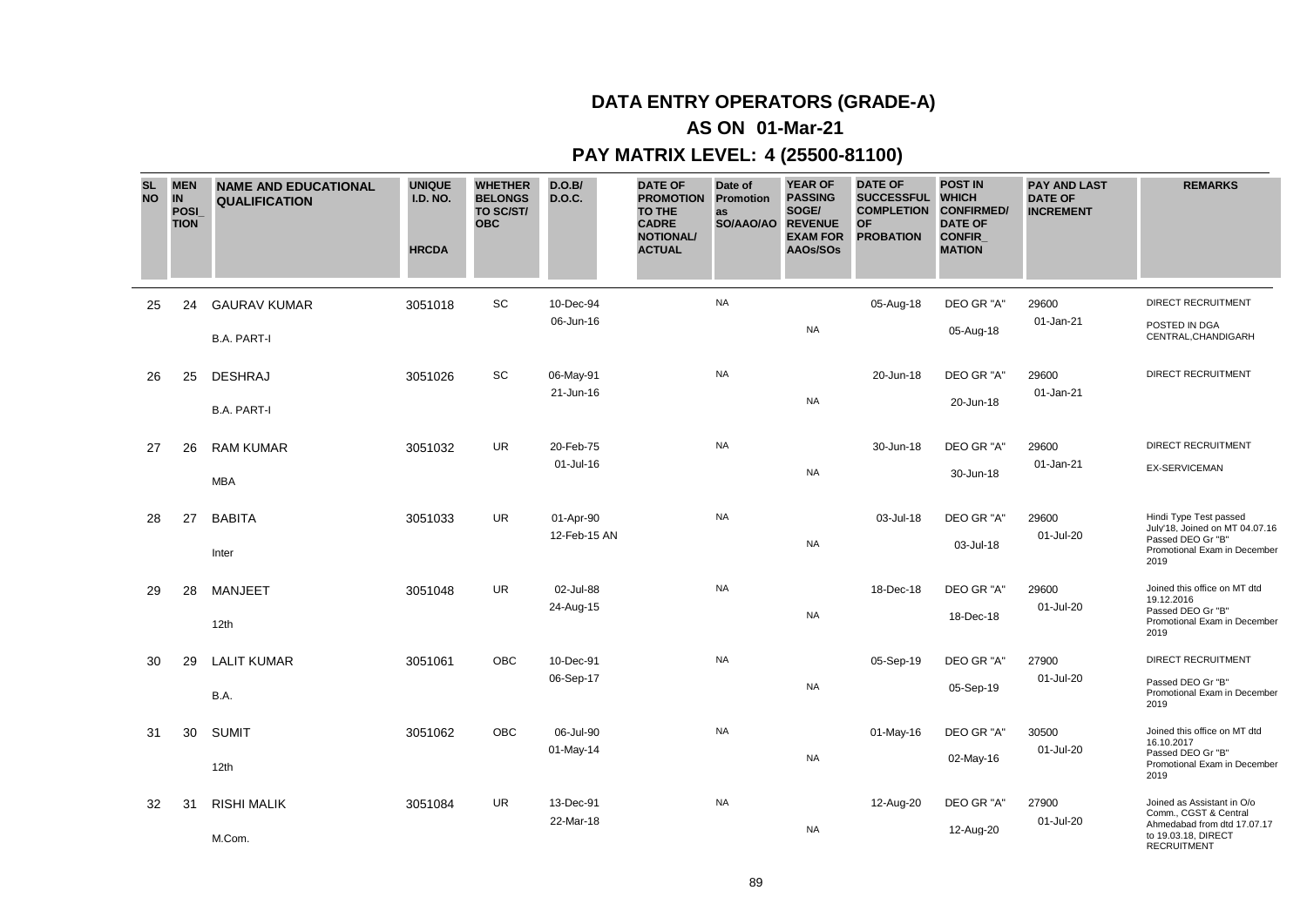### **AS ON 01-Mar-21**

| <b>SL</b><br><b>NO</b> | <b>MEN</b><br><b>IN</b><br>POSI_<br><b>TION</b> | <b>NAME AND EDUCATIONAL</b><br><b>QUALIFICATION</b> | <b>UNIQUE</b><br><b>I.D. NO.</b><br><b>HRCDA</b> | <b>WHETHER</b><br><b>BELONGS</b><br>TO SC/ST/<br><b>OBC</b> | D.O.B/<br><b>D.O.C.</b>   | <b>DATE OF</b><br><b>PROMOTION</b><br>TO THE<br><b>CADRE</b><br><b>NOTIONAL/</b><br><b>ACTUAL</b> | Date of<br>Promotion<br>as<br>SO/AAO/AO | <b>YEAR OF</b><br><b>PASSING</b><br>SOGE/<br><b>REVENUE</b><br><b>EXAM FOR</b><br>AAOs/SOs | <b>DATE OF</b><br><b>SUCCESSFUL</b><br><b>COMPLETION</b><br><b>OF</b><br><b>PROBATION</b> | <b>POST IN</b><br><b>WHICH</b><br><b>CONFIRMED/</b><br><b>DATE OF</b><br>CONFIR_<br><b>MATION</b> | <b>PAY AND LAST</b><br><b>DATE OF</b><br><b>INCREMENT</b> | <b>REMARKS</b>                                                    |
|------------------------|-------------------------------------------------|-----------------------------------------------------|--------------------------------------------------|-------------------------------------------------------------|---------------------------|---------------------------------------------------------------------------------------------------|-----------------------------------------|--------------------------------------------------------------------------------------------|-------------------------------------------------------------------------------------------|---------------------------------------------------------------------------------------------------|-----------------------------------------------------------|-------------------------------------------------------------------|
| 33                     | 32                                              | <b>SWAPNIL SHARMA</b><br>B.Tech.                    | 3051086                                          | <b>UR</b>                                                   | 01-Jul-92<br>23-Mar-18    |                                                                                                   | <b>NA</b>                               | <b>NA</b>                                                                                  | 12-Aug-20                                                                                 | DEO GR "A"<br>12-Aug-20                                                                           | 27900<br>01-Jan-21                                        | <b>DIRECT RECRUITMENT</b>                                         |
| 34                     | 33                                              | PRATEEK KUMAR SINGH<br>B.Tech.                      | 3051082                                          | <b>UR</b>                                                   | 30-Mar-90<br>22-Mar-18 AN |                                                                                                   | <b>NA</b>                               | <b>NA</b>                                                                                  | 12-Aug-20                                                                                 | DEO GR "A"<br>12-Aug-20                                                                           | 27900<br>01-Jan-21                                        | <b>DIRECT RECRUITMENT</b><br>HINDI TYPE TEST PASSED IN<br>JULY'19 |
| 35                     | 34                                              | AAVESH<br>B.Sc.                                     | 3051071                                          | UR                                                          | 21-Nov-92<br>06-Mar-18    |                                                                                                   | <b>NA</b>                               | <b>NA</b>                                                                                  | 12-Aug-20                                                                                 | DEO GR "A"<br>12-Aug-20                                                                           | 27900<br>01-Jan-21                                        | DIRECT RECRUITMENT                                                |
| 36                     | 35                                              | <b>DEVENDRA PRATAP SINGH</b><br>B.Tech., M.A.       | 3051073                                          | UR                                                          | 20-Jul-90<br>09-Mar-18    |                                                                                                   | <b>NA</b>                               | <b>NA</b>                                                                                  | 12-Aug-20                                                                                 | DEO GR "A"<br>12-Aug-20                                                                           | 27900<br>01-Jan-21                                        | DIRECT RECRUITMENT<br>HINDI TYPE TEST PASSED IN<br>JULY'19        |
| 37                     | 36                                              | <b>MOHIT KUMAR</b><br>B.Tech.                       | 3051079                                          | <b>UR</b>                                                   | 16-Jul-92<br>12-Mar-18    |                                                                                                   | <b>NA</b>                               | <b>NA</b>                                                                                  | 12-Aug-20                                                                                 | DEO GR "A"<br>12-Aug-20                                                                           | 27900<br>01-Jan-21                                        | <b>DIRECT RECRUITMENT</b>                                         |
| 38                     | 37                                              | <b>KRISHAN</b><br>12th                              | 3051083                                          | OBC                                                         | 15-Oct-91<br>19-Mar-18    |                                                                                                   | <b>NA</b>                               | <b>NA</b>                                                                                  | 12-Aug-20                                                                                 | DEO GR "A"<br>12-Aug-20                                                                           | 27900<br>01-Jan-21                                        | <b>DIRECT RECRUITMENT</b><br>POSTED IN DGA<br>CENTRAL, CHANDIGARH |
| 39                     | 38                                              | <b>MAN SINGH</b><br>B.A.                            | 3051080                                          | OBC                                                         | 15-May-93<br>16-Mar-18    |                                                                                                   | <b>NA</b>                               | <b>NA</b>                                                                                  | 12-Aug-20                                                                                 | DEO GR "A"<br>12-Aug-20                                                                           | 27900<br>01-Jan-21                                        | DIRECT RECRUITMENT<br>POSTED IN DGA<br>CENTRAL, CHANDIGARH        |
| 40                     | 39                                              | <b>JYOTI KUMARI</b><br>B.A.                         | 3051081                                          | OBC                                                         | 09-Oct-89<br>14-Mar-18    |                                                                                                   | <b>NA</b>                               | <b>NA</b>                                                                                  | 12-Aug-20                                                                                 | DEO GR "A"<br>12-Aug-20                                                                           | 27900<br>01-Jan-21                                        | DIRECT RECRUITMENT                                                |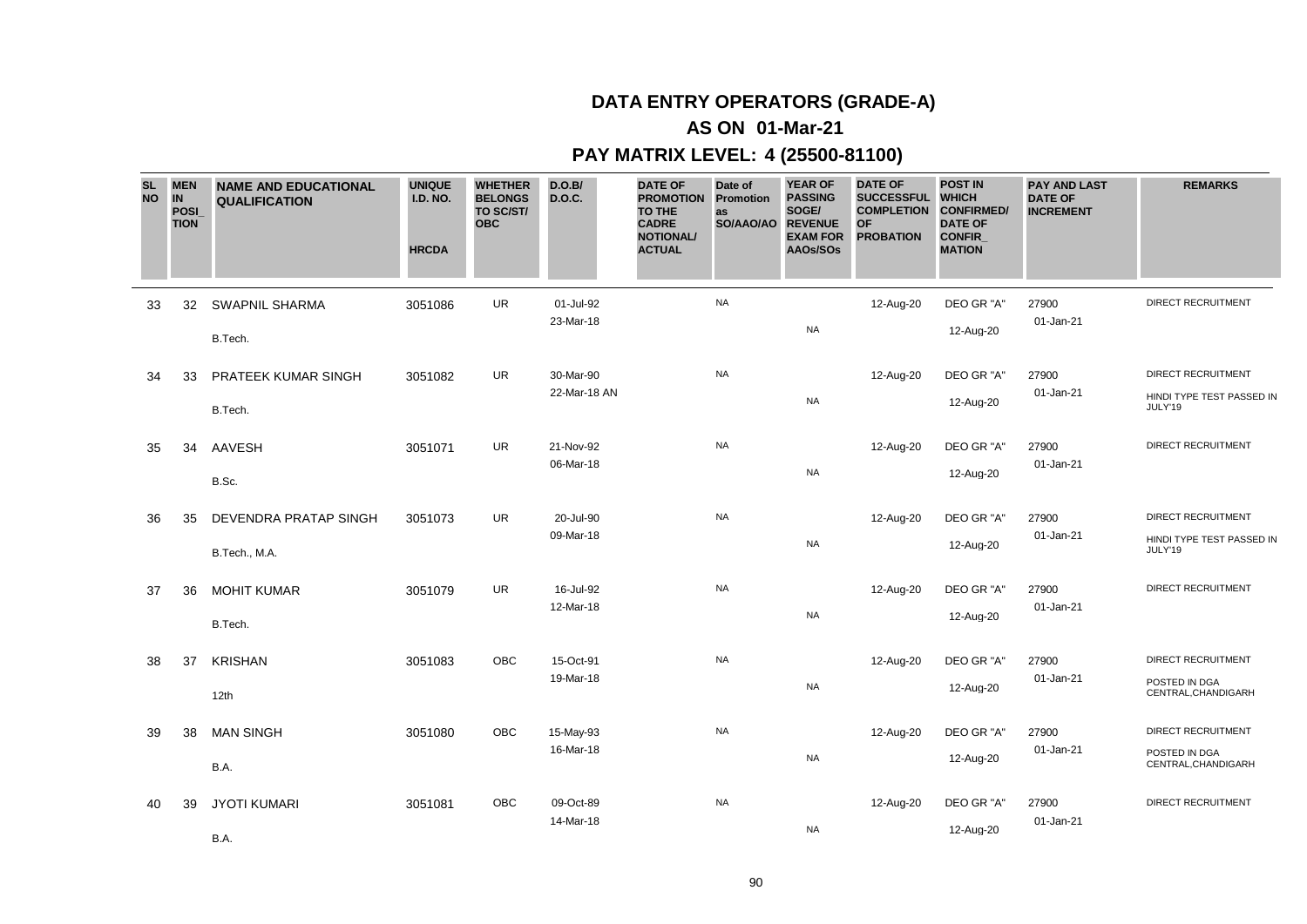### **AS ON 01-Mar-21**

| <b>SL</b><br><b>NO</b> | <b>MEN</b><br>IN<br><b>POSI</b><br><b>TION</b> | <b>NAME AND EDUCATIONAL</b><br><b>QUALIFICATION</b> | <b>UNIQUE</b><br><b>I.D. NO.</b><br><b>HRCDA</b> | <b>WHETHER</b><br><b>BELONGS</b><br>TO SC/ST/<br><b>OBC</b> | D.O.B/<br><b>D.O.C.</b>   | <b>DATE OF</b><br><b>PROMOTION</b><br><b>TO THE</b><br><b>CADRE</b><br><b>NOTIONAL/</b><br><b>ACTUAL</b> | Date of<br>Promotion<br>as<br>SO/AAO/AO | <b>YEAR OF</b><br><b>PASSING</b><br>SOGE/<br><b>REVENUE</b><br><b>EXAM FOR</b><br>AAOs/SOs | <b>DATE OF</b><br><b>SUCCESSFUL</b><br><b>COMPLETION</b><br><b>OF</b><br><b>PROBATION</b> | <b>POST IN</b><br><b>WHICH</b><br><b>CONFIRMED/</b><br><b>DATE OF</b><br><b>CONFIR</b><br><b>MATION</b> | <b>PAY AND LAST</b><br><b>DATE OF</b><br><b>INCREMENT</b> | <b>REMARKS</b>                                                                                          |
|------------------------|------------------------------------------------|-----------------------------------------------------|--------------------------------------------------|-------------------------------------------------------------|---------------------------|----------------------------------------------------------------------------------------------------------|-----------------------------------------|--------------------------------------------------------------------------------------------|-------------------------------------------------------------------------------------------|---------------------------------------------------------------------------------------------------------|-----------------------------------------------------------|---------------------------------------------------------------------------------------------------------|
| 41                     | 40                                             | <b>JYOTI</b><br>B.Sc.                               | 3051078                                          | OBC                                                         | 27-Jun-92<br>12-Mar-18    |                                                                                                          | <b>NA</b>                               | <b>NA</b>                                                                                  | 12-Aug-20                                                                                 | DEO GR "A"<br>12-Aug-20                                                                                 | 27900<br>01-Jan-21                                        | <b>DIRECT RECRUITMENT</b>                                                                               |
| 42                     | 41                                             | <b>ABHISHEK YADAV</b><br>B.Tech.                    | 3051088                                          | <b>OBC</b>                                                  | 19-Jul-93<br>27-Mar-18 AN |                                                                                                          | <b>NA</b>                               | <b>NA</b>                                                                                  | 12-Aug-20                                                                                 | DEO GR "A"<br>12-Aug-20                                                                                 | 27900<br>01-Jan-21                                        | <b>DIRECT RECRUITMENT</b><br>HINDI TYPE TEST PASSED IN<br>JULY'19                                       |
| 43                     | 42                                             | SONU CHAUHAN<br>12th                                | 3051072                                          | SC                                                          | 15-Oct-92<br>08-Mar-18    |                                                                                                          | <b>NA</b>                               | <b>NA</b>                                                                                  | 12-Aug-20                                                                                 | DEO GR "A"<br>12-Aug-20                                                                                 | 27900<br>01-Jan-21                                        | <b>DIRECT RECRUITMENT</b><br>HINDI TYPE TEST PASSED IN<br>JULY'19                                       |
| 44                     | 43                                             | <b>ANKUR KUMAR</b><br>B.A.                          | 3051089                                          | SC                                                          | 06-Mar-88<br>28-Mar-18    |                                                                                                          | <b>NA</b>                               | <b>NA</b>                                                                                  | 12-Aug-20                                                                                 | DEO GR "A"<br>12-Aug-20                                                                                 | 27900<br>01-Jan-21                                        | DIRECT RECRUITMENT<br>POSTED IN DGA<br>CENTRAL, CHANDIGARH                                              |
| 45                     | 44                                             | SHRI KISHAN MEENA<br>B.A.                           | 3051087                                          | <b>ST</b>                                                   | 12-Nov-91<br>02-Apr-18    |                                                                                                          | <b>NA</b>                               | <b>NA</b>                                                                                  | 12-Aug-20                                                                                 | DEO GR "A"<br>12-Aug-20                                                                                 | 27900<br>01-Jan-21                                        | <b>DIRECT RECRUITMENT</b>                                                                               |
| 46                     | 45                                             | <b>VISHRAM MEENA</b><br>B.Sc.                       | 3051085                                          | ST                                                          | 28-Aug-94<br>26-Mar-18    |                                                                                                          | <b>NA</b>                               | <b>NA</b>                                                                                  | 12-Aug-20                                                                                 | DEO GR "A"<br>12-Aug-20                                                                                 | 27900<br>01-Jan-21                                        | DIRECT RECRUITMENT                                                                                      |
| 47                     | 46                                             | <b>AKHILESH KUMAR</b><br>B.Sc.                      | 3051077                                          | SC                                                          | 01-Aug-92<br>12-Mar-18    |                                                                                                          | <b>NA</b>                               | <b>NA</b>                                                                                  | 12-Aug-20                                                                                 | DEO GR "A"<br>12-Aug-20                                                                                 | 27900<br>01-Jan-21                                        | <b>DIRECT RECRUITMENT</b><br>PHYSICALLY HANDICAPPED,<br>HINDI TYPE TEST PASSED IN<br>JULY'19            |
| 48                     | 47                                             | <b>VIKAS DUHAN</b><br>12th                          | 3051105                                          | <b>UR</b>                                                   | 07-Jan-92<br>04-Mar-14    |                                                                                                          | <b>NA</b>                               | <b>NA</b>                                                                                  | 04-Mar-16                                                                                 | DEO GR "A"<br>04-Mar-16                                                                                 | 30500<br>01-Jul-20                                        | Joined this office on MT dtd<br>24.12.2018<br>Passed DEO Gr "B"<br>Promotional Exam in December<br>2019 |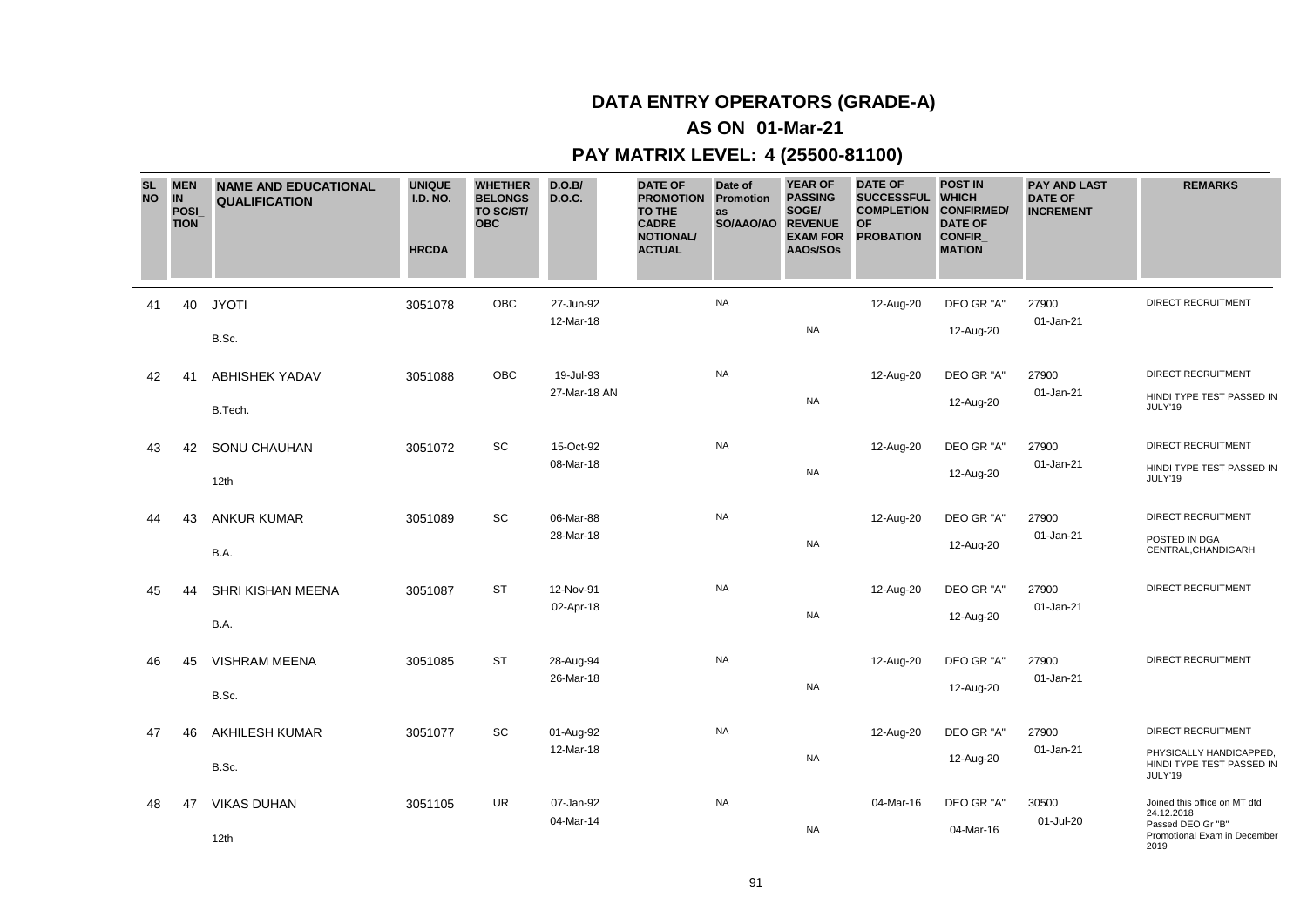### **AS ON 01-Mar-21**

### **PAY MATRIX LEVEL: 4 (25500-81100)**

| <b>NO</b> | SL MEN<br><b>IN</b><br><b>POSI</b><br><b>TION</b> | <b>NAME AND EDUCATIONAL</b><br><b>QUALIFICATION</b> | <b>UNIQUE</b><br><b>I.D. NO.</b><br><b>HRCDA</b> | <b>WHETHER</b><br><b>BELONGS</b><br>TO SC/ST/<br><b>OBC</b> | D.O.B/<br><b>D.O.C.</b> | <b>DATE OF</b><br><b>PROMOTION</b><br>TO THE<br><b>CADRE</b><br><b>NOTIONAL/</b><br><b>ACTUAL</b> | Date of<br><b>Promotion</b><br>as<br>SO/AAO/AO | <b>YEAR OF</b><br><b>PASSING</b><br>SOGE/<br><b>REVENUE</b><br><b>EXAM FOR</b><br>AAOs/SOs | <b>DATE OF</b><br><b>SUCCESSFUL</b><br><b>COMPLETION</b><br><b>OF</b><br><b>PROBATION</b> | <b>POST IN</b><br><b>WHICH</b><br><b>CONFIRMED/</b><br><b>DATE OF</b><br><b>CONFIR</b><br><b>MATION</b> | <b>PAY AND LAST</b><br><b>DATE OF</b><br><b>INCREMENT</b> | <b>REMARKS</b>            |
|-----------|---------------------------------------------------|-----------------------------------------------------|--------------------------------------------------|-------------------------------------------------------------|-------------------------|---------------------------------------------------------------------------------------------------|------------------------------------------------|--------------------------------------------------------------------------------------------|-------------------------------------------------------------------------------------------|---------------------------------------------------------------------------------------------------------|-----------------------------------------------------------|---------------------------|
| 49        | 48                                                | ROHIT BHATI                                         | 3051108                                          | ОВС                                                         | 01-Apr-92               |                                                                                                   | <b>NA</b>                                      |                                                                                            |                                                                                           |                                                                                                         | 27100                                                     | <b>DIRECT RECRUITMENT</b> |
|           |                                                   | 12th                                                |                                                  |                                                             | 01-Apr-19               |                                                                                                   |                                                | <b>NA</b>                                                                                  |                                                                                           |                                                                                                         | 01-Jan-21                                                 |                           |

92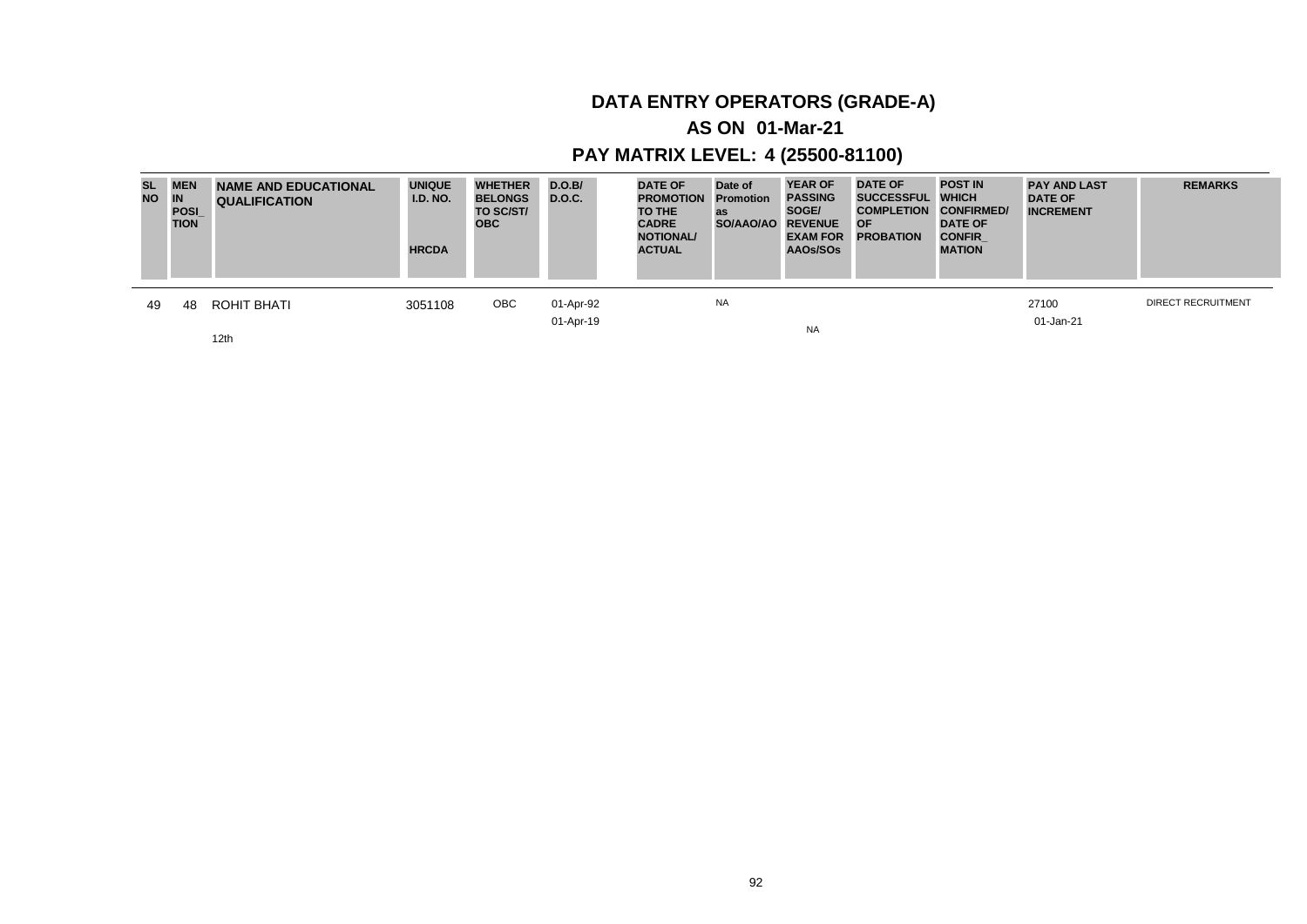# **DATA ENTRY OPERATORS (GRADE-A) ON DEPUTATION**

### **AS ON 01-Mar-21**

| <b>SL</b><br><b>NO</b> | <b>MEN</b><br>IN<br><b>TION</b> | <b>POSI</b>    | <b>NAME AND EDUCATIONAL</b><br><b>QUALIFICATION</b> | <b>UNIQUE</b><br><b>I.D. NO.</b><br><b>HRCDA</b> | <b>WHETHER</b><br><b>BELONGS</b><br>TO SC/ST/<br><b>OBC</b> | D.O.B/<br><b>D.O.C.</b>   | <b>DATE OF</b><br><b>PROMOTION</b><br><b>TO THE</b><br><b>CADRE</b><br><b>NOTIONAL/</b><br><b>ACTUAL</b> | Date of<br>Promotion<br>as<br>SO/AAO/AO | <b>YEAR OF</b><br><b>PASSING</b><br>SOGE/<br><b>REVENUE</b><br><b>EXAM FOR</b><br>AAOs/SOs | <b>DATE OF</b><br><b>SUCCESSFUL</b><br><b>COMPLETION</b><br><b>OF</b><br><b>PROBATION</b> | <b>POST IN</b><br><b>WHICH</b><br><b>CONFIRMED/</b><br><b>DATE OF</b><br><b>CONFIR</b><br><b>MATION</b> | <b>PAY AND LAST</b><br><b>DATE OF</b><br><b>INCREMENT</b> | <b>REMARKS</b>                                                    |
|------------------------|---------------------------------|----------------|-----------------------------------------------------|--------------------------------------------------|-------------------------------------------------------------|---------------------------|----------------------------------------------------------------------------------------------------------|-----------------------------------------|--------------------------------------------------------------------------------------------|-------------------------------------------------------------------------------------------|---------------------------------------------------------------------------------------------------------|-----------------------------------------------------------|-------------------------------------------------------------------|
|                        |                                 |                | <b>MUKESH RANI</b>                                  | 3051055                                          | <b>UR</b>                                                   | 04-May-88<br>03-Mar-14 AN |                                                                                                          | <b>NA</b>                               |                                                                                            | 03-Mar-16                                                                                 | DEO GR "A"                                                                                              | 30500<br>01-Jul-20                                        | Joined on dept. from O/o AG<br>(Audit) Raipur Chhatisgarh         |
|                        |                                 |                | B.A.                                                |                                                  |                                                             |                           |                                                                                                          |                                         | <b>NA</b>                                                                                  |                                                                                           | 03-Mar-16                                                                                               |                                                           | on dtd 06.03.17, Passed DEO<br>Gr "B" Prom. Exam in Dec 2019      |
| 2                      |                                 | $\overline{2}$ | SONU                                                | 3051068                                          | UR                                                          | 18-Jan-93                 |                                                                                                          | <b>NA</b>                               |                                                                                            | 05-Jul-17                                                                                 | DEO GR "A"                                                                                              | 29600                                                     | Joined on dept. from O/o AG<br>(Audit) Chennai on dtd 04.12.17    |
|                        |                                 |                | B.A.                                                |                                                  |                                                             | 06-Jul-15                 |                                                                                                          |                                         | <b>NA</b>                                                                                  |                                                                                           | 01-Sep-17                                                                                               | 01-Jul-20                                                 | Passed DEO Gr "B"<br>Promotional Exam in December<br>2019         |
| 3                      |                                 | 3              | <b>VIKASH</b>                                       | 3051070                                          | <b>UR</b>                                                   | 05-Jun-90                 |                                                                                                          | <b>NA</b>                               |                                                                                            | 06-Jan-18                                                                                 | DEO GR "A"                                                                                              | 29600                                                     | Joined on dept. from O/o PAG<br>(A&E) Orissa, Bhuvneshwar         |
|                        |                                 |                | B.A.                                                |                                                  |                                                             | 06-Jan-16                 |                                                                                                          |                                         | <b>NA</b>                                                                                  |                                                                                           | 06-Jan-18                                                                                               | 01-Jan-21                                                 | dtd 05.02.18, Passed DEO Gr<br>"B" Prom. Exam in December<br>2019 |
| 4                      |                                 | 4              | SANDEEP                                             | 3051130                                          | <b>UR</b>                                                   | 04-Apr-91<br>28-Mar-14    |                                                                                                          | <b>NA</b>                               |                                                                                            | 29-Jul-16                                                                                 | DEO GR "A"                                                                                              | 30500<br>01-Jul-20                                        | Joined this office on Deputation<br>dtd 17.02.2020 from O/o PAG   |
|                        |                                 |                | 12th                                                |                                                  |                                                             |                           |                                                                                                          |                                         | <b>NA</b>                                                                                  |                                                                                           | 28-Jul-16                                                                                               |                                                           | (Audit), Hyderabad, Telangana                                     |
| 5                      |                                 | 5              | <b>DEEPAK SHEORAN</b>                               | 3051131                                          | <b>UR</b>                                                   | 09-Dec-94                 |                                                                                                          | <b>NA</b>                               |                                                                                            | 03-Aug-17                                                                                 | DEO GR "A"                                                                                              | 29600                                                     | Joined this office on Deputation<br>dtd 04.05.2020 from O/o AG    |
|                        |                                 |                | 12th                                                |                                                  |                                                             | 03-Aug-15                 |                                                                                                          |                                         | <b>NA</b>                                                                                  |                                                                                           | 03-Aug-17                                                                                               | 01-Jul-20                                                 | (Audit), Arunachal Pradesh                                        |
| 6                      |                                 | 6              | <b>MANJEET</b>                                      | 3051145                                          | <b>UR</b>                                                   | 05-Dec-89                 |                                                                                                          | <b>NA</b>                               |                                                                                            | 04-Jun-18                                                                                 | DEO GR "A"                                                                                              | 29600                                                     | Joined this office on Deputation<br>dtd 21.12.2020 from O/o PAG   |
|                        |                                 |                | B.A.                                                |                                                  |                                                             | 28-Jul-15                 |                                                                                                          |                                         | <b>NA</b>                                                                                  |                                                                                           | 05-Jun-18                                                                                               | 01-Jul-20                                                 | (Audit)-I, Bangalore, Karnataka                                   |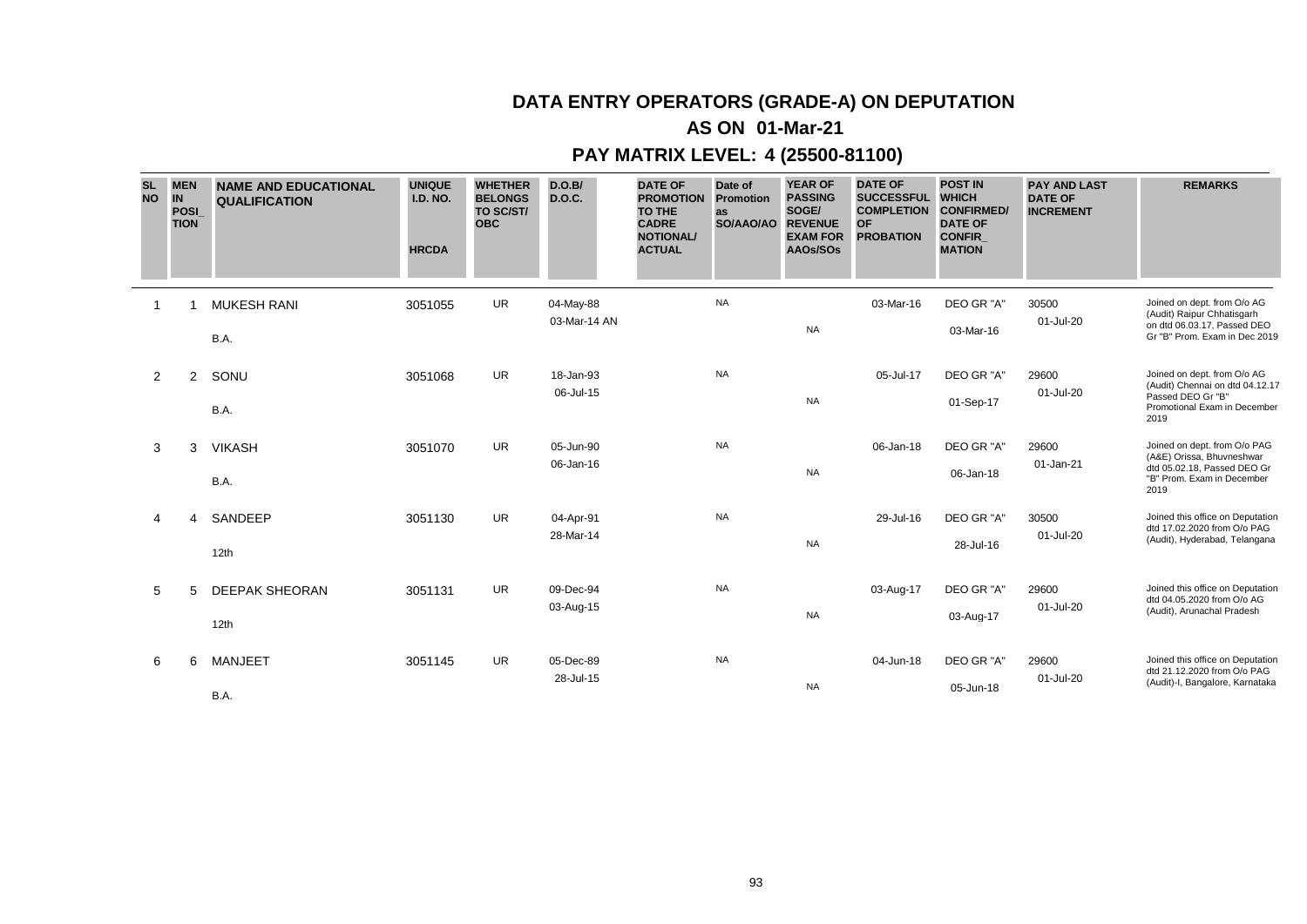# **STENOGRAPHERS (GRADE-II)**

### **AS ON 01-Mar-21**

| <b>SL</b><br><b>NO</b> | <b>MEN</b><br><b>IN</b><br>POSI_<br><b>TION</b> | <b>NAME AND EDUCATIONAL</b><br><b>QUALIFICATION</b> | <b>UNIQUE</b><br><b>I.D. NO.</b><br><b>HRCDA</b> | <b>WHETHER</b><br><b>BELONGS</b><br>TO SC/ST/<br><b>OBC</b> | D.O.B/<br><b>D.O.C.</b>   | <b>DATE OF</b><br><b>PROMOTION</b><br>TO THE<br><b>CADRE</b><br><b>NOTIONAL/</b><br><b>ACTUAL</b> | Date of<br><b>Promotion</b><br>as<br>SO/AAO/AO | <b>YEAR OF</b><br><b>PASSING</b><br>SOGE/<br><b>REVENUE</b><br><b>EXAM FOR</b><br>AAOs/SOs | <b>DATE OF</b><br><b>SUCCESSFUL</b><br><b>COMPLETION</b><br><b>OF</b><br><b>PROBATION</b> | <b>POST IN</b><br><b>WHICH</b><br><b>CONFIRMED/</b><br><b>DATE OF</b><br><b>CONFIR</b><br><b>MATION</b> | <b>PAY AND LAST</b><br><b>DATE OF</b><br><b>INCREMENT</b> | <b>REMARKS</b>                                                                              |
|------------------------|-------------------------------------------------|-----------------------------------------------------|--------------------------------------------------|-------------------------------------------------------------|---------------------------|---------------------------------------------------------------------------------------------------|------------------------------------------------|--------------------------------------------------------------------------------------------|-------------------------------------------------------------------------------------------|---------------------------------------------------------------------------------------------------------|-----------------------------------------------------------|---------------------------------------------------------------------------------------------|
|                        |                                                 | <b>SHUBHAM VERMA</b><br>B.Sc.                       | 3050959                                          | OBC                                                         | 01-Jul-94<br>28-Jul-15    |                                                                                                   | <b>NA</b>                                      | <b>NA</b>                                                                                  | 27-Jul-17                                                                                 | STENO.<br><b>GRADE-II</b><br>27-Jul-17                                                                  | 29600<br>01-Jul-20                                        | <b>DIRECT RECRUITMENT</b><br>On Depu. with AG (Audit-1),<br>UP, Allahabad w.e.f. 15.02.2021 |
| $\overline{2}$         |                                                 | <b>VIJAY CHAND RAMOLA</b><br>M.Sc.                  | 3051123                                          | UR                                                          | 21-Jun-93<br>02-Sep-19    |                                                                                                   | <b>NA</b>                                      | <b>NA</b>                                                                                  |                                                                                           |                                                                                                         | 26300<br>01-Jul-20                                        | <b>DIRECT RECRUITMENT</b>                                                                   |
| 3                      | 2                                               | <b>ABHIJEET KUMAR</b><br>B.Sc.                      | 3051122                                          | <b>UR</b>                                                   | 10-Dec-97<br>02-Sep-19 AN |                                                                                                   | <b>NA</b>                                      | <b>NA</b>                                                                                  |                                                                                           |                                                                                                         | 26300<br>01-Jul-20                                        | <b>DIRECT RECRUITMENT</b>                                                                   |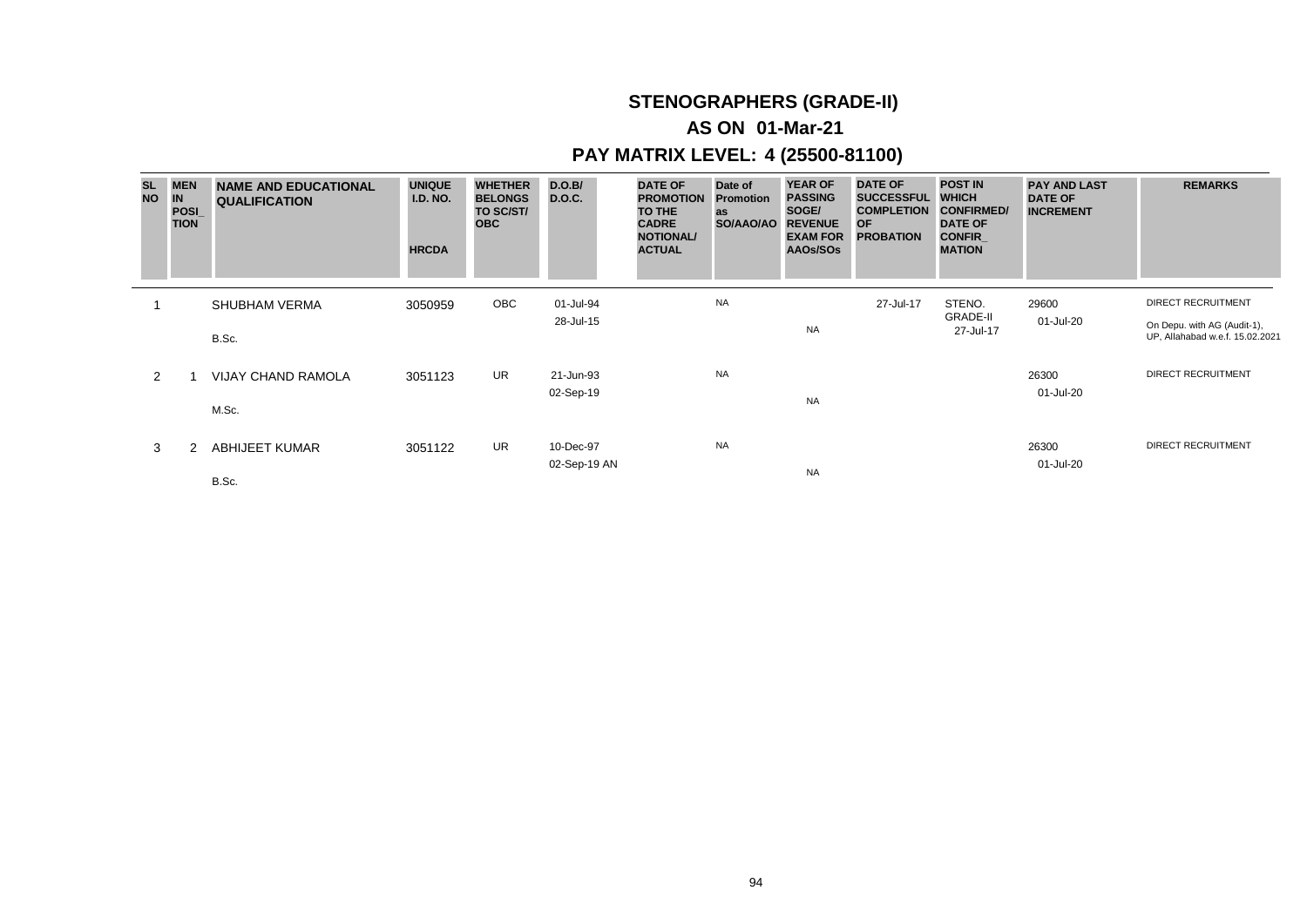# **CLERKS**

### **AS ON 01-Mar-21**

### **PAY MATRIX LEVEL: 2 (19900-63200)**

| <b>SL</b><br><b>NO</b> | <b>MEN</b><br>IN<br><b>POSI</b><br><b>TION</b> | <b>NAME AND EDUCATIONAL</b><br><b>QUALIFICATION</b> | <b>UNIQUE</b><br><b>I.D. NO.</b><br><b>HRCDA</b> | <b>WHETHER</b><br><b>BELONGS</b><br>TO SC/ST/<br><b>OBC</b> | D.O.B/<br><b>D.O.C.</b>   | <b>DATE OF</b><br><b>PROMOTION</b><br><b>TO THE</b><br><b>CADRE</b><br><b>NOTIONAL/</b><br><b>ACTUAL</b> | Date of<br>Promotion<br>as<br>SO/AAO/AO | <b>YEAR OF</b><br><b>PASSING</b><br>SOGE/<br><b>REVENUE</b><br><b>EXAM FOR</b><br>AAOs/SOs | <b>DATE OF</b><br><b>SUCCESSFUL</b><br><b>COMPLETION</b><br><b>OF</b><br><b>PROBATION</b> | <b>POST IN</b><br><b>WHICH</b><br><b>CONFIRMED/</b><br><b>DATE OF</b><br><b>CONFIR</b><br><b>MATION</b> | <b>PAY AND LAST</b><br><b>DATE OF</b><br><b>INCREMENT</b> | <b>REMARKS</b>                                                                                             |
|------------------------|------------------------------------------------|-----------------------------------------------------|--------------------------------------------------|-------------------------------------------------------------|---------------------------|----------------------------------------------------------------------------------------------------------|-----------------------------------------|--------------------------------------------------------------------------------------------|-------------------------------------------------------------------------------------------|---------------------------------------------------------------------------------------------------------|-----------------------------------------------------------|------------------------------------------------------------------------------------------------------------|
| $\overline{1}$         | 1                                              | <b>SURJIT SINGH</b><br>10th                         | 3050639                                          | SC                                                          | 05-Nov-70<br>10-Jan-00 AN | 21-Sep-20                                                                                                | <b>NA</b>                               | <b>NA</b>                                                                                  | 08-Mar-11                                                                                 | <b>PEON</b><br>16-Sep-02                                                                                | 32000<br>01-Jul-20                                        | Reverted from the post of<br>Auditor on dated 21.09.2020                                                   |
| 2                      | $\overline{2}$                                 | <b>SURESH KUMAR</b><br>10th (NIOS)                  | 3050650                                          | SC                                                          | 02-Feb-70<br>10-Jan-00 AN | 21-Sep-20                                                                                                | <b>NA</b>                               | <b>NA</b>                                                                                  | 26-Aug-02                                                                                 | <b>SWEEPER</b><br>16-Sep-02                                                                             | 30200<br>21-Sep-20                                        | Posted in DGA Central.<br>Reverted from Adr cadre on<br>Exempt from Type Test from<br>dtd 03.02.15         |
| 3                      | 3                                              | <b>SUMIT KUMAR</b><br>12th                          | 3050752                                          | SC                                                          | 06-Mar-89<br>31-Dec-10 AN | 21-Sep-20                                                                                                | <b>NA</b>                               | <b>NA</b>                                                                                  | 01-Jan-13                                                                                 | <b>CLERK</b><br>$01$ -Jan-13                                                                            | 31000<br>01-Jan-20                                        | APPOINTMENT ON<br><b>COMPASSIONATE GROUNDS</b><br>Reverted from the post of<br>Auditor on dated 21.09.2020 |
| 4                      | 4                                              | <b>KIRAN BALA</b><br>10th                           | 3050653                                          | <b>UR</b>                                                   | 24-Mar-79<br>29-Oct-01    | 03-Jan-11                                                                                                | <b>NA</b>                               | <b>NA</b>                                                                                  | 28-Oct-03                                                                                 | <b>FRESH</b><br>14-Sep-04                                                                               | 23100<br>01-Jul-16                                        | PHYSICALLY HANDICAPPED                                                                                     |
| 5                      | 5                                              | <b>TARSEM SINGH</b><br>12th                         | 3051042                                          | SC                                                          | 26-Mar-90<br>30-Nov-16 AN |                                                                                                          | <b>NA</b>                               | <b>NA</b>                                                                                  | 15-Oct-20                                                                                 |                                                                                                         | 22400<br>01-Jul-20                                        | APPOINTMENT ON<br>COMPASSIONATE GROUNDS<br>TYPE TEST PASSED IN JUNE<br>2020                                |
| 6                      | 6                                              | VIJAY<br>12th                                       | 3051056                                          | SC                                                          | 09-Nov-86<br>30-Mar-17 AN |                                                                                                          | <b>NA</b>                               | <b>NA</b>                                                                                  | 15-Oct-20                                                                                 |                                                                                                         | 22400<br>01-Jan-21                                        | APPOINTMENT ON<br><b>COMPASSIONATE GROUNDS</b><br>TYPE TEST PASSED IN JUNE<br>2020                         |
| $\overline{7}$         | $\overline{7}$                                 | <b>NAJMA KHAN</b><br>B.A.                           | 3051066                                          | <b>UR</b>                                                   | 07-Nov-93<br>31-Oct-17    |                                                                                                          | <b>NA</b>                               | <b>NA</b>                                                                                  | 15-Oct-20                                                                                 |                                                                                                         | 21700<br>01-Jul-20                                        | <b>SPORTS QUOTA</b><br><b>RECRUITMENT</b><br>TYPE TEST PASSED IN JAN.<br>2020                              |
| 8                      | 8                                              | <b>KALYANI</b><br>B.Com.                            | 3051063                                          | UR                                                          | 01-Sep-95<br>16-Oct-17 AN |                                                                                                          | <b>NA</b>                               | <b>NA</b>                                                                                  | 16-Oct-19                                                                                 | <b>CLERK</b><br>16-Oct-19                                                                               | 21700<br>01-Jul-20                                        | <b>SPORTS QUOTA</b><br><b>RECRUITMENT</b><br>TYPE TEST PASSED IN APRIL<br>2018                             |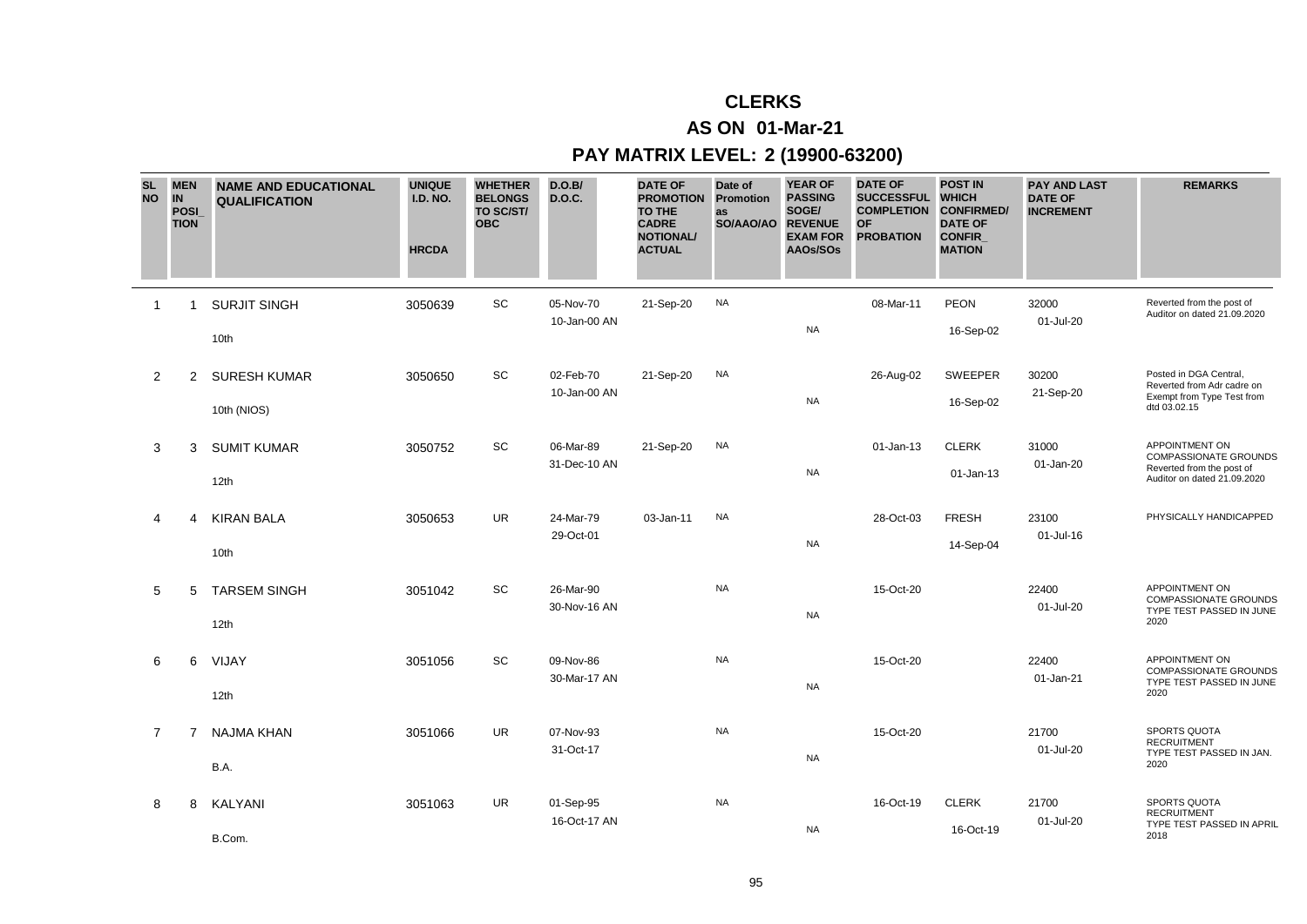# **CLERKS**

### **AS ON 01-Mar-21**

### **PAY MATRIX LEVEL: 2 (19900-63200)**

| <b>SL</b><br><b>NO</b> | <b>MEN</b><br><b>IN</b><br><b>POSI</b><br><b>TION</b> | <b>NAME AND EDUCATIONAL</b><br><b>QUALIFICATION</b> | <b>UNIQUE</b><br><b>I.D. NO.</b><br><b>HRCDA</b> | <b>WHETHER</b><br><b>BELONGS</b><br>TO SC/ST/<br><b>OBC</b> | D.O.B/<br><b>D.O.C.</b>   | <b>DATE OF</b><br><b>PROMOTION Promotion</b><br><b>TO THE</b><br><b>CADRE</b><br><b>NOTIONAL/</b><br><b>ACTUAL</b> | Date of<br>as<br>SO/AAO/AO | <b>YEAR OF</b><br><b>PASSING</b><br>SOGE/<br><b>REVENUE</b><br><b>EXAM FOR</b><br>AAOs/SOs | <b>DATE OF</b><br><b>SUCCESSFUL</b><br><b>COMPLETION</b><br><b>OF</b><br><b>PROBATION</b> | <b>POST IN</b><br><b>WHICH</b><br><b>CONFIRMED/</b><br><b>DATE OF</b><br>CONFIR_<br><b>MATION</b> | <b>PAY AND LAST</b><br><b>DATE OF</b><br><b>INCREMENT</b> | <b>REMARKS</b>                                                            |
|------------------------|-------------------------------------------------------|-----------------------------------------------------|--------------------------------------------------|-------------------------------------------------------------|---------------------------|--------------------------------------------------------------------------------------------------------------------|----------------------------|--------------------------------------------------------------------------------------------|-------------------------------------------------------------------------------------------|---------------------------------------------------------------------------------------------------|-----------------------------------------------------------|---------------------------------------------------------------------------|
| 9                      | 9                                                     | <b>SUMIT SHARMA</b><br>B.A.                         | 3051067                                          | <b>UR</b>                                                   | 10-Sep-95<br>16-Nov-17 AN |                                                                                                                    | <b>NA</b>                  | <b>NA</b>                                                                                  | 15-Oct-20                                                                                 |                                                                                                   | 21700<br>01-Jul-20                                        | SPORTS QUOTA<br><b>RECRUITMENT</b><br>TYPE TEST PASSED IN JAN.<br>2020    |
| 10                     | 10                                                    | <b>ROHAN SAHNI</b><br>B.A.                          | 3051065                                          | UR                                                          | 29-Dec-96<br>23-Oct-17    |                                                                                                                    | <b>NA</b>                  | <b>NA</b>                                                                                  | 22-Oct-19                                                                                 | <b>CLERK</b><br>22-Oct-19                                                                         | 21700<br>01-Jul-20                                        | SPORTS QUOTA<br><b>RECRUITMENT</b><br>TYPE TEST PASSED IN<br>OCTOBER 2018 |
| 11                     | 11                                                    | <b>GURMUKH SINGH</b><br>12 <sub>th</sub>            | 3050847                                          | SC                                                          | 11-Dec-75<br>28-Feb-13 AN | 01-Jan-19                                                                                                          | <b>NA</b>                  | <b>NA</b>                                                                                  | 28-Feb-15                                                                                 | <b>MTS</b><br>28-Feb-15                                                                           | 23100<br>01-Jul-20                                        | DIRECT RECRUITMENT,<br>POSTED IN DGA<br>TYPE TEST PASSED IN OCT.<br>2015  |
| 12                     | 12                                                    | <b>RAMPAL SINGH MOURYA</b><br>12th                  | 3050870                                          | SC                                                          | 03-Jan-68<br>26-Feb-13 AN | 01-Jan-19                                                                                                          | <b>NA</b>                  | <b>NA</b>                                                                                  | 26-Feb-15                                                                                 | <b>MTS</b><br>26-Feb-15                                                                           | 23800<br>01-Jan-21                                        | DIRECT RECRUITMENT                                                        |
| 13                     | 13                                                    | RAJ KUMAR<br>12th                                   | 3050839                                          | <b>OBC</b>                                                  | 29-May-76<br>21-Feb-13 AN | 01-Jan-19                                                                                                          | <b>NA</b>                  | <b>NA</b>                                                                                  | 21-Feb-15                                                                                 | <b>MTS</b><br>21-Feb-15                                                                           | 23800<br>01-Jan-21                                        | DIRECT RECRUITMENT<br>TYPE TEST PASSED IN JAN.<br>2016                    |
| 14                     | 14                                                    | SHISH PAL<br>B.A.                                   | 3050849                                          | <b>OBC</b>                                                  | 31-Mar-84<br>21-Feb-13 AN | 01-Jan-19                                                                                                          | <b>NA</b>                  | <b>NA</b>                                                                                  | 21-Feb-15                                                                                 | <b>MTS</b><br>21-Feb-15                                                                           | 23800<br>01-Jan-21                                        | <b>DIRECT RECRUITMENT</b><br>TYPE TEST PASSED IN JAN.<br>2014             |
| 15                     | 15                                                    | <b>VICKY</b><br>12th                                | 3050838                                          | SC                                                          | 06-Apr-83<br>21-Feb-13 AN | 01-Jan-19                                                                                                          | <b>NA</b>                  | <b>NA</b>                                                                                  | 21-Feb-15                                                                                 | <b>MTS</b><br>21-Feb-15                                                                           | 23800<br>01-Jan-21                                        | DIRECT RECRUITMENT<br>TYPE TEST PASSED IN JAN.<br>2014                    |
| 16                     | 16                                                    | <b>MANOJ SINGH</b><br>12th                          | 3051116                                          | UR                                                          | 02-Feb-94<br>12-Jul-19 AN |                                                                                                                    | <b>NA</b>                  | <b>NA</b>                                                                                  |                                                                                           |                                                                                                   | 19900                                                     | APPOINTMENT ON<br><b>COMPASSIONATE GROUNDS</b>                            |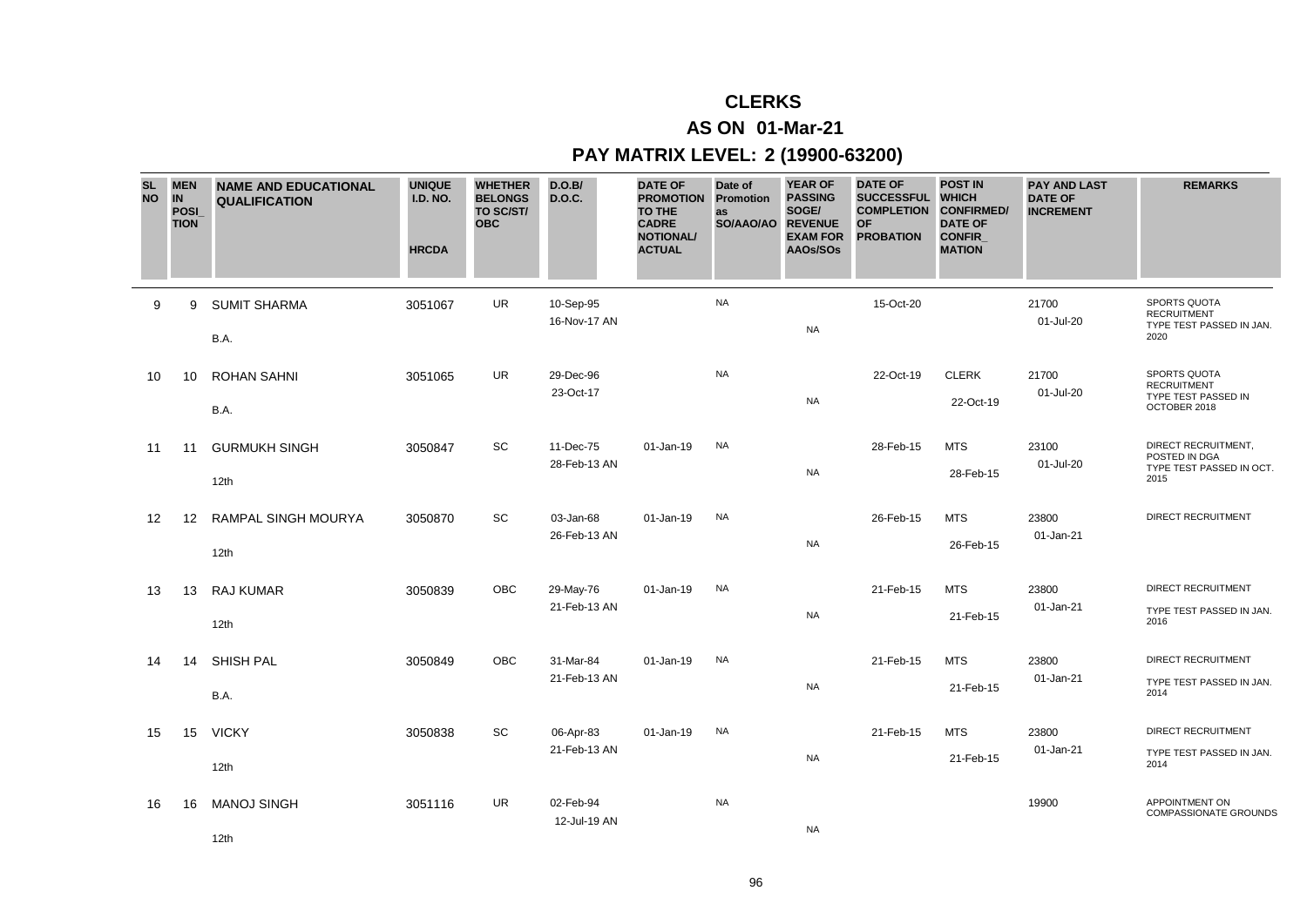# **CLERKS**

### **AS ON 01-Mar-21**

### **PAY MATRIX LEVEL: 2 (19900-63200)**

| <b>SL</b><br><b>NO</b> | <b>MEN</b><br>IN<br><b>POSI</b><br><b>TION</b> | <b>NAME AND EDUCATIONAL</b><br><b>QUALIFICATION</b> | <b>UNIQUE</b><br><b>I.D. NO.</b><br><b>HRCDA</b> | <b>WHETHER</b><br><b>BELONGS</b><br>TO SC/ST/<br><b>OBC</b> | D.O.B/<br>D.O.C.          | <b>DATE OF</b><br><b>PROMOTION</b><br>TO THE<br><b>CADRE</b><br><b>NOTIONAL/</b><br><b>ACTUAL</b> | Date of<br><b>Promotion</b><br>as<br>SO/AAO/AO | <b>YEAR OF</b><br><b>PASSING</b><br>SOGE/<br><b>REVENUE</b><br><b>EXAM FOR</b><br>AAOs/SOs | <b>DATE OF</b><br><b>SUCCESSFUL</b><br><b>COMPLETION</b><br><b>OF</b><br><b>PROBATION</b> | <b>POST IN</b><br><b>WHICH</b><br><b>CONFIRMED/</b><br><b>DATE OF</b><br><b>CONFIR</b><br><b>MATION</b> | <b>PAY AND LAST</b><br><b>DATE OF</b><br><b>INCREMENT</b> | <b>REMARKS</b>                                                                                             |
|------------------------|------------------------------------------------|-----------------------------------------------------|--------------------------------------------------|-------------------------------------------------------------|---------------------------|---------------------------------------------------------------------------------------------------|------------------------------------------------|--------------------------------------------------------------------------------------------|-------------------------------------------------------------------------------------------|---------------------------------------------------------------------------------------------------------|-----------------------------------------------------------|------------------------------------------------------------------------------------------------------------|
| 17                     | 17                                             | <b>RAM DUTT</b><br>12 <sub>th</sub>                 | 3050703                                          | <b>UR</b>                                                   | 16-Jul-79<br>16-Apr-09 AN | 01-Jan-20                                                                                         | NA                                             | <b>NA</b>                                                                                  | 17-Apr-11                                                                                 | CNTN. ATTN.<br>11-Apr-15                                                                                | 28400<br>01-Jan-21                                        | On absorption basis from<br>Canteen Staff<br>Passed Promotional Exam for<br>the post of Clerk in Sept.'19  |
| 18                     | 18                                             | <b>BALDEV SINGH</b><br>12 <sub>th</sub>             | 3050836                                          | SC                                                          | 02-Aug-79<br>21-Feb-13 AN | 01-Jan-20                                                                                         | <b>NA</b>                                      | <b>NA</b>                                                                                  | 21-Feb-15                                                                                 | <b>MTS</b><br>21-Feb-15                                                                                 | 23800<br>01-Jan-21                                        | DIRECT RECRUITMENT,<br>Passed Promotional Exam for<br>Clerk in Sept.'19, TYPE TEST<br>PASSED IN APRIL 2015 |
| 19                     | 19                                             | RAMESH CHANDER JOSHI<br>12th                        | 3050704                                          | <b>UR</b>                                                   | 20-Oct-80<br>16-Apr-09 AN | 22-Dec-20 AN NA                                                                                   |                                                | <b>NA</b>                                                                                  | 17-Apr-11                                                                                 | CNTN. ATTN.<br>17-Apr-11                                                                                | 27600<br>01-Jan-21                                        |                                                                                                            |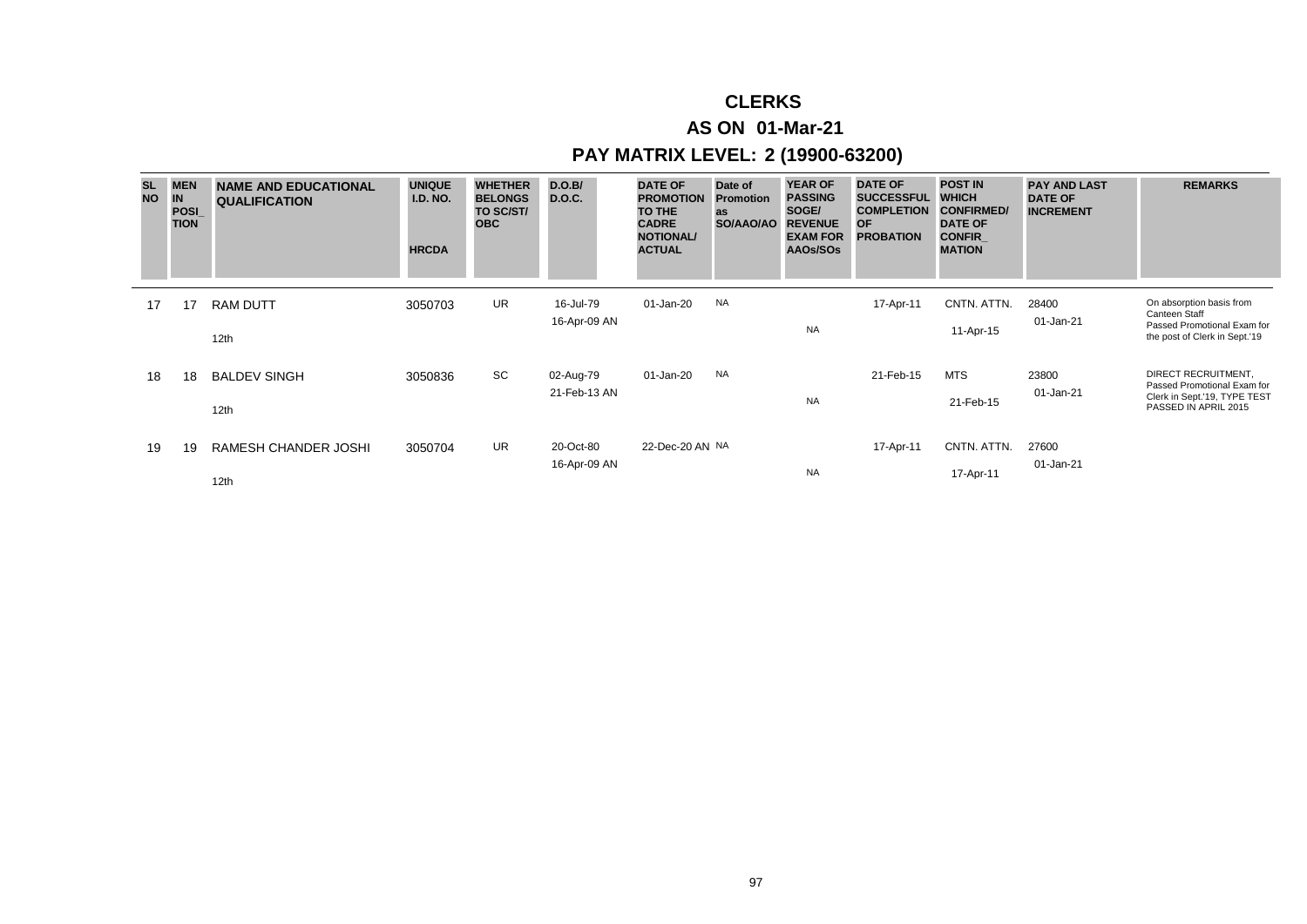# **DRIVERS (ORDINARY GRADE)**

### **AS ON 01-Mar-21**

## **PAY MATRIX LEVEL: 2 (19900-63200)**

| <b>SL</b><br>NO IN | <b>MEN</b><br><b>POSI</b><br><b>TION</b> | <b>NAME AND EDUCATIONAL</b><br><b>QUALIFICATION</b> | <b>UNIQUE</b><br><b>I.D. NO.</b><br><b>HRCDA</b> | <b>WHETHER</b><br><b>BELONGS</b><br>TO SC/ST/<br><b>OBC</b> | D.O.B/<br><b>D.O.C.</b> | <b>DATE OF</b><br><b>PROMOTION</b><br><b>TO THE</b><br><b>CADRE</b><br><b>NOTIONAL/</b><br><b>ACTUAL</b> | Date of<br><b>Promotion</b><br>as<br>SO/AAO/AO REVENUE | <b>YEAR OF</b><br><b>PASSING</b><br>SOGE/<br><b>EXAM FOR</b><br>AAOs/SOs | <b>DATE OF</b><br>SUCCESSFUL WHICH<br><b>COMPLETION</b><br>OF<br><b>PROBATION</b> | <b>POST IN</b><br><b>CONFIRMED/</b><br><b>DATE OF</b><br><b>CONFIR</b><br><b>MATION</b> | <b>PAY AND LAST</b><br><b>DATE OF</b><br><b>INCREMENT</b> | <b>REMARKS</b> |
|--------------------|------------------------------------------|-----------------------------------------------------|--------------------------------------------------|-------------------------------------------------------------|-------------------------|----------------------------------------------------------------------------------------------------------|--------------------------------------------------------|--------------------------------------------------------------------------|-----------------------------------------------------------------------------------|-----------------------------------------------------------------------------------------|-----------------------------------------------------------|----------------|
|--------------------|------------------------------------------|-----------------------------------------------------|--------------------------------------------------|-------------------------------------------------------------|-------------------------|----------------------------------------------------------------------------------------------------------|--------------------------------------------------------|--------------------------------------------------------------------------|-----------------------------------------------------------------------------------|-----------------------------------------------------------------------------------------|-----------------------------------------------------------|----------------|

 $1$ 

NA

NA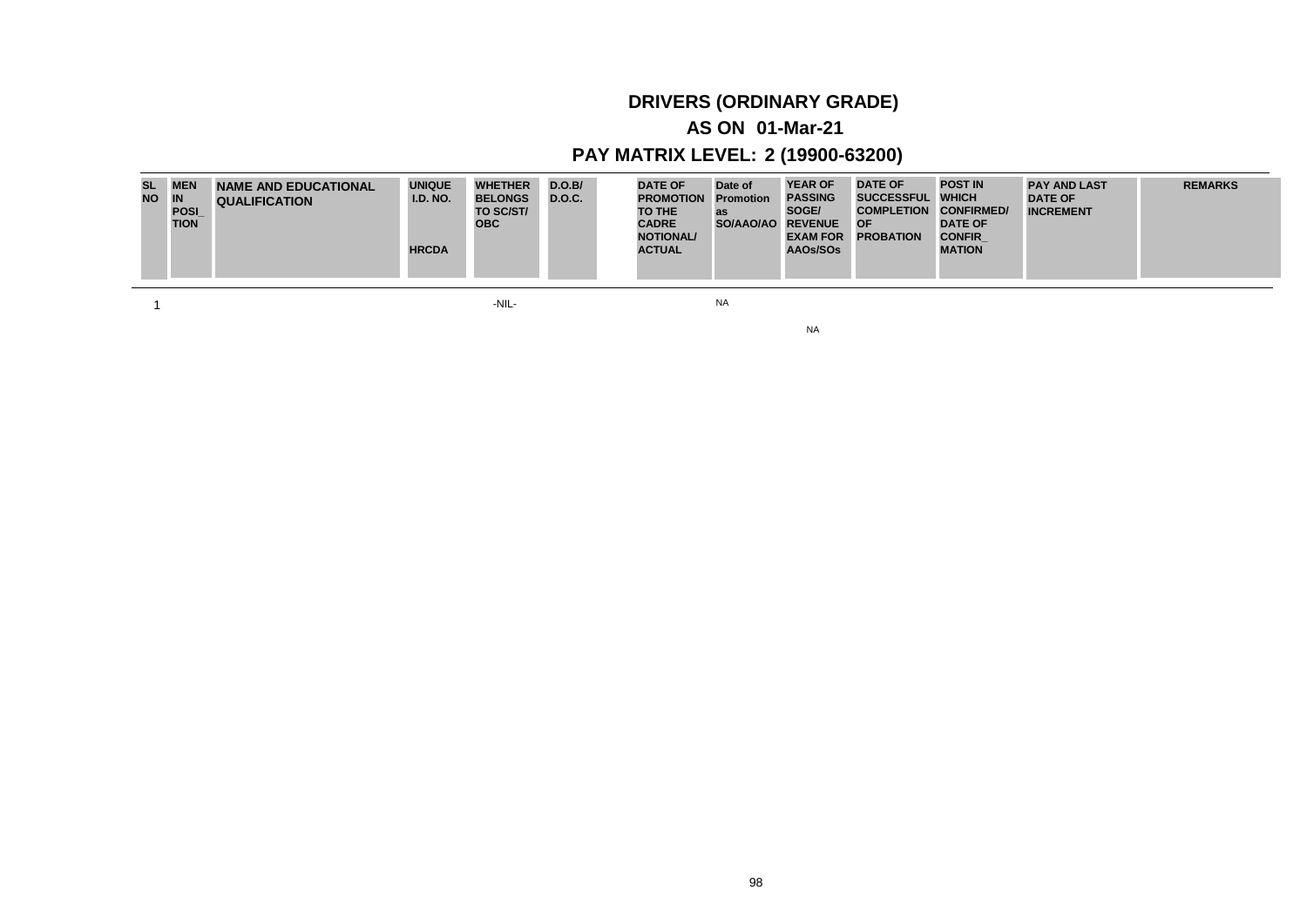# List of Group 'C' Multi Tasking Staff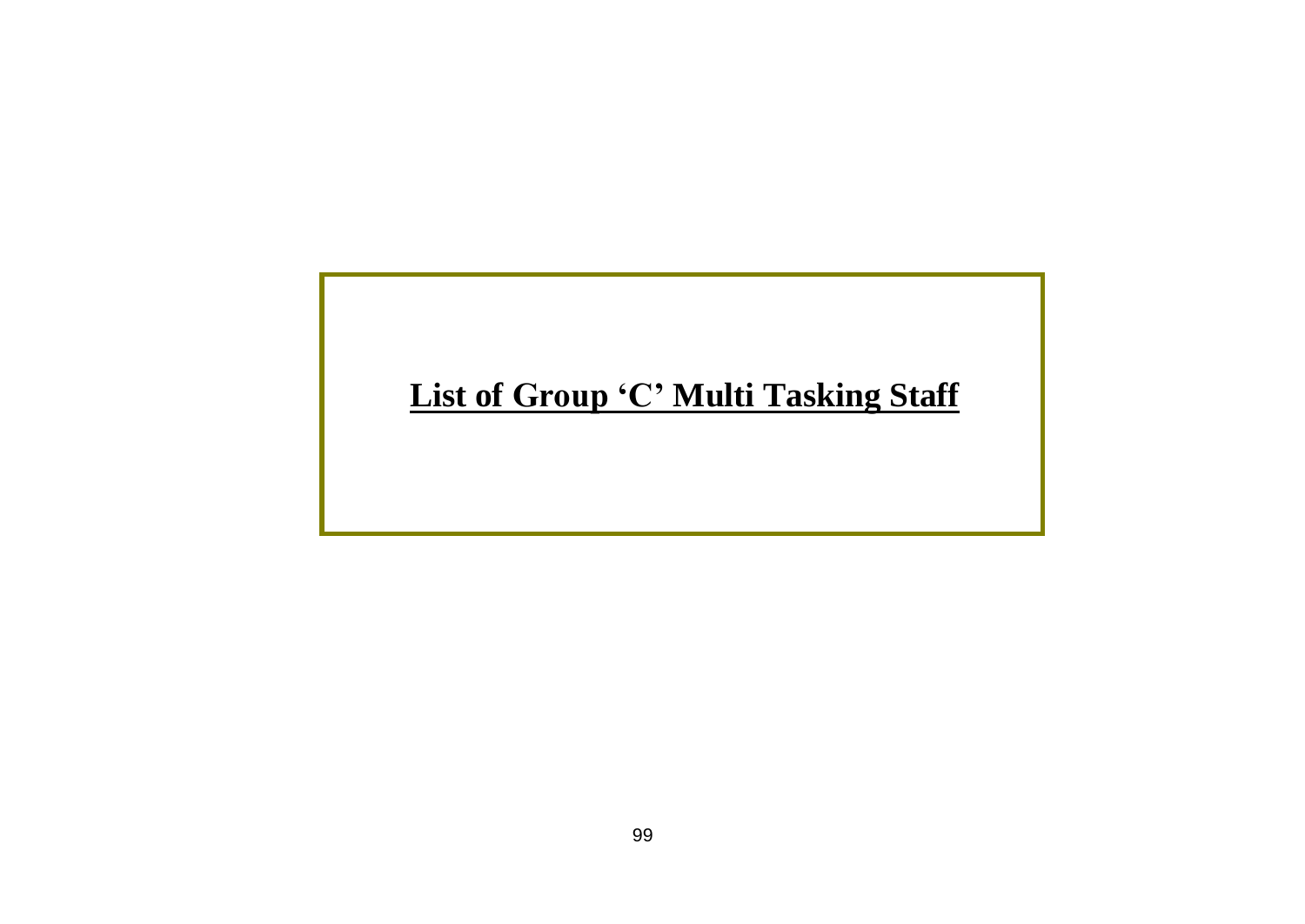# **AS ON 01-Mar-21**

| <b>SL</b><br><b>NO</b> | <b>MEN</b><br>$\overline{\mathbb{N}}$<br>POSI_<br><b>TION</b> | <b>NAME AND EDUCATIONAL</b><br><b>QUALIFICATION</b> | <b>UNIQUE</b><br>I.D.NO.<br><b>HRCDA</b> | <b>WHETHER</b><br><b>BELONGS</b><br>TO SC/ST/<br><b>OBC</b> | D.O.B/<br><b>D.O.C.</b>   | <b>DATE OF</b><br><b>PROMOTION</b><br><b>TO THE</b><br><b>CADRE</b><br><b>NOTIONAL/</b><br><b>ACTUAL</b> | <b>DATE OF</b><br><b>SUCCESSFUL</b><br><b>COMPLETION</b><br><b>OF</b><br><b>PROBATION</b> | <b>POST IN</b><br><b>WHICH</b><br><b>CONFIRMED/</b><br><b>DATE OF</b><br>CONFIR_<br><b>MATION</b> | <b>PAY AND LAST</b><br><b>DATE OF</b><br><b>INCREMENT</b> | <b>REMARKS</b>             |
|------------------------|---------------------------------------------------------------|-----------------------------------------------------|------------------------------------------|-------------------------------------------------------------|---------------------------|----------------------------------------------------------------------------------------------------------|-------------------------------------------------------------------------------------------|---------------------------------------------------------------------------------------------------|-----------------------------------------------------------|----------------------------|
| 1                      | $\mathbf 1$                                                   | <b>BIR SINGH</b><br>8th                             | 3050608                                  | SC                                                          | 24-May-62<br>22-Dec-86    | 16-Sep-03                                                                                                | 21-Dec-88                                                                                 | PEON<br>27-Sep-89                                                                                 | 41000<br>01-Jan-21                                        | 3rd MACP w.e.f. 22.12.2016 |
| 2                      | 2                                                             | MAHINDER PARSHAD<br>8th                             | 3050609                                  | <b>UR</b>                                                   | 03-Apr-62<br>22-Dec-86    | 05-Nov-08                                                                                                | 21-Dec-88                                                                                 | PEON<br>27-Sep-89                                                                                 | 39800<br>01-Jan-21                                        | 3rd MACP w.e.f. 29.12.2016 |
| 3                      | 3                                                             | <b>SAMAN SINGH</b><br>8th                           | 3050610                                  | <b>UR</b>                                                   | 01-Jan-64<br>22-Dec-86    | 12-Sep-94                                                                                                | 21-Dec-88                                                                                 | PEON<br>27-Sep-89                                                                                 | 39800<br>01-Jan-21                                        | 3rd MACP w.e.f. 22.12.2016 |
| 4                      | 4                                                             | <b>MOHAN CHANDER</b><br>8th                         | 3050611                                  | <b>UR</b>                                                   | 02-Oct-64<br>22-Dec-86    | 05-Jan-95                                                                                                | 21-Dec-88                                                                                 | PEON<br>27-Sep-89                                                                                 | 39800<br>01-Jan-21                                        | 3rd MACP w.e.f. 22.12.2016 |
| 5                      | 5                                                             | PREM SINGH<br>8th                                   | 3050614                                  | <b>UR</b>                                                   | 15-Apr-65<br>09-Jul-87 AN | 03-Jul-00                                                                                                | 09-Jul-89                                                                                 | PEON<br>10-Sep-90                                                                                 | 39800<br>01-Jan-21                                        | 3rd MACP w.e.f. 10.07.2017 |
| 6                      | 6                                                             | <b>MEHARBAN SINGH</b><br>8th                        | 3050615                                  | <b>UR</b>                                                   | 10-Oct-68<br>08-Jul-87 AN | 01-Jan-02                                                                                                | 08-Jul-89                                                                                 | PEON<br>10-Sep-90                                                                                 | 39800<br>01-Jan-21                                        | 3rd MACP w.e.f. 09.07.2017 |
| 7                      | $\overline{7}$                                                | <b>DHYAN SINGH</b><br>8th                           | 3050616                                  | <b>UR</b>                                                   | 10-Nov-66<br>08-Jul-87 AN | 01-Jan-02                                                                                                | 08-Jul-89                                                                                 | PEON<br>10-Sep-90                                                                                 | 39800<br>01-Jan-21                                        | 3rd MACP w.e.f. 15.07.2017 |
| 8                      | 8                                                             | CHANDER MOHAN SINGH NEGI<br>8th                     | 3050617                                  | <b>UR</b>                                                   | 15-Oct-65<br>31-Jan-89    | 28-Jan-03                                                                                                | 31-Jan-91                                                                                 | PEON<br>26-Sep-91                                                                                 | 39800<br>01-Jan-21                                        | 3rd MACP w.e.f. 31.01.2019 |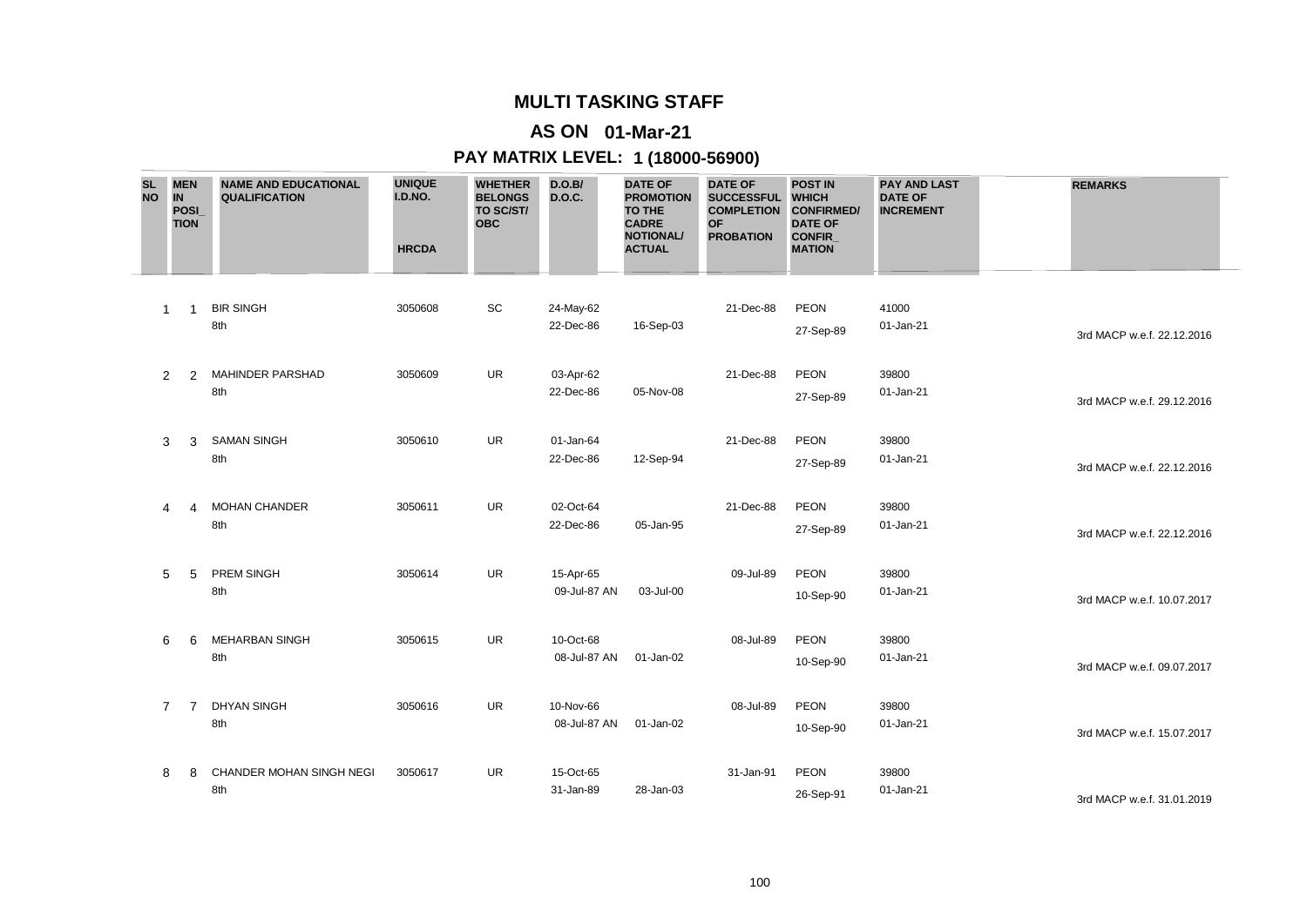# **AS ON 01-Mar-21**

| <b>SL</b><br><b>NO</b> | <b>MEN</b><br><b>IN</b><br><b>POSI</b><br><b>TION</b> | <b>NAME AND EDUCATIONAL</b><br><b>QUALIFICATION</b> | <b>UNIQUE</b><br>I.D.NO.<br><b>HRCDA</b> | <b>WHETHER</b><br><b>BELONGS</b><br>TO SC/ST/<br><b>OBC</b> | D.O.B/<br><b>D.O.C.</b>   | <b>DATE OF</b><br><b>PROMOTION</b><br><b>TO THE</b><br><b>CADRE</b><br><b>NOTIONAL/</b><br><b>ACTUAL</b> | <b>DATE OF</b><br><b>SUCCESSFUL</b><br><b>COMPLETION</b><br><b>OF</b><br><b>PROBATION</b> | <b>POST IN</b><br><b>WHICH</b><br><b>CONFIRMED/</b><br><b>DATE OF</b><br><b>CONFIR</b><br><b>MATION</b> | <b>PAY AND LAST</b><br><b>DATE OF</b><br><b>INCREMENT</b> | <b>REMARKS</b>                                                     |
|------------------------|-------------------------------------------------------|-----------------------------------------------------|------------------------------------------|-------------------------------------------------------------|---------------------------|----------------------------------------------------------------------------------------------------------|-------------------------------------------------------------------------------------------|---------------------------------------------------------------------------------------------------------|-----------------------------------------------------------|--------------------------------------------------------------------|
| 9                      | 9                                                     | <b>SUKHDEV SINGH</b><br>8th                         | 3050618                                  | <b>UR</b>                                                   | 05-Aug-63<br>07-Aug-89 AN | 23-Sep-03 AN                                                                                             | 07-Aug-91                                                                                 | <b>PEON</b><br>01-Mar-93                                                                                | 38600<br>01-Jan-21                                        | 3rd MACP w.e.f. 08.08.2019                                         |
| 10                     | 10                                                    | ANAND BALLABH<br>8th                                | 3050620                                  | <b>UR</b>                                                   | 12-Nov-67<br>07-Aug-89 AN | 02-Jan-06                                                                                                | 07-Aug-91                                                                                 | PEON<br>01-Mar-93                                                                                       | 38600<br>01-Jan-21                                        | 3rd MACP w.e.f. 08.08.2019                                         |
| 11                     | 11                                                    | <b>SAWAN MAL</b><br>8th                             | 3050624                                  | <b>UR</b>                                                   | 10-May-64<br>20-Feb-90 AN | 02-Jan-07                                                                                                | 19-Feb-92                                                                                 | PEON<br>01-Mar-93                                                                                       | 38600<br>01-Jan-21                                        | POSTED IN DGA<br>CENTRAL, CHANDIGARH<br>3rd MACP w.e.f. 21.02.2020 |
| $12 \overline{ }$      | 12                                                    | <b>CHHAMINDER SINGH</b><br>8th                      | 3050628                                  | SC                                                          | 10-Aug-69<br>09-Feb-93 AN | 11-Nov-08 AN                                                                                             | 09-Feb-95                                                                                 | PEON<br>06-Dec-95                                                                                       | 36100<br>01-Jul-20                                        | PHYSICALLY HANDICAPPED<br>2nd MACP w.e.f. 10.02.2013               |
| 13                     | 13                                                    | <b>RATTAN CHAND</b><br>8th                          | 3050621                                  | SC                                                          | 09-Nov-62<br>08-Jul-87 AN | 19-May-00                                                                                                | 08-Jul-89                                                                                 | PEON<br>10-Sep-90                                                                                       | 39800<br>01-Jan-21                                        | 3rd MACP w.e.f. 09.07.2017                                         |
| 14                     | -14                                                   | <b>MOHAN CHANDER</b><br>9th                         | 3050622                                  | <b>UR</b>                                                   | 15-Feb-66<br>03-Aug-89 AN | 05-Jan-05                                                                                                | 03-Aug-91                                                                                 | PEON<br>01-Mar-93                                                                                       | 38600<br>01-Jan-21                                        | 3rd MACP w.e.f. 04.08.2019                                         |
| 15                     | 15                                                    | <b>RAM NARAIN</b><br>8th                            | 3050627                                  | <b>UR</b>                                                   | 05-Sep-69<br>09-Feb-93 AN | 09-Feb-93 AN                                                                                             | 09-Feb-95                                                                                 | PEON<br>06-Dec-95                                                                                       | 36100<br>01-Jul-20                                        | 2nd MACP w.e.f. 10.02.2013                                         |
| 16                     | 16                                                    | <b>NARESH PAL</b><br>8th                            | 3050629                                  | SC                                                          | 20-Jun-70<br>27-Jul-92    | 29-Sep-95                                                                                                | 27-Jul-94                                                                                 | <b>SWEEPER</b><br>06-Dec-95                                                                             | 36100<br>01-Jul-20                                        | 2nd MACP w.e.f. 01.06.2013                                         |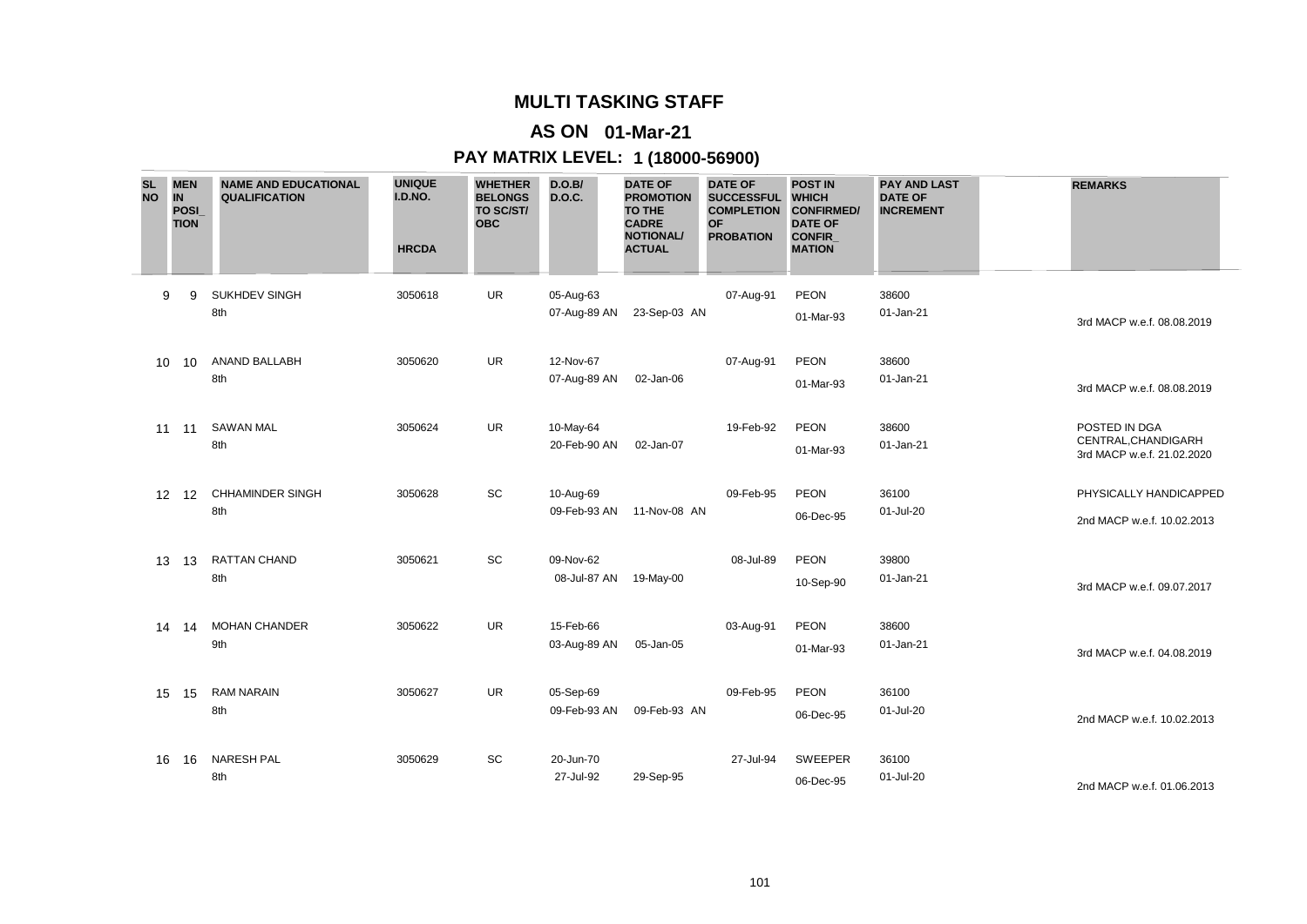# **AS ON 01-Mar-21**

| <b>SL</b><br><b>NO</b> | <b>MEN</b><br><b>IN</b><br><b>POSI</b><br><b>TION</b> | <b>NAME AND EDUCATIONAL</b><br><b>QUALIFICATION</b> | <b>UNIQUE</b><br>I.D.NO.<br><b>HRCDA</b> | <b>WHETHER</b><br><b>BELONGS</b><br>TO SC/ST/<br><b>OBC</b> | D.O.B/<br><b>D.O.C.</b>   | <b>DATE OF</b><br><b>PROMOTION</b><br><b>TO THE</b><br><b>CADRE</b><br><b>NOTIONAL/</b><br><b>ACTUAL</b> | <b>DATE OF</b><br><b>SUCCESSFUL</b><br><b>COMPLETION</b><br><b>OF</b><br><b>PROBATION</b> | <b>POST IN</b><br><b>WHICH</b><br><b>CONFIRMED/</b><br><b>DATE OF</b><br><b>CONFIR</b><br><b>MATION</b> | <b>PAY AND LAST</b><br><b>DATE OF</b><br><b>INCREMENT</b> | <b>REMARKS</b>                                                                      |
|------------------------|-------------------------------------------------------|-----------------------------------------------------|------------------------------------------|-------------------------------------------------------------|---------------------------|----------------------------------------------------------------------------------------------------------|-------------------------------------------------------------------------------------------|---------------------------------------------------------------------------------------------------------|-----------------------------------------------------------|-------------------------------------------------------------------------------------|
|                        | 17 17                                                 | <b>MOHAN LAL</b><br>8th                             | 3050631                                  | SC                                                          | 20-Aug-64<br>26-Oct-95 AN | 26-Oct-95 AN                                                                                             | 26-Oct-97                                                                                 | <b>PEON</b><br>05-Jan-99                                                                                | 35000<br>01-Jul-20                                        | 2nd MACP w.e.f. 27.10.2015                                                          |
| 18                     | 18                                                    | <b>MOHAN CHANDER</b><br>8th                         | 3050635                                  | <b>UR</b>                                                   | 10-Nov-70<br>12-May-93 AN | 30-Jun-98 AN                                                                                             | 12-May-95                                                                                 | CHOWK.<br>18-Aug-97                                                                                     | 36100<br>01-Jul-20                                        | 2nd MACP w.e.f. 13.05.2013                                                          |
| 19                     | 19                                                    | <b>RAJESH KUMAR</b><br>6th                          | 3050648                                  | SC                                                          | 10-Apr-68<br>05-Oct-95 AN | 01-Jan-04                                                                                                | 05-Oct-97                                                                                 | <b>SWEEPER</b><br>05-Jan-99                                                                             | 35000<br>01-Jul-20                                        | 2nd MACP w.e.f. 06.10.2015                                                          |
| 20                     | 20                                                    | SALOCHNA DEVI<br><b>ILLITRATE</b>                   | 3050677                                  | <b>UR</b>                                                   | 20-Jun-65<br>11-Aug-06    | 11-Aug-06                                                                                                | 10-Aug-08                                                                                 | PEON<br>11-Aug-06                                                                                       | 30200<br>01-Jan-21                                        | <b>APPOINTMENT ON</b><br><b>COMPASSIONATE GROUNDS</b><br>1st MACP w.e.f. 11.08.2016 |
| 21                     | 21                                                    | <b>ANAND SINGH</b><br>4th                           | 3050657                                  | <b>UR</b>                                                   | 02-Feb-63<br>18-Jan-99 AN | 02-Jan-07                                                                                                | 17-Jan-01                                                                                 | CHOWK.<br>07-Sep-01                                                                                     | 34000<br>01-Jan-21                                        | <b>EX-SERVICEMAN</b><br>2nd MACP w.e.f. 21.02.2019                                  |
| 22                     | 22                                                    | <b>JOGINDER SINGH</b><br>7th                        | 3050691                                  | SC                                                          | 20-Nov-81<br>02-Jan-09    | 02-Jan-09                                                                                                | 01-Jan-11                                                                                 | <b>MTS</b><br>01-Jan-11                                                                                 | 27600<br>01-Jan-21                                        | <b>APPOINTMENT ON</b><br><b>COMPASSIONATE GROUNDS</b><br>1st MACP w.e.f. 02.01.2019 |
| 23                     | 23                                                    | SATPAL<br><b>ILLITRATE</b>                          | 3050658                                  | SC                                                          | 10-Aug-63<br>27-Feb-87    | 27-Feb-87                                                                                                | 26-Feb-89                                                                                 | <b>SWEEPER</b><br>27-Sep-89                                                                             | 39800<br>01-Jan-21                                        | <b>FRASH</b><br>3rd MACP w.e.f. 27.02.2017                                          |
| 24                     | 24                                                    | SANTOSH DEVI<br>5th                                 | 3050659                                  | SC                                                          | 03-Feb-73<br>22-Nov-05    | 22-Nov-05                                                                                                | 21-Nov-07                                                                                 | <b>PEON</b><br>21-Nov-07                                                                                | 30200<br>01-Jul-20                                        | <b>FRASH</b><br>1st MACP w.e.f. 22.10.2010                                          |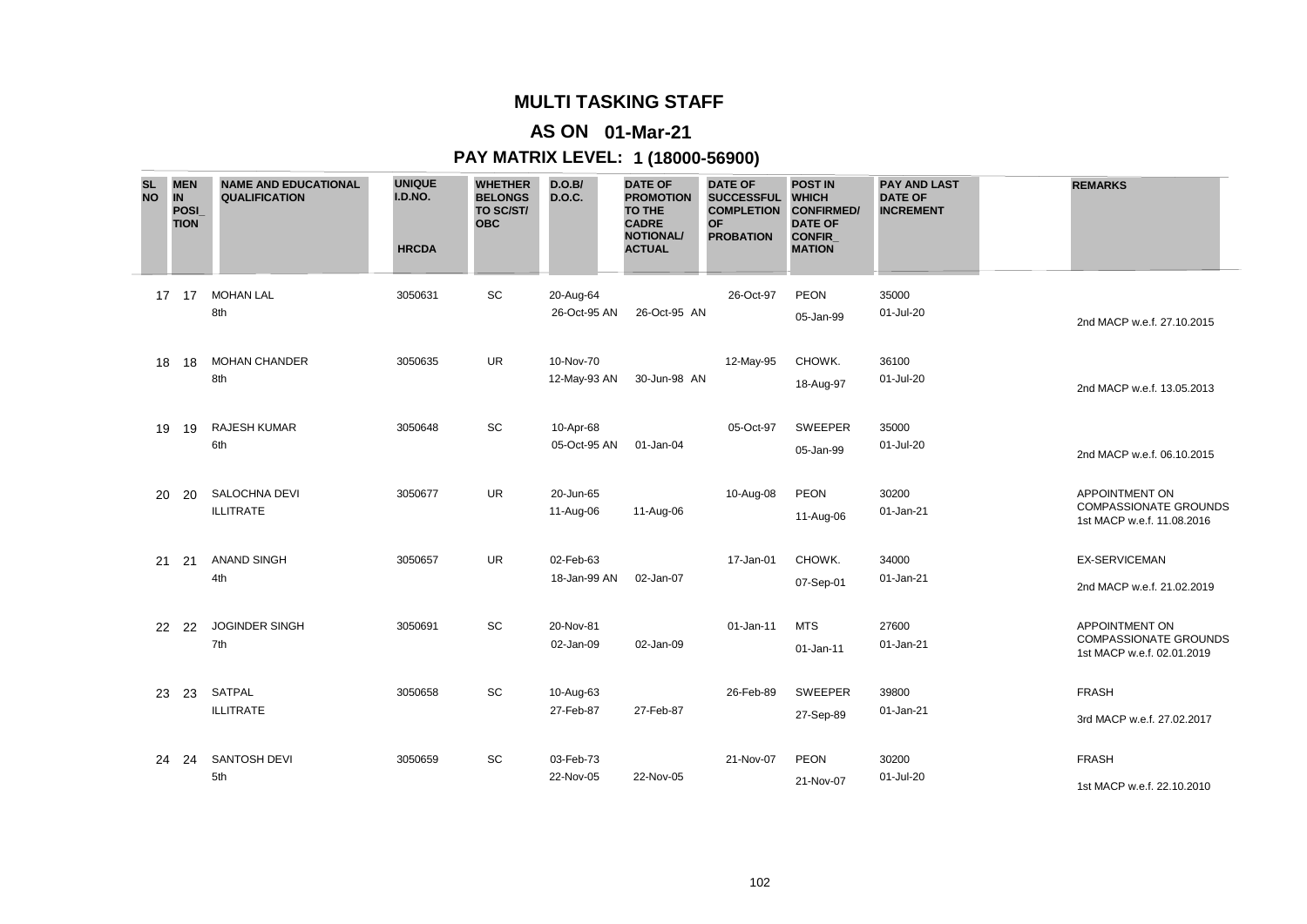# **AS ON 01-Mar-21**

| <b>SL</b><br><b>NO</b> | <b>MEN</b><br><b>IN</b><br>POSI<br><b>TION</b> | <b>NAME AND EDUCATIONAL</b><br><b>QUALIFICATION</b> | <b>UNIQUE</b><br>I.D.NO.<br><b>HRCDA</b> | <b>WHETHER</b><br><b>BELONGS</b><br>TO SC/ST/<br><b>OBC</b> | D.O.B/<br><b>D.O.C.</b>   | <b>DATE OF</b><br><b>PROMOTION</b><br><b>TO THE</b><br><b>CADRE</b><br><b>NOTIONAL/</b><br><b>ACTUAL</b> | <b>DATE OF</b><br><b>SUCCESSFUL</b><br><b>COMPLETION</b><br><b>OF</b><br><b>PROBATION</b> | <b>POST IN</b><br><b>WHICH</b><br><b>CONFIRMED/</b><br><b>DATE OF</b><br><b>CONFIR</b><br><b>MATION</b> | <b>PAY AND LAST</b><br><b>DATE OF</b><br><b>INCREMENT</b> | <b>REMARKS</b>                                                                                        |
|------------------------|------------------------------------------------|-----------------------------------------------------|------------------------------------------|-------------------------------------------------------------|---------------------------|----------------------------------------------------------------------------------------------------------|-------------------------------------------------------------------------------------------|---------------------------------------------------------------------------------------------------------|-----------------------------------------------------------|-------------------------------------------------------------------------------------------------------|
| 25                     | 25                                             | SHAKUNTLA DEVI<br><b>ILLITRATE</b>                  | 3050755                                  | <b>UR</b>                                                   | 01-Jan-78<br>11-Jan-11    |                                                                                                          | 16-Jun-15                                                                                 | <b>MTS</b><br>16-Jun-15                                                                                 | 22100<br>01-Jul-20                                        | <b>APPOINTMENT ON</b><br><b>COMPASSIONATE GROUNDS</b><br>REGULAR SERVICE COUNTED<br>W.E.F. 17.06.2013 |
| 26                     | 26                                             | <b>ANIL KUMAR</b><br>10th                           | 3050835                                  | <b>OBC</b>                                                  | 01-May-80<br>21-Feb-13 AN |                                                                                                          | 09-Dec-15                                                                                 | <b>MTS</b><br>09-Dec-15                                                                                 | 22100<br>01-Jul-20                                        | <b>DIRECT RECRUITMENT</b><br>REGULAR SERVICE COUNTED<br>W.E.F. 10.12.2013                             |
| 27                     | 27                                             | <b>GAUTAM</b><br>10th                               | 3050837                                  | SC                                                          | 25-May-79<br>21-Feb-13 AN |                                                                                                          | 08-Jun-16                                                                                 | <b>MTS</b><br>08-Jun-16                                                                                 | 22100<br>01-Jul-20                                        | <b>DIRECT RECRUITMENT</b><br><b>REGULAR SERVICE COUNTED</b><br>W.E.F. 09.06.2014                      |
| 28                     | 28                                             | <b>NISHA</b><br><b>ILLITRATE</b>                    | 3050985                                  | SC                                                          | 15-Aug-90<br>22-Dec-15 AN |                                                                                                          | 22-Dec-17                                                                                 | <b>MTS</b><br>22-Dec-17                                                                                 | 20900<br>01-Jul-20                                        | <b>APPOINTMENT ON</b><br><b>COMPASSIONATE GROUNDS</b>                                                 |
| 29                     | 29                                             | <b>VIKRAM</b><br>12th                               | 3051094                                  | <b>UR</b>                                                   | 24-Oct-93<br>07-Aug-18    |                                                                                                          | 09-Sep-20                                                                                 |                                                                                                         | 19100<br>01-Jul-20                                        | <b>DIRECT RECRUITMENT</b><br>TYPE TEST PASSED IN<br>JANUARY 2021                                      |
| 30                     | 30                                             | PARDEEP<br>12 <sub>th</sub>                         | 3051097                                  | <b>UR</b>                                                   | 10-Oct-92<br>03-Aug-18    |                                                                                                          | 09-Sep-20                                                                                 |                                                                                                         | 19100<br>01-Jul-20                                        | <b>DIRECT RECRUITMENT</b><br>TYPE TEST PASSED IN JULY<br>2020                                         |
| 31                     | 31                                             | <b>ARCHANA RANI</b><br>12th                         | 3051093                                  | <b>UR</b>                                                   | 11-Nov-94<br>01-Aug-18    |                                                                                                          | 09-Sep-20                                                                                 |                                                                                                         | 19100<br>01-Jul-20                                        | <b>DIRECT RECRUITMENT</b><br>POSTED IN DGA<br>CENTRAL, CHANDIGARH                                     |
| 32                     | 32                                             | <b>MANJEET</b><br>B.A.                              | 3051095                                  | <b>UR</b>                                                   | 09-Nov-95<br>06-Aug-18    |                                                                                                          | 09-Sep-20                                                                                 |                                                                                                         | 19100<br>01-Jul-20                                        | <b>DIRECT RECRUITMENT</b>                                                                             |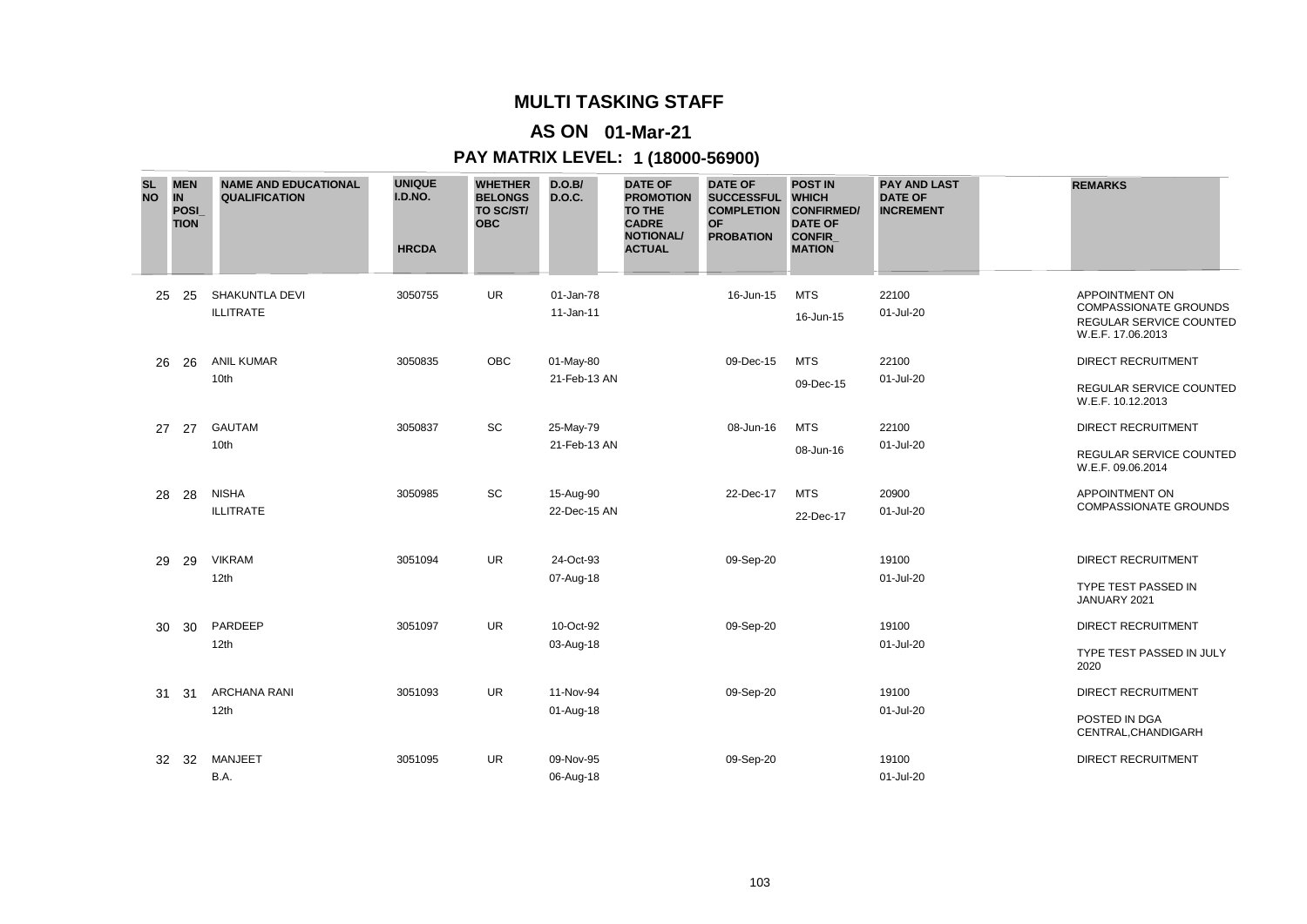# **AS ON 01-Mar-21**

| <b>SL</b><br><b>NO</b> | <b>IN</b> | <b>MEN</b><br><b>POSI</b><br><b>TION</b> | <b>NAME AND EDUCATIONAL</b><br><b>QUALIFICATION</b> | <b>UNIQUE</b><br>I.D.NO.<br><b>HRCDA</b> | <b>WHETHER</b><br><b>BELONGS</b><br>TO SC/ST/<br><b>OBC</b> | D.O.B/<br><b>D.O.C.</b>   | <b>DATE OF</b><br><b>PROMOTION</b><br><b>TO THE</b><br><b>CADRE</b><br><b>NOTIONAL/</b><br><b>ACTUAL</b> | <b>DATE OF</b><br><b>SUCCESSFUL</b><br><b>COMPLETION</b><br><b>OF</b><br><b>PROBATION</b> | <b>POST IN</b><br><b>WHICH</b><br><b>CONFIRMED/</b><br><b>DATE OF</b><br><b>CONFIR</b><br><b>MATION</b> | <b>PAY AND LAST</b><br><b>DATE OF</b><br><b>INCREMENT</b> | <b>REMARKS</b>                                                                               |
|------------------------|-----------|------------------------------------------|-----------------------------------------------------|------------------------------------------|-------------------------------------------------------------|---------------------------|----------------------------------------------------------------------------------------------------------|-------------------------------------------------------------------------------------------|---------------------------------------------------------------------------------------------------------|-----------------------------------------------------------|----------------------------------------------------------------------------------------------|
|                        | 33        | 33                                       | LOKESH<br>12 <sub>th</sub>                          | 3051096                                  | SC                                                          | 01-Jul-98<br>01-Aug-18    |                                                                                                          | 09-Sep-20                                                                                 |                                                                                                         | 19100<br>01-Jul-20                                        | DIRECT RECRUITMENT, TYPE<br>TEST PASSED IN JUNE 2020<br>POSTED IN DGA<br>CENTRAL, CHANDIGARH |
|                        | 34        | 34                                       | <b>CHANDER PRAKASH</b><br>12th                      | 3051102                                  | OBC                                                         | 31-Dec-98<br>12-Sep-18    |                                                                                                          | 09-Sep-20                                                                                 |                                                                                                         | 19100<br>01-Jul-20                                        | <b>DIRECT RECRUITMENT</b>                                                                    |
|                        | 35        | 35                                       | <b>MANISH KUMAR MEENA</b><br>B.Sc.                  | 3051098                                  | <b>ST</b>                                                   | 15-Jul-95<br>09-Aug-18 AN |                                                                                                          | 09-Sep-20                                                                                 |                                                                                                         | 19100<br>01-Jul-20                                        | <b>DIRECT RECRUITMENT</b>                                                                    |
|                        | 36        | 36                                       | <b>SUNIL SURIN</b><br>B.Com.                        | 3051099                                  | <b>ST</b>                                                   | 26-Jan-94<br>16-Aug-18    |                                                                                                          | 09-Sep-20                                                                                 |                                                                                                         | 19100<br>01-Jul-20                                        | <b>DIRECT RECRUITMENT</b><br><b>TYPE TEST PASSED IN</b><br>OCTOBER 2020                      |
|                        | 37        | 37                                       | <b>VISHAL YADAV</b><br>12th                         | 3051125                                  | <b>OBC</b>                                                  | 12-Jul-01<br>30-Sep-19    |                                                                                                          |                                                                                           |                                                                                                         | 18500<br>01-Jul-20                                        | <b>APPOINTMENT ON</b><br><b>COMPASSIONATE GROUNDS</b><br>TYPE TEST PASSED IN JULY<br>2020    |
|                        | 38        | 38                                       | <b>HARVINDER SINGH</b><br>10th                      | 3051134                                  | OBC                                                         | 06-Jun-91<br>04-Jun-20    |                                                                                                          |                                                                                           |                                                                                                         | 18500<br>01-Jan-21                                        | <b>APPOINTMENT ON</b><br><b>COMPASSIONATE GROUNDS</b>                                        |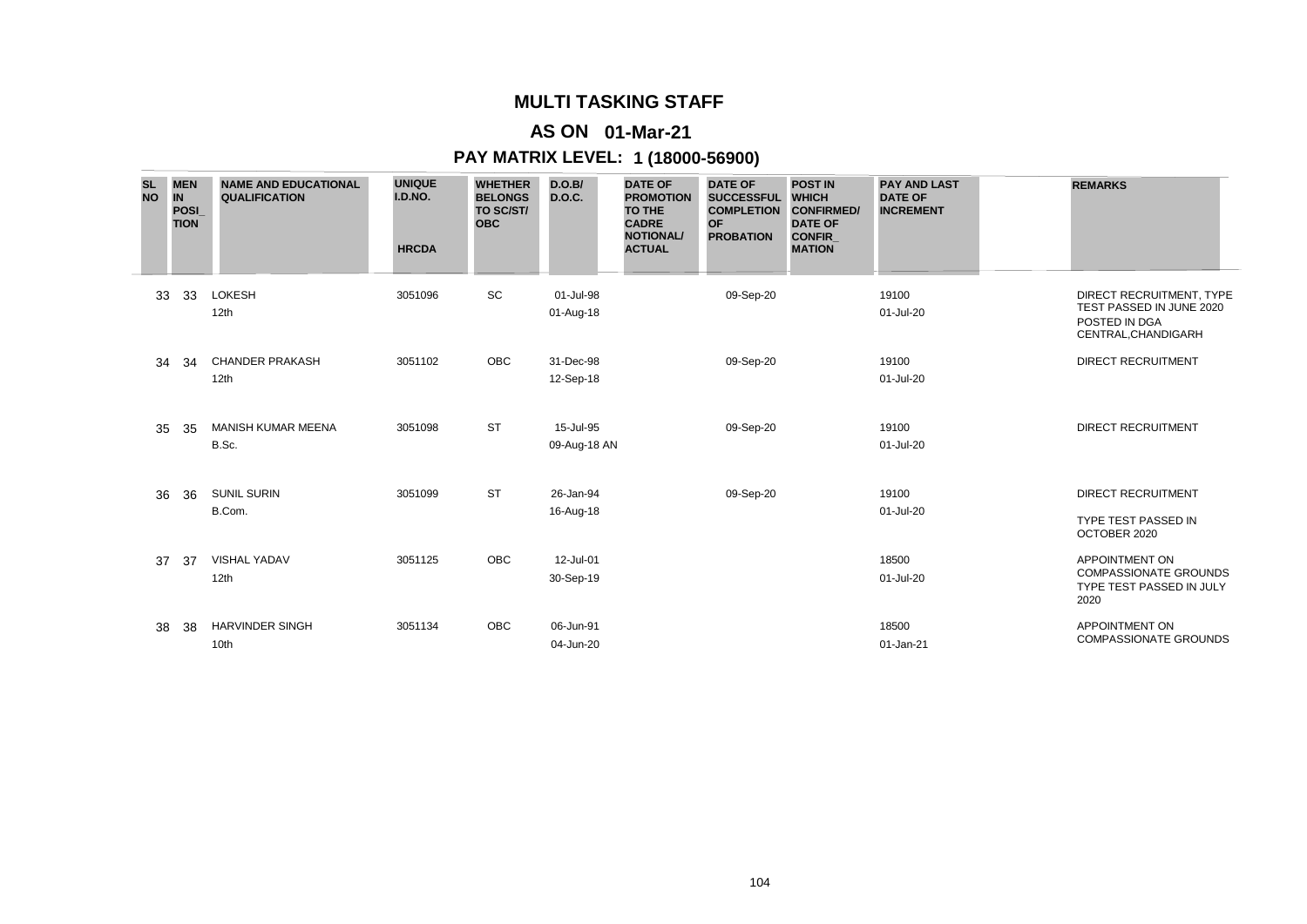# **Section - III**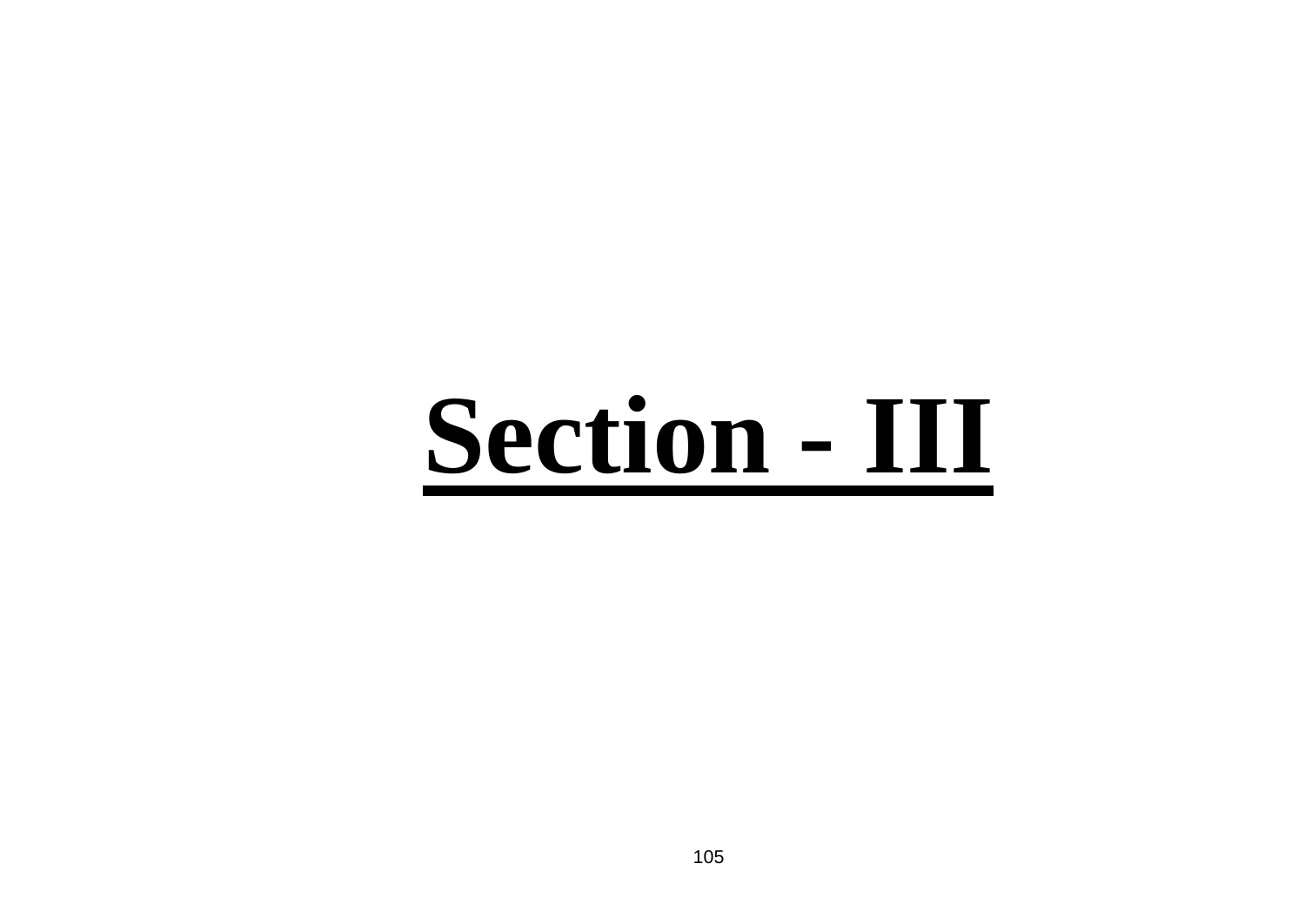|            | Statement showing Sanctioned Strength, Men-In-Position in respect of Canteen Staff as on 01.03.2021 |                            |                          |                |                |
|------------|-----------------------------------------------------------------------------------------------------|----------------------------|--------------------------|----------------|----------------|
| Sr.<br>No. | <b>Particulars of Staff</b>                                                                         | <b>Sanctioned Strength</b> | <b>Men-In-Position</b>   |                |                |
|            |                                                                                                     | <b>PERMANENT</b>           | <b>TEMPORARY</b>         | <b>TOTAL</b>   |                |
| 1.         | <b>Canteen Staff</b>                                                                                |                            |                          |                |                |
| (i)        | Manager Grade-II                                                                                    |                            | $\overline{\phantom{a}}$ |                |                |
| (ii)       | Asstt. Manager-cum-Storekeeper                                                                      |                            | $\overline{\phantom{0}}$ |                |                |
| (iii)      | Halwai-cum-Cook                                                                                     |                            | $\overline{\phantom{0}}$ |                |                |
| (iv)       | Asstt. Halwai-cum-Cook                                                                              |                            | $\overline{\phantom{a}}$ |                |                |
| (v)        | Coupon Clerk                                                                                        | $\overline{2}$             | $\sim$                   | $\mathfrak{D}$ |                |
| (vi)       | <b>Canteen Attendants</b>                                                                           | 6                          |                          | 7              | $\mathfrak{D}$ |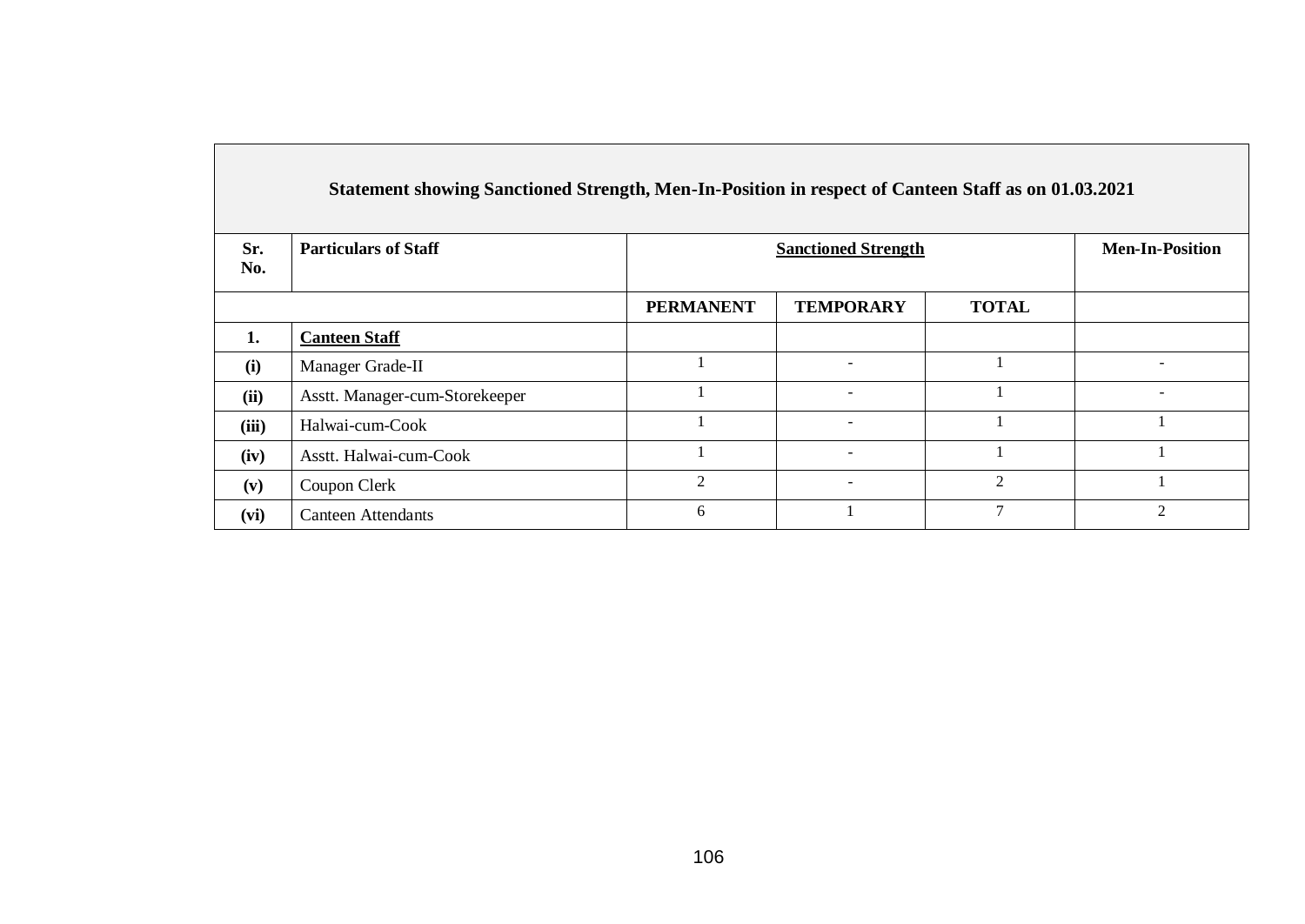# **List of Canteen Staff**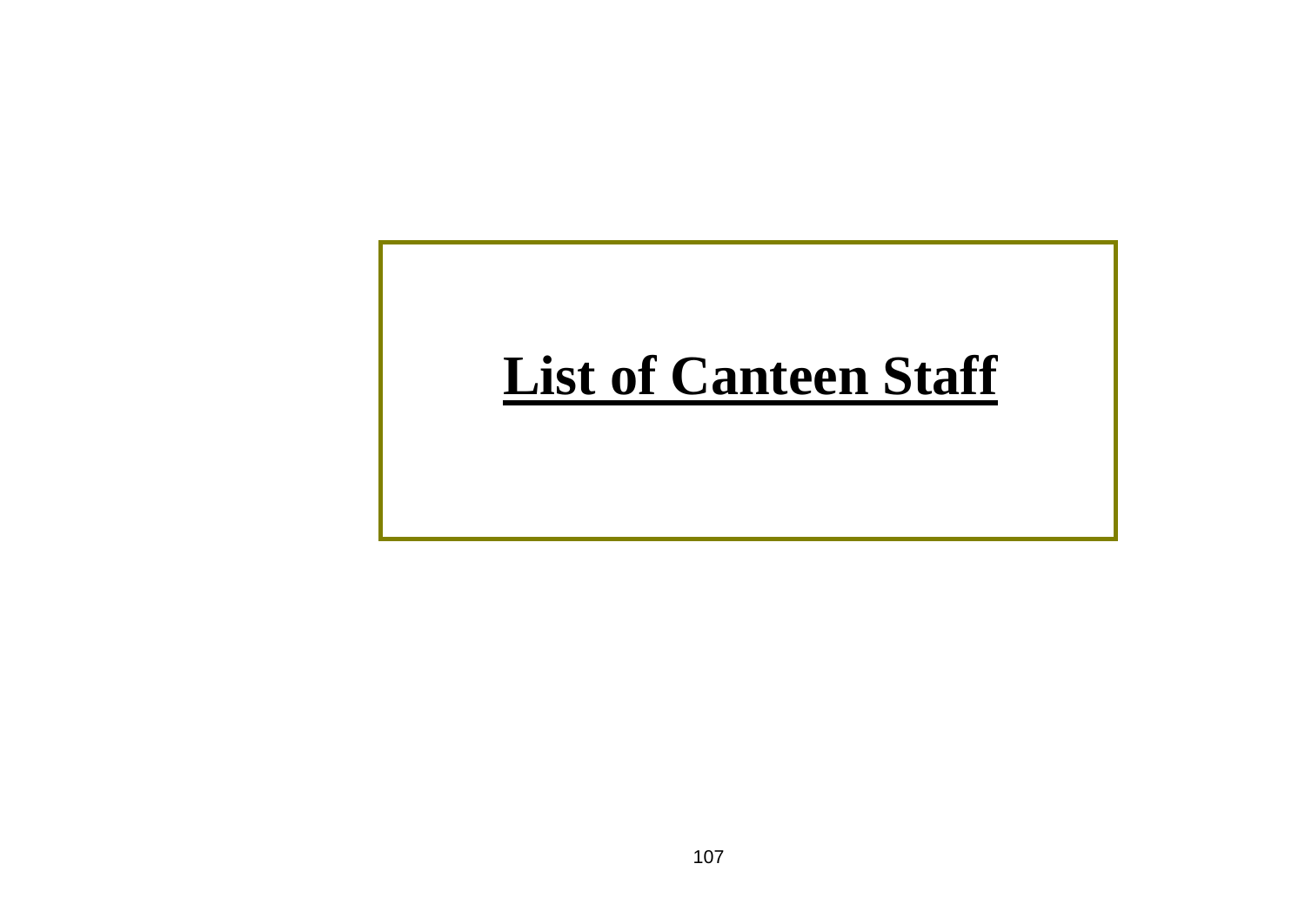# **MANAGER GRADE-II**

# **AS ON 01-Mar-21**

# **PAY MATRIX LEVEL: 6 (35400-112400)**

 $1 - NIL$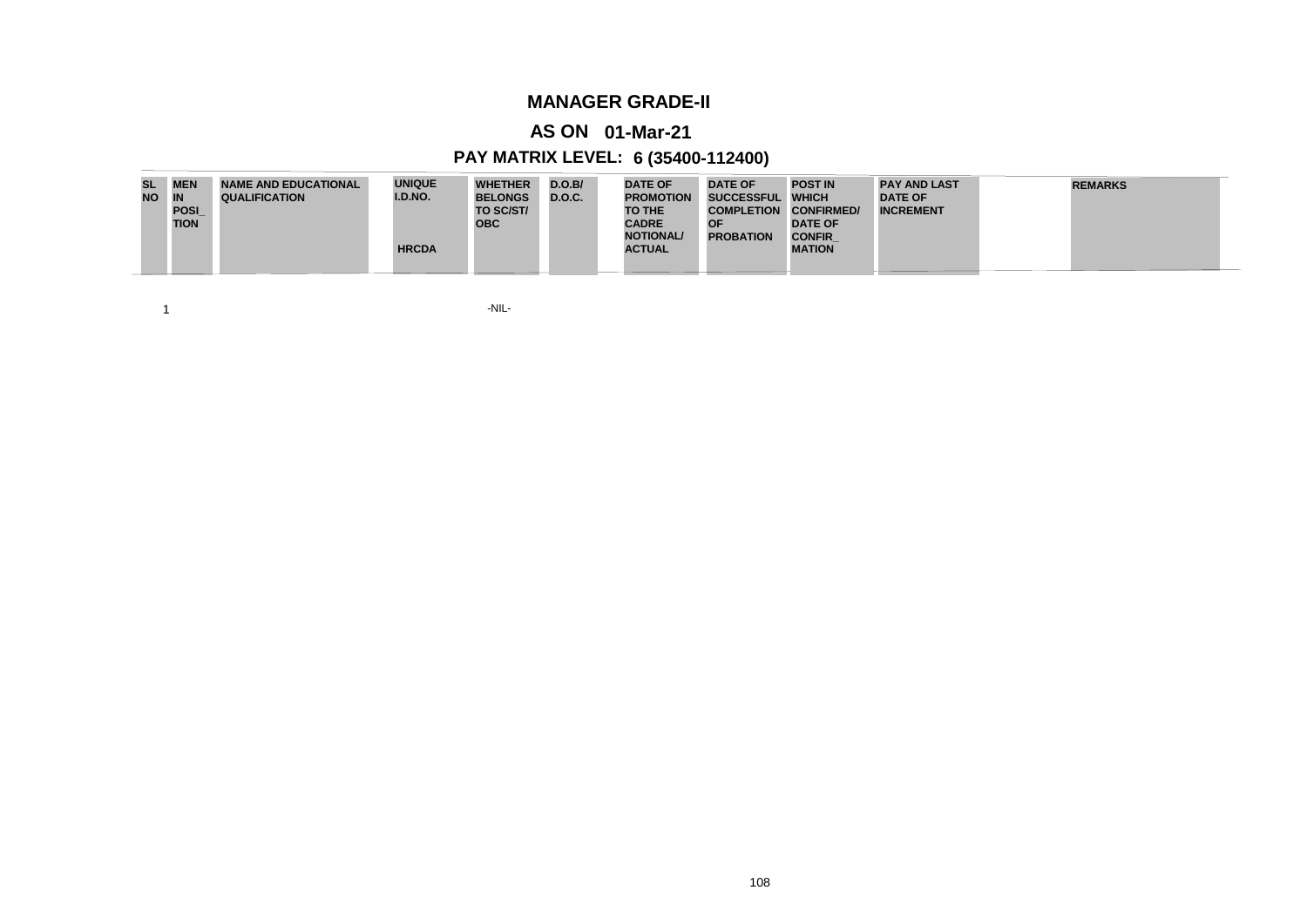#### **ASSTT MANAGER-CUM-STORE KEEPER**

#### **AS ON 01-Mar-21**

# **PAY MATRIX LEVEL: 5 (29200-92300)**

| <b>SL</b> | <b>MEN</b>  | <b>NAME AND EDUCATIONAL</b> | <b>UNIQUE</b> | <b>WHETHER</b> | <b>D.O.B/</b> | <b>DATE OF</b>   | <b>DATE OF</b>    | <b>POST IN</b>    | <b>PAY AND LAST</b> | <b>REMARKS</b> |
|-----------|-------------|-----------------------------|---------------|----------------|---------------|------------------|-------------------|-------------------|---------------------|----------------|
| <b>NO</b> | <b>IN</b>   | <b>QUALIFICATION</b>        | I.D.NO.       | <b>BELONGS</b> | D.O.C.        | <b>PROMOTION</b> | SUCCESSFUL WHICH  |                   | <b>DATE OF</b>      |                |
|           | <b>POSI</b> |                             |               | TO SC/ST/      |               | TO THE           | <b>COMPLETION</b> | <b>CONFIRMED/</b> | <b>INCREMENT</b>    |                |
|           | <b>TION</b> |                             |               | <b>OBC</b>     |               | <b>CADRE</b>     | <b>OF</b>         | <b>DATE OF</b>    |                     |                |
|           |             |                             |               |                |               | <b>NOTIONAL/</b> | <b>PROBATION</b>  | <b>CONFIR</b>     |                     |                |
|           |             |                             | <b>HRCDA</b>  |                |               | <b>ACTUAL</b>    |                   | <b>MATION</b>     |                     |                |
|           |             |                             |               |                |               |                  |                   |                   |                     |                |

 $1 - NIL$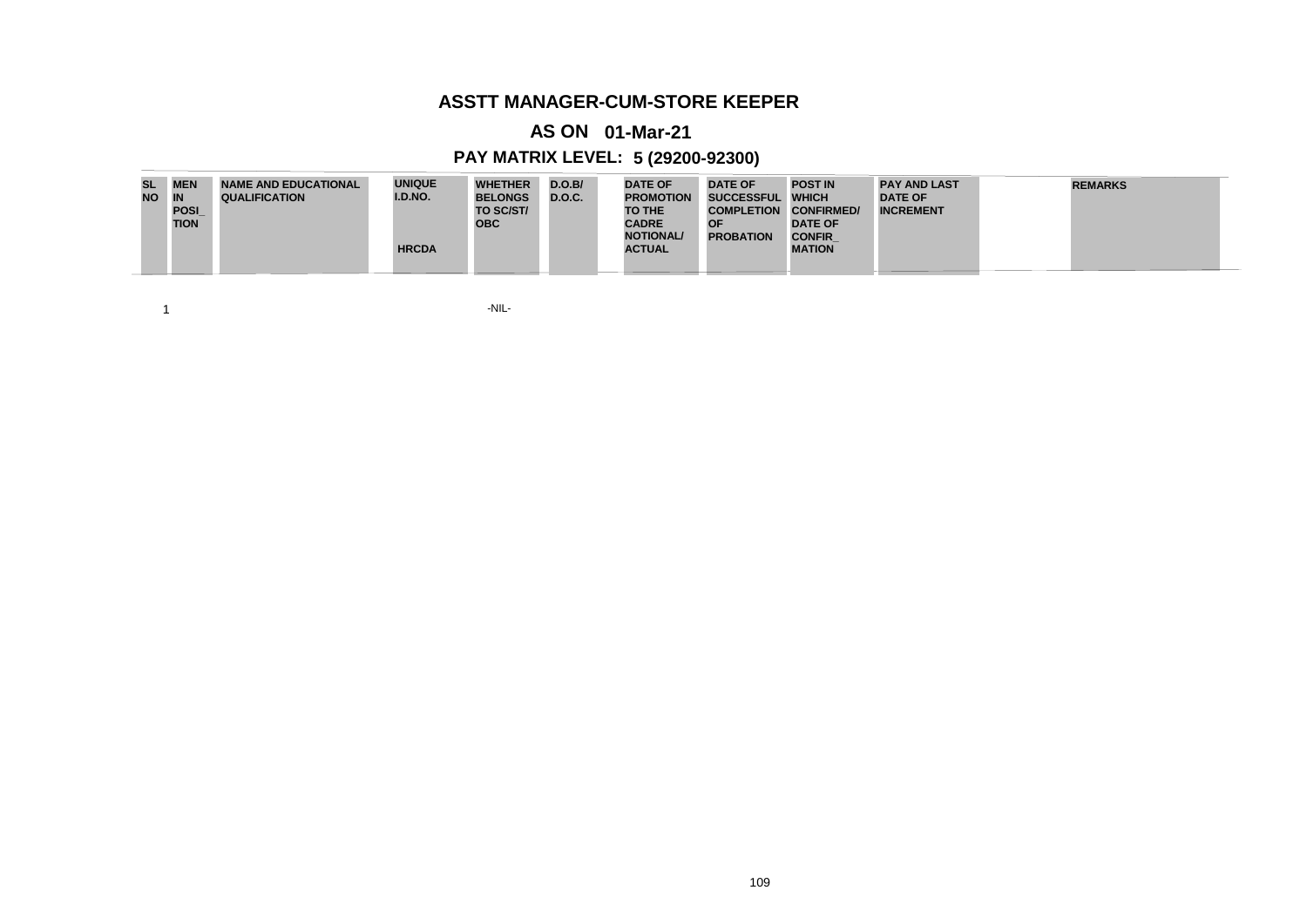#### **HALWAI-CUM-COOK**

# **AS ON 01-Mar-21**

# **PAY MATRIX LEVEL: 3 (21700-69100)**

| <b>SL</b><br><b>NO</b> | <b>MEN</b><br><b>IN</b><br><b>POSI</b><br><b>TION</b> | <b>NAME AND EDUCATIONAL</b><br><b>QUALIFICATION</b> | <b>UNIQUE</b><br>I.D.NO.<br><b>HRCDA</b> | <b>WHETHER</b><br><b>BELONGS</b><br>TO SC/ST/<br><b>OBC</b> | D.O.B/<br><b>D.O.C.</b> | <b>DATE OF</b><br><b>PROMOTION</b><br><b>TO THE</b><br><b>CADRE</b><br><b>NOTIONAL/</b><br><b>ACTUAL</b> | <b>DATE OF</b><br><b>SUCCESSFUL</b><br><b>COMPLETION</b><br><b>OF</b><br><b>PROBATION</b> | <b>POST IN</b><br><b>WHICH</b><br><b>CONFIRMED/</b><br><b>DATE OF</b><br><b>CONFIR</b><br><b>MATION</b> | <b>PAY AND LAST</b><br><b>DATE OF</b><br><b>INCREMENT</b> | <b>REMARKS</b>             |
|------------------------|-------------------------------------------------------|-----------------------------------------------------|------------------------------------------|-------------------------------------------------------------|-------------------------|----------------------------------------------------------------------------------------------------------|-------------------------------------------------------------------------------------------|---------------------------------------------------------------------------------------------------------|-----------------------------------------------------------|----------------------------|
|                        |                                                       | <b>BHUPINDER SINGH</b><br>10th                      | 3050660                                  | <b>UR</b>                                                   | 27-Jul-66<br>03-Aug-89  | 06-Jul-12 AN                                                                                             | 09-Feb-94                                                                                 | <b>WASH BOY</b><br>09-Feb-94                                                                            | 38600<br>01-Jan-21                                        | 3rd MACP w.e.f. 03.08.2019 |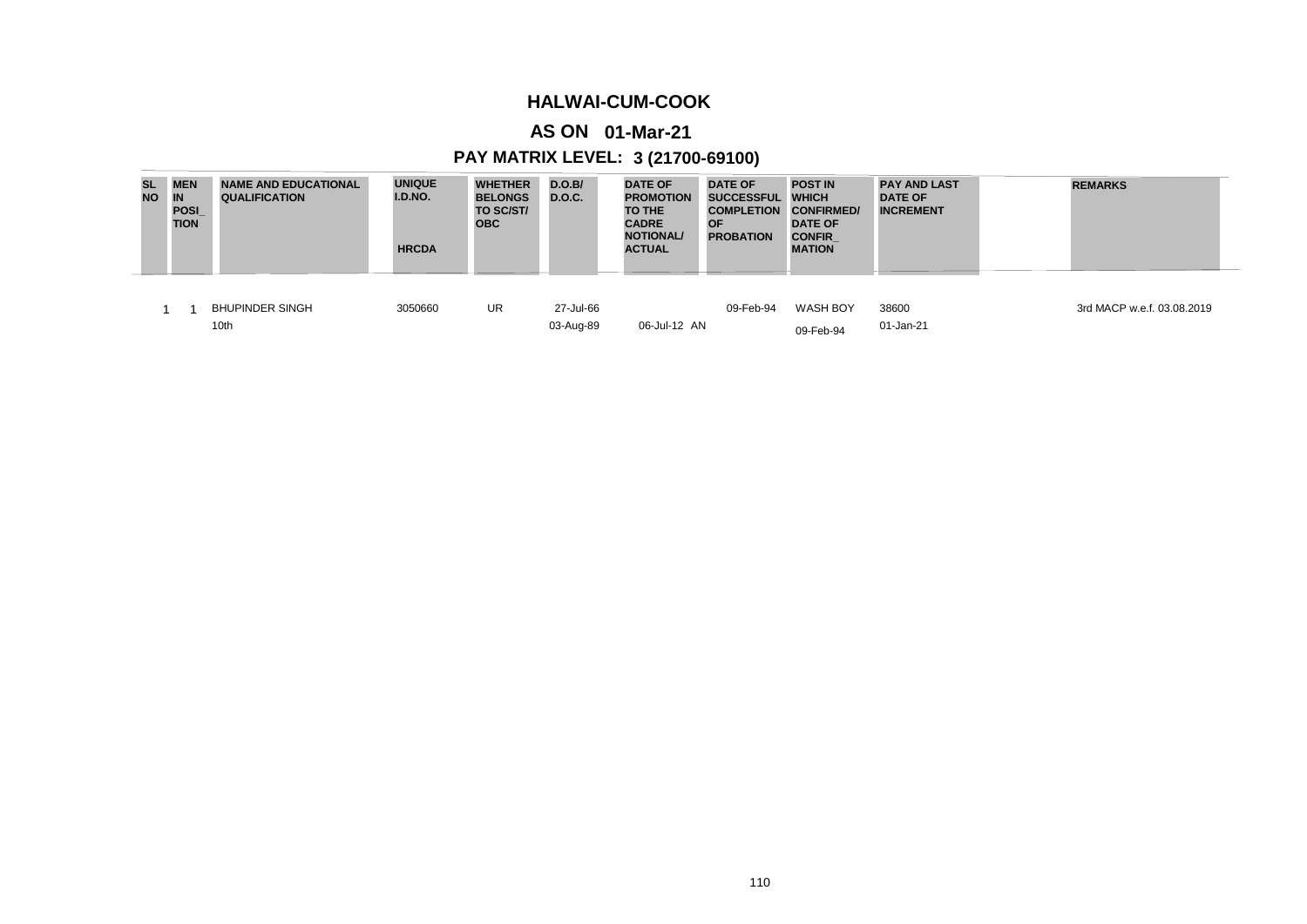#### **ASSISTANT HALWAI-CUM-COOK**

# **AS ON 01-Mar-21**

# **PAY MATRIX LEVEL: 2 (19900-63200)**

| <b>SL</b><br><b>NO</b> | <b>MEN</b><br>IN<br><b>POSI</b><br><b>TION</b> | <b>NAME AND EDUCATIONAL</b><br><b>QUALIFICATION</b> | <b>UNIQUE</b><br>I.D.NO.<br><b>HRCDA</b> | <b>WHETHER</b><br><b>BELONGS</b><br>TO SC/ST/<br><b>OBC</b> | D.O.B/<br><b>D.O.C.</b>   | <b>DATE OF</b><br><b>PROMOTION</b><br><b>TO THE</b><br><b>CADRE</b><br><b>NOTIONAL/</b><br><b>ACTUAL</b> | <b>DATE OF</b><br><b>SUCCESSFUL</b><br><b>COMPLETION</b><br><b>OF</b><br><b>PROBATION</b> | <b>POST IN</b><br><b>WHICH</b><br><b>CONFIRMED/</b><br><b>DATE OF</b><br><b>CONFIR</b><br><b>MATION</b> | <b>PAY AND LAST</b><br><b>DATE OF</b><br><b>INCREMENT</b> | <b>REMARKS</b>             |
|------------------------|------------------------------------------------|-----------------------------------------------------|------------------------------------------|-------------------------------------------------------------|---------------------------|----------------------------------------------------------------------------------------------------------|-------------------------------------------------------------------------------------------|---------------------------------------------------------------------------------------------------------|-----------------------------------------------------------|----------------------------|
|                        |                                                | RAM BHAJ<br>8th                                     | 3050662                                  | <b>UR</b>                                                   | 12-Apr-64<br>24-Aug-92 AN | 21-Dec-12                                                                                                | 05-Sep-94                                                                                 | BR. CANT.<br>06-Dec-95                                                                                  | 35000<br>01-Jul-20                                        | 2nd MACP w.e.f. 25.08.2012 |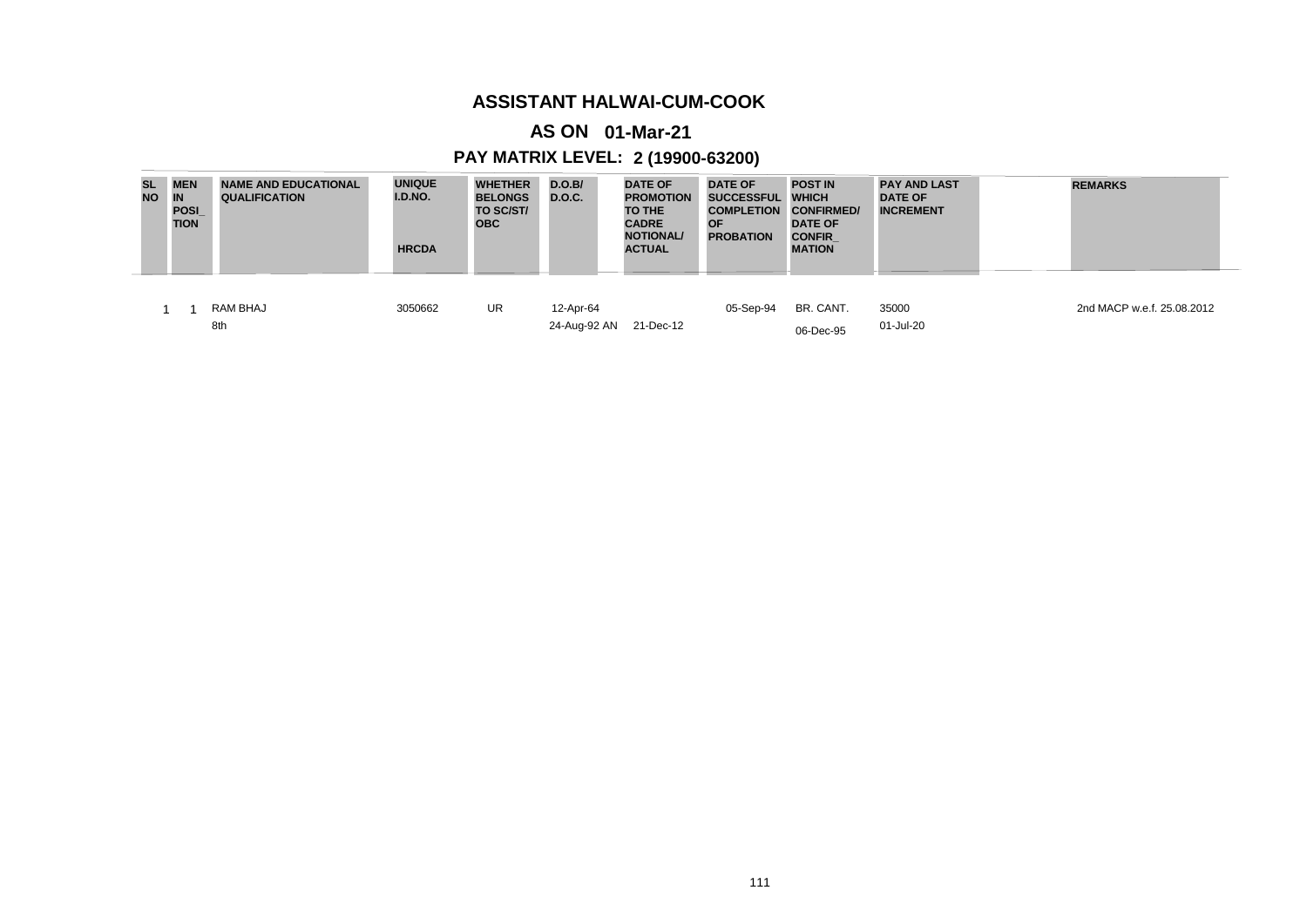#### **COUPEN CLERKS**

# **AS ON 01-Mar-21**

# **PAY MATRIX LEVEL: 2 (19900-63200)**

| <b>SL</b><br><b>NO</b> | <b>MEN</b><br>IN<br><b>POSI</b><br><b>TION</b> | <b>NAME AND EDUCATIONAL</b><br><b>QUALIFICATION</b> | <b>UNIQUE</b><br>I.D.NO.<br><b>HRCDA</b> | <b>WHETHER</b><br><b>BELONGS</b><br>TO SC/ST/<br><b>OBC</b> | D.O.B/<br><b>D.O.C.</b>   | <b>DATE OF</b><br><b>PROMOTION</b><br><b>TO THE</b><br><b>CADRE</b><br><b>NOTIONAL/</b><br><b>ACTUAL</b> | <b>DATE OF</b><br><b>SUCCESSFUL</b><br><b>COMPLETION</b><br><b>OF</b><br><b>PROBATION</b> | <b>POST IN</b><br><b>WHICH</b><br><b>CONFIRMED/</b><br><b>DATE OF</b><br><b>CONFIR</b><br><b>MATION</b> | <b>PAY AND LAST</b><br><b>DATE OF</b><br><b>INCREMENT</b> | <b>REMARKS</b>             |
|------------------------|------------------------------------------------|-----------------------------------------------------|------------------------------------------|-------------------------------------------------------------|---------------------------|----------------------------------------------------------------------------------------------------------|-------------------------------------------------------------------------------------------|---------------------------------------------------------------------------------------------------------|-----------------------------------------------------------|----------------------------|
|                        |                                                | <b>BHUPINDER SINGH</b><br>8th                       | 3050663                                  | <b>UR</b>                                                   | 08-Dec-65<br>25-Aug-92 AN | 02-Apr-18                                                                                                | 05-Sep-94                                                                                 | BR. CANT.<br>06-Dec-95                                                                                  | 35000<br>01-Jul-20                                        | 2nd MACP w.e.f. 26.08.2012 |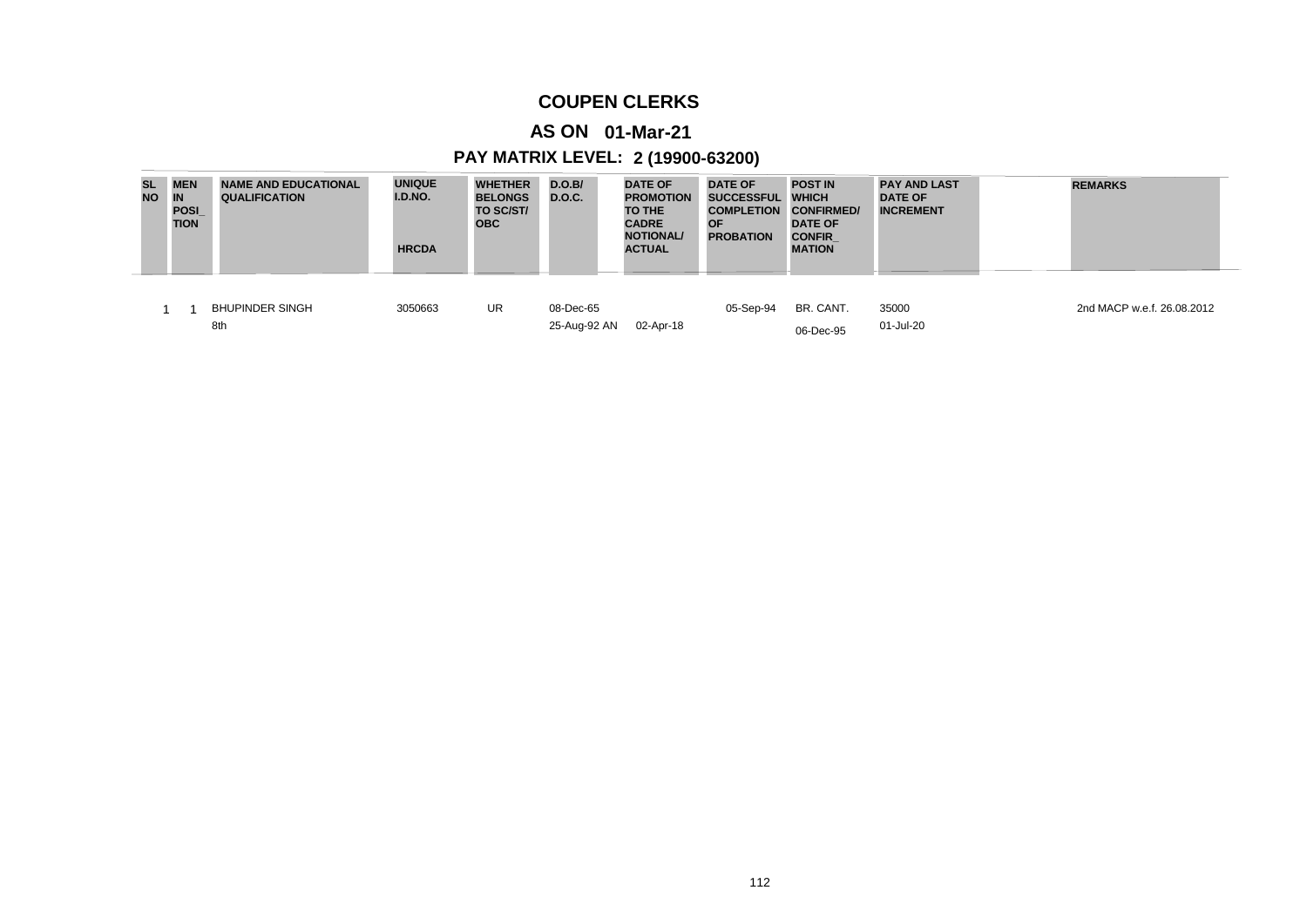#### **CANTEEN ATTENDANT**

# **AS ON 01-Mar-21**

# **PAY MATRIX LEVEL: 1 (18000-56900)**

| <b>SL</b><br><b>NO</b> | <b>MEN</b><br><b>IN</b><br><b>POSI</b><br><b>TION</b> | <b>NAME AND EDUCATIONAL</b><br><b>QUALIFICATION</b> | <b>UNIQUE</b><br>I.D.NO.<br><b>HRCDA</b> | <b>WHETHER</b><br><b>BELONGS</b><br>TO SC/ST/<br><b>OBC</b> | D.O.B/<br><b>D.O.C.</b>   | <b>DATE OF</b><br><b>PROMOTION</b><br><b>TO THE</b><br><b>CADRE</b><br><b>NOTIONAL/</b><br><b>ACTUAL</b> | <b>DATE OF</b><br><b>SUCCESSFUL</b><br><b>COMPLETION</b><br><b>OF</b><br><b>PROBATION</b> | <b>POST IN</b><br><b>WHICH</b><br><b>CONFIRMED/</b><br><b>DATE OF</b><br><b>CONFIR</b><br><b>MATION</b> | <b>PAY AND LAST</b><br><b>DATE OF</b><br><b>INCREMENT</b> | <b>REMARKS</b>             |
|------------------------|-------------------------------------------------------|-----------------------------------------------------|------------------------------------------|-------------------------------------------------------------|---------------------------|----------------------------------------------------------------------------------------------------------|-------------------------------------------------------------------------------------------|---------------------------------------------------------------------------------------------------------|-----------------------------------------------------------|----------------------------|
|                        |                                                       | <b>UMED SINGH</b><br>8th                            | 3050664                                  | UR                                                          | 02-Apr-70<br>24-Aug-92    | 24-Aug-92                                                                                                | 05-Sep-94                                                                                 | <b>WASH BOY</b><br>06-Dec-95                                                                            | 36100<br>01-Jul-20                                        | 2nd MACP w.e.f. 24.08.2012 |
|                        | 2                                                     | SANJEEV KUMAR<br>8th                                | 3050705                                  | SC                                                          | 05-Aug-81<br>16-Apr-09 AN | 16-Apr-09                                                                                                | 17-Apr-11                                                                                 | CNTN. ATTN.<br>17-Apr-11                                                                                | 27600<br>01-Jan-20                                        | 1st MACP w.e.f. 17.04.2019 |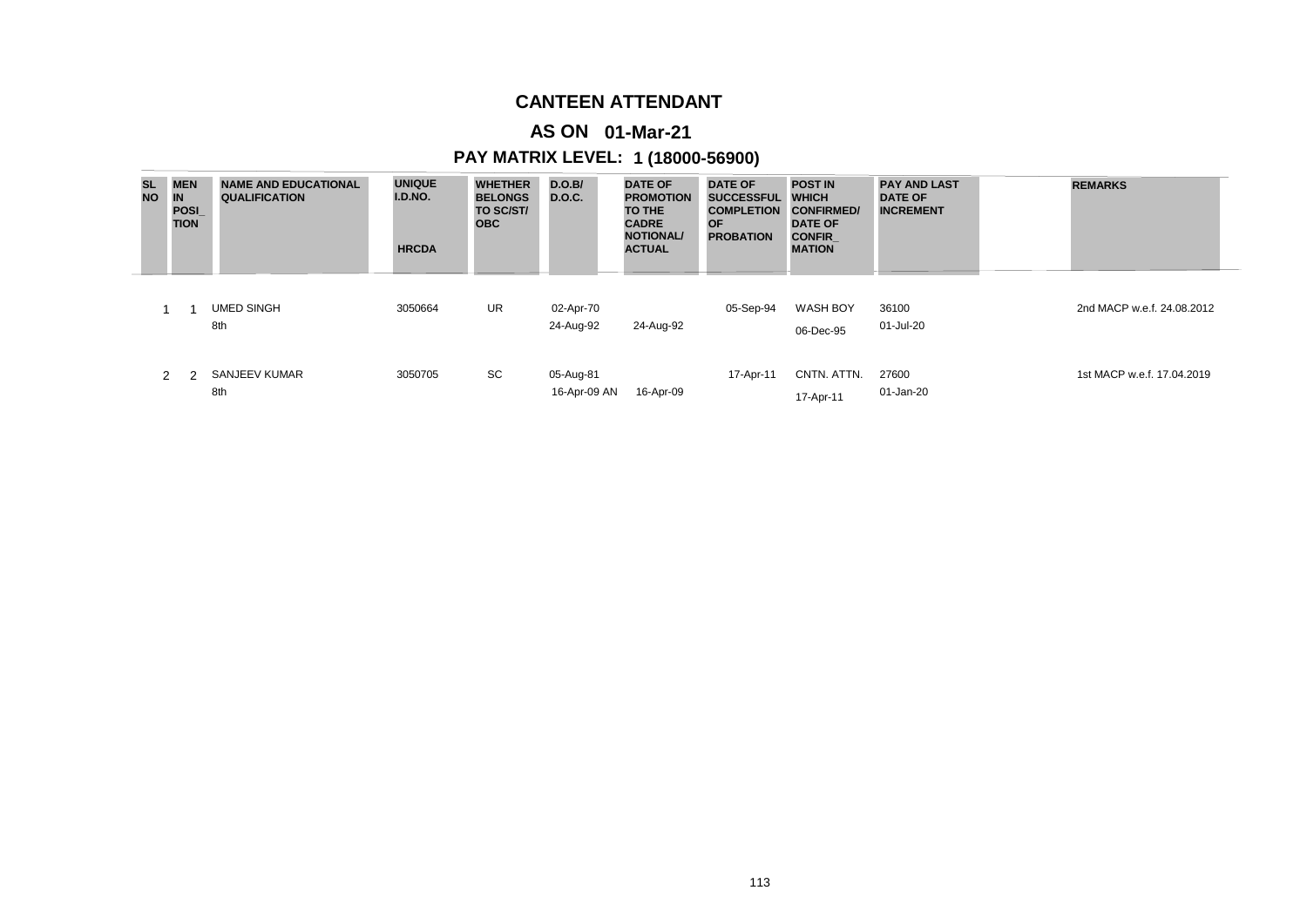# **Section - IV**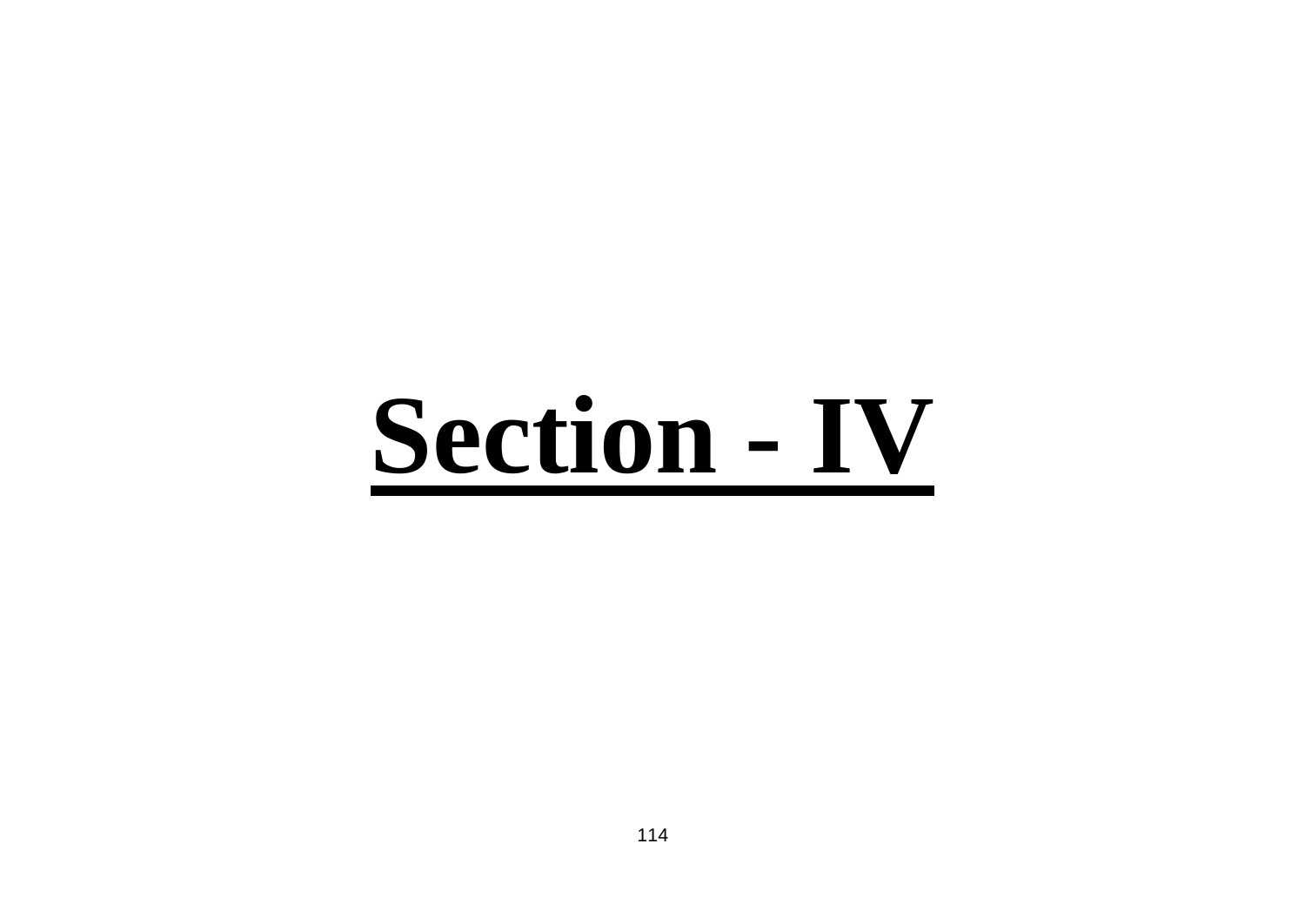**List of officials on Deputation to Offices within the department as on 01.03.2021**

| Sr.<br>No. | <b>Name</b><br>S/Shri  | <b>Designation</b>    | Date of birth | Date of<br>commencement<br>of deputation | Name of the borrowing office                                        | Post in which working in borrowing<br>office |
|------------|------------------------|-----------------------|---------------|------------------------------------------|---------------------------------------------------------------------|----------------------------------------------|
| 1.         | <b>Amod Dixit</b>      | AAO (CIVIL)           | 02.02.1977    | 23.03.2009                               | DIRECTOR OF AUDIT ORDINANCE FACTORIES,<br><b>KANPUR</b>             | <b>ASSTT. AUDIT OFFICER</b>                  |
| 2.         | <b>Bhupender Kumar</b> | AAO (CIVIL)           | 14.03.1977    | $17.06.2011$ (AN)                        | C.A.G. OF INDIA, NEW DELHI                                          | <b>ASSTT. AUDIT OFFICER</b>                  |
| 3.         | Anil Kumar Pilani      | Sr. AO (CIVIL)        | 16.08.1964    | 06.09.2010                               | C.A.G. OF INDIA, NEW DELHI                                          | ASSTT. ADMINISTRATIVE OFFICER                |
| 4.         | Joginder Singh         | AAO (CIVIL)           | 08.08.1974    | 31.08.2016 (AN)                          | DGA (POST & COMM.), NEW DELHI                                       | <b>ASSTT. AUDIT OFFICER</b>                  |
| 5.         | Vijay Shankar Pathak   | AAO (CIVIL)           | 14.02.1985    | 09.06.2017 (AN)                          | C.A.G. OF INDIA, NEW DELHI                                          | <b>ASSTT AUDIT OFFICER</b>                   |
| 6.         | Anjay Kumar            | AAO (CIVIL)           | 11.09.1964    | 12.10.2018 (AN)                          | REGIONAL TRAINING INSTITUTE, ALLAHABAD                              | ASSTT. AUDIT OFFICER (FACULTY)               |
| 7.         | Hitankshi Sharma       | AAO (CIVIL)           | 15.11.1984    | 18.03.2019                               | C.A.G. OF INDIA, NEW DELHI                                          | <b>ASSTT AUDIT OFFICER</b>                   |
| 8.         | Anil Kumar Yadav       | AAO (CIVIL)           | 16.12.1980    | 29.04.2019                               | PAG AUDIT (G&SSA), ALLAHABAD, UP                                    | <b>ASSTT AUDIT OFFICER</b>                   |
| 9.         | Anurag Bharti          | AAO (CIVIL)           | 06.10.1992    | 25.06.2021                               | C.A.G. OF INDIA, NEW DELHI                                          | <b>ASSTT AUDIT OFFICER</b>                   |
| 10.        | Deepak Kumar           | STENO. (GRADE-I)      | 05.06.1966    | $30.12.2014$ (AN)/<br>11.01.2018         | PRINCIPAL DIRECTOR OF AUDIT (LONDON)/<br>C.A.G. OF INDIA, NEW DELHI | STENOGRAPHER (GRADE-I)                       |
| 11.        | Rajesh Kumar Meena     | <b>SENIOR AUDITOR</b> | 20.09.1987    | 15.07.2016 (AN)                          | iCED, JAIPUR                                                        | <b>SENIOR AUDITOR</b>                        |
| 12.        | Nikesh Vashist         | DEO (GRADE "A")       | 04.05.1992    | 28.10.2016 (AN)                          | C.A.G. OF INDIA, NEW DELHI                                          | DATA ENTRY OPERATOR (GRADE "A")              |
| 13.        | Sunny Kumar            | DEO (GRADE "A")       | 18.02.1990    | $06.09.2019$ (AN)                        | A.G. (A&E), BIHAR, PATNA                                            | DATA ENTRY OPERATOR (GRADE "A")              |
| 14.        | Shubham Verma          | STENO.(GRADE-II)      | 10.12.1997    | 15.02.2021                               | A.G. (AUDIT-I), UP, ALLAHABAD                                       | STENOGRAPHER (GRADE-II)                      |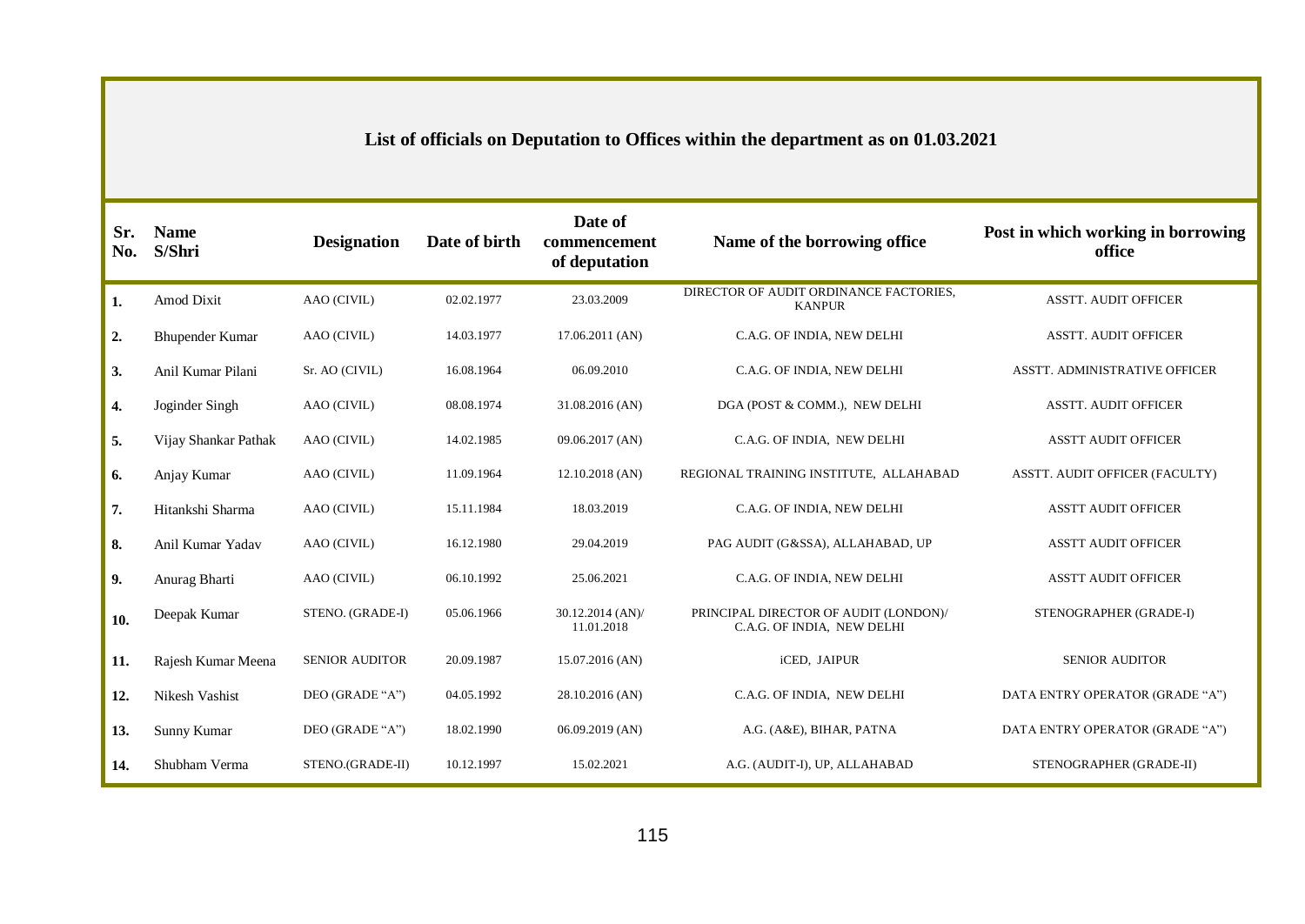|            |                            |                    |               | List of officials on deputation to offices outside IA&AD as on 01.03.2021 |                                 |                                              |
|------------|----------------------------|--------------------|---------------|---------------------------------------------------------------------------|---------------------------------|----------------------------------------------|
| Sr.<br>No. | <b>Name</b><br>S/Shri/smt. | <b>Designation</b> | Date of birth | Date of commencement<br>of deputation                                     | Name of the borrowing<br>office | Post in which working in<br>borrowing office |
|            |                            |                    |               | -NIL-                                                                     |                                 |                                              |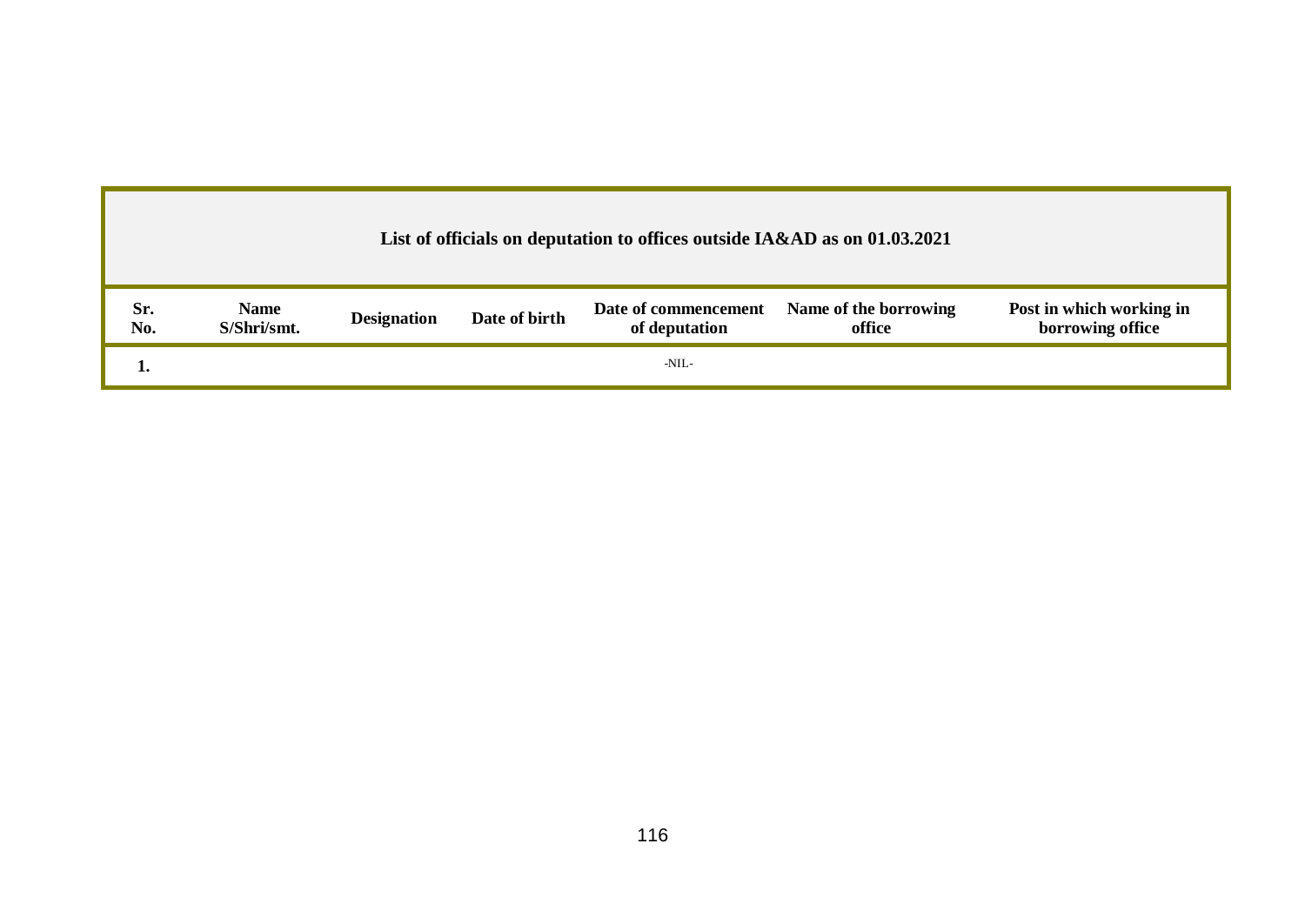|     |                       |                    | List of officials on foreign service as on 01.03.2021 |                                 |                                              |
|-----|-----------------------|--------------------|-------------------------------------------------------|---------------------------------|----------------------------------------------|
| Sr. | <b>Name</b><br>S/Shri | <b>Designation</b> | Date of birth Date of commencement<br>of deputation   | Name of the<br>borrowing office | Post in which working in<br>borrowing office |
|     |                       | $-NIL-$            |                                                       |                                 |                                              |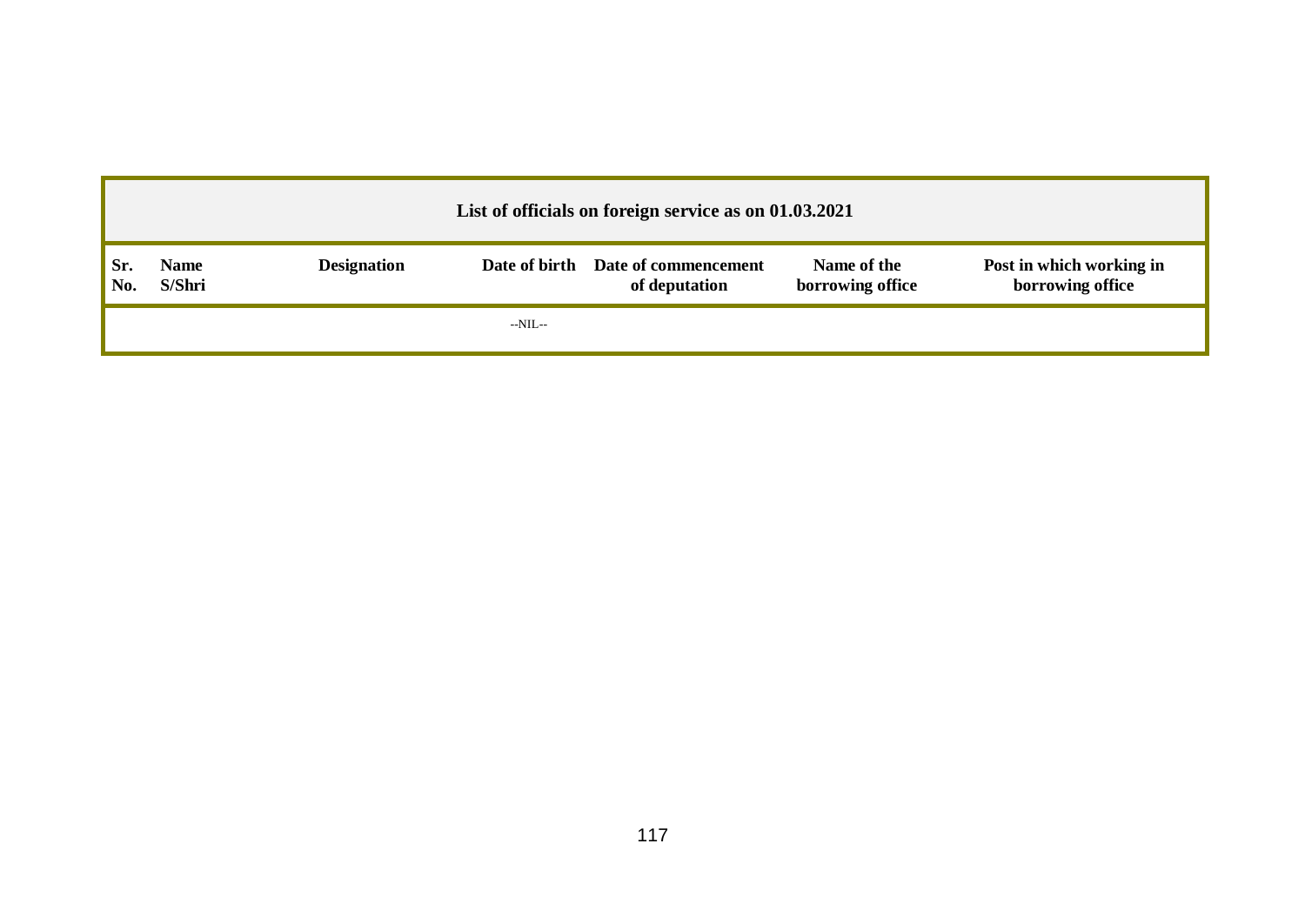|                    |                              |                              | List of officials posted in Director General of Audit (Central), Chandigarh as on 01.03.2021 |                      |
|--------------------|------------------------------|------------------------------|----------------------------------------------------------------------------------------------|----------------------|
| Sr.<br>No.         | <b>NAME</b><br>S/Shri/Ms.    | <b>DESIGNATION</b>           | ID No.<br><b>HRCDA</b>                                                                       | <b>DATE OF BIRTH</b> |
| 1.                 | Munish Kumar Leekha          | Sr. Audit Officer (Civil)    | 3050219                                                                                      | 19.08.1961           |
| 2.                 | Subhash Chand Makhija        | Sr. Audit Officer (Civil)    | 3050242                                                                                      | 12.12.1963           |
| 3.                 | Satvir Singh                 | Sr. Audit Officer (Civil)    | 3050678                                                                                      | 08.05.1964           |
| $\boldsymbol{4}$ . | Mahesh Kumar                 | Sr. Audit Officer (Civil)    | 3050450                                                                                      | 20.05.1970           |
| 5.                 | Ajay Kapoor                  | Sr. Audit Officer (Civil)    | 3050278                                                                                      | 23.03.1974           |
| 6.                 | <b>Balwant Singh</b>         | Sr. Audit Officer (Civil)    | 3050530                                                                                      | 30.06.1974           |
| 7.                 | Ashok Chander Binjola        | Sr. Audit Officer (Civil)    | 3050576                                                                                      | 13.01.1974           |
| 8.                 | Shiv Shankar Kumar Chowdhary | Sr. Audit Officer (Civil)    | 3050583                                                                                      | 05.10.1975           |
| 9.                 | Neetu Arora                  | Sr. Audit Officer (Civil)    | 3050474                                                                                      | 07.02.1975           |
| 10.                | Virender Malik               | Sr. Audit Officer (Civil)    | 3050689                                                                                      | 20.11.1976           |
| 11.                | Sanjeev Kumar                | Sr. Audit Officer (Civil)    | 3050563                                                                                      | 11.04.1976           |
| 12.                | Munish Kumar Gupta           | Asstt. Audit Officer (Civil) | 3050875                                                                                      | 26.01.1967           |
| 13.                | Ramesh Kumar Badhwan         | Asstt. Audit Officer (Civil) | 3050788                                                                                      | 20.04.1978           |
| 14.                | Vinod Prakash                | Asstt. Audit Officer (Civil) | 3050888                                                                                      | 15.08.1980           |
| 15.                | Shailender Kumar Gautam      | Asstt. Audit Officer (Civil) | 3050890                                                                                      | 16.07.1982           |
| 16.                | Deepak Saxena                | Asstt. Audit Officer (Civil) | 3050887                                                                                      | 20.06.1974           |
| 17.                | Ashutosh                     | Asstt. Audit Officer (Civil) | 3050955                                                                                      | 02.02.1967           |
| 18.                | <b>Udaivir Singh</b>         | Asstt. Audit Officer (Civil) | 3050958                                                                                      | 21.11.1975           |
| 19.                | Mahavir Singh Rohilla        | Asstt. Audit Officer (Civil) | 3050502                                                                                      | 17.03.1970           |
| 20.                | Jitendra Kumar               | Asstt. Audit Officer (Civil) | 3050759                                                                                      | 12.06.1982           |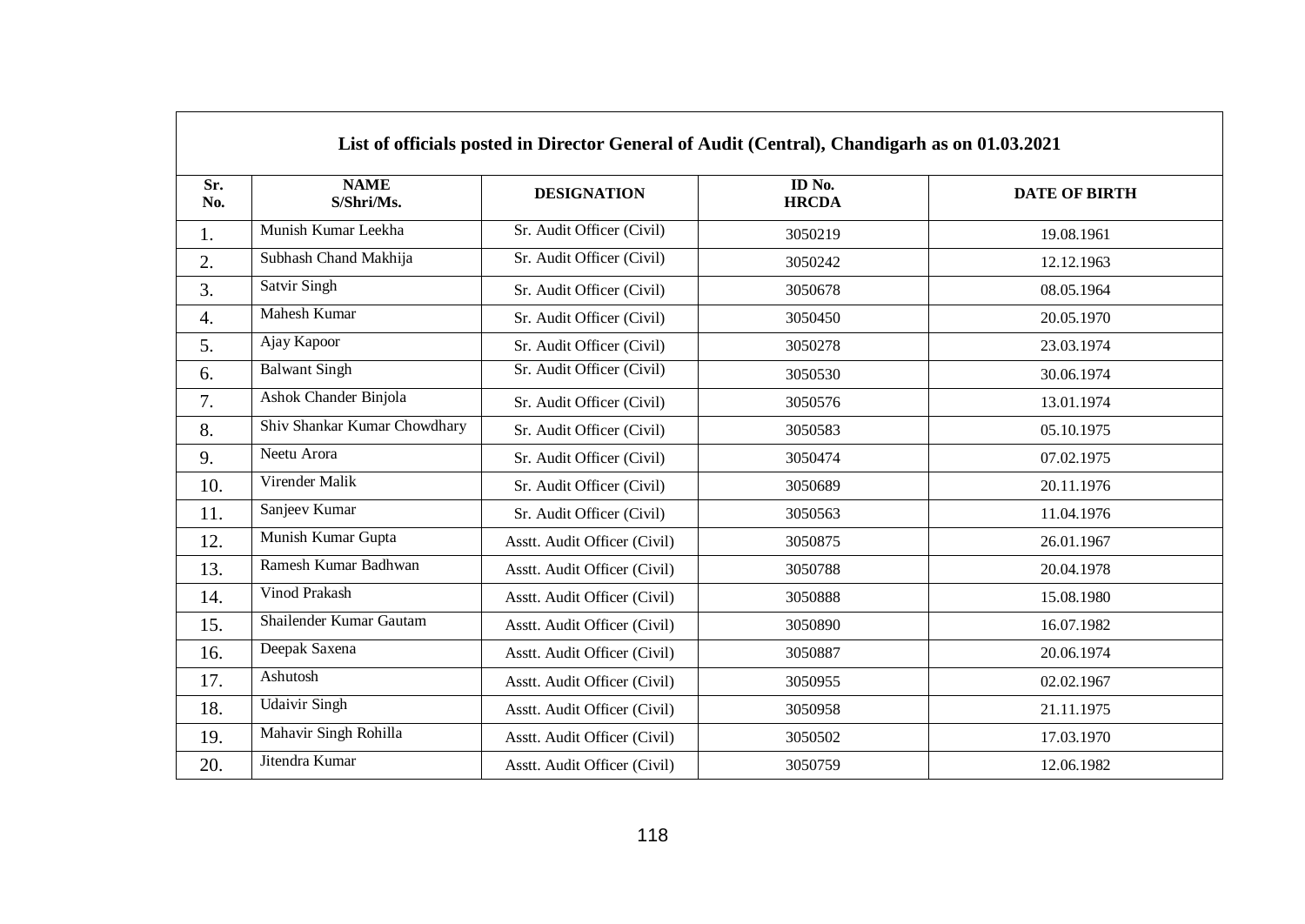| Sr.<br>No. | <b>NAME</b><br>S/Shri/Ms.      | <b>DESIGNATION</b>           | ID No.<br><b>HRCDA</b> | <b>DATE OF BIRTH</b> |
|------------|--------------------------------|------------------------------|------------------------|----------------------|
| 21.        | Manoj Kumar Gautam             | Asstt. Audit Officer (Civil) | 3050820                | 30.11.1970           |
| 22.        | Suresh Kumar                   | Asstt. Audit Officer (Civil) | 3050507                | 10.05.1972           |
| 23.        | Navneet Kumar Jha              | Asstt. Audit Officer (Civil) | 3050771                | 10.02.1984           |
| 24.        | Naveen Kumar                   | Asstt. Audit Officer (Civil) | 3050930                | 01.01.1988           |
| 25.        | <b>Bhoor Singh Meena</b>       | Asstt. Audit Officer (Civil) | 3050908                | 21.07.1988           |
| 26.        | Amandeep Kaur                  | Asstt. Audit Officer (Civil) | 3050798                | 17.12.1980           |
| 27.        | Anand Attri                    | Asstt. Audit Officer (Civil) | 3050907                | 12.01.1989           |
| 28.        | Sandeep Kumar                  | Asstt. Audit Officer (Civil) | 3051115                | 07.11.1985           |
| 29.        | Rajeev                         | Asstt. Audit Officer (Civil) | 3051120                | 13.03.1991           |
| 30.        | Bhavana Sharma                 | Asstt. Audit Officer (Civil) | 3051117                | 08.07.1980           |
| 31.        | Satvinder                      | Asstt. Audit Officer (Civil) | 3050991                | 18.10.1987           |
| 32.        | Sant Prakash Sharma            | Supervisor                   | 3050412                | 21.01.1966           |
| 33.        | Mahender Singh                 | Sr. Private Secretary        | 3050274                | 01.05.1966           |
| 34.        | Gaurav Chahal                  | Sr. Auditor                  | 3050569                | 09.02.1986           |
| 35.        | Naginder Parsad                | Sr. Auditor                  | 3050529                | 15.10.1972           |
| 36.        | Surinder Kumar Gupta           | Sr. Auditor                  | 3050521                | 28.08.1972           |
| 37.        | Pankaj Naithani                | Sr. Auditor                  | 3050894                | 05.06.1984           |
| 38.        | Jai Prakash                    | Sr. Auditor                  | 3050632                | 08.09.1971           |
| 39.        | <b>Bishamber Dutt Ghansela</b> | Sr. Auditor                  | 3050580                | 22.09.1968           |
| 40.        | Rashpal Singh                  | Sr. Auditor                  | 3050848                | 22.01.1984           |
| 41.        | Nitin                          | Auditor                      | 3050766                | 22.09.1982           |

 $\mathbf{I}$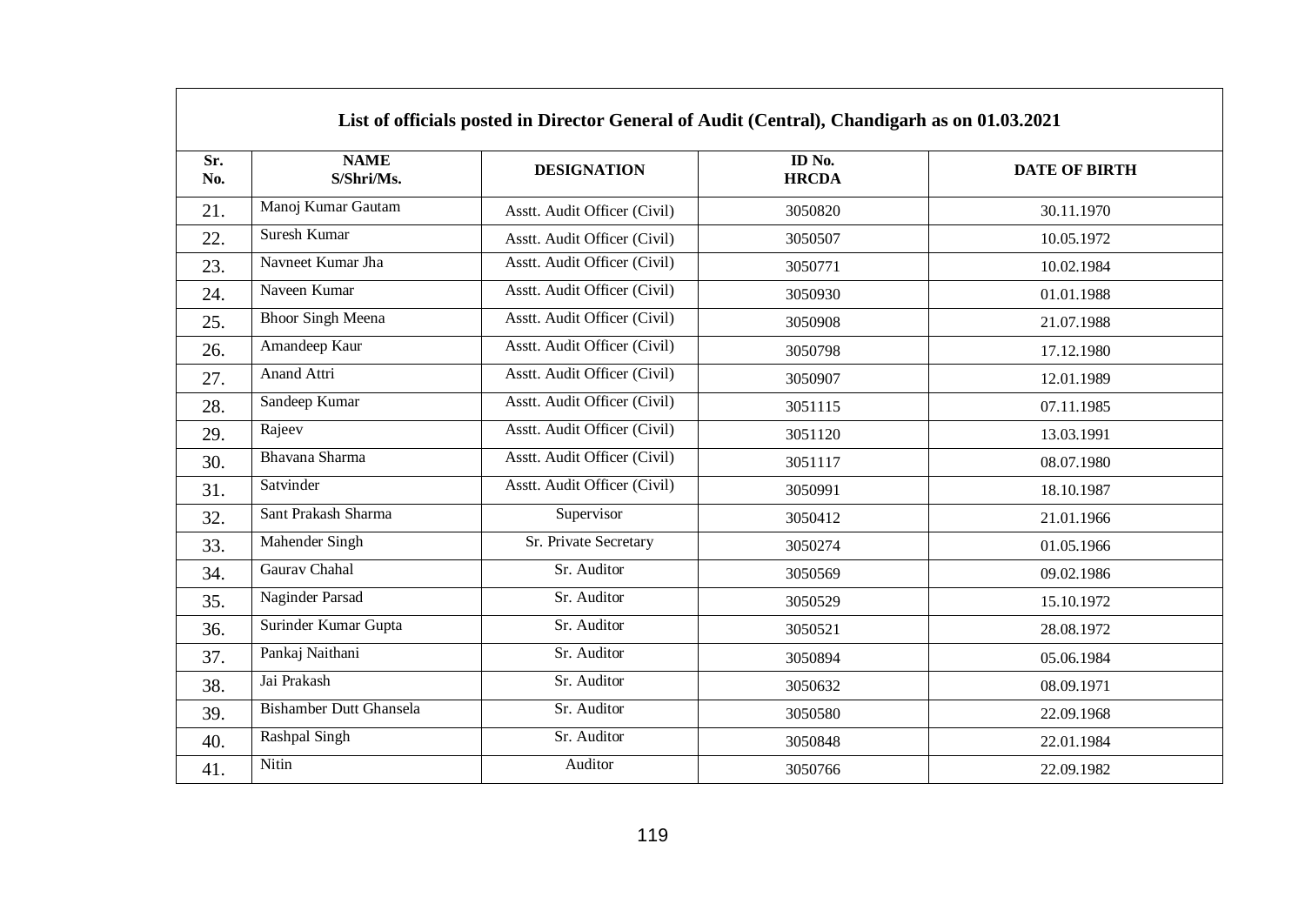|            |                           | List of officials posted in Director General of Audit (Central), Chandigarh as on 01.03.2021 |                        |                      |
|------------|---------------------------|----------------------------------------------------------------------------------------------|------------------------|----------------------|
| Sr.<br>No. | <b>NAME</b><br>S/Shri/Ms. | <b>DESIGNATION</b>                                                                           | ID No.<br><b>HRCDA</b> | <b>DATE OF BIRTH</b> |
| 42.        | Rohan Singh               | Auditor                                                                                      | 3050862                | 23.02.1983           |
| 43.        | Keshav Kumar Bharti       | DEO Grade 'B'                                                                                | 3050779                | 10.01.1991           |
| 44.        | Salil Chaudhary           | DEO Grade 'A'                                                                                | 3050969                | 11.07.1988           |
| 45.        | Karampal                  | DEO Grade 'A'                                                                                | 3050976                | 30.12.1992           |
| 46.        | Gaurav Kumar              | DEO Grade 'A'                                                                                | 3051018                | 10.12.1994           |
| 47.        | Rajesh                    | DEO Grade 'A'                                                                                | 3051029                | 12.07.1994           |
| 48.        | Man Singh                 | DEO Grade 'A'                                                                                | 3051080                | 15.05.1993           |
| 49.        | Krishan                   | DEO Grade 'A'                                                                                | 3051083                | 15.10.1991           |
| 50.        | Ankur Kumar               | DEO Grade 'A'                                                                                | 3051089                | 06.03.1988           |
| 51.        | Gurmukh singh             | Clerk                                                                                        | 3050847                | 11.12.1975           |
| 52.        | Suresh Kumar              | Clerk                                                                                        | 3050650                | 02.02.1970           |
| 53.        | Sawan Mal                 | <b>MTS</b>                                                                                   | 3050624                | 10.05.1964           |
| 54.        | Lokesh                    | <b>MTS</b>                                                                                   | 3051096                | 01.07.1998           |
| 55.        | Archana Rani              | <b>MTS</b>                                                                                   | 3051093                | 11.11.1994           |

# 120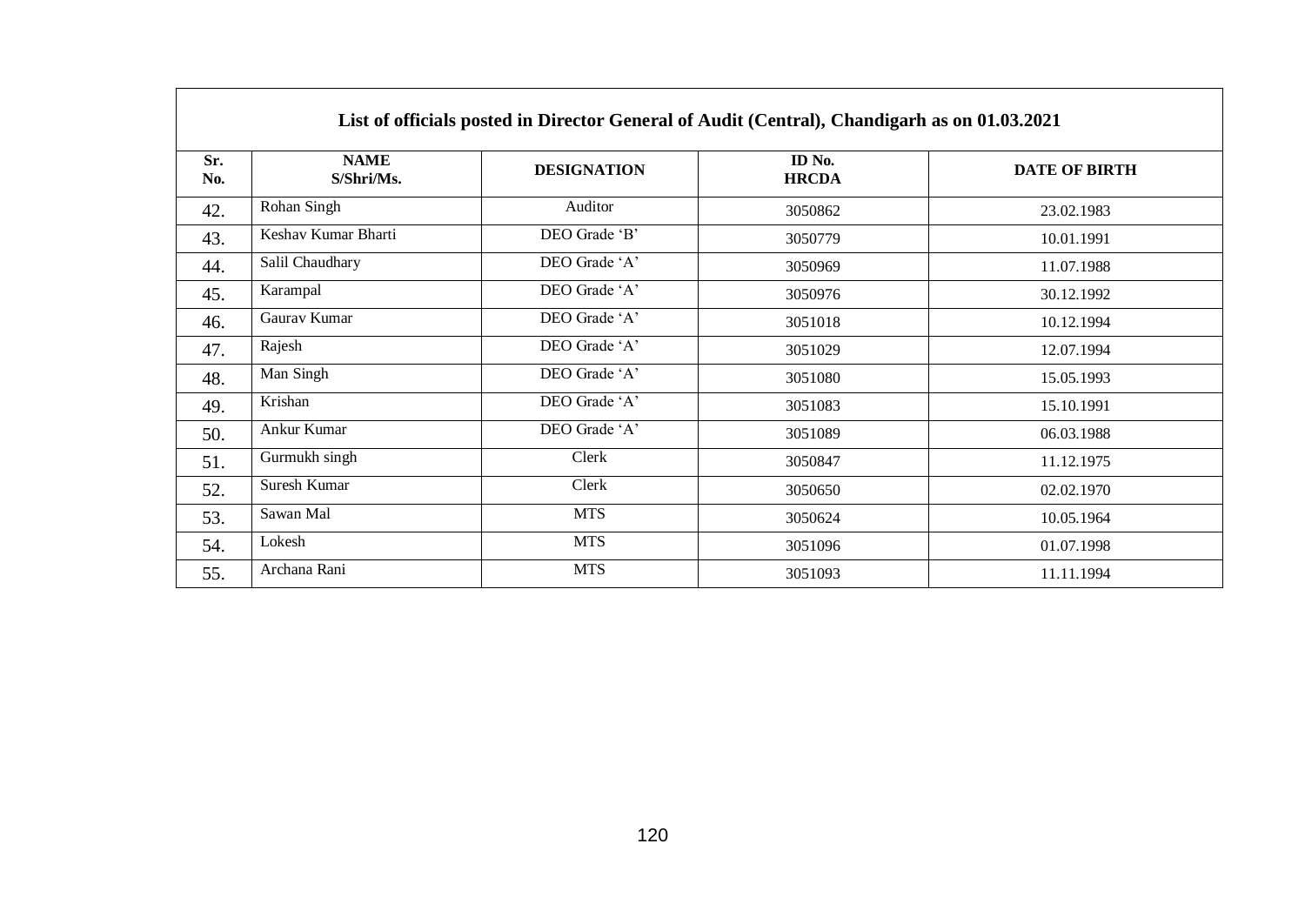|            | List of Subordinate Audit Service (passed) officials awaiting promotion as on 01.03.2021 |                    |                        |               |                                       |                                |  |  |  |  |  |
|------------|------------------------------------------------------------------------------------------|--------------------|------------------------|---------------|---------------------------------------|--------------------------------|--|--|--|--|--|
| Sr.<br>No. | <b>Name</b><br>S/Shri/Smt.                                                               | <b>Designation</b> | ID No.<br><b>HRCDA</b> | Date of birth | Date of<br>commencement of<br>service | Month/year of passing SAS Exam |  |  |  |  |  |

**-NIL-**